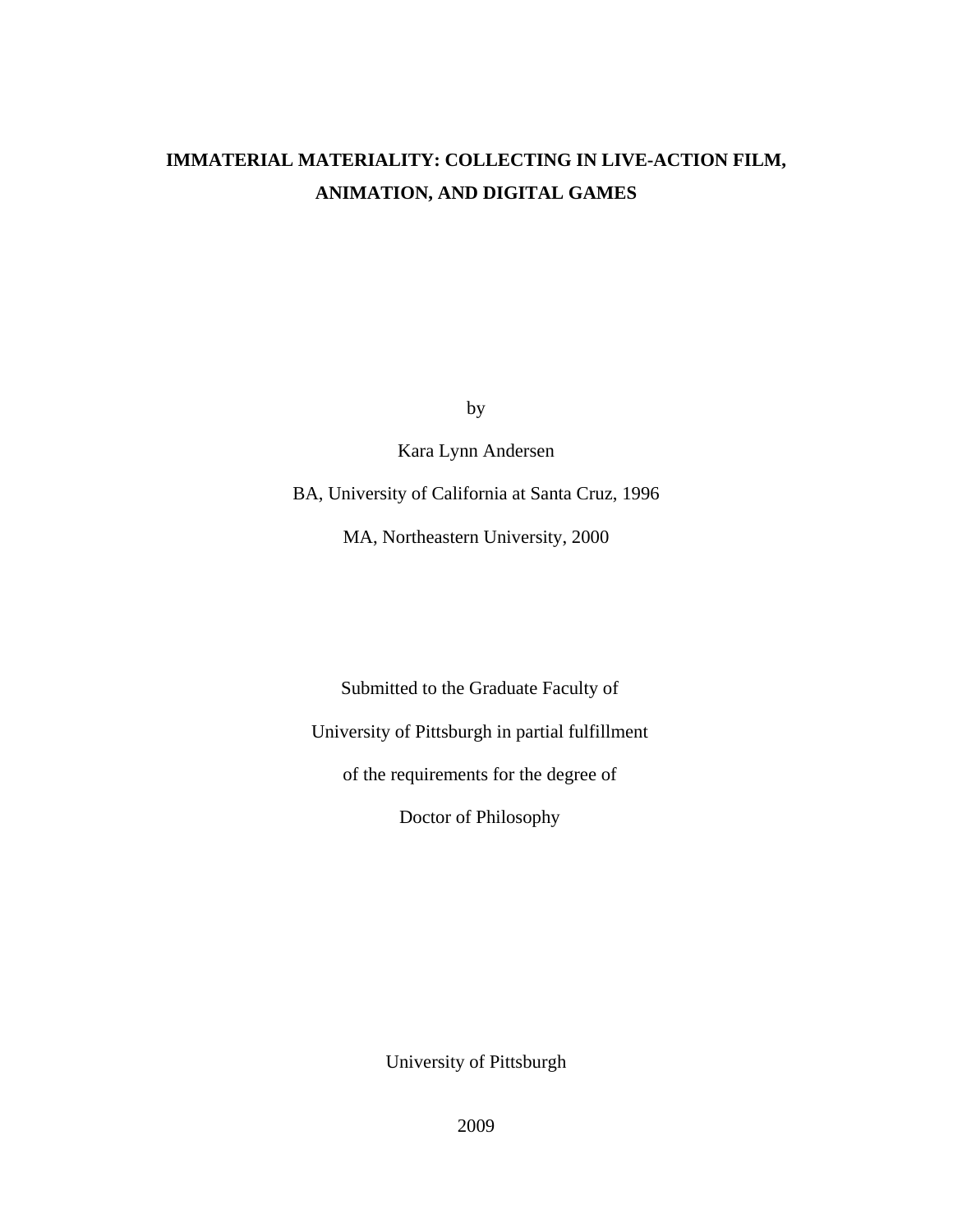#### UNIVERSITY OF PITTSBURGH

#### ARTS AND SCIENCES

This dissertation was presented

by Kara Lynn Andersen

It was defended on

October 26, 2009

and approved by

Marcia Landy, Distinguished Professor, English Department

Adam Lowenstein, Associate Professor, English Department

Randall Halle, Klaus W. Jonas Professor, German Department

Dissertation Advisor: Lucy Fischer, Distinguished Professor, English Department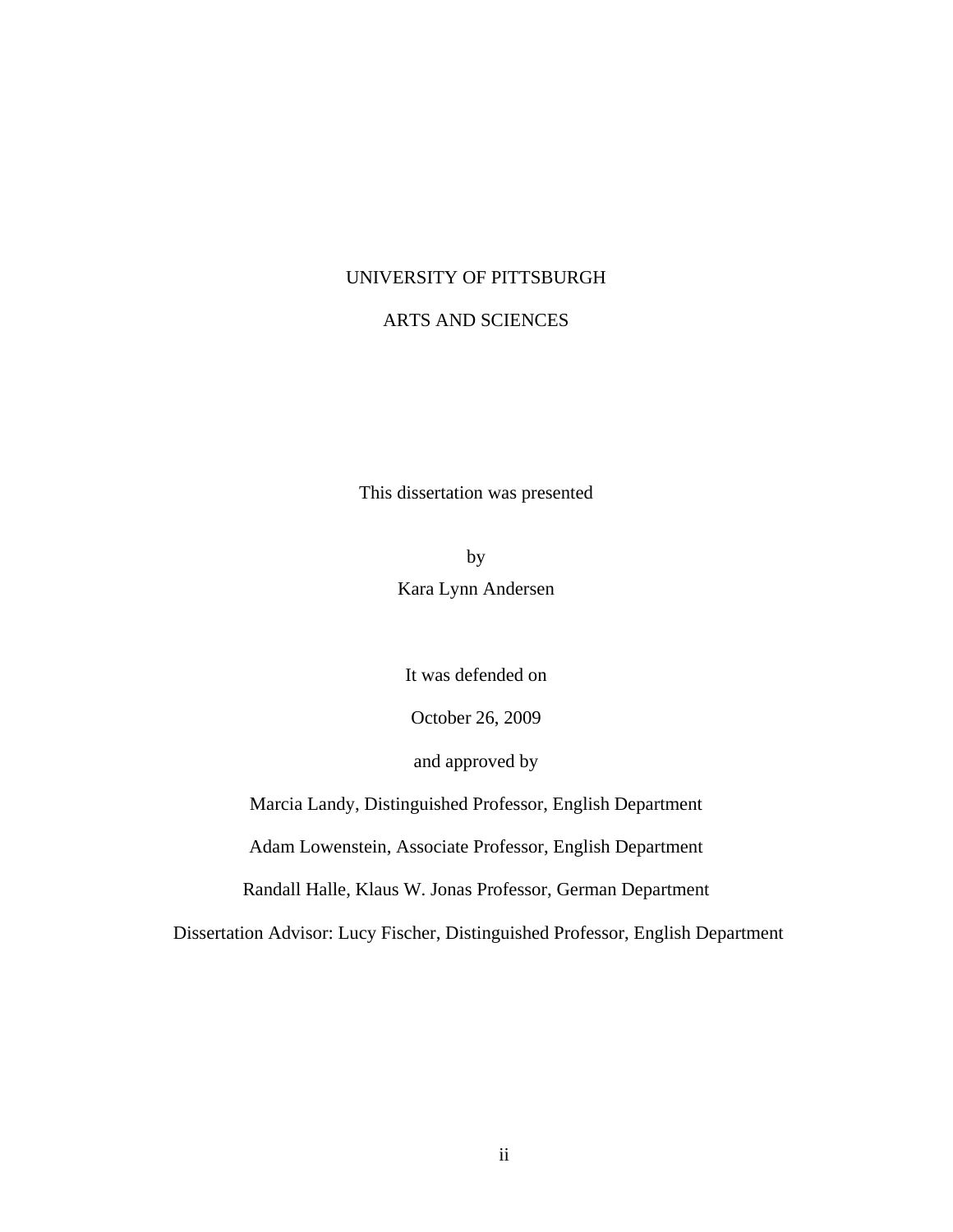Copyright © by Kara Lynn Andersen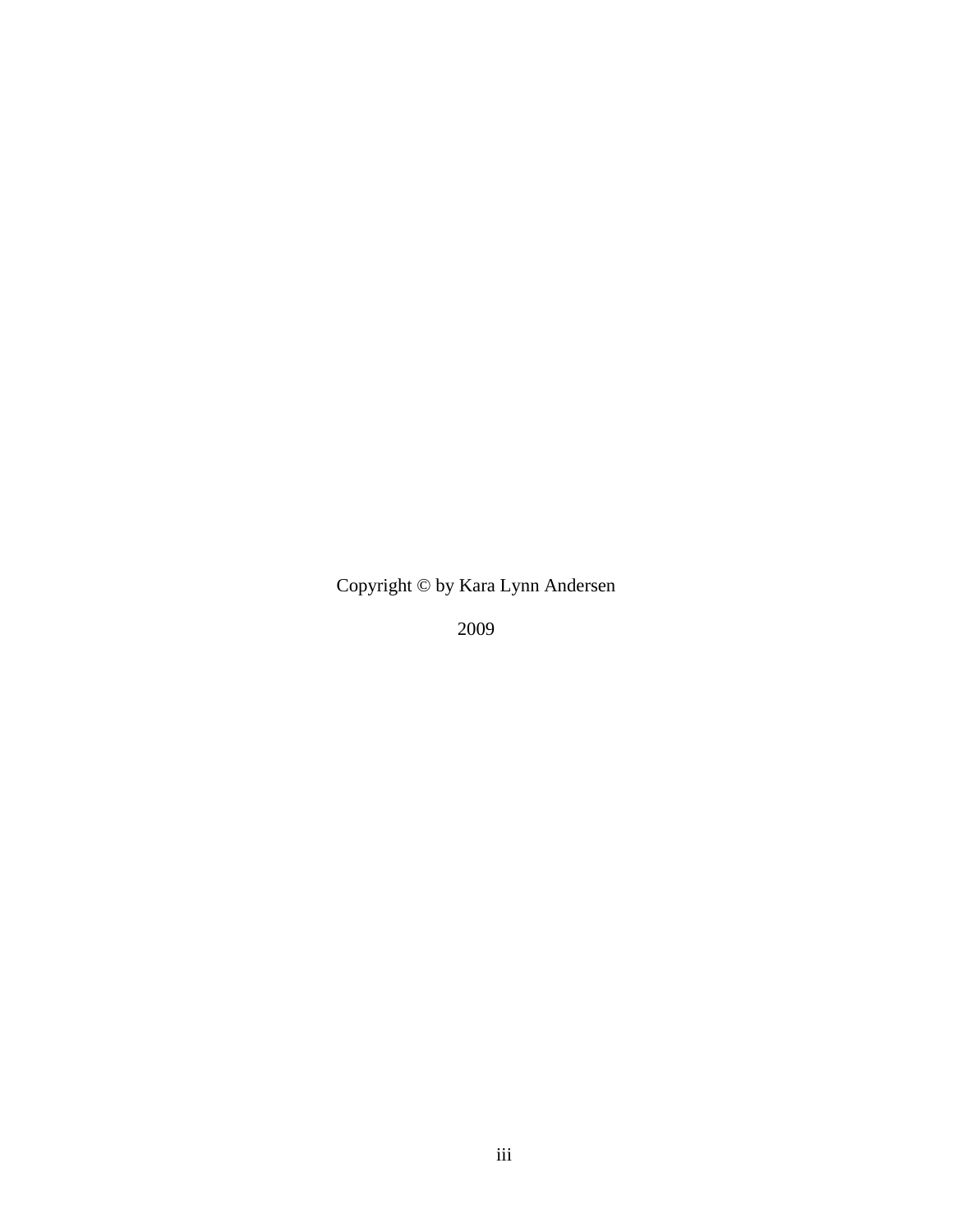# **IMMATERIAL MATERIALITY: COLLECTING IN LIVE-ACTION FILM, ANIMATION, AND DIGITAL GAMES**

Kara Lynn Andersen, PhD

#### University of Pittsburgh, 2009

This dissertation analyzes depictions of collecting and collectors in visual media, arguing that cultural conceptions which have long been reinforced by live-action film and animation are now being challenged by digital video games. The older notion of collectors as people dissociated from present-day society and unhealthily obsessed with either the past or the minutiae of inanimate objects are giving way to a new conception of the collector as an active manipulator of information in the present moment. The dissertation argues that this shift is partly influenced by the ontology of each media form. It focuses primarily on the rise of digital technology from the mid-1980s to the present, 1985 being the year the Nintendo Entertainment System was first introduced in the United States, reviving the flagging video game industry and posing a threat to the dominance of the cinema in visual entertainment media. Beginning with an overview of collecting in the Western hemisphere, it argues that popular stereotypes of collecting are out of step with the actuality of the practice. Analysis of the ontology of film links the tendency to portray the figure of the collector as a socially inept male, while the museum is a source of monsters and mystery. The animated film aligns itself with change and transformation and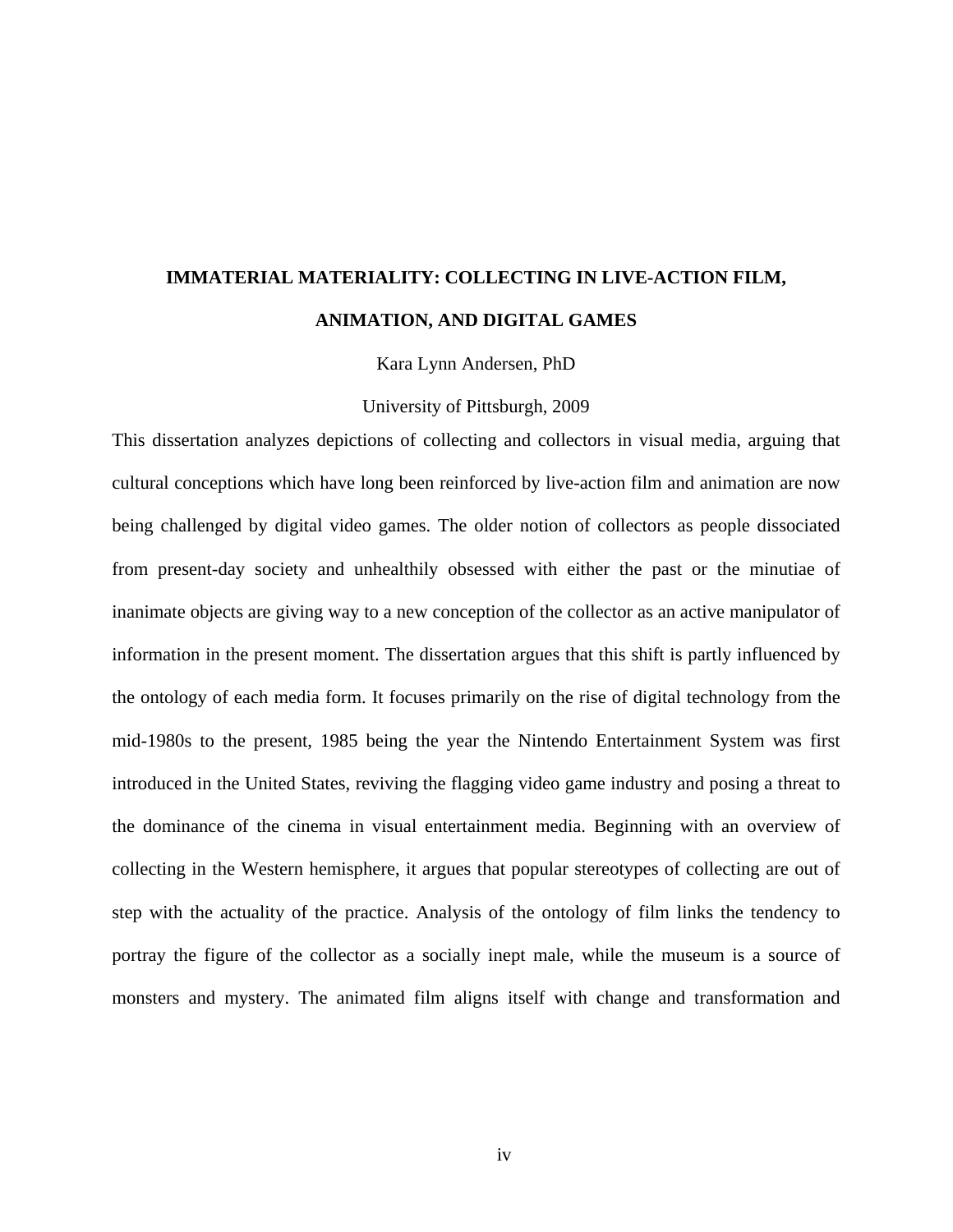thus rejects the stasis implied by traditional notions of collection. The interactive nature of digital games embraces colleting as a game activity, making the player a collector of digital objects, and the game collection a positive indicator of progress in the game.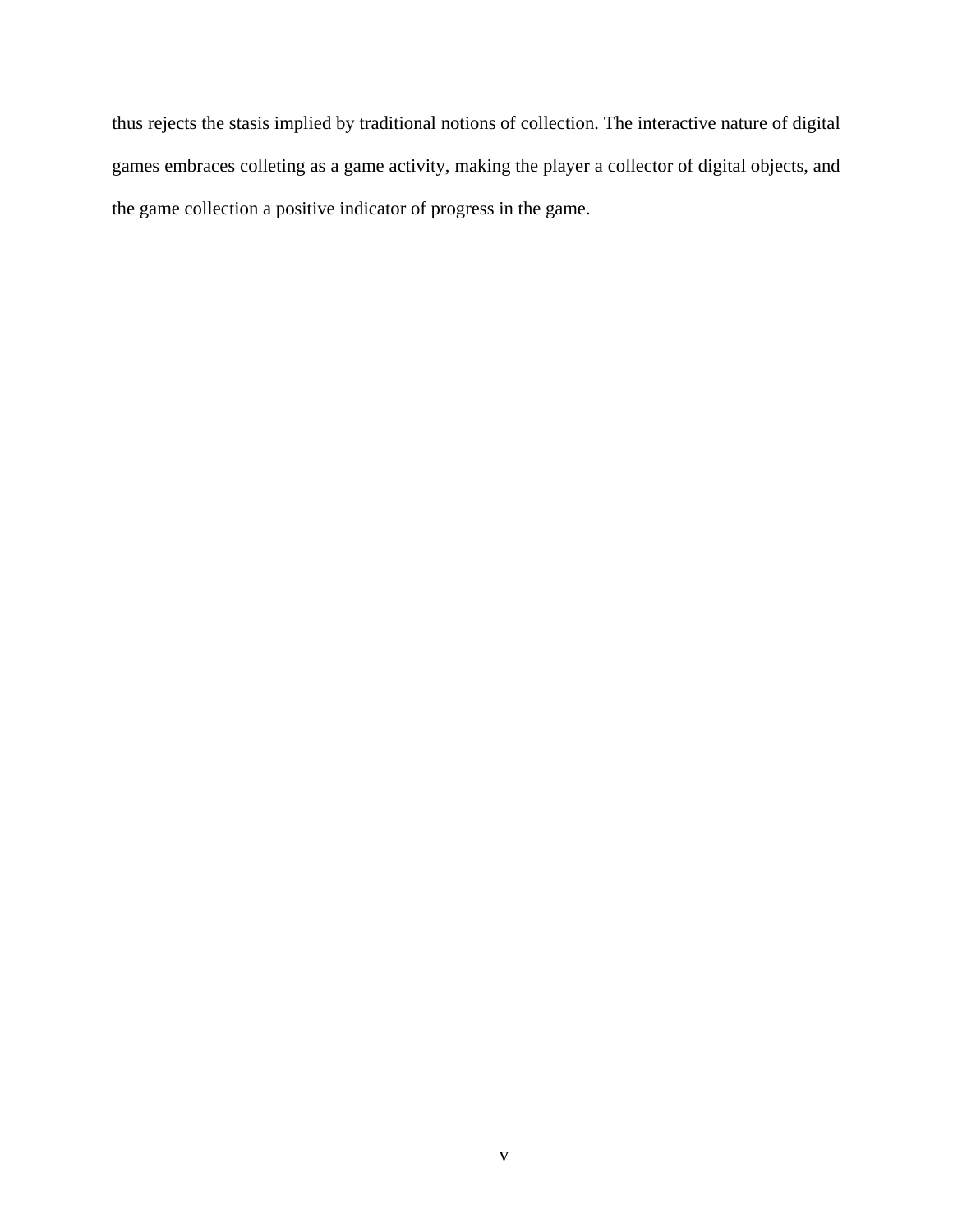## **TABLE OF CONTENTS**

| 1.0 |     |                                                             |
|-----|-----|-------------------------------------------------------------|
| 2.0 |     | SINISTER SOUVENEIRS AND THE "TEARS OF THINGS": PRIVATE AND  |
|     |     |                                                             |
|     | 2.1 |                                                             |
|     | 2.2 |                                                             |
|     | 2.3 |                                                             |
|     | 2.4 |                                                             |
| 3.0 |     | "IT BELONGS IN A MUSEUM!" COLLECTING IN LIVE-ACTION FILM 46 |
|     | 3.1 |                                                             |
|     | 3.2 |                                                             |
|     | 3.3 | ILLUMINATED: HISTORY, MEMORY, AND<br>EVERYTHING IS          |
|     |     |                                                             |
|     | 3.4 |                                                             |
|     | 3.5 |                                                             |
|     | 3.6 | NIGHT AT THE MUSEUM: BREATHING LIFE INTO THE MUSEUM  82     |
|     | 3.7 |                                                             |
| 4.0 |     | "TOYS DON'T LAST FOREVER": COLLECTING IN ANIMATED FILMS 90  |
|     | 4.1 |                                                             |
|     | 4.2 |                                                             |
|     | 4.3 | POOR SUBSTITUTES FOR THE REAL THING: THE LITTLE MERMAID 115 |
|     | 4.4 |                                                             |
|     | 4.5 |                                                             |
|     | 4.6 |                                                             |
|     | 4.7 |                                                             |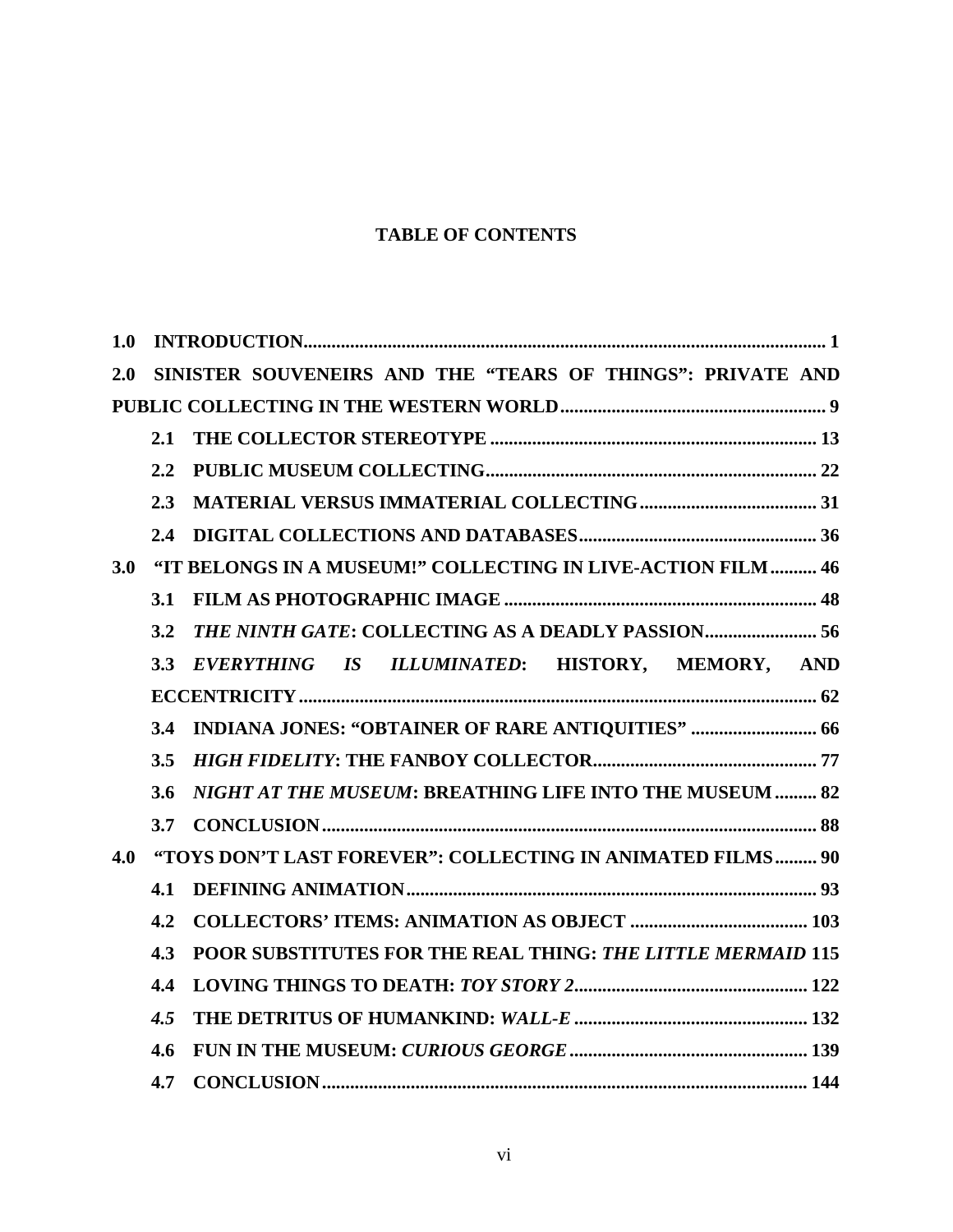|     |     |  |  |  |  | 5.0 JEWELED EGGS AND MARIO TROPHIES: COLLECTING IN DIGITAL  |  |  |  |
|-----|-----|--|--|--|--|-------------------------------------------------------------|--|--|--|
|     |     |  |  |  |  |                                                             |  |  |  |
|     |     |  |  |  |  |                                                             |  |  |  |
|     |     |  |  |  |  |                                                             |  |  |  |
| 5.3 |     |  |  |  |  |                                                             |  |  |  |
| 5.4 |     |  |  |  |  |                                                             |  |  |  |
|     |     |  |  |  |  | 5.5 VIOLENCE VERSUS ACQUISITION: YOU ARE THE COLLECTOR  171 |  |  |  |
| 5.6 |     |  |  |  |  | WHAT ARE DIGITAL COLLECTIONS WORTH?: PIKMIN 2 182           |  |  |  |
| 5.7 |     |  |  |  |  | DIGITAL MUSEUMS: ANIMAL CROSSING AND KINGDOM OF LOATHING    |  |  |  |
|     | 184 |  |  |  |  |                                                             |  |  |  |
|     |     |  |  |  |  |                                                             |  |  |  |
|     |     |  |  |  |  |                                                             |  |  |  |
|     |     |  |  |  |  |                                                             |  |  |  |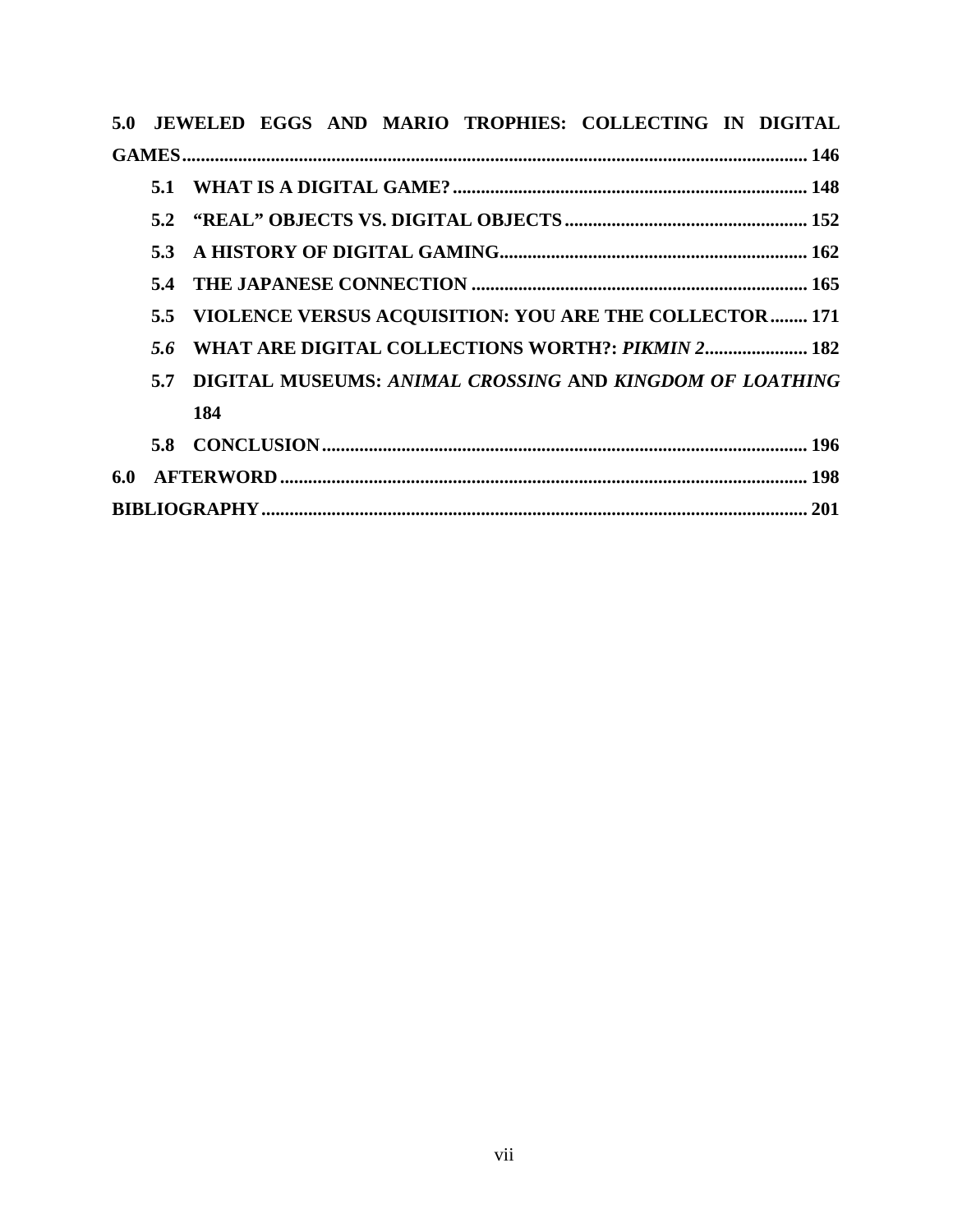#### **PREFACE**

This dissertation could not have been completed without the support of many people. I would like to thank the members of my dissertation committee, Lucy Fischer, Marcia Landy, Adam Lowenstein, Keiko McDonald, and Randall Halle, for their support and mentorship. All of them were generous with their time and provided insightful and challenging comments on my work. Additionally, in the early stages of the project they encouraged me to pursue an idea I thought was impossible at the time, and in doing so they ensured that the final project was uniquely my own. Additionally, I must acknowledge the contributions of my professors at Northeastern University for shaping my early interest in film studies: Inez Hedges, Kathy Howlett, and Michael Ryan.

Regrettably, two people were not present to see me complete this dissertation even though they were both instrumental to my intellectual career. I would therefore like to dedicate this dissertation to Keiko I. McDonald and Kathy M. Howlett. They are both missed.

Numerous colleagues at the University of Pittsburgh and elsewhere provided a fruitful intellectual environment, and to them also I owe a debt of gratitude. For reading drafts and putting up with my early struggles, I would like to thank the members of my dissertation reading group: Amy Borden, Christine Feldman, Brenda Glascott, Amanda Ann Klein, Tara Lockhart, and Kirsten Strayer. For their participation in the very small, but immensely productive, summer reading group on digital media, I would like to thank Tanine Allison and Ryan Pierson. Additionally, I would like to acknowledge the support of Mark Lynn Anderson, Christine Baker, David Bartholomae, Anustup Basu, Manisha Basu, Jamie Bono, Troy Boone, Jane Feuer, Nancy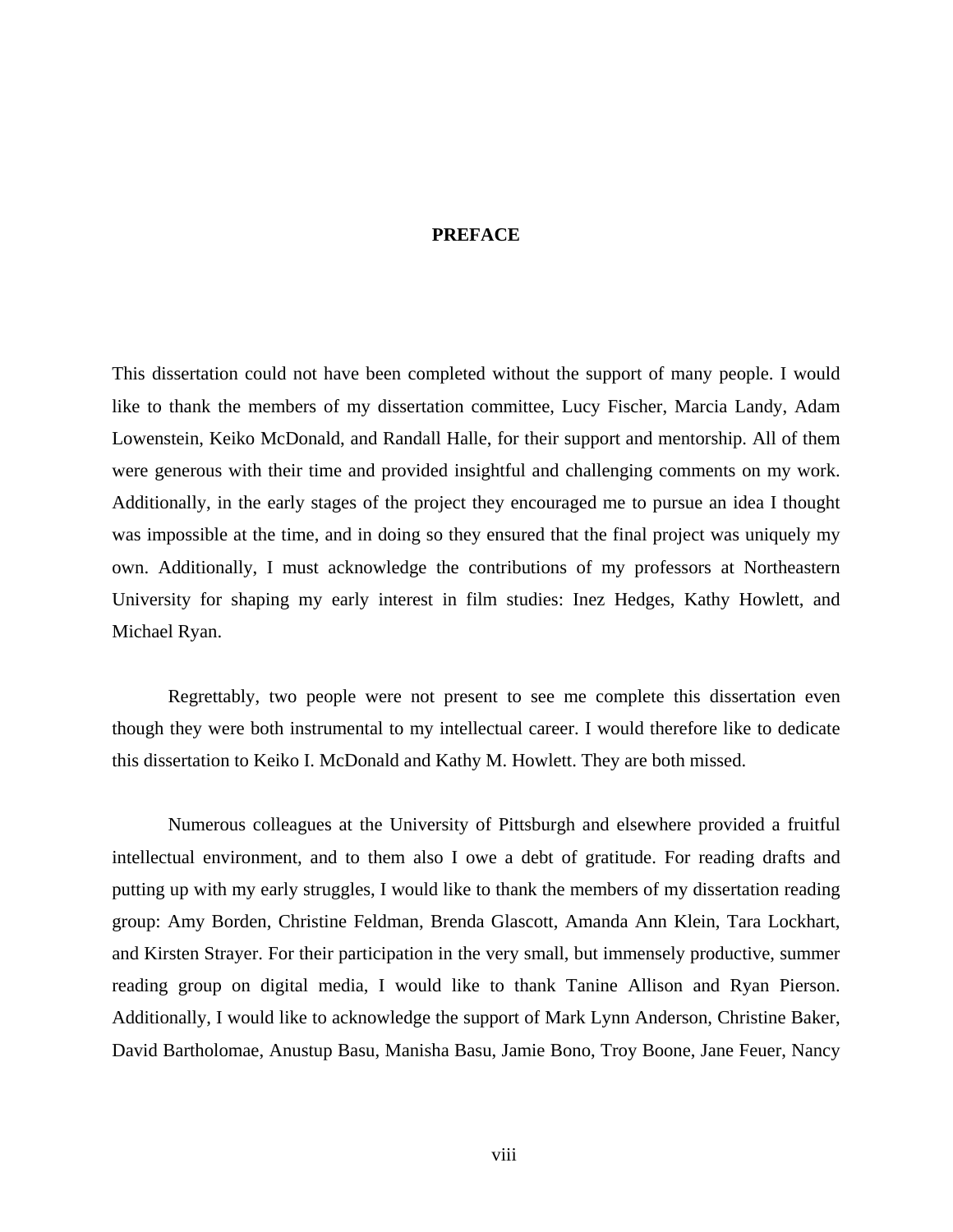Glazener, Devan Goldstein, Namiko Kunimoto, Andrew McNair, Daniel Morgan, Dana Och, Ali Patterson, Evelyn Rawski, and John Trenz.

For refusing to be held back by silly trifles such as existence, and, more importantly, teaching me to think on my feet and across disciplines I might otherwise have feared to cross, I would like to thank the members of a peculiarly anonymous online theoretical discussion group: Michelle Brown Boucher, Jane Dryden, Jim Donahue, Alexandra Gerber, Max Goldman, Alex Jenkins, Eric Johnson, Rebecca Kennedy, Melissa Lenos, Jim Luceno, Jonathan Newman, Nell Quest, Phil Sandifer, Valéria Souza, Alana Vincent, and Erica Owens Yeager.

My family also provided inestimable support during the writing process, in the form of unquestioning moral support, an occasional place to hide out and sleep off the end of an intense semester, and friendly voices that always answered the phone when I called.

I have been told I should thank my pets as well, but in truth they were not very helpful.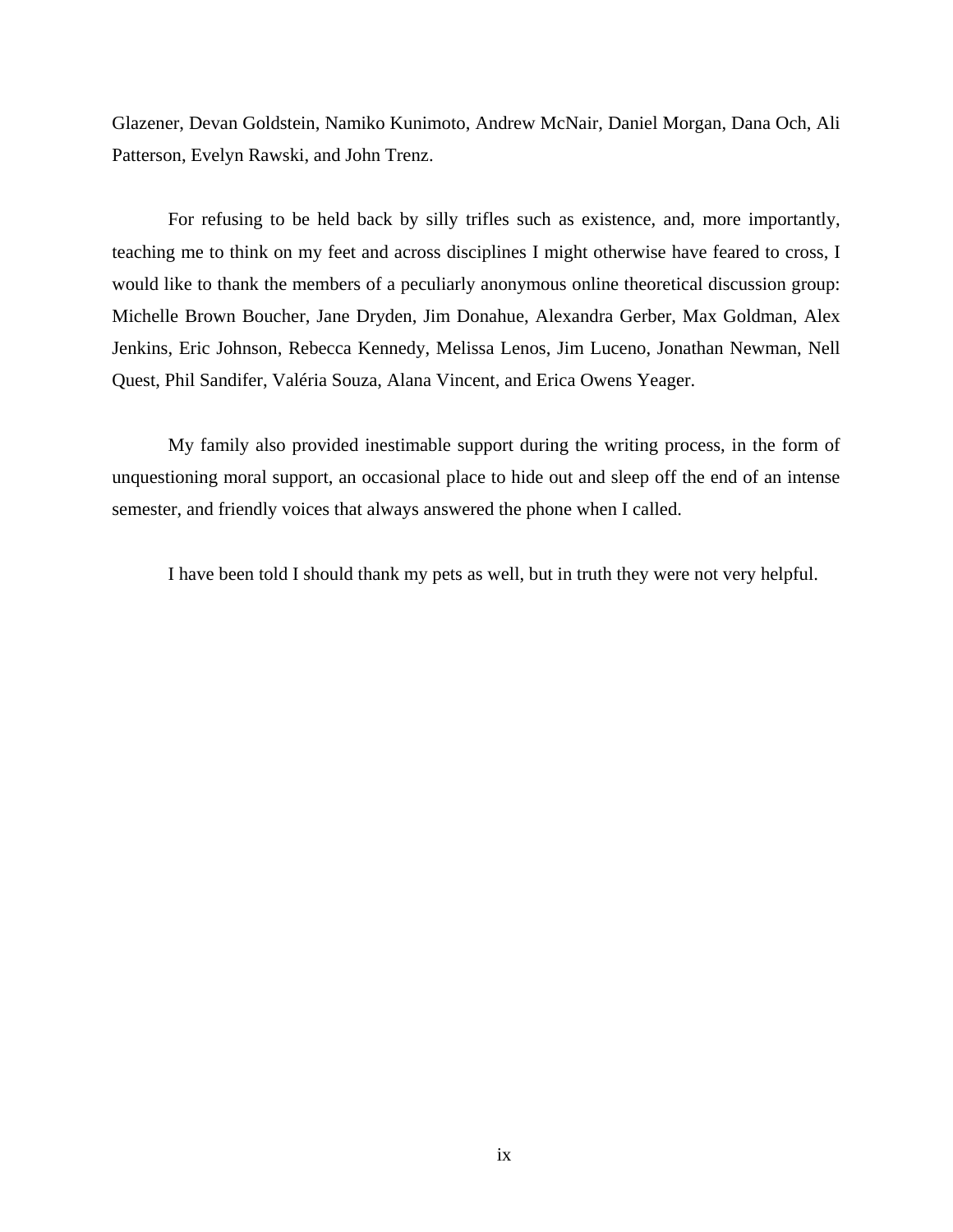#### **1.0 INTRODUCTION**

<span id="page-9-0"></span>In *Death 24x a Second*, Laura Mulvey argues that "While technology never simply determines, it cannot but affect the context in which ideas are formed" (Mulvey 9), and this is the founding premise of *Immaterial Materiality: Collecting in Live-Action Film, Animation, and Digital Games* as well. Mulvey's book, like many others, addresses the effect of digital technology on he cinema. Even before the crisis of the digital image arose, Siegfried Kracauer was similarly concerned with the nature of the photographic medium in his *Theory of Film: The Redemption of Physical Reality*. His study, as mine, "rests upon the assumption that each medium has a specific nature which invites certain kinds of communications while obstructing others" (Kracauer 3). That is to say, various media are most aesthetically pleasing when they engage the dynamics of their ontological properties, either to affirm or contest them.

This project seeks to address this issue from a new direction by exploring the cinematic portrayal of a particular and important cultural activity--collecting. By examining this practice, the people who engage in it, and how both are positioned in visual entertainment media, my study reveals how each media form, live-action film, animation, and digital gaming, shapes the representation of the material world. My project seeks not to establish the most aesthetically pleasing use of visual entertainment media, but rather to analyze cinema at a pivotal moment in time when cultural conceptions which have long been reinforced by live-action film and animation are now being challenged by digital video games. Also challenged are older notions of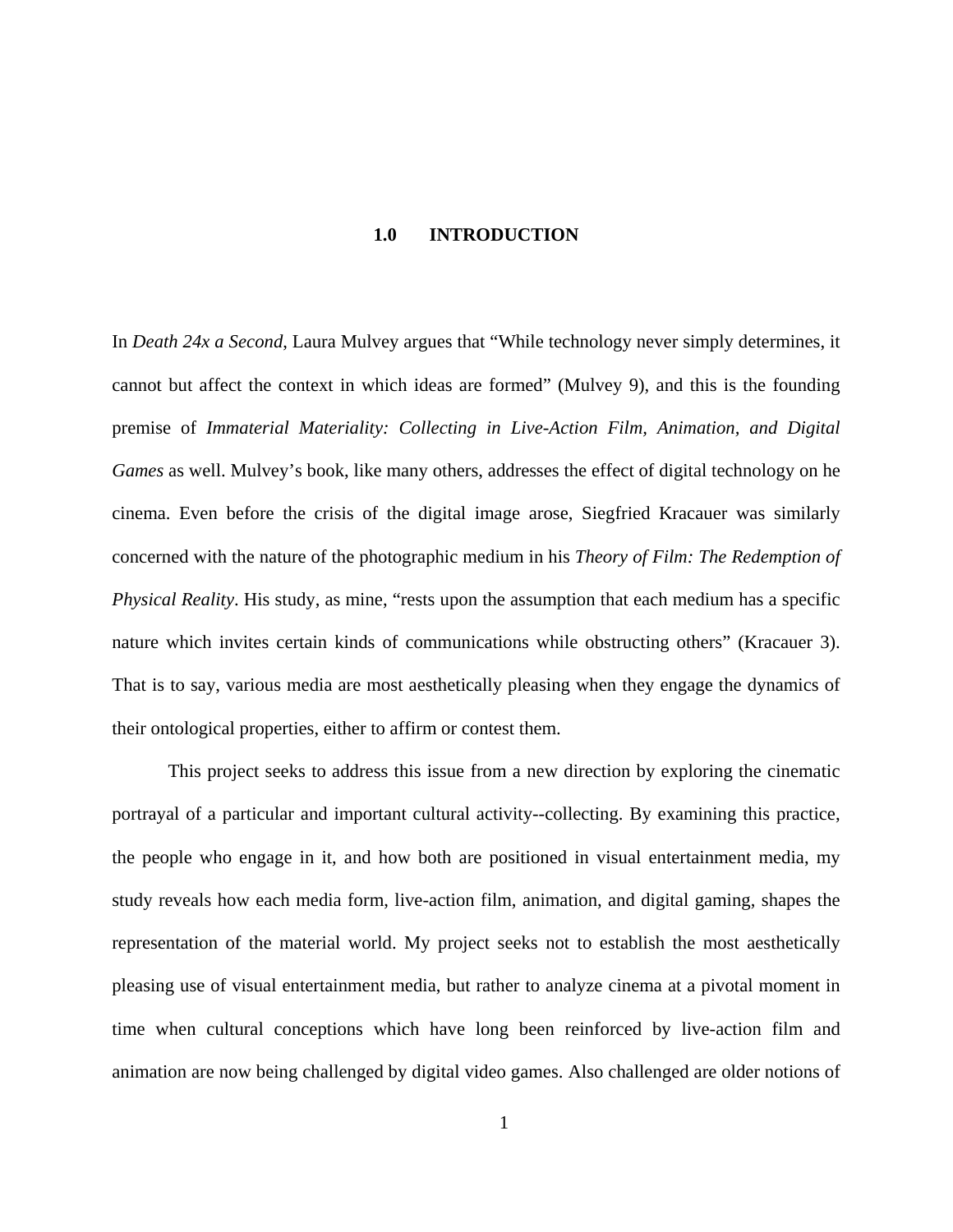collectors as people dissociated from present-day society and unhealthily obsessed with either the past or the minutiae of inanimate objects. These now are giving way to a new conception of the collector as an active manipulator of information in the present moment.

Chapter 1, "Sinister Souvenirs and the Tears of Things: Private and Public Collecting in the Western World," argues that visual entertainment media shape popular understanding of the practice of collecting. Collecting is a popular hobby and the collection is the backbone of the public museum. Although approximately 30% of the population of Western cultures engages in some form of collecting at any given time, the entertainment media's representation of collecting portrays a very different picture than the documented reality of the practice. The stereotypical depiction of a collector is a socially inept male loner who uses his collected objects as a substitute for human interaction. Yet as Susan M. Pearce has demonstrated, collectors are more often female than male, and they are typically well adjusted with active social and family lives. In fact, the lives of collectors do not differ demographically from the lives of non-collectors to any significant extent.

Beginning with an overview of the evolution of collecting, Chapter 1 examines both the causes and effects of the popular misconception of the collector as deviant and traces the history of public and private collecting in the Western world. From a private practice of aristocratic families, to a status symbol for the nation-state, to a kitschy pastime, collecting has become a powerful force for organizing and understanding the material world. The chapter further analyzes the intervention of digital media into collecting practices, examining the different conceptions of the virtual museum and the changing role of the museum in our digital society. Whereas previously, collected objects emphasized materiality and ownership, digital objects have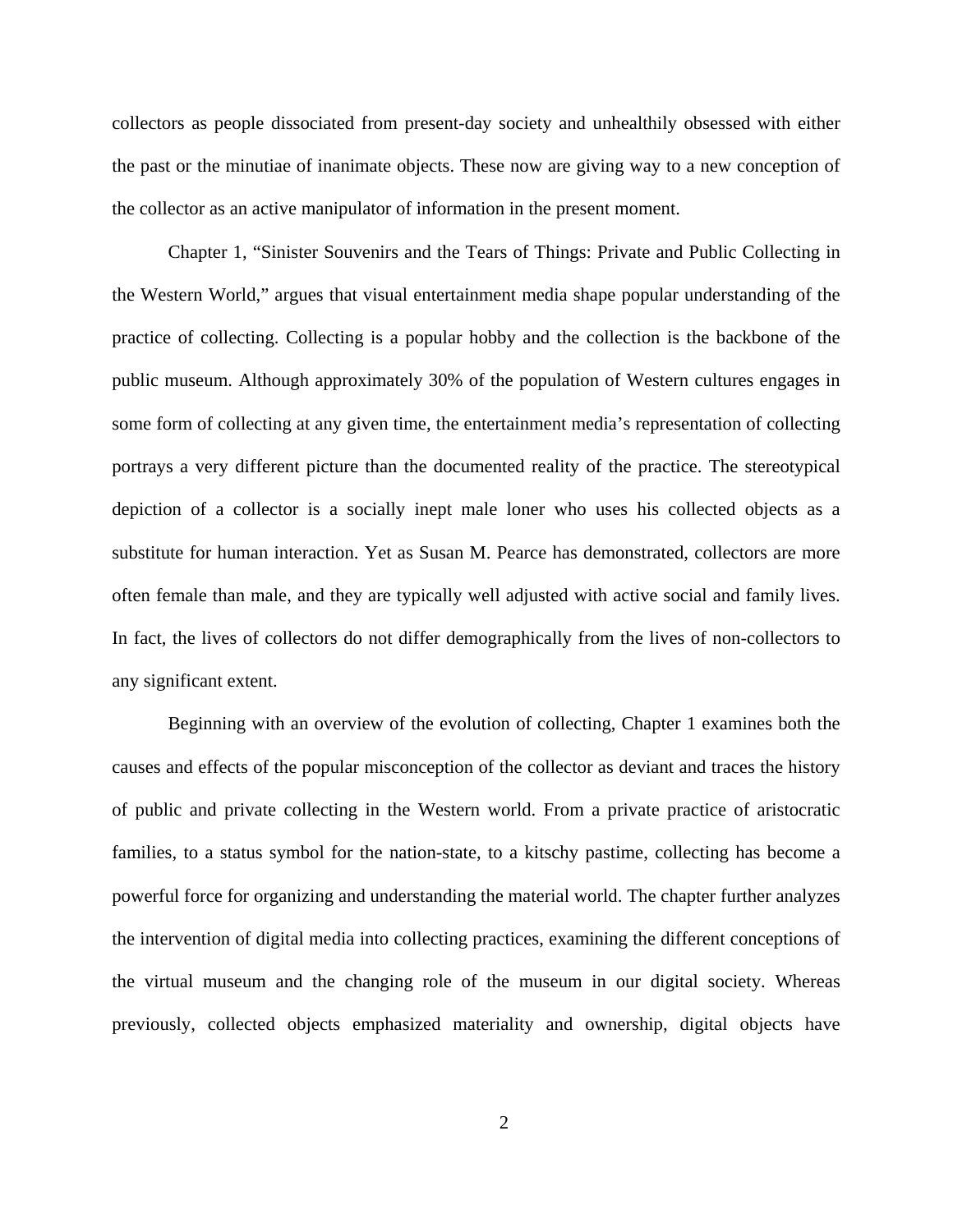questionable ownership status, and when there are multiple identical copies and no original, the role of ownership is downplayed.

On the presumption that digital games are interfering in a long-standing tendency of film to depict private collecting as a deviant activity while nevertheless upholding the idea of the public museum as a valuable tool for education and historical preservation, the examples chosen for Chapter 2, "'It Belongs in a Museum:' Collecting in Live-Action Film," are drawn from post-1980 films. Roman Polanski's *The Ninth Gate* (1999) exhibits fears about the obsessive nature of collectors in a neo-noir story about a satanic book collector. *Everything is Illuminated* (Liev Schreiber, 2005) presents a portrait of a socially awkward youth who collects mementoes of family history. Steven Spielberg's *Indiana Jones* series (1989 - 2008) takes a different tactic, centering on the tomb raider extraordinaire (despite Jones' assertions to the contrary) who is not himself a collector, merely an "obtainer" of rare objects for museums. Stephen Frears' *High Fidelity* (2000) updates the figure of a collector by focusing on a modern-day fanboy, but his collecting is still linked to stunted social growth. Finally, the two *Night at the Museum* movies (Shawn Levy, 2006 and 2009) showcase the museum as the source of supernatural forces and adventure. Ultimately, live-action film employs in a contradictory manner the stereotype of the socially deviant private *collector*, but at the same time valorizes the public *collection* (e.g., the museum). Theories of cinematic ontology are reflected in the representation of museums and collecting. According to the traditional understanding of the "indexical" nature of the photographic image, there is a direct relationship between the photographic image and the object (or subject) photographed. Furthermore, both cinema and museum have been seen to "preserve" the past. The cinema has aligned itself with popular conceptions in regarding public museums as venerable conservators of the past and private collectors as abnormal and anti-social.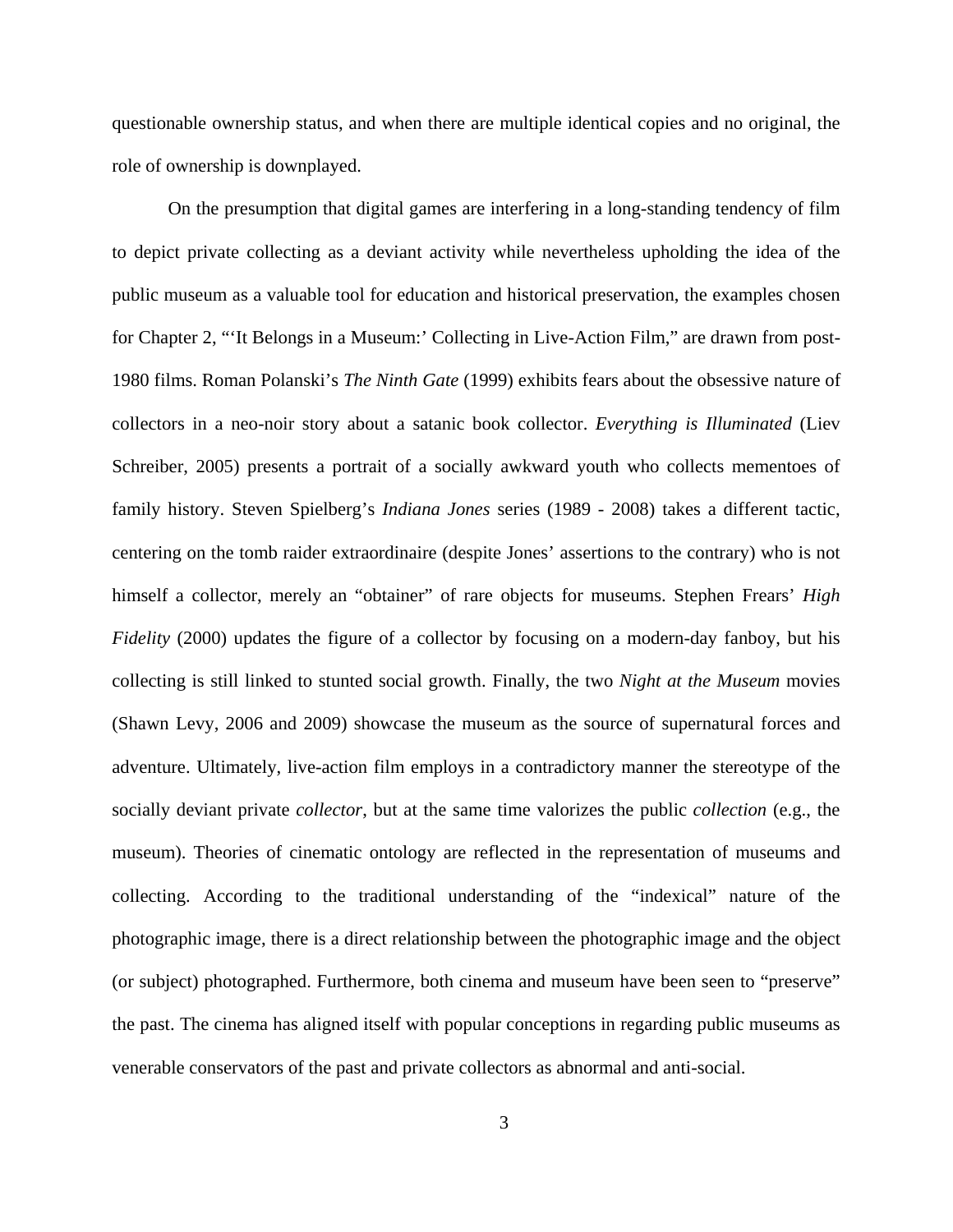Although animated films are usually considered part of the cinema, Chapter 3, "'Toys Don't Last Forever:' Collecting in Animated Films" considers them separately from live-action film in order to investigate how the two media forms provoke differing representations of collecting. Conventional animation, though still indexical in the sense that the artist's drawings or models are photographed, takes a different philosophical stance in its relation to physical reality. Many digital media scholars have proposed that what is new about digital media is its shift from fixity to flux, from indexicality to interactivity, but this definition ignores the fact that animation has embraced these characteristics all along. All that digital technology is doing is to extend principles that previously existed in animation. In this context, I investigate animation's seeming disdain for the static nature of traditional collecting seen in several post-1980s animated feature films. In *The Little Mermaid* (Ron Clements and John Musker, 1989), Ariel's collection acts as a substitute for her object of desire. The only way she can achieve her goal, however, is by giving up her collection to set out in search of the real thing. In *Toy Story 2* (John Lasseter and Ash Brannon, 1999), the tale is told from the perspective of the potentially collected objects, vintage toys. They ultimately reject being part of a collection in favor of being loved, even though love in this case leads to inevitable death and abandonment. Collecting once against substitutes for love and companionship in *WALL-E* (Andrew Stanton, 2008), and is once again abandoned when those goals are achieved. *Curious George* (Matthew O'Callaghan, 2006) focuses on museum exhibits over collectors, upholding imperialist looting practices and interactive kid-friendly museums at the same time.

All four animated films come down in favor of objects in constant use and transformation. This tendency arises from the very principles of animation, which construct it as a highly flexible and experimental form, one that emphasizes transformation, change, and the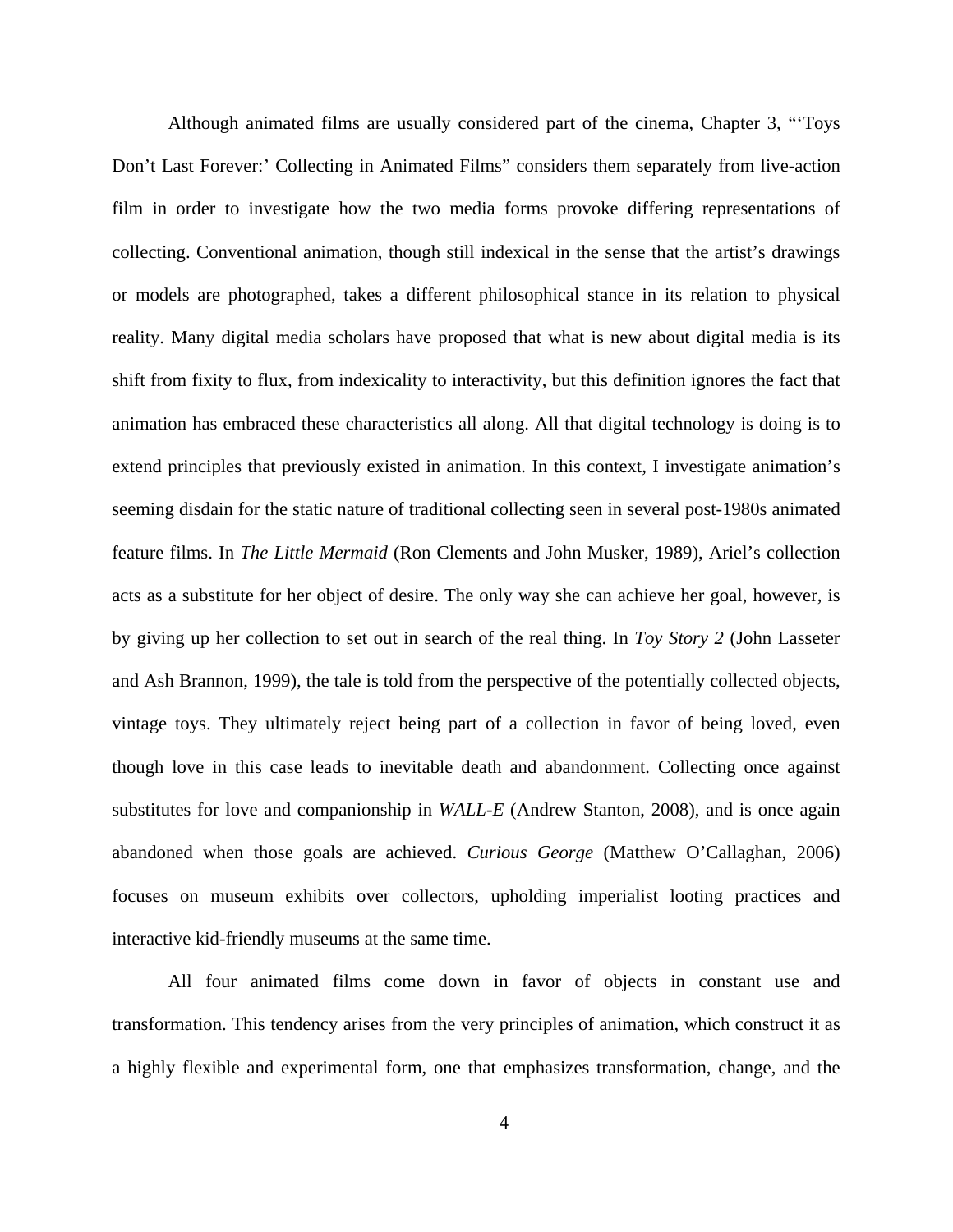fleeting moment, rather than preservation and history. Animated objects are therefore antithetical to collecting since collections attempt to pin objects down and prevent them from changing. Furthermore, anthropomorphized objects in the film take on subjectivity, which makes the idea of collecting them more distasteful. Animation is thus counterposed to both preservation and collecting. The narrative premise of *Toy Story 2*, for example, is that it is better for toys to be loved, worn out and abandoned by their owners than to be preserved forever in a Japanese toy museum.

The advent of digital gaming changed the paradigm of collecting in visual entertainment media. Though old stereotypes make an occasional appearance (such as the stuffy academic museum curator Blathers in *Animal Crossing* [2002]), for the most part game museums and collectors break with tradition. The player is asked to be a collector by the very structure of the games, and the in-game museums serve as a log of the players' progress through a particular game. Through an analysis of such digital games as *Zork 1: The Great Underground Empire*  (Infocom, 1980); *Animal Crossing* (Nintendo, 2002)*; Kingdom of Loathing* (Asymmetric Publications, 2003); *Katamari Damacy* (Namco 2004); and *Pikmin 2* (Nintendo, 2004) the final chapter, "Jeweled Eggs and Mario Trophies: Collecting in Digital Games," investigates the way in which digital entertainment media are inverting the established stereotypes of collecting in visual media. While museums and collectors do not appear frequently as characters or locations in digital game scenarios, collecting frequently substitutes for the act of "killing" as the primary goal in many non-violent games such as *Katamari Damacy* and *Animal Crossing*. Like killing, collecting represents power and control over the game environment. Thus, collecting is an allimportant activity in video games in a way it is not in live-action film and animation, due, in part to a game's interactive nature.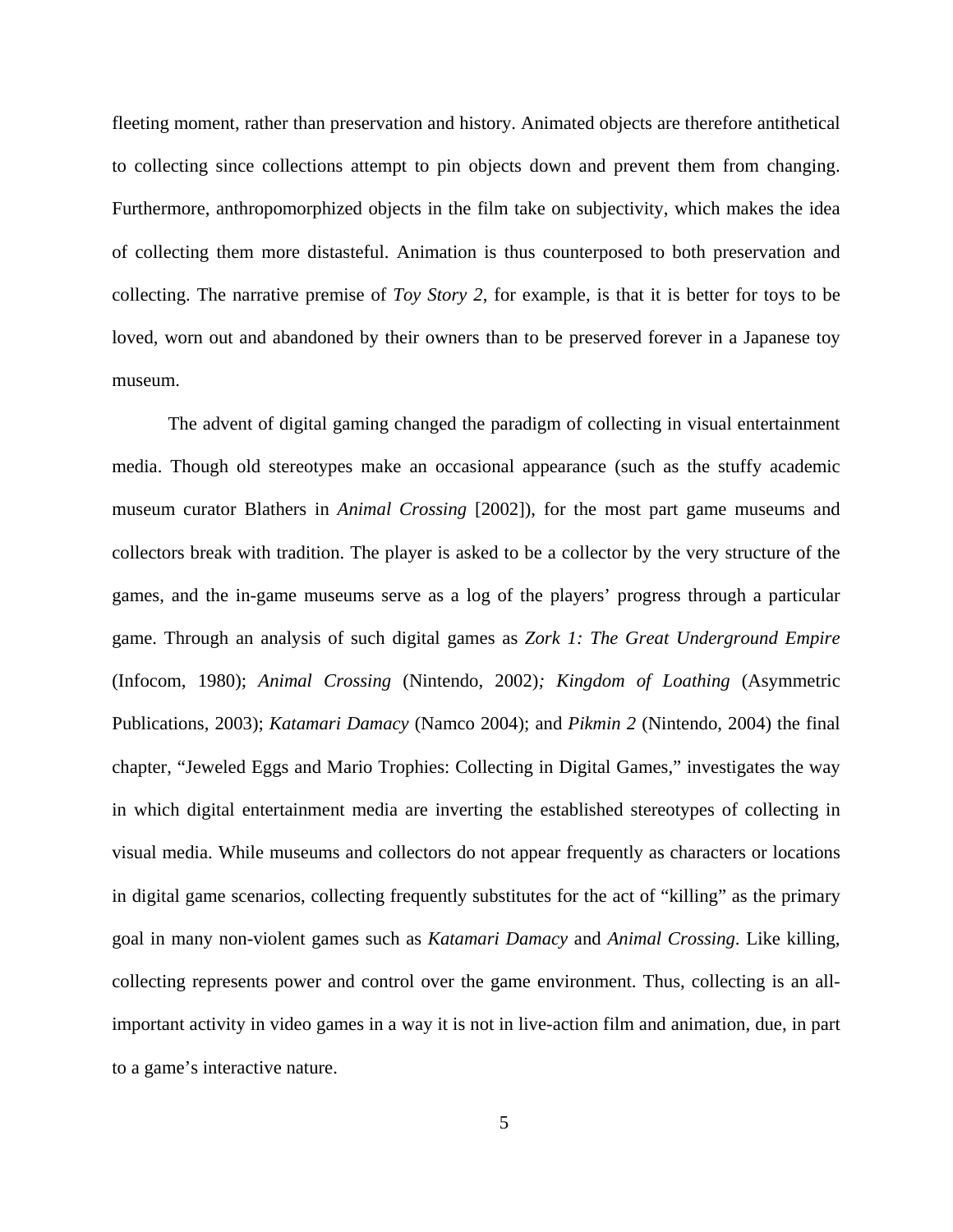Further, this chapter analyzes the intercultural exchange between Japan and the United States as a result of Japan's continued dominance in the video game industry. Because "foreign video game" is not a conceptual category for most gamers in the way that "foreign film" is for film viewers, Japanese games continue to do well in the US market even though they are not designed with US consumers in mind. This means that North American players of these games are presented Japanese ideas about material culture and collecting, but often do not recognize the ideas as specifically Japanese.

Why study film and video games through the lens of collecting? It stems from a broader interest in cinematic objects in general as an important element of mise-en-scène that gradually narrowed to an interest in the caretakers and resting places of highly treasured objects. Combined with my observation that there seemed to be much collecting going on in video games and my perception of a flurry of news reports and scholarly work on the uncertain status of digital objects being bought, sold, and even stolen on websites (with significant monetary repercussions to the parties involved), it seemed clear that work was needed to come to terms with the status of unreal things. Collecting is just one entry point, but a useful one.

To take just one example, The American Museum of Natural History (AMNH), has made numerous appearances, not only in films and video games, but in novels and television shows as well. These include: *An American Tale: The Treasure of Manhattan Island* (Larry Latham, 1998), in which characters consult an AMNH museum expert for help deciphering a treasure map; **s**everal novels by Douglas Preston and Lincoln Child, including *Relic*, *Reliquary*, and Cabinet of Curiosities;<sup>[1](#page-14-0)</sup> Parasite Eve (Square Electronic Arts, 1998), a survival horror RPG

<u>.</u>

<span id="page-14-0"></span><sup>&</sup>lt;sup>1</sup> Preston was manager of publications at the American Museum of Natural History for a time. The film version of *Relic* was renamed *The Relic* (Peter Hyams, 1997) and moved from the AMNH in New York to the Field Museum of Natural History in Chicago.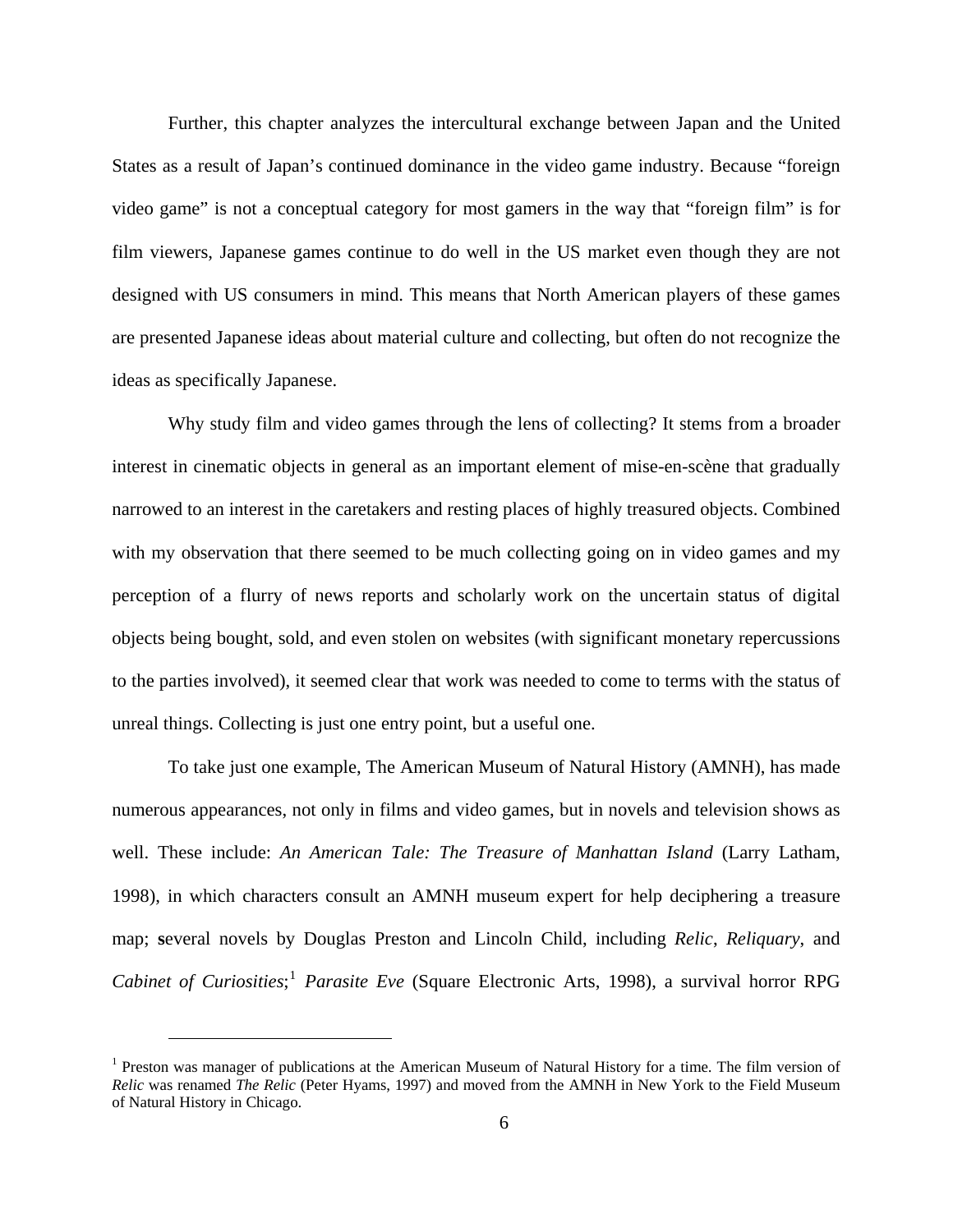game in which the protagonist Aya Brea is an New York Police Department rookie who uses the expertise of AMNH museum employee Dr. Klamp; *Grand Theft Auto IV* (Rockstar North, 2008) the fourth incarnation of the infamous video game set in "Liberty City," features The Liberty State Natural History Museum, clearly based on the AMNH; *Night at the Museum* and *Night at the Museum: Battle of the Smithsonian*, in which a hapless nigh guard at the AMNH discovers that the exhibits come to life at night; *The Nanny Diaries* (Shari Springer Berman and Robert Pulcini, 2007) in which a nanny charged with forming upper class tastes in her young ward rebelliously takes him to the AMNH instead; and more. As one of the nation's most well known museums, it is not surprising that the AMNH captures the imagination of many writers, animators, directors and game designers.

Shared locations are only one area of media overlap, however. There is much to be said about the stylistic influences traded back and forth between digital games, live-action film, and animation. Not only are there adaptations of games into films and films into games, but there is much debate over the use of "cut scenes" or "cinematics" in digital games. These refer to the technique of putting the interactive portion of a game on hold for a short period during which the player can do nothing but watch some narrative information unfold. And then there are reviewers like Jack Witzig of The Cold Spot who occasionally choose to read live-action films through their experience of digital games. Witzig comments that *The Ninth Gate*'s ponderous atmosphere, for example, has an immersive effect that is not unlike certain digital games:

> At some point during the film, I realized what, strangely enough, the plot reminded me of--a video game. Or, to be more precise, a full-motion video computer game, like Phantasmagoria or, more to the point, Gabriel Knight: The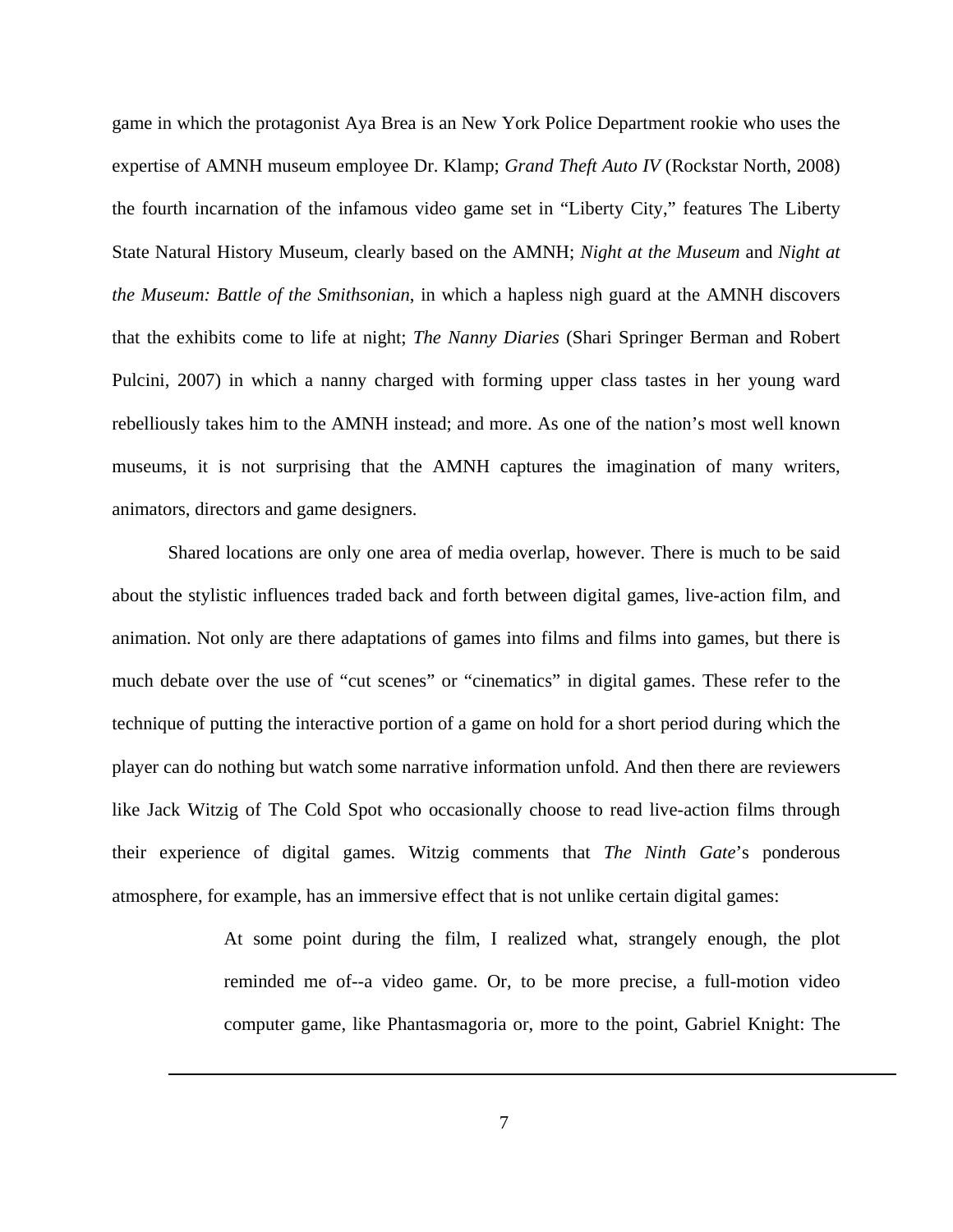Beast Within. In such games, you play a protagonist who must travel from location to location, looking for clues to solve a mystery, all the while encountering various mysterious and supernatural events. Frequently, the tasks are mundane: finding a key to open a door, saying the right thing to the right person, or perhaps the mere act of reading a book. In the way Johnny Depp's character revisits locations or tries to solve a problem using a different tack after failing before, The Ninth Gate is revealed to be structured in a similar way. (The Cold Spot)

By considering how materiality in the form of collections is affected by the technology used to represent it as well as how collectors and the act of collecting are portrayed, this study contributes to the overall picture of the cinema in a digital age.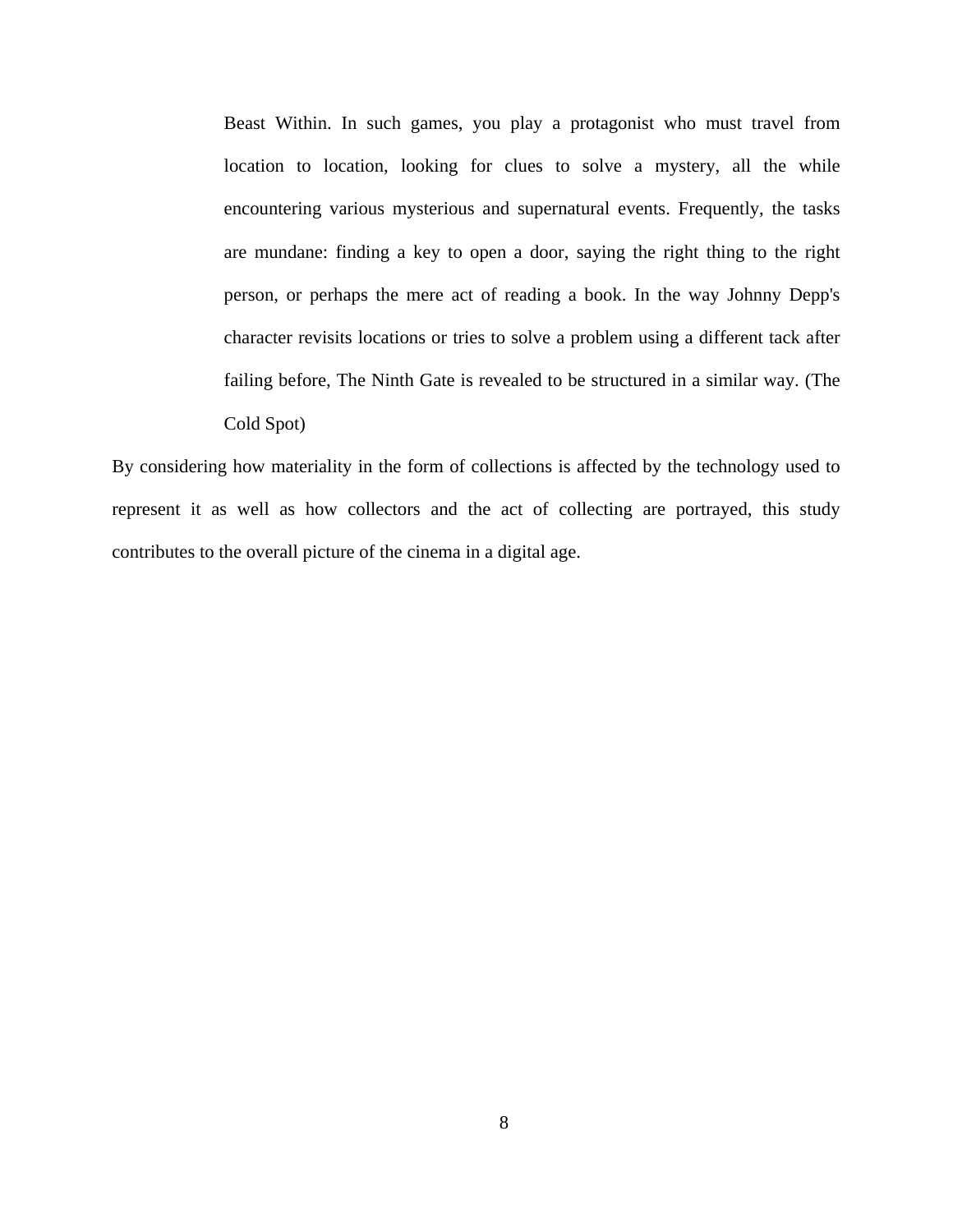## <span id="page-17-0"></span>**2.0 SINISTER SOUVENEIRS AND THE "TEARS OF THINGS": PRIVATE AND PUBLIC COLLECTING IN THE WESTERN WORLD**

Approximately thirty percent of the population in the Western world engages in some form of collecting at any given time. In *Museums, Objects and Collections*, Susan M. Pearce claims that there is a "collecting mania which has gathered momentum across society through the course of this century, and now achieves the dimensions of a major social force" (Pearce *Museums* 75), and she estimates that one in three Americans is a collector of something. Collecting is therefore an important area of study, and representations of collectors and collecting in visual entertainment media are bound to both reflect and shape popular understanding of the practice. In "Collections and Collecting," Pearce provides a preliminary report on her sociological study of collecting in Britain (published fully in *Collecting in Contemporary Practice*), noting that "Its results bore out the findings in North America, and the supposition for Britain, that in the Western world…between a quarter and a third of the population, now collect something. Whatever else collecting is, it is a major social phenomenon" (Collections 19).

Most historians trace the origin of collecting as a popular pastime to the curiosity cabinets that began to appear in the sixteenth century. These cabinets varied widely in content and could include such things as items connected to local history, rare or exotic artifacts, or heirlooms. Prior to the sixteenth century collecting was more limited, and the public museum had not yet been established (the Great Library of Alexandria, associated with the Alexandria Museum,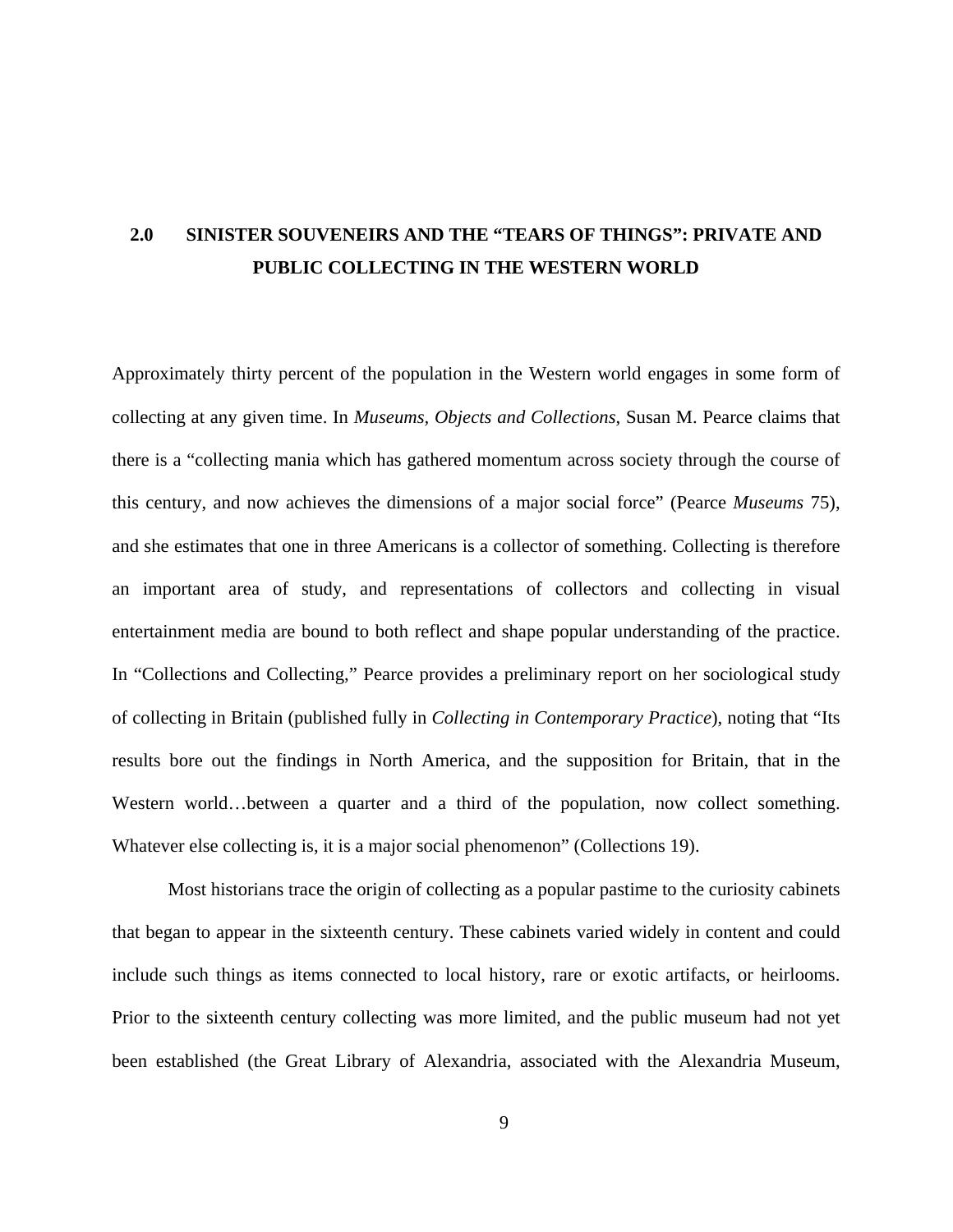founded around the third century BC, is a rare early example, though it was not a public institution in today's sense since access was limited to scholars and philosophers and there was little contact between these intellectuals and craftsmen).<sup>[2](#page-18-0)</sup> In any case, it was not until "about 1650 or a little sooner, [that] collecting had become the widespread mania which remains its characteristic up to the present day" (*Museums* 92).

Private collections were first linked to affluence and aristocratic status, and the costly and rare items assembled demonstrated the wealth and power of the owner (usually male). In the eighteenth century, public museums gradually emerged as manifestations of Enlightenment era developments in rational thinking and the need to define identity in the nation-state, many founded on private or royal collections. The public museum was thus originally an extension of the private aristocratic collection and access to exhibits was limited mainly to upper class men. Museums were also intended to help socialize the uncouth masses by exposing them to culture and imposing civilized behavior on them through museum conduct rules. The immense cost of a large museum was justified by the nation building it did as it displayed the cultural wealth and prestige of the state. As Pearce explains,

> The public art museum makes the nation a visible reality, and the visiting public are addressed as citizens who have a share in the nation. The museum displays spiritual wealth that is owned by the state and shared by all who belong to the state. The political abstraction is given symbolic form in the shape of tangible

<span id="page-18-0"></span> $2<sup>2</sup>$  In antiquity, the word "museum" referred to "a meeting-place where the scholars of the earth should forgather to fix the canons of letters and to extend the scientific horizons of man" (Parsons 135). It has also been understood to refer to the scholars themselves rather than the location in which they gathered (Lee 385). However, it was the library that contained all the documents and objects, and its focus was thus on bringing together the contemporary resources of the world for use, reproduction and dissemination as much as for preservation. The Alexandria library remains a potent symbol of wisdom and knowledge. In Steve Berry's *The Alexandria Link*, for example, it is supposed to be the long-lost location of ancient religious secrets which would rock the current political landscape if they could be rediscovered.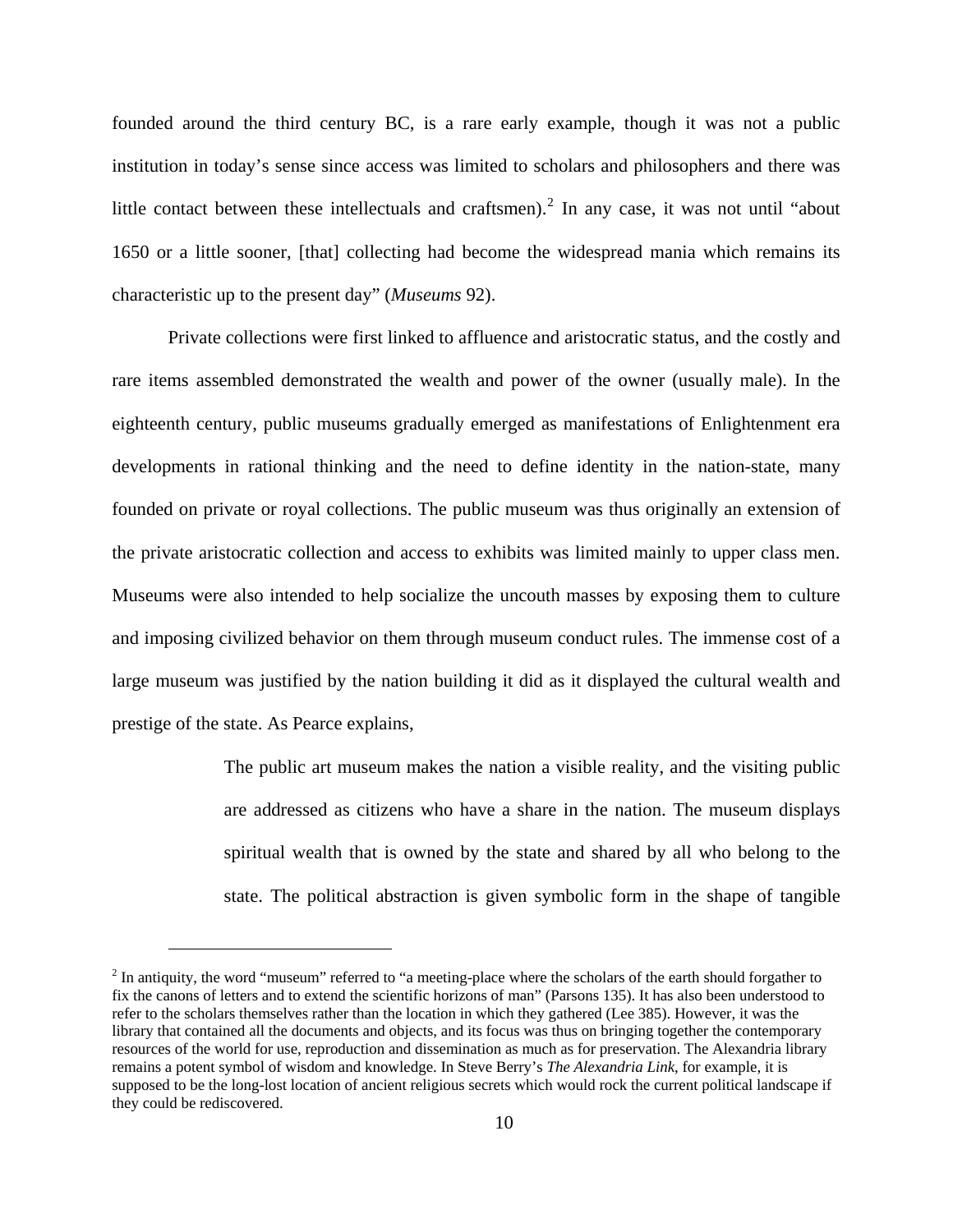"masterpieces", which exhibit humanity at its best and highest, so identifying the state with these spiritual values and sharing them with all comers. The museum is the place where, in exchange for his share in the state's spiritual holdings, the individual affirms his attachment to the state. (*Museums* 100)

The construct of the national museum endured without much variation until the 1960s, when a combination of falling attendance and widespread concerns about equal representation and inclusiveness of race, class, and gender spurred many museums to shift their emphasis from objects to experiences, and from Western hegemonic culture to multicultural special interests. The museum is still a storehouse for the best artifacts history and culture have to offer, but it is now also a place to feel and explore new things – or old things from a different point of view.

However, the entertainment media's representation of collecting constructs a very different picture of what it is and who engages in it than the reality of the practice. The most common figuration of a collector is of a socially inept male loner who uses the assembled objects as a substitute for human interaction. In live-action film, *Silence of the Lambs*' (Jonathan Demme, 1991) Jame "Buffalo Bill" Gumb (Ted Levine) is a serial killer who collects newspaper clippings about his crimes and body parts from his victims. In *Everything is Illuminated* (Liev Schreiber, 2005), Jonathan Safran Foer (Elijah Wood) is an awkward tourist and socially inept twenty-something virgin who collects seemingly worthless objects. In *Toy Story 2* (John Lasseter and Ash Brannon, 1999) the obsessive toy collector Al McWiggin is devious and ruthless in his attempts to obtain a complete set of Woody's Roundup toys. This handful of examples represents a strong trend in film and animation to portray the collector as eccentric, megalomaniacal, or even dangerous. But Pearce's study makes clear that the anti-social male bachelor collector is the exception rather than the rule. In fact, collectors are more often female than male (of those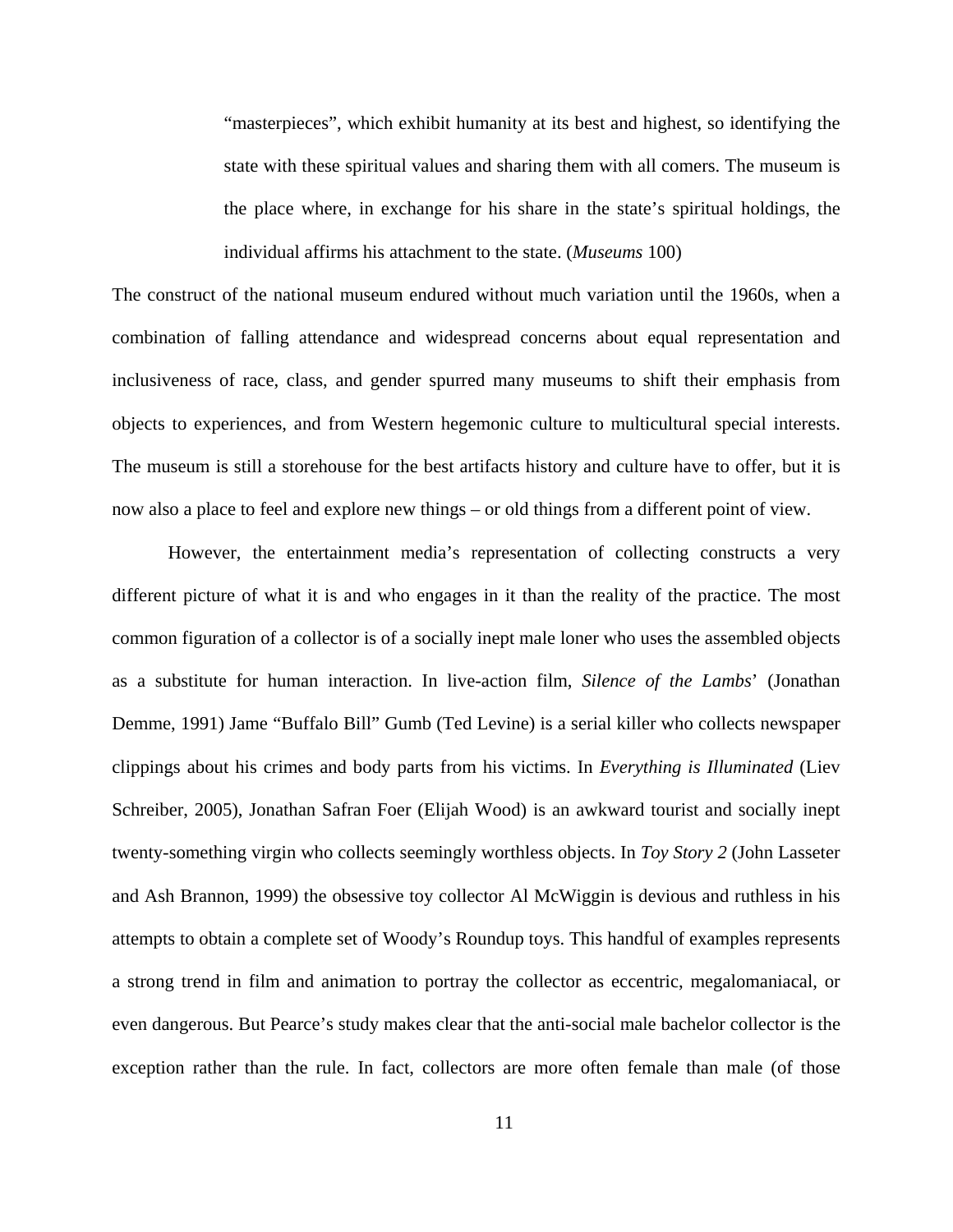surveyed and self-identifying as a collector, forty-two percent are male and fifty-eight percent female) and frequently well-integrated into other aspects of society. The information about family and employment situations indicates that:

> collectors are living personal lives which do not differ from those of noncollectors, and which are 'normal' in terms of human sexual and familiar relationships…The point is an extremely important one, because the stereotype of the collector is of a dispirited, anorak-clad loner who is unable to form personal relationships, especially with the opposite sex, and who uses collecting as a substitute for personal emotional satisfaction. This image recurs in the media and in cartoons, and forms part of the mind-set of most non-collectors. (Pearce *Collecting* 27)

Museologists will instinctually recognize Pearce's claim about the media representation of collectors to be true, but there is very little documentation and analysis of this trend.<sup>[3](#page-20-0)</sup> This study intends to redress that void by bringing to light and analyzing specific instances of the representation of collectors in visual culture to determine if there is any basis for the general impression the public has of collectors, and to explore the effects of such depictions. Not only are these representations at odds with reality, but they are at odds with themselves. That is, the depiction of collecting in live-action films differs from the representation in animated films, which differs again from the portrayal in video games.

Thus, this dissertation is organized by media forms: live-action film, animation, and finally digital games. The nature of the photographic image sets live-action film into a

<span id="page-20-0"></span><sup>3</sup> The negative stereotyping is also not limited to visual entertainment media, however. In Susan Sontag's novel *The Volcano Lover: A Romance*, for example, the Cavalier (a character based on real-life Sir William Hamilton) is portrayed as a collector who cares more for his objects than for the people around him. He "like so many obsessive collectors was a natural bachelor" (Sontag 19) – even though the Cavalier has a wife, as did Hamilton.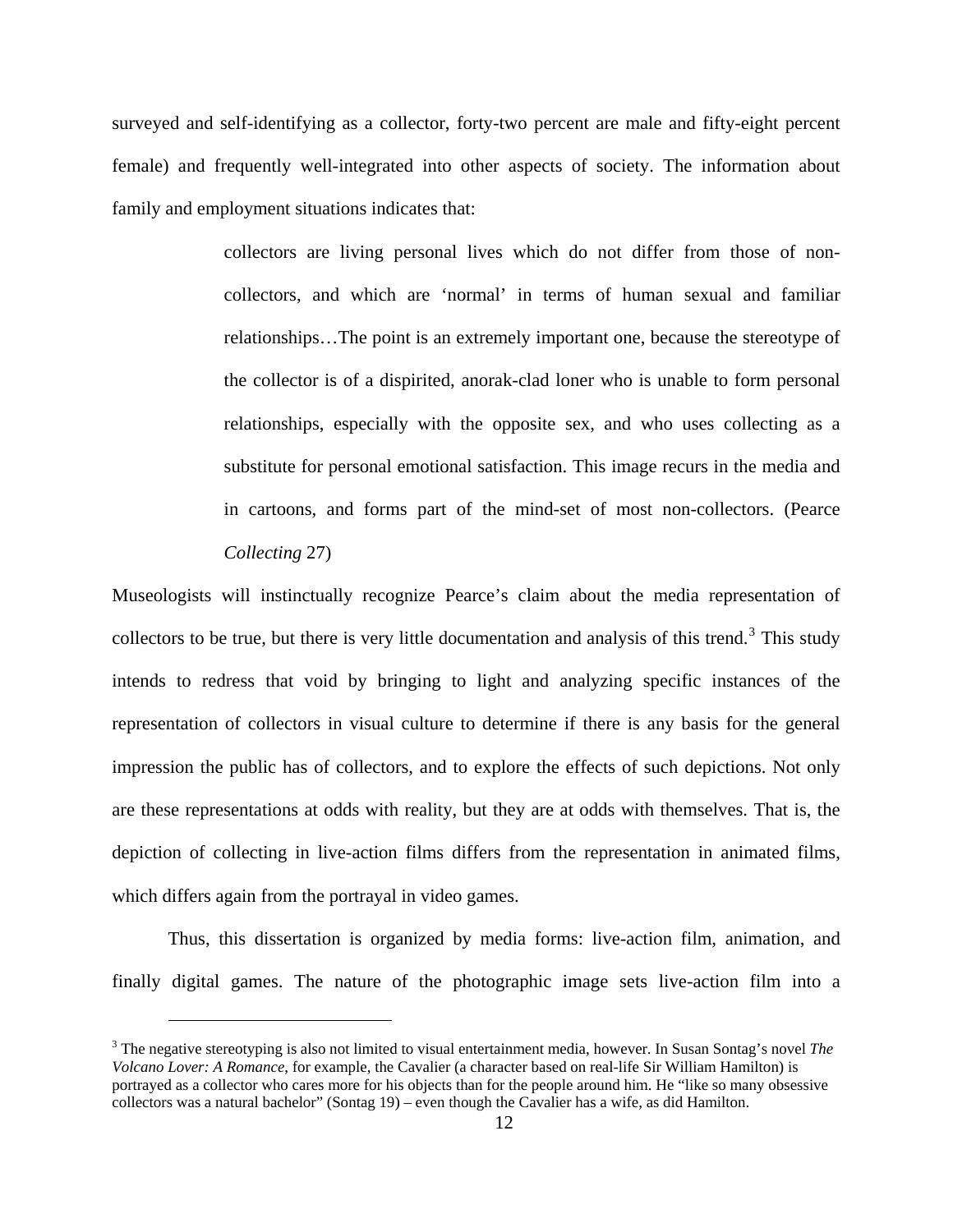<span id="page-21-0"></span>preservationist relationship to the material world (though specific films and filmmakers may resist this). A film has similarities with a museum exhibit in the way it can record and display information about the past. Animation, on the other hand, seems to bear a less direct relation to the material world since the only objects photographed are the drawings, paintings or other material used to create the animated images (with the exception of stop-motion animation using photographic images), and as a result the guiding principles of animation have emphasized transformation and abstraction, both antithetical to the tenets of stasis and preservation of collecting. Though digital games might at first seem to fall under the same principles as animation because of their predominant use of non-photographic imagery, their representation of the material world is distinctly different. Digital games valorize collecting as a player activity that functions as part of the interactive nature of the medium.

#### **2.1 THE COLLECTOR STEREOTYPE**

Collecting refers to a number of practices taking place in both public and private spaces. It includes the highly sanctioned, researched and organized displays of objects in museums as well as private collections that may be haphazardly organized, ephemeral, and intensely personal. Pearce asserts that "the best definition of a collection is simply that a collection exists if the owner thinks it does" (*Collecting* 3). Although I am inclined to agree, I find it necessary to further pin down the term for the purposes of this project. I propose that a collection is a group of items connected in some way, though the connection may be only in the owner or user's head. A collection is distinct from a hoard because the items in it are valued individually rather than as a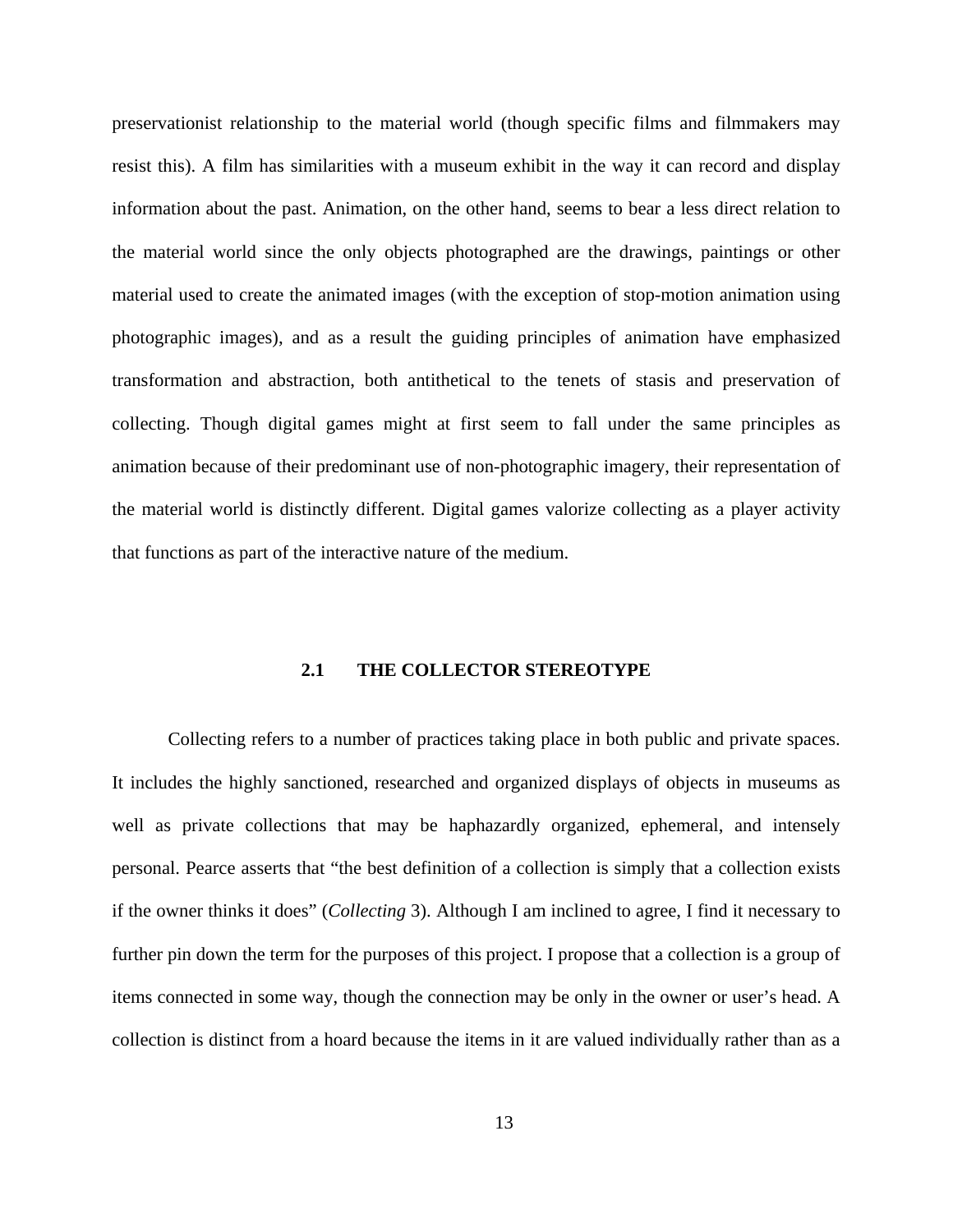stockpile of duplicates. While a collection's objects may be monetarily valuable, they must be prized for something more than that.

Some argue that collected objects must also be removed from their usual use and exchange value contexts. In "Unpacking My Library," for instance, Walter Benjamin argues that the collector is tied "to a relationship to objects which does not emphasize their functional, utilitarian value—that is, their usefulness" (Benjamin 487). Yet consider the typical museum collection. Though the items are no longer used for their original purposes and are primarily valued for cultural or historical reasons, they are most likely insured and may be sold for a considerable sum if the museum chooses to deaccession them. Further, Colonial American housewares in a display case are no longer being used as originally intended, but are still esteemed for the use value they once had (they provide historical evidence of the way early Americans lived their day-to-day lives). Many private collectors do use the items in their collection (e.g., a car collector who drives the vehicles, or a record collector who enjoys listening to the records). Pearce's study reveals that thirty-nine percent of collectors use some or all of the items in their collection (Collecting 56). In the case of decorative items, this "use" may be no more than displaying items in the living room, but in other cases use also includes wearing collected jewelry in public, reading collected books, or firing collected guns (Pearce, Collecting 57). Though Pearce does not mention it, a collection may also be used as a status symbol, and, as such, any display draws upon this function. There are additionally very active markets in most collectible goods. Thus, in practice, a collection is not simply a group of objects removed from use or from the economy.

Walter N. Durost provides a useful definition: objects form a collection "[i]f the *predominant* value is representative or representational, i.e., if said object or idea is valued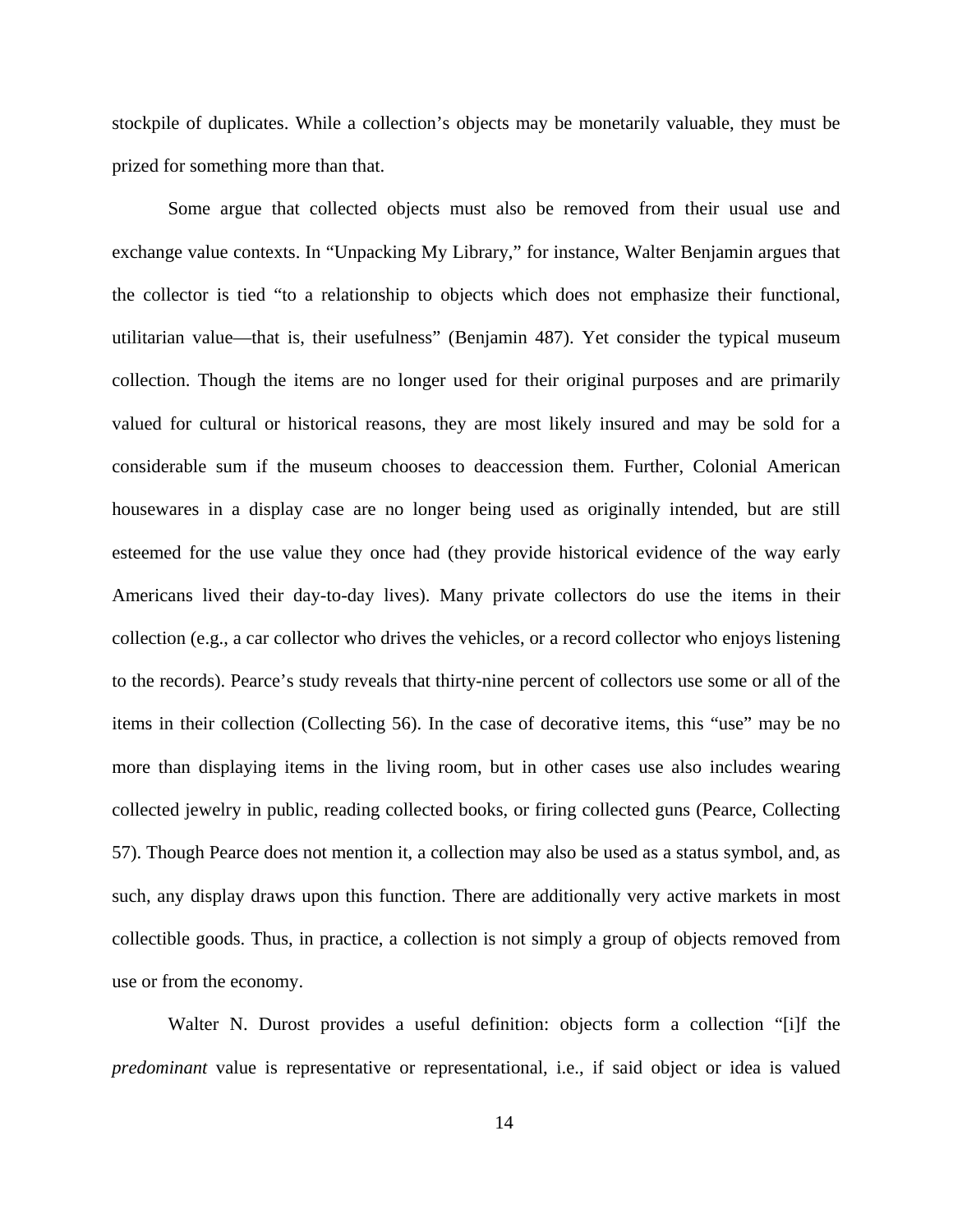chiefly for the relation it bears to some other object or idea, or objects, or ideas, such as being one of a series, part of a whole, a specimen of a class, then it is the subject of a collection" (Durost 10). This definition allows for the value of a collection to be defined broadly by the collector (how the objects relate, what kind of objects are eligible for inclusion, etc.), yet still distinguishes a collection from just any store inventory or group of objects.

Collections can be either public (that is, created by institutions, whether open to the public or not) or private (created by individuals for personal benefit). There are different conventions and implications for each. The only restrictions on private collectors are money and imagination. One can collect anything one likes, for any reason. One can collect pieces of asphalt from different locations, which costs nothing, or one can collect fine art and spend large sums on new acquisitions. Where the museum collection is often viewed as a construction of national or even global identity, private collections are often viewed as extensions of the self. The kinds of items amassed are thought to characterize the collector, so that, say, collecting sports memorabilia is strongly correlated with being a fan of a particular sport or team. The private collection also often serves as a promise of immortality, and many collectors intend to hand down their collection to their descendants or to a museum as a legacy. (Though such bequests are not always appreciated by the new owners.)

Pearce identifies three modes of collecting: souvenir collecting, fetish object collecting and systematic collecting (*Museums* 69). Souvenir collection objects are related less to each other than they are to the collector (and his/her experiences) and are thus closely aligned with the private individual. A souvenir collection might consist of items obtained by a particular family on vacation, for instance, or items connected to important events in a person's life (weddings,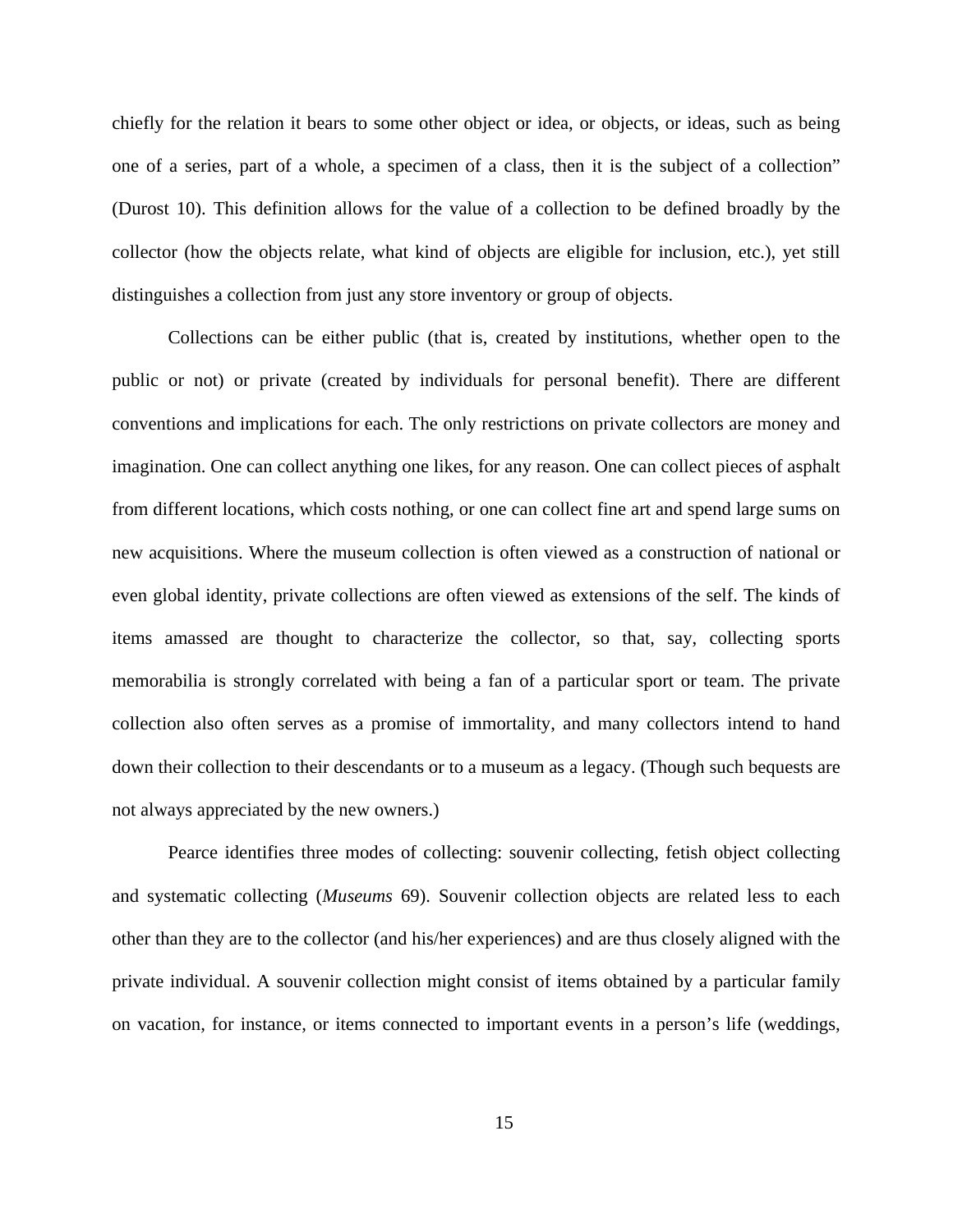graduations, birthdays, etc.). Thus, souvenir collections are inextricably bound up with memory and history. As Pearce explains:

> Souvenirs speak of events that are not repeatable but are reportable; they serve to authenticate the narrative in which the actor talks about the event. As a part of this they help to reduce a large and complex experience like the Somme or the Western Desert, to a smaller and simpler scale of which one human can make some sense. They make public events private, and move history into the personal sphere, giving each person a purchase on what would otherwise be impersonal and bewildering experiences (Steward 1984: 132-50). Souvenirs, then, are lost youth, lost friends, lost past happiness; they are the tears of things. (*Museums* 72)

Pearce's metaphor is apt: the best way to determine if particular sets of objects are souvenirs or not is to locate their collector's emotional relationship to them. A tear is a physical manifestation of an immaterial memory or sensation. It thus bears a similar relation to the past as historical museum objects do: the museum artifact is a material trace of an event or culture that has otherwise disappeared into the past. If the collection is an attempt to preserve past moments of happiness or excitement from inevitable decay and oblivion, then, like tears, the objects are the last physical manifestation of events that have receded into the past. *The Long, Long Trailer*  (Vincente Minnelli, 1954) serves as a typical filmic representation of souvenir collecting. In it, newlyweds Tacy and Nicky spend their honeymoon driving cross-country in their mobile home. Tacy collects rocks from each of the places they have stopped as souvenirs of this once-in-alifetime event. She explains, "When we get to Colorado we'll put them all around the patio and whenever we look at them we think of all the wonderful times we've had. Every one a memory, you know." On the surface this seems like a quaint (and economical) way for Tacy to preserve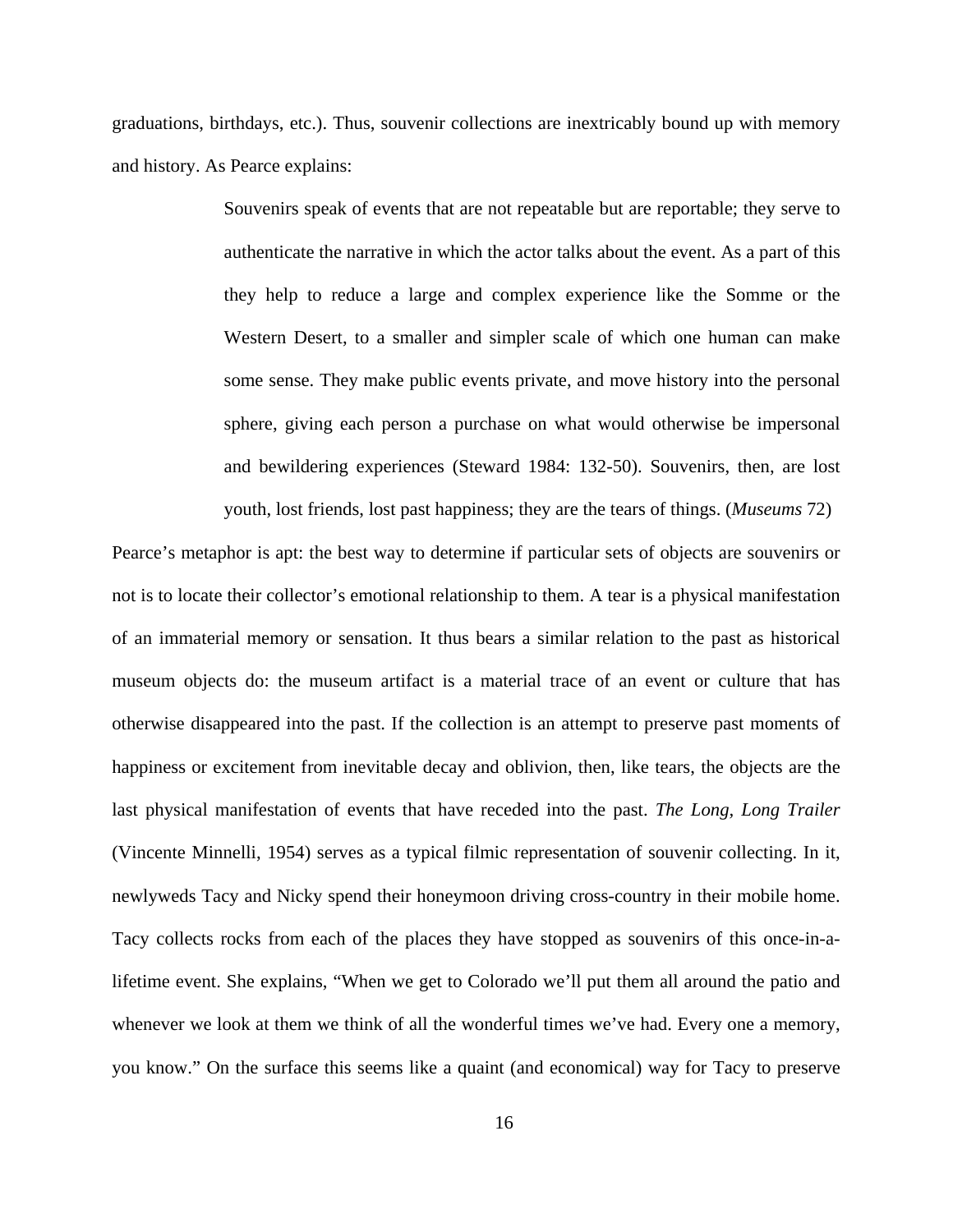the memory of her honeymoon, though since the film is a comedy, the rocks are oversized and wreak havoc later on when the couple attempt to drive the trailer on a steep overpass.

Pearce describes fetish collections as often comprising those undertaken by men of wealth who collect fine art or unusual curiosities, though fetishistic collecting has spread to lower economic classes as of late. What differentiates the fetishistic from the souvenir collector is an obsession with the assembled objects, some excess of emotional attachment to the collection above all else. If "the slightly touched and essentially absurd collector can be mocked for his naïve oblivion to all but his possessions" (*Museums* 75), then he is a fetishistic collector. For Pearce, "The fetishistic nature lies in the relationship between the objects and their collector, in which the collection plays the crucial role in defining the personality of the collector, who maintains a possessive but worshipful attitude towards his objects" (*Museums* 84). It is the slightly (or more than slightly) "touched" collector most often seen in entertainment media representations.

There seems to be an unspoken distinction made by the public between the everyday collector who takes up and leaves off this practice regularly and the dedicated collector who defines him or herself through the collection. The former is someone who *collects*, but only the latter is a *collector*. Examples of fictional fetishistic collectors in the cinema include Jonathan Safran Foer in *Everything is Illuminated* and Rob Gordon (John Cusack) in *High Fidelity* (Stephen Frears, 2000)*.* Jonathan collects objects related to his family members and pins them on a wall in his room underneath their photographs. He embarks on a journey to Ukraine in order to fill the gap in his collection concerning his grandfather (to whom his identity is explicitly linked, as the two are the spitting image of each other). When his guide Alex mistakenly suggests that Jonathan is a writer, Jonathan demurs, saying "I'm more of a collector" and states that he collects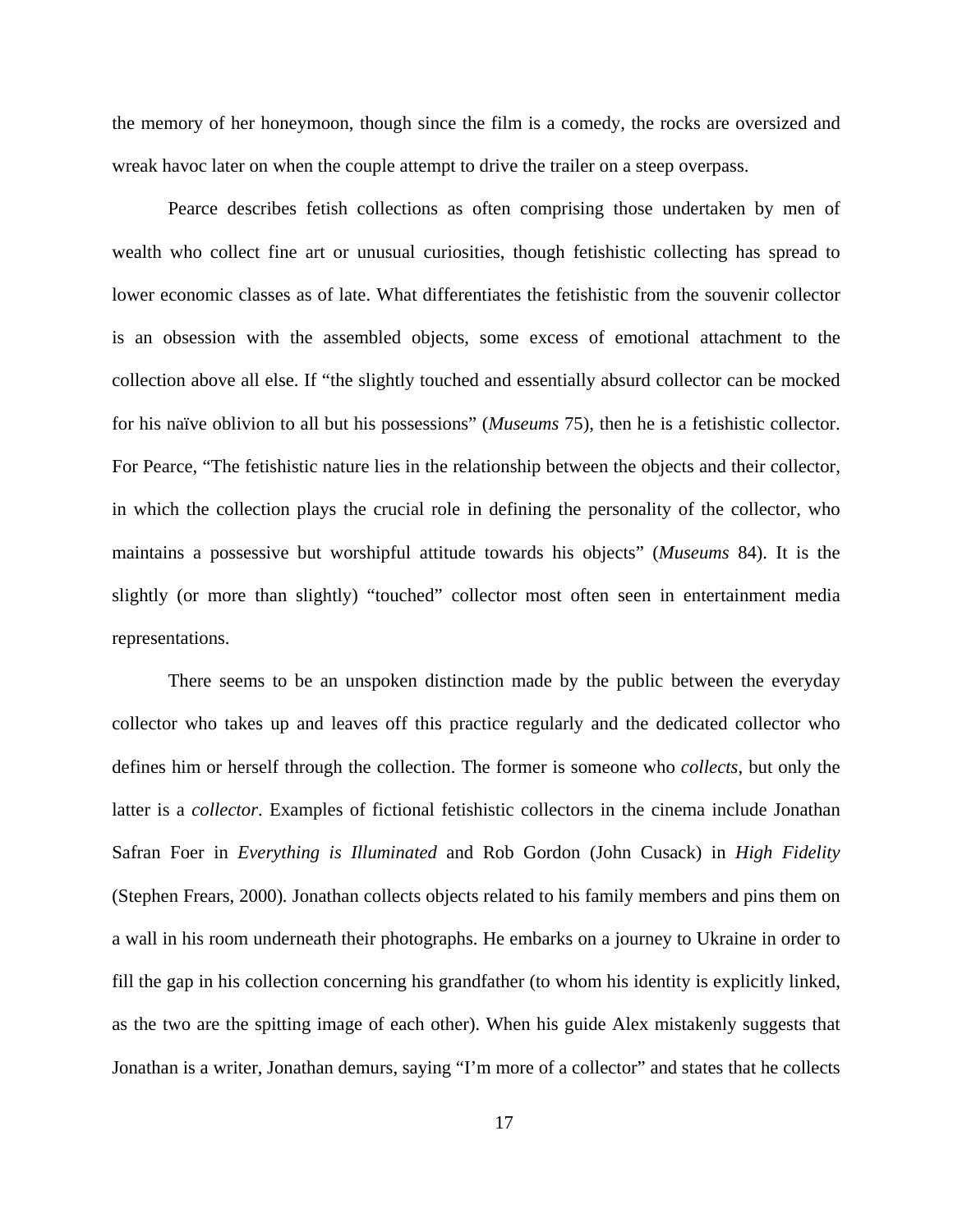because he is afraid of forgetting. Rob Gordon, on the other hand, categorizes and defines his life experiences through music, and his record collection is a tool for rethinking his personal life. He is an inveterate list-maker, constantly ranking not only the records in his collection ("top five records to play on a Monday morning"), but also spending hours reorganizing his records in different ways, including, at one point, autobiographically. "[I]f I want to find the song 'Landslide,' by Fleetwood Mac," he says, "I have to remember that I bought it for someone in the fall of 1983…but didn't give it to them for personal reasons." Rob's records represent far more than the music he enjoys – they are worshipped objects to which he devotes more attention than he does to his girlfriend. The time and place he purchases his records is as important as the music they contain.

Finally, systematic collecting is connected to the natural sciences. This method seeks to display representative examples of a type, such as particular species of butterfly, where the goal is to have one representative of each type in the category. It is primarily seen in museums and institutions of higher learning, although the private collector may be systematic on a smaller scale. This type of collecting "works not by the accumulation of samples, as fetishistic collecting does, but by the selection of examples intended to stand for all the others of their kind and to complete a set" (Pearce 87). As the least personal form of collecting, the systematic variety tends to appear only briefly in films, with two notable exceptions. In *Bringing Up Baby* (Howard Hawks, 1938) David Huxley (Cary Grant) is a paleontologist working to complete his museum's Brontosaurus skeleton, and in *The Collector* (William Wyler, 1965) Freddie Clegg (Terrence Stamp) is a meticulous butterfly collector. Both characters still receive the stereotypical treatment: David is a bumbling nerd with no social graces and Clegg is a burgeoning serial killer.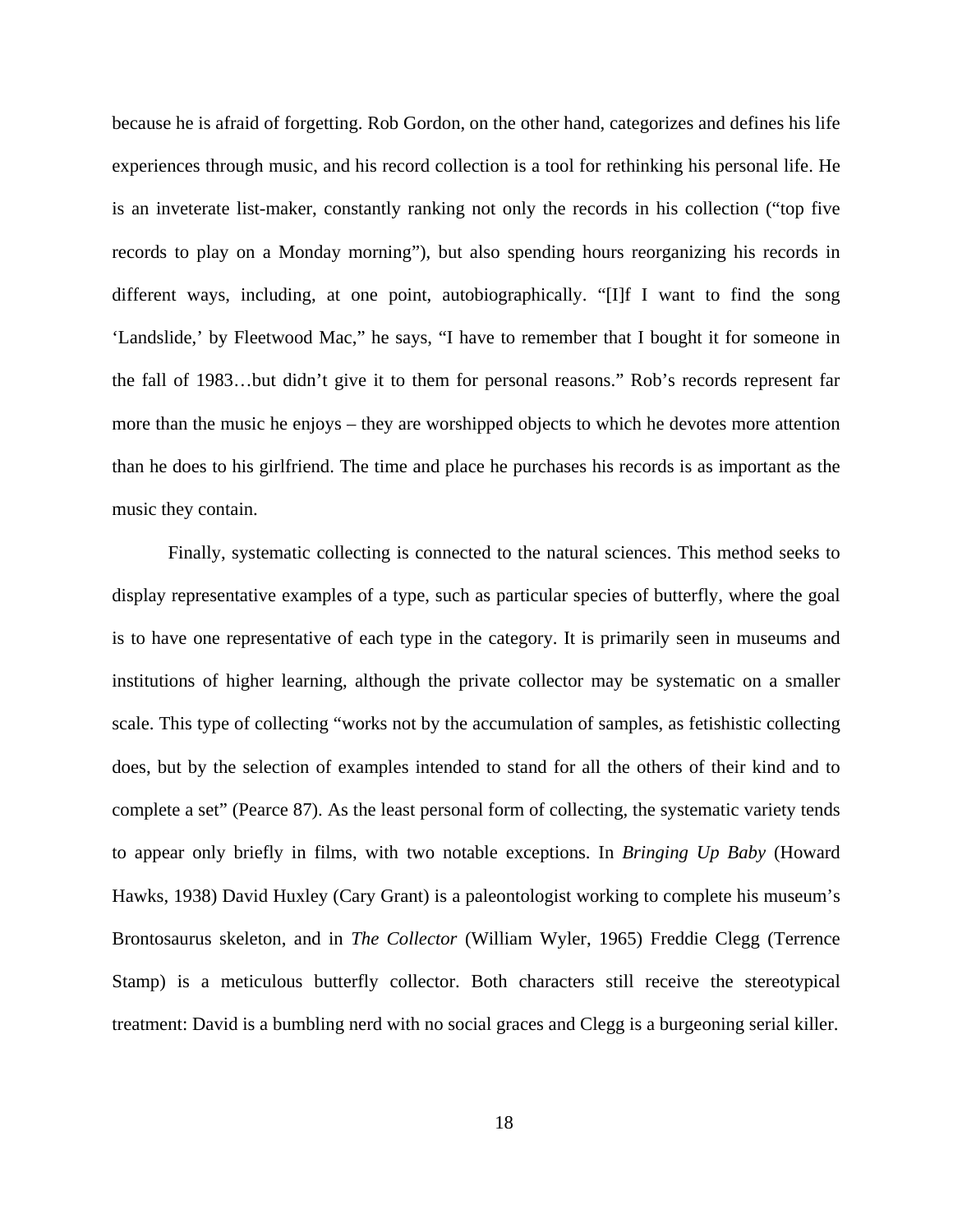In *Introduction to Museum Work*, C. Ellis Burcaw provides an expanded categorization of the types of collecting possible. He sees six basic types of collections in all: economic hoard collections, social prestige collections, magic collections (that is, collections of objects with some spiritual or supernatural power), group loyalty collections (trophies associated with a particular institution), collections instigating or recalling emotional experiences, and collections related to intellectual curiosity or education (Burcaw 25). Some of Burcaw's categories may be seen as subcategories in Pearce's system, however the distinction between an economic hoard collector, magic collector and intellectual curiosity collector are worth noting. It is possible to collect mainly as a form or symbol of wealth and prestige (as Charles Foster Kane does in *Citizen Kane* [Orson Welles, 1941]), and the intellectual curiosity collector Burcaw describes need not be concerned with completing a set in quite the same way as Pearce's systematic collector. Both Pearce and Burcaw fail to mention one of the more sensational forms of collecting, however, one which informs the public consciousness to a great extent: the serial killer collector or "murderous collector."

In television, film, and fiction, popular imagination is fascinated with the serial or mass killer, and it is well-known that such killers sometimes collect souvenirs from their victims. But how strong is the connection between serial killers and collecting? In *The Silence of the Lambs*, Agent Clarice Starling (Jodie Foster) tells Dr. Hannibal Lector (Anthony Hopkins) that "Most serial killers keep some sort of trophy from their victims," noting further that Lector is unique because he did not (he ate his victims instead). <sup>[4](#page-27-0)</sup> This is an exaggeration of the truth, however. As James Alan Fox and Jack Levin note in "Multiple Homicide: Patterns of Serial and Mass Murder," *Silence of the Lambs*, *Psycho* (Alfred Hitchcock, 1960) (in which Norman Bates

<span id="page-27-0"></span><sup>&</sup>lt;sup>4</sup> It is not clear whether mass killers who cannibalize their victims should not also be considered a kind of collector, one who internalizes his souvenirs in order to keep them close, or to merge or identify with his victim.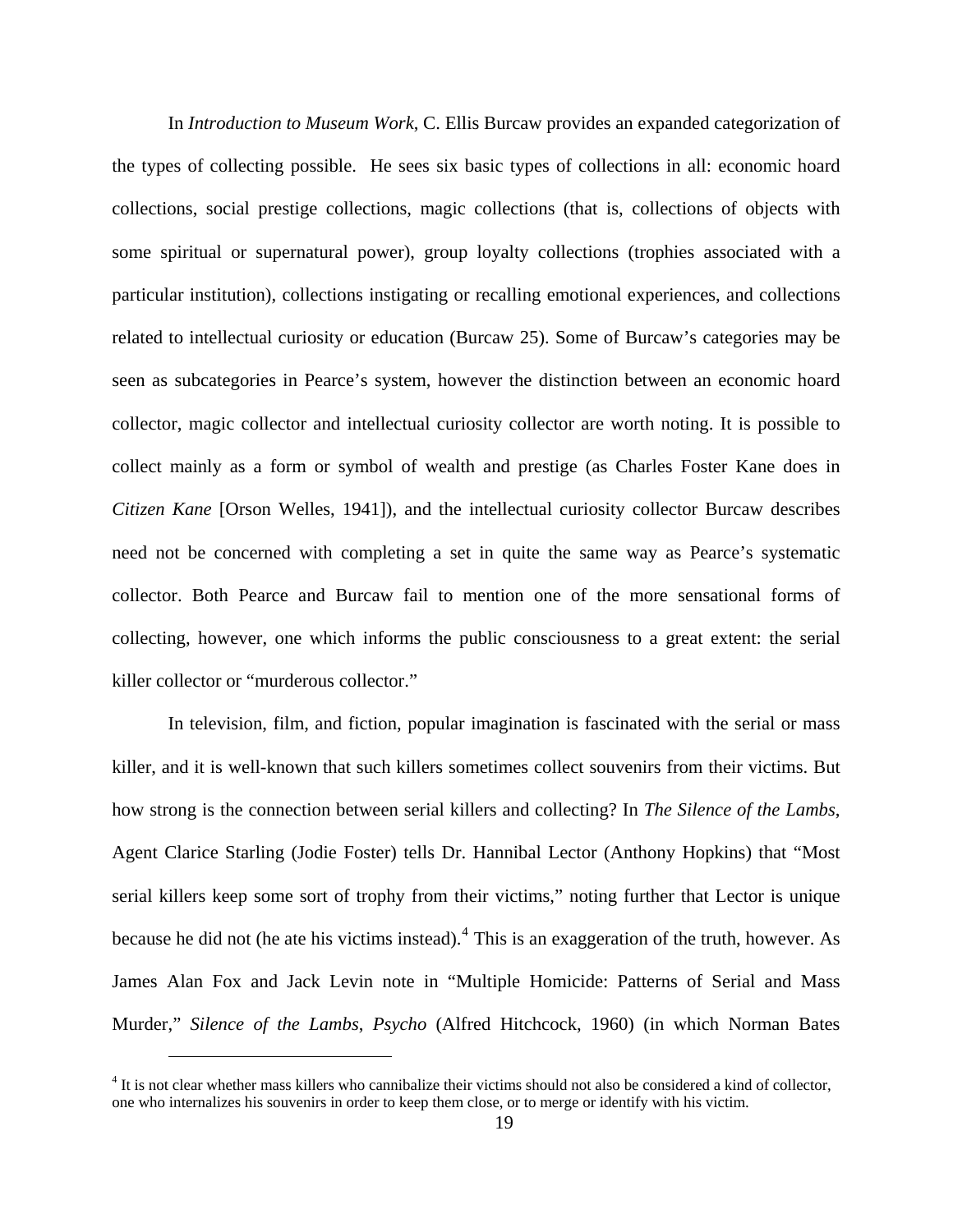[Anthony Perkins] kills then stuff both birds and his mother) and other films "were loosely based on the actual, but highly atypical, case of Edward Gein" (Fox and Levin 419). Gein both ate his victims and decorated his house and person with their skin and bones, but even among the already exceptional category of mass killers he is an exception to the rule, and his behavior does not necessarily represent the norm.

Nevertheless, "many serial killers [do] collect memorabilia of souvenirs—not just news clips, but diaries, clothing, photos, even body parts belonging to their victims" (Fox and Levin 418). In their study of twenty sexually sadistic serial murderers, Janet Warren, Robert R. Hazelwood and Park Dietz found that fifteen of them had "violent theme collections" (Warren, et al, 82). Though their sample was relatively small, the authors' numbers suggest that about 75% of serial killers are collectors,<sup>[5](#page-28-0)</sup> whereas according to Pearce, in the general public about 30% of people are collectors. Warren, Hazelwood and Dietz found that "[t]he nature of these collections and the sexual interests of these murderers cannot help but bring to mind Freud's assertions regarding the dynamic association between anal eroticism, sadistic behavior and obsessive patterns of behavior" (Warren, et al 84). However, they conclude that the collecting activity in murderers is most useful in prosecution after the fact rather than in predicting anti-social behavior beforehand. Collecting in general is not a risk factor for criminal behavior.

The reasons serial killers collect may not differ much from the reasons why non-killers collect. It is first of all important to acknowledge that "most serial killers do not suffer from a profound mental disorder" (Fox and Levin 419). They are most often stable individuals who choose to kill repeatedly, fully aware that their actions are considered wrong. Many serial killers exhibit strong social attachments to their family and friends, and some are even married. Fox and

<span id="page-28-0"></span><sup>&</sup>lt;sup>5</sup>It should be noted that their study is only concerned with collections associated with the victims or the act of killing. Whether these killers also collected china patterns, for example, was not revealed in the study.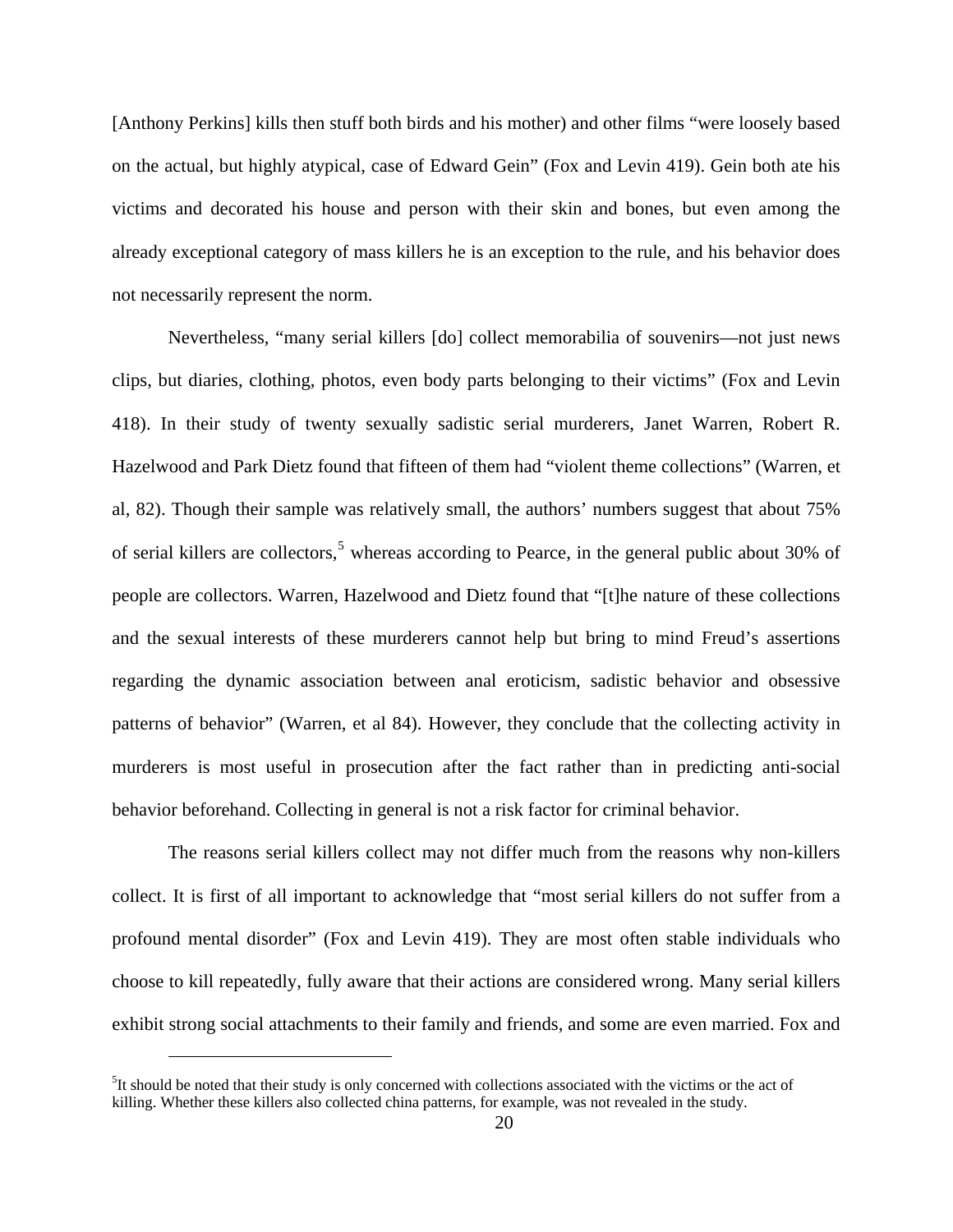Levin speculate that the trophies these killers collect represent the things that the killer has done to distinguish himself, and looking over them serves as a reminder of the "good times" he had with the victims (Fox and Levin 419). Thus, the serial killer appears to be motivated by the same impulses as the souvenir collector, seeking to remember and recount important experiences in their lives. But because popular film and television focuses on the most sensational examples, "lay people often assume that anyone who kills for the thrill, pleasure, or power must be [clinically] 'crazy'" (Fox and Levin 419), tarnishing the everyday act of collecting by association. This may partially explain the negative stereotype collectors have in film, but only if one believes audiences are passive victims of the media.

In addition to the sensationalized accounts of serial killer collectors, there is a wide array of television and film crime stories involving theft or murder in pursuit of a collection object. The fictional private collector who becomes obsessed with obtaining a particular artifact often steals it, sometimes committing murder as well. To give only a few examples, two episodes of *Law & Order: Criminal Intent* feature collectors who break the law: "Chinoiserie" (2002) and "Collective" (2005). In *The Simpsons*' Halloween special "*Treehouse of Horror X*" (1999) one of the subplots involves Comic Book Guy becoming a villain known as "The Collector," who is so obsessed with his collection of comic book figurines that he tries to kidnap Lucy Lawless (the actress who plays the title role in *Xena: Warrior Princess* [1995]) and seal her in Mylar. In the "Trash" (2003) episode of Joss Whedon's *Firefly*, Malcolm Reynolds (Nathan Fillion) and his crew embark on a heist to steal a valuable earth artifact from a private collector.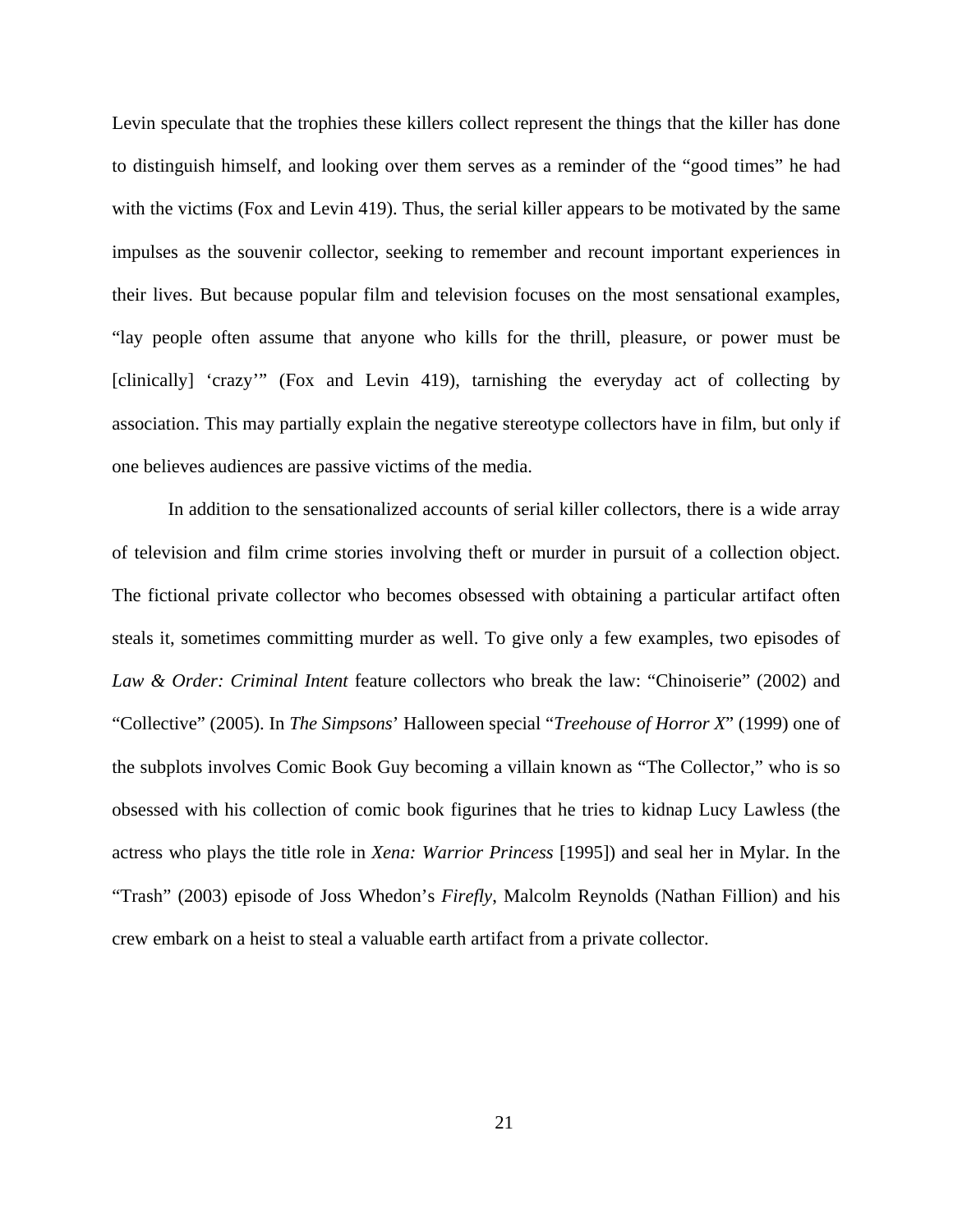### **2.2 PUBLIC MUSEUM COLLECTING**

<span id="page-30-0"></span>The biggest difference between public and private collections is the amount of control the collector is able to exercise over the objects. The public museum serves not individuals, but its patrons (conceived of in various ways). The curator in charge of a particular exhibit is restricted since he or she must create a display with a broad appeal, something that can be justified by more than personal taste and remain relevant for a long period of time. Curators also must meet the approval of a museum head or board of directors. The patrons, for their part, are rarely allowed to touch the items on display, and almost never have any input into the collecting process itself (aside from indirectly through donation). Private collecting, on the other hand, provides absolute control over the collection items, and many scholars have linked collecting with innate desires to exhibit dominance and control over the world. As Pearce puts it, "[w]e can control our own collection in a way in which we can control little else in the world" (*Museums*  56).

 Public and private collecting are not mutually exclusive, however. Museums routinely accept gifts or loans of display items from private collectors, though this practice is fraught with difficulty since a museum may wish to sell off parts of a collection while the original collector may feel strongly that it should stay together. Additionally, the museum may wish to accept a donation for occasional display, while the collector may desire a permanent exhibition. Once accepted into a museum, objects will typically undergo a thorough research process few private collectors bother with. As Pearce explains,

> Collected objects have a second life, into which they carry the accumulated meanings of their original lives, but in which they are treated quite differently. While they are still in private hands they come and go from one owner to another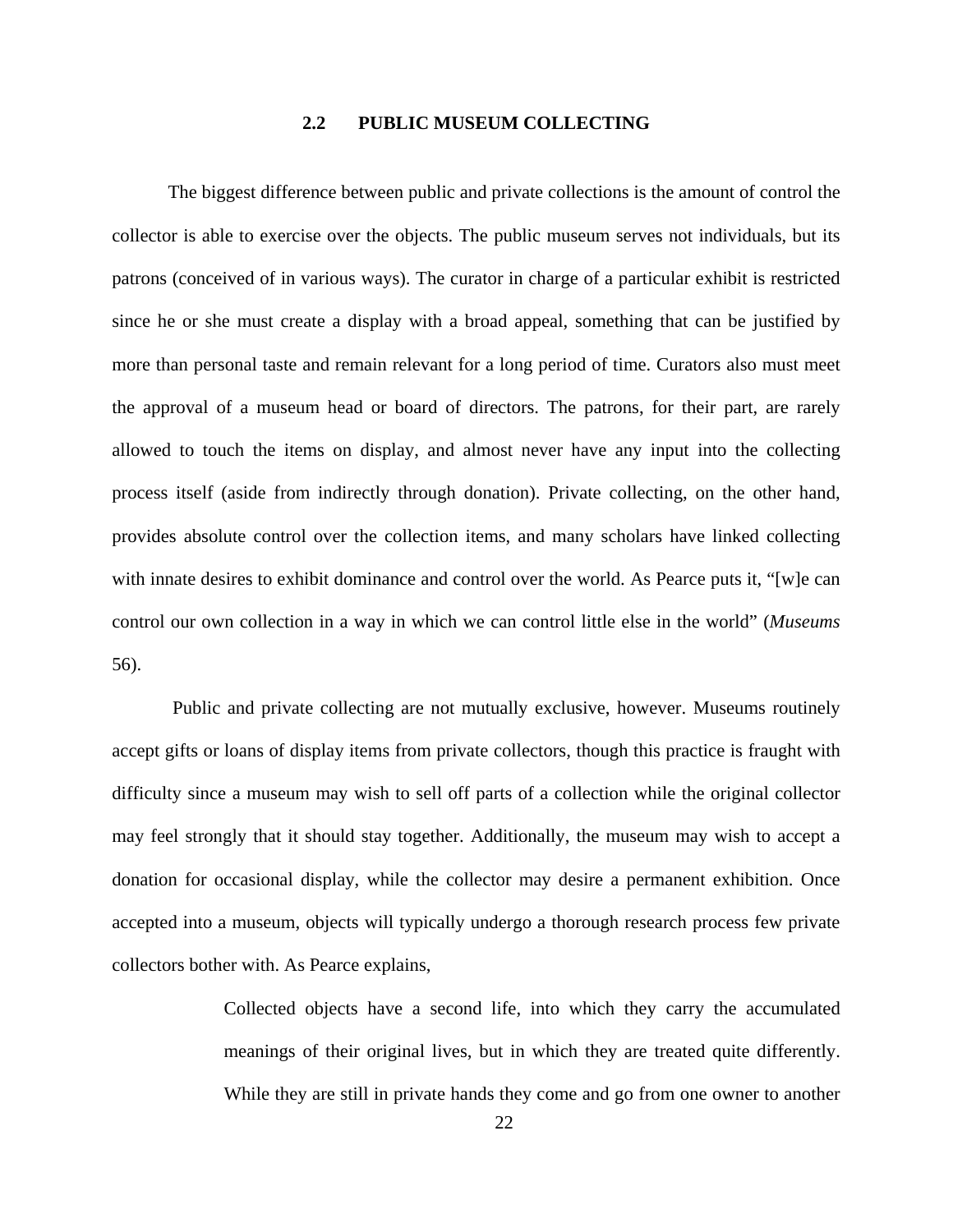like any other piece of valuable (or at least valued) moveable property, and sometimes drop out of sight and out of mind in obscure resting places. Even if they have been formally accessioned into a museum collection, their original associations may have become lost or confused. Reconstructing the pedigree of objects and tracing pieces back to their original provenances is, therefore, an important part of museum work. (*Museums* 134)

Pearce is here considering the tracing of "original associations" of objects as an informational task. Though some museum objects have aesthetic or functional value that can be divorced from their historical context, the majority are valued for the information they either represent or provide on the past. An object's life may extend beyond this second life as well.

In Hollywood, certain private collections became public businesses: prop houses are dedicated to providing historical objects to filmmakers on a rental basis. Even prop shops not converted from private collections often refer to their inventory as a collection.<sup>[6](#page-31-0)</sup> These collections have returned to the market economy, but retain traces of their collected status since the objects remain together. While some prop houses specialize in alternately everyday or madeto-order items, companies like History for Hire specialize in historical accuracy and carry both antiques and reproductions. Of course, iconic props from notable films can be transformed into museum objects as well, ending up in such institutions as the Hollywood Heritage Museum, the Hollywood Motion Picture Museum, the Hollywood Entertainment Museum, the Warner Bros. Museum, the Costume Institute of the Metropolitan Museum, and the Smithsonian National Museum of American History, all of which have displays of props and costumes from

<span id="page-31-0"></span><sup>&</sup>lt;sup>6</sup> See Demented Drek, Inc. (http://www.dementeddrek.com/about/), History for Hire

<sup>(</sup>http://www.historyforhire.com/), Wade's Toto Fun Film Industry Prop House (http://hotslots.ca/about.htm), and Zap Props and Antiques (http://www.gapersblock.com/airbags/archives/vehicle\_auctions\_props\_and\_allnighters), also http://www.zapprops.com/).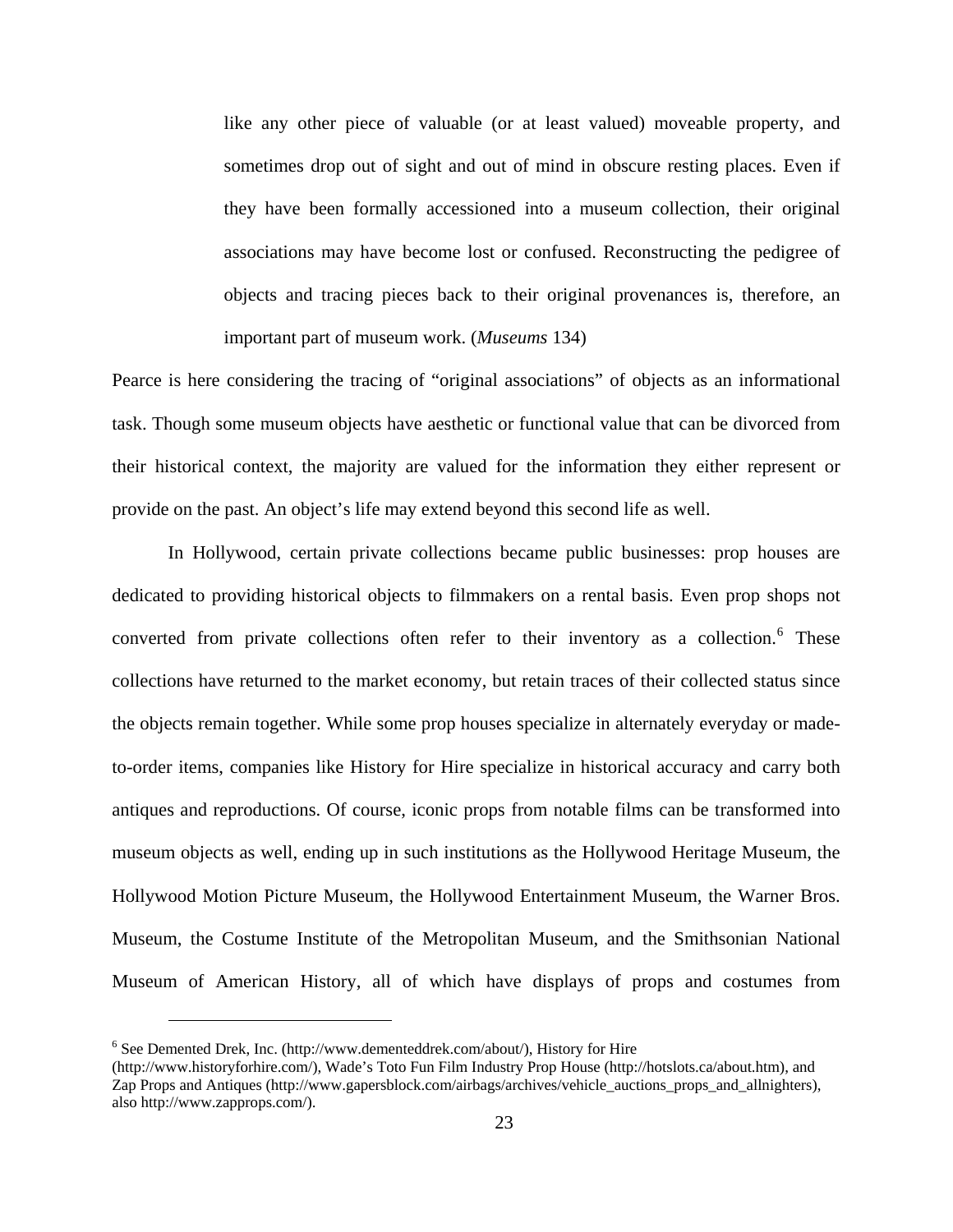Hollywood films. As James Naremore notes of the twin falcon props used in *The Maltese Falcon*  (John Huston, 1941),

> Contrary to what Walter Benjamin hoped in the 1930s, mechanical reproduction has not destroyed the "aura" of exhibition art; instead, the transitory but highly fetishized images of a bygone movie industry have become collector's items or museum piece…A kitschy statuette originally intended to represent a worthless imitation has been transformed into "the stuff dreams are made of," if only because Humphrey Bogart touched it." (Naremore 255)

It is quite possible that there is or someday will be an object that began as an everyday item, became part of a private collection, returned to the commercial world as a prop for hire, and became once again a museum object after appearing in a film.

The need to document the second life of objects is twofold, however. On the one hand, many objects collected by museums are valued for the information they convey about the past, and tracing their ownership history can reveal new information. On the other hand, a clear provenance is needed to ensure that an object has been acquired legally. Both looting and outright theft remain all too common in the art and antiquities trade today, and disputes over illegal acquisition in the past are ongoing (such as Nazi confiscation of private art collections and the dispute between Britain and Greece over the ownership of the Parthenon/Elgin marbles, first removed from Greece in 1801). Though the full extent of illicit trade and looting is unknown, Neil Brodie, Jenny Doole, and Peter Watson have compiled statistics on what is known: 400 out of 5550 Etruscan tombs have been looted since WWII; an estimated 1,000 pieces of pottery are currently being smuggled from Mexico, Guatemala and Belize each month; and since 1991, over 3,000 objects have been looted from various museums in Iraq (Brodie et al, 21-3).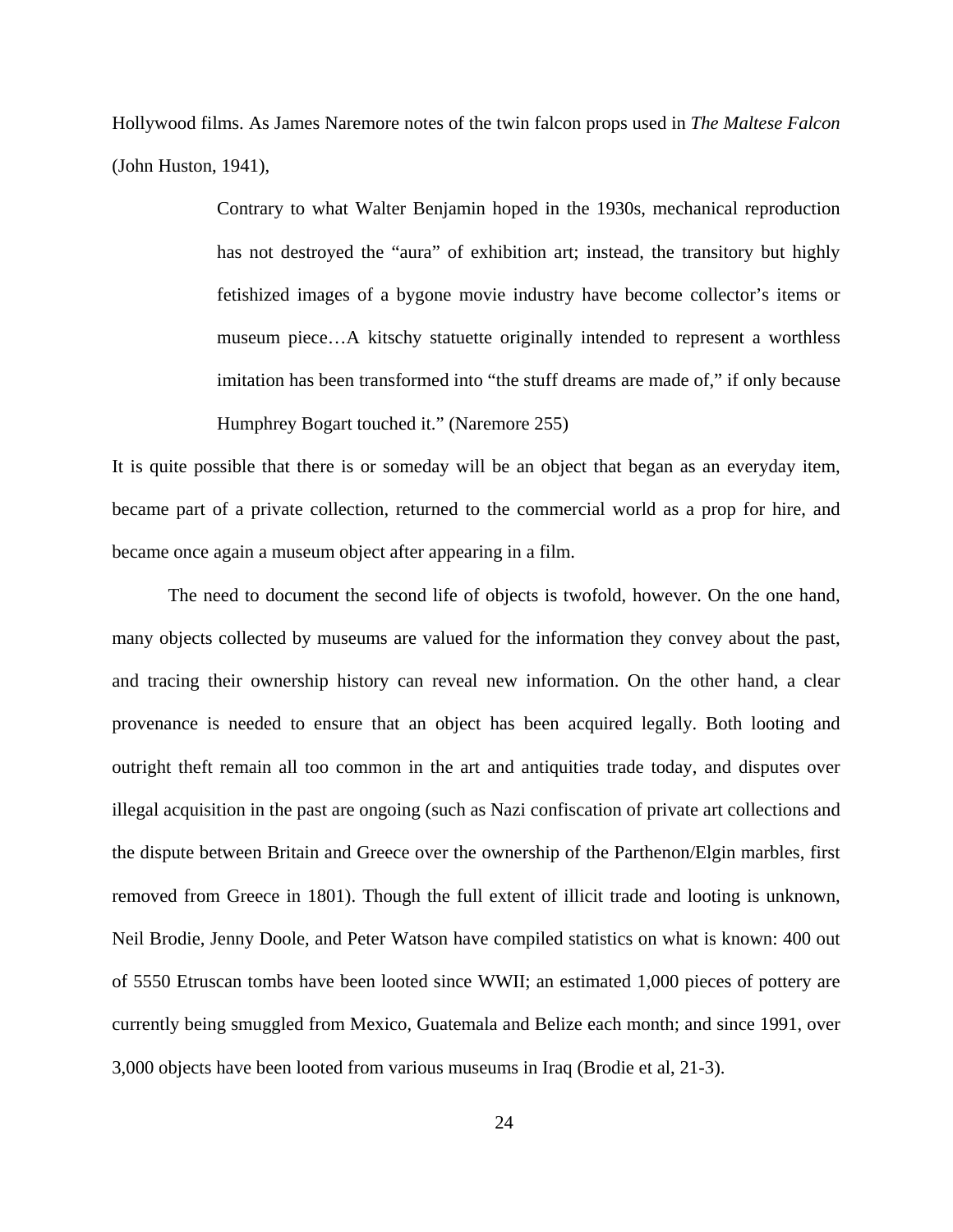Regulations demanding a clear provenance and strictly legal acquisition have increased post-World War II in light of the controversy over artworks stolen by Nazis.<sup>[7](#page-33-0)</sup> Though more than fifty years have passed since some works of art were looted from private collections in Europe, issues of restitution and return have not been satisfactorily settled in many cases, and new cases continue to crop up as looters die and works resurface after years of being missing. Historically, pillaging after battle was common, but the practice of restitution is relatively new.<sup>[8](#page-33-1)</sup> It was not until the mid-nineteenth century that concern for national cultural heritage started to overtake the victor's traditional rights to the spoils of war, and at the second conference at The Hague (June 15 to October 18, 1907) an article forbidding the pillaging of cultural objects was enacted (Kurtz 7). However, because the Nazi ideology was that German culture was biologically superior to all other cultures, they believed the art of any other culture to be inferior (and therefore not worthy of preserving). They further believed that "art which expressed the purity of Aryan and Germanic culture, at least as they understood it, was the heritage of the German nation. If such art was currently in other hands, it did not matter. It belonged to the German nation, and the Germans had a right to it" (Kurtz 13-14).

The looting that took place during WWII was not only about personal profit and greed, but part of a concerted and organized effort to destroy the cultural products of reviled races and social groups, and to remove "German" art from the hands of "degenerates" (Kurtz 25). On one level, WWII was about art, about who had the right to own, make, and collect it, and thus, about who were the proper owners of European heritage and Europe itself. The struggle to settle this issue did not end with the war. And it was not only the German Nazis looting art. Kurtz estimates

<span id="page-33-0"></span> $<sup>7</sup>$  Most recently, the Austrian city of Linz has decided to return a painting by Gustav Klimt to the heirs of its original</sup> Jewish owner.

<span id="page-33-1"></span><sup>&</sup>lt;sup>8</sup> Byzantine Emperor Justinian I first developed the concept of restitution of stolen items in his revision to the Roman law, however it was not often enforced (Kurtz 4).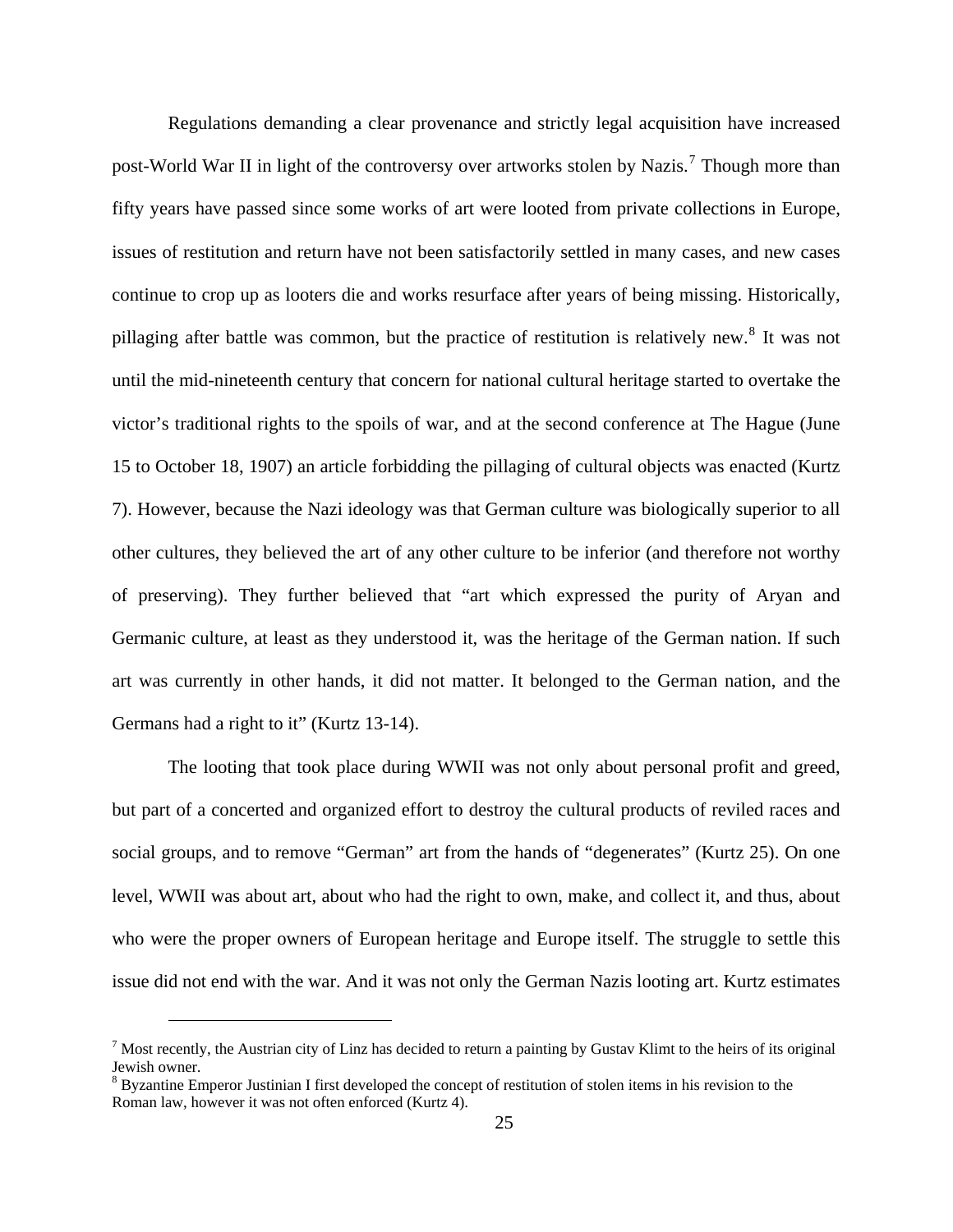that "Millions of [American] servicemen mailing home mementos of varying quality as well as the active and secretive art market must have meant that many items came to the United States in violation of laws and regulations" (Kurtz 204). Often, these soldiers sought souvenirs of the war as a way to commemorate their experience and the Allied victory, a very common impulse in collectors. Yet their collecting occupies an uncomfortable space between nostalgia and exploitation. In a memorable scene from Roberto Rossellini's *Germany Year Zero* (1948), the young boy Edmund (Edmund Moeschke) plays a record of Hitler's speeches in the rubble of Berlin to two American soldiers who want a demonstration before they buy it. It is a chilling moment in the film as everyone in earshot stops in their tracks as Hitler's voice rings out. The soldiers do not grasp the significance of their amusing souvenir. By making it a souvenir, the soldiers are perpetuating Hitler's influence and destructive powers though they fought against his regime.

At the conclusion of the war it was clear that existing international laws were insufficient to address complex restoration and restitution claims. The United Nations Educational, Scientific, and Cultural Organization (UNESCO) established strict guidelines concerning the exchange of cultural artifacts between countries. Such regulations were enacted to address concerns that European archeologists and museums routinely removed artifacts from undeveloped countries without approval from local governments. UNESCO policies further dictated that museums could not accept donations of objects without clear provenance that demonstrated that the items were originally obtained lawfully. These policies have opened the door for claims that existing museum objects should be returned to their sites of origin, as in the case of sacred American Indian cultural items which the tribes feel are desecrated in a museum setting. Though UNESCO's interest arose from wartime property issues, it has led to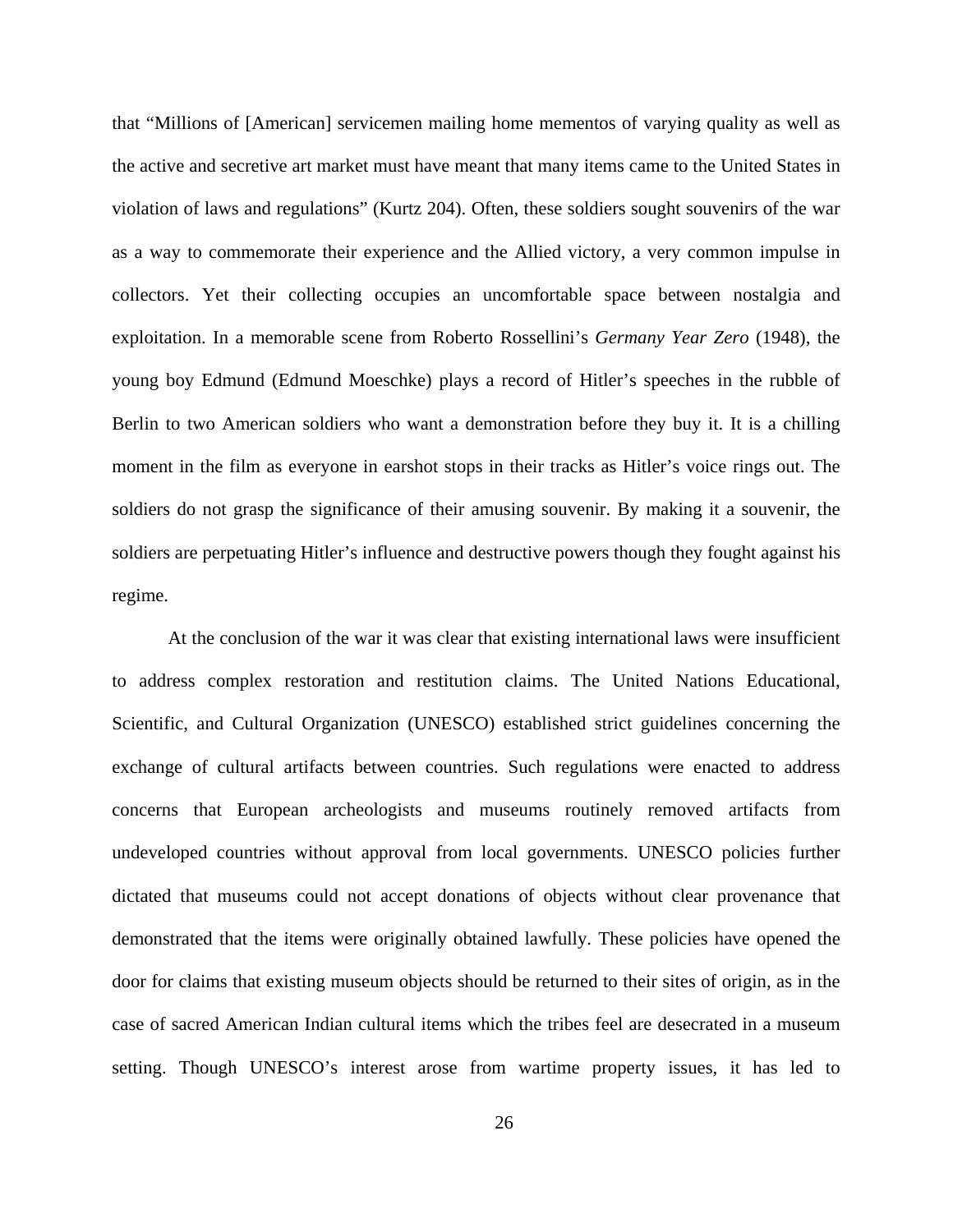increasingly stringent regulations regarding the excavation, sale and transport of cultural property at any time (Watson and Todeschini 2[9](#page-35-0)). $9$  In spite of government efforts to locate and return looted items, the complexity of the issue means these efforts are still incomplete and ongoing.

Although intended to protect cultural objects from destruction and theft, recent international restrictions on seeking and collecting such items may in fact stifle the collecting activities of museums. The laws requires that public museums only purchase objects which can be proven *not* to have been stolen or looted, and it is often difficult, if not impossible, to prove the negative: an object can be proven to have been stolen much more easily than it can be proven not to have been stolen. Without the ability to add new material, the museum stagnates. Certain journals will no longer even publish articles written about objects which do not have a proven clean provenance, censoring scholarship as well as collecting. The restrictions are intended to respect sovereign rights and cultural heritage, but at times they are counterproductive. When the Baghdad Museum was looted by U.S. troops in 2003, word was circulated quickly that under no circumstances were museums and reputable dealers to purchase these pieces, on the grounds that doing so would encourage more looting. The end result, however, is that even those who wished to purchase items in the hope of eventually returning them were prevented from doing so, and many of the missing works have entered private collections or been destroyed, and in neither case is Iraqi culture being protected or preserved.

Thus, a number of museologists and antiquities dealers deplore the UNESCO regulations. George Ortiz argues that the UNESCO Convention "attacks collecting…and fails to consider historical and current realities. It disregards the vital role played by dissemination in the sharing

<span id="page-35-0"></span><sup>&</sup>lt;sup>9</sup> See for example The Hague Convention of 1954 and the 1970 UNESCO document "Convention on the Means of Prohibiting and Preventing the Illicit Import, Export and Transfer of Ownership of Cultural Property."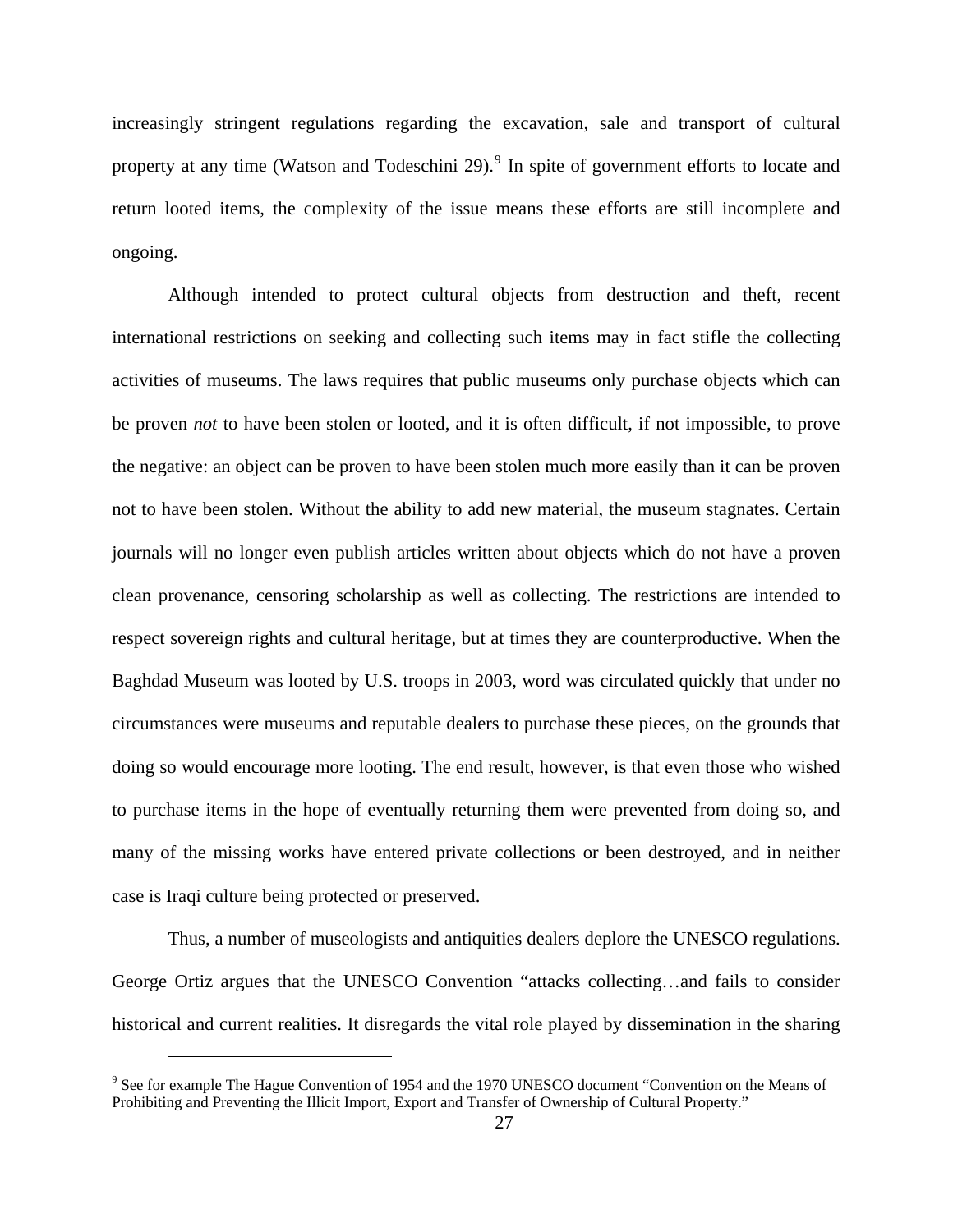and safeguarding of the past, by holding that each nation is the best depository of objects originating in its territory, despite the fact that we have witnessed vast destruction by nations of their own patrimony" (Ortiz 15).<sup>[10](#page-36-0)</sup> In the case of certain types of objects, provenance is almost always impossible to ascertain. Coins, for example, are mass-produced items which often circulate widely. Thus, it is entirely possible to find Viking-era Arabic coins in Sweden.<sup>[11](#page-36-1)</sup> When found by licensed archeologists this presents no problem, but in many areas finds are made by amateurs who have no way of proving when and where they made their acquisition. Overly strict rules prevent museums from acquiring such pieces, and may open the door to repatriotization claims: do the coins belong in Sweden because that is where the Vikings took them hundreds of years ago, or do they belong in Iraq because that is where they were minted? As a result of this increased regulation of collecting and looting, museums have more restrictions on how and what they may acquire even though they generally have more resources than private collectors for the building and maintenance of collections.

Not only do the objects within museums undergo intense scrutiny and regulation, but the function of the museum as an institution is debated as well. Because public museums must justify their usefulness (and often tremendous cost) to the state, much ink has been spilled attempting to define the purpose of museums. Broadly speaking, they can have a mix of six different functions, as outlined by Edward P. Alexander in *Museums in Motion: An Introduction to the History and Functions of Museums:* the museum as collection, conservation (or

<u>.</u>

<span id="page-36-0"></span><sup>&</sup>lt;sup>10</sup> It is important to note, however, that in *The Medici Conspiracy: The Illicit Journey of Looted Antiquities from Italy's Tomb Raiders to the World's Greatest Museums* Peter Watson and Cecelia Todeschini implicate Ortiz as someone who knowingly received looted antiquities in their exposé of Giacomo Medici's extensive and elaborate looting operations.

<span id="page-36-1"></span> $11$  Just such a find was made on April 1, 2008 near Arlanda airport. ("Swedes Find Viking-era Arab Coins" BBC 4 April 2008. http://news.bbc.co.uk/2/hi/europe/7330540.stm)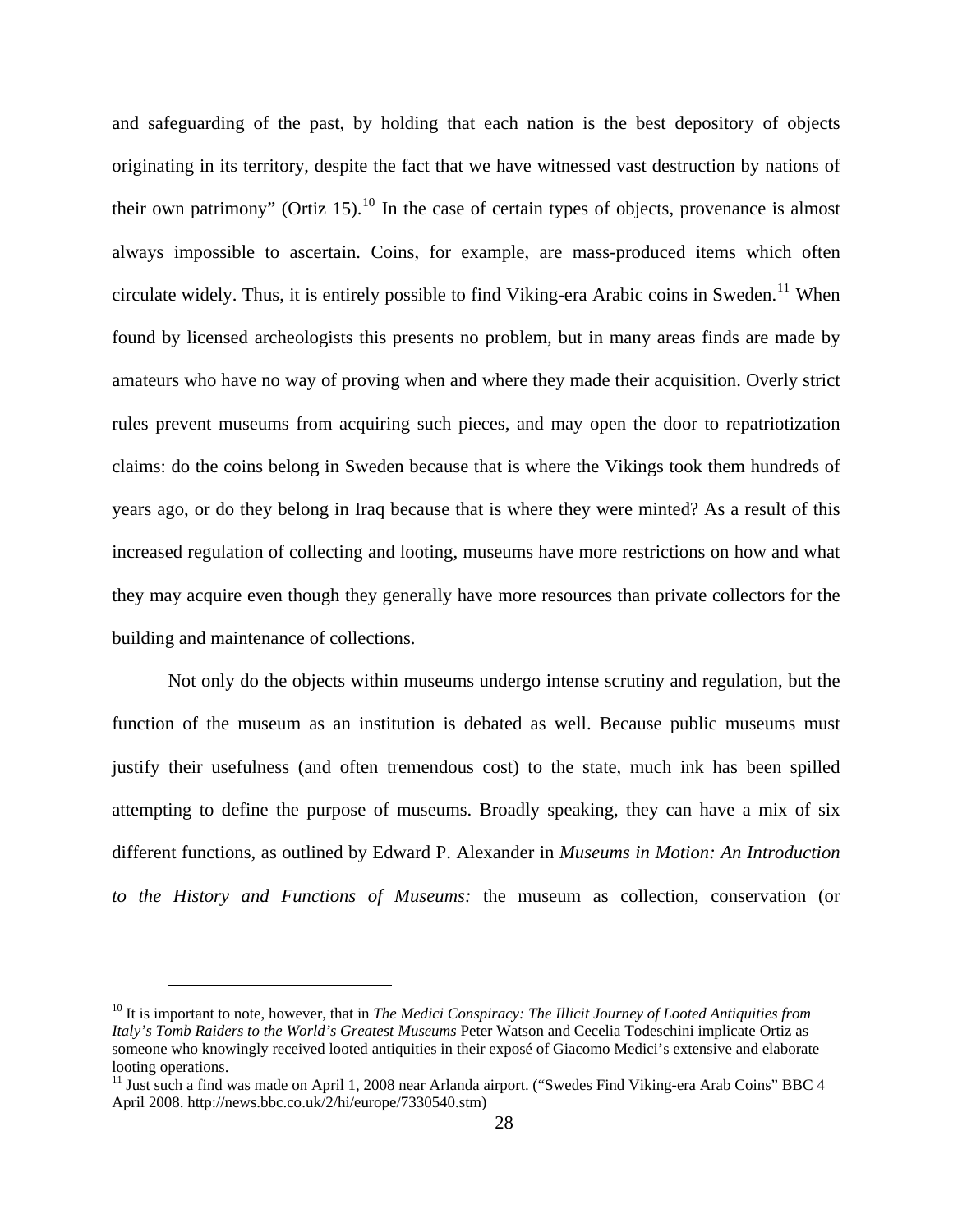preservation), research, exhibition, interpretation, and cultural center and social instrument. Perhaps the two most commonly accepted purposes are conservation and exhibition.

The large, public museum collection is often housed in a monumental, imposing, tomblike structure, leading many to associate museum collections with death and imprisonment. This perception eventually became so widespread that the meaning of the term "museum piece" shifted to reflect it, a term that has persisted even as newer museum buildings and renovations have become modern and even glitzy. Theodore L. Low notes, "It must never be forgotten how dead museum objects are to the general public and that the common connotation for the term 'museum piece' does not suggest something fine and beautiful but something to be relegated to a safe and obscure place" (Low 55).

Another conflict in museum philosophy is the entertainment/education divide. One argument is that the museum's primary function should be educating the masses, whether about history, culture or science. However, patrons often visit museums seeking entertainment rather than an intellectual workout, creating a potential conflict between the aims of the collectors and the aims of the viewers. As Burcaw states, "The big problem the museum faces, in designing good exhibits, is in reconciling the statements '*If you're not in show business, you're not in business*" and '*The business of a museum is education, not entertainment'*" (Burcaw 145, emphasis original). While in 1942, Low could argue that "the purpose and the only purpose of museums is education in all its varied aspects from the most scholarly research to the simple arousing of curiosity" (Low 21), beginning in the 1960s museums began to make an "experiential turn," in which the goal of museum exhibits was to evoke sensations in the patrons. Proponents of experiential museums saw them as a way to be inclusive of minority groups and construct a multicultural society by allowing museum patrons to feel what it was like to be part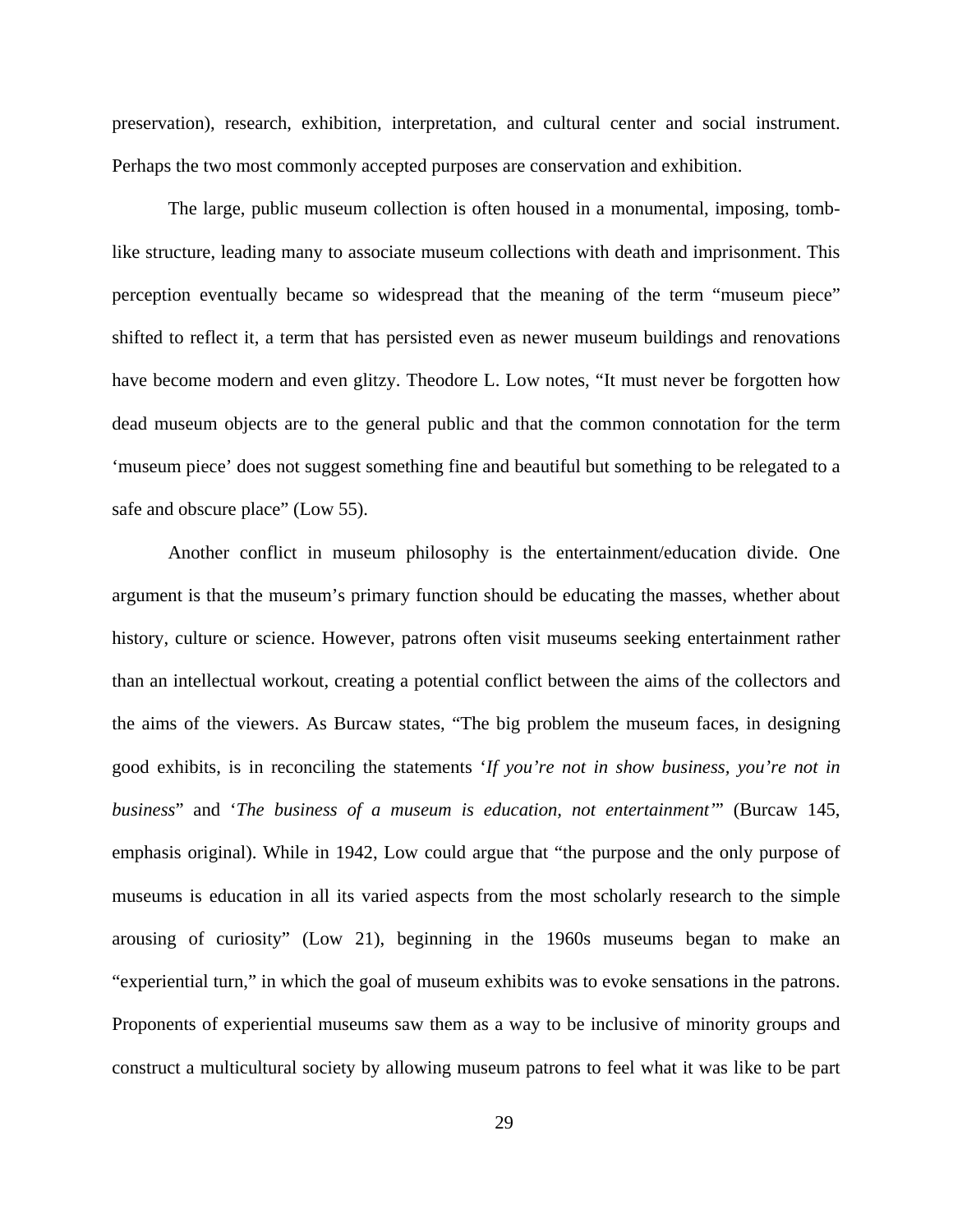of a certain culture or group. By breaking away from the stodgy and elitist model of displaying dusty objects comprehensible only to those with the right education, the experiential approach was not only able to represent more interest groups, but attract a more diverse group of people as well, thus increasing overall attendance. Experiential museums promised sensation, which while not always fun per se,<sup>[12](#page-38-0)</sup> generally provided thrills and excitement. It should be noted, however, that the experiential approach to museums can be conservative as well as progressive. The new Creation Museum, for example, attempts to discredit evolution through an experiential approach to creationism. According to a widely circulated press release, their displays are "[a] fully engaging, sensory experience for guests" (CincinatiUSA.com), emphasizing experience over historical objects, in part because the authority of fossil evidence of evolution in other museums is disputed by the creationists.

 As a result of these changing conceptions of museum function over the last sixty years, exhibits now run the gamut now between "living museums" such as Colonial Williamsburg, children's museums focused on providing hands-on activities, and shows such as "The People's Show," in which private collectors loaned their materials to the Walsall Museum and Art Gallery for display (Pearce 65). "The showing of objects has been the museum's historic mission," writes Hilde S. Hein in *The Museum in Transition: A Philosophical Perspective*: "Exhibition traditionally put objects 'on view,' inviting visitors to inspect and contemplate them, guided by the epistemically privileged museum authority. But what is observed in the museum today is not longer unequivocally an object; objects have been reconstituted as sites of experience, and museums increasingly hold themselves accountable for delivering experiences" (Hein 5). This

1

<span id="page-38-0"></span> $12$  The Virginia Holocaust Museum, for example, takes an experiential approach in order to "provide guests with an interactive experience. At the Museum, guests can walk through a ghetto and concentration camp, board the 'St. Louis' ship and take a ride in a cattle car. Plus, guests can crawl through a replica of an actual hiding place where 13 people hid during World War II for nine months" (http://www.va-holocaust.com/learn/default.asp).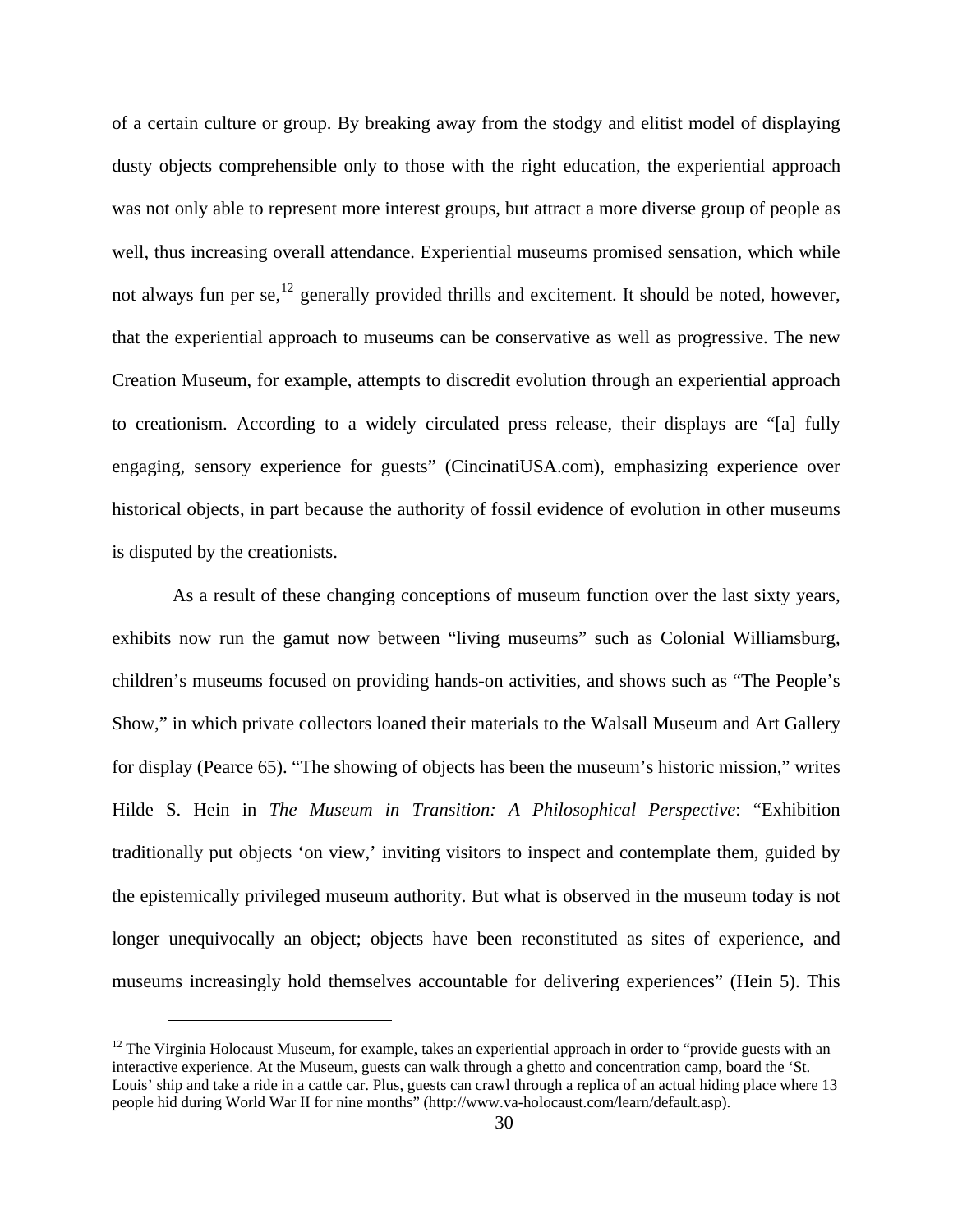shift means that collecting has been deemphasized in museums in favor of building newly minted sets, sounds, images and displays which may be safely handled by visitors. Critics of this turn see it as a cheap Disneyfication of museums rather than a valid educational experience, yet it also opens a space for bringing museums and their patrons into closer contact.

## **2.3 MATERIAL VERSUS IMMATERIAL COLLECTING**

Although collecting material items has been privileged over immaterial collecting, the rise of digital technology and its consequent increased valuation of digital information is putting pressure on older, materialistic value systems, necessitating a reconsideration of whether collecting can be an activity without material objects. Though it is not uncommon for people to speak of collecting intangible things such as experiences, words, or data stored in a computer, for many scholars, collecting is inextricably linked to physicality, and public museums teach people the value of material objects, a task that not coincidentally supports industrial economies' needs for consumers. Recall Pearce's observation that collecting has grown to manic proportions in the twentieth-century (*Museums* 75) -- this growth being seen as a direct effect of the spread of consumerism. Collecting preexists the rise of consumerism, however, and the idea that collecting activities must be centered on material objects is likely a misplaced emphasis due to the fact that material collections are most highly valued in a consumer economy, are most easily displayed to the general public, and often survive the ravages of time better than immaterial collections. Thus, it is not surprising that critics like Walter Benjamin, for instance, believe that "[c]ollectors are beings with tactile interests" (*Arcades Project* 206). For Benjamin the tactile (which involves not only touching but also possessing) stands in opposition to the optical (associated with the fleeting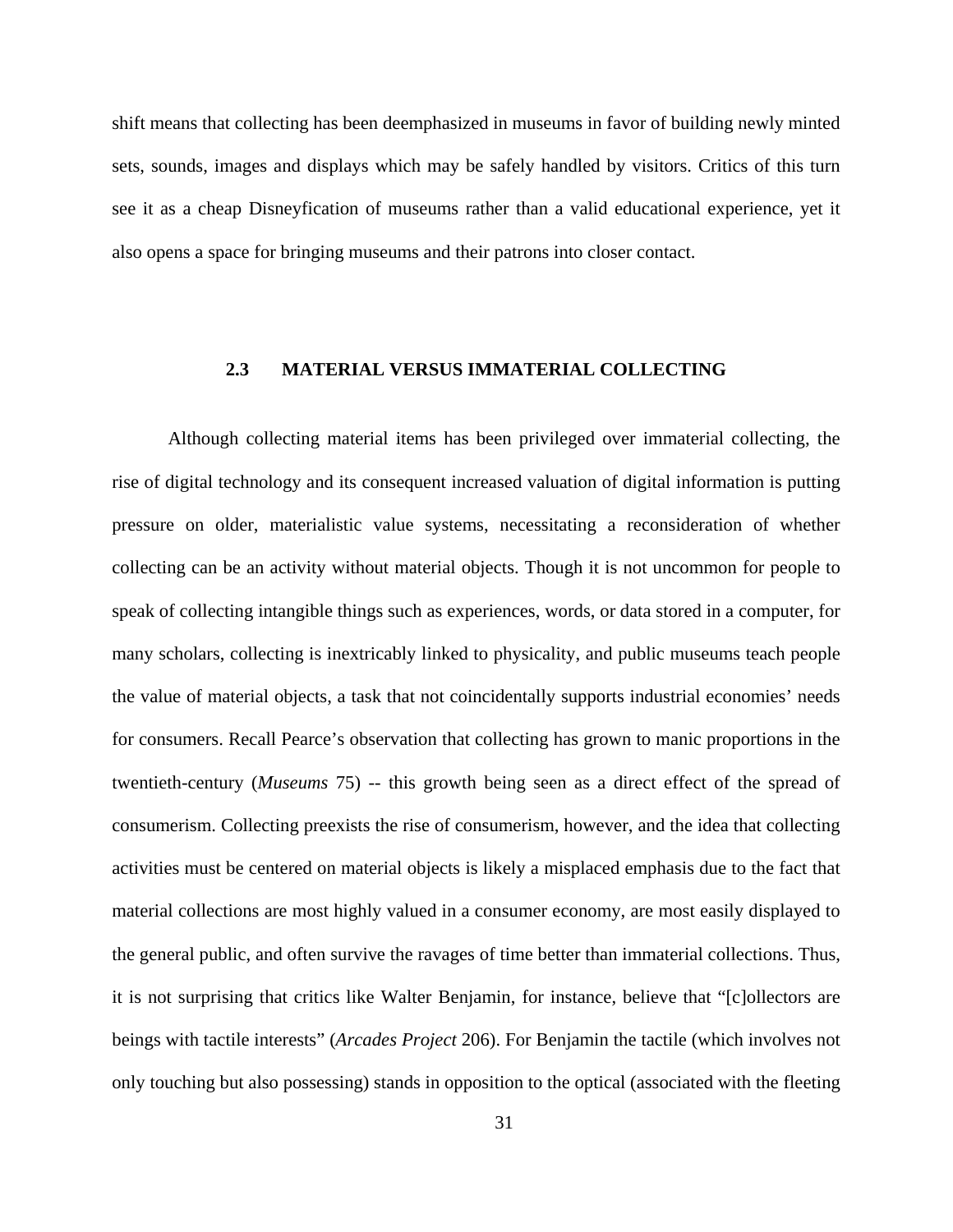moment). Benjamin is clearly thinking of the private collector when he writes about the opposition between the tactile and the optical, since the museum visitor is rarely allowed to touch collected objects but only to view them. In fact, David Goodman has argued that "the nineteenthcentury museum was based on a 'subordination of other senses to sight'" (as qtd. in Witcomb 107), but this form of sight rejected spectacle in favor of rationality. While the visual spectacle remains dominant in most museum exhibits, experiential exhibits are providing more opportunities for spectacles of sound and touch, even smell and taste.

But what about things that cannot be touched or seen? Is only the tangible world collectible? For Pearce, material objects can express a wealth of information that cannot be so easily grasped in the abstract, and she therefore emphasizes objects as receptacles of information and experience. In *Museums, Objects and Collections: A Cultural Study*, Pearce argues that collections are only composed of material things. "Objects are lumps of the material world" she claims, and their materiality is crucial to our experience with them whether in museums or out in the mundane world (*Museums* 15). She further notes that "objects are independent of words and we must see them and, perhaps, touch them to understand them" (*Museums* 23). Even a collected book is more than the sum of its words – its binding, its cover, and its pages convey information not present in the words they contain. But if touch is only "perhaps" necessary, must objects have a physical existence in order to be part of a collection? Put otherwise, can words, images or ideas be objects? Or are the purely optical and the tactile in opposition to each other as Benjamin believed? Words and images can have physical forms in books and photographs, of course, but in that case is it the paper on which they are printed which is collected? A collection of palindromes might be listed on a single sheet of paper, but the person compiling the list might think of each entry separately from the list as a whole. The difference between a collection and a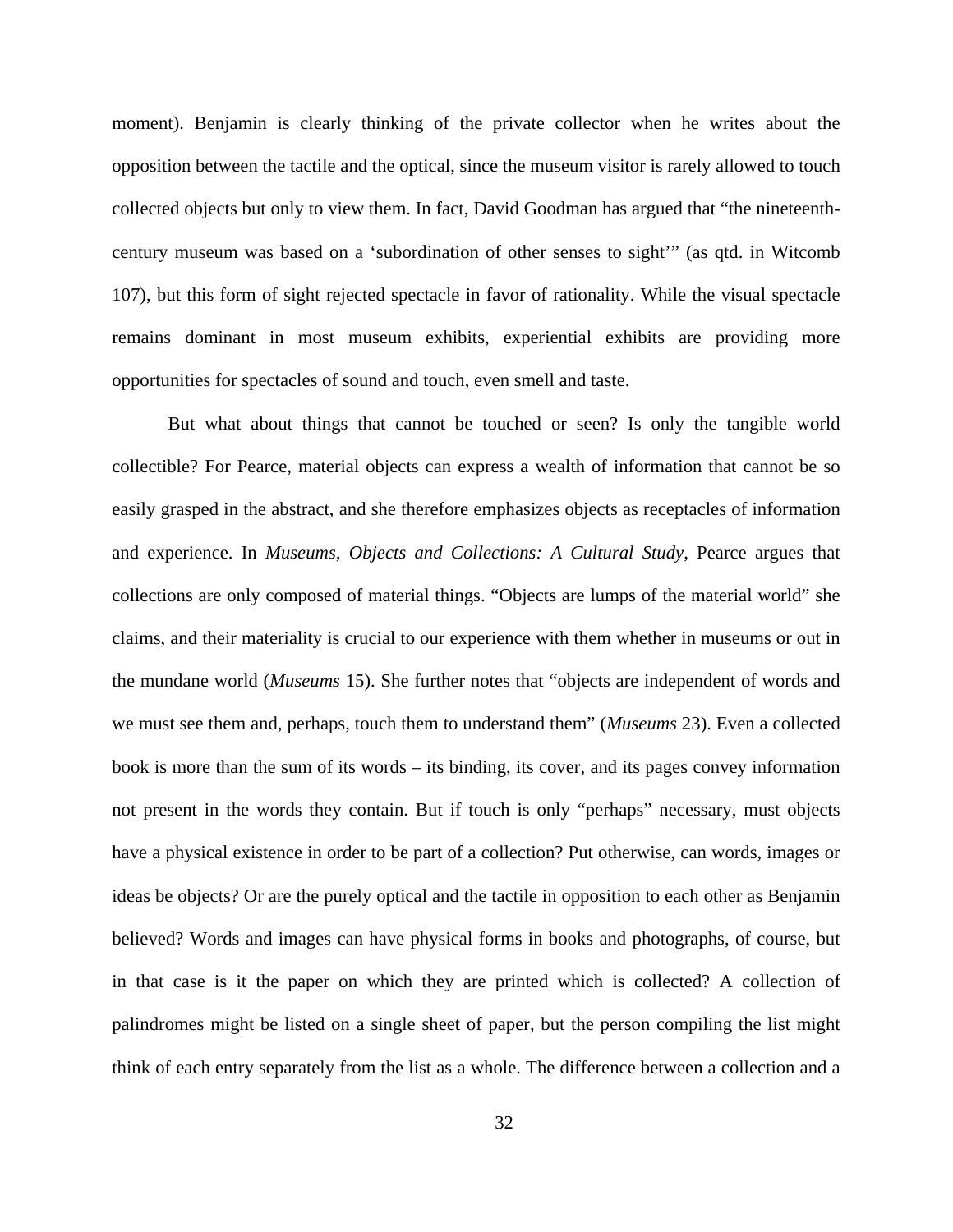mass of data or objects is ultimately an act of mind: if the person bringing the items together regards it as a collection (which entails valuing the objects over and above their monetary or use value), then it is. If not, then it is not (at least until someone else comes along and regards the same objects in a different light).

Implicit in Pearce and Benjamin's conception of a collectible is some notion of ownership, which is seen as being tied to its materiality: "The physical character of objects means that they are capable of being owned, stored, and handed from one person to another, but the reason why these things happen to them, that is their desirability, rests in the value that is ascribed to them by the community concerned" (*Museums* 32). In order to collect something, one must be able to "hold" or possess it in some way; the ascription of meaning is secondary. In her later work, *Collecting in Contemporary Practice*, Pearce reveals some hesitance in this assertion, however. There she groups records, tapes, CDs, videos, books and photographs in a group together because,

> This kind of material presents an obvious difficulty in a study of collecting. If material of this kind is gathered principally to play or read, in other words the material is valued as *media*, then it represents at least a particular aspect of collecting and may, indeed, not fall into any useful collecting remit at all. If, however, the material is treated as *object*, and collected for its historical value as first edition or memory of a particular performance then it falls into line with more "normal" collecting process. In practice, most collections of recorded and published material fall between the two, just as, for example, collections of sporting material or militaria and firearms do. (*Museums* 32)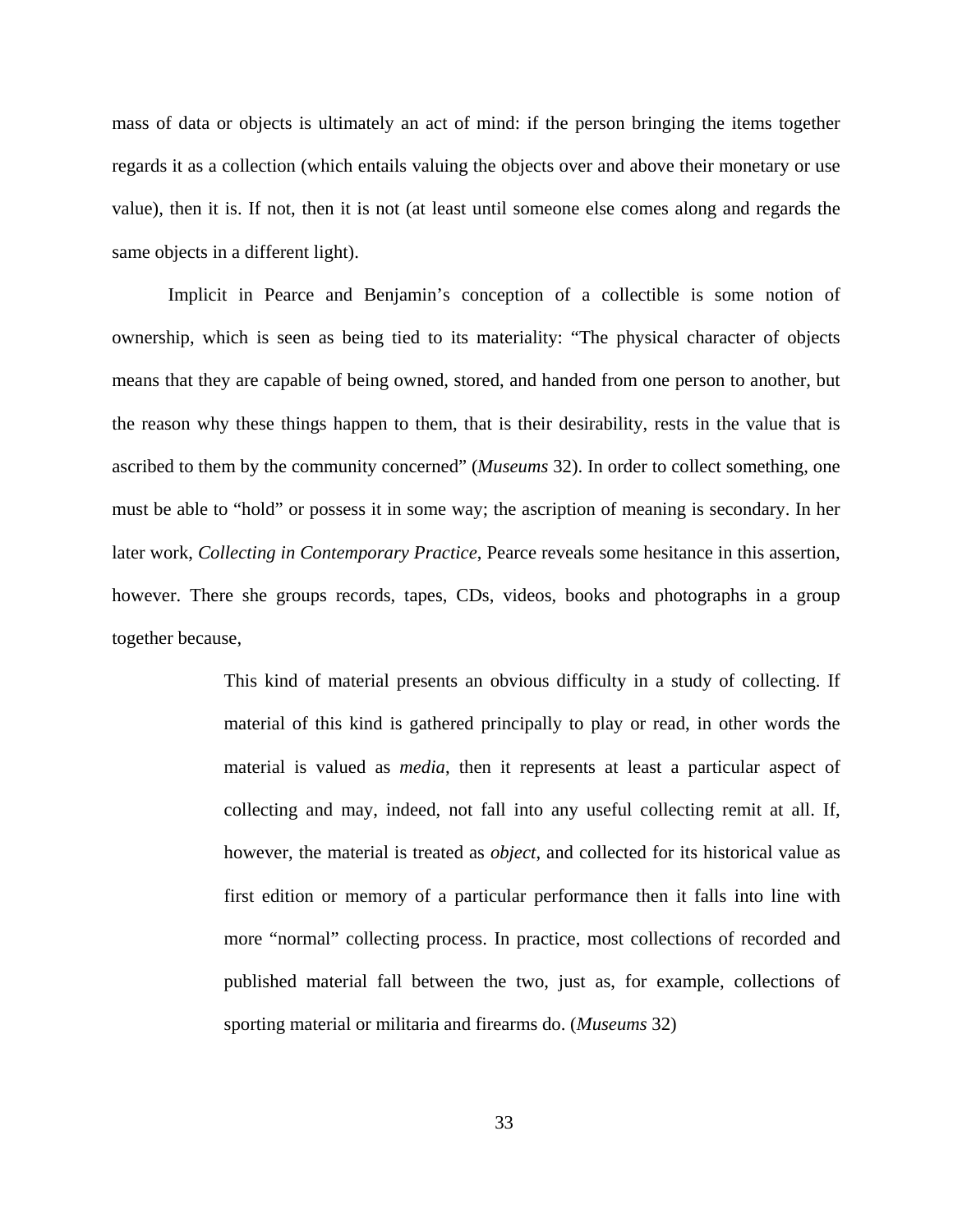Yet in spite of recognizing that material objects such as firearms may also be valued for their use as much as their material status, Pearce does not separate those collections from "normal" collecting practice. Since thirteen percent of the responding collectors engage in media collections (the third most common type of collection in her study after room ornaments and household goods), this kind of collecting which is both material and immaterial (in its performative nature) must be addressed, and the difficulties of immateriality in collections must be confronted head on, rather than sidestepped.

In "Using Collected Material," Pearce notes that thirty-nine percent of collectors say they use their collections. This included the record collectors, but also the collectors of room ornaments, household goods, jewelry, musical instruments, machinery, paintings, and tourist material. The distinction between immaterial and material object collections cannot be made on the basis of use or ownership. Though immaterial collecting is less common (or at least less visible) than material collecting, it is possible to have a collection of items that have no physical existence, such as a collection of unusual names, or even a collection of physical objects which the collector does not him or herself own, such as a graffiti collection. In the latter case, a photograph of the graffiti is likely to serve as a substitute for ownership of the graffitied structures.

Consider the case of the Parthenon/Elgin marbles. The fervor concerning international restrictions on the excavation and export of cultural objects is based on the firm belief that the physicality of these objects matter. The New Acropolis Museum in Greece has been designed with a display space for the Parthenon Marbles (also known as the Elgin Marbles), even though the dispute between The British Museum (which now possesses them) and Greece (their country of origin) is ongoing. The display is currently about the *absence* of the objects the Acropolis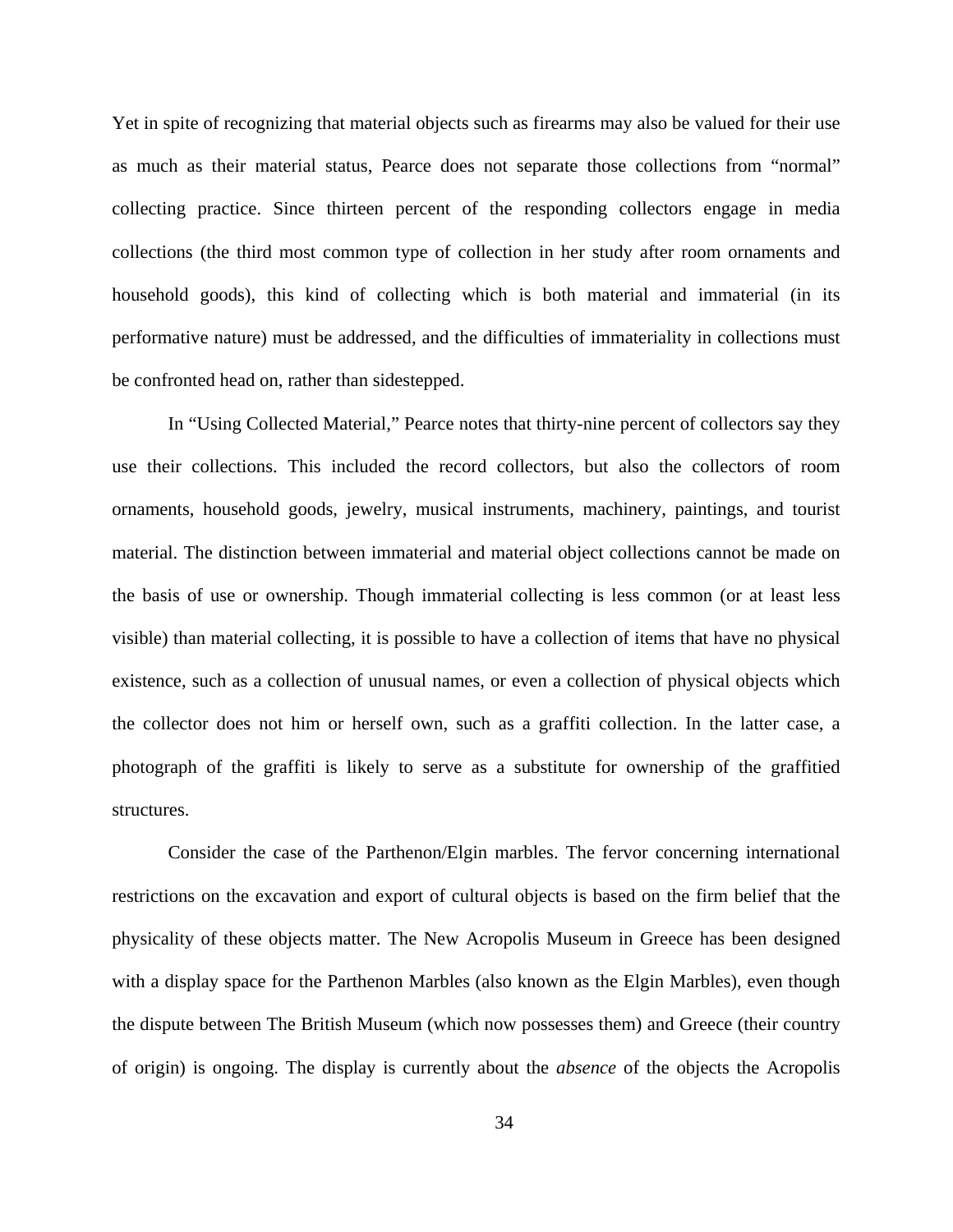Museum believes are rightfully theirs. It is interesting to note that the Greek government contends that current ownership of the marbles (by the British Museum) is a matter of unconcern. They believe the existing ninety-four marbles should be permanently displayed together, in Greece, as part of the history of Greek civilization; but the British Museum may be acknowledged to *own* the marbles as long as they are *displayed* in Greece. In May of 2000, Greek Minister of Culture Theodoros Pangalos stated that "Who owns the sculptures is unimportant, irrelevant and immaterial. What matters is where they are and where they should be. On this point I believe that we have a very strong case, which is the continuity and the integrity of the unique monument known as the Parthenon" (http://www.greece.org/parthenon/marbles/). Clearly, both The British Museum and the Greek government are invested in the material objects as the things that matter, and yet at the same time the Acropolis Museum has constructed a compelling exhibit around the very absence of the desired object.

To take the case for immaterial collecting one step further, one can look at film scholarship. In *Cinephilia and History, or The Wind in the Trees*, Christian Keathley argues for a resurrection of the cinephiliac experience of the cinema, describing the cinephile as a "collector of moments." Cinephilia is marked by ritual and ceremony. It is about the activity of watching a film as much as the film itself (Keathley 6), and the cinephile collects experiences of performances, for which no object exists after the event is over. The cinephile notices the details of a film, and Keathley argues that the way cinephiles focus on and treasure these details can be thought of as collecting experiences, the way one might collect theatre or symphony performances through attending them (perhaps retaining ticket stubs or playbills as a physical manifestation of the experience). Prior to the advent of VHS/DVD, films existed for most people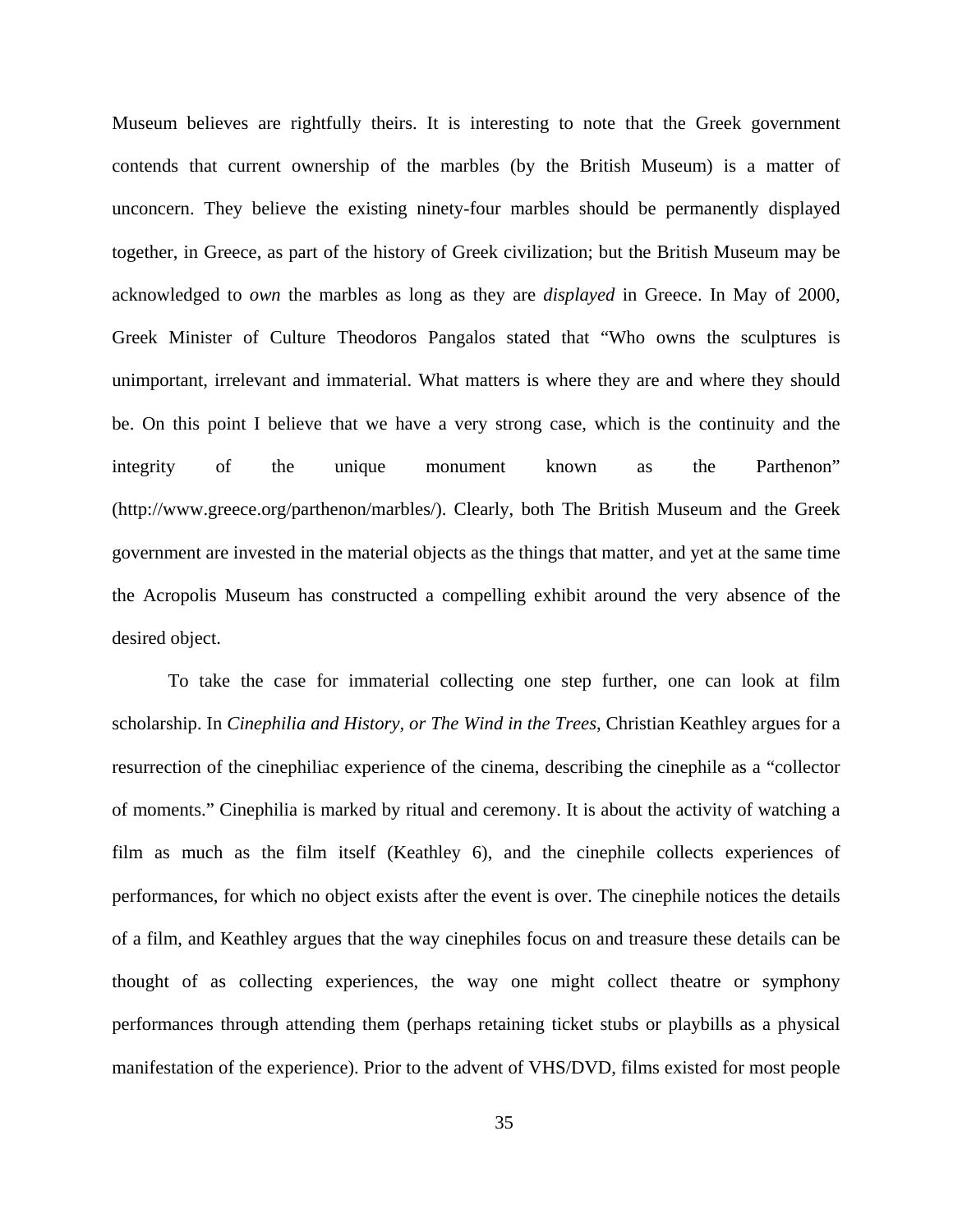as "events" (Keathley 21). When a film came to town, there was more urgency to see it while one had the chance. The "moments" cinephiles collected served as a way to quickly recall these events. Keathley argues that this was an aesthetic rather than ideological approach to film. The "cinephiliac moment" can involve a marginal filmic detail that catches the viewer's interest, such as the "color of Cary Grant's socks in the cropduster sequence from *North by Northwest*" (Keathley 31). Roger Cardinal refers to these moments as "collector's items" (Keathley 31). Citing William Pietz, Keathley argues that the fetish object does not *represent* what is powerful, but "reanimates a repressed materiality" (Keathley 53). It contains the powerful in a material form. Taking a Benjaminian approach to history, the collector becomes an alternative historian by freeing objects from their usual relationships and creating in his or her mind "another web of meanings, associations, and values" (Keathley 127). Immaterial collecting is a particular way of thinking, a mental act of breaking ideas out of their traditional context and fitting them into new constellations of meaning. As Benjamin and Keathley demonstrate, the concept of collecting is not limited to tangible items. Collecting is an attitude toward things physical or immaterial, a way of ordering and valuing information embodied by discreet units.

### **2.4 DIGITAL COLLECTIONS AND DATABASES**

If cinematic moments can be collected, then why not digital "objects"? Increasingly, important elements of our day to day lives are conducted in digital media, and not only are these experiences important to document and preserve, but digital media is itself a useful tool for documenting and distributing information about material collections. New media scholars have stretched the meaning of "collection" to include any database or repository of information. In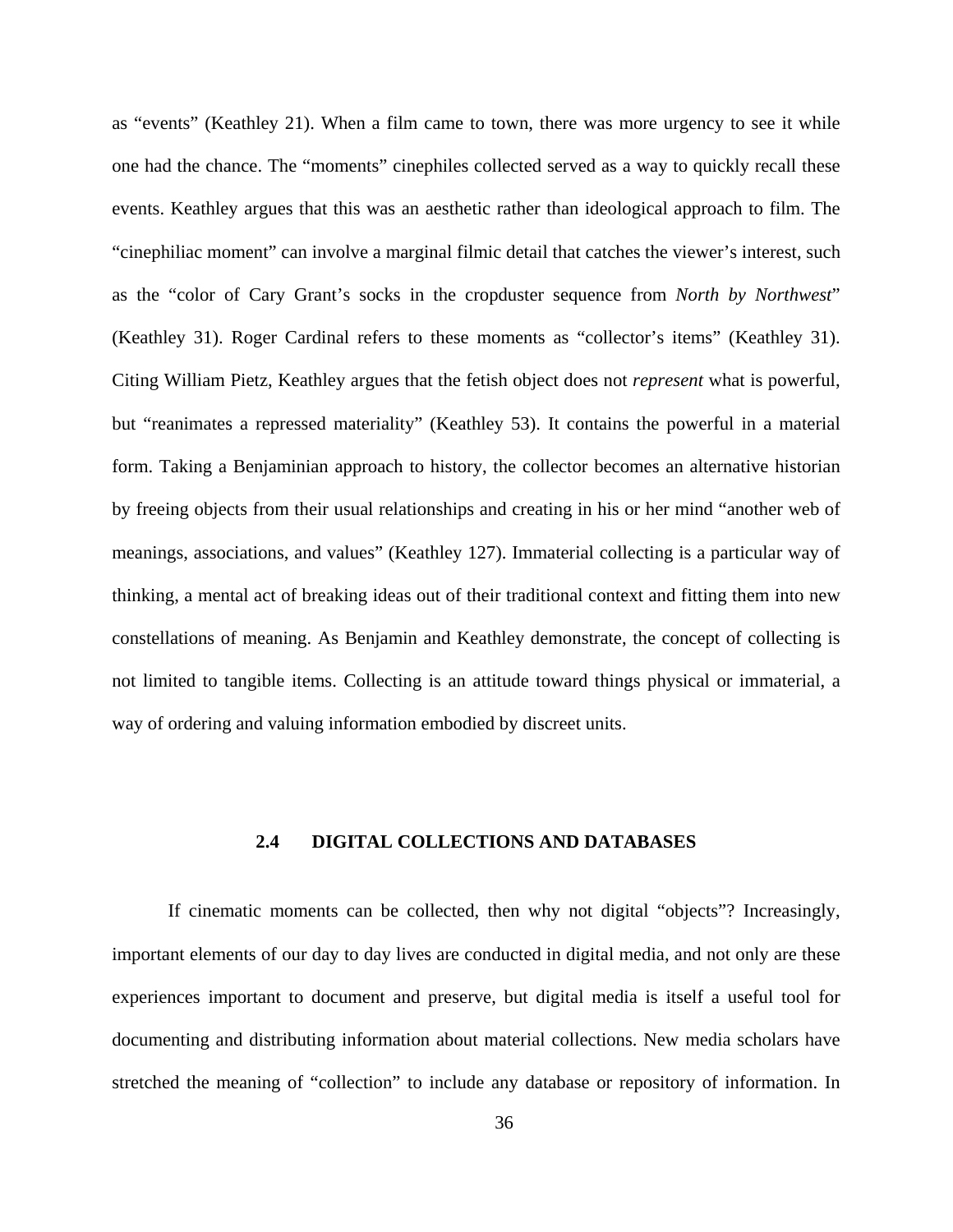*The Language of New Media*, for instance, Lev Manovich points out that, in computer science, a database is defined as "a structured collection of data" (Manovich 218). While the denotation and usage of the word "collect" differs between the fields of museology and new media, the different meanings collide in virtual museums, necessitating a rethinking of the term. The purpose of a database is to be a flexible way of accessing, organizing, and using information. Manovich argues that the database structure is overtaking more traditional symbolic forms (such as literature or the cinema) and constitutes "a new way to structure our experience of ourselves and of the world" (Manovich 219). In the database paradigm, "the world appears to us as an endless and unstructured collection of images, texts, and other data records," (Manovich 219) which humans seeks to organize and draw meaning from. However, since a collection in Manovich's terms is any arrangement of data in a particular site (on a website, in a particular computer's memory, or on display in a museum), a collection's perceived similarity between items may be lost.

Information in databases has no permanent shape or form since they are constructed to allow for sorting and rearranging. "A site of a major search engine is a collection of numerous links to other sites" (220), Manovich states, suggesting that something as vast as the Internet may constitute a collection. In the database, tangibility and ownership fall by the wayside, taking second place to organization and the creation of meaning. But organization and creation of meaning are key parts of any collection. The meaning of a database is more fluid, but it is arguably still a collection.

Manovich argues that the database is best understood as a collection because "[m]any new media objects do not tell stories; they do not have a beginning an end; in fact, they do not have any development, thematically, formally, or otherwise that would organize their elements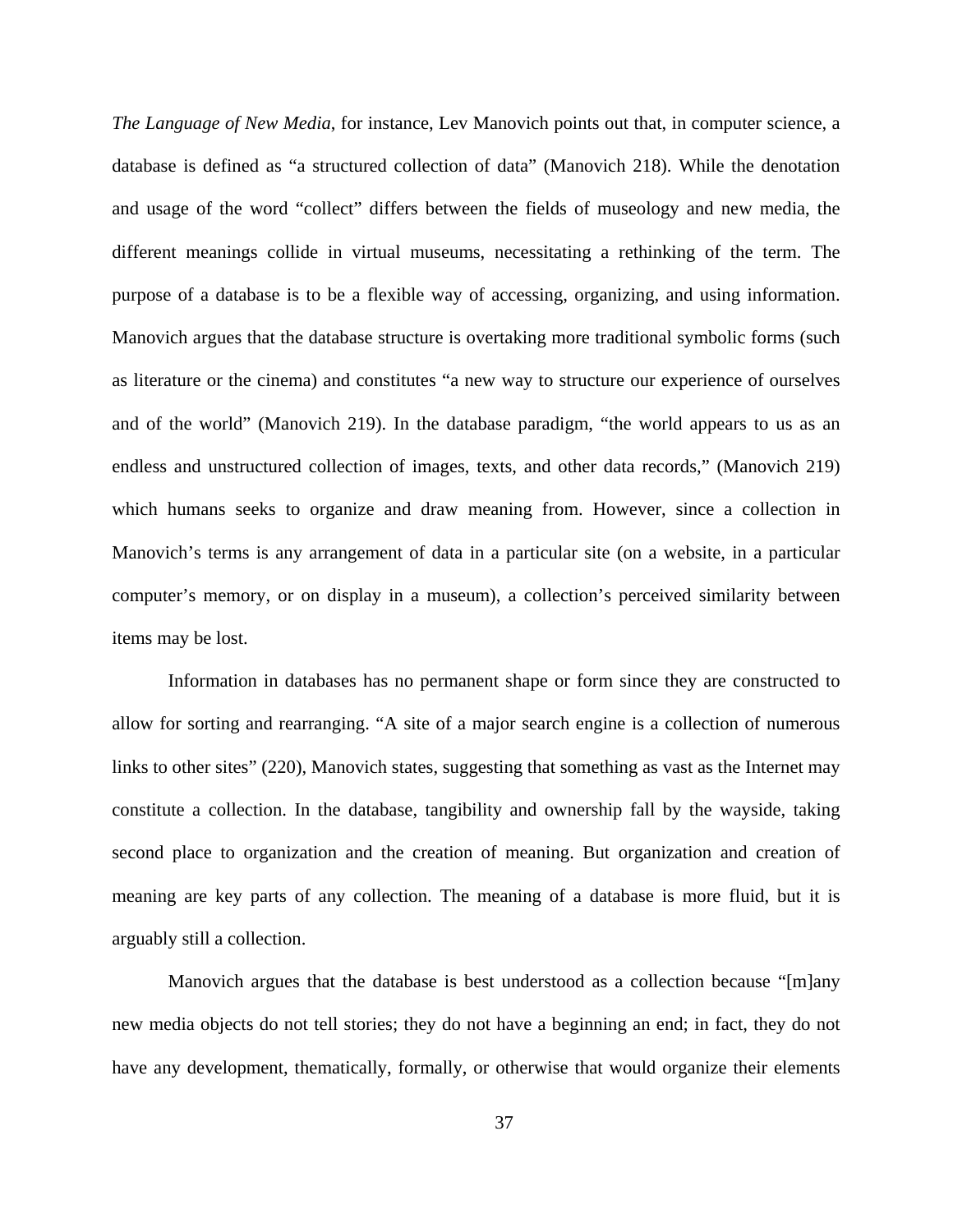into a sequence. Instead, they are collections of individual items, with every item possessing the same significance as any other" (Manovich 218). If a collection is a series of potentially equally important material or immaterial objects, demarcated from the world at large but not otherwise organized in relation to each other, then, as Manovich concludes, the user experiences the collection as something on which to perform actions such as viewing, navigating, or searching. One form of database is the "virtual museum," which in 2001 Manovich defined as a CD-ROM distributed by established museums containing images of their holdings. The CD-ROM creates a very different experience of the museum's content. It allows the user to control the organization of the images to an extent not possible in the physical museum. One can view the holdings "chronologically, by country, or by artist" (Manovich 220), for example, and the size of the images can be manipulated to a certain extent. One may own the CD-ROM of a museum's holdings (or an art book), but still not own the artworks themselves or even the rights to the images contained on the CD-ROM. Thus conceived, the collection conveys power or responsibility to the user -- it demands activity. He argues that "The user's experience of such computerized collections is, therefore, quite distinct from reading a narrative or watching a film or navigating an architectural site. Similarly, a literary or cinematic narrative, an architectural plan, and a database each present a different model of what a world is like" (Manovich 219). The digital collection, while distanced from material reality on the one hand, brings the user closer to it, on the other, through its interactivity. The user of a collection is empowered in a way museum-goers are not.

Bernard Deloche has proposed that the purpose of contemporary museums is to disseminate information, and that information becomes a substitute for objects. Implicit in his formulation is the idea that a photographic reproduction of a collected object may be considered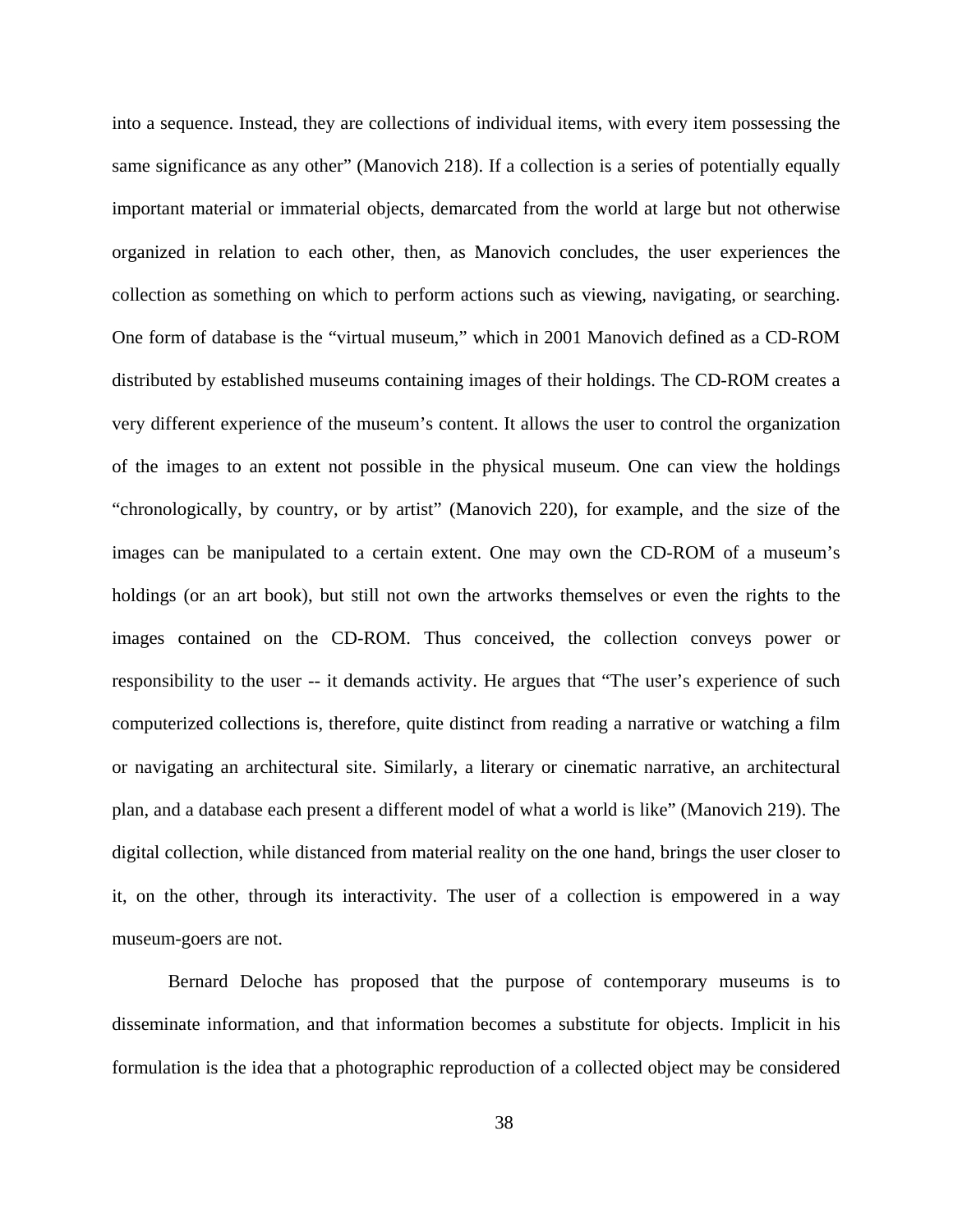part of a museum's inventory. Usually, the museum owns the rights to any photographic reproductions of its holdings. Isabelle Rieusset-Lemarié comments on this in "Web Museums and Memory in the Age of Multimedia Networks (Extensions of Walter Benjamin's Insights)":

> If this "intelligent museum" is no longer a mausoleum it resembles the "cybernetic museum" depicted by Bernard Deloche as a dematerialized conception of a Museum based on information (DELOCHE, 1989). The museum is no longer a receptacle for collections. The achievement of the "cybernetic museum" is to substitute information in place of objects that are no longer necessary. Bernard Deloche went so far as to present the inventory as the "pure museum": an ideal form of museum in which artworks are no longer present. That is the extreme consequence of a conception of the museums which emphasize the diffusion of information at the expense of the goal of conservation. (http://www.archimuse.com/mw2000/papers/rieusset/rieusset.html)

The substituted information offered by the cybernetic museum includes not only images of material objects, but supplementary description, interpretation or data. Deloche and Rieusset-Lemarié do not regard projected images or ideas as objects, only tangible items. Information, for them, is not an object, but may be contained in an object.

Susan Sontag also supports the idea that making inventories is an activity closely associated with collecting. In *The Volcano Lover: A Romance* she writes that "collectors are inveterate list-makers, and all people who enjoy making lists are actual or would-be collectors" (Sontag 202). In this novel, the character of the Cavalier is making a list of his current collection so that even if some or all of his collection is destroyed (or sold) he will have some record of it. In the absence of his collection (much of which goes down with the ship meant to remove it to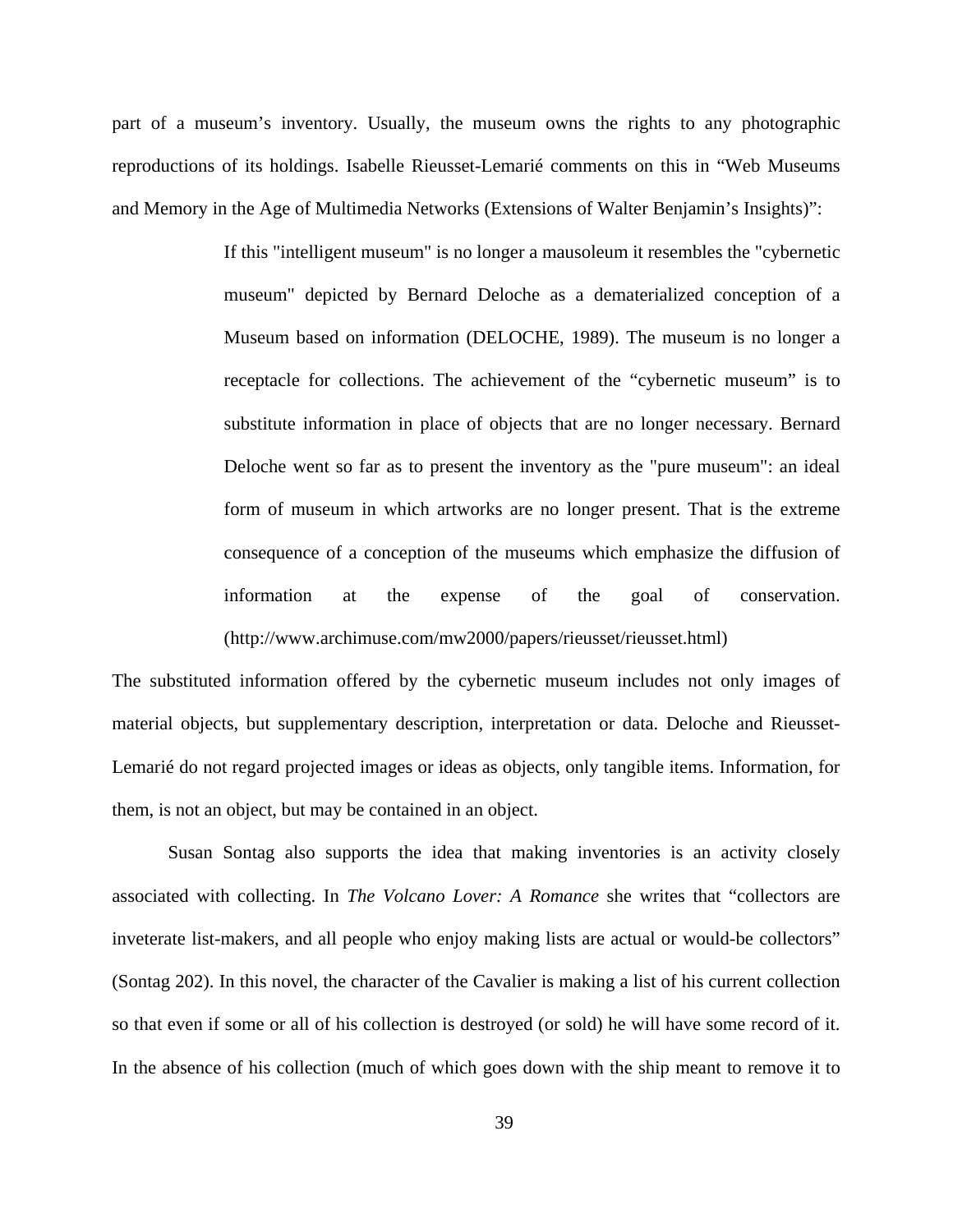the safety of England), "[t]he list is itself a collection, a sublimated collection. One does not actually have to own the things. To know is to have (luckily, for those without great means). It is already a claim, a species of possession, to think about them in this form, the form of a list: which is to value them, to rank them, to say they are worth remembering or desiring" (202).

More recent scholarship has had to address the increasingly virtual side of museums, whether it be a virtual tour of the collections on a museum's website, an interactive computer supplement to an exhibit, or an entirely web-based museum, such as the Museum of Web Art (http://www.mowa.org/home.html). Andrea Witcomb argues in *Re-imagining the Museum: Beyond the Mausoleum* that electronic technologies "disrupt the stasis suggested by the metaphor of museums as mausoleums...by breaking the association between objects and institutional authority" (Witcomb 113). Her claim, however, makes little sense since virtual galleries are still run by institutional authorities. Still, there is some disruption since, while museums may retain the legal rights to particular images of their holdings, images circulated on the web are treated as public property, and web users routinely save copies of digital images to their personal computers. In the context of museums, Witcomb argues that electronic technologies and mass media have called into question the ability of objects to speak for themselves *à la* Pearce. Witcomb understands the purpose of museums to be the generation, perpetuation, dissemination, and organization of information. In the context of global media "objects are only important in so far as they contain information," and "there is no difference between an object and a photograph or an oral history tape" (Witcomb 114) in that each form is equally useful in conveying information about a particular topic.

Clearly, proponents of the digital museum deemphasize aesthetics and beauty, particularly since the reproductions they offer are still often considered inferior to original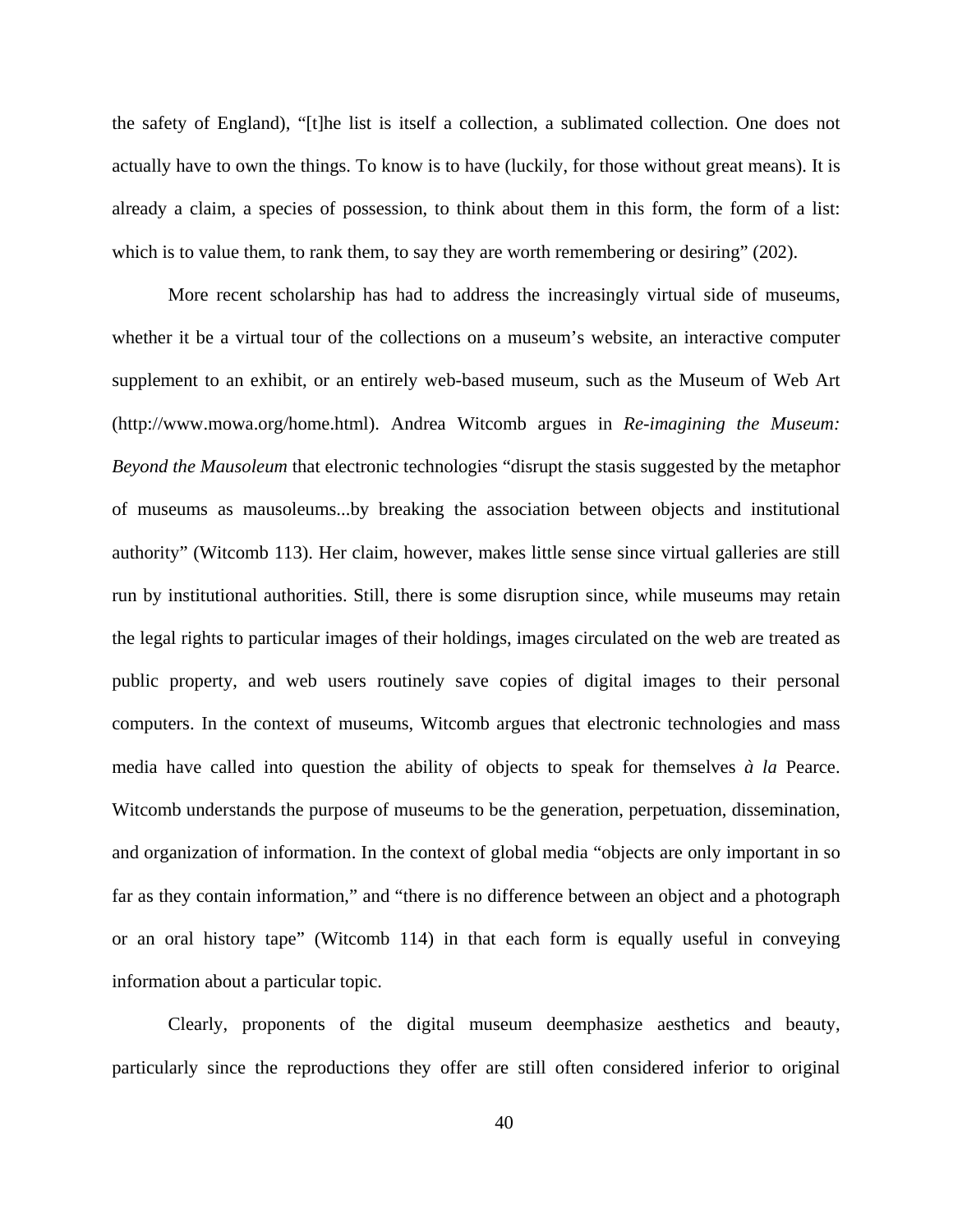artworks or artifacts. This notion of objects as information is grounded in the idea that, in contemporary society, information and experience overtake commodities as the source of wealth and social status. Witcomb recognizes that the information age, as manifest today, is not a complete break with the past. Thus, material objects still retain power as indicators of wealth or even as status symbols, even as their worth can be replaced, at times, with information.

Witcomb's definition of a virtual museum is essentially a museum web page, a small part of a museum's holdings made available in digital form on the web rather than a museum that exists in its entirety in digital space. She argues, however, that it is not enough for a museum website to be an unchanging brochure. The site should "interpret the information...[and] become involved in storytelling rather than simply providing lists" (Witcomb 121). The curatorial voice should not be elitist or dominating, but rather the site should encourage visitors to follow links to other places, to facilitate further acquisition of information. Presumably doing so will allow them to construct the museum for their own purposes. In the examples she provides, however, it is clear that Witcomb mainly sees museum websites as ways to provide more information about objects than that which can be provided in the physical museum, and the extra information substitutes for the lack of the presence of those physical objects. Her examples deal with exhibits of existing objects that cannot be displayed together (because they are owned by different museums, for example), but she does not address exhibits involving objects that do not exist, or do not exist anymore. Witcomb labels museums that exist entirely on the internet as "extreme" (Witcomb 125) and finds it puzzling that the "deterritorialized space" (Witcomb 125) of the internet would want to replicate the traditional nineteenth-century museum. This is not surprising, however, in that a collection is, by its very nature, isolated and set apart from the rest of the world, at least to some extent. Witcomb limits her understanding of what a collection is to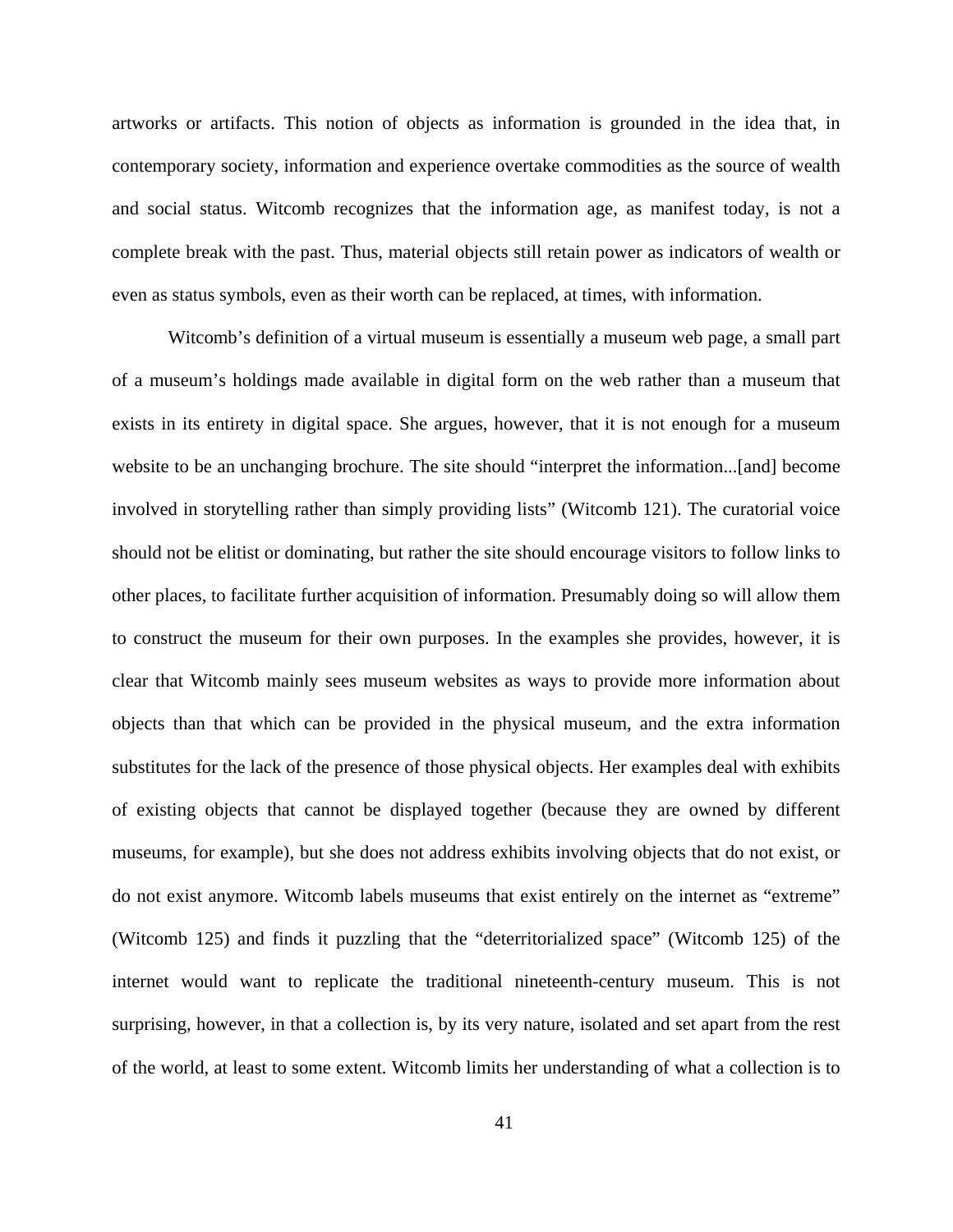physical objects. For someone invested in tangible artifacts from the past, a digital museum apparently strips information from the collection because it transforms a three-dimensional real object with texture, depth and facets into a flat, purely visual, image. The problem is that material and immaterial realities coexist, and privileging one over the other provides an incomplete view of contemporary collecting practices.

Digital collecting and the inclusion of immaterial objects need not threaten the existence of museums. In "What is the Object of This Exercise? A Meandering Exploration of the Many Meanings of Objects in Museums," Elaine Heumann Gurian argues that the museum remains important as "*…a place* that stores memories and presents and organizes meaning in some sensory form. It is both the physicality of a place and the memories and stories told therein that are important" (271). She contends "that the blurring of the distinction between these institutions of memory and other seemingly separate institutions (like shopping malls and attractions) is a positive, rather than negative, development" (271). Gurian is not an advocate for completely virtual museums, however, as she believes also that museum objects, "like props in a brilliant play, are necessary but alone are not sufficient" (271) to fully express the past.

Museums have often considered the acquisition, care, and display of objects as their reason for being, however the issue becomes tangled when we acknowledge that the idea of the "real object" can have more than one meaning in a museum. "It often meant 'one of a kind,' but it also meant 'an example of'" (Gurian 271), depending particularly on whether the object was an art or natural history object. Many museums display plaster casts and models of objects rather than the real item. Particularly with dinosaur bones, the museum may not even own all the bones modeled, and the complete skeleton may have been assembled from pieces owned by various institutions and belonging to different specimens. Some bones may only be based on speculation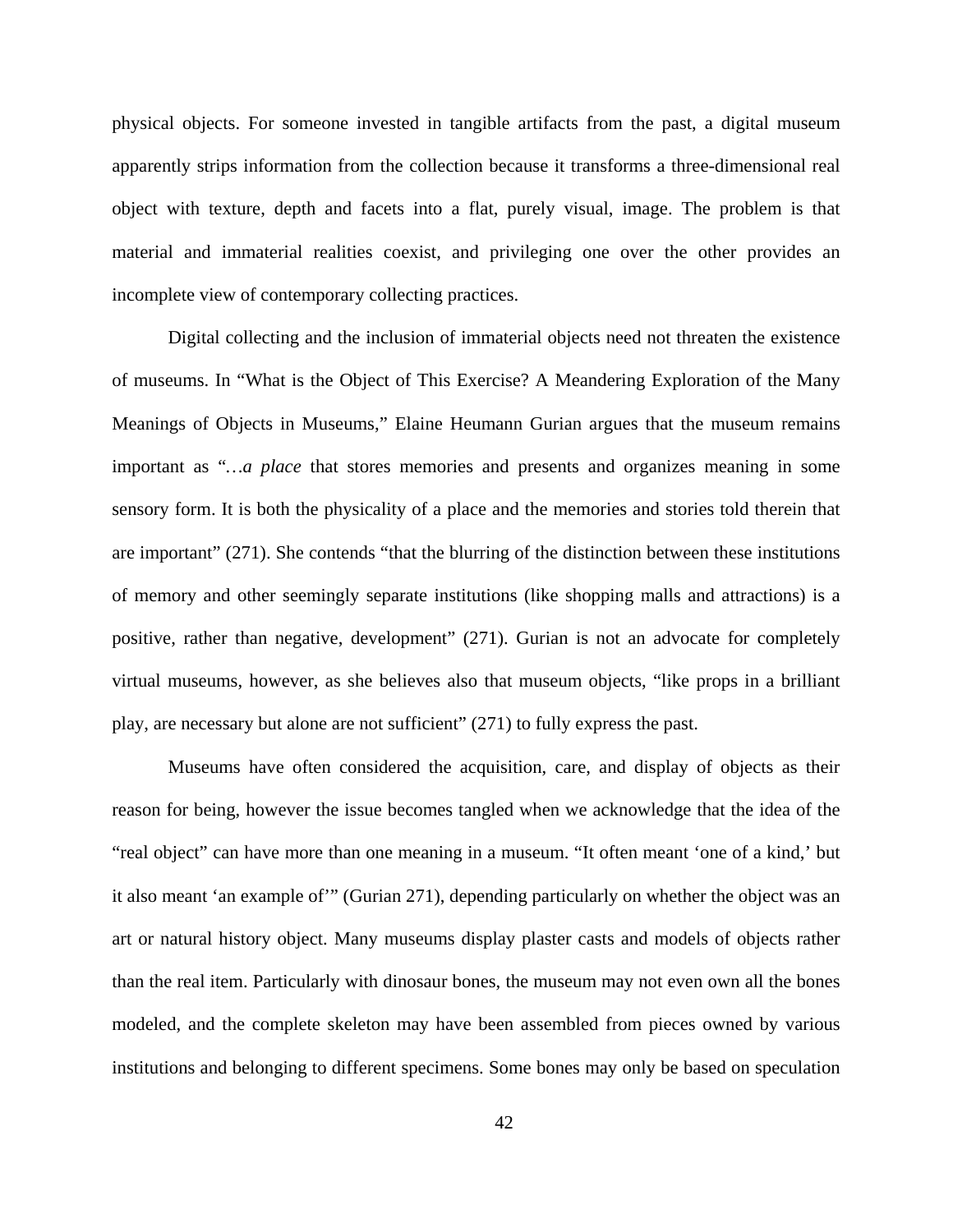from existing finds. But the experience of the complete skeleton is more "real" to people, even if parts of it are "unreal."

Thus, although in the past the definition of a collection included only groupings of material objects, it no longer makes sense to restrict collecting to things with a material existence. Though it has been handy to consider material objects "real" and digital objects "virtual" (i.e., "not real"), the actions of digital gamers have put great pressure on this distinction. Video game players may not be able to cut their material fingers on their digital swords, but they can possess them, view them, and ascribe metaphorical meaning to them in the same way as a collector of material swords. Furthermore, objects in digital games now have an existence that spills outside the boundaries of the game world. In "The Buying Game: A Real Market, Overseen by a Real Corporation, Selling Things that Don't Really Exist" Rob Walker's review of Edward Castronova's *Synthetic Worlds: The Business and Culture of Online Games* documents this trend. If a player pays "\$500 for a set of Shimmering Star Legplates [for the game *EverQuest II*]," (Walker 28) how can digital objects still be considered unreal or imaginary (as they previously have been, both in popular perception and in the eyes of the law)? And just what is the tax status of such a transaction? Rob Walker argues that paying for the intangible is hardly a new thing:

> The most popular item at Station Exchange...is the Pristine Teak Strong Box, useful for hauling around possessions and costing less than \$10. Back in the real world, you might buy a physical suitcase for \$50, or you might happily spend 10 times that for a similar one with a luxury brand name on it -- how much of that difference is "real" and how much is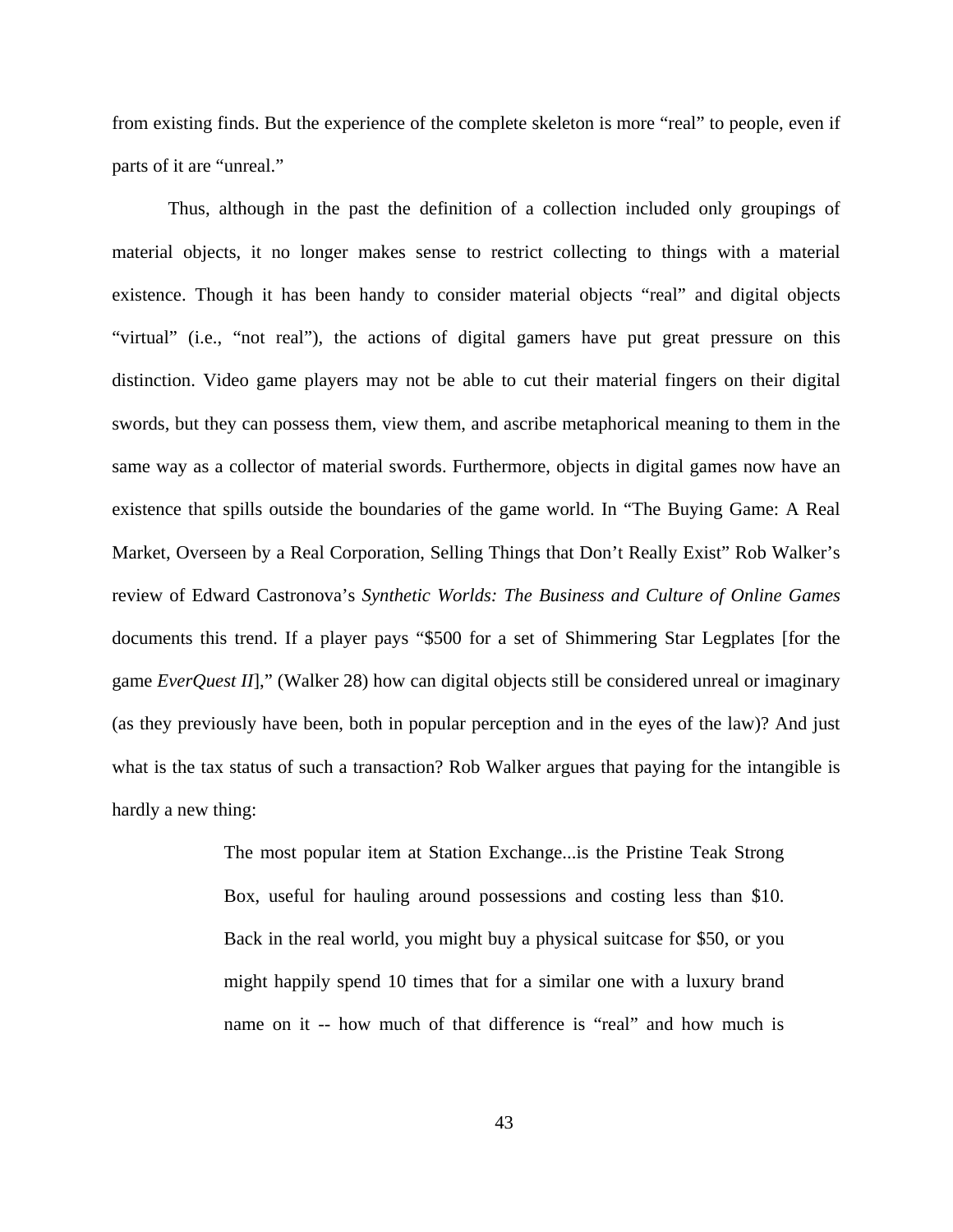essentially in the mind? In other words, paying for the intangible is hardly exotic; most of us do it all the time. (Walker 28)

Thus, like purchasing items with designer labels, aristocratic titles, or professional services based on specialized knowledge, intangible game object can have real effects on bank accounts and social status (both within the game and, in cases where players who meet in a game choose to meet in real life, outside the game as well). The Pristine Teak Strong Box from *EverQuest II* allows players to transport items in the game world. Buying a new set of kitchen objects for *The Sims 2* from a site like The Sims Resource (http://www.thesimsresource.com) allows players to change the appearance of their sims' houses to suit their personal taste.

The digital marketplace mirrors the real world in exploitation and violence as well. In June 2005, Qui Chengwei was sentenced to life in prison in China for murdering the man who sold his virtual sword for 7,200 Yuan without permission. Qui's attempts to seek justice for what he perceived as the illegal sale of his private property were thwarted since there are currently no laws in China regarding virtual property (BBC). Additionally, since most online games require the player to begin with a weak character and gain power and money through game activities, a "farming" industry has sprung up wherein workers are hired to build up a game character's stats to the point where they can be sold to players for high price.<sup>[13](#page-52-0)</sup> Some of these farming operations are more like sweatshops; James Lee reports that these virtual sweatshops first appeared in 1998 when "[Lee] Caldwell sold...in-game tender online for a handsome real-world profit while only paying his employees pennies on the dollar" (Lee). In this way, gamers can begin playing with

1

<span id="page-52-0"></span><sup>&</sup>lt;sup>13</sup> Farming mainly occurs in online multi-player games that charge a monthly fee for each account. The virtual sweatshop sets up player accounts and has workers perform repetitive game activities that amass in-game currency or items which can then be sold to other gamers who do not want to put in the required hours to earn it in the game.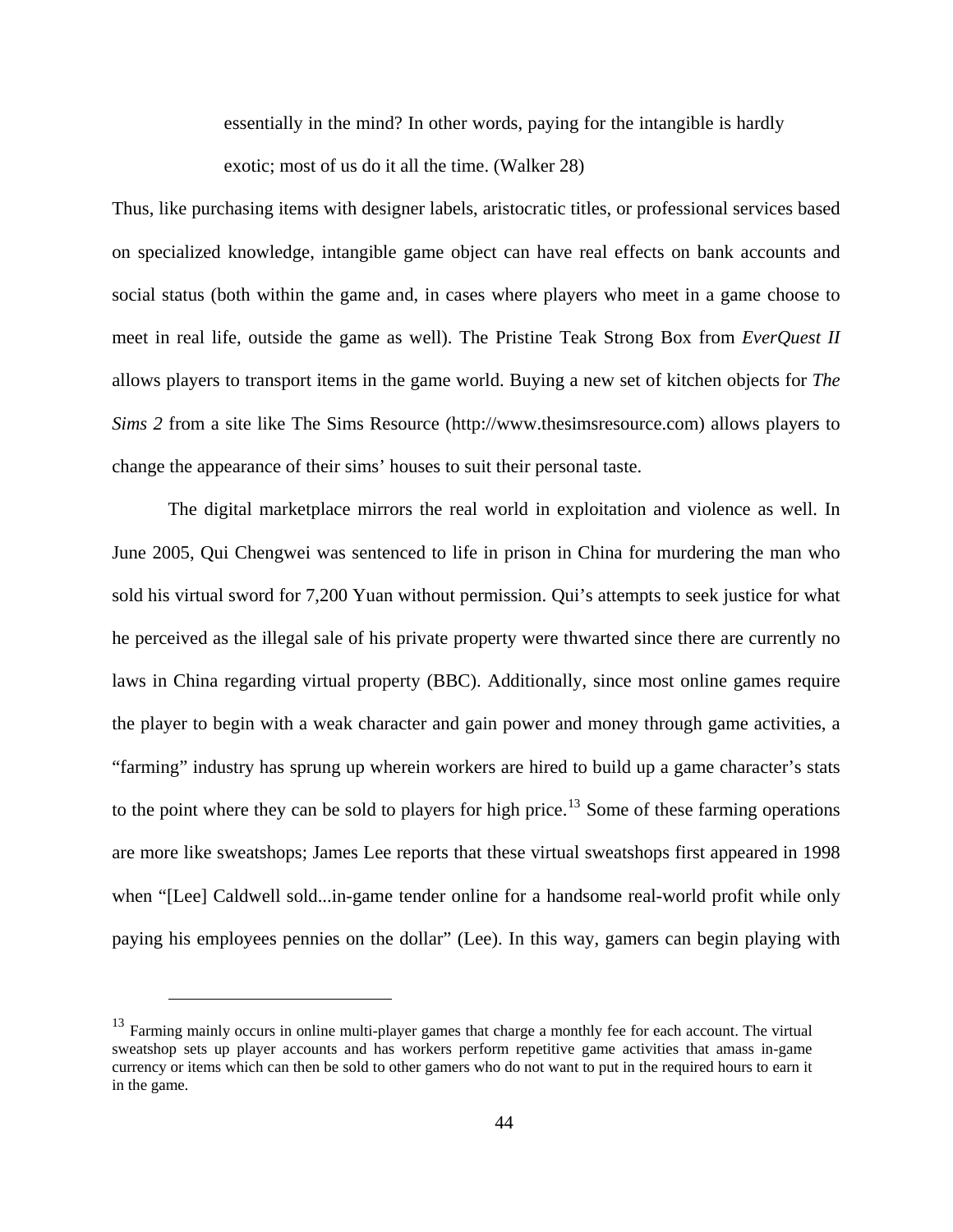immediate power and gold. Such transactions may involve only a small minority of gamers at the moment, but, since according to the Entertainment Software Association (ESA), "75% of American heads of households play computer games," and players spent over \$7 billion on games in 2004, the paying of substitute players and the exchange of digital objects for real money seems likely to increase in the future (Hermida).

I have demonstrated above that collecting is a widely practiced but contested activity. Its frequent association with social outcasts (and sometime association with mass killers) may cause some people to downplay or hide their collecting impulse, however it is nonetheless a common practice. Though reigning definitions of collecting emphasize materiality and ownership, the rising information age and increased cultural value of digital technology is calling past definitions into question. The following chapter explores in more depth how film scholarship, popular opinion, and the ontology of the cinematic experience all interact to create specific, but predictable, representations of what kind of people collect and what use may be had from the activity of collecting and the objects collected. In *The Arcades Project*, Walter Benjamin argues that "Collecting is a primal phenomenon of study: the student collects knowledge" (Arcades 210). While he certainly is not suggesting that every instance of collecting is an intellectual activity, it is an astute observation that, at base, collecting is a knowledge-gathering activity. If the representations of collecting in film and video games are at odds, then it seems likely that their attitude toward knowledge and study are at odds as well.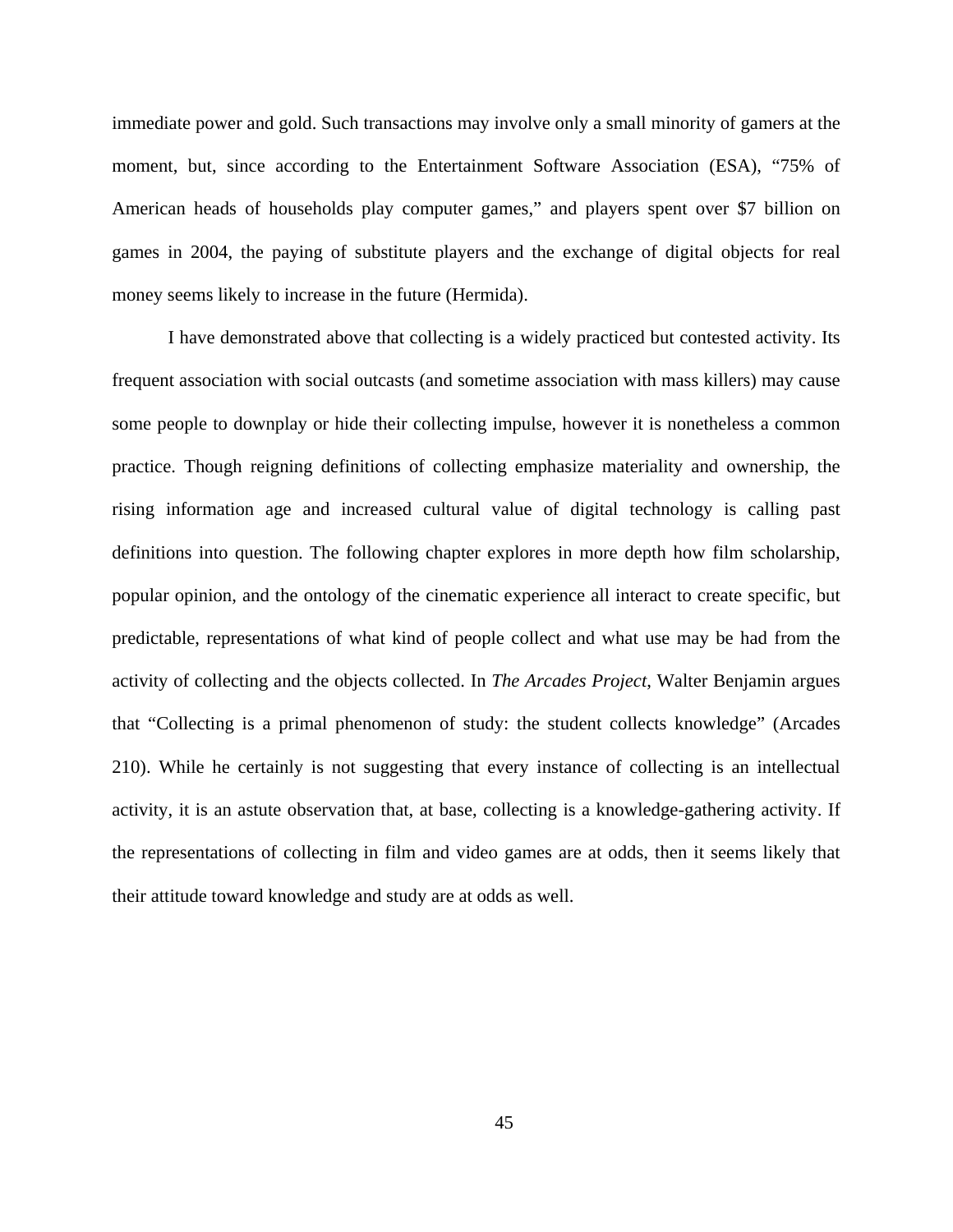#### **3.0 "IT BELONGS IN A MUSEUM!" COLLECTING IN LIVE-ACTION FILM**

As noted in the previous chapter, collecting can be seen as linked to mass killers since approximately seventy-five percent of them collect items associated with their victims. This characteristic has formed the backbone of many fictional representations of killers in novels, television and live-action film. In his study of the recent public fascination with serial killers, *Psycho Paths,* Philip L. Simpson argues that a whole host of behaviors has been disparaged by their connection (or supposed connection) to serial killers. Certain media or individuals function as "claims-makers" that link information together to malign certain behavior. So, for example, since murder is the ultimate evil, linking it to homosexuality, rape, pornography, or indeed collecting, vilifies those activities, most of which are harmless in and of themselves: "As an 'ultimate evil' that very few people would actually defend, serial murder serves admirably to enhance the undesirability of any behavior…with which it is linked by any claims-maker of any ideological bent" (Simpson XI). Films like *Silence of the Lambs* (Jonathan Demme, 1991), *Kiss the Girls* (Gary Fleder, 1997), and *Psycho* (Alfred Hitchcock, 1960) can thus be seen to act as "claims makers" on the public's imagination, reinforcing the idea that since collecting is sometimes associated with horrific killing, collecting itself is a suspect activity.<sup>[14](#page-54-0)</sup> Though

1

<span id="page-54-0"></span><sup>&</sup>lt;sup>14</sup> An interesting aberration is *The Bone Collector* (1999), in which it is the detective tracking down the serial killer who has a collection of forensic evidence. The title, however, is taken from a book about a serial killer from which the film's antagonist is copying his killing scenarios. The killer does not himself collect bones, however, and so the title is ambiguous. Does the bone collector refer only to the fictional book appearing briefly in the denouement? Or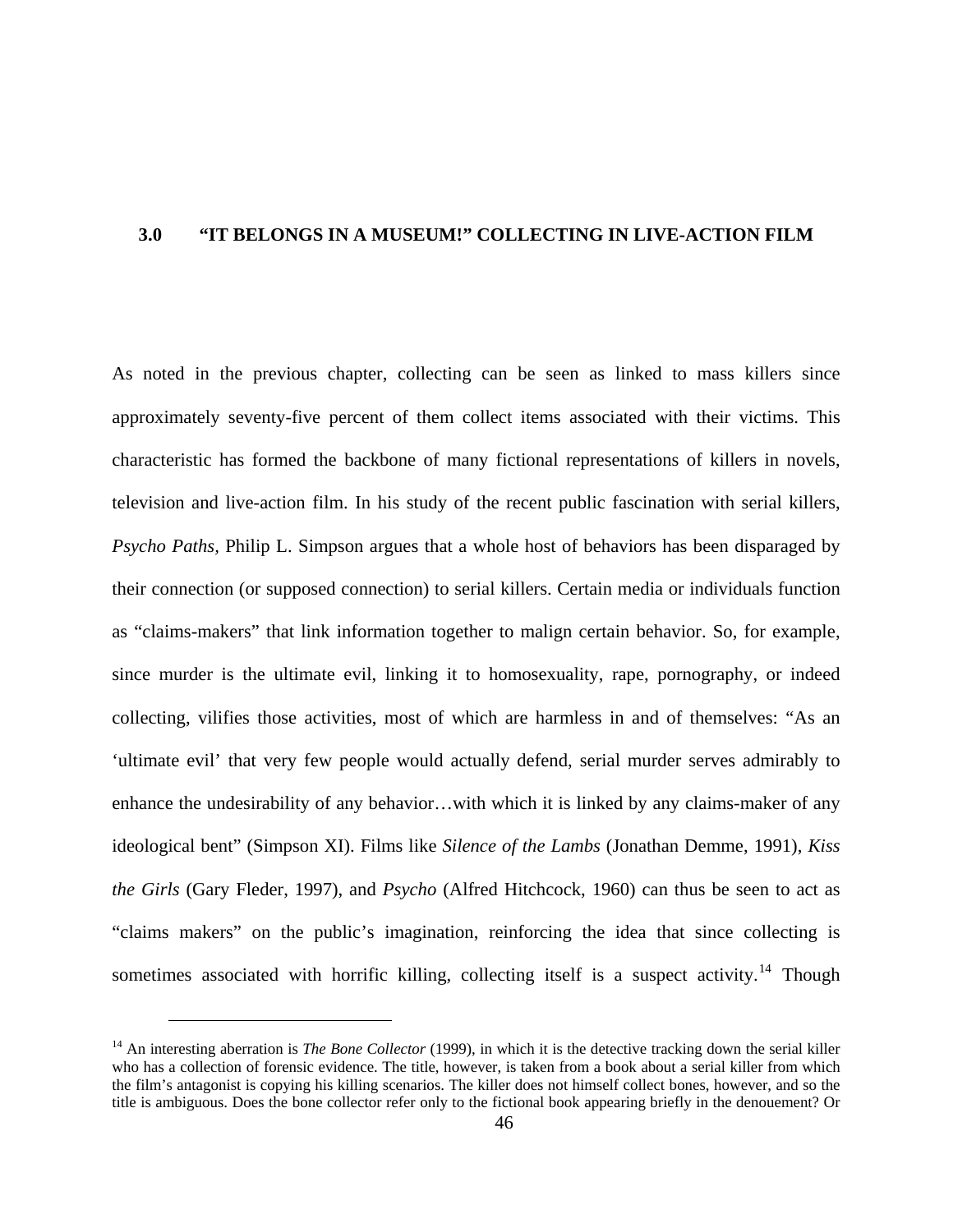claims-making certainly operates in the discourse surrounding killing and collecting, it does not sufficiently explain the way media forms influence broader representations of collecting, nor does it account for negative portrayals of collectors that predate the surge in fascination with serial killers that Simpson documents.

This chapter will focus on films that fall outside the serial killer genre, arguing that liveaction film's long-established conventions of character and narrative account for its tendency to depict collectors as sinister while paradoxically upholding the museum (the location of many collections) as a venerable institution because of its ontological affinity for preservation.

The films chosen for inclusion in this analysis were all released after 1980. I have chosen this time period in keeping with my goal of analyzing the way the rise of digital technology has affected cultural conceptions of collecting in live-action film, animation, and digital games. Digital gaming existed prior to 1980, but it was in 1985 that the Nintendo Entertainment System was first introduced in the United States, reviving the flagging game industry and posing a threat to the dominance of the cinema in visual entertainment. Thus, this chapter looks at Steven Spielberg's Indiana Jones series (*Raiders of the Lost Ark* [1981], *Indiana Jones and the Temple of Doom* [1984], *Indiana Jones and the Last Crusade* [1989], and *Indiana Jones and the Kingdom of the Crystal Skull* [2008]), *The Ninth Gate* (Roman Polanski, 1999), *High Fidelity* (Stephen Frears, 2000), *Everything is Illuminated* (Liev Schreiber, 2005), *Night at the Museum*  (Shawn Levy, 2006) and *Night at the Museum: Battle of the Smithsonian* (Shawn Levy, 2009).<sup>[15](#page-55-0)</sup>

1

to Detective Rhyme's (Denzel Washington) forensic evidence collection? Or to the killer Richard Thompson (Leland Orser)? Ultimately, the film suggests that Rhyme must become a collector in order to stop serial killers such as Thompson, inhabiting the mind of a killer in order to catch one.

<span id="page-55-0"></span><sup>15</sup> It may seem odd that the two films actually titled *The Collector* (William Wyler, 1965 and Marcus Dunstan, 2009) are not given primary consideration in this chapter. In the case of the former, it is because the film falls outside the period and country of consideration, and in the case of the latter, it is because the film had not yet been released at the time of original writing.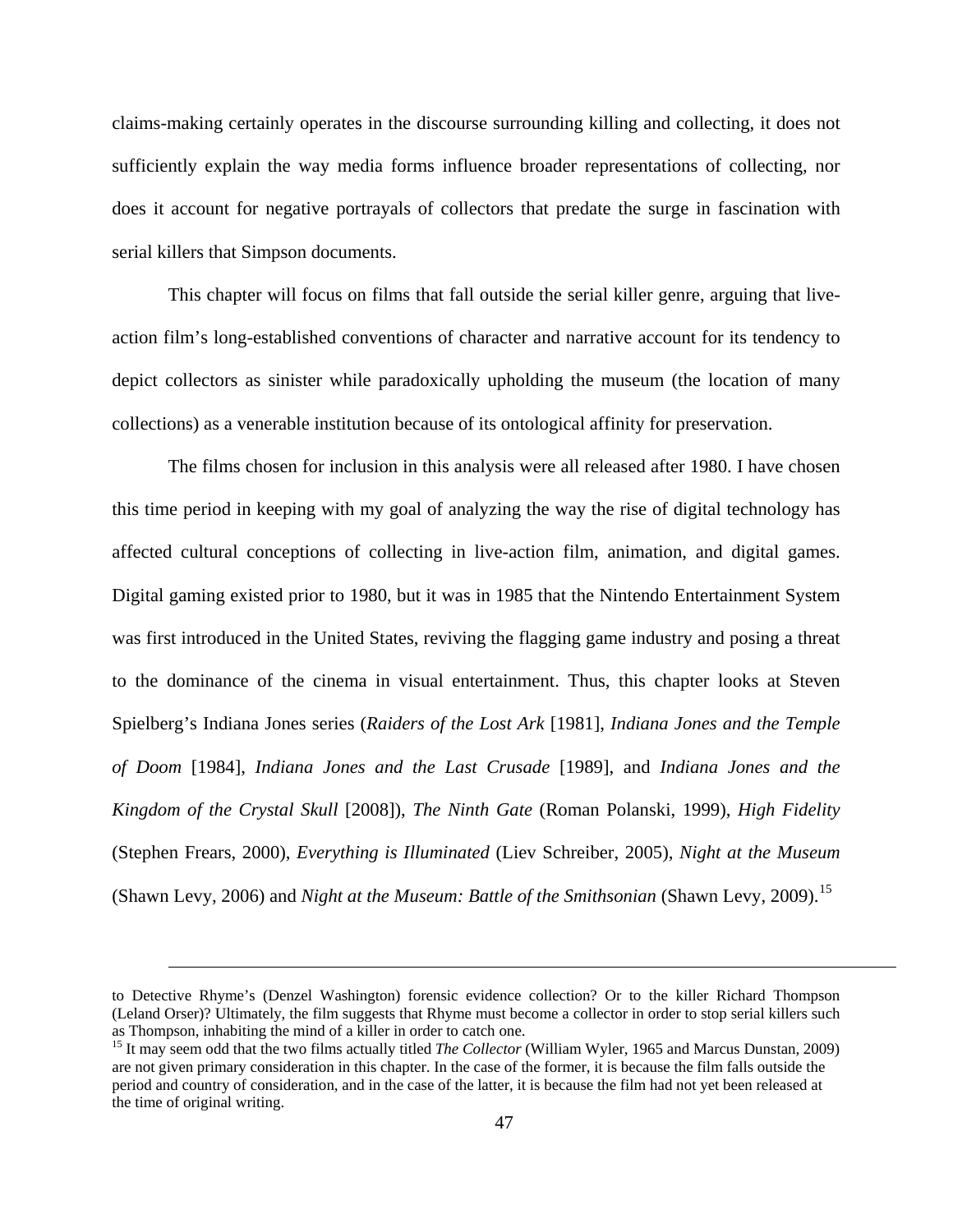#### **3.1 FILM AS PHOTOGRAPHIC IMAGE**

How does the cinema's relationship with material reality and the preservation of the past manifest itself in films? To claim that live-action film is predisposed to represent collecting in a particular manner requires a review of previous scholarship on film ontology. The classical claim that photography has a unique indexical relationship to its subject has influenced much film theory and is still compelling today. The cinema has long been supposed to preserve images that were "really" there in a specific moment in time and space, and this has been a compelling characteristic of the medium since its invention. One would expect, then, that the collector would be a positive figure in films since collected objects also preserve the past and make it visible in the present. Yet this is not the case. Live-action film is both intrigued by the figure of the collector and unnerved by the connotations of stasis, rigidity and elitism. A collection is often seen as something that is outdated and unchanging, whereas Hollywood film often strives to be action-oriented and always new. Thus, the representation of collecting in live-action film is somewhat schizophrenic: the collector embodies the negative characteristics of collecting, while the museum is valorized and exoticized. Horror and thriller films have found various incarnations of the museum setting as a useful space of unlimited mystery, being a plausible location for finding mummies, sacred objects, and valuable artwork, and for being inhabited by those strange and unpredictable collectors. As a place capturing the imagination of children, the museum is upheld, but such films tend to be action and comedy oriented, desiring to instill a respect for the past in children while at the same time countering the idea that museums are outdated and irrelevant.

In "The Ontology of the Photographic Image," André Bazin argues that humanity's obsession with realism in visual representation answers a psychological drive to defend ourselves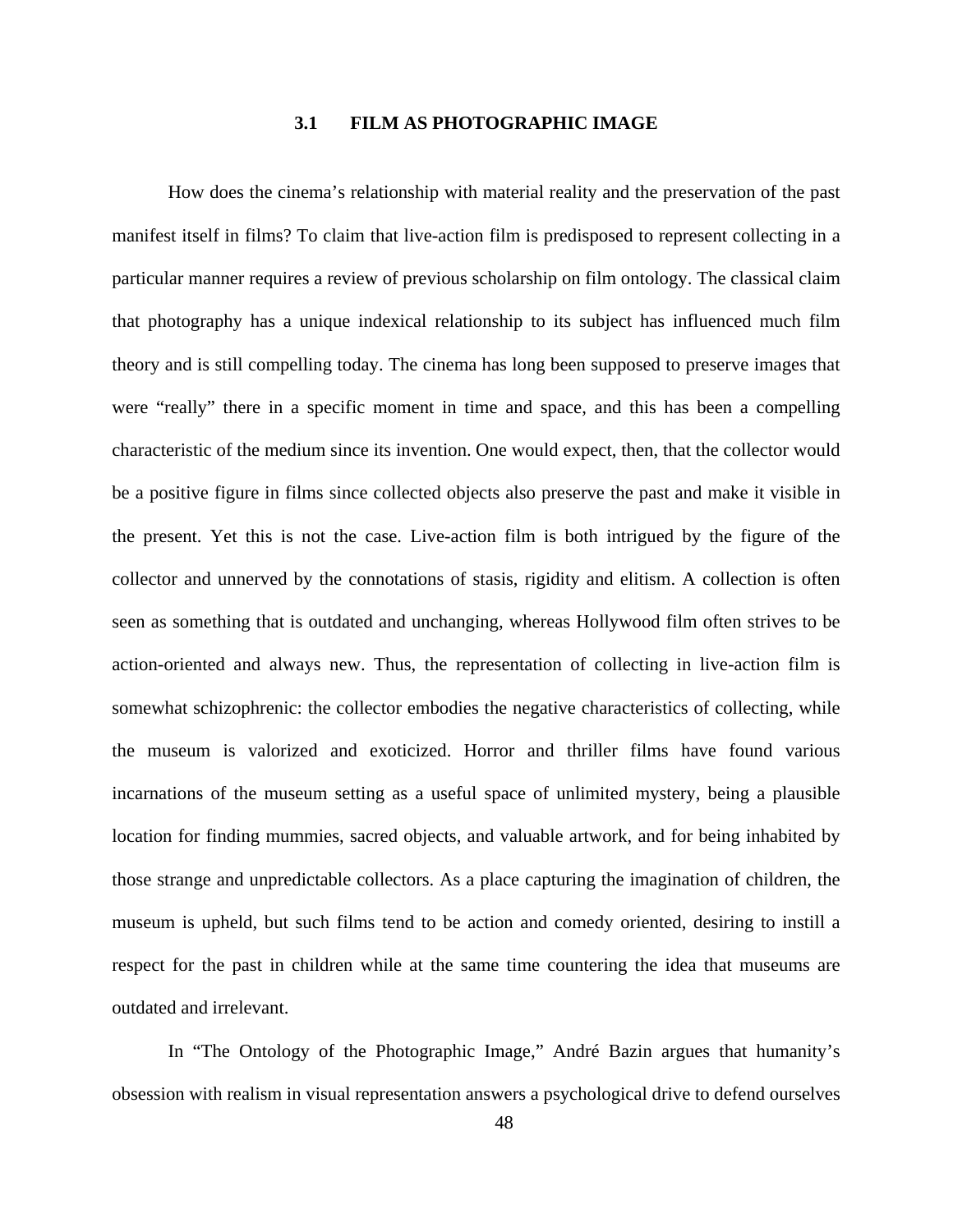against death. He also argues that "for the first time, between the originating object and its reproduction there intervenes only the instrumentality of a nonliving agent" (Bazin 13), and that, as a result, the photographer's personality is only evidenced in the selection of the scene to be photographed and his or her intention in constructing the image. Thus, although "all the arts are based on the presence of man, only photography derives an advantage from his absence" (Bazin 13). Photography can, of course, be used to create fantastic spectacles that have little or nothing to do with material reality, but what makes it different from the plastic arts is the "objective" nature of the camera machine itself. Even a distorted or manipulated image has a more direct relationship to the material world than does a painting or sculpture. It is on this basis that Bazin makes his famous claim that:

> The photographic image is the object itself, the object freed from the conditions of time and space that govern it. No matter how fuzzy, distorted, or discolored, no matter how lacking in documentary value the image may be, it shares, by virtue of the very process of its becoming, the being of the model of which it is the reproduction; it *is* the model. (Bazin 14)

The still photograph preserves the past through the objects (and subjects) that it depicts, just as a museum seeks to preserve the past by preserving the objects in its possession. Film, on the other hand, preserves change itself, "the image of things is likewise the image of their duration, change mummified as it were" (Bazin 15). Film thus has a tenuous relationship with collecting: while it does preserve the past through the images of the material world it depicts, it does so it by presenting them as a series of images approximating (through the persistence of vision phenomenon) movement and change over time.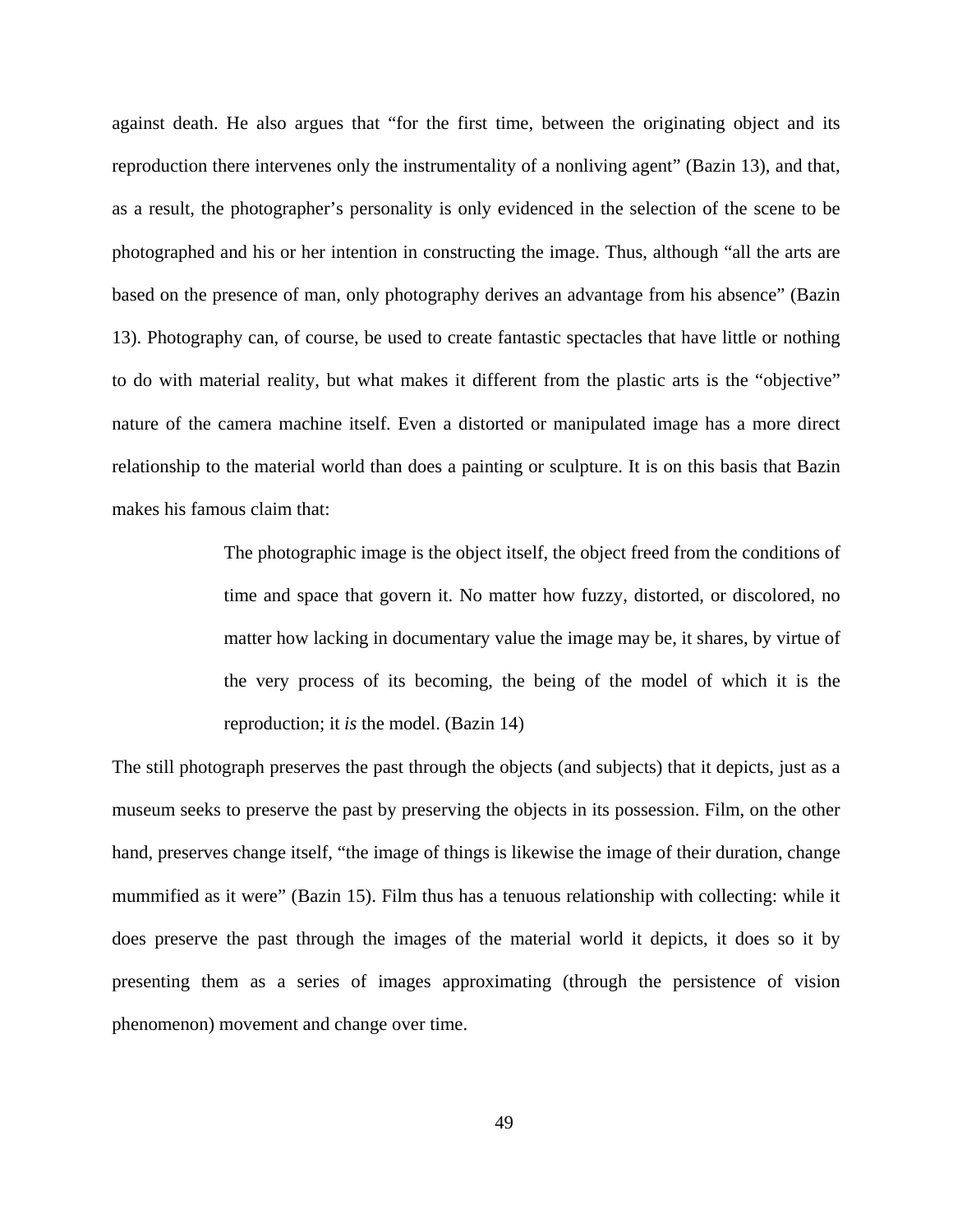In *Theory of Film: The Redemption of Physical Reality*, Kracauer acknowledges that media often elude precise definitions of their properties, but argues that some are more easily defined than others. Painting, for example, "seem[s] to be least dependent upon…fixed material and technical factors" (Kracauer 12), while "the properties of photography...are fairly specific" (Kracauer 13). Therefore, "there is no earthly reason why the photographer should suppress his formative faculties in the interest of the necessarily futile attempt to achieve objectivity. Provided his choices are governed by his determination to record and reveal nature, he is entirely justified in selecting motif, frame, lens, filter, emulsion and grain according to his sensibilities" (Kracauer 15). Film adheres to the principles of photography and expands upon them. For Kracauer, photography's essential aesthetic principle is realism, arguing, "film is essentially an extension of photography and therefore shares with this medium a marked affinity for the visible world around us" (Kracauer xlix). As Miriam Bratu Hansen has noted in her introduction to Kracauer's book, this "affinity" is something a given filmmaker may choose to employ in a particular film style, not a trait that will always be present in a film.

Even though these principles include various kinds of manipulation of the image, Bazin confidently asserts that, "photography and the cinema…are discoveries that satisfy, once and for all and in its very essence, our obsession with realism" (Bazin 7). Though writing years later in *Theory of Film*, Kracauer espouses a similar precept, adding that, "strangely enough, it is entirely possible that a staged real-life event evokes a stronger illusion of reality on the screen than would the original event if it had been captured directly by the camera" (Kracauer 35). So it is not surprising, then, that Kracauer finds that while documentary films are invested in actuality, they "do not explore the visible world to the full" (Kracauer 201) because "documentary makers are often so exclusively concerned with conveying propositions of an intellectual or ideological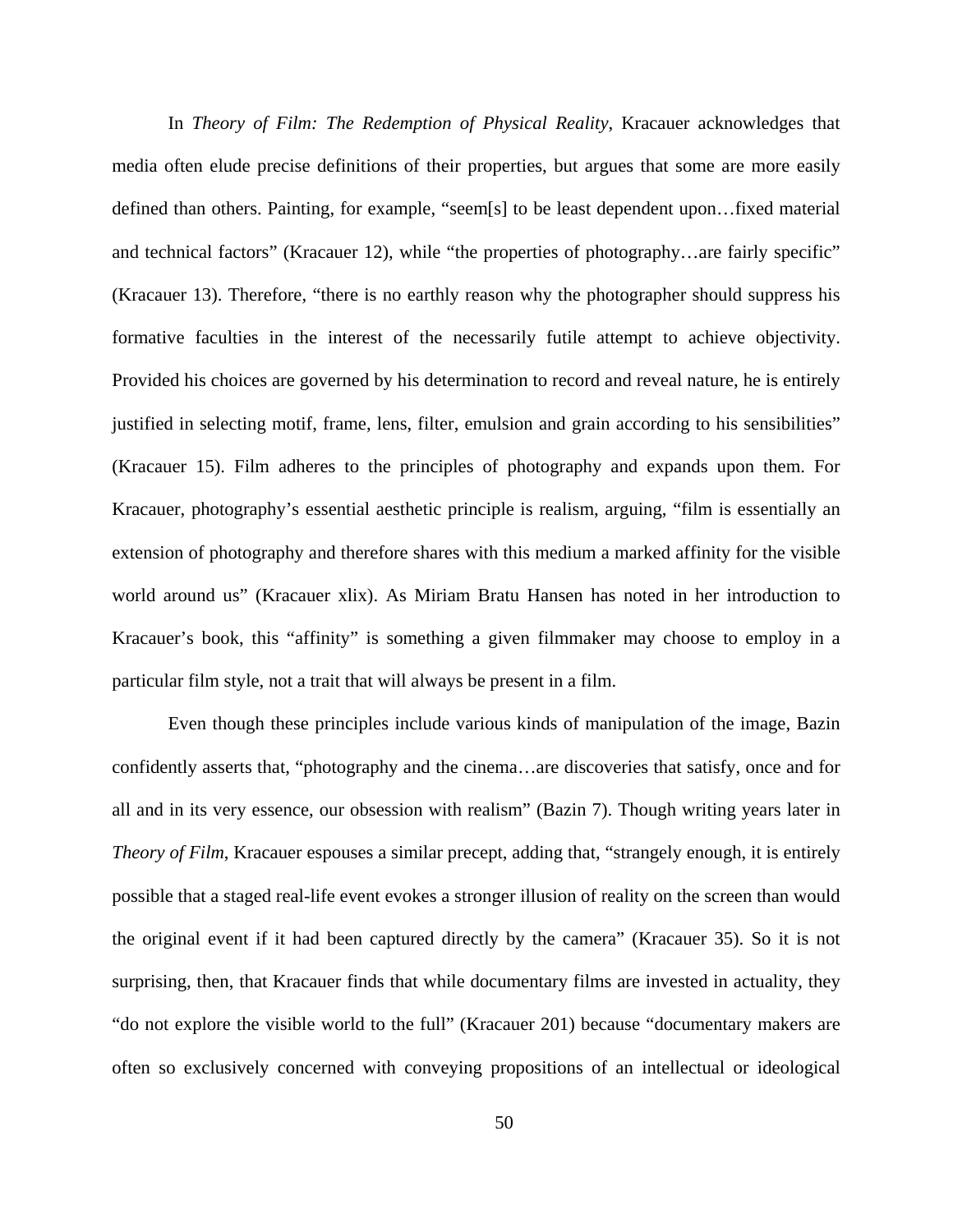nature that they do not even try to elicit them from the visual material they exhibit" (Kracauer 207). Fiction is not free of ideology, but it seems that Kracauer finds fiction film more "artistic" and less pedantic than many documentaries, and thus more effective. For Kracauer, photography's realist tendencies are best used to reveal what cannot be seen with the naked eye alone (drawing upon the camera's scientific possibilities). "Realism" is not equivalent to unmanipulated documentary images for either Bazin or Kracauer.<sup>[16](#page-59-0)</sup>

Films and photographs share with museum collections an emphasis on close scrutiny of objects. In "The Establishment of Physical Existence," a section of *Theory of Film*, Kracauer posits the cinema as a showcase for objects, revealing them in close-up detail not seen even in still-life paintings. Similarly, museums present fragments of material culture, revealing lost or hidden details of the past. The use of microscopes and carbon dating techniques in museums can also be likened to the cinema's close-up, providing views that cannot be seen with the naked eye alone. Objects used merely as background are uncinematic for Kracauer; however in some films (even fictional ones) there is a "long procession of unforgettable objects…objects which stand out as protagonists and all but overshadow the rest of the cast" (Kracauer 45). Not only that, but the cinema "has a way of disintegrating familiar objects and bringing them to the fore—often just in moving about—previously invisible interrelationships between parts of them" (Kracauer 54). Thus, the museum and the live-action film both attempt to show us the world in ways we might not otherwise be able to see. Like museums, films can offer a glimpse into the past through the objects they preserve.

There are cracks developing in the indexical model of film ontology. As many scholars have noted, the increasing proliferation of digital technology spurred a resurgence of interest in

1

<span id="page-59-0"></span><sup>&</sup>lt;sup>16</sup> See Daniel Morgan's "Rethinking Bazin: Ontology and Realist Aesthetics" for a detailed analysis of Bazin's use of the term "realism."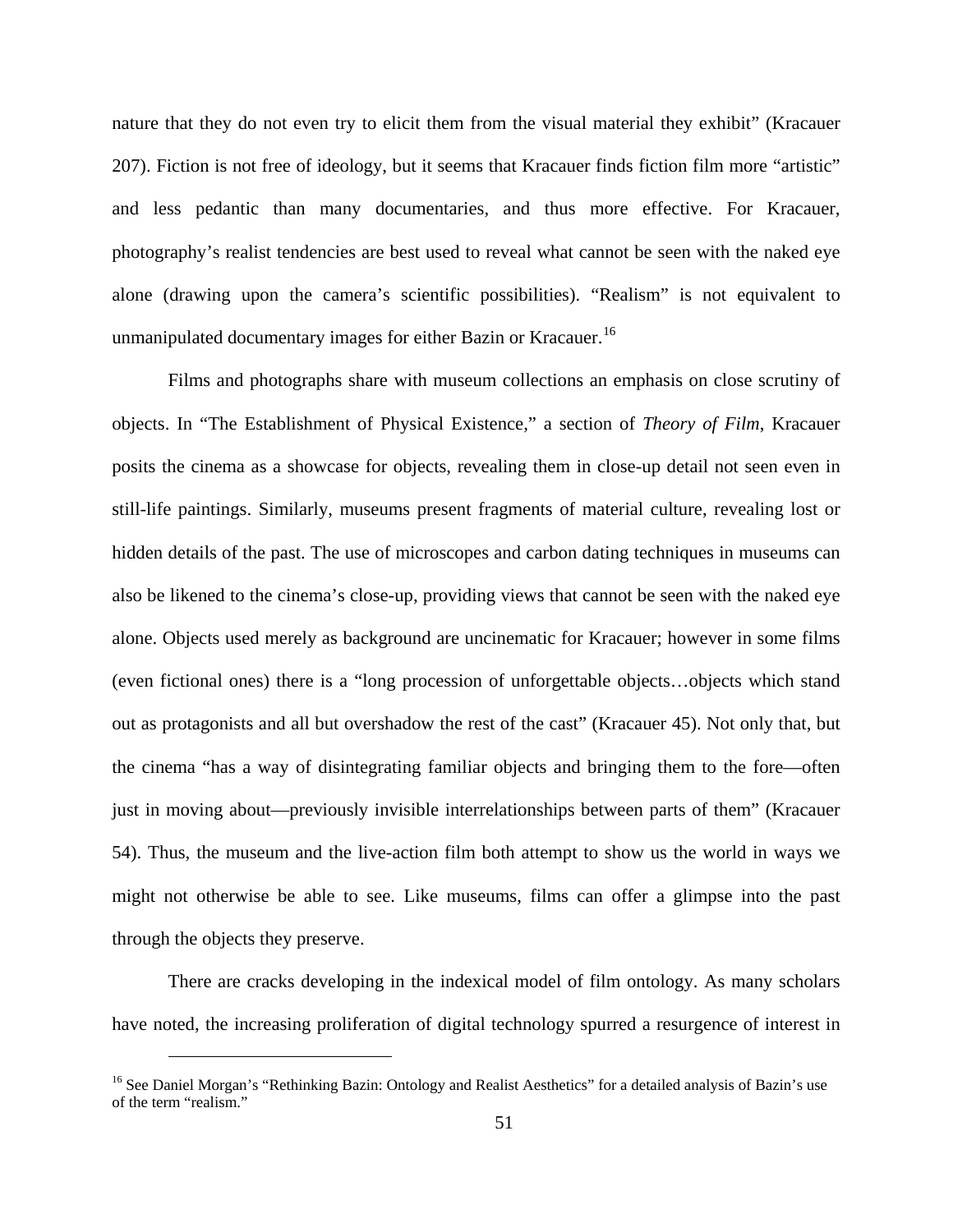classical film theories about the ontology of the photographic image. Miriam Hansen argues in her introduction to Siegfried Kracauer's *Theory of Film* that the historical moment of film as an indexical recorder of material reality has passed. Yet earlier film criticism "can offer us today…a theory of a particular type of film experience, and of the cinema as an aesthetic matrix of a particular historical experience" (Hansen x). But at the same time, she argues that there is a distinct difference between digital and non-digital cinematography.

> In the photochemical process, visual data are inscribed on a celluloid strip at a particular moment in time, the instance of exposure. Whatever may be done to them through static procedures such as editing or sound mixing, these images are fixed once and for all, and their meanings will be actualized only in belated perceptions and readings...It is a commonplace of contemporary media criticism that films no longer function quite that way; more precisely, the material conditions under which films are shot…are no longer as essential in determining the way films eventually look (Hansen vii-viii)

Once developed, the information on the traditional film negative can be printed, tinted, scratched or destroyed, but it cannot be fundamentally altered at the level of the negative. Digital technology has shifted much more of the work of film to the postproduction phase because of the manipulation possible.

The underlying point of tension is whether the physicality of the photographic image is significant in and of itself. Daniel Morgan contends that the classical theories of Bazin and others continue to have relevance because they "emphasize the productive tension between the form in which an artist expresses subject matter and the kind of thing an image is" (Morgan 444). Philip Rosen reconsiders the question of ontology in *Change Mummified: Cinema, Historicity, Theory*,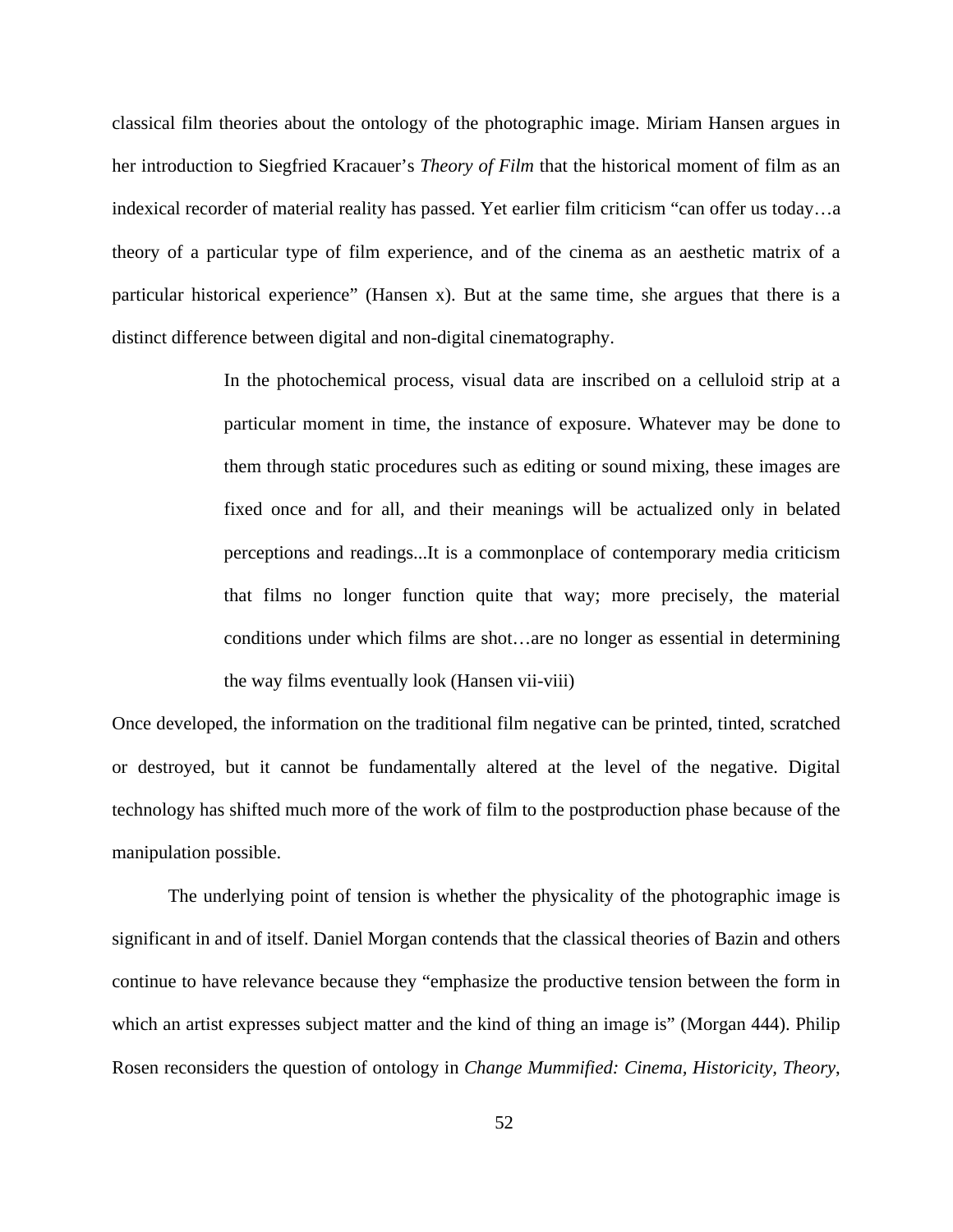emphasizing that in both Bazin and Benjamin's understanding, "objects in indexical imaging appeal to us not only from another space, but from a particular past existence, that is, from a specific time that is no longer available" (Rosen 168). This feeds into the modern experience of temporality, where "the perpetual possibility of the new, hence the continual repression of the old…opens up a radical separation or gap between present and past" (Rosen 168). The museum and the rise of popular collecting participate in the dissemination of institutional control concomitant with the Enlightenment, and the cinema inherited this model of history. Both Bazin and Rosen regard realism as an aesthetic, "or rather, various realisms are various aesthetics" (Rosen 13). The question facing the cinema today is how this aesthetic will fare against the challenge of the digital image.

Photography and the cinema hold an uneasy place in relation to indexicality. As David Rodowick explains in *Reading the Figural, or, Philosophy after New Media*, "comparing computer-generated images (CGI) with film shows that photography's principal powers are those of analogy and indexicality. The photograph is a receptive substance literally etched or sculpted by light forming a mold of the object's reflected image" (Rodowick 36). But a digital camera is also responding to light. The light received causes the memory card to create a specific set of information, which may not, in the end, be that different from etching. Rodowick elaborates that,

> In my view, from woodcut, to printing press, to lithography, to photography, to cinema, and even to the phonograph record, a genealogy is defined in the history of the analogical arts. All are arts of gravure, a sculpting of the image in a physical support, a history that includes of course sculpture, architecture, and fresco. There is a fault line in this history, however, in that cinema, photography, and video are two-stage arts that require a technological interface to mediate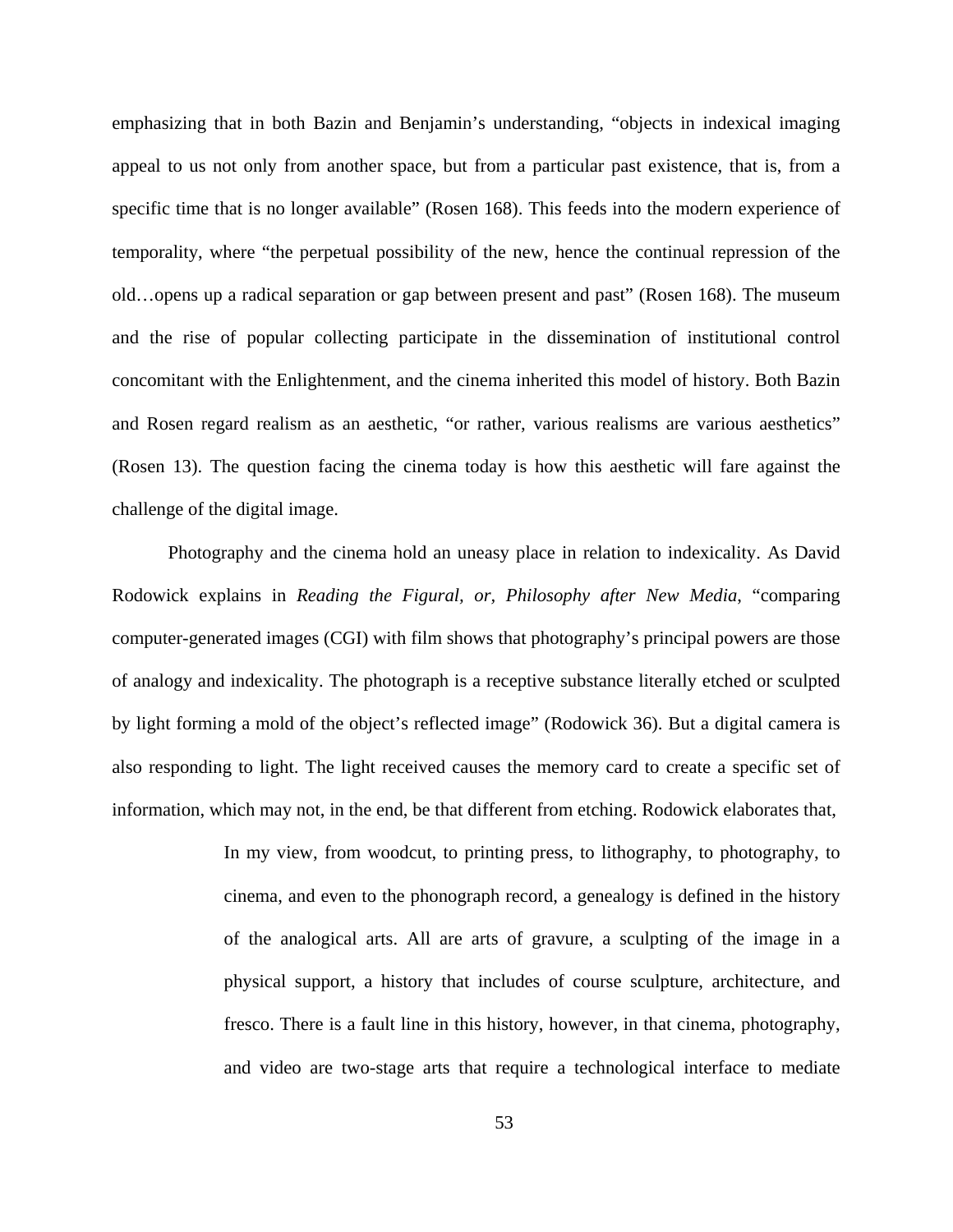perception such as film projector, turntable and amplification, or the television monitor. (Rodowick 37-8)

The distinction of two-stage arts is crucial in shaping viewer/listener attitudes. As Rodowick argues "the great paradox of the cinema, with respect to the conceptual categories of eighteenthand nineteenth-century aesthetics, is that it is both a temporal and 'immaterial' as well as spatial medium" (Rodowick 35).

Rodowick, following Walter Benjamin in "The Work of Art in the Age of Technical Reproducibility," argues that the non-digital two-stage arts engendered an anxiety surrounding mechanical technology, which was always visible as it mediated between subject and object: "Originally, problems of aesthetic judgment assumed the reciprocal presence of artwork and perceiver. But in the two-stage arts, the relation between presence and absence of subject and object in space and time is refashioned in new and disturbing ways" (Rodowick 38). This new relationship "inspired the utopian longing for a reality free of technological mediation" (Rodowick 39). Digital media, on the other hand, have created a desire to escape reality and enter into pure virtuality. "Here the digital interface wants to disappear no less than the mechanical one, but this disappearance is more a marriage than a separation of body and machine" (Rodowick 39). But like a painting, a digital image "does not have [a photograph's] degree of credibility since it cannot serve as evidence of the presence of the referent at some moment of the production of the sign" (Rosen 19). Though Rosen believes that digital imaging is a matter of "sundering the contact between world and image," (Rosen 306) this is not always the case, and he indeed concedes, "the seeming oxymoron 'digital indexicality' becomes necessary for understanding the history of digitalization" (Rosen 307). Allowing for the possibility that a digital camera has an indexical trace similar to a photographic camera alleviates some confusion.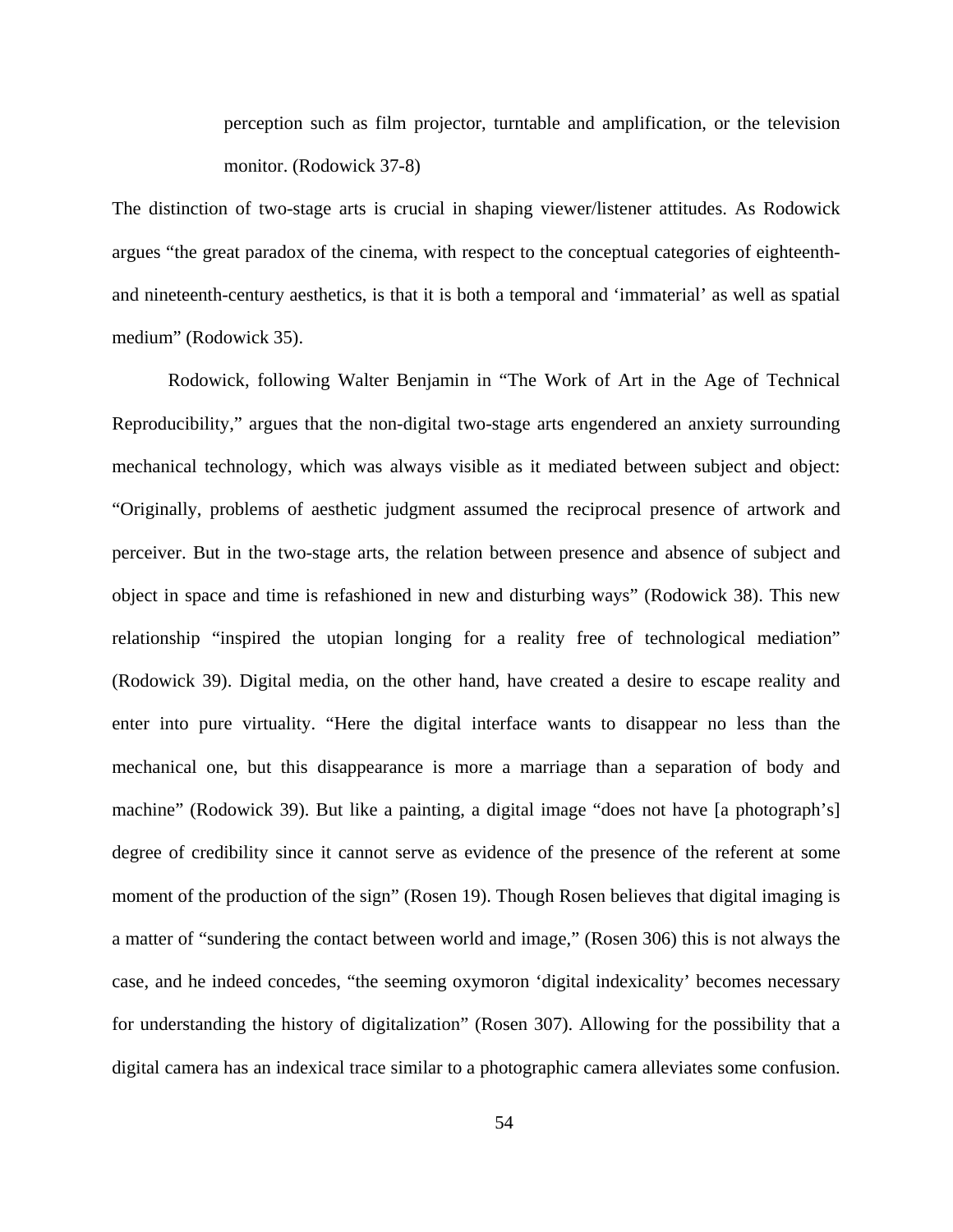As Rosen points out, the indexical trace's meaning is dependent upon the viewing subject's knowledge of how the trace was produced:

> The referential credibility of indexicality assumes something absent from any immediate perception: a different *when* from that of the spectator. Since this different *when* cannot be immediately present, it must be 'filled in,' 'inferred,' 'provided' by the subject. Thus, if indexicality is a crucial aspect of the image, we must assume some active capacity at work beyond the perceptual activities, be it memory, mental activities, subconscious investment, rational inference, the effectivity of cultural discourses, or whatever." (Rosen 20-1)

Essentially, digital technology may, by mimicking mechanical image production, take on an indexical trace, particularly if the receiving audience is aware of the method used to create the image (motion capture, a digital camera). But this is not an inherent property of digital images as it is with photography. The computer-generated image, for example, often bears no such relation to its subject since no camera is used.<sup>[17](#page-63-0)</sup> In fact, it may be more closely aligned with animation than with photography, an idea I will pursue in chapter three. Live-action film, whether photographic or digital, maintains its relationship to change and action over preservation and stillness by characterizing collectors as unstable and sinister. At the same time, it directs our attention to the significance of objects as repositories of meaning through close-ups and expressive mise-en-scène, upholding the museum as a more positive institution than the collectors who stock it.

The films chosen represent an amalgamation of old and new – new spins on old genres (Indiana Jones), old books in new digital environments (*The Ninth Gate*), old objects in newly

1

<span id="page-63-0"></span> $17$  Motion capture technology using live actors' motions to construct CGI images may present another type of digital indexical trace.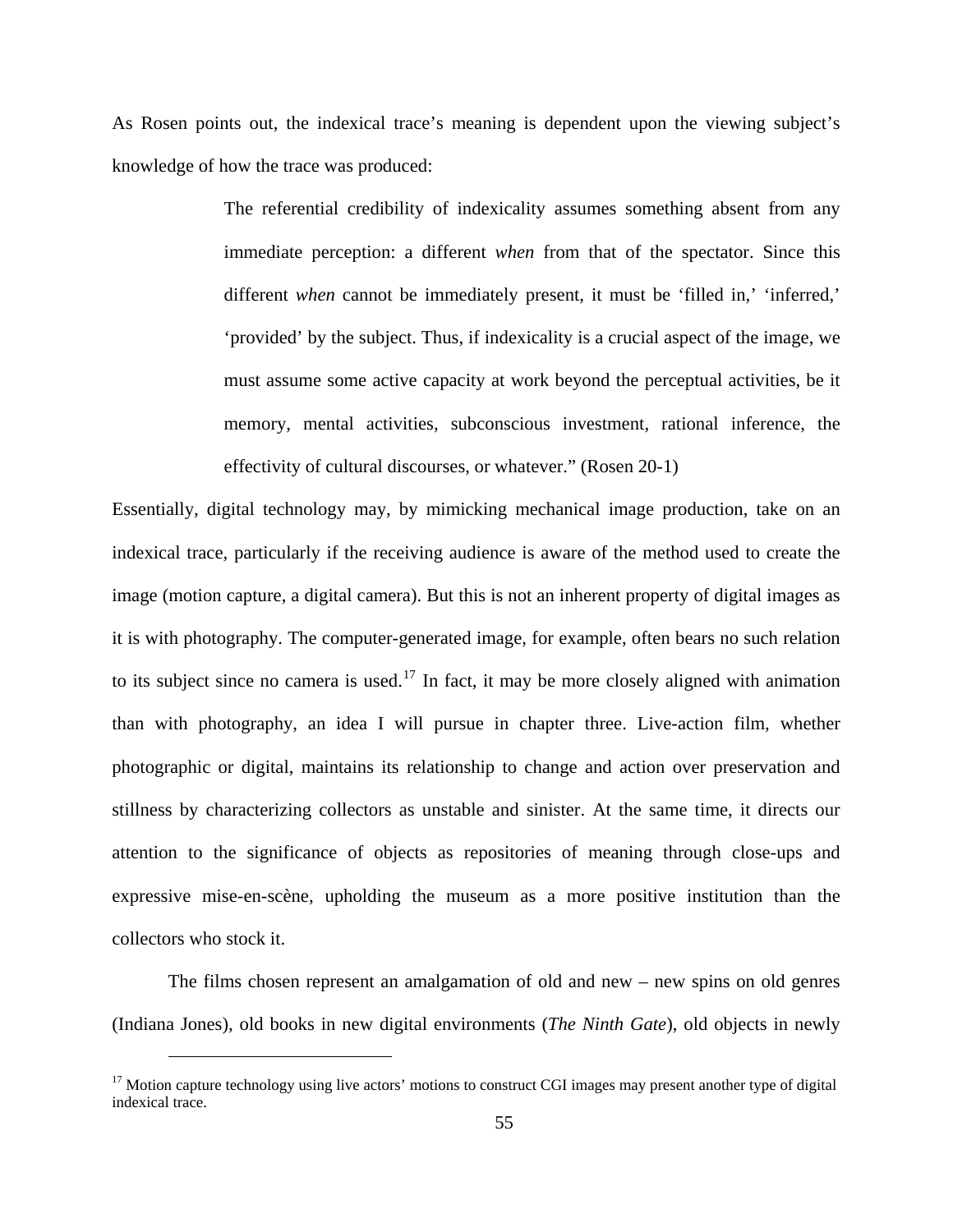digital museums (*Night at the Museum: Battle of the Smithsonian*), etc. The films show a medium in transformation, a fear of a radical break with the past that never quite manifests. So although the cinema has faced and survived threats from other media before, digital technology nonetheless seems like a stronger threat than ever before. And not without reason – in 2005 video game sales surpassed the domestic movie ticket sales. In 2008, they surpassed movie ticket sales worldwide as well. But while the cinema purists may feel threatened, the industry has made the most of new the new technologies. Digital special effects have proven to be great crowdpleasers, and some of the top-grossing films of all time employed them liberally (such as *Jurassic Park* [Steven Spielberg, 1993], *Titanic* [James Cameron, 1997], and *Spider-Man* [Sam Raimi,  $2002$ ]).<sup>[18](#page-64-0)</sup> Through the franchising model of business practice, films and video games have mutually profited from each other as well. Many popular films have video game spin-offs, and digital games have adopted a number of techniques and styles from the cinema (something that will be discussed further in chapter four).

## **3.2** *THE NINTH GATE***: COLLECTING AS A DEADLY PASSION**

In spite of the cinema's connection to preservation, the figure of the collector himself (for he is nearly always male) in post-1980 film is often stuck with a disparaging stereotype, hearkening back to the association collecting has with serial killers. Roman Polanski's 1999 film, *The Ninth Gate*, is one such example. Dean Corso (Johnny Depp) is an unscrupulous rare book dealer who misrepresents the value of book collections to families who inherit a collection

<u>.</u>

<span id="page-64-0"></span> $18$  One of most touted uses of digital cinematic technology has been the rise of computer-generated animated films, such as those made by Pixar. Chapter 3 explores why animation has a separate history from live-action film and a different relationship to collecting.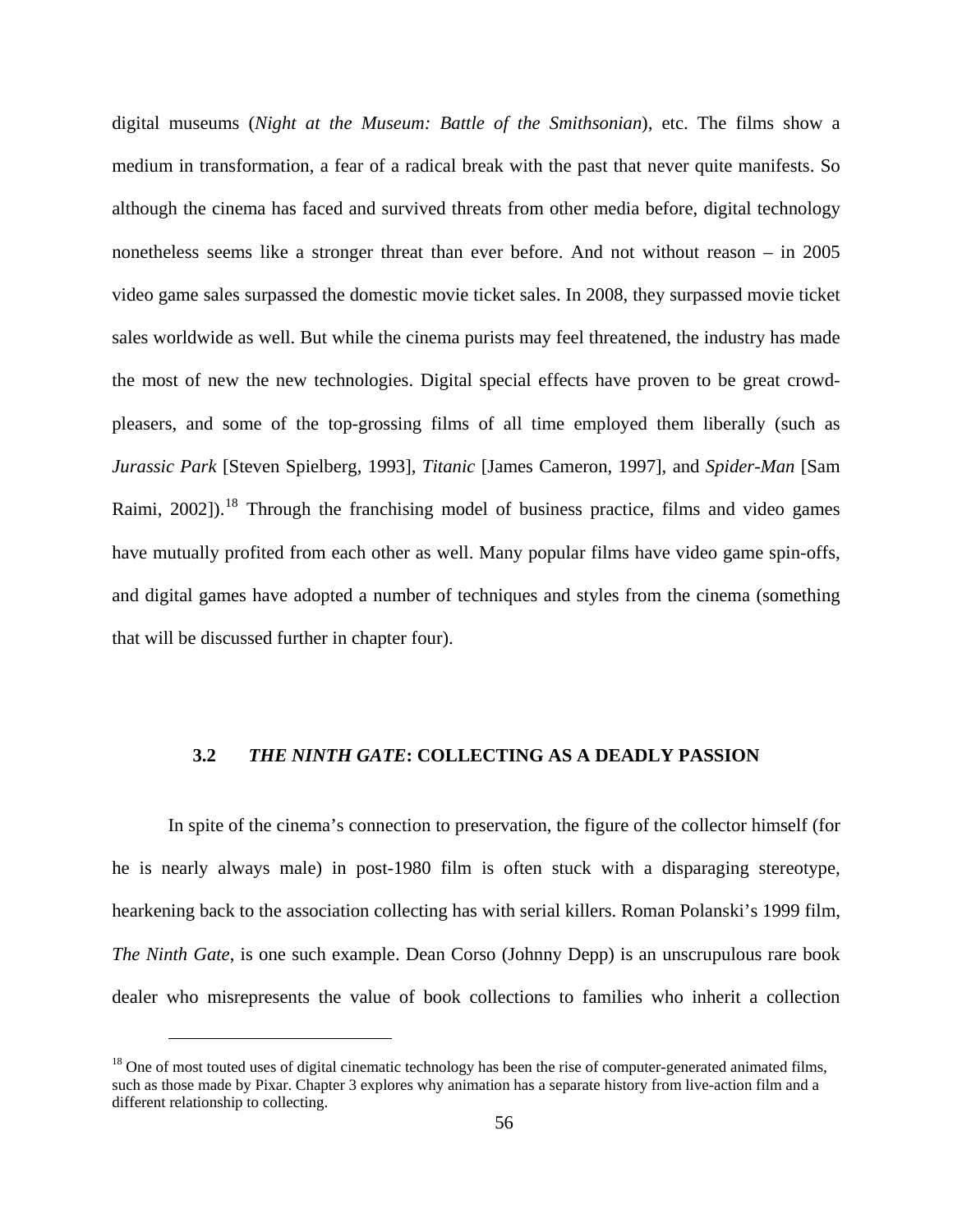without a working knowledge of the field of rare books. One of Corso's best clients, Boris Balkan (Frank Langella), collects books about the devil. On showing him his private library, Balkan notices Corso's rapacious gaze at the volumes and comments, "Beautiful, aren't they? The soft sheen, the superb gilding, not to mention the centuries of wisdom they contain. I know people who would kill for a collection like this." Balkan clearly fits the bill as a stereotypical collector (he is eccentric, unmarried, and unethical), one who fetishizes his collected objects, and, as it turns out, is willing to commit crimes if that is what it will take to complete his collection. The film can be aligned with the serial killer film in depicting collecting as a deadly passion.

Balkan has recently acquired a copy of the *The Nine Gates of the Kingdom of Shadows*, a rare satanic book with only three known extant copies. Corso is sent to Europe to verify the authenticity of Balkan's copy by comparing it to the others. Though it sounds like a simple task, Corso is immediately beset with burglaries and attempts on his life as someone tries to gain possession of the copy he now carries.

*The Ninth Gate* is partly a re-working of an old collecting tale in which the owner of a rare object seeks out and destroys other versions of the same item in order to possess the single remaining one. In 1909, William S. Walsh reported in the "Bibliomania" section of his *Handy-Book of Literary Curiosities* that:

> There is a story of a wealthy English collector who long believed that a certain rare book in his possession was a unique [sic]. One day he received a bitter blow. He learned that there was another copy in Paris. But he soon rallied, and, crossing over the Channel, he made his way to the rival's home. 'You have such and such a book in your library?' he asked, plunging at once *in medias res*. 'Yes.' 'Well, I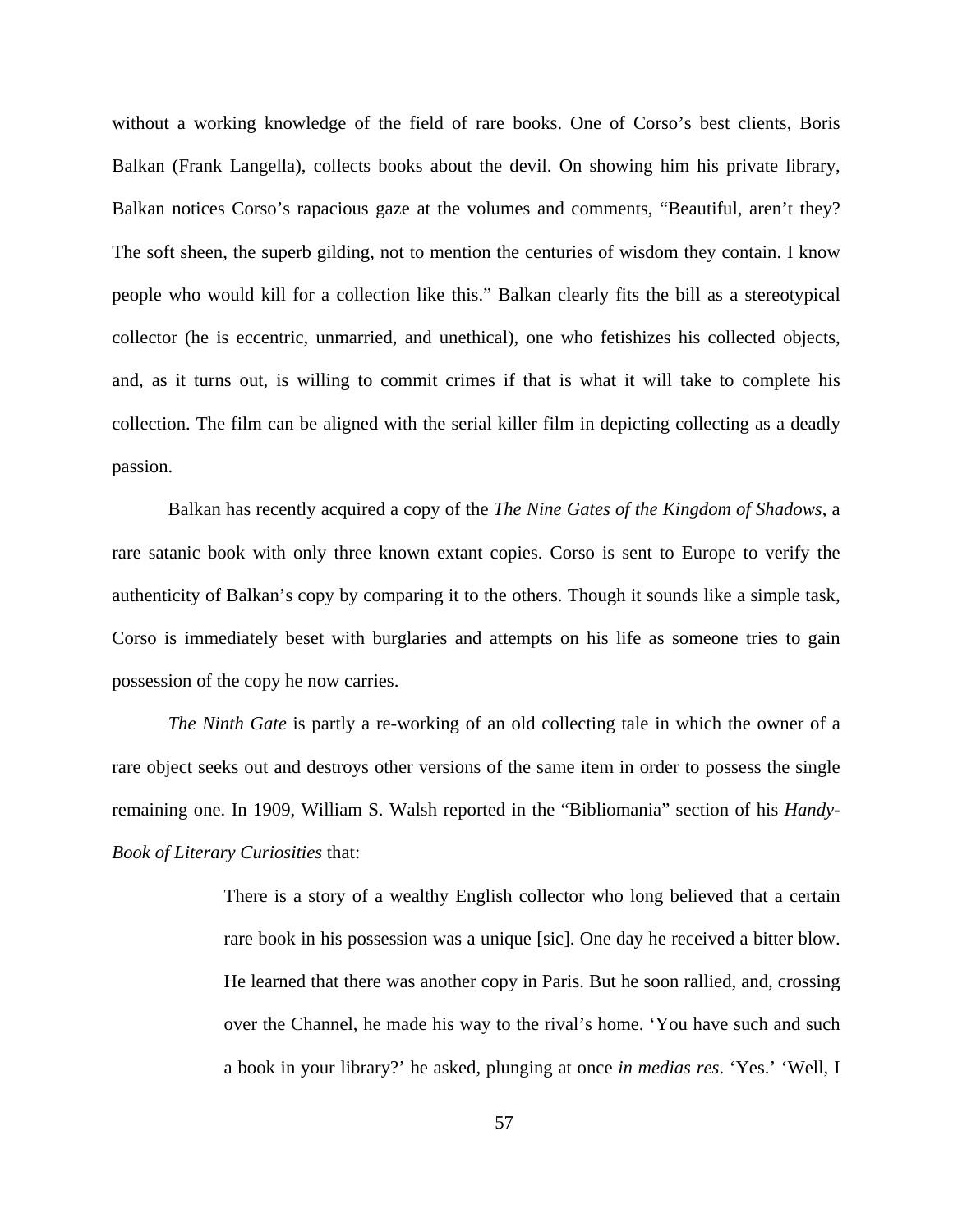want to buy it.' 'But, my dear  $\sin -$  'Two thousand!' 'On my word, I don't care to dispose of it.' 'Ten thousand!' and so on, till at last twenty-five thousand francs was offered; and the Parisian gentleman finally consented to part with this treasure. The Englishman counted out twenty-five thousand-franc bills, examined the purchase carefully, smiled with satisfaction, and cast the book into the fire. 'Are you crazy?' cried the Parisian, stooping over to rescue it. 'Nay,' said the Englishman, detaining his arm. 'I am quite in my right mind. I, too, possess a copy of that book. I deemed it quite unique.' (Walsh 95-6)

The story may not actually be true, Walsh acknowledges, but it is part of the collector's lore, told and retold by Maurice Rheims, Jean Baudrillard and Susan Pearce. And as it turns out, this tale forms the backbone of the plot of *The Ninth Gate*. With its focus on copies and originals, the film can be read in the context of Walter Benjamin's ideas about the reproducibility of art in the age of mechanical reproduction.

In *The Ninth Gate*, Balkan sends Corso out to compare his book to the other two extant copies, ostensibly to determine which is authentic, and then purchase the authentic copy if it turns out not to be his own. After Corso examines the copy belonging to Victor Fargas (Jack Taylor) someone breaks in, removes the engravings from it, burns the book and kills Fargas. Similarly, while Corso examines Baroness Kessler's (Barbara Jefford) copy, he is knocked unconscious, she is strangled, and again the engravings in her book are removed and the rest burnt in a fire that quickly rages out of control. In the course of his investigations Corso discovers that all three books are authentic, but there are discrepancies in the nine illustrations. In each book, three of the nine pictures are signed "LCF," for Lucifer, while the others are signed by the fictional book's author, Aristidem Torchiam. In order to summon the devil, the nine LCF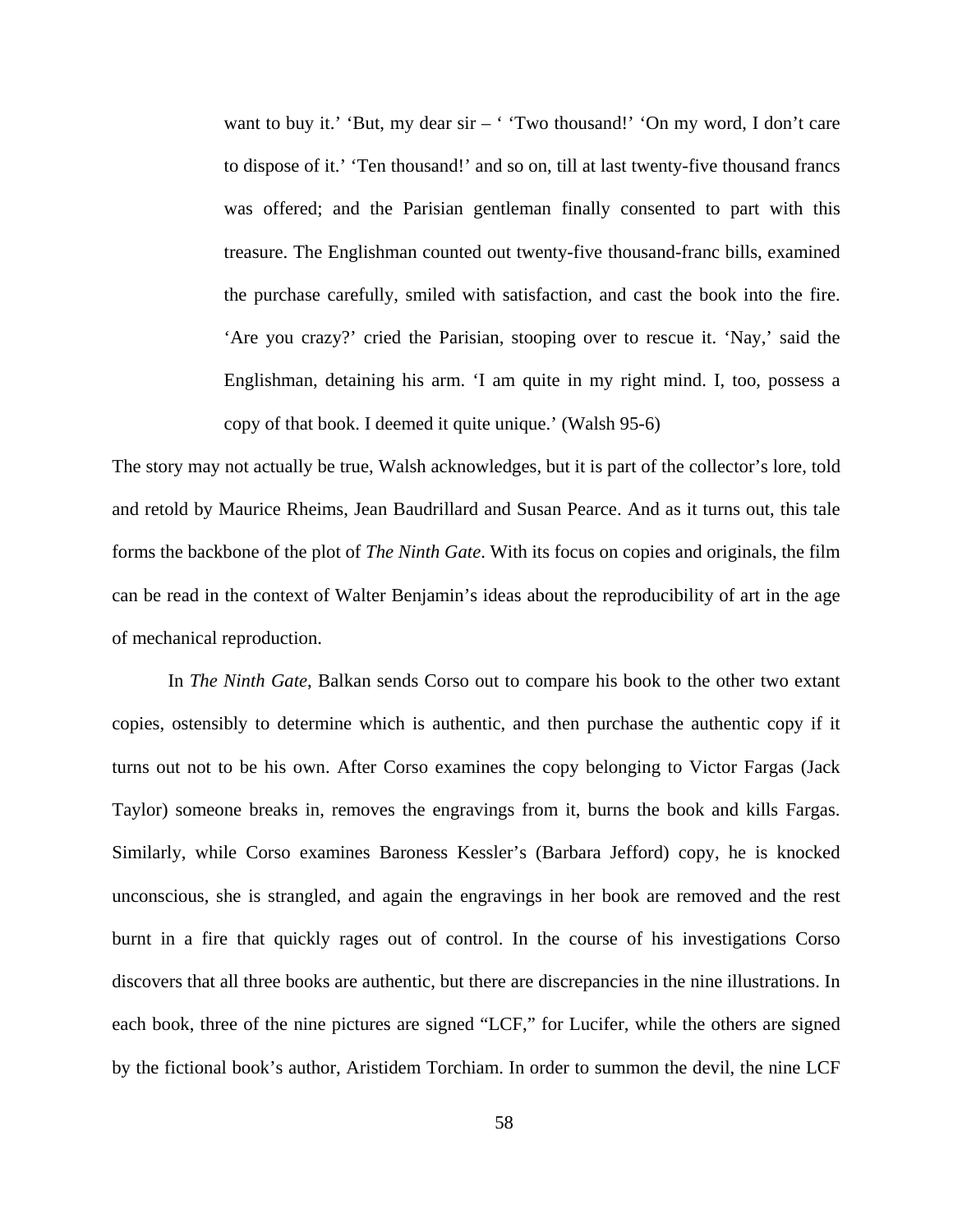engravings must be assembled together. Corso soon discovers that Balkan is behind the thefts and murders. Once Corso discovers that the original engravings were spread between the three copies of *The Nine Gates*, Balkan arranges to have those engravings removed and the other books destroyed so that he alone would possess a complete copy, and he alone would be able to summon the devil and gain immortality.

Many reviews of *The Ninth Gate* noted that it was much influenced by film noir in style and plot. As such, it is not surprising that collecting is a key feature in the narrative. As James Naremore observed in *More than Night*, "many of the villains in films noir of the 1940s were dealers or collectors of fine art" (Naremore 254), and this alongside the fact that, as Chris Pizzello explains in "Satanic Verse," Polanski and his cinematographer Darius Khondji "found themselves hard-pressed to unearth many films set in the hermetic world of antiquarian book dealers" (Pizzello 39) to use as models for the film. This led Polanski to use a neo-noir style for his tale of a book collector on a satanic mission. Naremore's book limns noir's relationship to collecting briefly, arguing that "Dashiell Hammett's novel [*The Maltese Falcon*] can be read as a parable about art and surplus value showing how a fetish object is created through the sheer power of myth" (Naremore 254). Naremore understands the value of the falcon prop in *The Maltese Falcon* (1941) to demonstrate how "thrillers can spread their aura across different media, becoming valuable as other things besides movies. *The Maltese Falcon* may have begun as a book and a couple of films, but it can become a statue in a museum, or practically anything else" (Naremore 255).

Though Naremore focuses on *The Maltese Falcon* because of the interesting discourse surrounding the falcon prop, the most interesting film noir collector is probably Hardy Cathcart in *The Dark Corner* (1946). Clifton Webb is particularly adept at playing the role of the effete art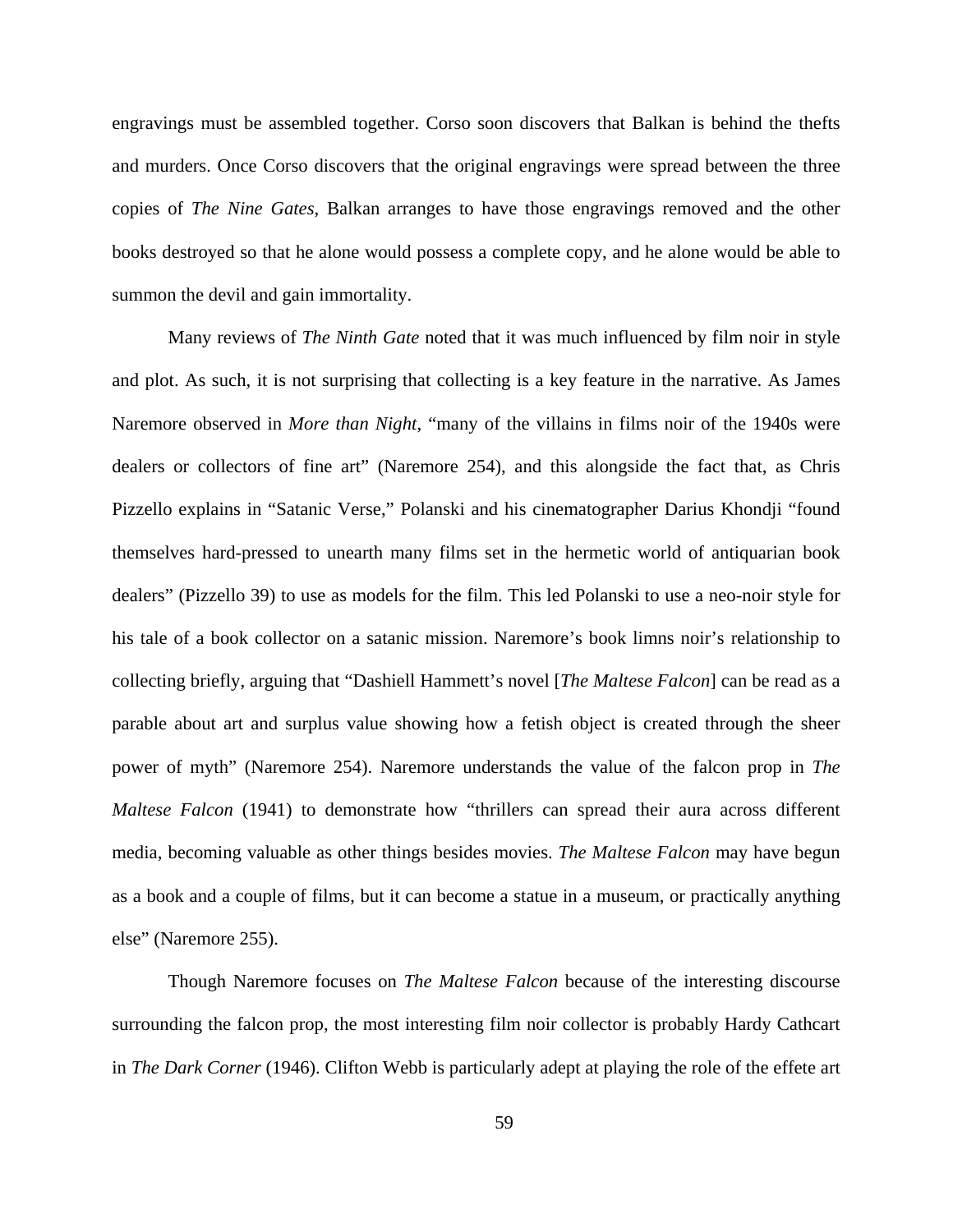collector in both *Laura* (1944) and *The Dark Corner*. The latter, in particular, makes the figure of the collector suspect for a combination of elitist snobbery, object fetishization, and closeted homosexuality. Webb plays Hardy Cathcart, a wealthy art dealer and collector. At a lavish exhibition at his gallery, Cathcart takes a select group of guests into his vault to see his new Reubens (a painting which in no way resembles a Reubens), his most prized painting. The guests are surprised to see that the woman in the painting looks just like Cathcart's wife, Mari (Cathy Downs). When one asks whether he had the painting altered to resemble his wife, he scoffs at the idea of tampering with fine art. "I found the portrait long before I met Mari. And I worshipped it. When I did meet her, it was as if I'd always known her...and wanted her." Cathcart has, in essence, married a painting, and his wife is less a person to him than an object. Earlier, Cathcart commented to one of his customers that, "The enjoyment of art is the only remaining ecstasy that is neither immoral nor illegal." Yet his conversation with his wife suggests perversity, if not immorality, in the way he regards art: "I never want you to grow up. You should be ageless, like a Madonna, who lives, and breathes, and smiles, and belongs to me." Cathcart knows Mari has been cheating on him, but his only concern is that she might leave him – whether she returns his love is unimportant. Cathcart saw the painting years earlier, but it was not for sale. "When I couldn't buy it I became obsessed with owning it." This, he explains, is "merely the passion of the true collector."

Viewing *The Ninth Gate* as neo-noir helps resolve or at least contextualize the ambiguous ending. Corso has entered the Kingdom of Shadows, a place that is all the more frightening because it is unknowable. The final scene of the film shows Corso entering the door to a castle out of which is pouring bright white light. This light grows until it fills the entire screen. It recalls the ending of *The Third Man* (Carol Reed, 1949) and the brilliant white light of the "great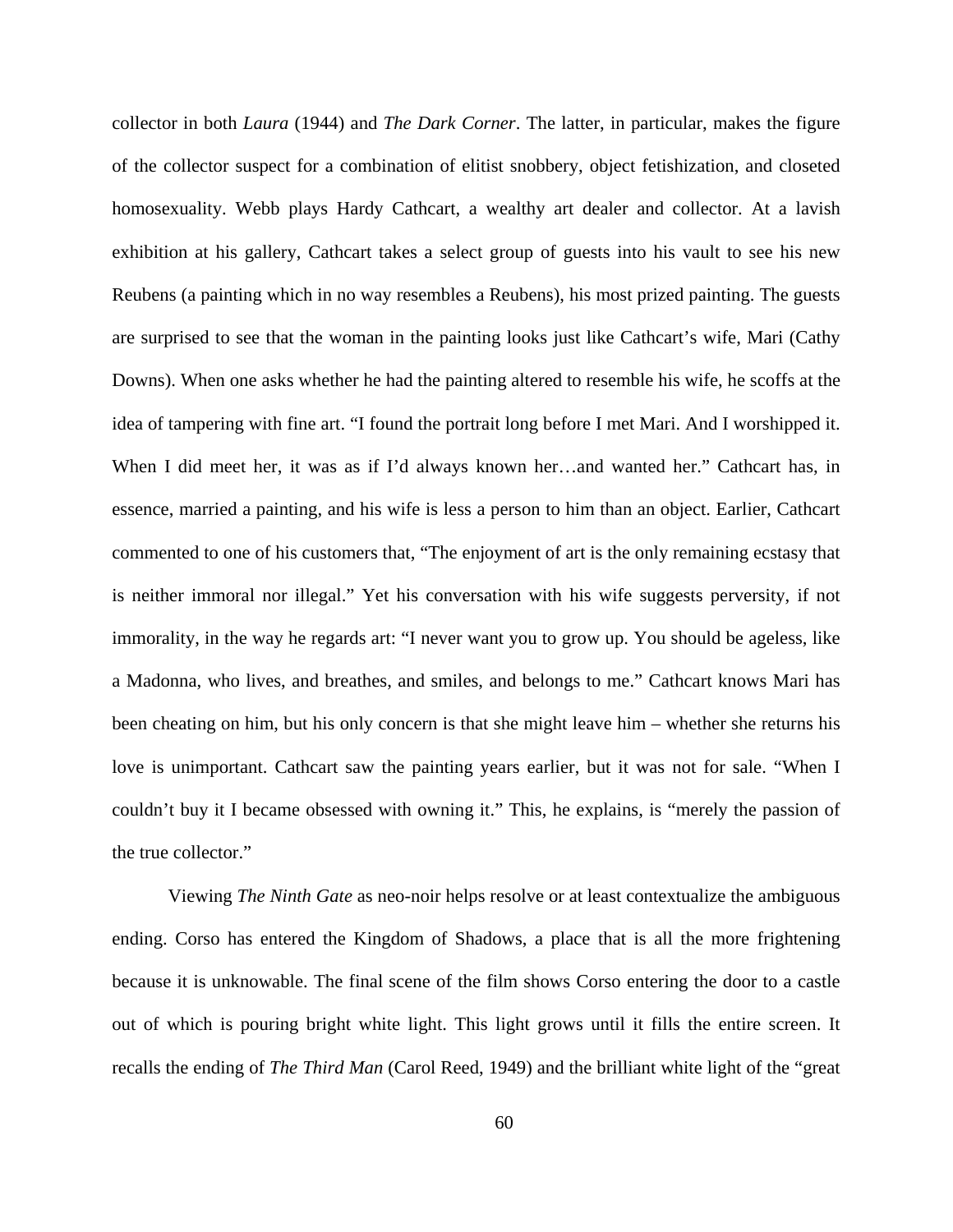whatsit" in *Kiss Me Deadly* (Robert Aldrich, 1955). It also aligns the film with the old model of collecting.

Polanski's film is very much a work of love when it comes to the collected books. In his DVD commentary to the film, Polanski explains that the atmosphere of the film was very carefully created because, "I like the atmosphere of these interiors because I like books. I like them as objects, and I like very much what's inside them. Particularly now when they have such serious competitor [sic] as the computer it's a good thing to make a movie about a book" (Polanski). With the exception of the three copies of *The Nine Gates of the Kingdom of Shadows*, all the books in the film are real antiquarian books that Polanski borrowed from private collections, and he took special care in creating the remaining book prop for *The Ninth Gate* to make sure it looked as authentic as possible, noting, "The book itself, the prop itself, I am quite proud of, because if you take it in your hand you won't really believe that it's not an authentic book" (Polanski).

Polanski made extensive use of digital special effects in the film, creating the appearance of things that were not actually on set during shooting, but he felt the books needed to be authentic. *The Ninth Gate* is thus a film about traditional collecting, where the physicality of the book matters at least as much as the content. And the collectors themselves all conform to the stereotype: Balkan is the ruthless collector who will kill to get what he wants; Fargas is the aristocratic collector who has lost his family fortune and sold off nearly all his possessions except for his prized collection, and Baroness Kessler is the rich collector who has devoted her life to her favorite hobby: studying her collection of occult books.

The supernatural element of *The Ninth Gate*'s use collecting is matched in films like *Le violon rouge* (François Girard, 1998), in which a violin that was varnished with a dead woman's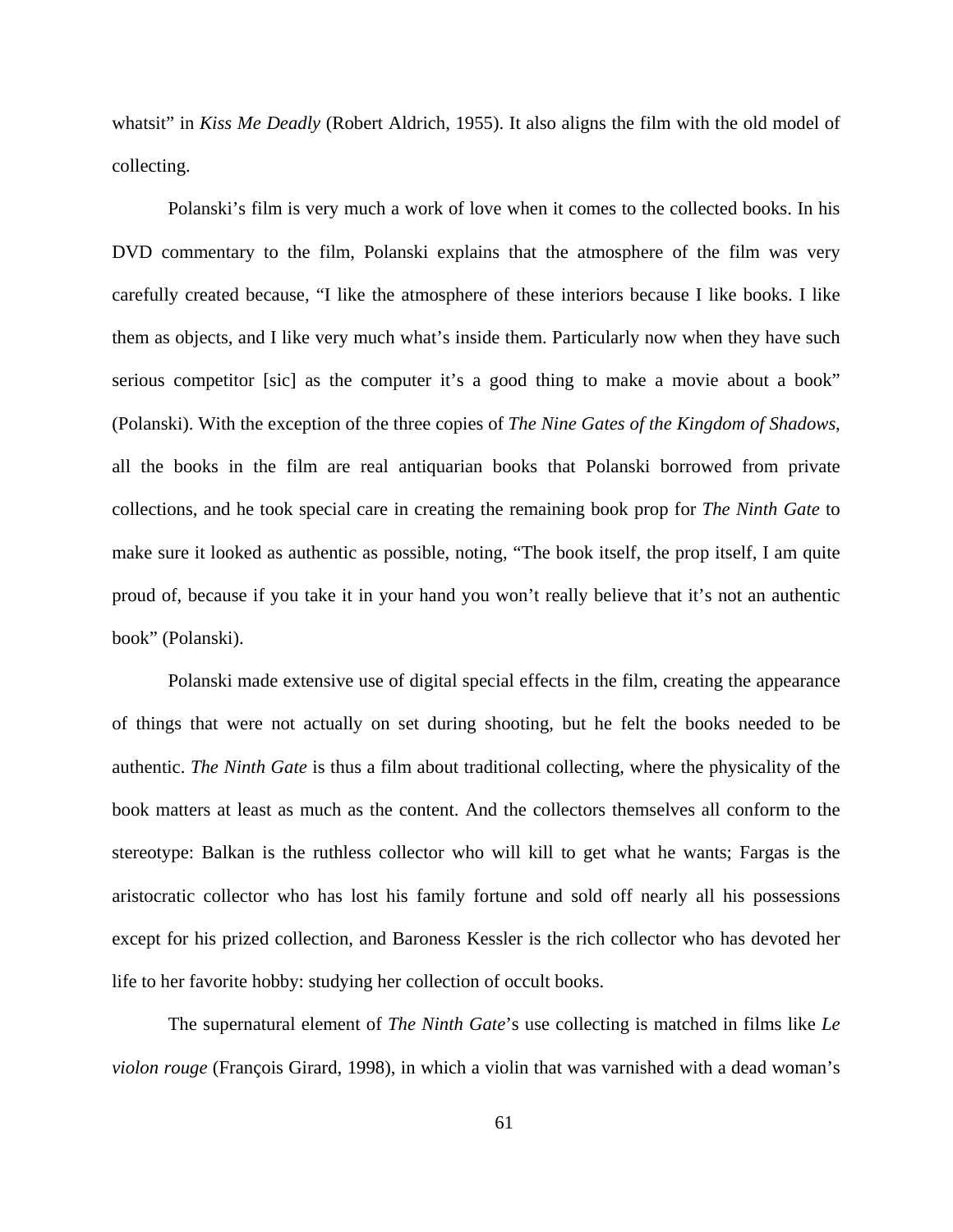blood appears to contain her soul and exert influence over its various owners, and horror films like *Exorcist: The Beginning* (Renny Harlin, 2004), in which a newly-unearthed relic unleashes supernatural forces. The implication is that objects can have power in and of themselves and must be treated with reverence and respect. Corso's dogged determination allows him to obtain the last remaining copy of *The Nine Gates of the Kingdom of Shadows* and all of the original drawings. But what then? In Polanski's film, possession is not an end in itself, as it is in *The Dark Corner*. Polanski's end is perversely comfortable rather than unsettling. Unlike his earlier satanic film *Rosemary's Baby* (1968), where the devil's son is brought forth into the world, in *The Ninth Gate* Corso as the devil's agent leaves the world behind and we cannot help but feel we are better off without him since his passion for book collecting has left five people dead.

# **3.3** *EVERYTHING IS ILLUMINATED***: HISTORY, MEMORY, AND ECCENTRICITY**

Thankfully, even in the cinema, not every collector is a killer. In Liev Schreiber's adaptation of *Everything is Illuminated* Elijah Wood's portrayal of Jonathan Safran Foer is a classic example of the eccentric male bachelor collector whose hobby is strange, but harmless. Small of stature and wearing thick glasses at all times, Jonathan is entirely unheroic. The film upholds collecting for the preservation of memory and history as a positive value, though one that is undertaken by a certain type of person: the socially awkward male. The tagline to the film is "Leave normal behind," reinforcing the idea that collectors are not normal, although other, non-collector, characters in the film are eccentric as well.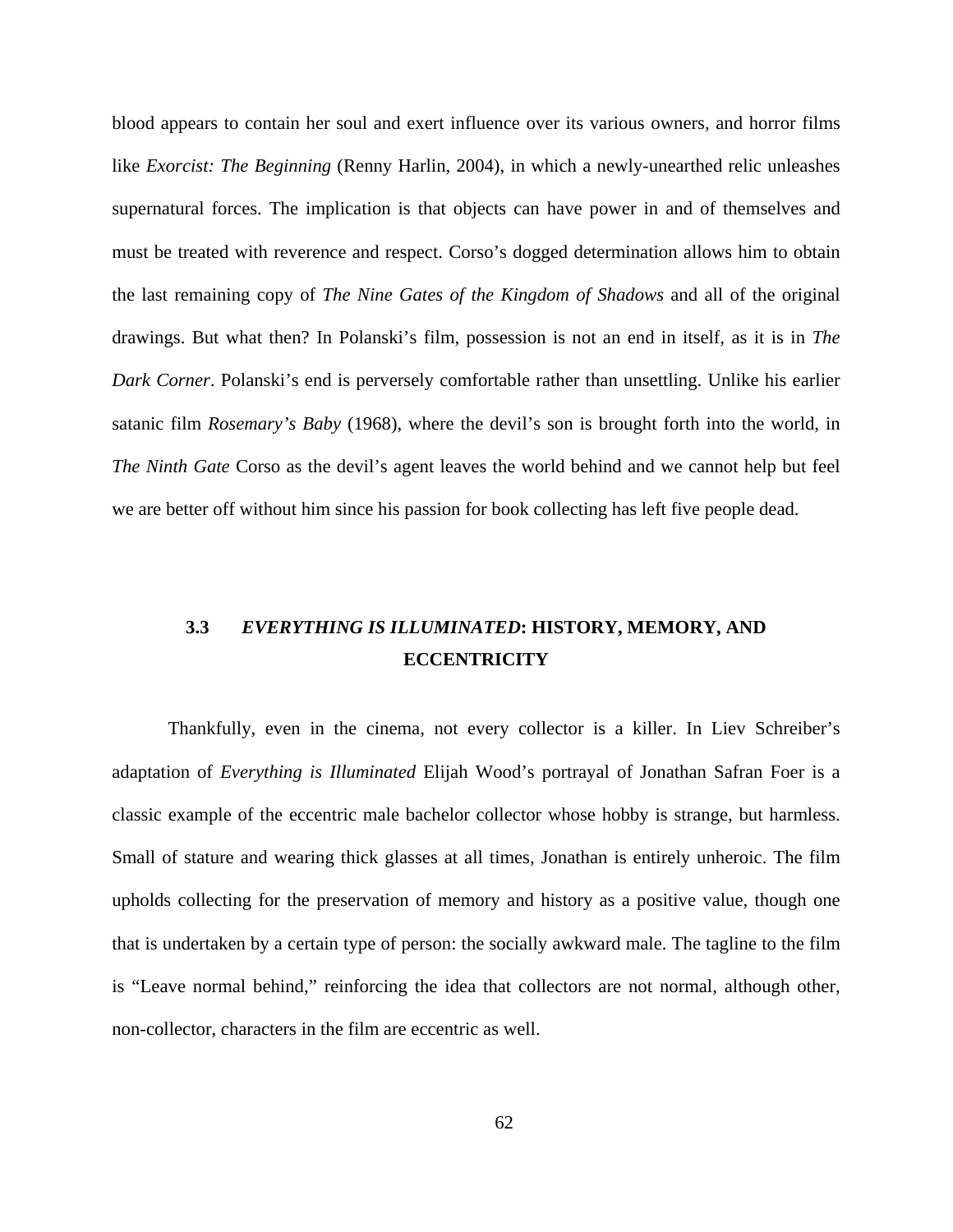*Everything is Illuminated* is the story of a young man's search to learn more about his grandfather's past. Jonathan has been collecting family objects from a very young age. The walls of his room display his finds. Around a photograph of each family member he pins plastic bags containing items associated with them: deflated balloons, prescription bottles, used condoms, retainers, photographs, etc., each labeled with the year and month he acquired them. The walls around Jonathan's parents and siblings are thick with displayed items. The section around his grandfather is almost completely bare. Jonathan has only an amber pendant he took from his grandfather's nightstand after he died. Years later, Jonathan's grandmother gives him a photograph of her husband and his first wife Augustine (Tereza Veselkova) in Ukraine. Jonathan immediately recognizes the necklace that Augustine is wearing as the same pendant in his collection. The pendant contains a fossilized grasshopper, and its image, either alone or worn by Augustine in the photograph, is repeated throughout the film as a transitional image between scenes. It is in itself a form of naturally occurring preservation. It is further an item belonging to a woman from the past, whose story can be decoded only through the objects left behind. Jonathan matches the pendant to the one in the photograph and thus begins his journey to Ukraine to learn more about Augustine and his grandfather's life before the Holocaust.

Jonathan Safran Foer gives his name to the main character, suggesting that a writer is a kind of collector, not of material objects, perhaps, but of ideas and experiences. Since the story is primarily a work of fiction, this calls into question the idea that history is a truth than can be preserved. In a key moment in the film Jonathan and his guides, Alex (Eugene Hutz) and Alex's grandfather (Boris Leskin), have located Trachimbrod only to learn that the shtetl was completely destroyed. All that remains are objects that the residents buried by the riverbank before they died. The remaining resident of the old community, Lista (Laryssa Lauret), tells Alex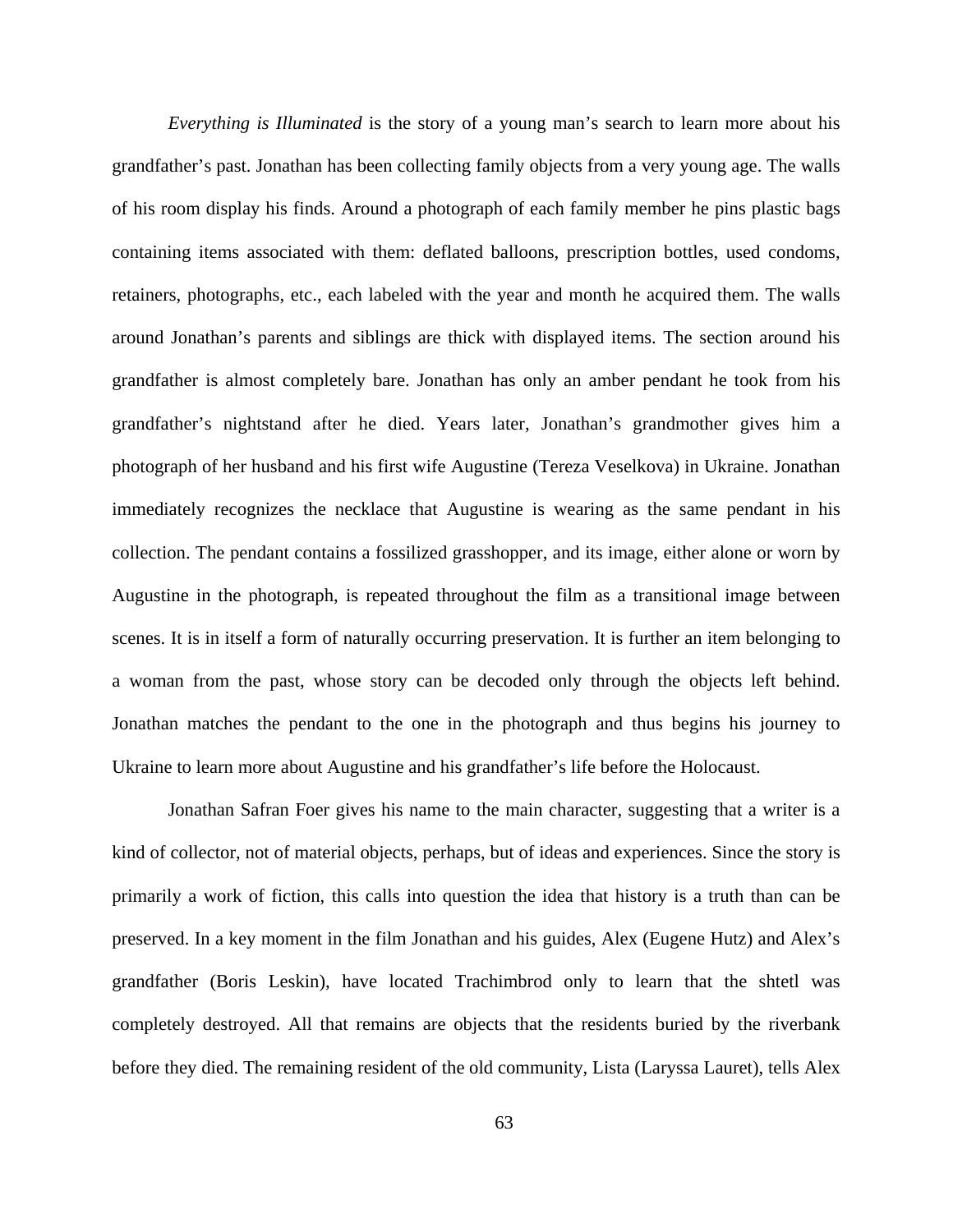she's always been puzzled about why her sister would bury her wedding ring when she was expecting to die: "I didn't understand why my sister Augustine hid her wedding ring in a jar, and why she said to me, 'in case.' In case what?" Alex suggests that she wanted to be remembered, but Lista explains that it must have been in case someone would come searching for it in the future. "So they would have something to find," Alex says. But Lista rejects this answer as well, proposing instead that it was done in case someone should come looking for it, but that "it does not exist for you. You exist for it. You have come because it exists." Lista gives Jonathan the box labeled "In Case" full of Augustine's things, insisting that Jonathan "must take it. You are The Collector."

Aliki Varvogli has argued that the novel *Everything is Illuminated* demonstrates that Jonathan's "desire to uncover his grandfather's past and thus complete the picture of his family history shows that even a young American, born in the late 1970s, cannot have a complete sense of his identity and his place in the world while he remains ignorant of how European history affected his own forefathers" (Varvogli 89). Jonathan desires to illuminate his grandfather's past (and by extension, his own) but in spite of its title the film is ambiguous about just what is illuminated. Much of the story that had been told about what happened in Trachimbrod took place only in Alex's grandfather's head as he is forced to revisit a past he tried to forget. Jonathan presumably does not have access to this information, only the somewhat inscrutable objects he collects.

Lista is a collector just as Jonathan is, and both give mystifying explanations for their collecting activities. When Alex asks Jonathan why he collects, he can only say "I don't know, why does anybody do anything? It's just... something to do." Later in the film, Alex asks again, and Jonathan elaborates, "I guess sometimes I'm afraid I'll forget" (though the information he is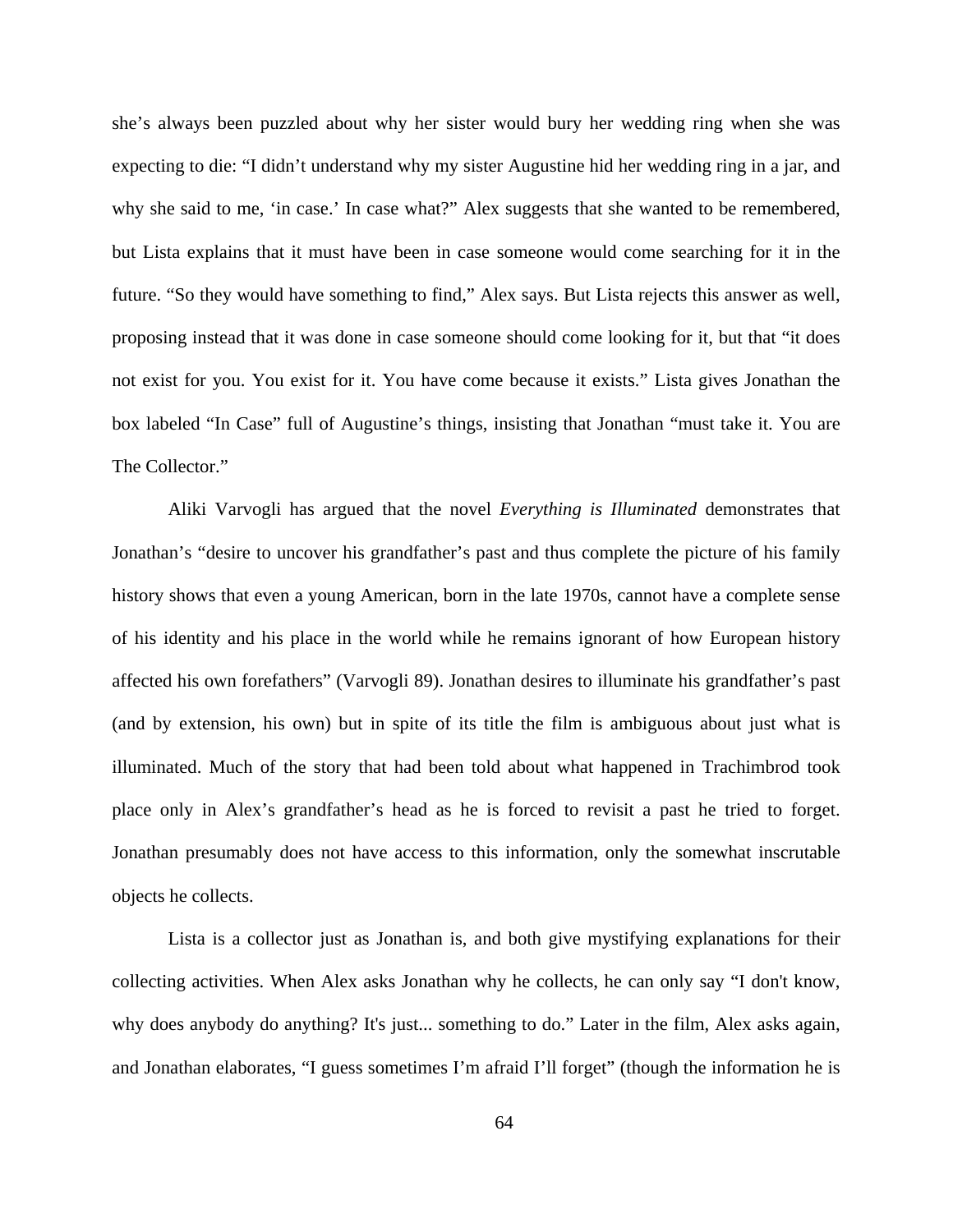currently seeking is something he never knew). Similarly, Lista collects objects related to Trachinbrod – "silver, pinwheels, perfume" in one box, "journals, sketchbooks, underwear" in another. These boxes are carefully labeled and stacked up against the wall of her house, rather than on display as are Jonathan's objects, and this marks the main difference between their collecting practices: Jonathan seeks to bring the past to light in the present, whereas Lista prefers to keep it compartmentalized in the past. Yet she also regards her boxes as company, claiming that she does not live alone because she has "all of them." The film belies their claims that collecting is nothing more than a way to pass the time, however.

The additional material on the DVD release includes two deleted scenes in which Jonathan imagines that his collection will earn him approval from people he cares about. In the first, he sees the rabbi who is presiding over his grandmother's funeral transform into Hitler, who then lauds Jonathan as someone who was very special to his grandmother. The other people at the funeral have become other famous historical figures: Jonathan's brother is now Jesus and his father Gandhi. Joan of Arc, Mother Theresa, and others smile on as the Hitler rabbi praises Jonathans "for his unparalleled collection of family artifacts; this year's universe award for Outstanding Achievement goes to Jonathan Safran Foer." The outdoor funeral is transformed to an indoor awards ceremony, and the award with which Jonathan is presented is a gold cricket statue, integrating the item that began his collection in the first place: the amber cricket fossil. Parodic and over the top, and understandably deleted from the theatrical release, this scene reveals the extent to which, as director, Schreiber imagined collecting as the central activity of the character of Jonathan, rather than writing, which is given more emphasis in the novel. The second deleted scene was intended as the final sequence of the film. As Jonathan leaves the airport after returning home, he walks into the same awards ceremony, the crowd applauding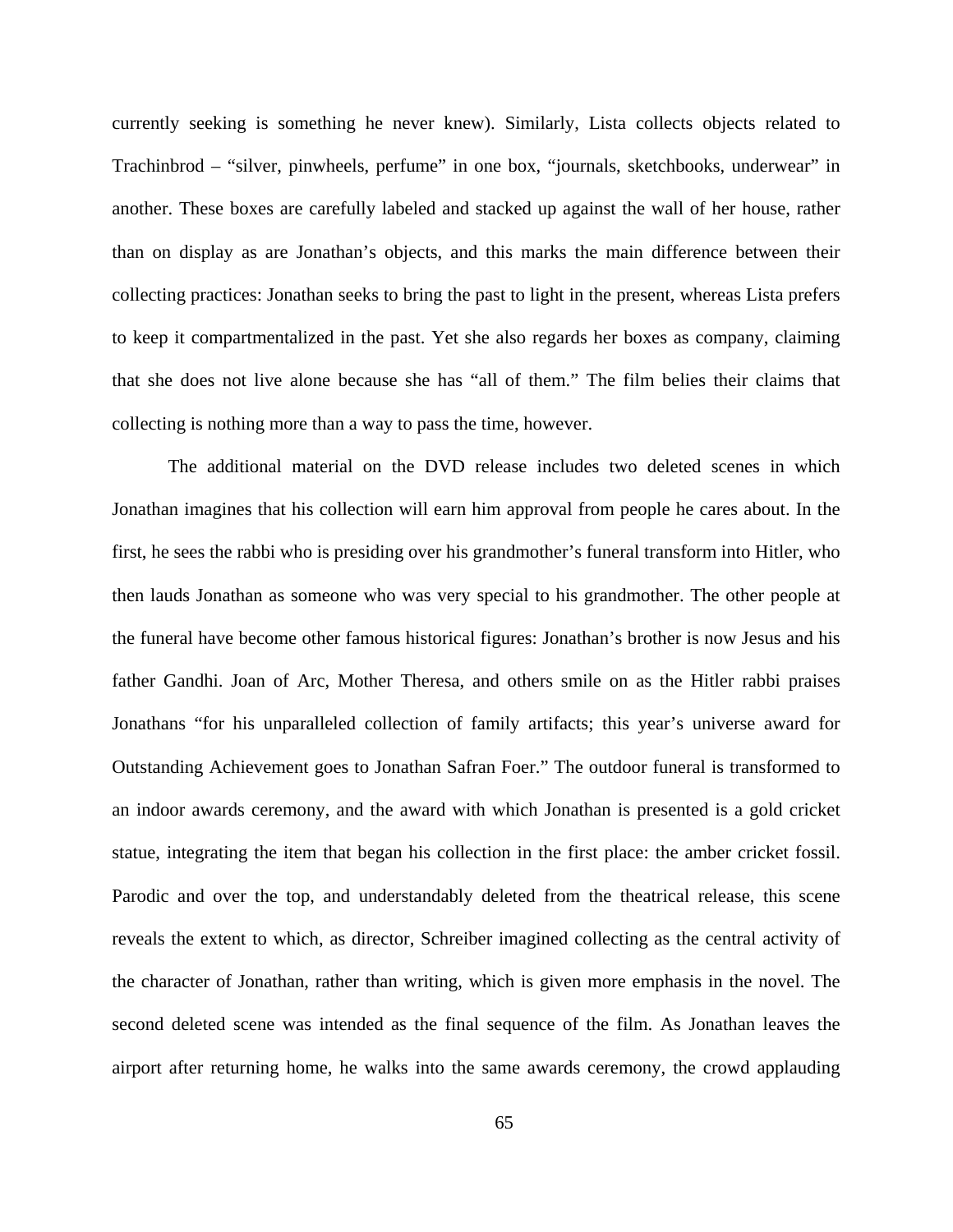wildly at his success in tracking down his grandfather's past. The ending of the theatrical release depicts people from Jonathan's recent past mixed in with the people around him in the present moment. Through his collecting, Jonathan lives in the past and present simultaneously.

### **3.4 INDIANA JONES: "OBTAINER OF RARE ANTIQUITIES"**

To find a portrayal of a collector who is neither a killer nor an awkward eccentric, one need look no farther than the famed Indiana Jones. But in fact, he is not actually a collector. The Indiana Jones films constitute college archeology professor Dr. Henry "Indiana" Jones (Harrison Ford) as an "obtainer" rather a "collector," thus displacing any anxiety about his character onto the unseen museum for which he "obtains" artifacts. He is in no danger of being labeled a criminal or an eccentric. In each of the four Indiana Jones films, Indiana embarks on journeys to exotic places in search of valuable cultural artifacts. Conveniently, the first three films are set before and during World War II, allowing Indiana to plunder items freely without the intrusion of UNESCO regulations or moral qualms about removing cultural items from their original locations. In fact, both *Raiders* and *Last Crusade* pit Indiana against the Nazis in a race to obtain an artifact. In the absence of UNESCO regulations, it is up to the US to "save" cultural artifacts from the Nazis. Furthermore, as Lester Friedman argues in "'They Don't Know What They've Got There': Spielberg's Action/Adventure Melodramas," "because all three Indiana films display a disdain for indigenous people, we rarely question Indiana's right to take their precious artifacts, even though he never condescends to learn their language or study their culture" (Friedman 104).

Indiana does not seek the objects for himself, however. In *Raiders* and *Last Crusade* his goal is to sell his finds to his college museum, while in *Temple of Doom* and *Crystal Skull* he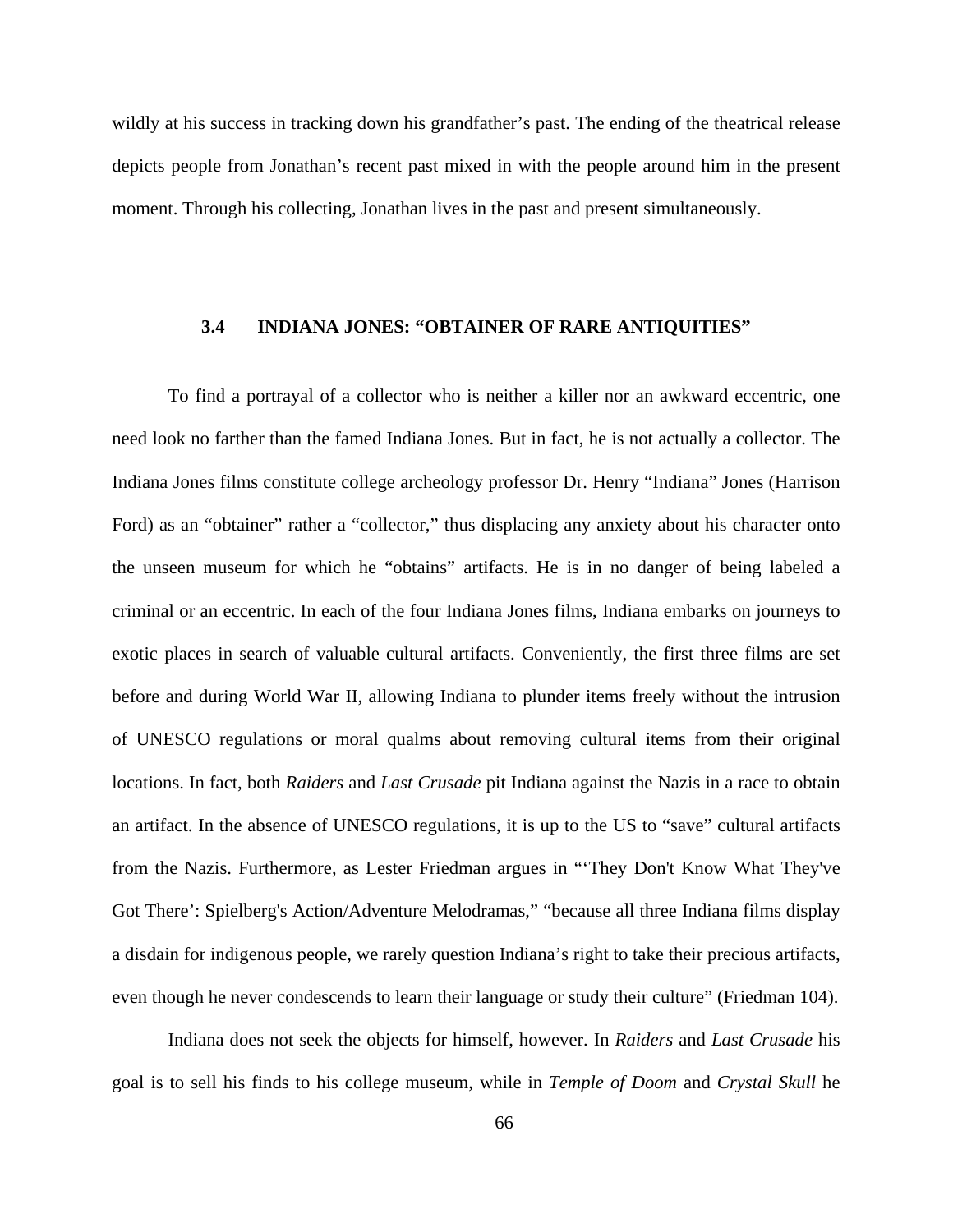returns items to their original locations. The films suggest that a "good" collector may be motivated by financial gain, moral obligation, or simply a sense of adventure, but never by a desire to possess the objects for him or herself. But in the quests detailed by the films, Indiana always fails to get his finds placed in a museum. In *Raiders*, the Ark of the Covenant is snatched by the U.S. government and buried in an enormous warehouse. In *Temple of Doom* Indiana opts to return the Sankara stones to the village from which they were stolen. In the prologue to *Last Crusade*, the young Indiana loses the Cross of Coronado to the man who will become his rival. The rest of the film centers on his efforts to locate his father and bring him home safely, which Indiana is able to do only by joining his father's quest for the Holy Grail. This object, it turns out, cannot be removed from the room in which it is enshrined.

*Kingdom of the Crystal Skull* is set in the late 1950s and updates Indiana's goals and methods to a certain extent. Here, as in *Last Crusade*, his main goal is to retrieve a lost friend, Professor Oxley (John Hurt), who has been abducted as a consequence of finding a supposedly mythical crystal skull. Both Indiana and Oxley want the crystal skull returned to its original resting place in South America (because the skull itself has instructed them to do so, rather than out of any sense of obligation to Peru).

For its part, the museum in which Indiana intends to house his finds is never shown in any of the films. It is simply "the museum," a place of such finality and stasis that depicting it would disturb the dramatic action of the film (unlike, for example, *The Mummy Returns* (Stephen Sommers, 2001), *The Relic* (Peter Hyams, 1997), and *Night at the Museum,* where the museum is the setting for action and adventure). In *Raiders*, Indiana and Marcus Brody (Denholm Elliot) are drawn into the search for the Ark of the Covenant because of Hitler's "obsessive" interest in the supernatural, and their colleague Abner Ravenwood's "obsession" with the location of the Ark of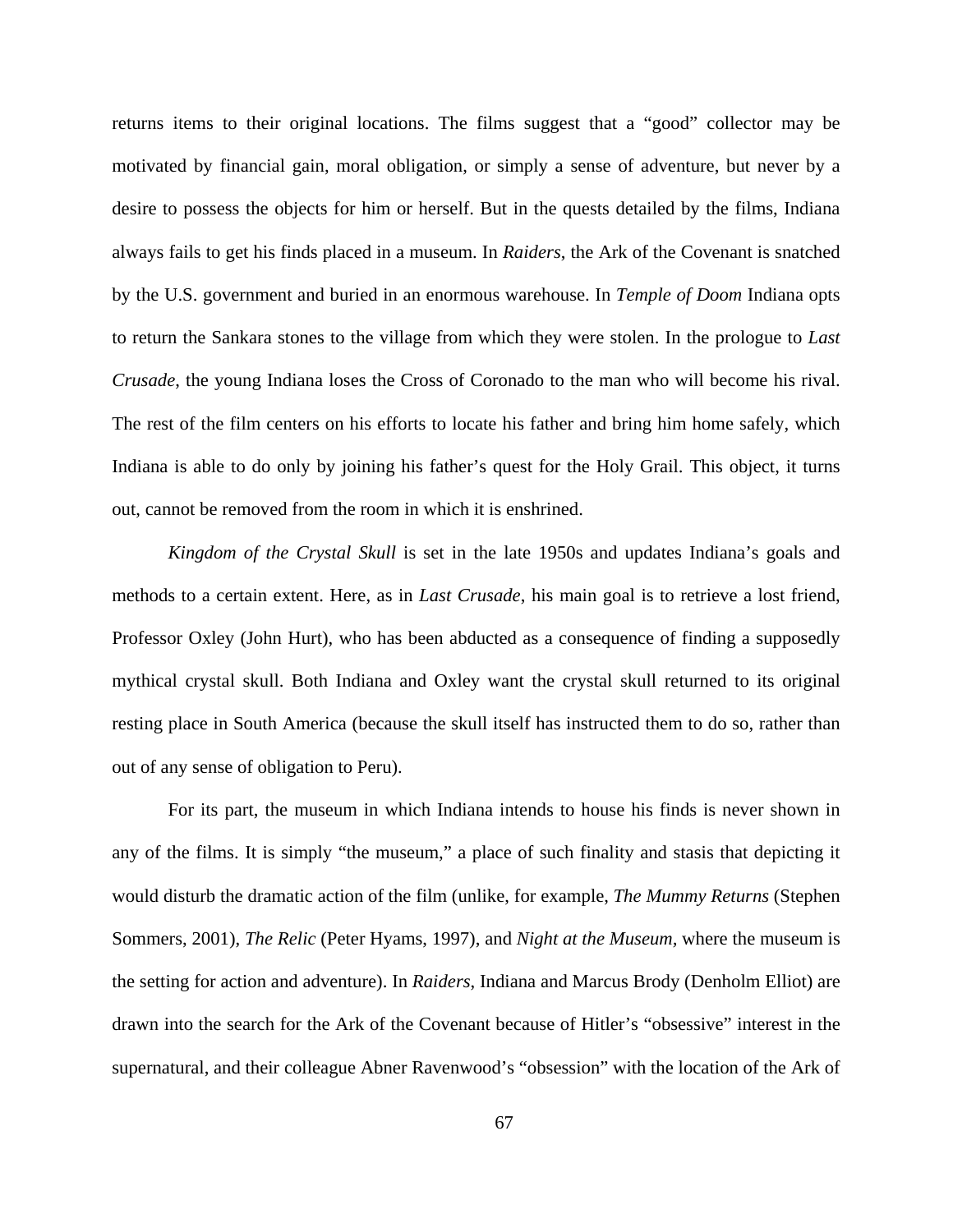the Covenant. Thus, from the beginning of the films a link is forged between collecting and unhealthy fixation. Yet Indiana's life's work revolves around antiquities as well, so the films carefully distinguish his activities from obsession.

In *Last Crusade*, collecting is associated primarily with three figures: Marcus Brody, the director of a museum and Indiana's colleague, Walter Donovan (Julian Glover) a rich private collector, and Indiana Jones, an archeologist who seeks objects for the museum and personal profit. Brody appears in two of the films, *Raiders* and *Last Crusade.* In the former, Brody slips into Indiana's class to discuss his latest trip to South America. As part of the viewer's first introduction to Indiana Jones, his role as a professor of archeology is sharply contrasted with his role as a field researcher. Brody insists that he does not want to hear the details of Indiana's loss of the golden idol because he's "sure that everything you do for the museum conforms to the international treaty for the protection of antiquities." That is to say, Brody wants to benefit from Indiana's actions without taking on the responsibility of determining whether they are ethical. His only interest is in the objects themselves and he functions as a mediator between Indiana and the government, setting up the quest for the Ark without dirtying his hands in obtaining it.

In *Last Crusade*, on the other hand, Brody accompanies Indiana on his quest because of his friendship with Henry Jones, Sr. (Sean Connery), and his incompetent dealings with the real world is the source of comedy and mishap: he is knocked out, kidnapped, and lost in various foreign locales. Though Indiana boasts to the Nazis that Brody is fluent in dozens of languages and so well versed in various cultures that he will blend in anywhere, a cut to Brody in Egypt immediately after reveals that Brody is in fact bumbling around in western clothes, bewilderedly asking "does anyone here speak English? Or even ancient Greek?" Later it is revealed that Brody is a man who "once got lost in his own museum." (One could perhaps see an older Jonathan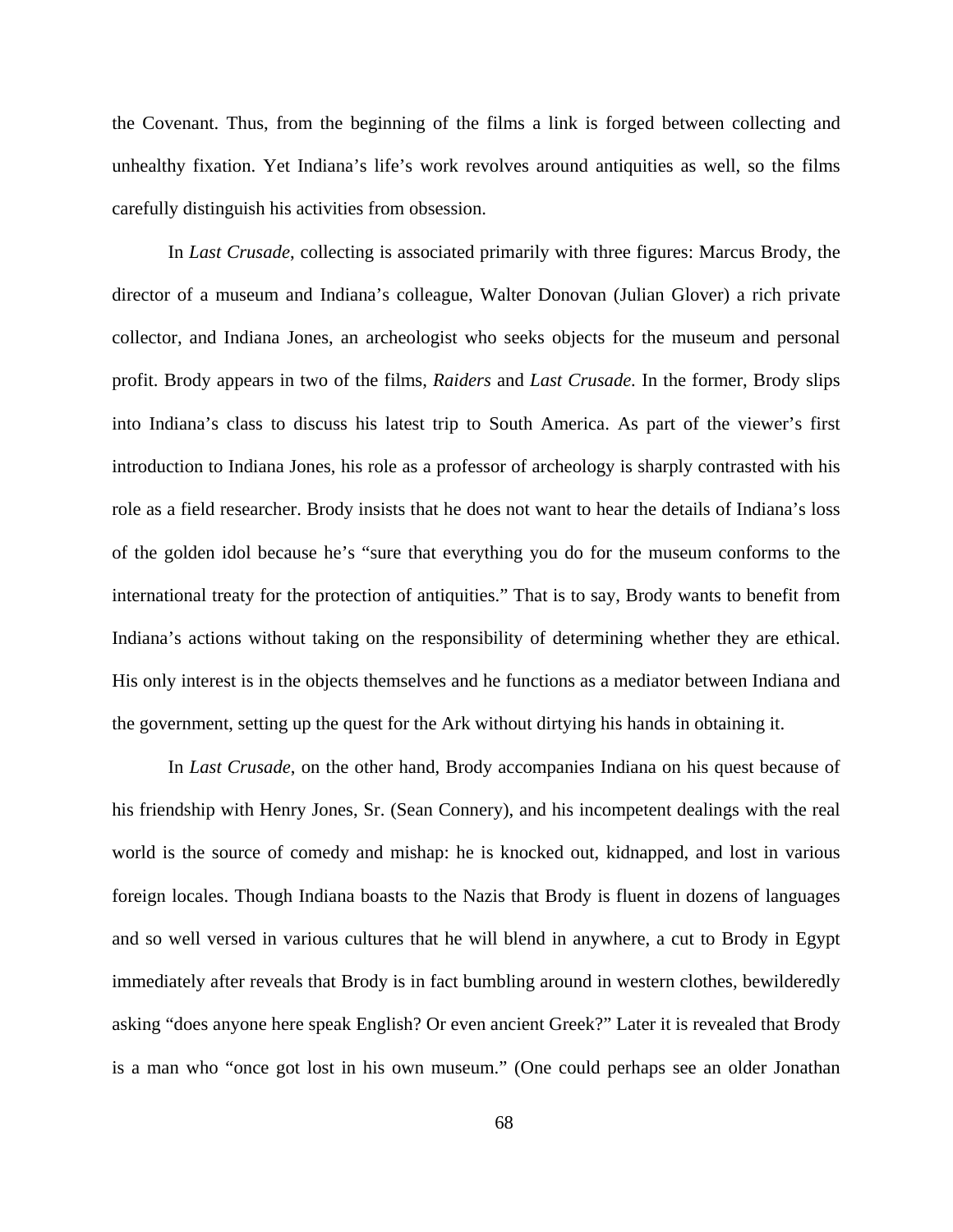Safran Foer in Brody, *willing* to embark upon a quest, but not very adept at finding his way in a foreign country.) Brody's association with collecting is mitigated by his strong ties to Indiana and his father. His purpose in joining the quest for the Holy Grail is to ensure that Jones, Sr. returns home safely – he expresses no real desire for the grail (and, indeed, in this film desire for the grail is a sign of being unworthy to possess it).

Walter Donovan, on the other hand, is the collector who desires artifacts even at the cost of human life. He is in league with the Nazis who want the Grail for its power to grant eternal life, using Dr. Elsa Schneider (Alison Doody) to get close to Jones Sr. on his personal quest for the Grail. Through an uncertain sequence of events, Jones Sr. discovers Schneider is a Nazi, then is captured by Nazis trying to give her the slip, but manages to send his Grail diary to Indiana in the U.S. beforehand. When Jones, Sr. discovers Donavan's betrayal, he says, "I misjudged you, Walter. I knew you would sell your mother for an Etruscan vase, but I didn't you know would sell your country and your soul to the slime of humanity." Both Jones's and Brody had previously trusted Donovan because he made generous donations to the museum and was a knowledgeable collector of cultural artifacts, however in Donovan's case his interest in ancient artifacts was motivated by personal greed alone. In addition to ordering the Nazis to kill Indiana and his father after they have obtained both the diary and the map needed to locate the Grail, Donovan himself shoots Jones Sr. in the Grail cavern, forcing Indiana to solve the booby trap puzzles lying between Donovan and the Grail that will save his father's life.

Indiana is the final collector figure in *Last Crusade*, and the one with the most "proper" relationship to collecting according to the films' terms. Although Indiana is ostensibly an academic in his role as professor of archeology, he uses the college mainly as a source of information and funding for his adventures. *Lost Crusade* makes clear what was not in *Raiders*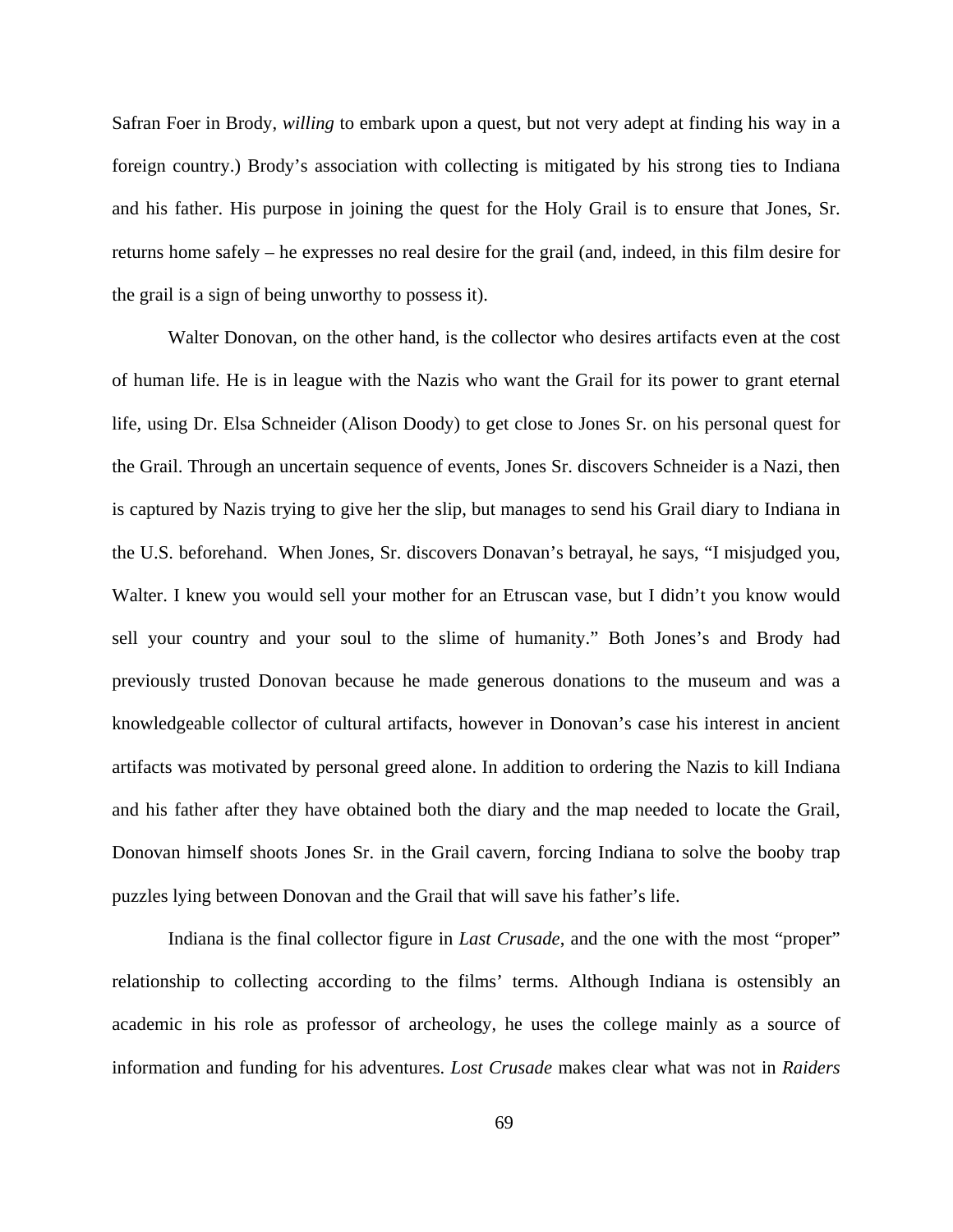and *Temple of Doom*: Jones's archeological collecting is done for the good of humanity (or at least the United States as a stand-in for humanity). As a teenaged Boy Scout, young Jones (River Phoenix) first attempts to rescue the Cross of Coronado from a group of looters he encounters in the Utah desert. The lead excavator in the dig is dressed in Indiana Jones's trademark leather jacket and fedora. With his head down and his back to the camera, the audience is lead to believe that this *is* Jones since the Boy Scout has not yet been named. But when the cross is found and his companions start whooping about how rich they will become, the faux Jones looks up and reveals himself to be a doppelganger. Young Indiana proceeds to fight against what is essentially his future self in this sequence, stealing the Cross of Coronado and attempting a daring escape through a circus train. When confronted by his unnamed doppelganger, he declares the looting of a cross to be an injustice because "it belongs in a museum!" After asserting this revisionist history of Jones' goals no less than three times in the opening sequence, Indiana loses the Cross of Coronado to the looter, who gives him his hat and tells him "You lost today, kid. That doesn't mean you have to like it." A flash-forward to the present day inserts Indiana into a fistfight on a boat in the middle of a storm. He defeats his adversaries, retrieves the same cross lost many years ago, and leaps into the ocean just before the ship explodes. This is the kind of collecting activity Indiana is at home with.

On returning home, Indiana is overwhelmed with students demanding his attention and a secretary nagging him about ungraded exams and a stack of telephone messages. Promising to attend to each student in turn, Indiana retreats to his basement office and escapes out the window to embark on another action-packed adventure. Though Indiana repeatedly flees from human interaction in polite society in favor of obtaining valuable objects, Lester Friedman notes that each film "culminates in a critical moment when Indy must choose between the desired object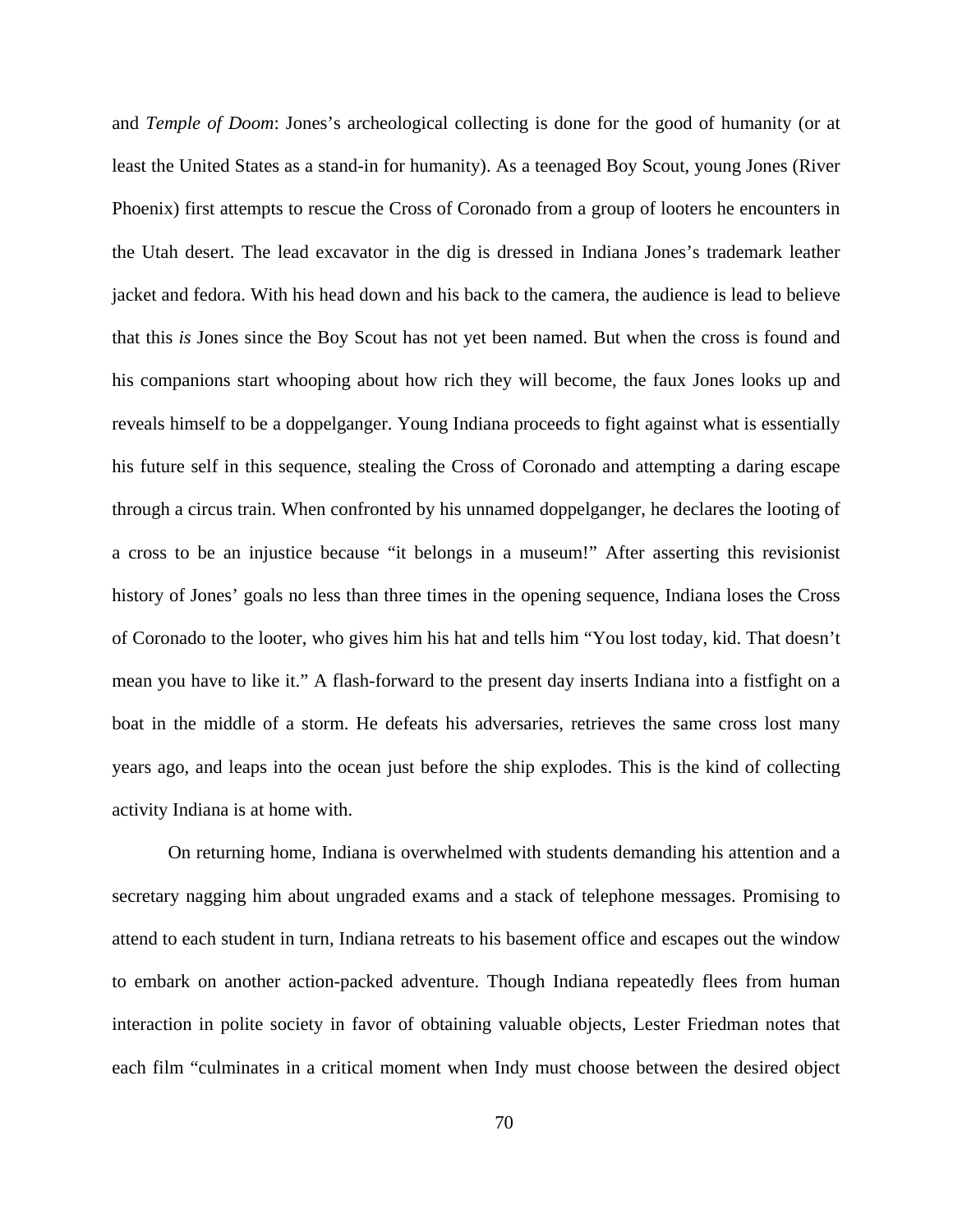and a person and, to emphasize his difference from his foe and how much he has learned during his journey, he selects the person and his antagonist the object" (Friedman 77). Indiana must ultimately let objects slip from his grasp in order to be a hero rather than a grave robber. In the first three films, "all the quests begin with his search for riches and fame, they peak in a defining moment when he must select a person over an object, and they conclude with his personal illumination; spirituality over cynicism and communal needs over individual goals" (Friedman 78). The most recent sequel makes the difference explicit when Indiana and Mutt (Shia LeBeouf) enter a graveyard bearing a sign stating, "Grave robbers will be shot." Indiana insists they will be fine because they are not grave robbers.

In *A Cinema of Loneliness*, Robert Kolker argues that Spielberg's films in particular show viewers what they are ideologically inclined to desire:

> The form and structure of the films produce images and narratives that respond or give shape to the current ideological needs of an audience, offering a safe and secure ideological haven. Their images and narratives speak of a place and a way of being in the world (indeed the universe) that viewers find more than just comfortable, but desirable and—within the films—*available*. (Kolker 238)

As such, what the Indiana Jones films offer is reassurance that museums are a fine place to store important acquisitions, but preservation is less important than moral value (all the objects Indiana seeks have religious significance). Acquisition through manly exertion of strength and cunning is ideologically positive, while tending to objects in a museum is harmlessly effeminate. In "Indiana Jones and the Museums of Imperialism," Mark Moss argues, "the Indiana Jones trilogy suggests values and belief systems which glorify a dated version of conquest" (Moss 111). The racism and imperialism of the Indiana Jones films are often overlooked because of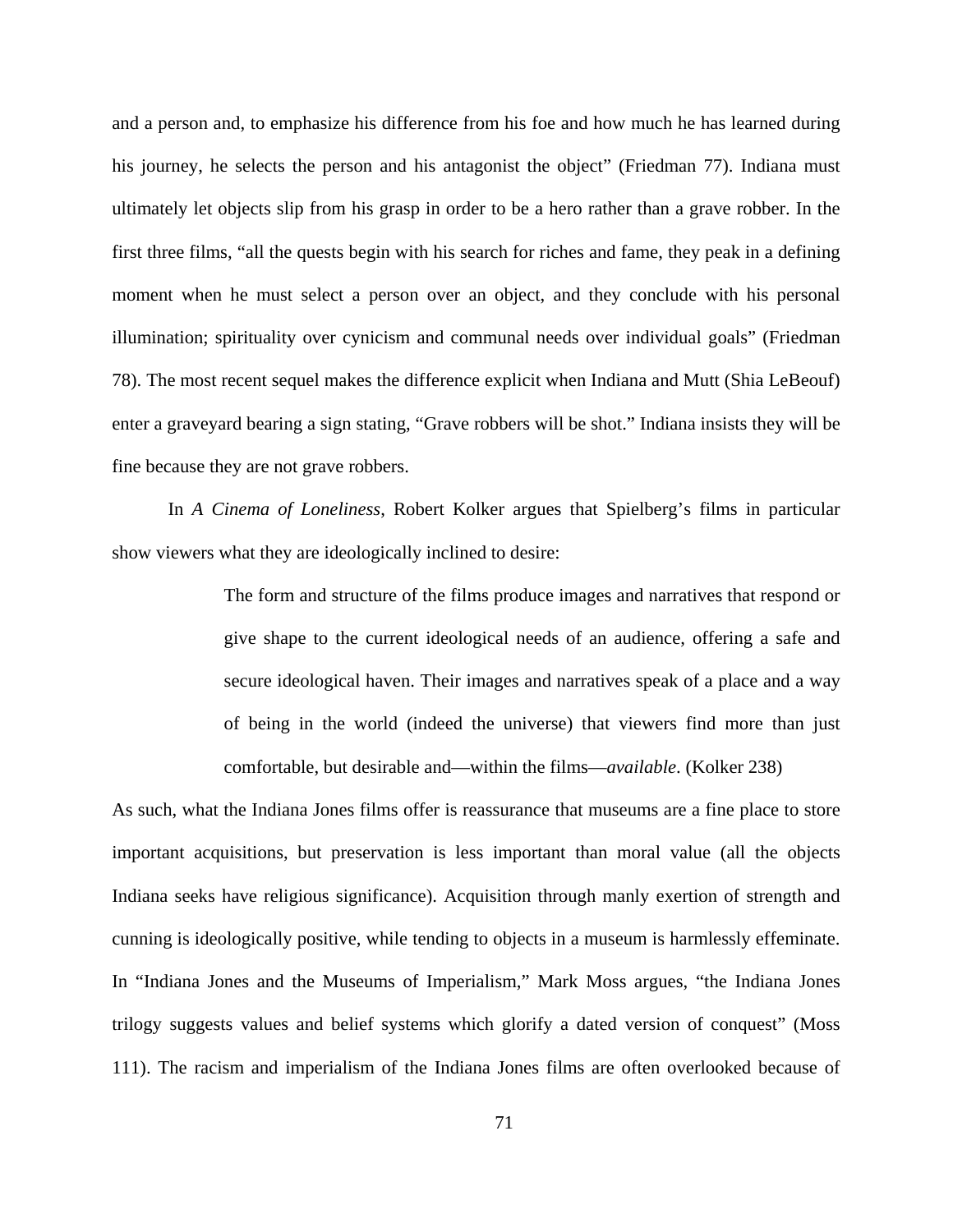their setting in the past, allowing the viewer to discount the racist representations for foreign cultures as "realism" (though it certainly is not) in favor of sheer entertainment. This is the criticism most often leveled at Spielberg, that he is so astute in seducing viewers emotionally that his cinematic constructs are accepted as realism against all evidence. Situating *Raiders of the Lost Ark* in a mytho-religious context, Frank P. Tomasulo argues in "Mr. Jones Goes to Washington: Myth and Religion in *Raiders of the Lost Ark*" that the film "must harken back to a past era of national greatness and achievement in the international arena in order to restore and dynamize a cultural renewal in a nation beset with problems foreign and domestic, political and economic" (Tomasulo 332).

While museums in the 1980s were following and refining UNESCO regulations about looting and cultural sensitivity, Spielberg's films upheld the outdated idea that "it is okay…for some valuable items to be stolen, regardless of their meaning, and put into an American or British Museum" (Moss 114) – as long as those doing the looting are Americans, not Nazis. Even though by today's standards Indiana is stealing cultural property, he is a hero "because he is searching for an object that will give power, but he will not use it for evil" (Moss 116). *Raiders of the Lost Ark* supposes that the Ark of the Covenant must be removed from its resting places and shipped to the United States because if it is not the Nazis will use its destructive power in their war efforts. "By removing these cherished relics from their context of origin, by displacing them from their proper surroundings, Indiana Jones desires that they should be placed in a museum, where they are neutralized" (Moss 116). This leaves Indiana "free to roam the world and pluck whatever he is told to get, whatever he wants, or whatever he is paid to obtain because the object will rest within the religious-like (hence beyond question) confines of a museum" (Moss 117), only they never do.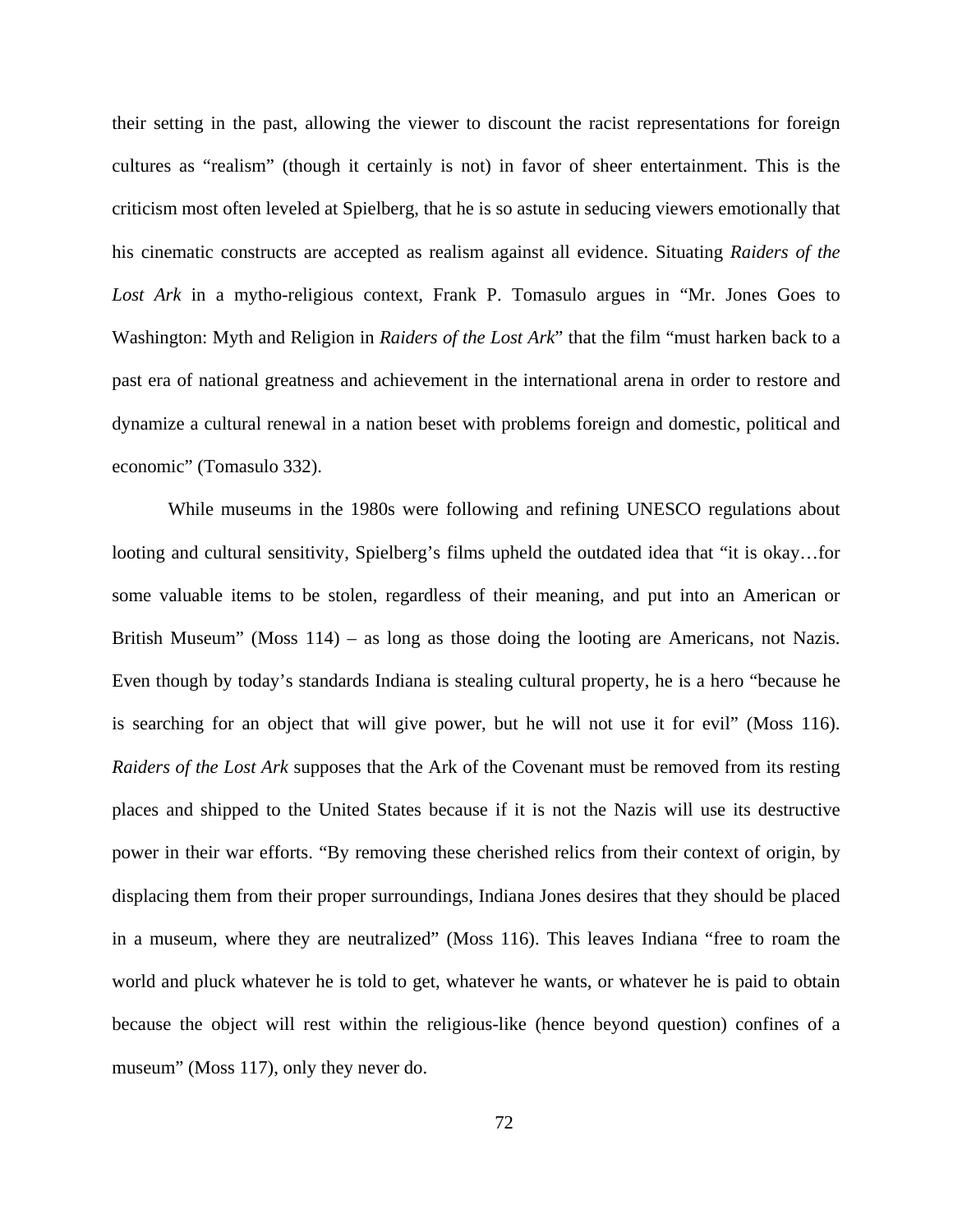The objects Indiana seeks all come from primitive ancient cultures but are revealed to have immense supernatural power (the Ark melts anyone who looks into it, for example, and the Grail grants eternal life). At the same time, Spielberg's presentation of ethnic others in the Indiana Jones films is disappointingly flat. He retains the typecasting of ethnic others from the classical Hollywood adventure films without significantly lessening its inherent racism. Thus, "The swarming throngs of Indian religious fanatics and gangs of oily Chinese gangsters…the tribe of painted South American savages and treacherous Hispanic double-crossers…and the exaggerated Arab mercenaries and slave laborers…all sustain formulaic dark Other and ethnic clichés that were part of Hollywood's unsavory history" (Friedman 100). As a result, Indiana's quest for cultural artifacts is marked by an urgency "to contain these potentially disruptive elements, as concretized in objects that represent the most sacred and powerful forces in ancient cultures (the Ark, Sankara Stones, Cup of Christ), westerners must entomb them behind glass cases and store them safely in museums; they must become objects of passive viewing rather than conduits of dynamic action" (Friedman 105).

In her essay on the grail myth in the Indiana Jones films, Susan Aronstein argues differently that Indiana Jones' desires and morals change over the course of the first three films. By comparing the films to Arthurian narrative, she argues that between *Raiders of the Lost Ark* and *Temple of Doom* Indiana changes from a selfish mercenary to a benevolent protector because he chooses to return the Sankara stones to their village of origin, thus "recognizing the stones as artifacts to be protected, not objects to be plundered" (Aronstein 11). Over the course of *Last Crusade*, Indiana further develops as a character by not only choosing the correct political action (leaving the Holy Grail in its original resting place), but also learning "the correct reading of texts and the recovery of lost wisdom" (Aronstein 19) through the help of his scholarly father's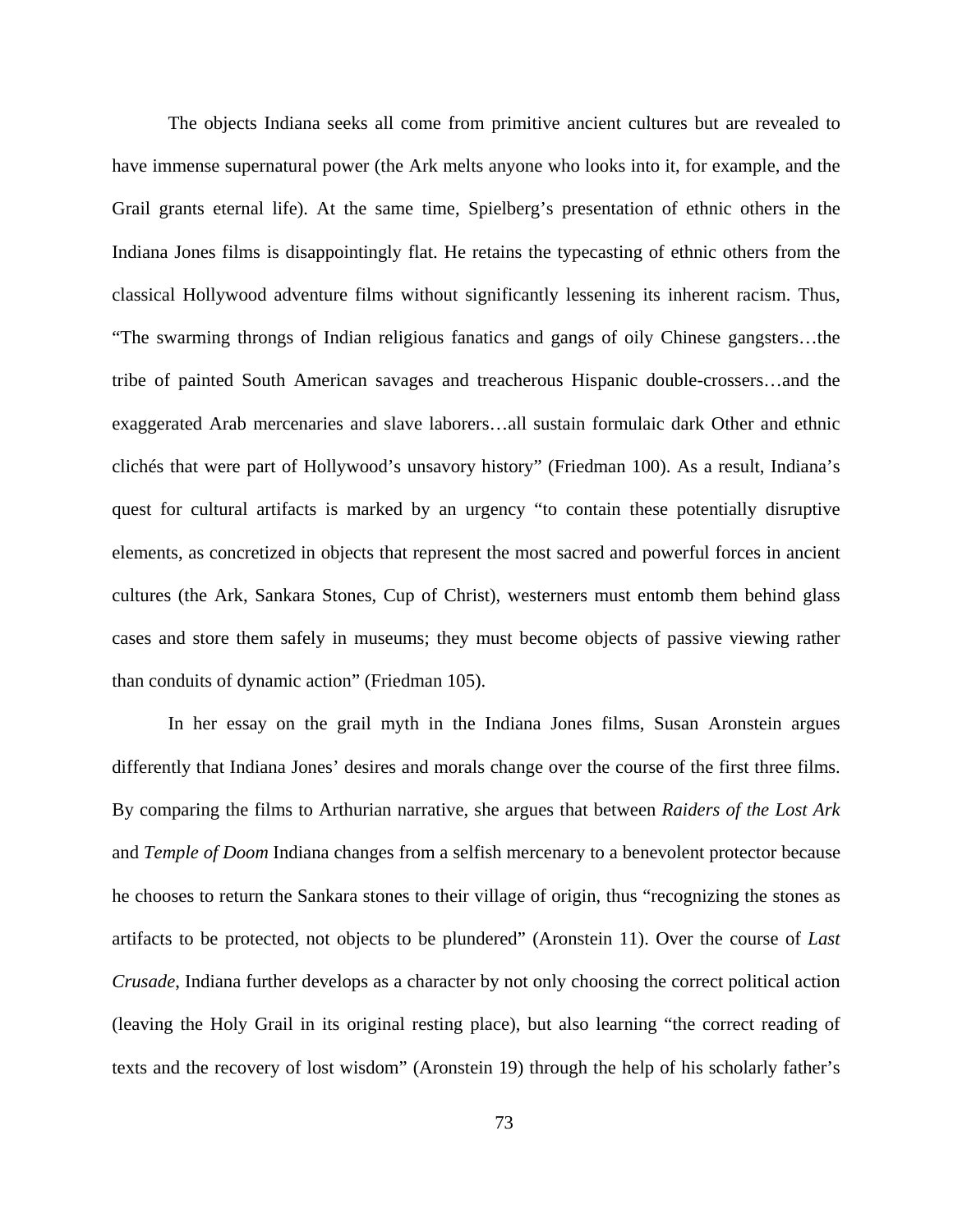wisdom. Thus, "the quest for the Grail has not been the quest to assert a proper cultural authority validated by the national acquisition of sacred relics; instead, it has been an individual quest for 'illumination'" (Aronstein 24). *Kingdom of the Crystal Skull* upholds this reading and problematizes it at the same time. Indiana continues to be an altruistic hero in this film. His only intentions are to rescue his lost friend and Mutt's mother and to prevent the communists (the new ultimate evil after the Nazis have been displaced) from obtaining the crystal skull. The Kingdom of the Crystal Skull turns out to be a museum itself, stuffed with cultural artifacts collected by space aliens from "every era of human history," but Indiana leaves them where they are.

Returning the crystal skull to its alien body reveals that the myth of a city paved with streets of gold is a misinterpretation. "Knowledge was their treasure," Indiana explains, but when the possibility arises to partake of this alien knowledge, Indiana warns us that we "don't want to go that way." Indeed, it is the antagonist, Irina Spalko (Cate Blanchett), who seeks knowledge ("I want to know everything!" she insists) and is destroyed by it. The aliens' museum of human artifacts is also destroyed with the restoration of the final crystal skull as the chamber in which the skeletons rest turns out to be an interdimensional spaceship that creates a whirling mass of destruction as it departs, destroying the outer chamber where the collection rests into a great swirling mass of artifacts and treasure, fragmented, destroyed and buried. The image suggests the new (digital) world is destroying the past. Indiana's freedom to plunder exotic cultures has ended, and the museum of humanity is utterly destroyed. The image of whirling, chaotic debris acts as a visual metaphor for this film's take on the information culture and the World Wide Web: it heralds the destruction of history and memory.

Though this reading frees the Indiana Jones films from some of the charges of racism and imperialism, they nevertheless remain distinctly conservative films. *Last Crusade*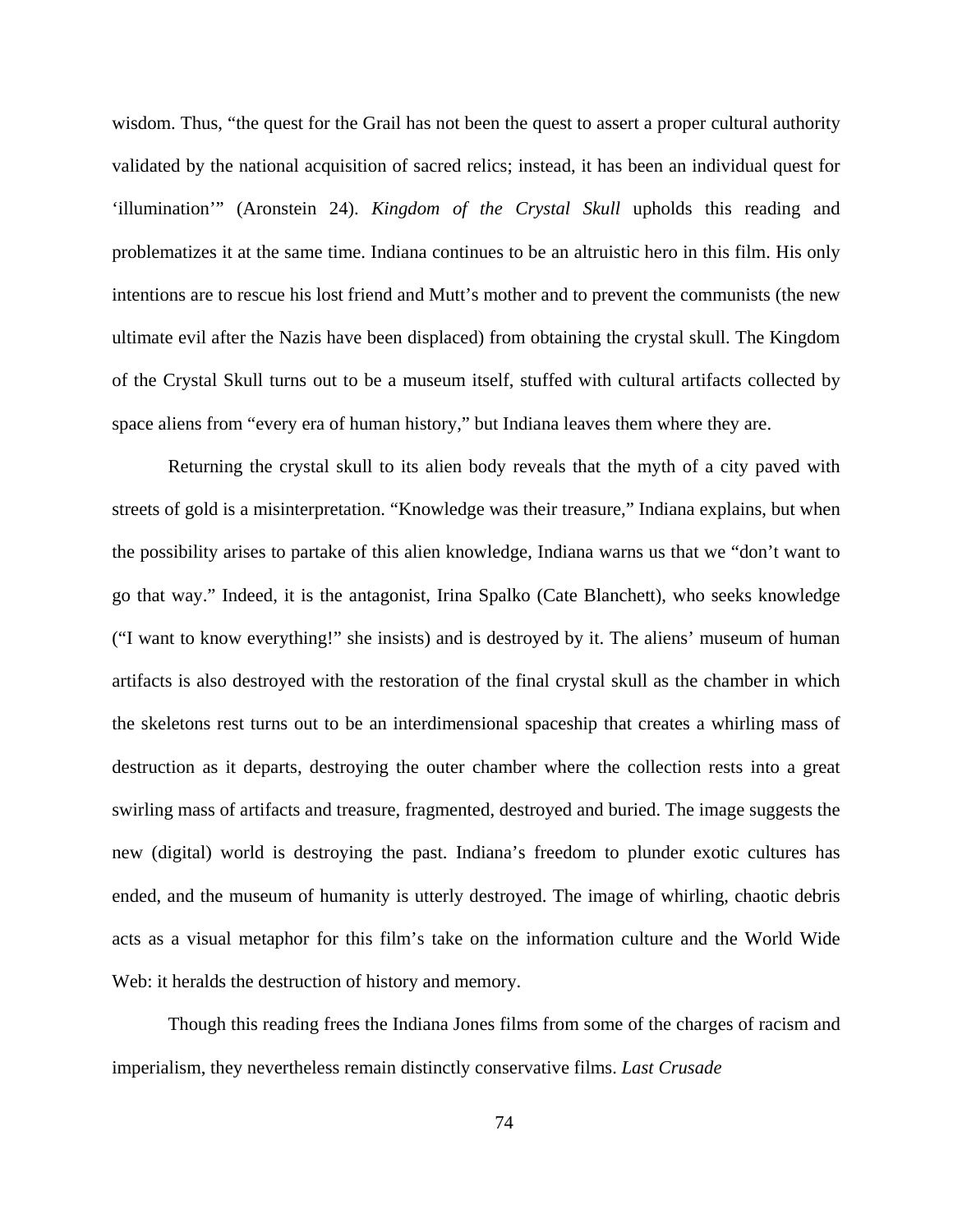records the passing of the trilogy's earlier ideal of a politically redeemed America and yet replaces that ideal with one that is perhaps even more conservative: American has failed because it has lost its religious and familial (read patriarchal) values, and its strength will be recovered only in an individual recovery of these traditions and a return to both transcendent and human fathers. (Aronstein 25)

Friedman attempts to redeem Indiana from previous readings of the films as wholeheartedly participating in Reaganite politics and reactionary conservatism. "Indiana never aligns himself with wealthy collectors, such as the unscrupulous man in the panama hat (Tim Hisler) who takes the Cross of Coronado from him early in the film and later washes overboard in a violent storm. His goal is always to bring objects of antiquity back intact, to study them in museums rather than to use them to gain power over others or to satisfy personal manias" (Friedman 115). He concludes by arguing that Indiana moves from a position of blind imperialism to one of worldly wisdom, and that the films ultimately demonstrate that removing artifacts from their source cultures is "arrogant, dangerous, and destructive" (Friedman 117).

Ultimately, the Indiana Jones films are about the quests and not the objects that are ostensibly the goal. Since Spielberg is working within rather than against classical Hollywood narrative, Indiana has to be a heroic figure of action, not a sinister or effeminate lover of things. Even the visual style of the films reinforces this idea. Shots of his quest objects are rather sparse, and mostly unremarkable. Further, *Raiders of the Lost Ark* depicts archeology as a linear quest. The opening scenes show Indiana moving without hesitation through a jungle in South America, his notes guiding him without hesitation to the temple of the golden idol. The temple appears to consist of a single long passage. As long as Indiana can avoid the booby traps, all he needs to do is walk in and remove the idol. Even though Indiana has some difficulty achieving his goals,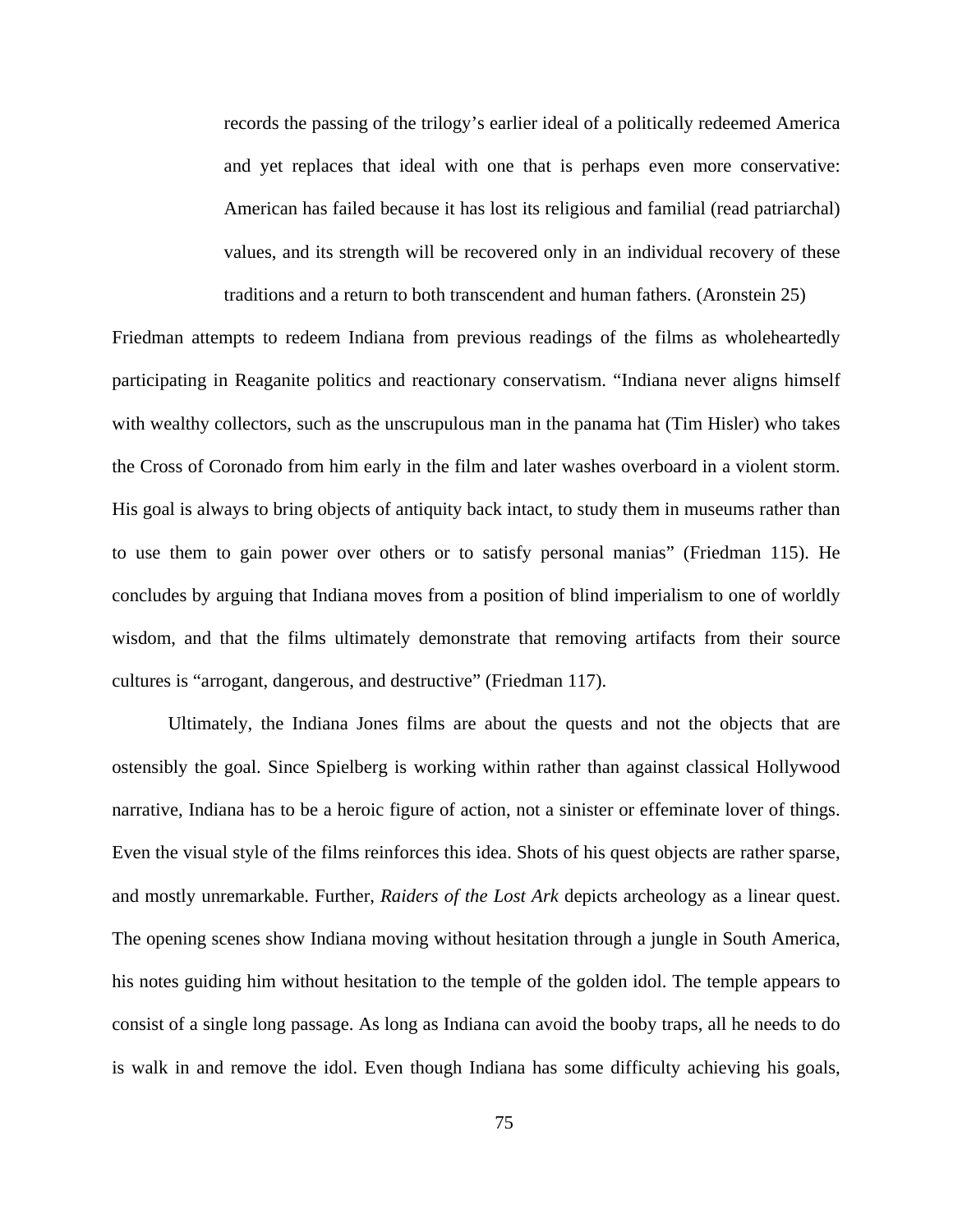each quest is a logical sequence of deductions and movements. This idea is reinforced by the animated maps showing the plane route from the United States to Nepal, and then from Nepal to Egypt in neat, straight lines. When Marion (Karen Allen) is captured by the Nazis and transported to an unidentified island, the submarine's route is depicted as more serpentine on the map animation. Similarly, the headpiece to the Staff of Ra gives Indy a direct route to his quest object. Positioned properly in the map room, the sun will shine through the crystal and create a beam of light that falls on the resting place of the Ark of the Covenant, which he then measures with a tape measure. In *Last Crusade,* the chase on the train follows another linear path as young Indiana scrambles from car to car trying to escape with the Cross of Coronado. The model in all of the films is the obstacle course, and primarily forward-moving race with a series of obstacles set along the path. Spielberg again uses the animated air travel maps to indicate Indiana's movement from New York to Venice and the obstacle course model for Indiana's struggle to locate the knight's tomb in the catacombs underneath the library. Winding car road map from Venice to Salzburg. The resting place of the grail is Petra, one of the "Seven Wonders of the World" – the film depicts the interior of the structure as another straight-line obstacle course, most notably the leap of faith section, which is a seemingly bottomless canyon across which there is no visible path. But the way to cross is to blindly step straight forward anyway. The linearity of Indiana's travels and quests puts the emphasis on his actions. He is an "obtainer" of things, not a collector.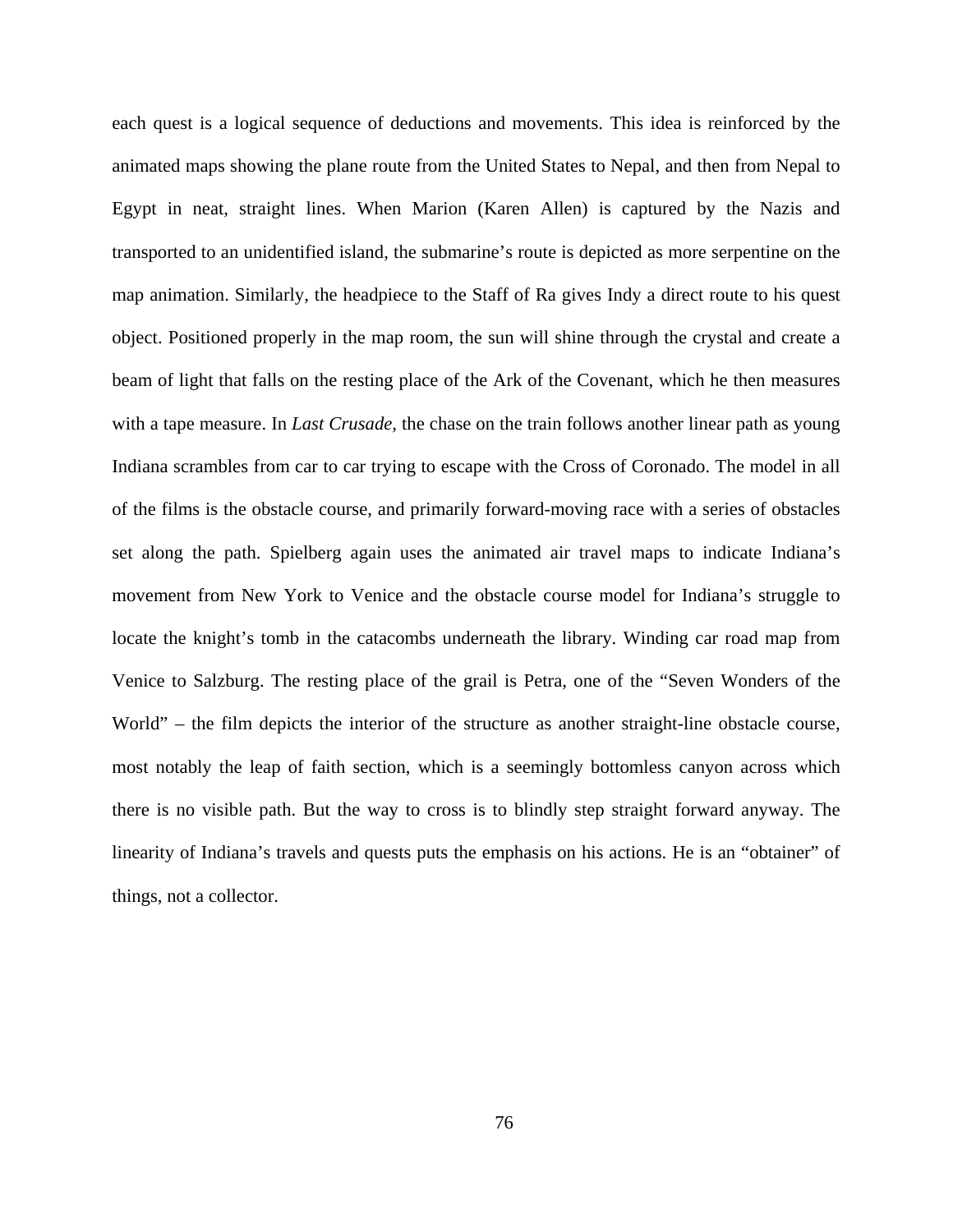## **3.5** *HIGH FIDELITY***: THE FANBOY COLLECTOR**

Although there are numerous films in which collectors are no more than stereotypes, there is the occasional exception. Stephen Frears' adaptation of *High Fidelity* is one such film. Although it does not strongly contradict the reigning stereotypes of collecting, it connects the activity to everyday popular culture fans. The film opens with an image of the collected object in use, a close-up of a spinning record. It then cuts to a close-up of a headphone cord, panning from its connection in the receiver to the headphones on Rob Gordon's (John Cusack) ears, suggesting that his connection to his music is umbilical. His girlfriend Laura (Iben Hjejle) has to yank the cord out in order to get Rob to pay attention to the fact that she is leaving him. After she leaves, Rob asks the audience in direct address, "Which came first, the music or the misery?" But the film might well be asking a different version of the question, which came first, Rob's record collection or his compulsion to rank and organize things? Though one of Frears' more commercially successful films, most critics have overlooked it as mere juvenile entertainment.

 In "Love, Lists, and Class in Nick Hornby's *High Fidelity,*" Barry Faulk argues that collecting and listing are the tools of canon formation, and "intellectuals hungry for status still police the borders of taste" (Faulk 154) by employing them on various forms of pop culture such as rock music. Faulk claims that, "lists may testify to the ubiquity of the evaluative impulse, even in popular arts that intellectuals traditionally have doubted in fact would organize the field. However, lists also fix a specific relation between art and history, privileging the past over present. Giving the past an upper hand can be fatal to experimental, innovational activity in the arts and in life" (Faulk 167). Thus, Faulk ultimately sees the film as a sad elegy to rock music in its old age, one which "participates in the archivist, curatorial moment of rock's middle age—a reactive, conservative codification of rock into something to rank, evaluate, and historicize"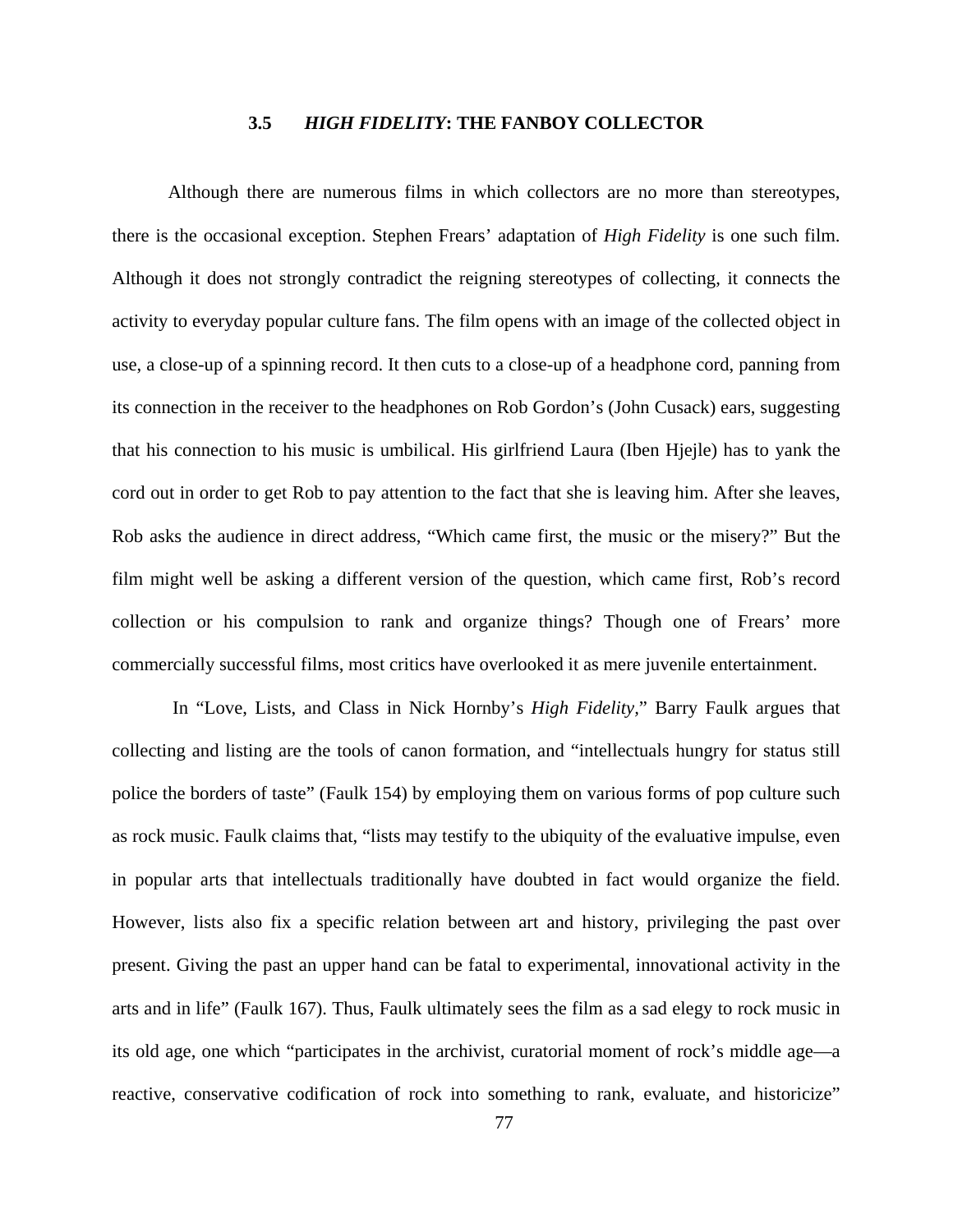(Faulk 154). Faulk argues that rock music was initially a form of rebellion that challenged the patriarchal order. "Rock knowledge was initially a tool used by the young in their struggle with elders and other authorities that just didn't get it; rock consumption was used, in other words, to construct meaningful differences among social groups" (Faulk 161). However, over time rock was tamed and normalized. Today, "the rock connoisseur bears the same symptoms of the schizoid subject produced by other modes of consumption. In *High Fidelity*, Hornby details rock's shifts from social practice to privatized, solipsistic, and anxiety-inducing consumption practice" (Faulk 161). Rob's investment in organizing his collection and making lists based on its contents links him to a static past rather than a progressive and changing future.

The fact that Rob is a private collector interested in pop culture items aligns him with the rise of fan culture documented by Henry Jenkins in *Textual Poachers: Television Fans and Participatory Culture*. When Jenkins wrote the book in 1992, it "described a moment when fans were marginal to the operations of our culture, ridiculed by the media, shrouded in social stigma, pushed underground by legal threats, and often depicted as brainless and inarticulate" (*Fans* i). Over time, fan culture has gained more acceptance, and as Jenkins notes in his introduction to *Fans, Bloggers, and Gamers: Media Consumers in a Digital Age*, his 2006 book *Convergence Culture,* "describes a moment where fans are central to how culture operates. The concept of the active audience, so controversial two decades ago, is now taken for granted by everyone involved in and around the media industry" (*Fans* i). What Jenkins and others working with fan culture have witnessed and even fought for has gradually become more widespread and more acceptable (though not fully mainstream). Collecting is a large part of fan culture, and thus increased acceptance of fan activities should lead to an increase in collecting activity. Yet, as we shall see, live-action film portrayals remains out of step with this shift.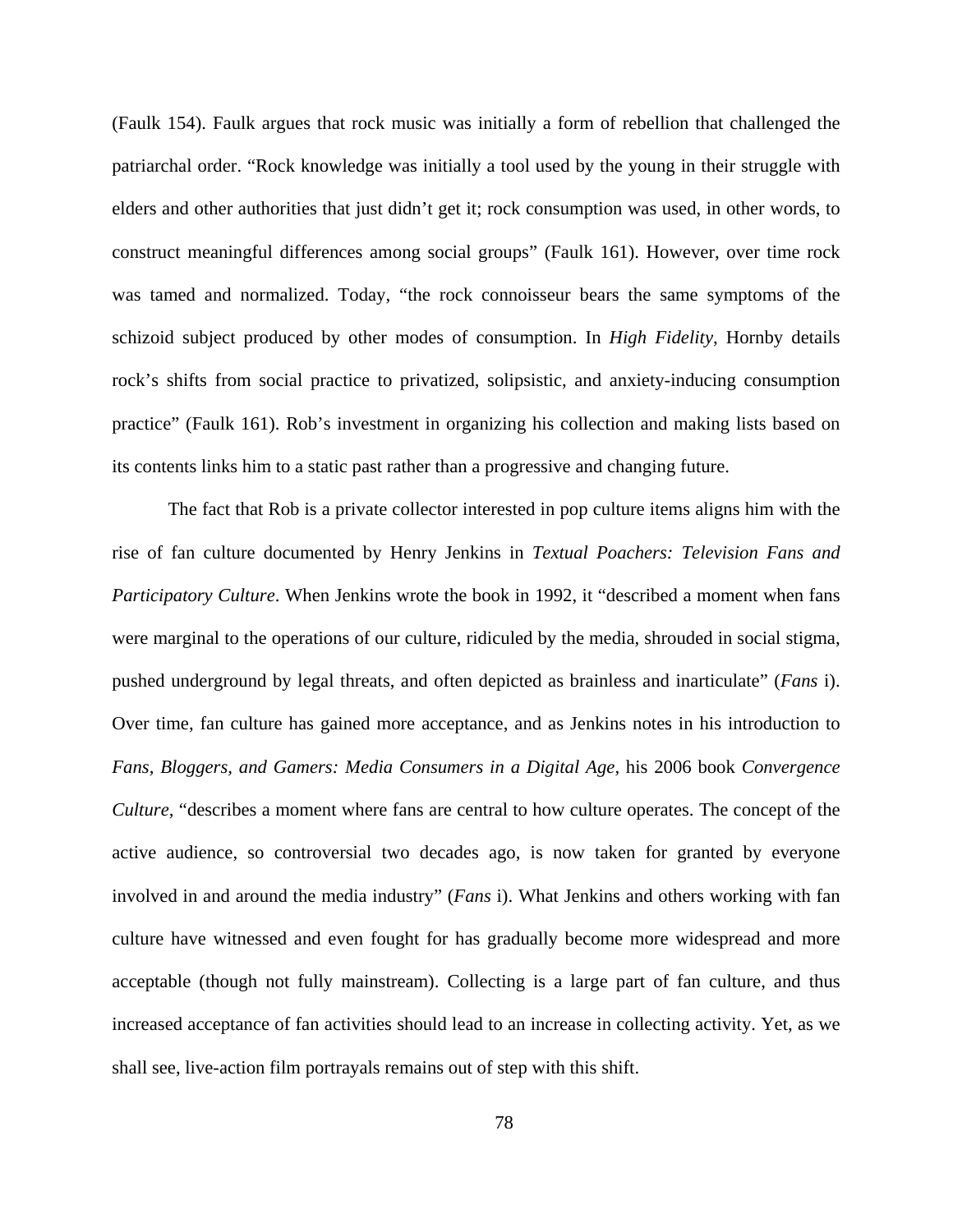In a comparative analysis of Rob and his main romantic rival Ian (Tim Robbins), Faulk demonstrates that the difference between Rob and Ian is based partly on their different relationship to material objects, a relationship determined by class. "If Rob deals in consumer objects that he often refuses to treat as commodities (a tendency most strikingly seen in his refusal to raid another man's record collection even when an estranged, angry wife makes the collection available at a cheap price to Rob), Ian brandishes a taste that never quite conceals its roots in capital and privilege" (Faulk 164). While both men are defined by their material things (Rob by his sneakers, rumpled t-shirt and leather jacket, and Ian by his long ponytail, silver rings and purple sunglasses), Ian's business class taste is "too demonstrative about its attachment to material things to lay claim to cultural authority" (Faulk 165) in Rob's mind. "Rob's imagined elite rests on the purity of their existential investment in esoteric pop truths unavailable to outsiders" Faulk argues (165). Thus, Rob's collection consists of far more than the records themselves, but the combination of detailed knowledge about the records (tracks, cover art, lyrics, music, release date), the artists (biographies, musical abilities), and the circumstances under which he acquired the record or first heard the music (concerts attended, reasons for purchasing a particular record, date and location of purchase).

However, unlike other films with collectors as main characters, the film is not structured as Rob's quest to find the ultimate record for his collection, but rather as a series of meditations on love and past failed relationships, which Rob has ranked just as he has ranked his records, starting with his "Desert Island All-Time Top Five Most Memorable Breakups (in chronological order)." Though on the one hand this can be seen to trivialize Rob's relationships with women, on the other it functions as a tool for self-reflection. Rob picks the five most hurtful breakups he has experienced and then reflects on what made them so and why he seems doomed to a life of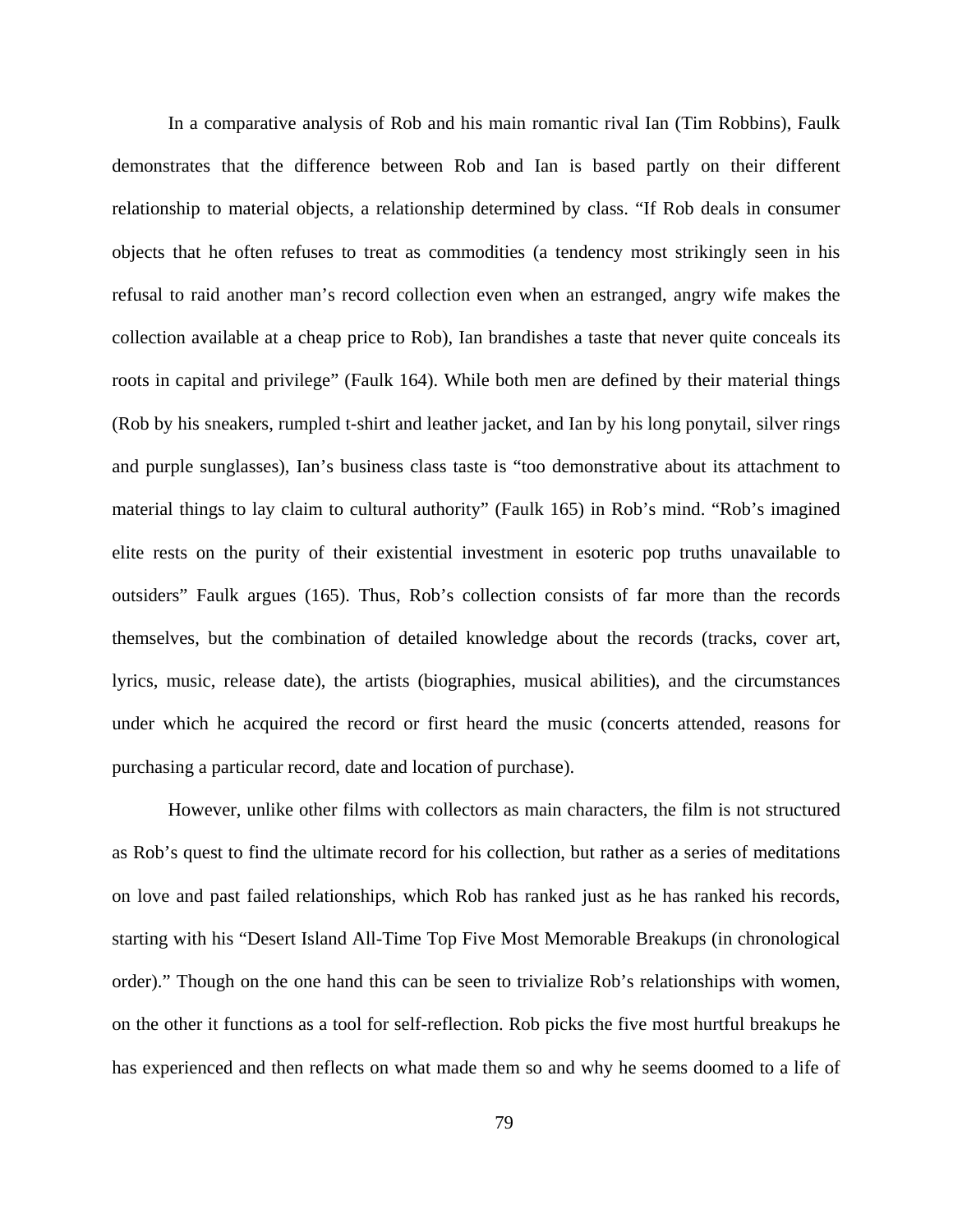romantic failure. Rob's lists are not fixed and authoritative like the inventory of a classical museum, but flexible and subject to change. Midway through the film he revises the memorable breakups list to include Laura when he learns she left him for someone else. New knowledge and new experience are reflected in Rob's rankings.

People have to make a "special effort" to shop at Rob's out-of-the-way specialty store. This limited clientele is not a problem for Rob since, as a collector of relatively inexpensive objects, he has a somewhat non-commercial relationship to his records. He characterizes his customers as, "mostly young men who spend all their time looking for deleted Smiths singles and original, not rereleased (underlined) Frank Zappa albums." Rob and his record store employees live by the motto "what really matters is *what* you like, not what you *are* like. Books, records, films – these things matter." In a deleted scene Rob visits a woman who is selling the best record collection he has ever seen – her estranged husband's collection, as it turns out. But when the woman tells him, "Give me fifty bucks and they're all yours," Rob has doubts. He learns that she is selling her husband's records at his request, because he is in Jamaica with a nineteen-year-old friend of their daughter and wants her to sell the collection, keep ten percent of the profit for herself, and send the rest on to him to further fund his Jamaican affair. The wife knows the records are worth thousands more, but she wants to sell them cheaply and hurt her husband. Though torn, Rob declines her offer because, he says, "I couldn't do that to another collector." He buys one record from the wife at a bargain price, but leaves the rest even though he knows another record collector won't have the same sense of ethics as he does.

Rob's relationship to records is the opposite of Dean Corso's to books in *The Ninth Gate*. When Corso is called to appraise the collection of books of an ailing elderly man, he tells the ignorant family members that the most expensive ones, a prized four volume edition of *Don*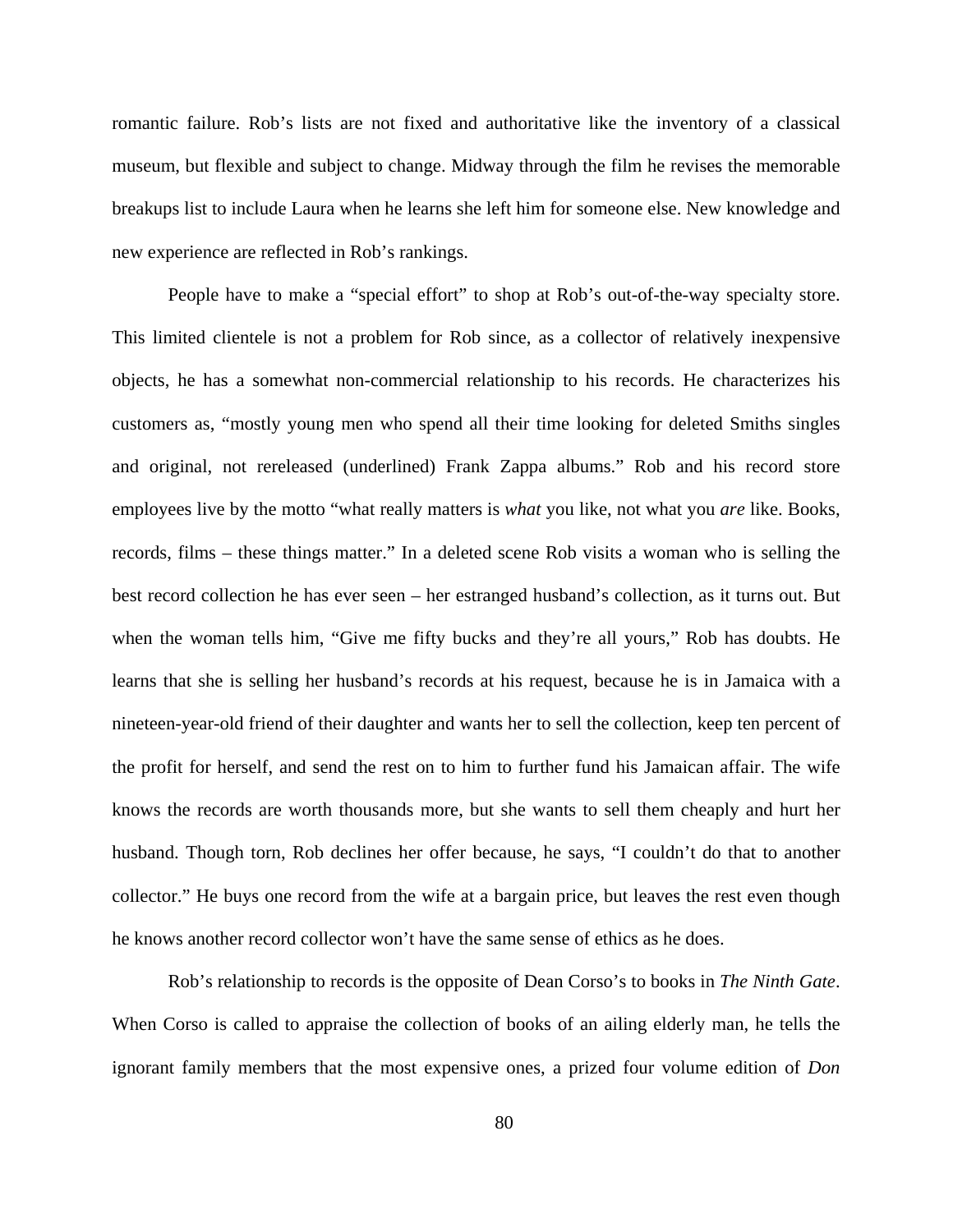*Quixote*, is the least valuable and buys it for far less than market value. He sets his appraisal of the rest of the collection at a price much higher than its actual value, seemingly just to thwart the dealers who will come after him.

Laura's complaint about Rob is that he has not changed since she met him, and he expects that other people will stay the same as well. His record collection changes, but he does not. Though she does not directly criticize his collecting, the idea that he is too focused on the past and keeping things the way they are correlates to the preservative instinct of the collector. While many people grow out of their youthful obsession with pop culture, Rob has made it his life by owning a record store. Over the course of their breakup and reunification Rob is forced to reevaluate his career goals as well as his past relationships. He makes a list of his top five dream jobs, which Laura mocks for being unrealistic since they are unconstrained by limits of time or ability (such as the job in the number one slot, "Journalist for *Rolling Stone* magazine, 1976- 1979"), and because, of the more realistic goals, his final choice of architect is something he does not really think he would like to do after all. When pressured to replace architect with something he actually wants, Rob picks record store owner, which is what he already is.

The list is open in that Rob excludes no possibility, and considers everything he is interested in regardless of feasibility; but it does not provide him with any career ambition as he has already obtained the only reasonable dream job on the list. To Rob, the idea of changing is like giving up on an achieved goal. Yet immediately following this scene Rob hears the demo tape of two teen skate punks who have previously shoplifted from his store, and, on impulse, he decides to produce their record and start his own Top Five record label. The film concludes with the launch party for this album, something Rob thinks is no big deal, but which Laura sees as a huge step forward: "You're making something. You, the critic, the professional appreciator, put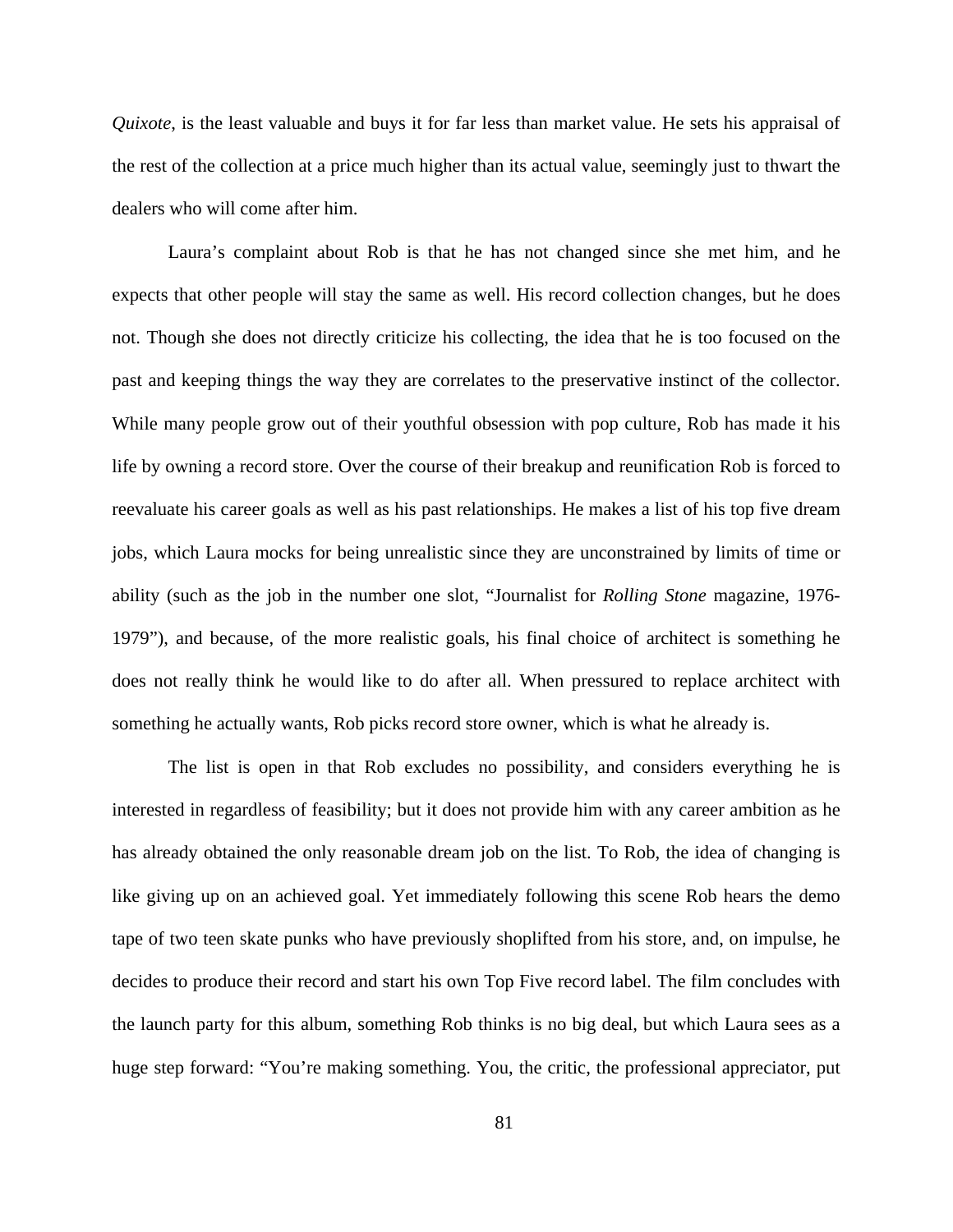something new in the world." While Laura's implied criticism is of critics who do not produce anything of value, it has implications for collectors as well. Collectors do not produce anything new in Laura's view; they only buy what someone else has made.

In the end, *High Fidelity* attempts to reconcile the status quo with the need for change. Rock music continually evolves, and though Rob cannot happily remain solely in the past with his classic records now enshrined in the rock music canon, he can use the taste he has built as a hard-core record collector to determine and shape the music of the future, such as the skateboard kid's punk band, the Kinky Wizards. Rob's obsession with listing and ranking cultural objects is mutable, allowing for change over time. It is not enough for him to just be a collector anymore. His obsession with records is only acceptable when he joins the media industry itself as a producer. So although Rob is a classic fan in Henry Jenkins' sense and is intended to be a (mostly) sympathetic romantic hero in the film, the acceptability of his collecting activity is mediated by his final decision to become a producer.

## **3.6** *NIGHT AT THE MUSEUM***: BREATHING LIFE INTO THE MUSEUM**

While there is a clear trend in portraying the collector as a specific type of person in film that even the exceptions cannot fully escape, the physical space of the museum itself has a much more varied representation in the cinema. Perhaps unsurprisingly, the most common examples come from European films. Esther Johnson's short essay, "The Memory: Museums in Cinema," provides an overview of these. From George Franju's *Hôtel des Invalides* (1952), to Jean-Luc Godard's *Bande a Part* (1964), to Alexander Sokurov's *Russian Ark* (2002), the public museum has been the locus for explorations of questions of truth, authority and memory in these post-war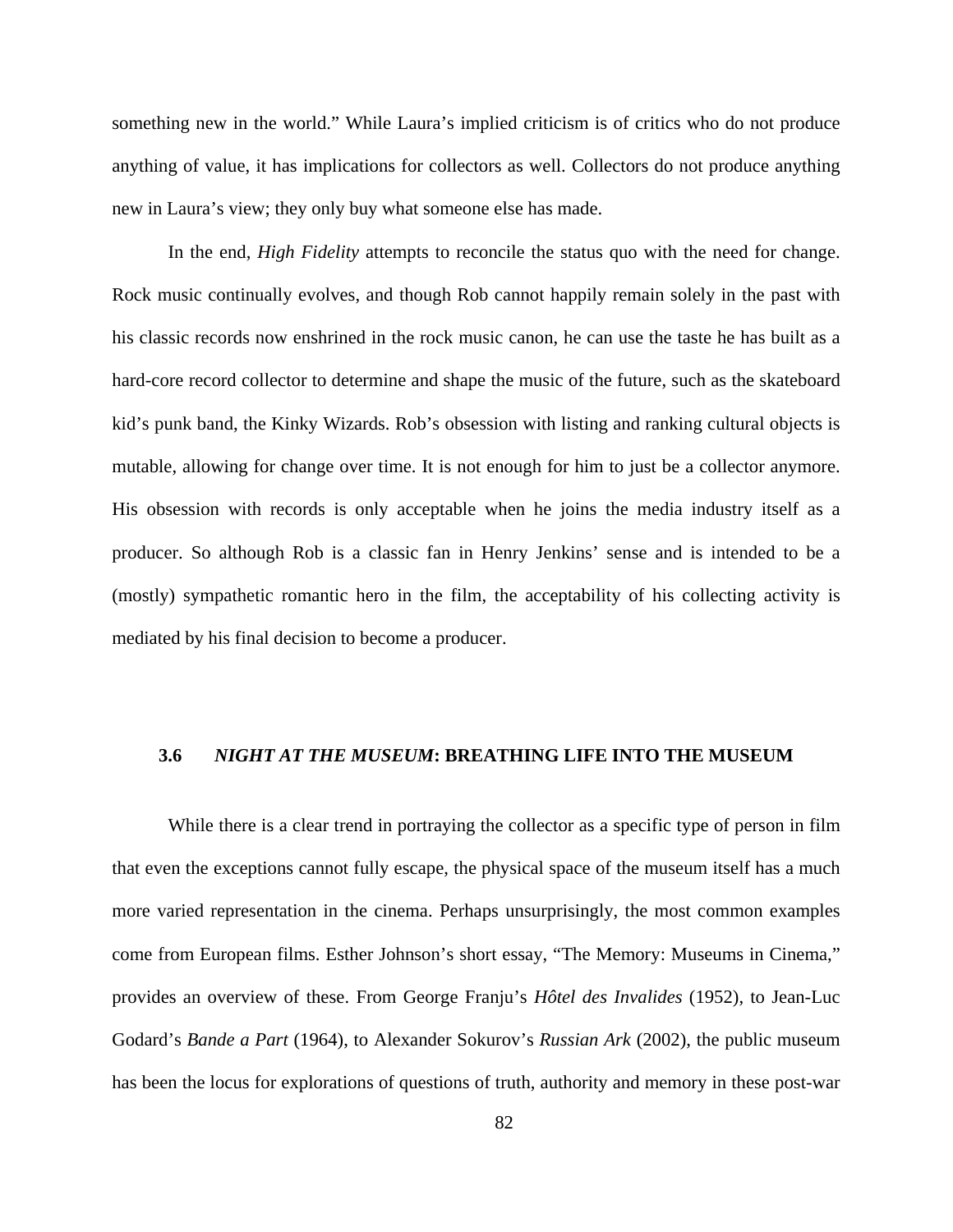European/Eastern European films. Johnson's conclusion is that though each of these films differs in their use of the museum, they "draw attention to the fact that museums seek to pacify the past by neatly encasing and memorializing it behind glass, yet remain haunting places which can psychologically affect the visitor" (Johnson 9). However, the representation of museums in American films is markedly different than in the European art film tradition.

As Johnson notes, Alfred Hitchcock used museums as backdrops for two of his films, *Blackmail* (1929), which featured the British Museum, and *Vertigo* (1958), in which an unknown art museum holds the portrait of Carlotta Valdes that Madeleine Elster, and her double, Judy Barton (both played by Kim Novak), spend hours contemplating. Though unique instances exist s in the works of Hitchcock, the appearance of a museum in American films usually falls into one of three categories: it is either the location of a desired work of art or artifact in a heist or detective film (*The Pearl of Death* [Roy William Neill, 1944], *How to Steal a Million* [William Wyler, 1963], *The Order* [Sheldon Lettich, 2001]), the source of mystery, monsters and/or exoticism in suspense and comedy films (*Mystery of the Wax Museum* [Michael Curtiz, 1933], *Ghostbusters II* [Ivan Reitman, 1989], *The Relic* [Peter Hyams, 1997], *The Mummy Returns* [Stephen Sommers, 2001]), or a playful space for kids to learn or adults to goof off (*From the Mixed-Up Files of Mrs. Basil E. Frankweiler* [Fielder Cook, 1973], *L.A. Story* [Mick Jackson, 1991], *Night at the Museum*, [2006] and *Night at the Museum: Battle of the Smithsonian* [2009]).

The appearance of the museum in the first two types is mainly a plot contrivance rather than a thoughtful interrogation of the kind of space museums represent. Museums contain objects of value and elaborate security systems, making them enticing but challenging targets for both fictional and real-life thieves. As repositories for mummies, dinosaur bones, and spiritual objects from exotic cultures, museums also make good fodder for stories about skeletons, statues and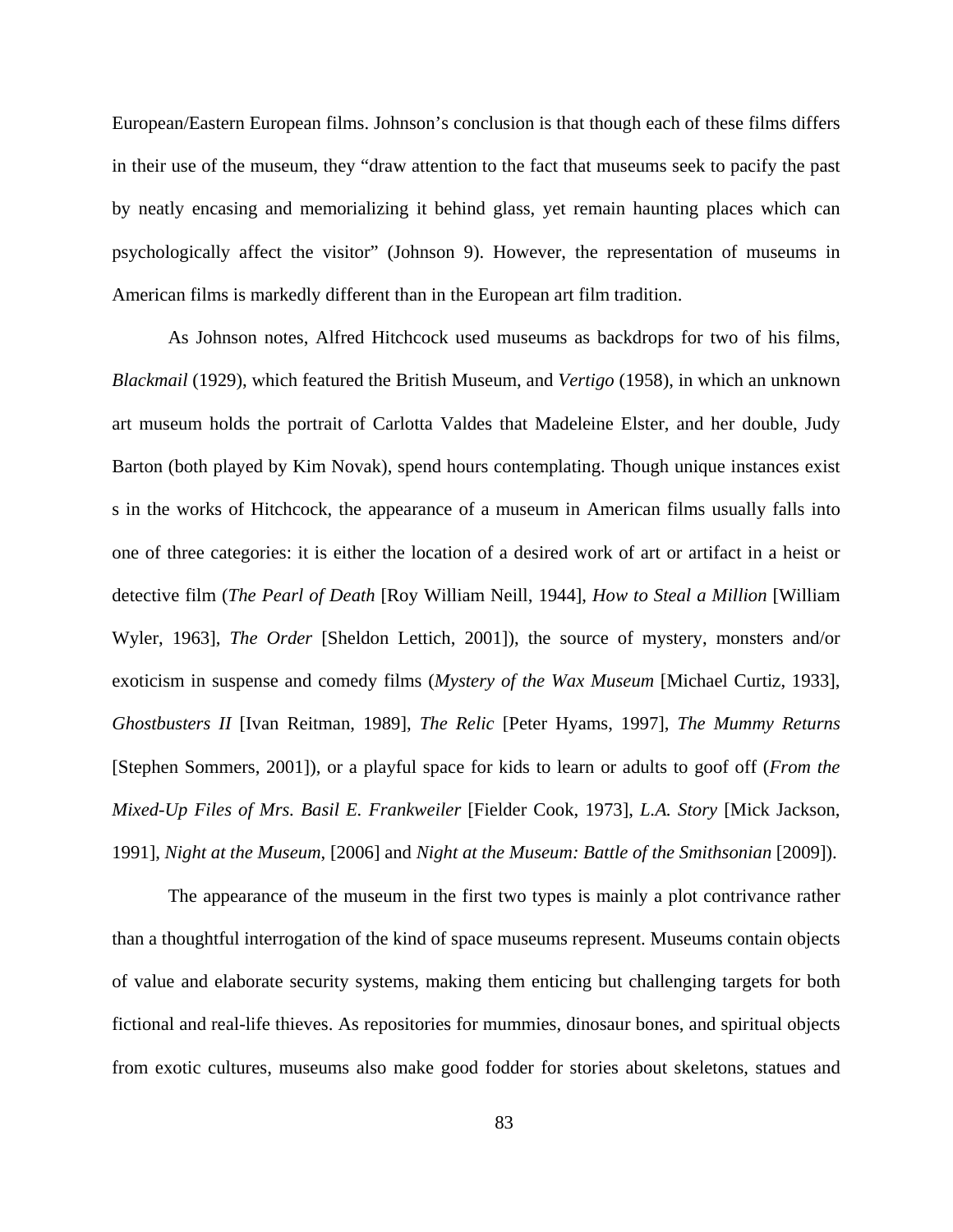paintings come to life to wreak havoc on the unsuspecting modern world. Generally commenting on loss of magic and spiritualism in modern rational society, this second category of films is the most prolific. However, it is the third category that I want to explore in-depth in this chapter, because *Night at the Museum* most closely dovetails with the issues of museum usage and computer-generated imagery discussed in other chapters.

*Night at the Museum* is the story of a down-and-out divorcé, Larry Daley (Ben Stiller), who desperately needs to find a job – any job – in order to be a good father to his son. The film is predicated on the idea that Larry's failed entrepreneurial schemes and multiple evictions from apartments are damaging his relationship with his son Nick (Jake Cherry), even though his exwife, Erica (Kim Raver), has primary custody. She tells him, "It's just that too much instability, it's not good for him…I don't think Nicky should stay with you." Faced with losing the partial custody of his son that he has, Larry desperately takes the only job he can find: night guard at the American Museum of Natural History. For Larry, taking a menial, everyday job like this represents not only giving up on his business ambitions, but admitting that he is "just an ordinary guy who should get a job" and not a hero in the eyes of his son.

Larry's job turns out to be anything but ordinary, however. Instead of walking through darkened halls filled with silent exhibits, Larry finds himself being chased and harassed by exhibits that come to life when the sun sets. Larry's job is not so much to protect the museum from theft as it is to prevent the exhibits from destroying each other or wandering away when they come to life each night. As a vivified wax model of Teddy Roosevelt (Robin Williams) explains to Larry, "Your job is to make sure that everyone stays inside the museum, because if the sun rises and anyone is on the outside we turn to dust." Roosevelt explains that the mummy Akmun-ra's gold tablet has had the power to bring dead things to life, ever since the exhibit was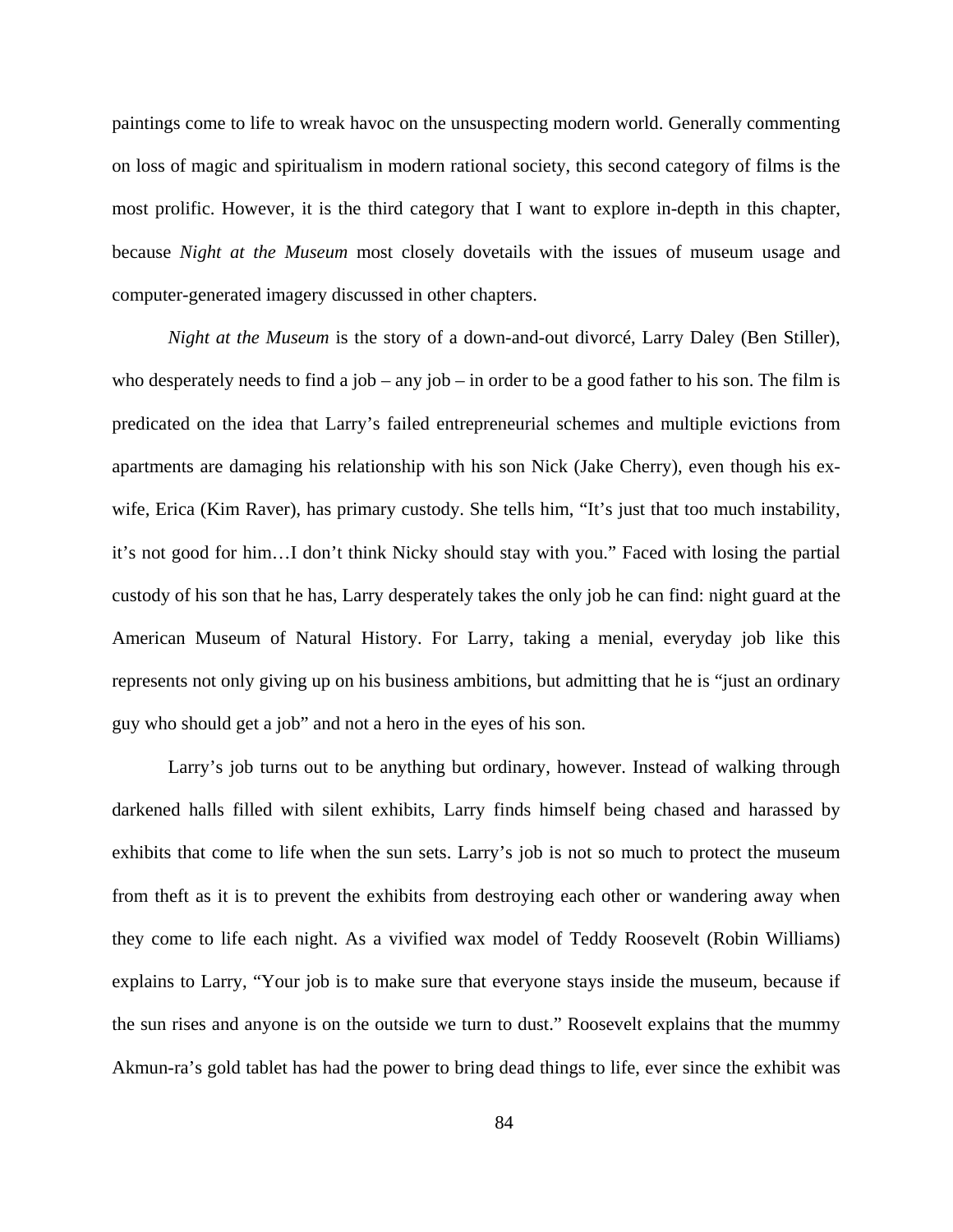set up in 1952. But given the variety of people, animal and objects in the museum, chaos ensues because they each engage in their former behaviors: the civil war dummies want to fight each other, the Roman soldiers and American west pioneers seek to expand their empires, the lions want to hunt, and the dinosaur in the atrium wants to play fetch. Suddenly, Larry's job is transformed from a mundane blue-collar position to a dangerous and action-packed job unlike any other.

The retiring night guard Cecil (Dick Van Dyke) gives Larry an instruction manual, and tells him to follow the directions exactly in order. Larry's ineptitude results in the instructions being destroyed, and so he has to invent new procedures for controlling the living exhibits. By not following the old instructions (whose torn, yellowing pages mark it as a vessel of hidebound thinking), Larry is ultimately able to create harmony where none existed before. He lets the mummy that everyone is afraid of out of the sarcophagus, only to find that Akmerah (Rami Malek) is a handsome young man (rather than a crusty, shriveled corpse) who speaks perfect English (because of his time spent on display at Cambridge University) and wants nothing more than to be free to walk around. Larry gets the Northern and Confederate soldier dummies to stop fighting and work together, and the Roman Centurions and western pioneers become friends.

Reviews of *Night at the Museum* were on the whole negative, and those that were positive seemed to mainly praise it for being inoffensive rather than actually good. Nevertheless, the film did well enough to spawn a sequel, *Night at the Museum: Battle of the Smithsonian* (2009). While Ruthe Stein calls *Night at the Museum* "coyly hilarious" and concludes that the special effects extravaganza makes history more interesting than any teacher ever could, she hardly seems to believe her own final line, "Who knows, it might even inspire them to want to visit an actual museum." Those critical of the film point to failures in the plot, uninspired special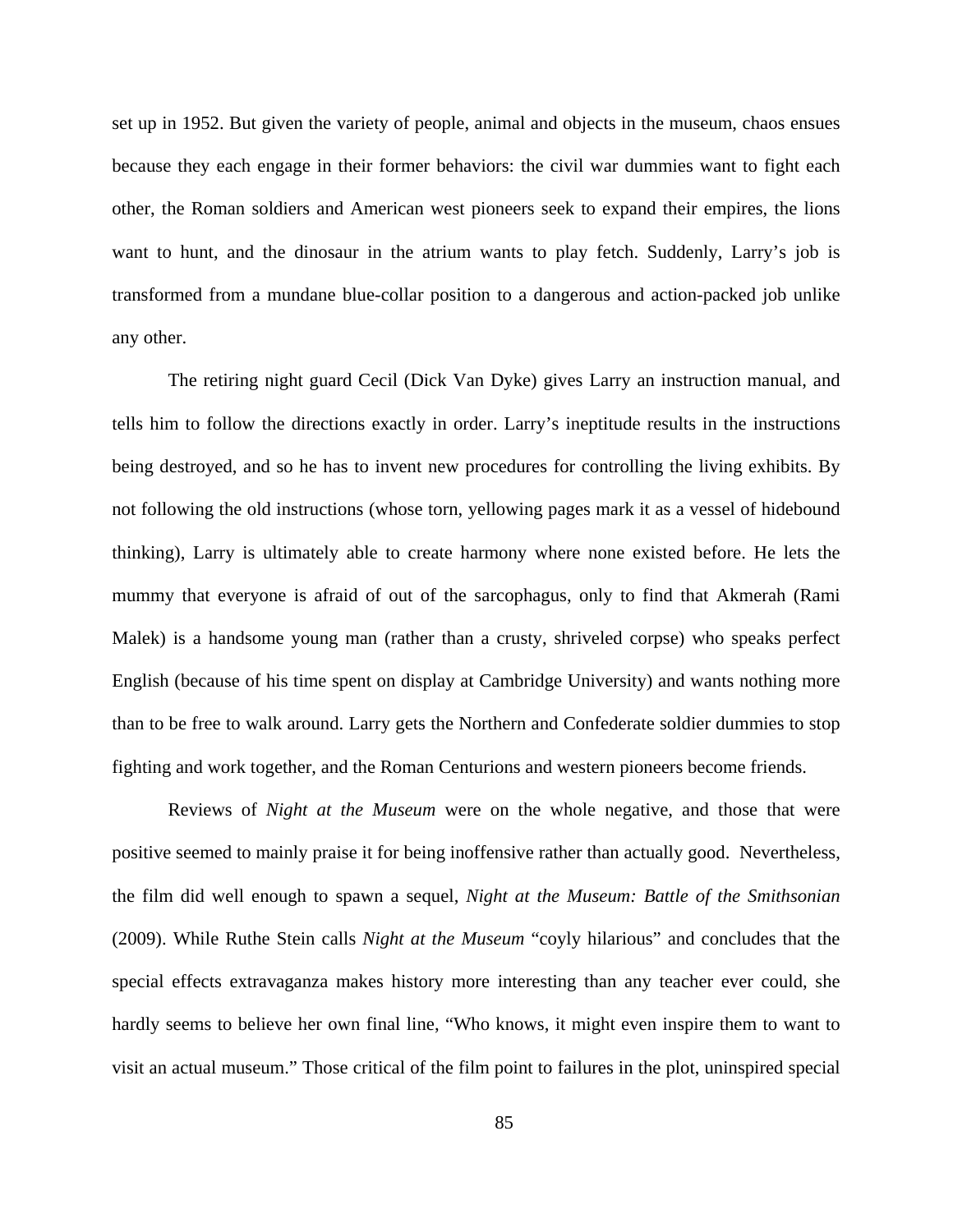effects, and a poorly used star cast. As the ultimate insult, Claudia Puig concludes, "A daytime field trip to a local museum with a droning guide beats the tedium of the strangely lifeless *Night at the Museum*" (Puig).

The museum is more than a convenient backdrop for Larry's domestic drama. The film illustrates the changing philosophy of museum usage that has been underway since the experiential turn in the 1960s. It begins with a montage of shots of different exhibits in the empty museum, all lifeless and still, confirming most viewers' expectations that the museum is a place for quiet contemplation of hackneyed dioramas and dusty examples of taxidermy. This impression will soon be disrupted and is part of an argument that today's museums are exciting and interactive locations for public entertainment and education. The reason Larry is hired to replace Cecil, Gus (Mickey Rooney) and Reginald (Bill Cobbs) is, as Cecil explains, because "The museum is losing money. Hand over fist. I guess kids today don't care about wax figures or stuffed animals. So, they're downsizing, which is code for firing. Myself, and the other two night guards." Each exhibit pictured in the opening sequence is later shown come to life. Before this new approach can be embraced, however, Larry must learn to control the chaos of the night museum and convince the museum director to come around to a new way of thinking.

Dr. McPhee (Ricky Gervais), the museum director, is the representative of the old-school ideal of the museum. He becomes apoplectic and incapable of coherent speech when children touch the exhibits. He, along with the docent, Rebecca Hutman (Carla Gugino) (who is also a graduate student writing a dissertation on Sacajawea) views the museum as a quiet place for adult research and contemplation. Although Rebecca is easily won over, McPhee has more difficulty with change. When excited children climb up on the edge of the dinosaur skeleton exhibit in the front lobby, McPhee throws a tantrum: "Please don't touch the exhibits!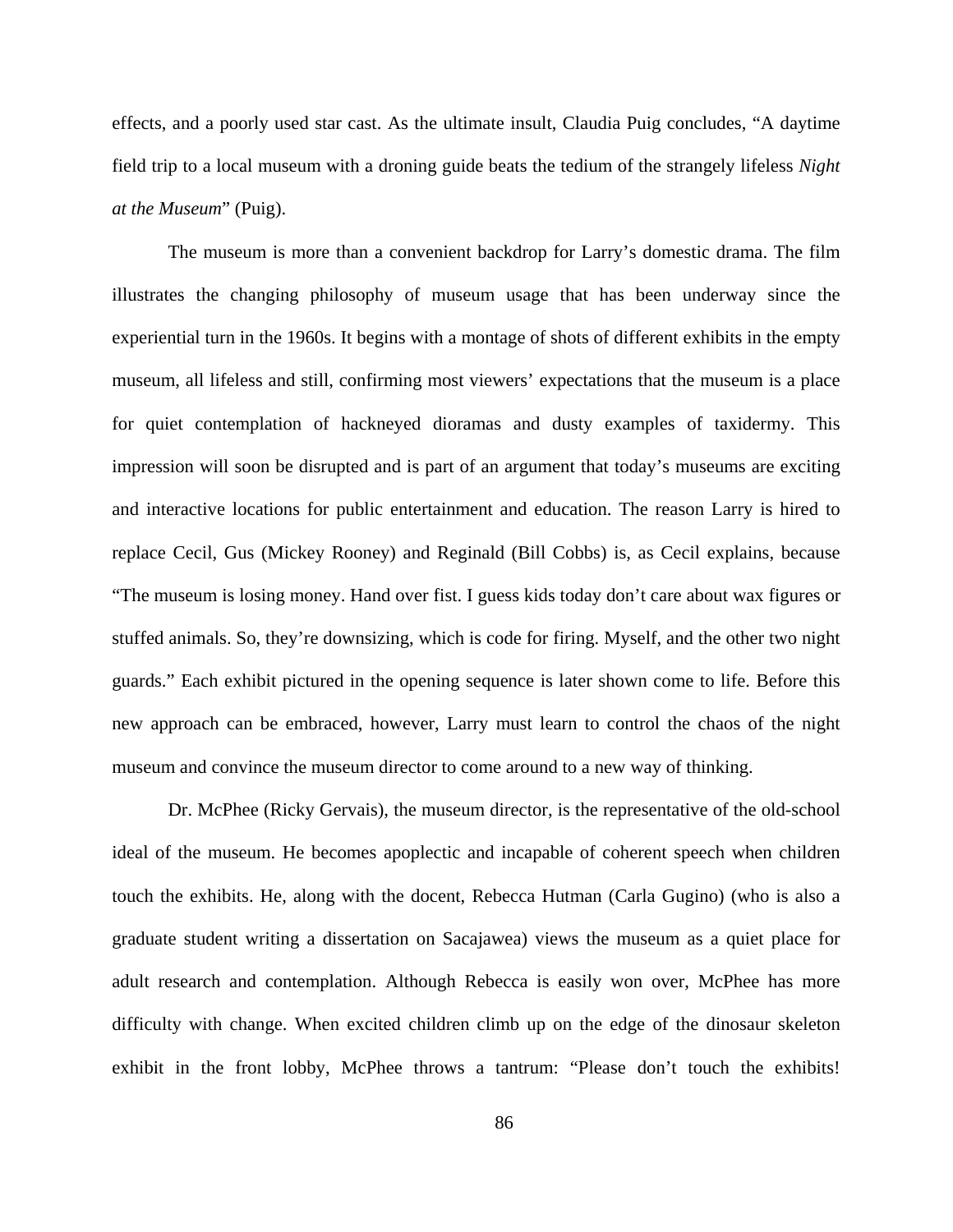[muttering] I mean, riff raff. Ms. Hutman, I cannot tolerate this type of chaos. I mean, this is a museum, not a…Do you know what museum means? It doesn't mean, ooo, Daddy, it's a big tyrannosaurus thing. Can I touch its leg? No! Work it out, please." After Larry's third night of messily restoring order to the feuding exhibits, the chaos far exceeds what McPhee can overlook and he fires Larry. However, the dinosaur tracks in the street, cave drawings in the subway, and Neanderthals cavorting on the museums roof are interpreted by the media as an advertising campaign on the part of the museum that brings flocks of patrons to the museum. McPhee takes one look at the increased patronage and wordlessly hands back Larry's keys and flashlight.

*Night at the Museum* is essentially an hour and a half long advertisement for New York's American Museum of Natural History. The exterior shots are of the museum itself, although all interior scenes were shot on a sound stage. The depiction of the interior corresponds with the real museum (the dinosaur skeleton in the atrium, the blue whale, the hall of gems and minerals). In fact, MSNBC reported "AMNH officials have credited the movie with increasing the number of visitors during the holiday season in 2006 by almost 20%. According to Museum president Ellen Futter, there were 50,000 more visits over the previous year during the 2006 holiday season." (MSNBC.com).

The 2009 sequel, *Night at the Museum: Battle of the Smithsonian*, addresses the anxiety of museum relevance by having the wax figures and stuffed specimens from the first movie crated and shipped of to storage to make way for an all-new digitally interactive museum (featuring a flickering hologram of Teddy Roosevelt). The Smithsonian museum archives are the place museum exhibits go to die (at least in the world of these two films). McPhee derisively calls the renovations "version 2.0" of the museum, but he is outvoted by the board of directors. Larry merges the public's love for "what's new" with the traditional aims of preservation by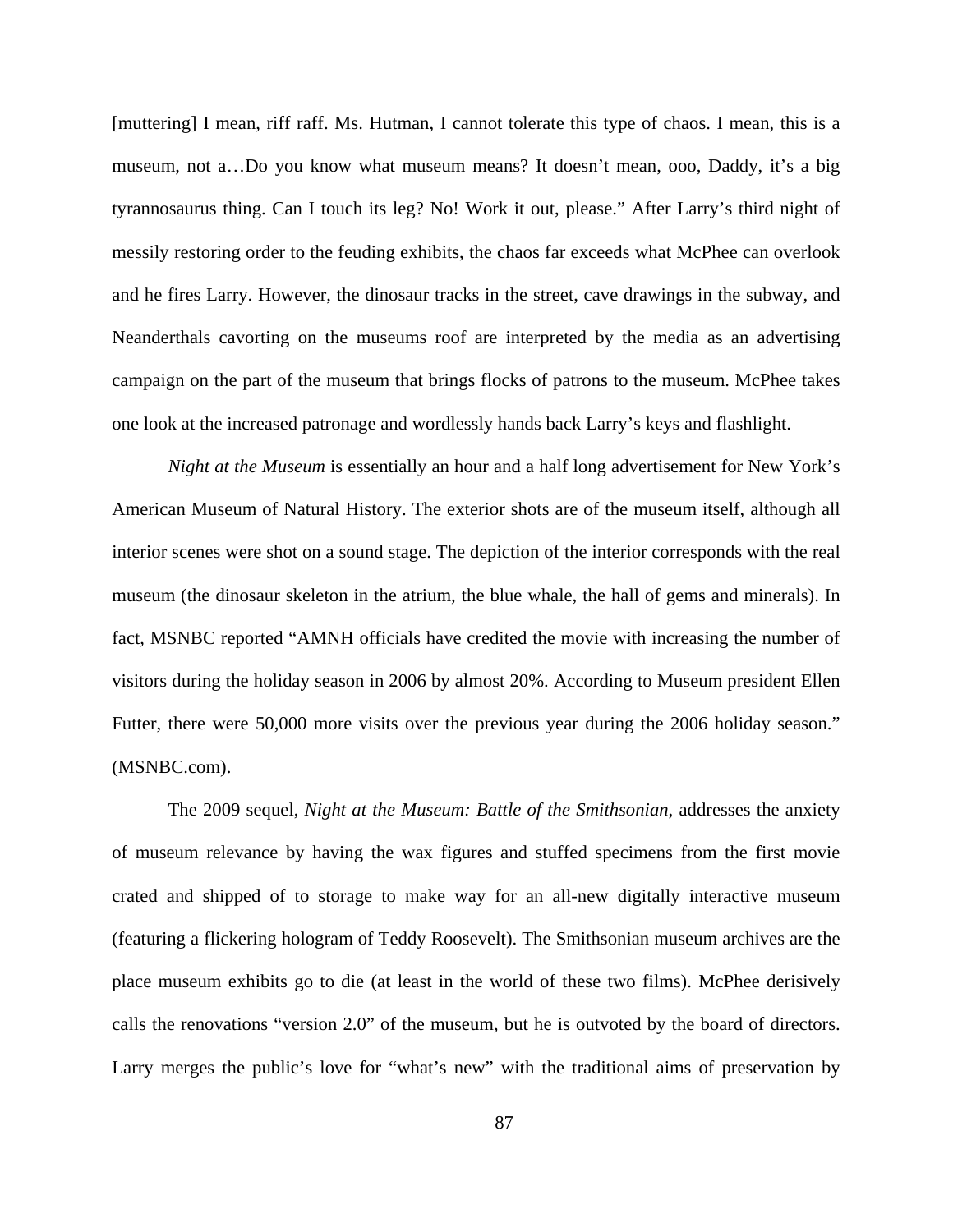adding night hours to the museum – the animated figures are the interactive display and the creaky old museum pieces all at once.

#### **3.7 CONCLUSION**

From nearly its inception, live-action films have espoused a very limited view on the nature of collecting. As an activity, collecting is not an enterprise favored by commercial, actionoriented cinema, involving as it does a lot of time-consuming research, internal contemplation, and arranging of things on shelves. But while collectors themselves do not often make good action heroes or romantic leads, they appear as primary and secondary characters with surprising frequency. Though this analysis has only considered a few examples in-depth, similar representations can be seen in *Alice Solves the Puzzle* (Walt Disney, 1925), *Bringing up Baby*  (Howard Hawks, 1938), *Citizen Kane* (Orson Welles, 1941)*, The Long, Long Trailer* (Vincente Minnelli, 1953), *The Eiger Sanction* (Clint Eastwood, 1975)*, The Relic* (Peter Hyams, 1997), *The Golden Bowl* (James Ivory, 2000), *Ghost World* (Terry Zwigoff, 2001), *Adaptation* (Spike Jones, 2002)*,* and *The Forty Year Old Virgin* (Judd Apatow, 2005).

Live-action film seemed to have settled into a comfortable rut in its portrayal of collecting by the 1980s. Collectors made good eccentrics and criminals, but rarely needed to be considered as anything more than stock characters. Although this tendency can be linked to the industry practice of employing stereotypes as a narrative shorthand, newer forms of visual entertainment are calling into question old assumptions about what collectors and collecting are. As will be demonstrated in Chapter 4, digital game narratives have a radically different attitude toward collecting, and given the close association between the film and game industries, it is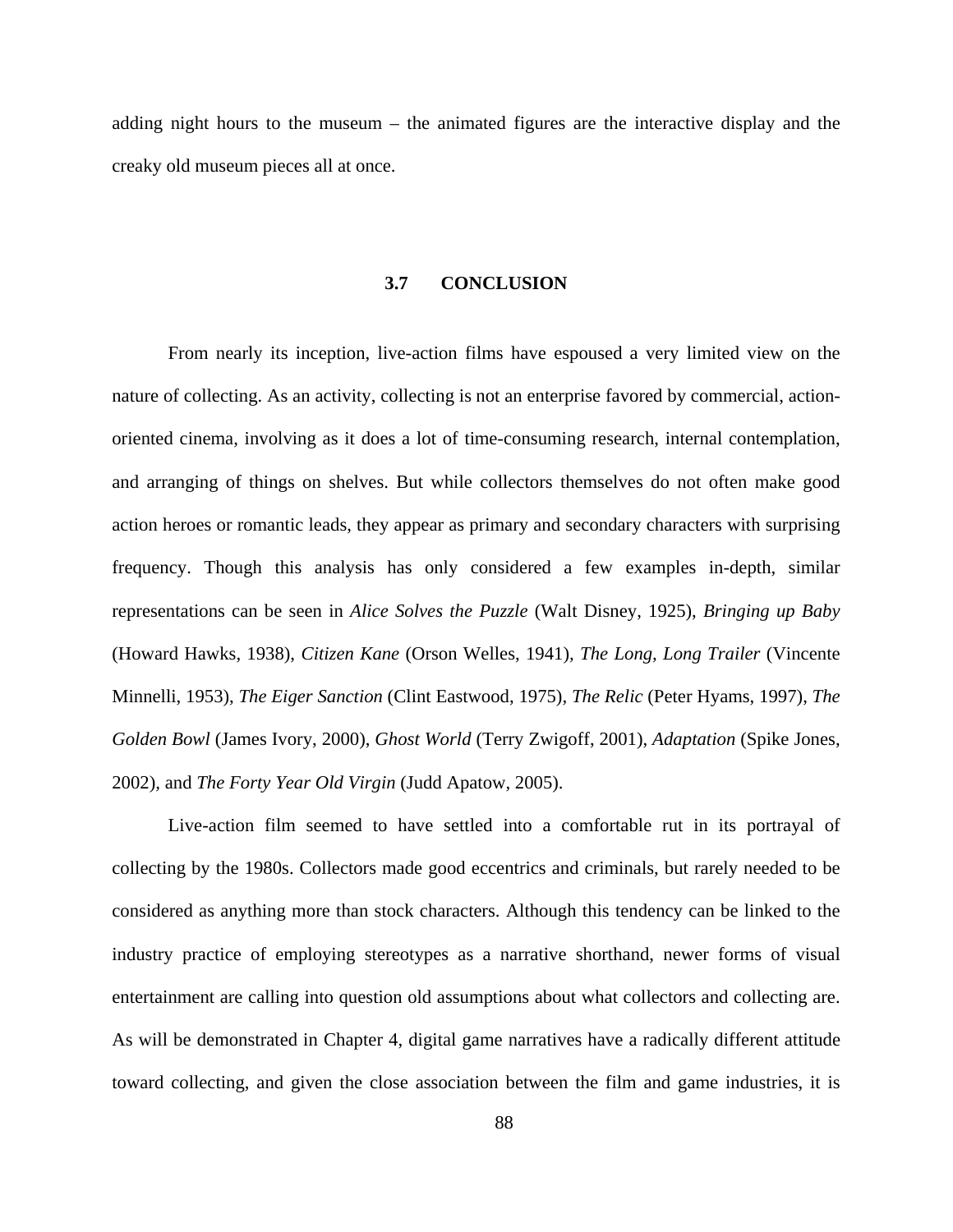likely that the old stereotypes are being chipped away, albeit slowly. However, although liveaction film may be showing signs of change (as in *High Fidelity*), its counterpart, the animated feature film, is not.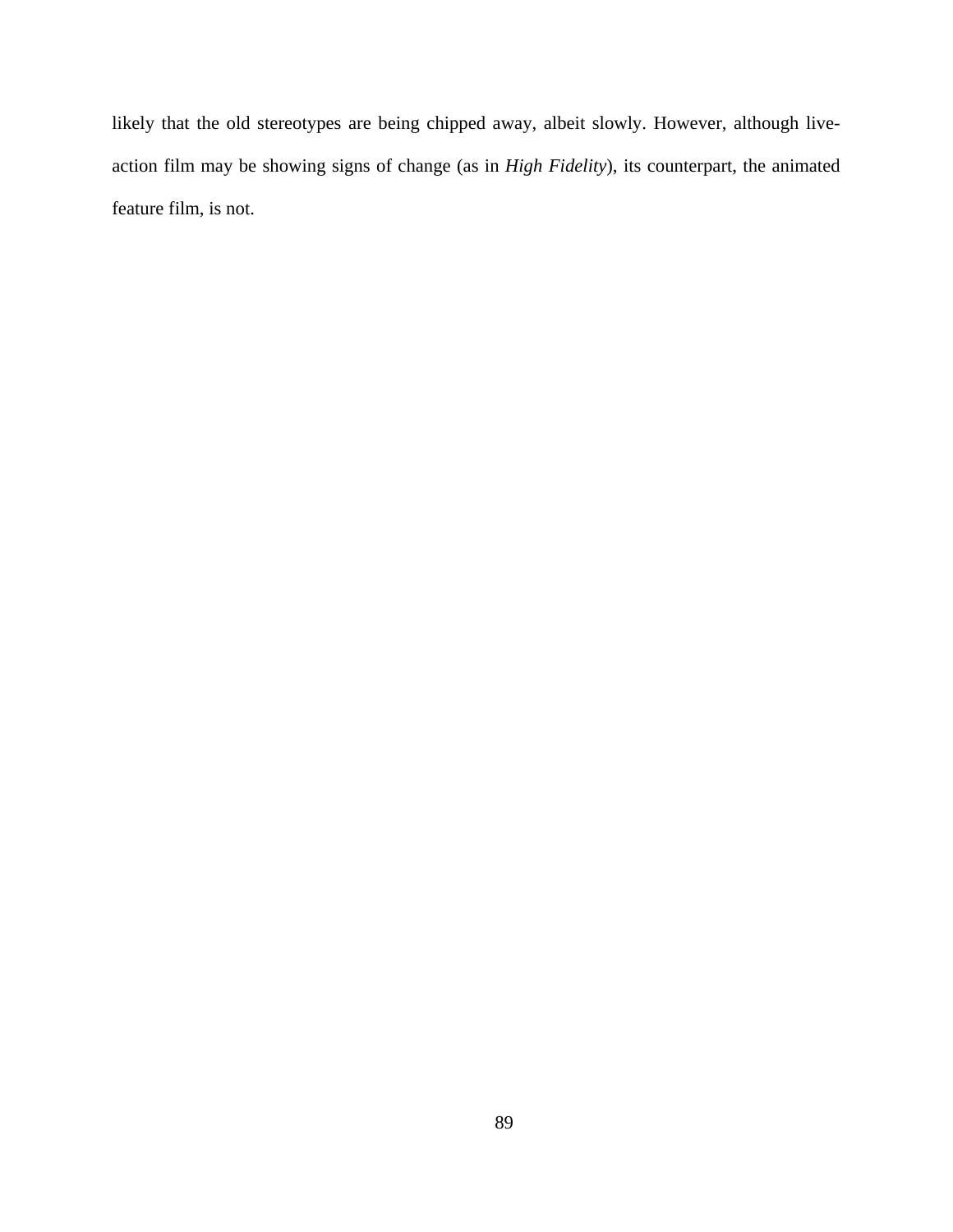# **4.0 "TOYS DON'T LAST FOREVER": COLLECTING IN ANIMATED FILMS**

I have chosen to consider animated films separately from live-action films in keeping with the long-standing practice of separating the two. Yet my goal is not to do so to avoid the complications of their relationship, $19$  but to confront them head on. Past critics have divided animation and live action based on a perceived lack of photorealism in animation. Unfortunately, this has never been more than a convenient fiction. Animated film may not look photorealistic in the same way that live-action film does, but it is nevertheless a photorealist reproduction of the drawing (or other material) placed sequentially in front of the camera. The case of stop-motion animation complicates things even more. The individual images in a stop-motion film like *Street of Crocodiles* (Stephen and Timothy Quay 1986) are just as photorealistic as a live-action film, but stop-motion is nevertheless generally considered to be a kind of animation. Another differentiation posits that live-action film involves actors while animation does not, however this does not hold up very well either since films like the early actualities sometimes did not feature people or even animals, instead surveying a landscape. (Or consider Hollis Frampton's 1969 film *Lemon*, which "stars" only an unmoving lemon.) Additionally, this view overlooks the

<u>.</u>

<span id="page-98-0"></span> $19$  Previous film theorists such as Siegfried Kracauer explicitly set animation aside from their consideration. In the preface to *Theory of Film*, for example, Kracauer states that he intentionally neglects both the "animated cartoon" and color [Kracauer xlvii]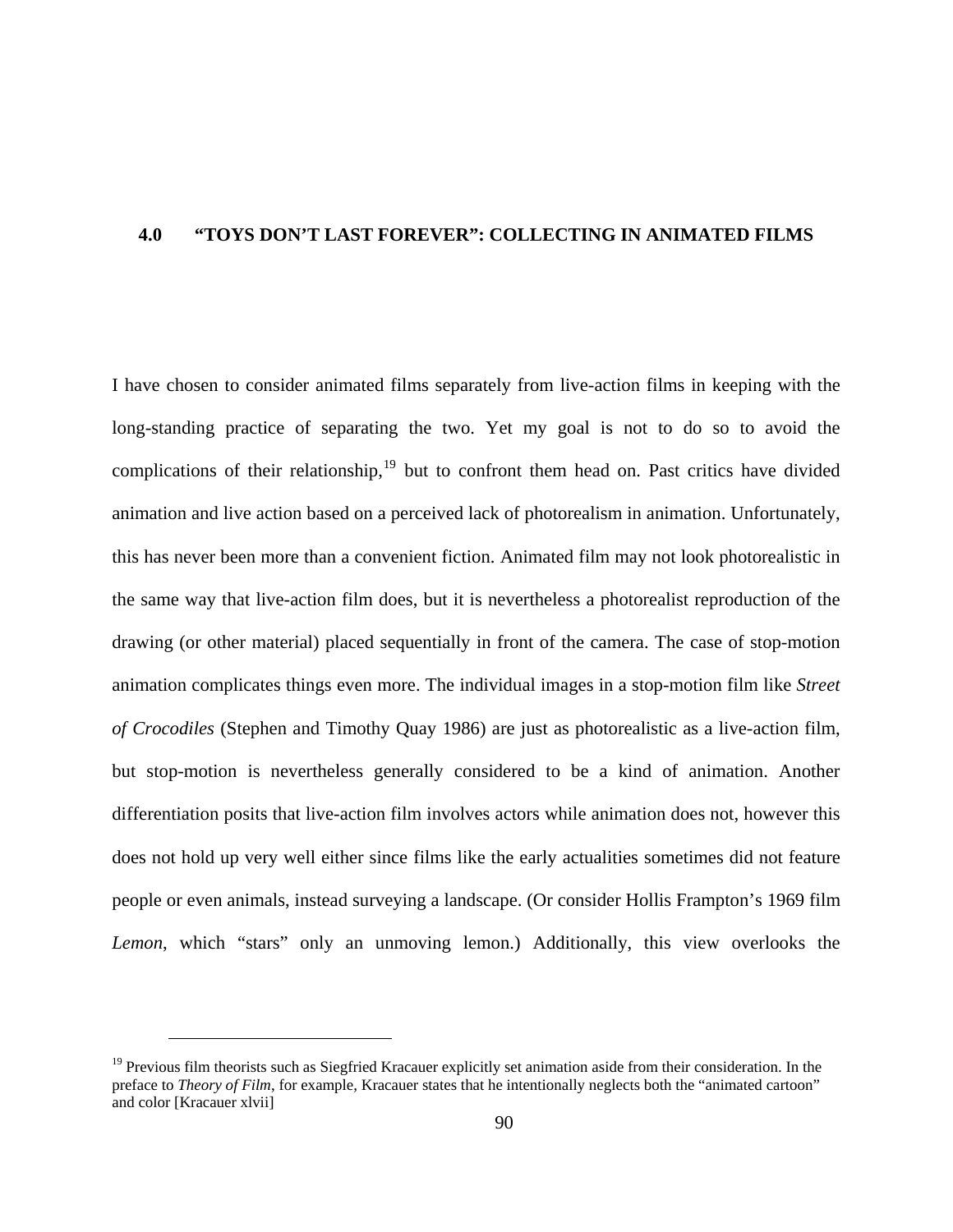contribution of voice actors to animated films. Until recently, most critics have dealt with all this confusion by calling animation an exception to the rules and leaving it at that.

It seems likely that animation and live-action are not two different media, merely two different styles, however there does seem to be a divide between the two when it comes to conceptualizing collecting. This chapter divides animated films from other cinema because of the more polemic stance they take on collecting as a social practice. Through an analysis of *The Little Mermaid* (Ron Clements and John Musker, 1989), *Toy Story 2* (John Lasseter and Ash Brannon, 1999), *Curious George* (Matthew O'Callaghan, 2006), and *WALL-E* (Andrew Stanton, 2008), I argue that animated films favor objects in constant use and transformation over objects with more historically or symbolically fixed meaning. The narrative premise of *Toy Story 2*, for example, is that it is better for toys to be loved, worn out and abandoned by their owners than to be preserved forever in a Japanese toy museum. This tendency arises from the very principles of animation that construct it as a highly flexible and experimental form, one that emphasizes transformation, change, and the fleeting moment, rather than preservation and history.

Animation abounds with inanimate objects that talk, walk, and transform: adventurous toasters in search of an owner, singing teapots that used to be human housekeepers, and psychic talking mirrors.<sup>[20](#page-99-0)</sup> Animated objects are therefore antithetical to collecting since collections attempt to pin objects down and prevent them from changing. While many have excluded animation from critical consideration of the cinema at large, there is a small, but growing body of work that studies animated film and television programs as part of the cinema.<sup>[21](#page-99-1)</sup>

1

<span id="page-99-0"></span><sup>&</sup>lt;sup>20</sup> In *The Brave Little Toaster* (Jerry Rees, 1987), *Beauty and the Beast* (Gary Trousdale and Kirk Wise, 1991) and *Snow White* (David Hand, 1937), respectively.

<span id="page-99-1"></span><sup>&</sup>lt;sup>21</sup> This study will focus primarily on animation produced for the cinema, but the differences between film and TV animation are less pronounced than the differences between live-action films and television shows.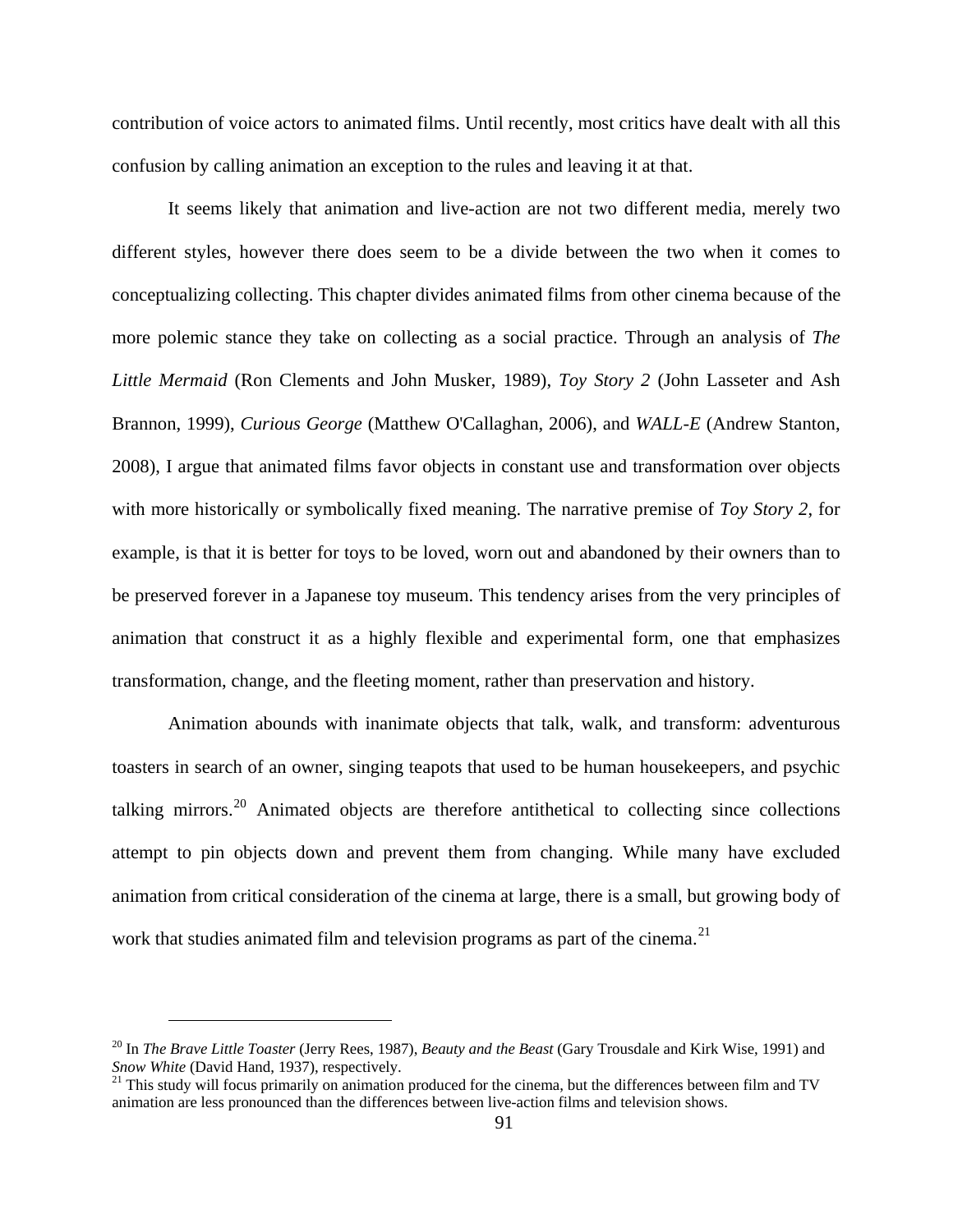In 1947, Erwin Panofsky observed in "Style and Medium in the Motion Pictures," that the "very virtue of the animated cartoon is to animate; that is to say, endow lifeless things with life or living things with a different kind of life. It effects a metamorphosis" (Panofsky 285 f). He further argues that "the very concept of a stationary existence is completely abolished. No object in creation, whether it be a house, a piano, a tree or an alarm clock, lacks the faculties of organic, in fact anthropomorphic, movement, facial expression and phonetic articulation" (Panofsky 285- 6). The animated cartoon is an expression of pure cinematic possibility for Panofsky. As a result, animated and photorealistic images do not have the same function. Instead, Panofsky argues that

> It is the movies, and only the movies, that do justice to that materialistic interpretation of the universe which, whether we like it or not, pervades contemporary civilization. *Excepting the very special case of the animated cartoon*, the movies organize material things and persons, not a neutral medium, into a composition that receives its style, and may even become fantastic or pretervoluntarily symbolic, not so much by an interpretation in the artist's mind as by the actual manipulation of physical objects and recording machinery. The medium of the movies is physical reality as such: the physical reality of eighteenth-century Versailles—no matter whether it be the original or a Hollywood facsimile." (Panofsky 292, emphasis mine)

Thus, Panofsky and others have long held that no matter how fantastic, live-action film always refers to reality as such, and the ontologic argument that film has an especial affinity for presenting the material world only holds up as long as animation is excluded from consideration.

In keeping with the periodization of other chapters, I focus here on post-1980s animated films, although earlier examples also exist. In Walt Disney's *Alice Solves the Puzzle* (1925), for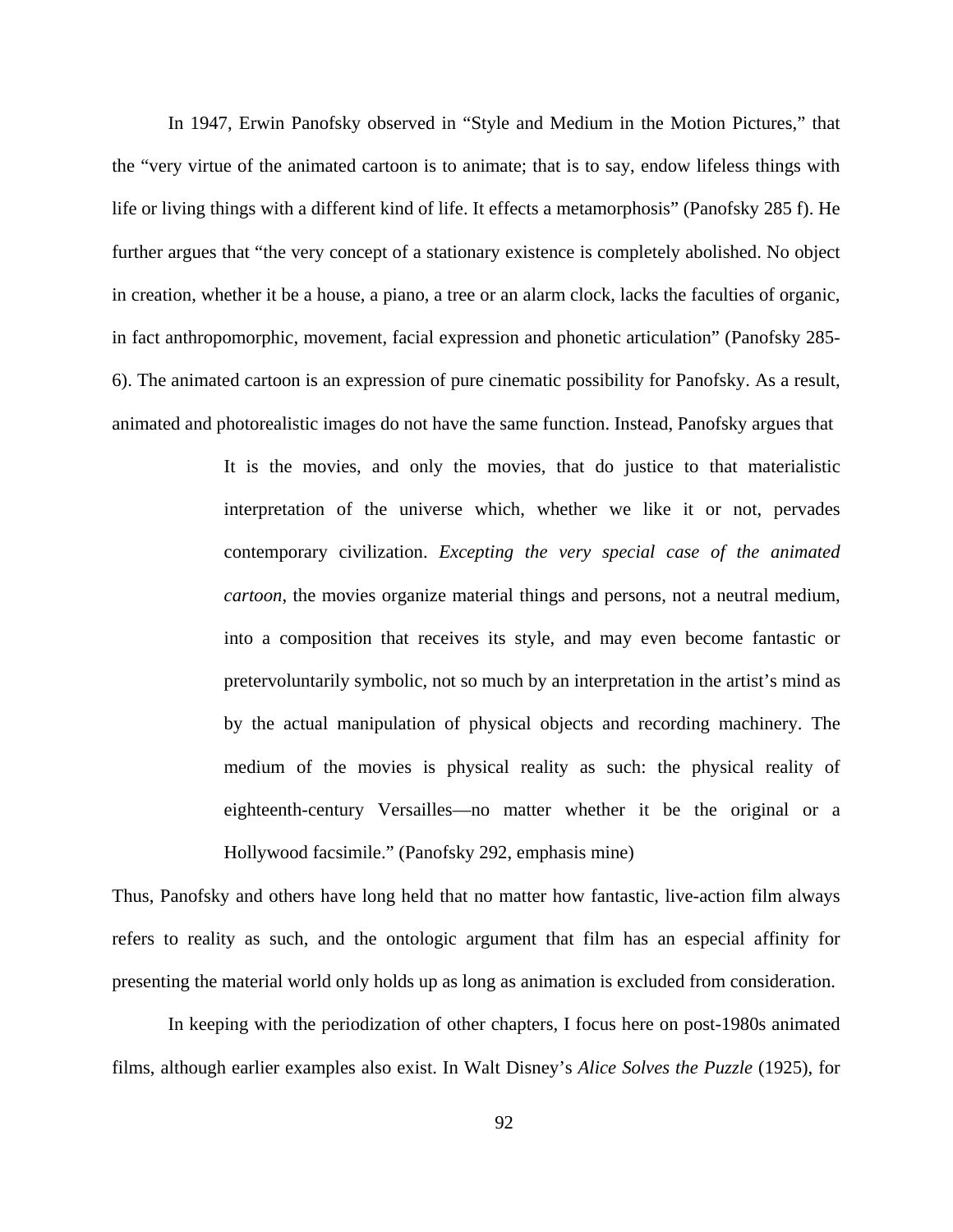example, Woodleg Pete steals Alice's (Margie Gay) crossword puzzle because it is the one missing from his collection. Early Warner Brothers Looney Toons also featured collectors or museums on occasion, such as *Buddy's Bug Hunt* (Jack King, 1935), in which one-time Warner Brothers cartoon star Buddy is a bug collector whose collection turns on him in pursuit of revenge, and *The Egg Collector* (Chuck Jones, 1940), in which Sniffles the mouse and Bookworm collect owl's eggs until they realize that owls eat mice and worms. In *Louvre Come Back* (Chuck Jones and Maurice Noble, 1962), Pepe Le Pew chases his paramour through the Louvre museum, and the joke is that he smells so bad that even the normally lifeless paintings come to life in order to hold their noses.

#### **4.1 DEFINING ANIMATION**

Before analyzing collecting in animation more deeply, a persistent question must be answered: What is animation? Frequently, the term is understood to mean hand drawn cartoons in motion, and Paul Wells notes in *Animation: Genre and Authorship* (*Animation* 2), specifically the cel animation style made famous by Walt Disney. Recent technological advances have strained this definition, and some critics have found it easiest to think of computer-generated imagery (CGI) as essentially the same as hand-constructed works, regarding the computer as just "another pencil" (Wells *Animation* 2), particularly since the abstract cartoon style of films employing CGI is visually similar to cel animation to date. However, this view fails to address the fact that CGI animation lacks the intermediate step of photographing the created object. Cel animation consists of hand-drawn images photographed and projected in sequence. CGI images may be artist-created, but they do not result in a physical object (drawing, model, etc.), which is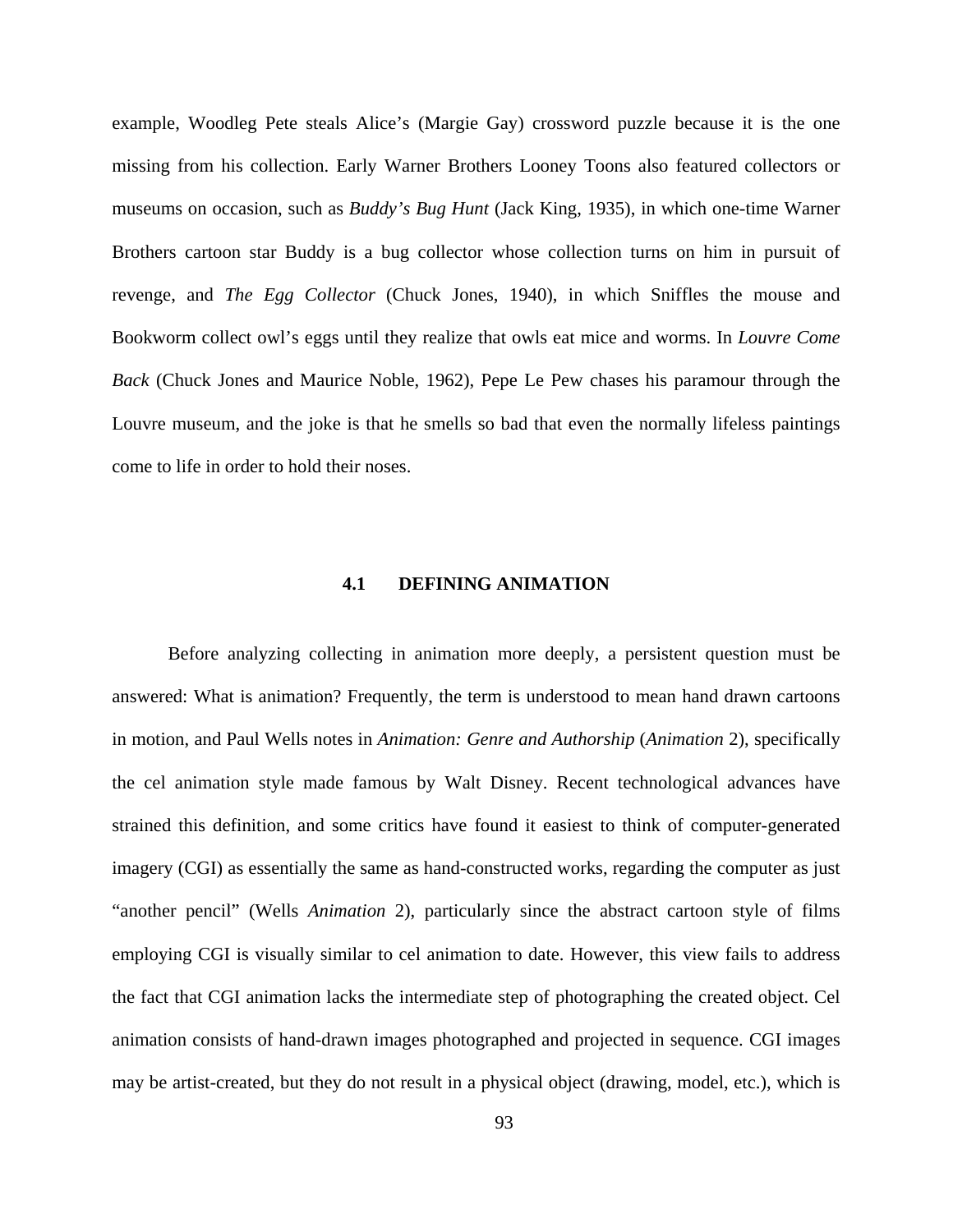then photographed.

Ultimately, the question that needs to be answered is whether animation should be defined by style or method? Preston Blair defined animation in 1994 as "the process of drawing and photographing a character...in successive positions to create lifelike movement" (Blair 6), however Blair's definition excludes some of the work of animators like Émile Cohl (an early stop motion animator), Norman McLaren (a powerhouse of experimental animation who worked with a wide variety of material and techniques) and Art Clokey (the creator of the claymation *Gumby* series). Claymation and other stop-motion films are not drawn by hand or by computer, but are most commonly considered animation nonetheless. In *Animation: Genre and Authorship*, Paul Wells seeks to open up the field of animation by noting "Fundamentally, to make an animated film, it is necessary to create the illusion of movement frame-by-frame through a variety of technical applications" (Wells 7), which restores the work of Cohl, McLaren and Clokey, but still leaves in doubt how frame-by-frame movement is different from live-action film, since, as Scott McCloud points out in *Understanding Comics: The Invisible Art*: "you might say [that] before it's projected, film is just a very, very, very, very, slow comic" (McCloud 8). Such an attitude toward animation, "draws attention to the individual cels or frames, particularly in the field of two-dimensional cartoon animation, as specific works of fine art made distinctive by virtue of their necessary place within the 25 [sic] frames required to make one second of full animated movement onscreen" (Wells *Genre* 6). Norman McLaren has famously defined animation through his claim that "How it moves is more important than what moves...what the animator does on each frame of film is not as important as what he or she does in between" (qtd. in Wells 6). Jayne Pilling has suggested that the term "animation" is in fact a misnomer, that animation is less about motion than about representational practices shared in other media, such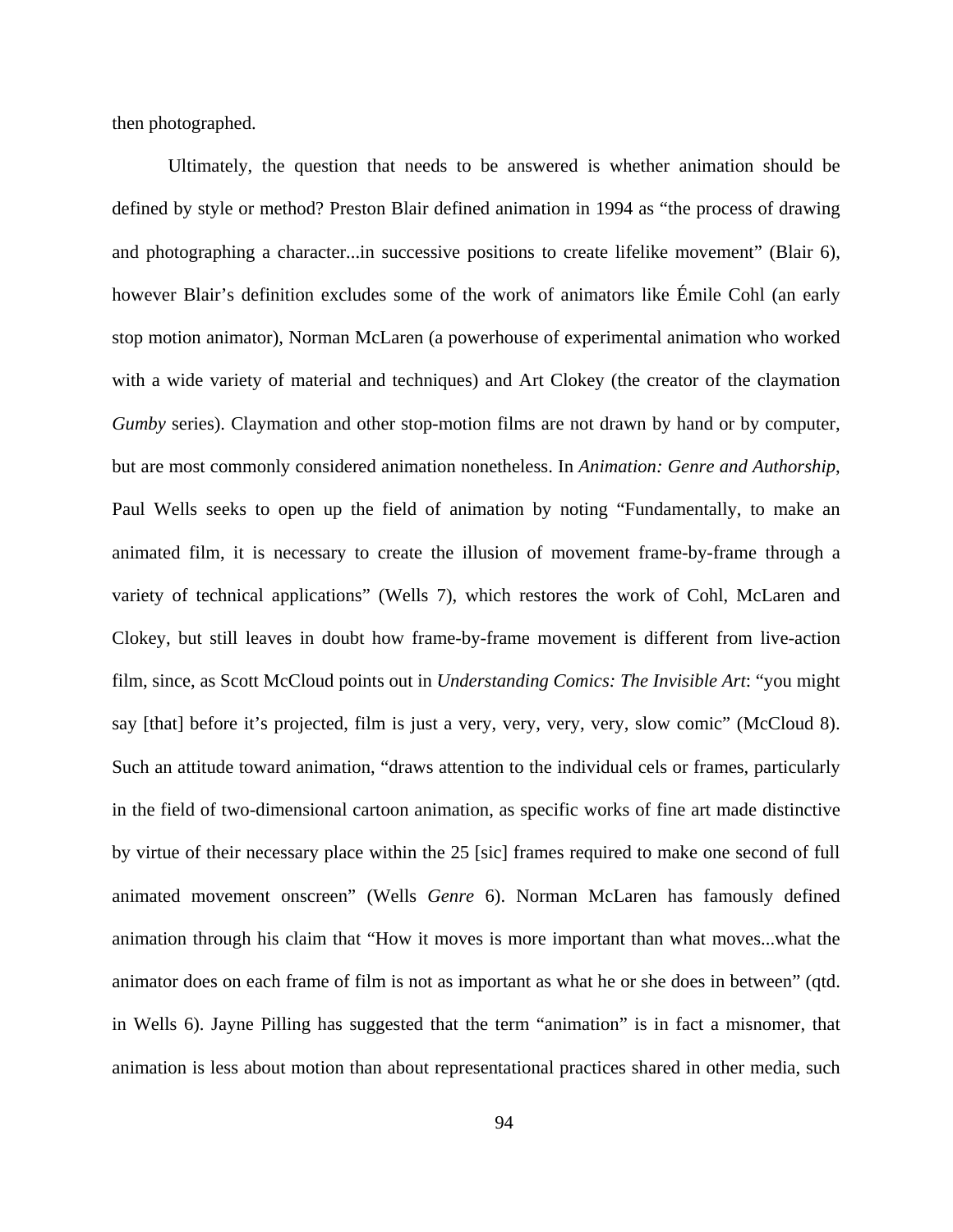as painting.

One thing that animation scholars do agree on is that change and transformation are key characteristics of the art. Precisely because of the slipperiness in defining it, animation has had a tendency to emphasize transformation, change and the fleeting moment. Wells, for example, argues that, "The mutability of the body, and indeed, the whole material environment, is a fundamental aspect of the way animation revises and questions aesthetic norms and social orthodoxies. It is, therefore a key enunciative aspect in the modernising process as it literally and metaphorically illustrates instability, change and alternative perspectives" (*Animation* 39). The depiction of metamorphosis is unique to animation since it does not rely on tricking the viewer into thinking one thing changes into another, but actually depicts an object or figure changing (Wells *Animation* 69). Rather than there being just a thematic difference between animation and live-action, Wells argues that the difference affects narrative structure as well:

> Metamorphosis can resist logical developments and determine unpredictable linearities (both temporal and spatial) that constitute different kinds of narrative construction. It can also achieve transformations in figures and objects which essentially *narrate* those figures and objects, detailing, by implication, their intrinsic capacities. In enabling the collapse of the illusion of physical space, metamorphosis destabilises the image, conflating horror and humour, dream and reality, certainty and speculation. (*Animation* 69)

Metamorphosis is part of the overall release from the laws of physics that typifies cartoons like Chuck Jones' Road Runner series, in which Wile E. Coyote inevitably ends up being suspended in midair just long enough to realize his mistake, at which point gravity begins to function again. Some of these values are reflected in experimental forms of live-action film. The Surrealists, in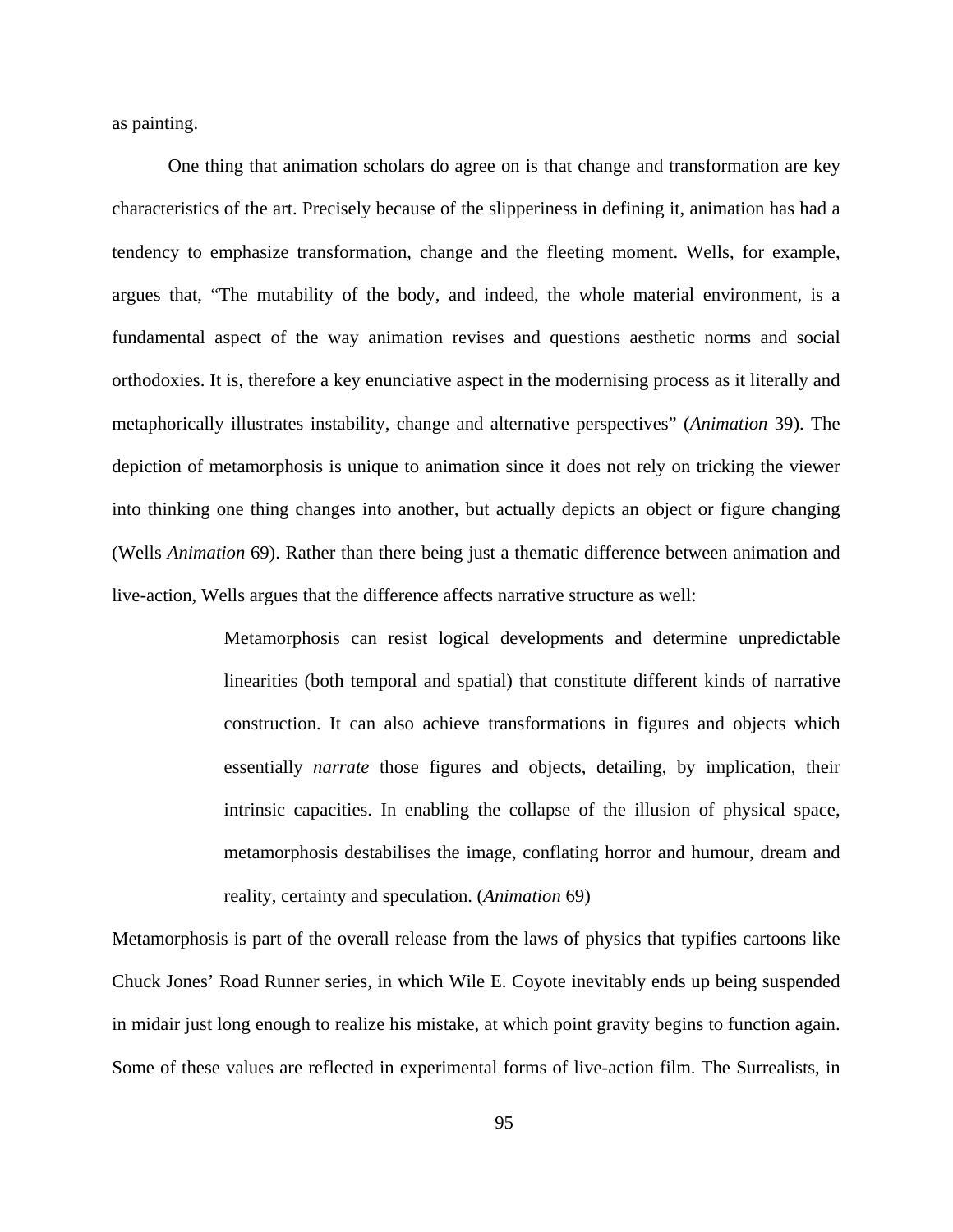particular, were interested in complicating the relationship between dreams and reality. But for the Surrealists, photography "produces an image that is a reality of nature, namely, an hallucination that is also a fact" (Bazin 16). Arguably, the animated image never becomes real, but always remains an image.

Animation, though still indexical in the sense that the artist's drawings or models are photographed, takes a different philosophical stance in its relation to physical reality. Though most animation is seen as life-affirming (breathing life into inanimate objects and images), transformation, degradation, pain and even decay are oft-repeated themes in animated films. Because of its strong alliance with fantasy, however, death is not permanent: What is transformed can be restored. What is dead can come back to life, either the same life or a new one. Animation assuages our fears not by preserving the past, but by promising us that everything is ultimately reformed anew, no matter how much it changes. We rise from the ashes or adopt new forms of being. In explaining Bazin's mummy complex, Philip Rosen argues in *Change Mummified: Cinema, Historicity, Theory* that "The lure of automatically produced images is attributable to subjective obsession precisely because time is a threat. It threatens the stable existence of the subject (death, decay) as well as the object (degradation, transformation)" (Rosen 28). Animation counters that threat by denying the passage of time and the stability of existence – the laws of the physical world simply do not apply in cartoons.

Stephen Rowley tackles the complex question of realism in animation in "Life Reproduced in Drawings: Preliminary Comments Upon Realism in Animation." The animated films of the Disney corporation are often noted for their realism, but the kind of realism presented in these films is not photorealism, but psychological realism or realism of motion. Rowley notes that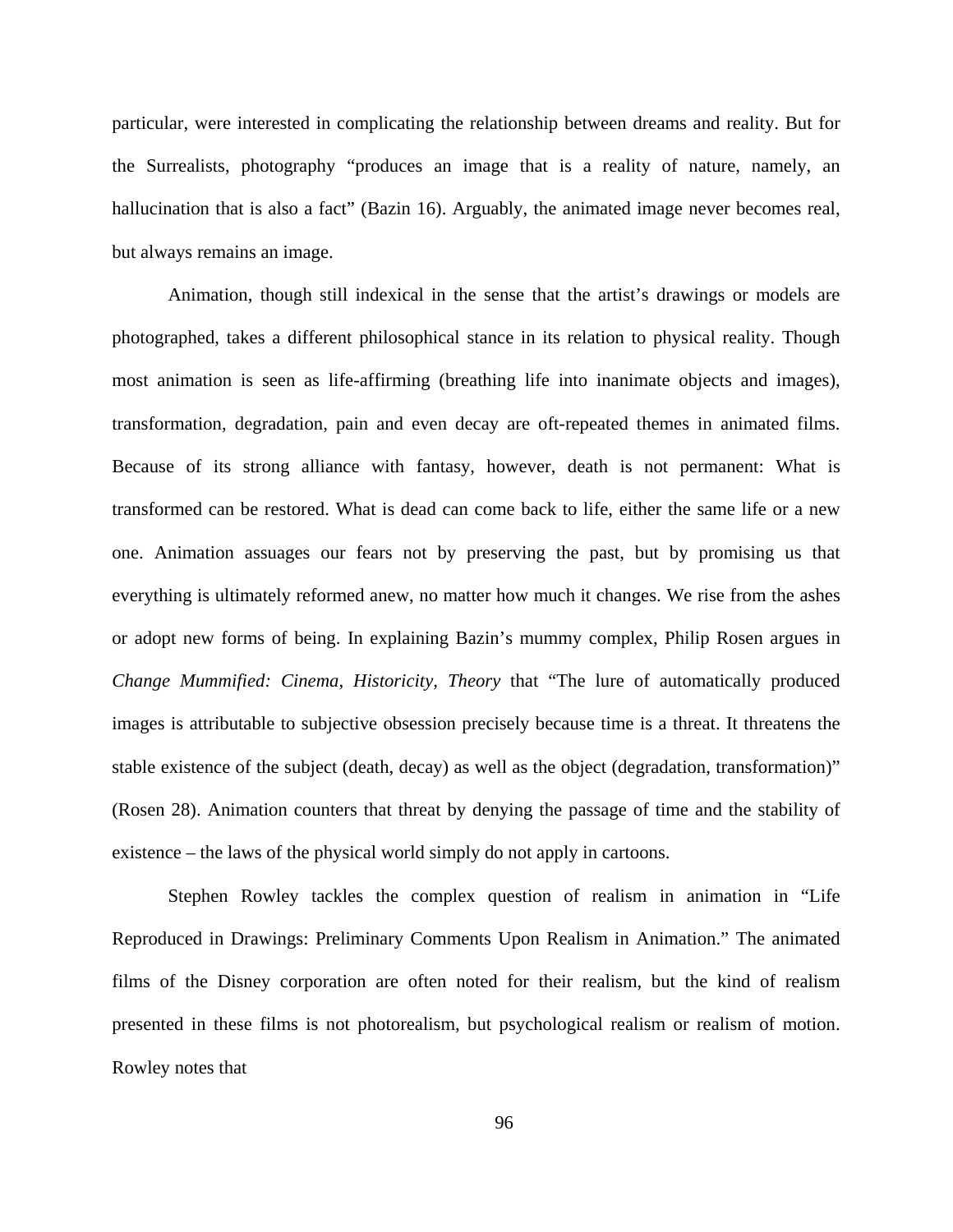Disney films do not seem to attempt an exact duplication of either reality or liveaction filmmaking. Wells makes the point that in animation, the depiction of characters, objects, and environments are over-determined: exaggerated so that they move into a 'realism which is simultaneously realistic but beyond the orthodoxies of realism.' (Rowley 69)

Thus, Rowley concludes that Disney animation employs "ultra-realism," favoring "heightened [and] exaggerated depiction[s] of the real" (Rowley 69). Disney is only one producer of animated images (even if it is the most prolific), and its practice of ultra-realism does not mean that animation, in general, is ultra-real. Realism can take many forms in animation, and Rowley outlines five of the more common types: visual realism, aural realism, realism of motion, narrative and character realism, and social realism (Rowley 70).

Rosen, like so many others, pushes animation to the side in his analysis of the cinema. But doing so is problematic when it leads to statements such as the following:

> In the digital utopia, the old is fixation in the sense that the function of photography and film is to fixate things: fixation of the preexistent world in the image; fixation of the preexistent spectator captivated by the desire for perception and knowledge of the world; and therefore fixation of stable identities of world and spectator. They are therefore opposed to the change, flux, unending process proposed by the digital utopia. (Rosen 334)

Here, Rosen argues that what is new about digital media is its shift from fixation to flux, from indexicality to interactivity, but he ignores the fact that animation has embraced this all along. In fact, what is happening is that digital media is transforming nearly all live-action film into animation. Following this argument, it would seem that animation is the new standard for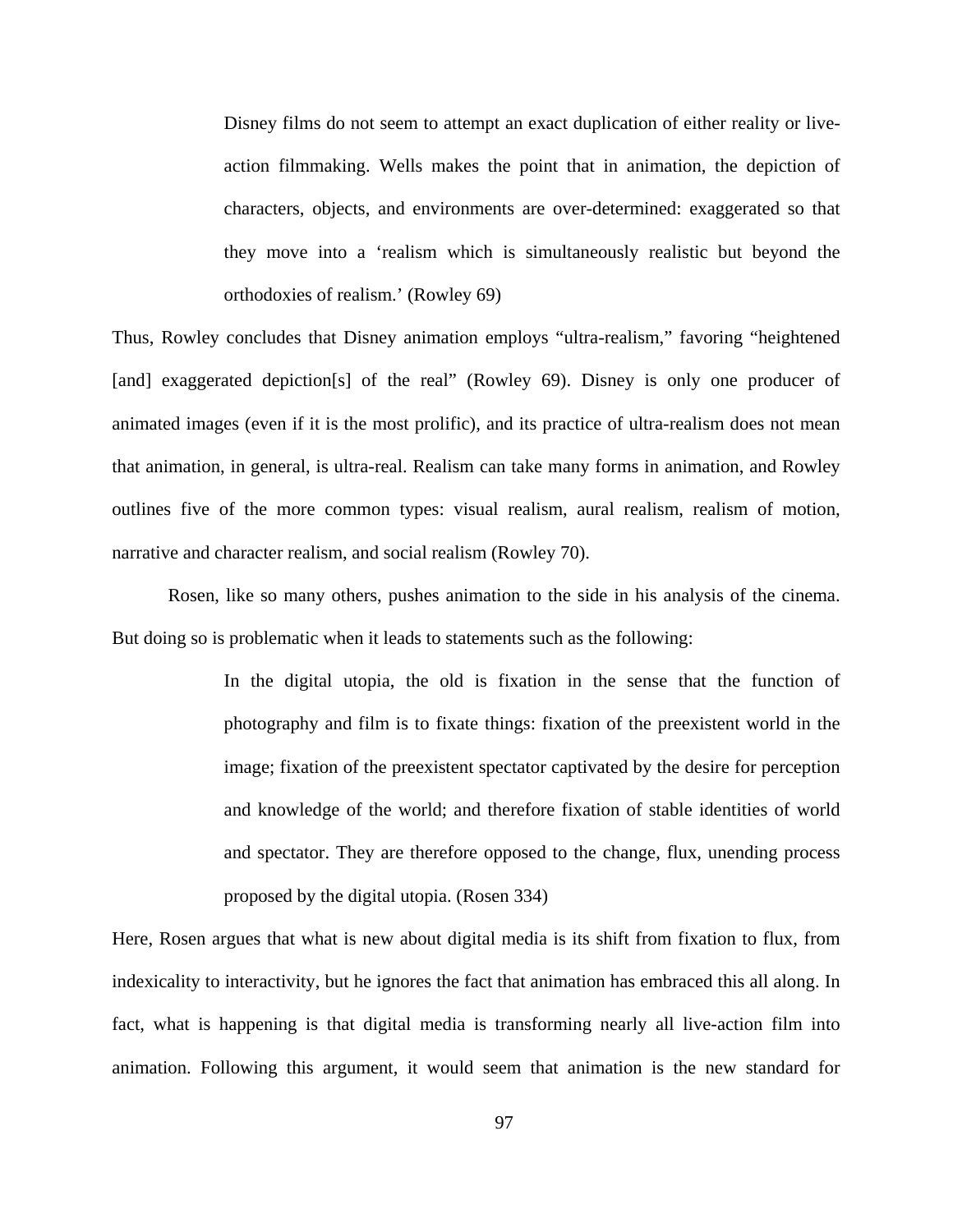realism. But all digital technology is doing is extending principles that already existed in animation.

As a result, there are those who question whether animation exists as a category anymore, or indeed if it ever existed at all. In *Image Future*, Lev Manovich explores the way animation techniques are a ubiquitous component of most moving images produced today. He argues that "while most live action films and animated features do look quite distinct today, this is the result of deliberate choices rather than the inevitable consequence of differences in production methods and technology" (Manovich *Image Future* 26); he concludes that "If we consider this multiplicity, it is possible to come to a conclusion that 'animation' as a separate medium in fact hardly exists anymore" (Manovich *Image Future* 35). His definition of animation takes into account newer computer-generated techniques not considered (or not considered in-depth) in previous writing on animation. Early animation was primarily defined by an artist creating drawings, choosing key frames (drawings which define the beginning and end of a smooth motion in animation), and then creating the "inbetween positions" (Manovich *Image Future* 35). Using this technique, the animator directly controls the movement of the animated figures. In newer computer generated graphics, "the animator does not directly create movement. Instead it is created by the software that uses some kind of mathematical model" (Manovich *Image Future* 36).

Manovich contends that even though computer graphics do sometimes capture "real physical movement" (Manovich *Image Future* 36) they cannot be considered live-action footage. The use of motion capture technology, or mocap, for animated films has received a great deal of media attention recently due to its use in the *Lord of the Rings* (Peter Jackson, 2001-2003) series of films in particular. Though it is similar in principle to the rotoscoping used in early animation,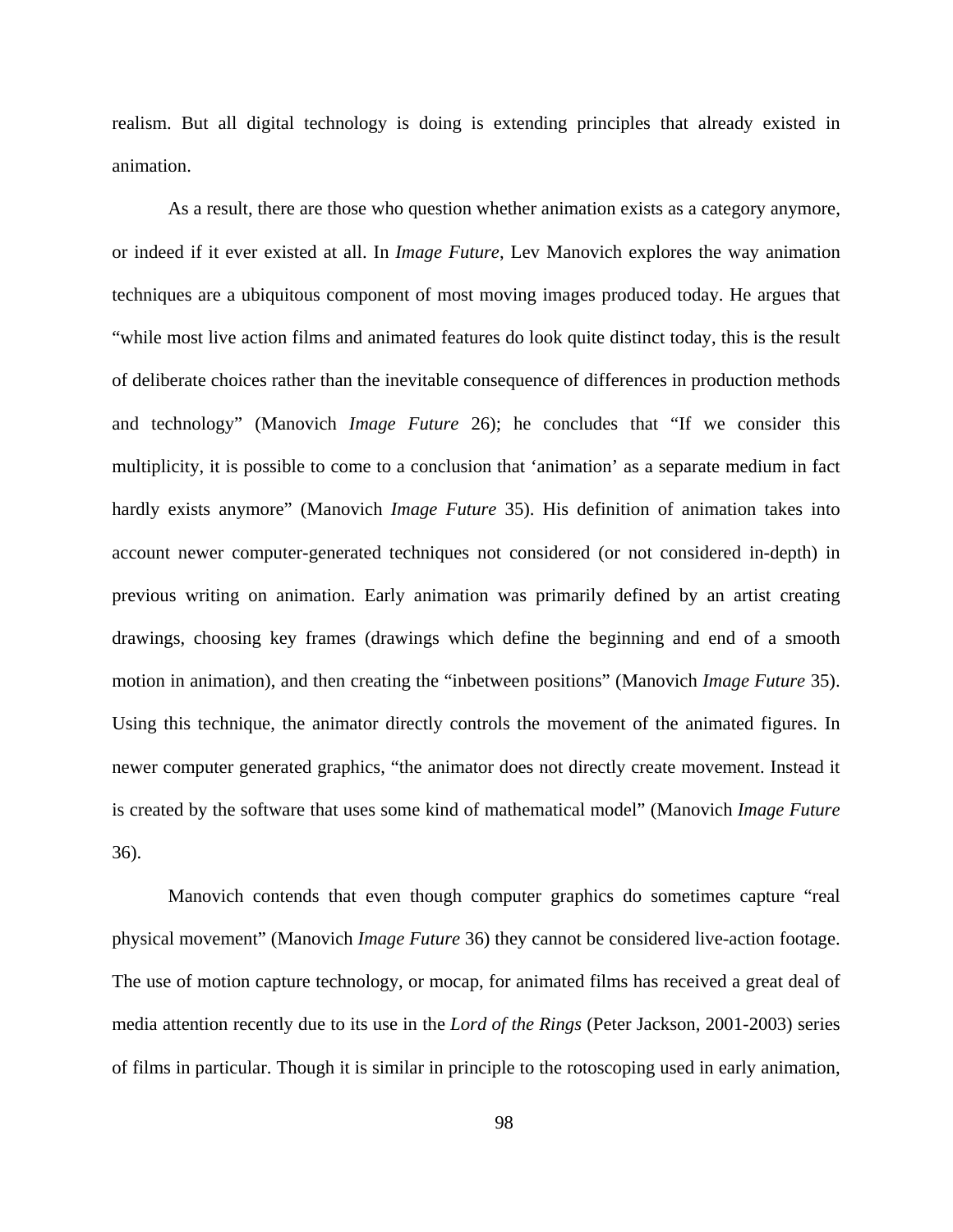mocap is a much more direct capture of motion. Instead of tracing over film footage (as in rotoscoping), motion capture technology generates a cartoon image based on the movements of the actor. The captured footage is not simply a guide to the artist, but the final product itself, needing only to be placed into the scene. In 2006, *Happy Feet* (George Miller and Warren Coleman) won the Los Angeles Film Critics Association Award for Best Animation because of its use of mocap technology to create dazzling dance sequences. At the same time, they do not fit the traditional definition of animation as a manual creation of movement. CGI is thus a hybrid form wherein the animators "act as film directors – only in this case they are directing not the actors but the computer model until it produces a satisfactory performance" (Manovich *Image Future* 36). Even in the case of various motion capture technologies which do not use mathematical models but instead capture real performances by human actors and later convert them to animated sequences, Manovich argues that reigning logic is that of animation:

> Just as the case when animators employ mathematical models, this method avoids drawing individual movements by hand. And yet, its logic is that of animation rather than cinema. The filmmaker chooses individual sequences of actors' performances, edits them, blends them if necessary, and places them in a particular order to create a scene. In short, the scene is actually constructed by hand even though its components are not. (Manovich *Image Future* 37)

Manovich concludes by predicting that the "information aesthetics" of moving images currently emerging will be very different from that of modernism. Rather than desiring to erase the old, hybrid media seek to place old and new side by side, working in contrast and concert to each other. "Therefore," he argues, "I think that it is not worth asking if this or that visual style or method for creating moving images which emerged after computerization is 'animation' or not.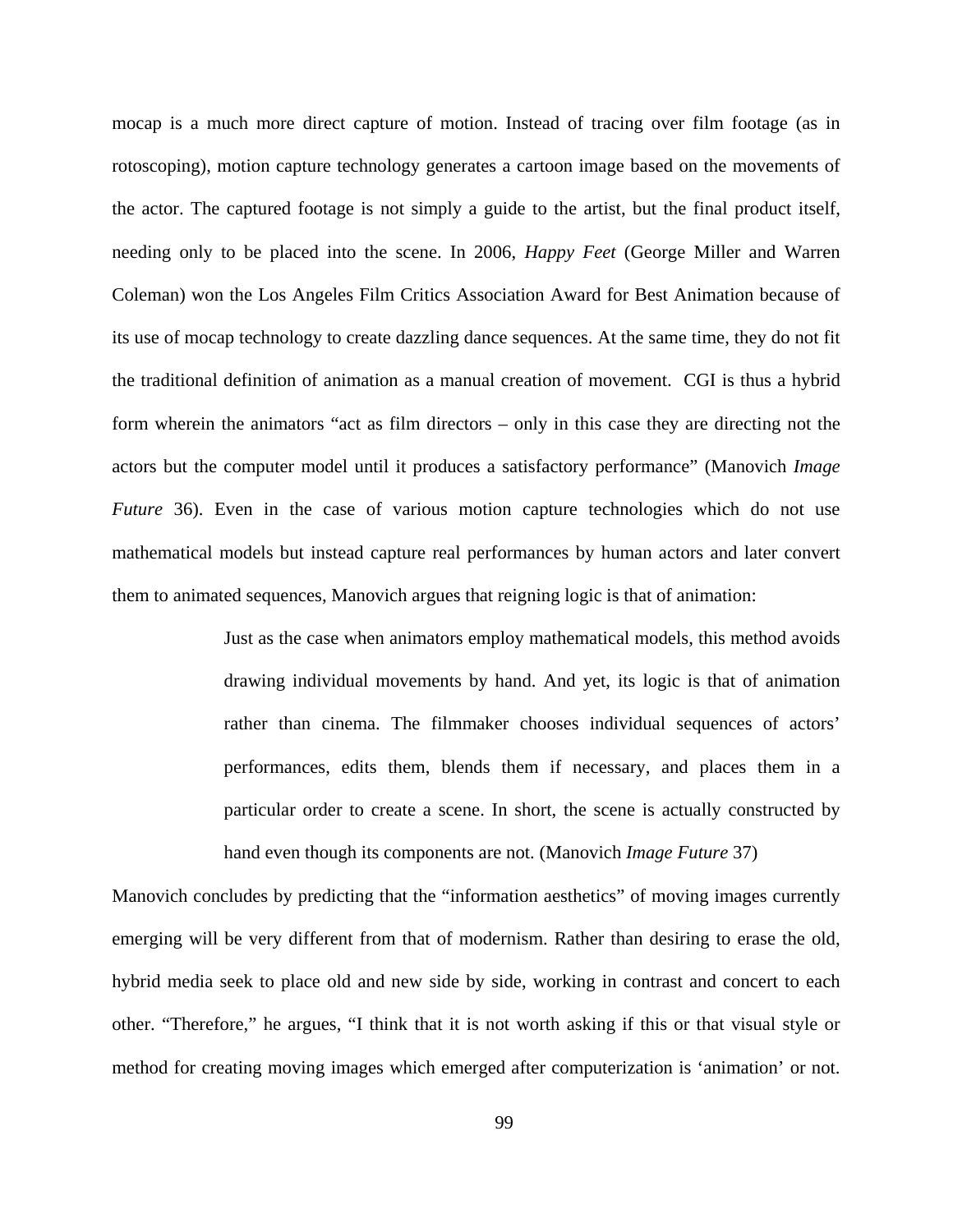It is more constructive to say that most of these methods were born from animation and have animation DNA – mixed with DNA from other media" (Manovich *Image Future* 43). Manovich's language of evolution is notable here. Cinema has evolved by mixing live-action and animation "genes," but Manovich might have gotten his conclusion backwards. He argues that animation does not exist anymore. It seems more likely that everything is becoming animation, that "animation DNA" is the dominant trait and "live-action DNA" the recessive trait. What Manovich overlooks is the fact that animated films had mixed DNA from the very start: Windsor McCay and the Fleischer brothers mixed animated and live action sequences in their earliest films, such as *Winsor McCay, the Famous Cartoonist of the N.Y. Herald and His Moving Comics*  (1911) and *Out of the Inkwell* (1918). The technique is simply proliferating due to technological advances that allow the mixed images to be produced more quickly, and integrated more seamlessly into live-action footage.

Paul Ward takes a different approach and considers video games to be a remediated form of animation in "Videogames as Remediated Animation." The connection between video games and computer-generated animation is easy to see as contemporary CGI cartoons employ the same principles as video games for rendering their images, however Ward goes further and claims that all forms of animation share the same form of illusion of movement with video games. In computer-generated imagery the images are constructed and recorded on a computer. They may be made to resemble real movement, but they do not capture any actual movement. Likewise, "In traditional forms of animation a corresponding thing happens in the sense that any movement or action is not 'captured' but is rather *created* (or simulated) frame by frame" (Ward 123).

While live-action film is also captured frame by frame, the movement is not simulated; real movement is recorded and converted to a series of still images. This view puts an emphasis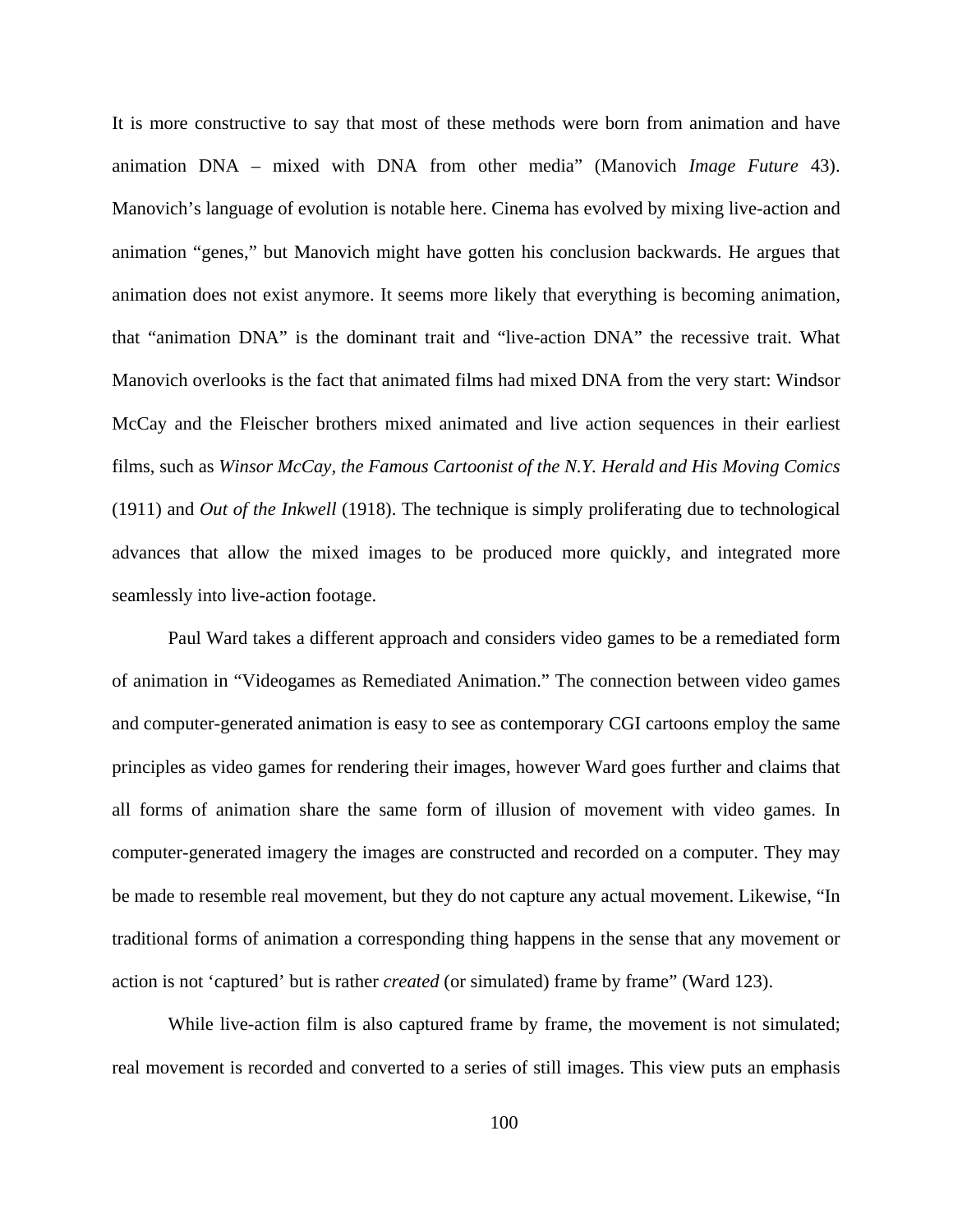on movement not visible to the eye. In the animated film, the movement of the artist's hand creates the images that, shown in quick succession, give the impression of movement on screen, but his or her hand is not actually seen itself (with some few exceptions, such as the Fleischer brother's *Out of the Inkwell* films where the artist is shown in the act of drawing – but such films are not purely animated, but a mix of live-action and animation. Rotoscoping is another example, where the recorded movements of an actor are traced to form the movements of an animated character.).

Likewise, in a video game the actions of the programmer are not shown, only the result. Animated images have a looser relationship to movement than live-action footage, hence while both forms can depict fantasy worlds where the laws of physics do not function in the usual way, the animated film does not show any real-life movement directly, while the live-action film may show such movement assisted by various tricks and impressions (such as reverse printing or hidden wires), but it is real movement nonetheless (in spite of the gaps between shots, we know that the movement continued across the frame). The only physical reality animation can be said to present directly (rather than *re*present indirectly) is the material it is made from: ink, paint, paper, clay, pixels, etc., and perhaps a trace of the artist's hands. Animation is thus not a medium disposed toward preservation of actual things, only perhaps the preservation of an artist's idea of a thing.

Though animated films may share only a loose relationship with the laws of physics and photorealism, they are still as useful for conveying social and political realities as live-action film. At times, they are even more effective, as when they use their cloak of "silly kid's stuff" to slip a message past political or social censors. Sergei Eisenstein had a great admiration for the animated films of Walt Disney, particularly their use of synchronized sound, but he did not see in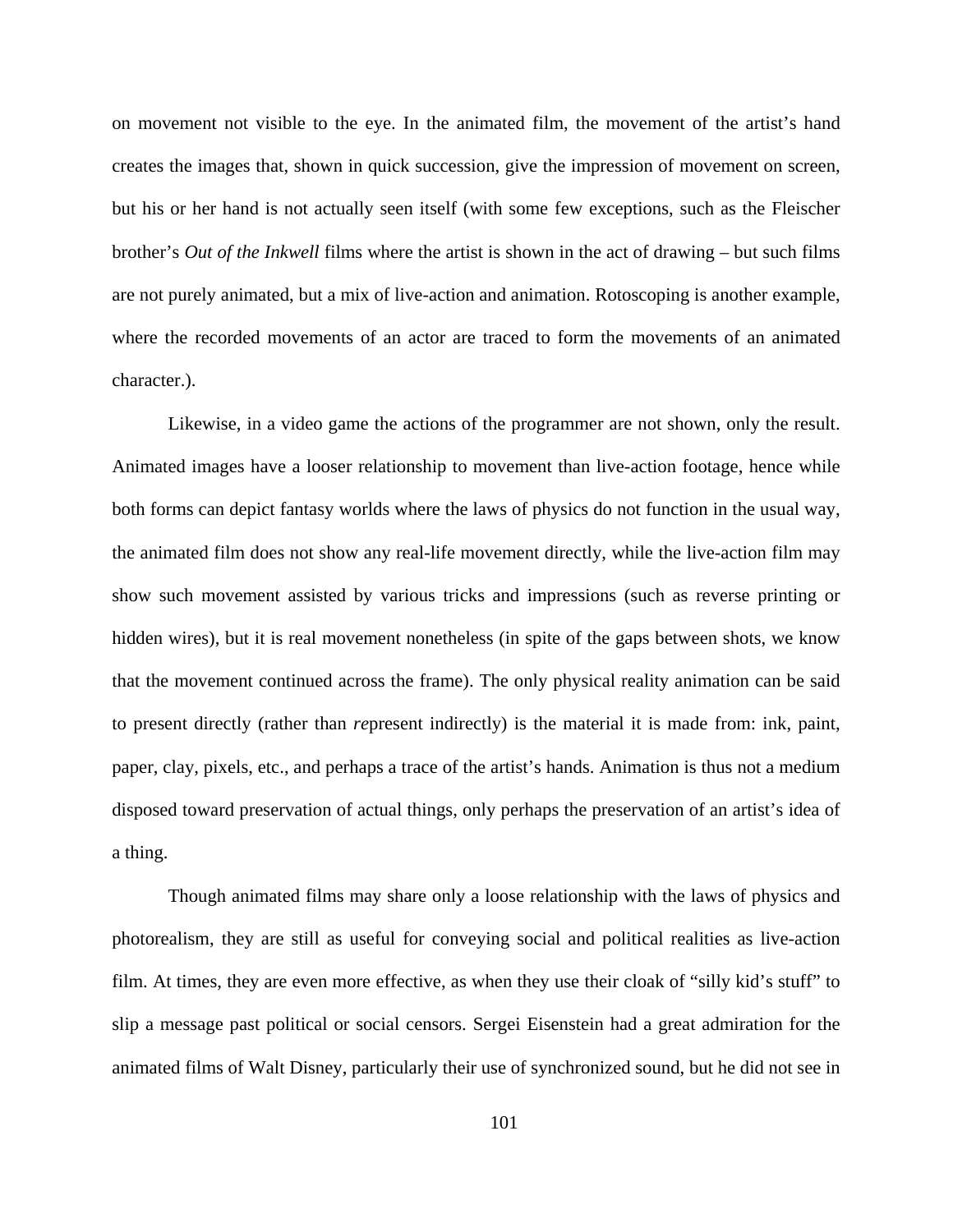them much potential for political or social change, viewing it rather as another opiate of the people: "Disney is a marvelous lullaby for the suffering and unfortunate, the oppressed and deprived…But the revolt is lyrical. The revolt is a daydream. Fruitless and lacking consequences" (Eisenstein 3-4). Ultimately, Eisenstein believed that it is not that animation cannot invoke a real revolt so much as that Walt Disney chose not to put the form to such a use, and this influenced both public opinion and animators following in Disney's footsteps. Still, animation holds the potential to instigate radical social change through its affinity for upheaval and transformation, and there are a number of explicitly or implicitly political films. Examples include *The Sinking of the Lusitania* (Windsor McCay, 1918), which reconstructs the infamous disaster and accuses the Germans of committing a "treacherous and cowardly offense," a "dastardly deed in a dastardly way." Additionally, the United States government commissioned numerous animated propaganda films during World War II, including the Private Snafu series. More recently, *Persepolis* (Vincent Paronnaud and Marjane Satrapi, 2007) is a story about a young girl growing up during the uncertainties of the Iranian Revolution.

For Eisenstein, animation had the same fascination as fire, the attractiveness of which:

…lies in its infinite changeability, modulation, transitivity and the continuous coming into being of images…Thus, fire is like an embodiment of the principle of eternal coming into being, the eternally life-producing womb and *omni*-potence. In this sense, it also resembles the potentiality of the primal plasma, from which everything can arise. (Eisenstein 45)

Animation, like fire, is a form of ecstasy and spectacle. It is both dangerous and fascinating. It threatens us with death and destruction, but at the same time affirms life with warmth and light. This is how animation avoids stirring up uneasiness even as it denies us the mummy complex.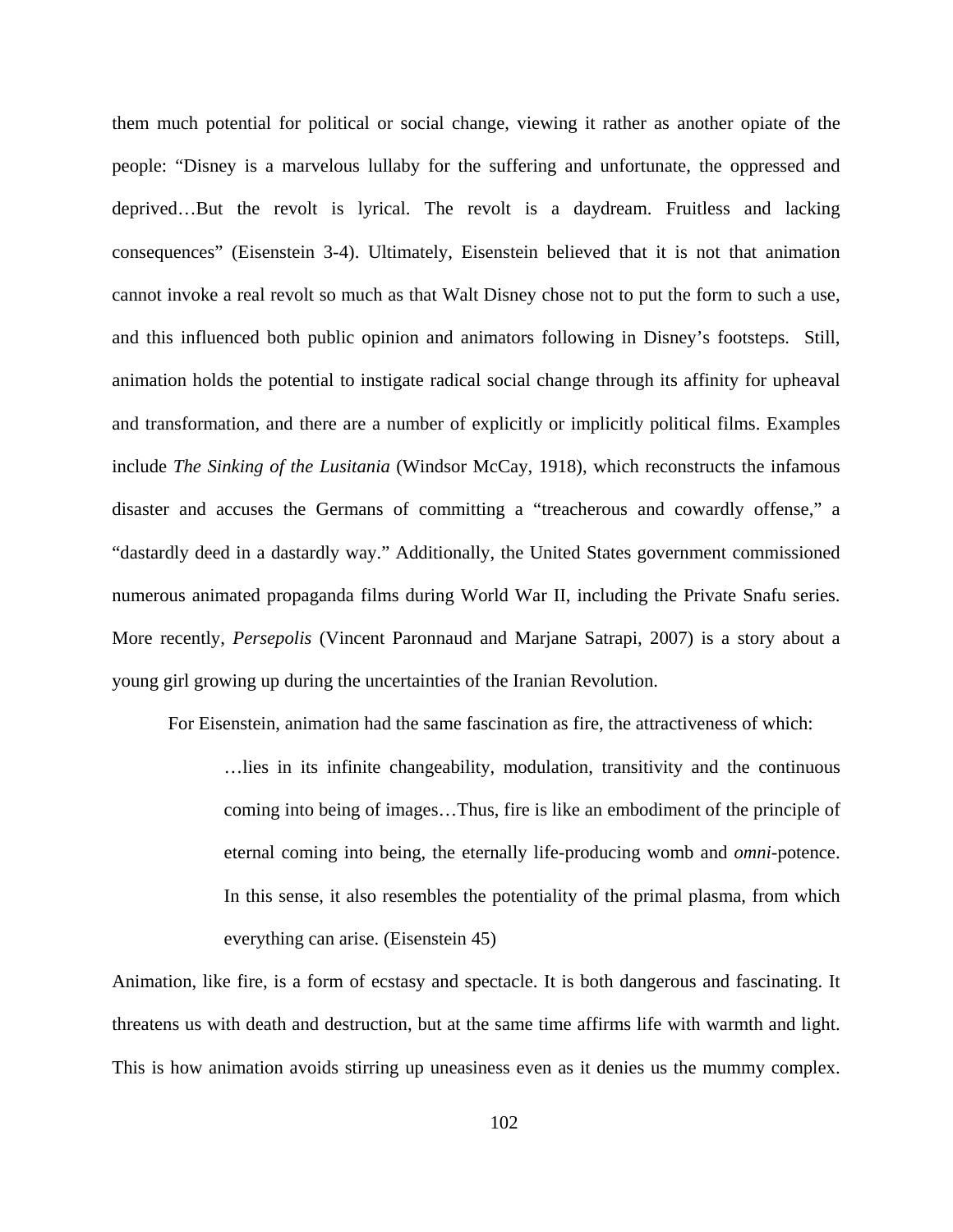As Wells argues in *Understanding Animation*, "Eisenstein effectively equates the apparent freedom of the animated form with personal and ideological freedom. He implicitly suggests that audiences recognised that animation succeeded in demonstrating liberation from social constraint and the fulfillment of personal desire" (Wells *Understanding* 22). Thus, emphasis on transformation is inherently political.

## **4.2 COLLECTORS' ITEMS: ANIMATION AS OBJECT**

Wells astutely notes that, "[w]hilst Eisenstein championed the *aesthetic* principles inherent in the language of animation, and most particularly in Disney's early works, Disney himself became more preoccupied with the development of animation as an *industry*, and most specifically in the development of new technologies" (Wells *Animation* 22), and this same split is reflected in the form and practice of animated filmmaking today. Animated films are both radically anti-materialistic and strongly associated with materialism and collector's items. Animation is paradoxically a haven for radically experimental filmmaking and one of the biggest commercial markets in visual entertainment at the same time. The characters in *The Little Mermaid*, *Toy Story 2,* and *WALL-E* spurn consumerism and collecting in favor of love. The Disney and Pixar marketing department, however, have ensured that each of the films has a full line of merchandising that fans of the films "must" have. Ironically, it may be animation's more abstract imagery that enables this marketing, at least to some extent. There is something slightly creepy about action figures made to resemble human actors in live-action films, but cartoon mermaids and robots do not attempt to be photorealistic and avoid Masahiro Mori's concept of the uncanny valley quite neatly.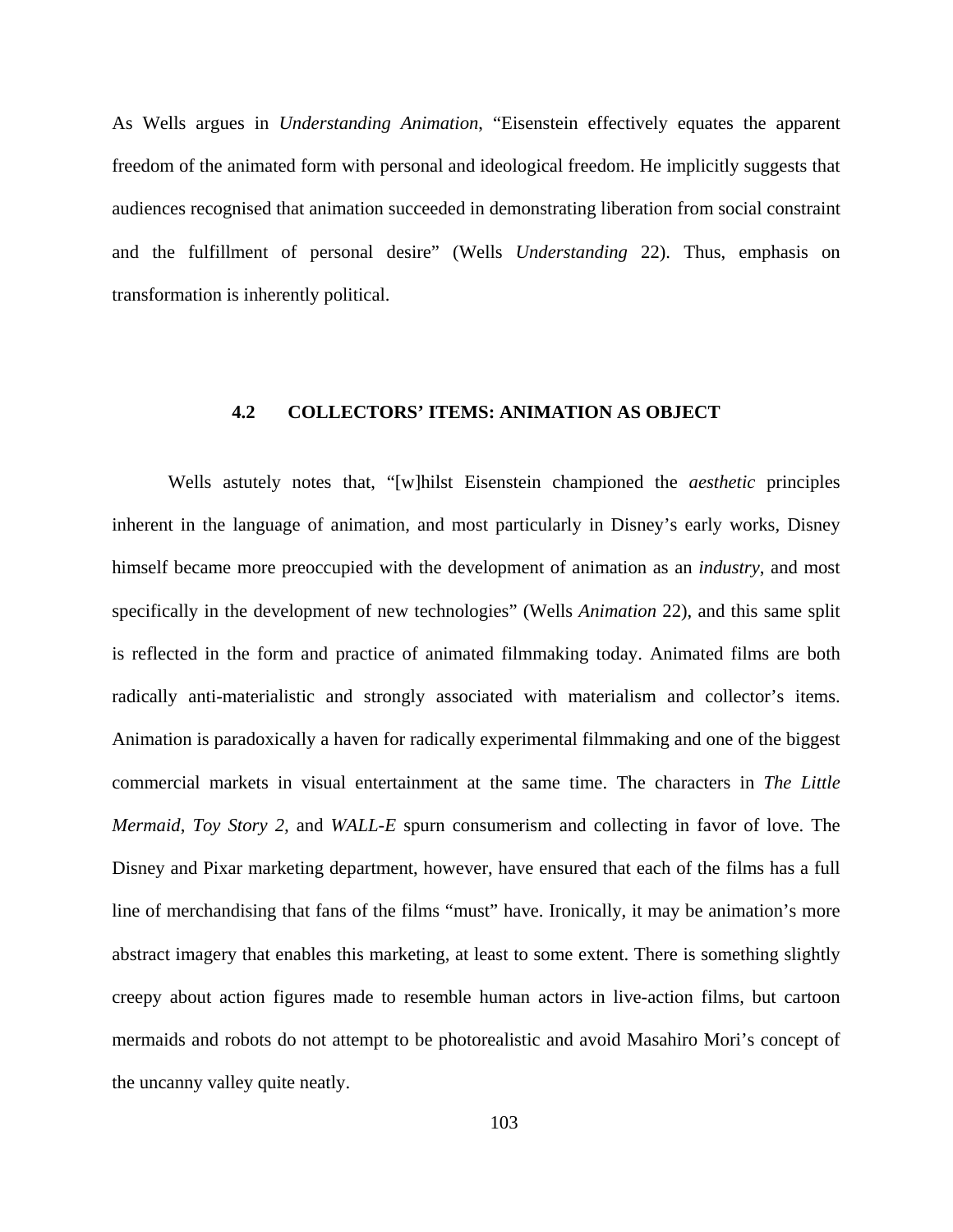Animated character franchises have a long association with merchandizing and fan collecting. In "Selling Bugs Bunny: Warner Bros. and Character Merchandising in the Nineties," Linda Seminsky argues that "Merchandising and animation have been linked since the twenties, coinciding with the inception of animated films, the advancement of consumerism, marketing to children, and the development of mass production" (172). In *Toy Story 2*, Woody the 1950s cowboy doll must reject nostalgia for the time when he was the star of "Woody's Roundup," a fictional television show cancelled when Sputnik was launched and children became more interested in space-theme toys. Instead, the film espouses living in the present as one of a mixed bag of toys owned by Andy. Of special interest in animation is the collecting that goes on outside the films. More than any other film genre or form (except, perhaps, the live-action superhero genre), animation is associated with collectible merchandise.

Though not the first film company to realize the potential profits of licensed product sales,<sup>[22](#page-112-0)</sup> Walt Disney<sup>[23](#page-112-1)</sup> began using character merchandizing to increase profits and broaden their audience in 1929, first by selling the rights to use the Mickey Mouse image to a New York company, then signing a contract for international licensing to the George Borgfeldt Company in 1930 (deCordova 205). As Richard deCordova notes,

> [T]he merchandising of Mickey Mouse was soon astoundingly successful. By the beginning of 1932 there were twenty-one licensees in the United States alone, most producing a number of different Mickey Mouse Products. Children could, with enough money, have the image of the mouse on almost all of their possessions—their underwear, pajamas, neckties, handkerchiefs, and jewelry;

1

<span id="page-112-0"></span><sup>&</sup>lt;sup>22</sup> Most notably, Richard F. Outcault's Yellow Kid comic and Otto Mesmer and Pat Sullivan's animated Felix the Cat preceded Disney's foray into character licensing (Simensky 174).

<span id="page-112-1"></span><sup>&</sup>lt;sup>23</sup> To avoid confusion, from here on "Disney" will refer to the Walt Disney Company, and "Walt" will refer to Walt Disney himself.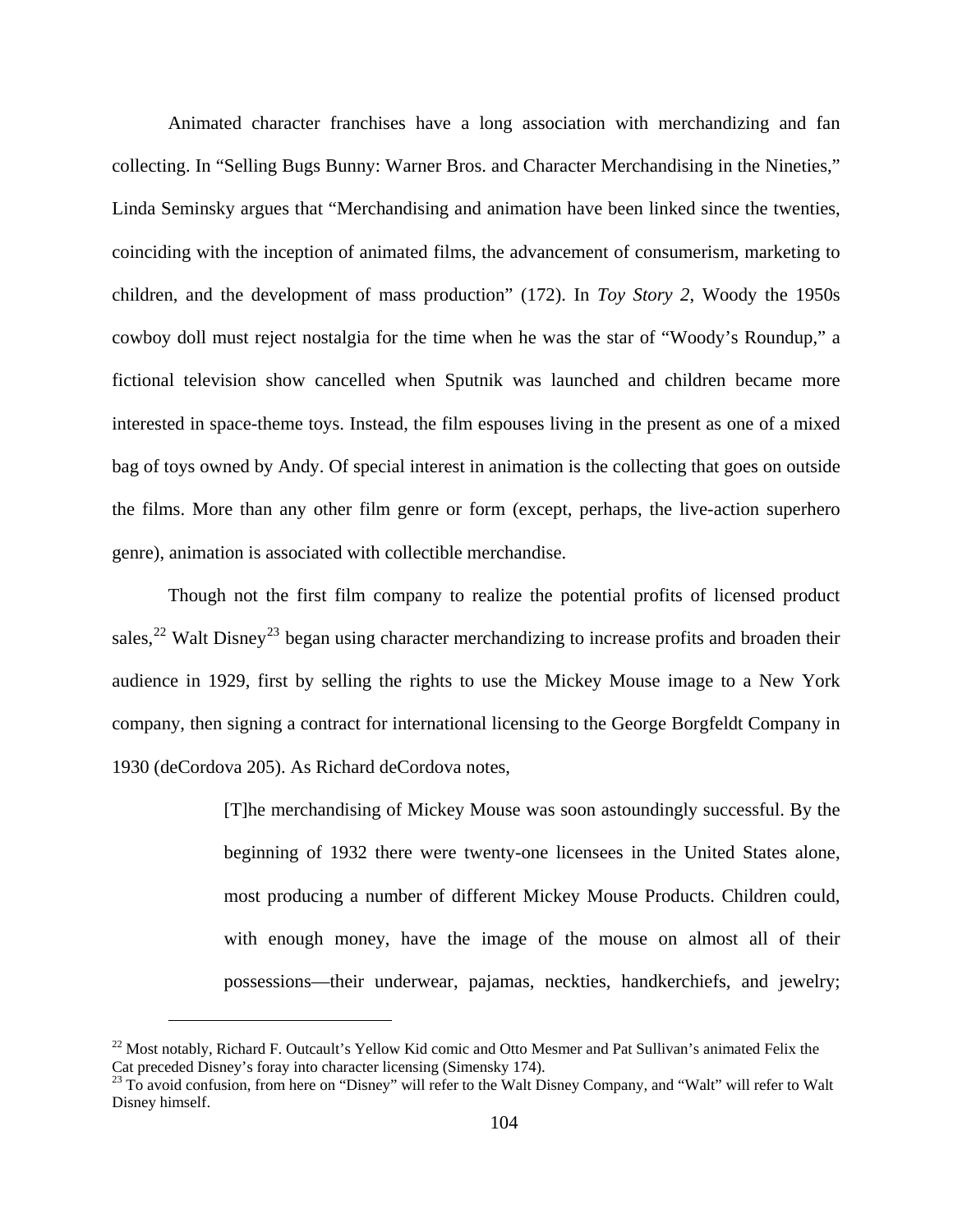their toothbrushes, hot water bottles, and bathroom accessories; their silverware and china; their toys and games; and their school supplies. (deCordova 205)

As a result, much effort was spent on developing "star" characters with wide audience appeal that would translate into further merchandise sales. Felix the Cat, Oswald the Lucky Rabbit, Porky Pig and others were designed to have lasting appeal that could be exploited in merchandising. Studios were known by their "star" characters, as Disney was and still is for Mickey Mouse. In *Serious Business: The Art and Commerce of Animation in America from Betty Boop to* Toy Story, Stephan Kanfer notes that by the 1930s, "[Disney's] characters were licensed to a merchandiser. Money came in from Mickey and Minnie dolls, watches, plates and buttons, sold in every dime store in the United States" (Kanfer 84). Thus, while much of the rest of the country was struggling during the Depression, Disney's company (and much of the Hollywood film industry) was more profitable than ever. In 1955 the Disneyland amusement park opened in California, providing a new venue to profit from old characters.

While live-action films have their share of profits from associated merchandising, the more abstract nature of animated images seems to lend itself to more readily to consumer items such as figurines, clothing, house wares and toys. And it does not hurt that profits do not need to be shared with any star actor (for voice actors have not, for the most part, had the same clout as actors appearing on screen). Disney animated characters are now synonymous with consumer products, and every new film comes with a complete line of associated merchandise. Indeed, Disney's merchandising push affected the landscape of toy sales more broadly. Previously, children's toy sales in the United States were mainly seasonal, with the largest number occurring during the Christmas holidays. "For the toy industry to flourish," deCordova argues, "the child's consumption patterns had to be modernized, wrested from the stranglehold of the yearly ritual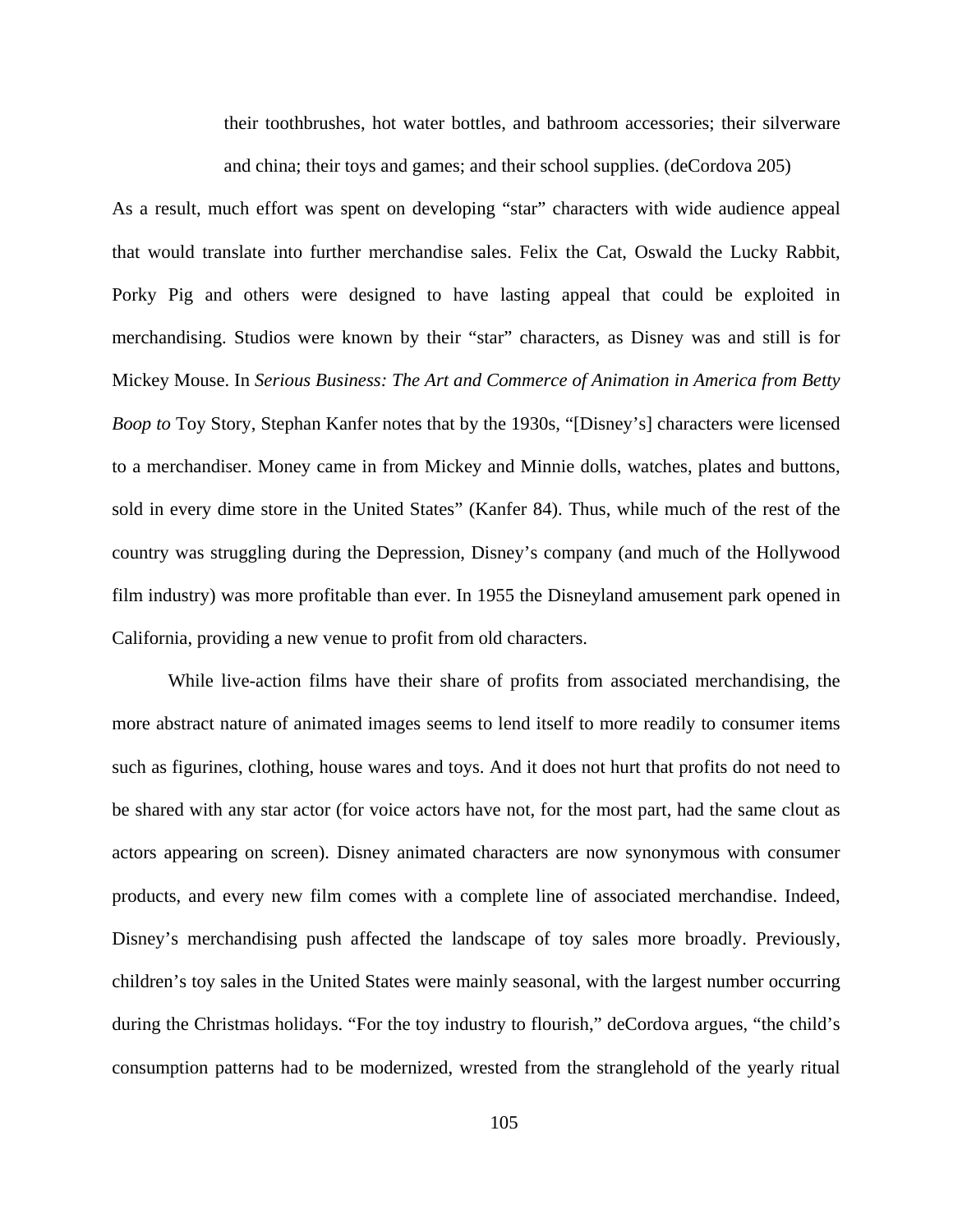and connected to other rituals and, particularly, to the flux of everyday life" (deCordova 206). By associating toys with the movie-going experience, Disney's merchandising efforts were largely responsible for shifting toy sales from a seasonal event to a more regular occurrence. One bought new toys when a new movie was released, or when a new line of Disney items was unveiled. In fact, in 1932, the toy industry trade paper, *Playthings*, "encouraged stores to cooperate with local movie theaters and to offer to dress up their lobbies with a display of Mickey Mouse toys. Here the theater became quite explicitly an extension of the department store" (deCordova 207).

The advent of television brought the next big break in marketing aimed specifically at children. Kanfer argues that post-WWII advertisers "concluded that commercials, shrewdly produced for children's uncritical eyes, might convert them into miniature consumers…Under the National Association of Broadcasters Code, prime-time programs could not carry more than 9.5 commercial minutes per hour. Children's programming had no such restraints; it allowed 16 minutes per hour" (Kanfer 196). And the audiences absorbed the consumerist message well: "Not only did children obediently consume the products advertised on television, they clamored for toys based on the shows' leading characters—one reason why animation houses accepted lower fees for their cartoons. If they had learned one lesson from Disney, it was that millions could be made in the 'after market' of figurines, stuffed dolls, and clothing" (Kanfer 197).

The sixteen minutes of commercials per hour policy in children's programming remained in place until the late 1960s when a group of mothers formed a committee called Action for Children's Television (ACT) and started a campaign of petitions and public speeches advocating reform in children's television. Kanfer reports that "In the early seventies, the organization asked the FCC to bar sponsorship to television commercials, to ban performers from plugging products and services, and to require that each station devote a minimum of fourteen program hours per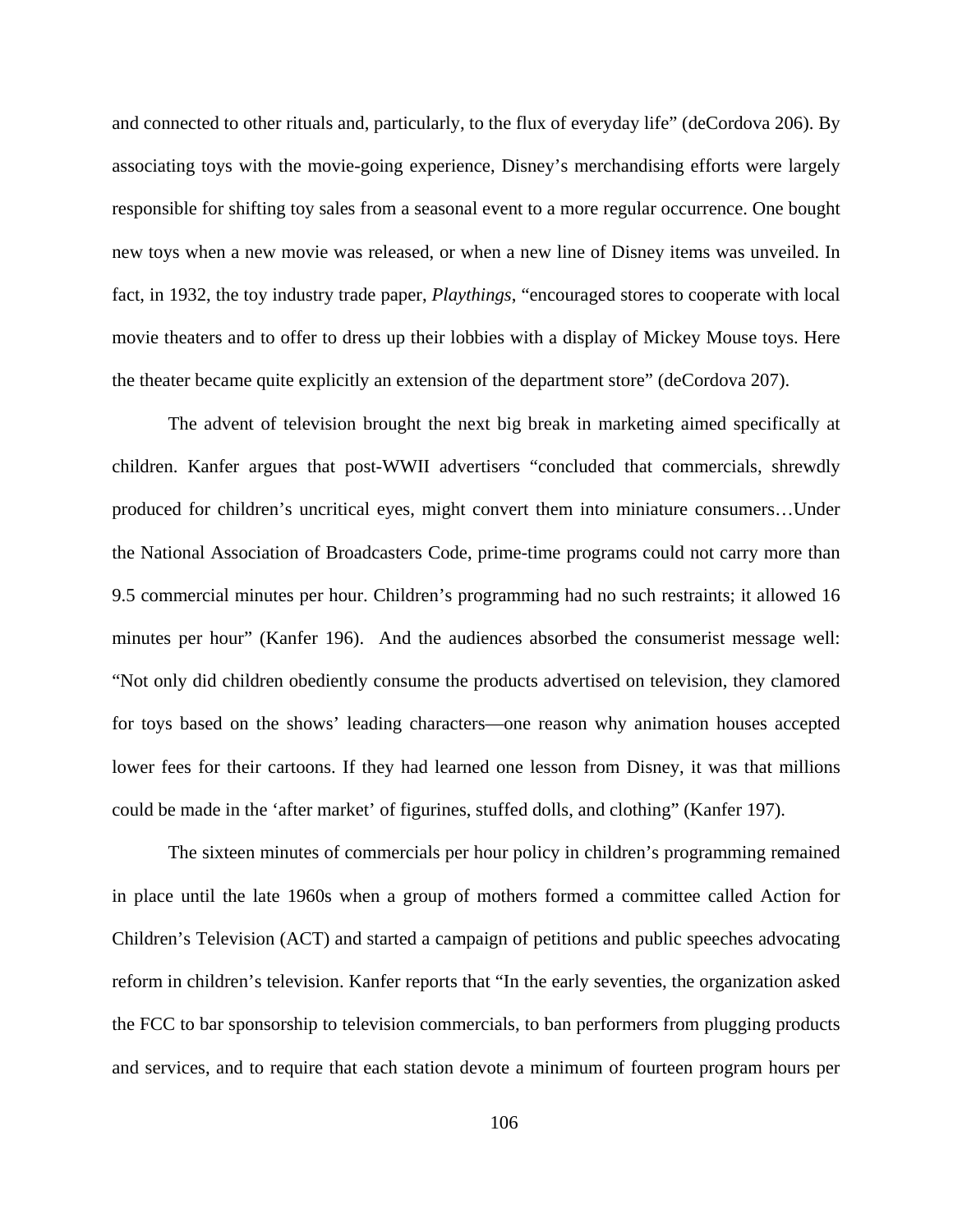week for children" (Kanfer 199). ACT was successful in achieving many of its demands, and the National Association of Broadcasters eventually "reduced the number of commercials per hour on children's TV from sixteen minutes to twelve [in 1972]" (Kanfer 199). The use of tie-ins and program hosts or characters as spokespeople was also dropped under these reforms. These changes only lasted for a little over a decade. According to Seminsky,

> The growth of character merchandising and licensing in the late seventies and eighties…can be attributed to the change in management of the Federal Communications Commission (FCC), which had carefully regulated children's television until the late seventies. Mark Fowler, who became chairman in 1981, eliminated many of the existing restrictions that prevented children's programs from becoming advertisements for toys. (Seminsky 173)

As part of overall FCC deregulation changes, Fowler dropped the guidelines for the amount of advertising permitted in 1985. Seminsky points out that the date when the advertising restrictions were dropped coincides with the appearance of animated kids shows created from existing toys, like *My Little Pony and Friends* (1986) and *G.I. Joe* (1985), making them no more than halfhour long commercials. In 1990, the Children's Television Act restored commercialization limits on children's programming again, and instituted requirements that a certain amount of such programs be educational in content.

The battles fought over children's television programming shaped attitudes toward animation in general. Kanfer relates that the *Rocky and Bullwinkle and Friends* (1959) cycle in which Bullwinkle collects cereal box tops was created as a comment on the increased commercialization in animated children's television programming in 1950s and 1960s: "To pique the sponsor, Badenov suggested that capitalism could be toppled by counterfeiting box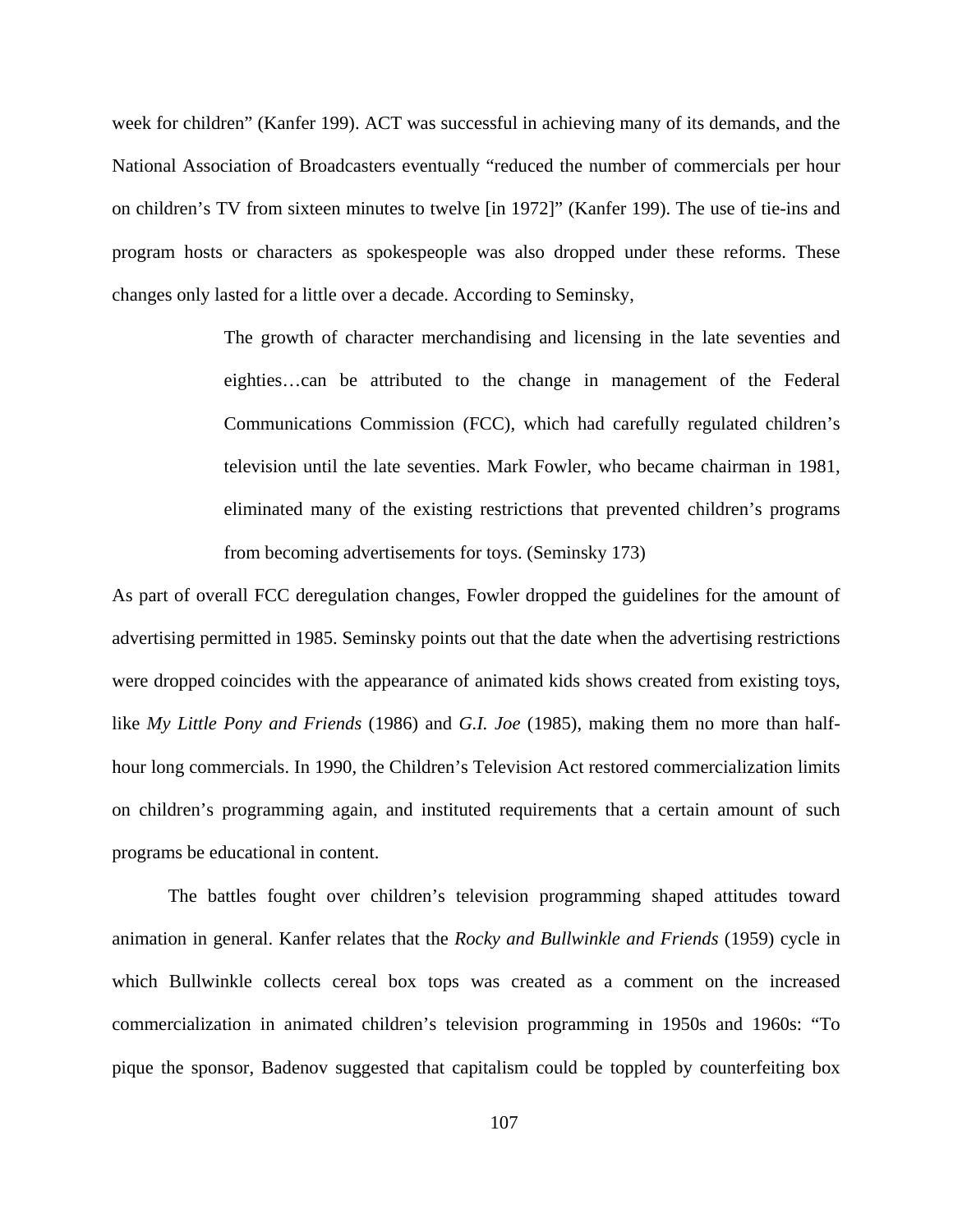tops. General Mills saw to it that the first such impudence would be the last" (Kanfer 185).

The strong ties between animation and merchandizing were far from broken, however. The educational children's television programming that arose in the 1970s may have had fewer commercial minutes per hour and an absence of in-show product endorsements, however most still came with a full line of toys and other products related to the show. The much-touted *Sesame Street* (1969), which mixed both live action and animated footage, "used precisely the same strategies as network advertisers—encouraging short attention spans, pushing toys and tapes, organizing promotional tours, hiring publicists to burnish the image of the parent organization, Children's Television Workshop" (Kanfer 200). The reason why even the reform programming continued to push merchandise on viewers, Kanfer argues, is simple: "As all producers knew, the trinkets brought in more revenue than the films" (Kanfer 200). In the meantime, Disney productions remained as popular as ever. The company's most famous character, Mickey Mouse, is rarely featured in any new animation but stuffed animals, figurines, and other products bearing his image are still sold widely.

Not only the associated merchandise but also preproduction materials are collected as artwork through the selling of single cels. "Such frames, particularly drawn from the 'Golden Era' of American studio animation now constitute highly collectable art-works in their own right" (Wells *Animation* 6).<sup>[24](#page-116-0)</sup> The story of how animation cels came to be collector's items is related differently depending on the source. According to Kanfer, Chuck Jones claims he started selling a few signed sells for sixty dollars or so in the 1970s, never thinking they would catch on widely, and Kanfer speculates that cels appealed to "those searching for their lost youth" (Kanfer 235) primarily. But Linda Simelsky locates the rise of animation cels as consumer products with

1

<span id="page-116-0"></span> $24$  Though frames of original live-action film prints have not, to my knowledge, ever been sold as collector's items to the general public, occasionally various iconic film props are.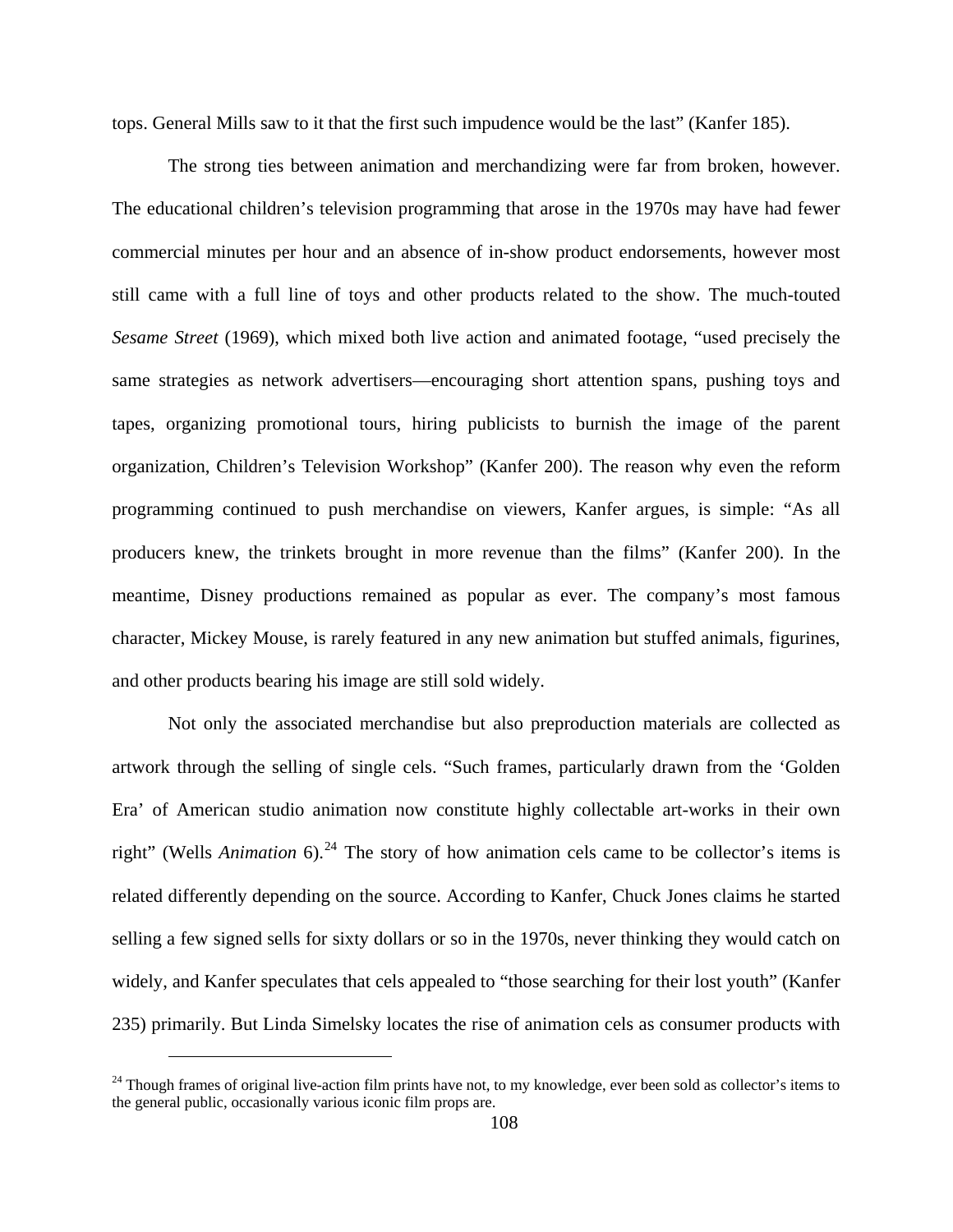the rise of the Warner Bros. Studio Stores in the 1990s, which were seeking to attract more adult consumers of Warner Brothers products to broaden their market.

Cecil Munsey, on the other hand, dates the sale of cels from animated Disney features much earlier, to 1938. Munsey's book, *Disneyana*, is a rich source of information on the collection of Disney paraphernalia up until 1974, and his dating of sales of animated art cels is likely the most accurate. He asserts that,

> By 1938 Mickey Mouse, the Three Little Pigs and the Big Bad Wolf, Donald Duck, Pluto, and Snow White and the Seven Dwarfs were the very popular subjects of millions of dollars worth of character merchandise. By mid-year Guthrie Sayle Courvoisier, the owner of a very exclusive fine art gallery in San Francisco, had convinced Walt and Roy that the original watercolors on celluloid that were used in *Snow White and the Seven Dwarfs* were valuable original works of art and that they could be sold through art galleries all over the world. (Munsey 186)

In order to sell cels, Courvoisier needed to argue that each was an "original" work of art, different from the mass-produced products Disney was already selling. Courvoisier's pitch was convincing, but the first sales of Disney cels were not done through his gallery. Instead, Walt and Roy had their marketing representative, Kay Kamin, test the market for cel art with a department store in St. Louis (Munsey 106). Eventually a contract was drawn up with Courvoisier, who managed sales of Disney cels until 1940, when the limited returns gained from selling art prints to the general public were deemed not worth the effort. But thanks to Courvoisier's vision and effort, in two short years twenty-five museums in the United States had "acquired Walt Disney originals for their permanent collections" (Munsey 190), including The Metropolitan Museum of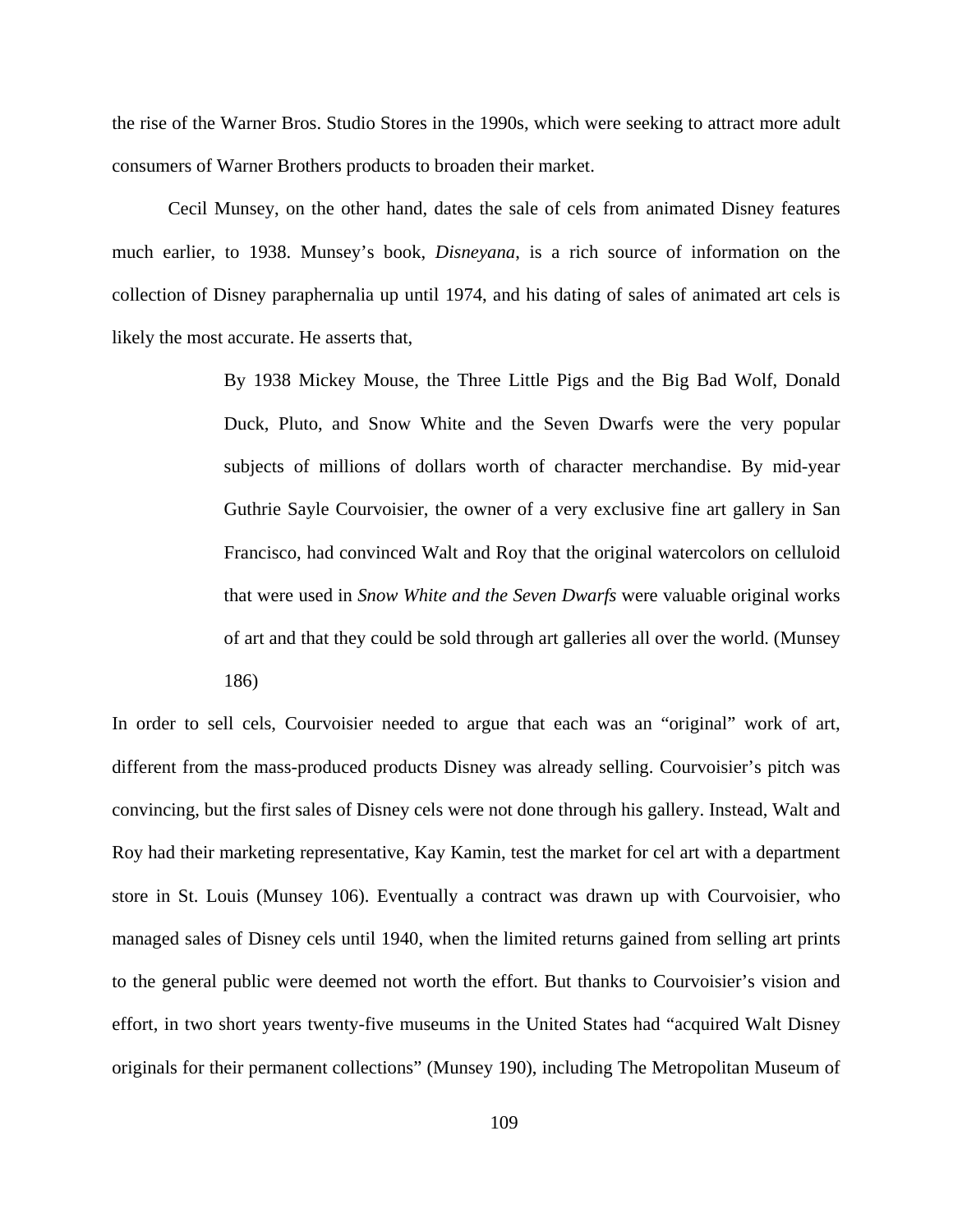Art, The Museum of Modern Art in New York, and the San Francisco Museum of Art.

After 1940, "Original art, mostly in the form of hand painted cels, was periodically released by Walt Disney Productions from 1946 until 1955" (Munsey 190). In 1955, the "Art Corner" opened in the new Disneyland theme park, selling cels on a regular basis through the 1970s. In 1975 Munsey predicted that "while [theme park] sales are not [made] primarily to collectors, as in the past a percentage of the merchandise will be saved and eventually, when collector interest is sufficient, it will appear on the market again" (Munsey 315), and time has proven him right. In 2003, the Disneyland Collectibles Reference guide boasted "This guide is created [sic] to become a community collection as people from around the world contribute information and photos of the various Disneyland memorabilia collected since the first souvenir stand opened at the Anaheim construction site" (www.oconnornewmedia.com/Disneyland).

Chapter 1 made clear that collectors' interests vary widely and there is no limit to the number or kind of things people collect. Disney memorabilia is one of the more popular subjects for collections for a number of reasons. First, Disney animated films are beloved by generations of children. Collecting memorabilia can be an act of nostalgia for adults. Second, the Disney Company also encourages collecting from two angles. Walt and Roy Disney's vision of their corporation included an interest in preserving its history, and after their death a reference librarian was hired to set up the Walt Disney Archives, which includes not only Walt's personal papers and business files, but also much of the merchandise licensed by the corporation over the years. Thus, "the Walt Disney Archives currently contain the most complete collection of Disney character merchandise in the world," (Munsey 321), providing a valuable resource to collectors seeking to authenticate or research their own collections. Additionally, Disney maintains a steady output of limited-edition series targeted specifically at collectors and endorses the Walt Disney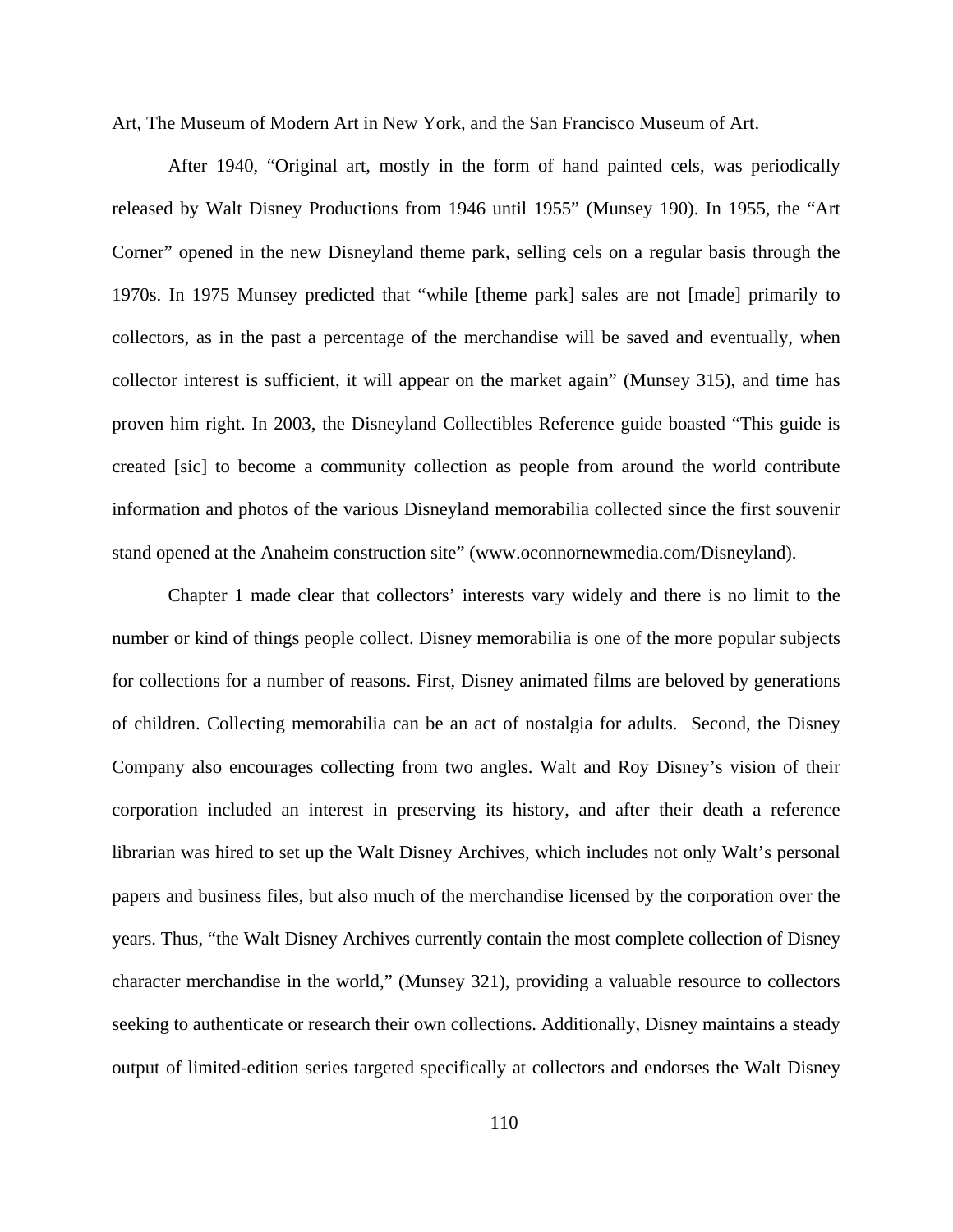Collectors Society (www.waltdisneycollectorssociety.com), established in 1993, which bills itself as an exclusive club with various special privileges, including the right to buy collectors' items not available anywhere else.

For a picture of collecting after the 1970s, Simelsky's essay provides a detailed history of merchandising and licensing efforts in American animation, chronicling an important shift from child-oriented products to adult/collector-oriented products. Even though no new Looney Tunes cartoons were made after the late 1960s, they have been frequently shown on television ever since. As a result, the Warner Bros. Studio Stores has been successfully marketing the old characters alongside products related to the newer Warner Brothers cartoons like *Steven Spielberg Presents Tiny Toon Adventures* and *Steven Spielberg Presents Animaniacs*. Simelsky notes that the Warner Brothers Studio Stores sought to elevate Looney Tunes cartoons to the status of art by including an art gallery within the larger stores. These galleries feature "original cels, limited edition cels, collectibles, and designer jewelry related to the Warner Bros. animated characters and DC Comics characters" (Simelsky 179). Thus, many Warner Brothers Studio Stores had a section modeled as an art gallery in which cels from Warner Brothers cartoons were displayed and sold. Simelsky finds that the explosion of consumer goods coinciding with the advent of the Disney Store and the Warner Brothers Studio Store has discouraged some collectors: "Since most collectors are completists, they find collecting through Warner Bros stores frustrating because they have no chance of keeping up with the stores' turnover of merchandise" (Simelsky 190). Tourist-oriented items may also be seen as "dumbed down" or not worthy of collecting. Simelsky's analysis of collectors only represents the views of a particular type of collector. While completion is often the goal of collecting, the satisfaction of a complete collection is generally short-lived.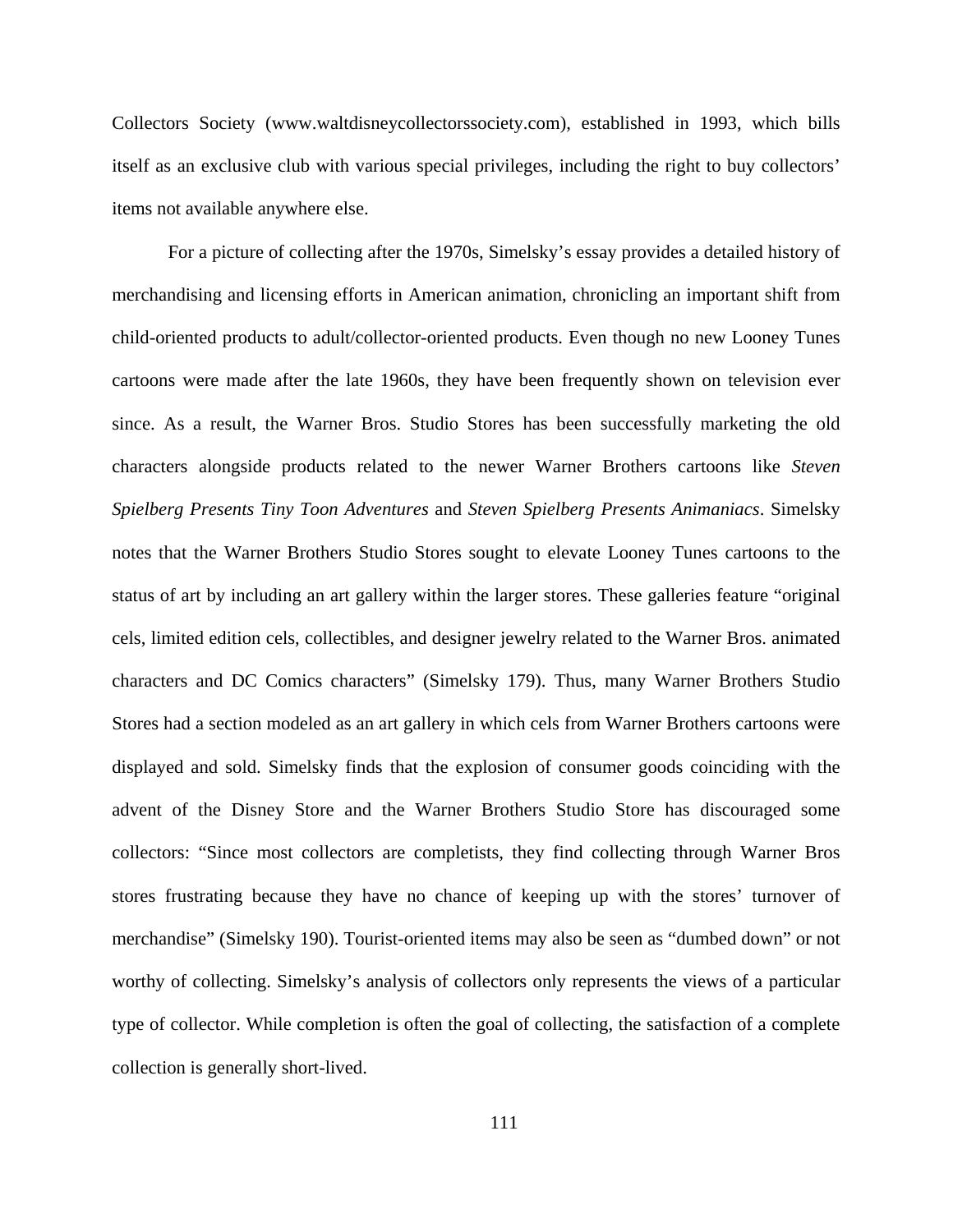In spite of its lucrative history as merchandise generator, animation never surpassed liveaction film in terms of profits or overall output. The 1970s and 1980s are sometimes seen as a "dark age" of animation, where funding was scarce for quality productions (or, as Kanfer puts it, "In 1966,American animation entered its Great Depression" [193], dating the decline from Walt Disney's death), and the television market was glutted with poorly-animated and poorly written children's cartoon programs (such as *The Fantastic Four* [1978], arguably continuing through *He-Man and the Masters of the Universe* [1983] and *The Care Bears* [1985]). Stefan Kanfer's history of animation in the United States focuses mainly on commercially popular animation, particularly that of Disney, Warner Brothers and Pixar, and is perhaps overly critical of animation in the late 1960s. Kanfer goes so far as partially to blame imported Japanese animation for the decline in quality of American animation after the death of Walt Disney in 1966. "ABC, NBC, and CBS, convinced that domestic animation was too expensive, imported shoddier products from Japan, and these in turn blighted the American output" (Kanfer 194). Animated shows like *Speed Racer* (1967) and *Astroboy* (1963) were popular with American children, and it was cheaper to import them from Japan than to sustain a US-based animation industry.

Aside from its commercial successes, animation proponents have been valued for its ability to provide escapist fantasy, a vehicle for political ideology, and even documentary realism. Beginning with early innovators like Windsor McCay, Kanfer traces animation's roots to vaudeville "chalk talks" and comic strip Freudian fantasies like "Little Nemo in Slumberland" (Kanfer 31). McCay enjoyed brief fame as the first animator to use cels and produce multiple animated box office successes (including *Windsor McCay the Famous Cartoonist of the N.Y. Herald and His Moving Comics* [1911] and *Gertie the Dinosaur* [1914]), but after attempting a more realist approach with *The Sinking of the Lusitania* he returned to newspaper comics and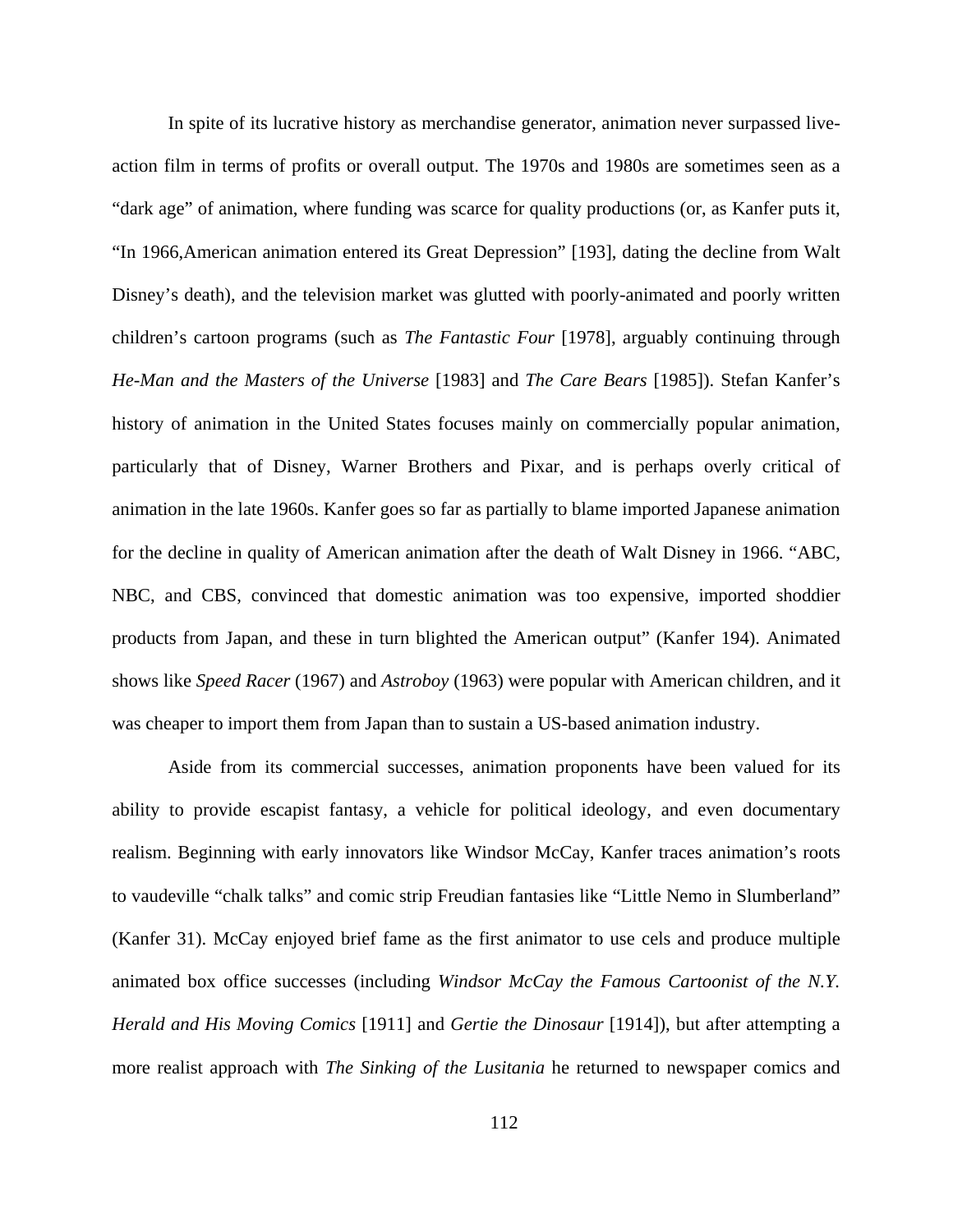was mostly forgotten.

During his brief film career, McCay peered into the future and delighted in the view. "There will be a time," he burbled, "when people will gaze at pictures in a museum, and ask why the objects remain rigid and stiff. They will demand action. And to meet this demand the artists of that time will look to the motion picture for help and the artist, working hand in hand with science, will evolve a new school of art that will revolutionize the entire field…The coming artist will make his reputation, not by pictures in still life, but by drawings that are animated." (Kanfer 31-2)

McCay's vision of the future was not one dominated by live-action motion pictures, but handdrawn animation. And while his prediction was not entirely accurate, animation has been going strong since his early experiments in the 1910s.

Animation, like live-action film, has been valued for its ability to provide an escape from a harsh or demanding reality. This is evident in Eisenstein's analysis of Disney's success. He argues that animated films find their greatest appeal in

> …those who are shackled by hours of work and regulated moments of rest, by a mathematical precision of time, whose lives are graphed by the cent and dollar…The grey, empty eyes of those who are forever at the mercy of a pitiless procession of laws, not of their own making, laws that divide up the soul, feelings, thoughts, just as the carcasses of pigs are dismembered by the conveyor belts of Chicago slaughter houses, and the separate pieces of cars are assembled into mechanical organisms by Ford's conveyor belts. That's why Disney's films blaze with colour. Like the patterns in clothes of people who have been deprived of the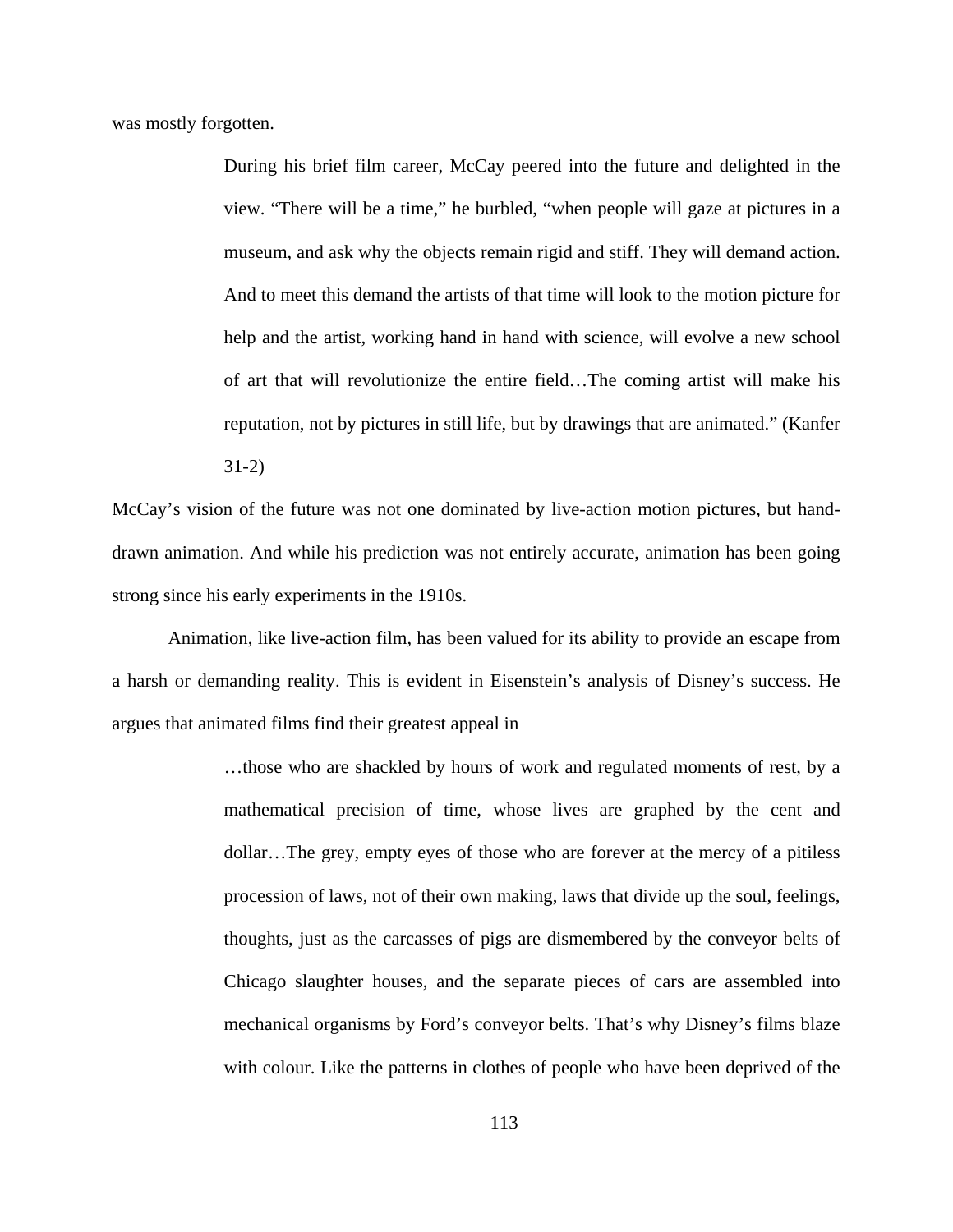colours in nature. That's why the imagination in them is limitless, for Disney's films are a revolt against partitioning and legislating, against spiritual stagnation and greyness. (Eisenstein 3-4).

While Eisenstein sees Disney's films as stopping short of engendering political action, he grants that the delight audiences take in absurdly flexible characters reveals "a lost changeability, fluidity, suddenness of formations—that's the 'subtext' brought to the viewer who lacks all this by these seemingly strange traits which permeate folktales, cartoons, the spineless circus performer and the seemingly groundless scattering of extremities in Disney's drawings" (Eisenstein 21).

For Eisenstein, this desire for fluidity and seemingly impossible bodily movements can be found in Lewis Carroll's original drawings for *Alice in Wonderland*, in a German story about a boy with a long arm, and in Japanese woodcuts – it is not a principle exclusive to animation. The ability to imagine is a "revolt against partitioning and legislating" because it encourages people to believe in more than the reality in place in front of them. For others, however, the escapism of an animated cartoon simply makes a life of hardship tolerable, as the titular character of *Sullivan's Travels* (Preston Sturges, 1941) discovers when he is mistakenly sentenced to six years in a hard labor camp. In this instance, it is specifically a Disney cartoon, and not just any Hollywood film, which provides the prisoners with an escapist pleasure. These prisoners have little use for the past or present, which is marked by the Depression, poverty, and criminality, and little hope for the future. Preservation and memory are not concerns that will resonate with them, crowded out by the more urgent needs to survive and alleviate the pain of hard labor. Instead, the more abstract fantasy of Mickey Mouse enables them to simply bear the conditions of the present. *Sullivan's Travels* makes the argument that frivolous comedies and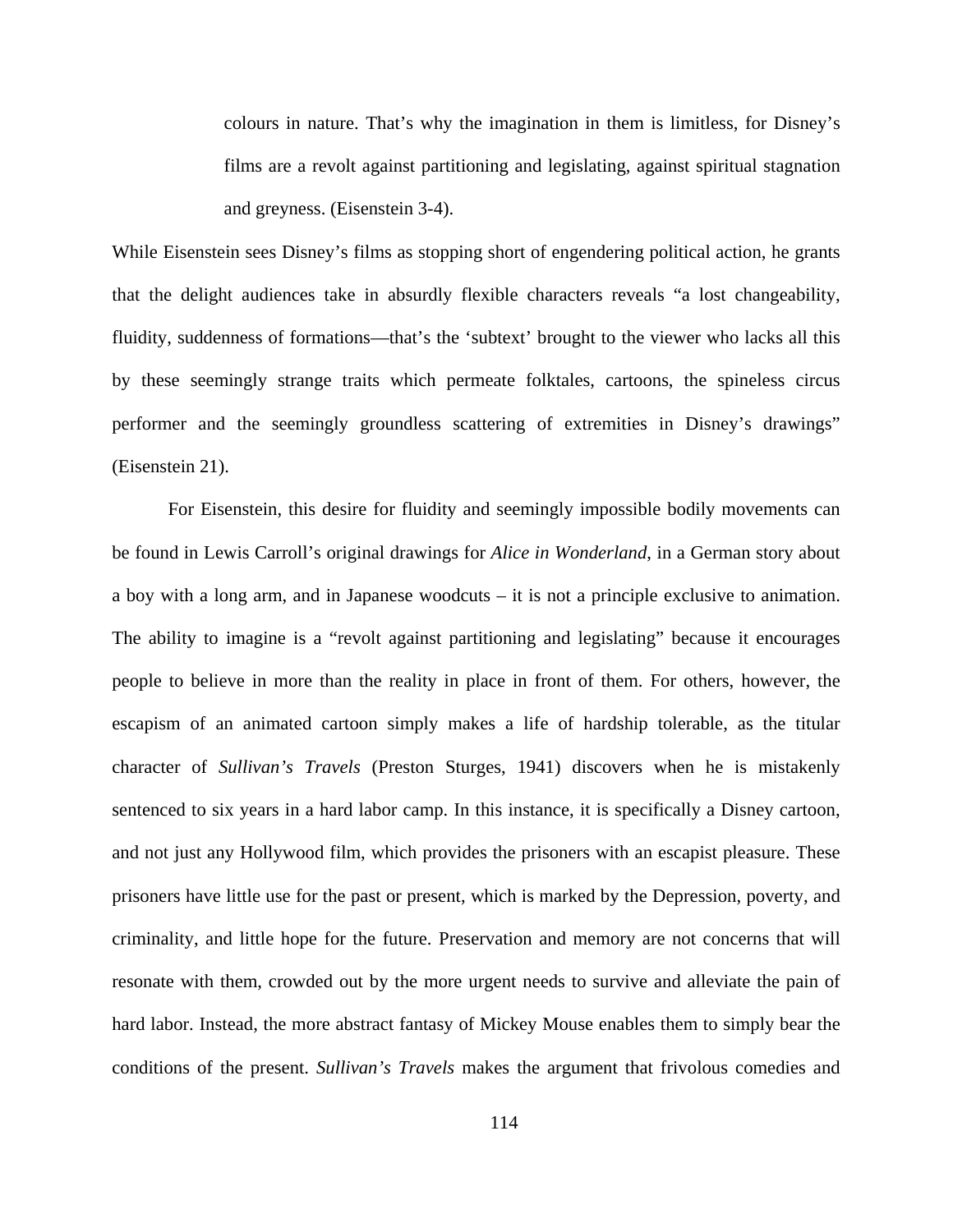cartoons are doing a social service by helping people through tough times, but it overlooks the darker side of escapism: such works can act as a pressure valve that releases tension and discourages social and political change.

## **4.3 POOR SUBSTITUTES FOR THE REAL THING:** *THE LITTLE MERMAID*

Of the four films discussed in detail in this chapter, three of them are associated with The Walt Disney Company. *Toy Story 2* and *WALL-E* are both Pixar films, but Disney was the distributor for *Toy Story*, and on January 24, 2006, The Walt Disney Company bought Pixar, and subsequently both produced and distributed *WALL-E*. Given Disney's long association with product licensing and merchandising, it is somewhat surprising to find collecting represented as anything other than a wonderful and fulfilling experience in their films. Yet this is not the case. Instead, two of the films in question depict collecting as an immature activity that temporarily substitutes for mature romantic relationships; and the third, *Toy Story 2*, deprecates the toy museum as a perversion of the proper function of toys.

After making a case for animation as an experimental medium focused on fantasy over reality, choosing to analyze the films of Walt Disney might seem to be a contradiction. Disney is known primarily for the psychological realism and "verisimilitude in his characters, contexts and narratives" (Wells 23). It is also well documented that he was politically conservative and strongly anti-communist in spite of his friendship with Eisenstein. And certainly, Disney's rise to prominence and domination of the animation market led to a limited conception of what animation could be for the general film-going audience for many years. Wells observes that "Disney perfected a certain language for the cartoon and the full-length feature which took its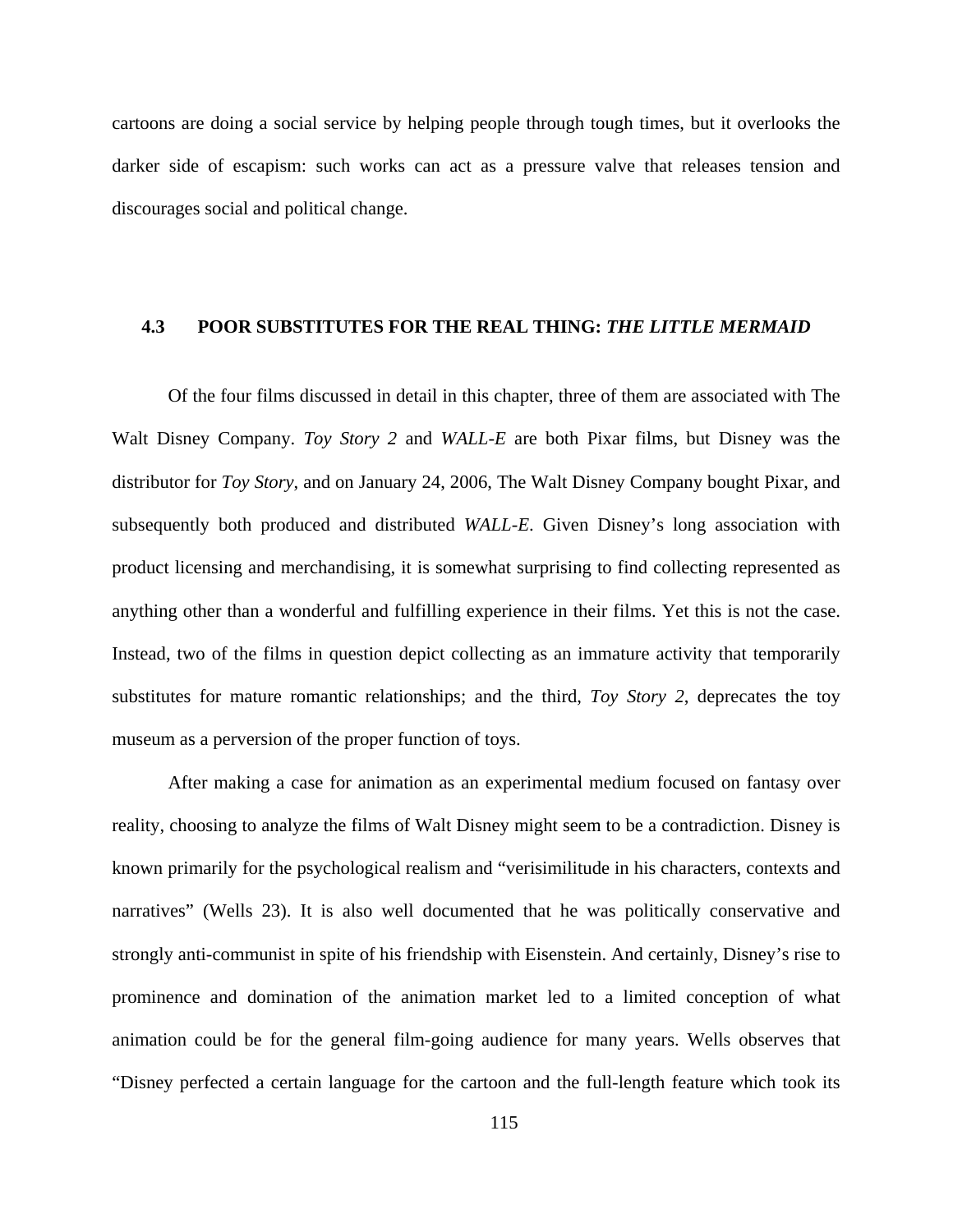model from live-action film-making" (Wells 24). But Disney's films demonstrate most clearly a sharp incongruity between the anti-collecting messages contained within animated films and the pro-collecting merchandising practices the mainstream animation studios employ. In other words, Disney's films eschew collecting even if the studio's business practices and merchandising efforts do not.

*The Little Mermaid* was the last feature-length Disney film produced entirely with handdrawn cel animation. Based on the 1837 Hans Christian Andersen fairy tale, the Disney film makes several significant changes to the original story. In this much happier narrative, Ariel, the youngest daughter of the sea king Triton, has a beautiful voice and an obsession with the human world above the sea. Sneaking out of the safety of the castle, Ariel raids shipwrecks for items to place in her collection of human artifacts, invoking the anger of her father when in doing so she misses a choral recital. Triton assigns a crab, Sebastian, to follow Ariel and prevent her from visiting the surface again, but Sebastian is ineffective and Ariel departs once more and peeks into a ship carrying Prince Eric, with whom she promptly falls in love. When Sebastian informs Triton that Ariel disobeyed him again, Triton is enraged and destroys Ariel's cherished collection (which now includes a statue of Prince Eric). The destruction of her collection drives Ariel even further away from her oceanic roots and she seeks the help of Ursula the sea witch. Deciding she wants to be human, Ariel bargains with Ursula: in exchange for her voice, she will be granted three days in which to make the prince kiss and fall in love with her. If she succeeds, she will remain human for the rest of her life. If she fails, her soul belongs to Ursula.

In the Andersen fairy tale, the Little Mermaid is unable to make the prince fall in love with her in time. Her sisters offer her a chance to return to her previous life if she kills the prince with a special knife, but the Little Mermaid chooses self-sacrifice, and is rewarded instead with a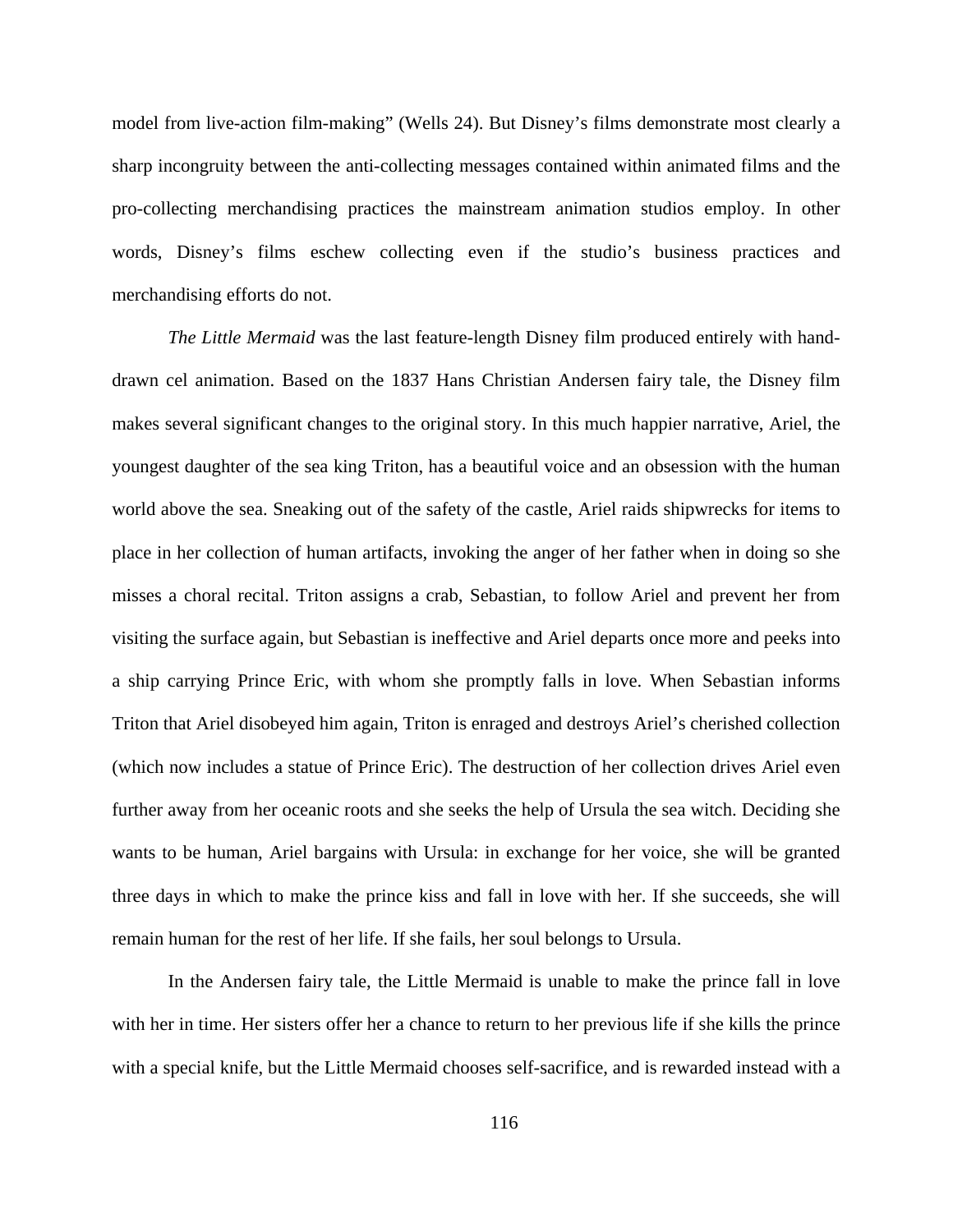chance to earn a soul. Disney's version ends with Ariel regaining her voice at the last minute, but just as Prince Eric realizes he loves her, time runs out and Ariel's spirit is added to Ursula's garden of lost souls. In a frenzied series of final events, Triton exchanges his soul for Ariel's, Ursula briefly becomes the ruler of the underworld, and Prince Eric kills Ursula by ramming her with a ship. With his powers restored, Triton realizes he must respect his daughter's feelings, grants her human form without handicap, and Ariel and Eric are married.

The narrative structure of *The Little Mermaid* is classically conservative: the unmarried female protagonist meets her future husband, is confronted by social and (in this case) physical obstacles to her desire, works to overcome her problems, and is happily married at the end of the film. Even in such a standardized plot structure (one common to live-action film as well as animation), animation's tendency toward transformation is evident: Ariel must become a human in order to marry the prince. In this case, the transformation works to undercut any potentially radical message about mermaid/human coupling as a metaphor for interracial marriage: the only way Ariel can marry Prince Eric is to become human. Nonetheless, the visual spectacle of the film depends upon transformation and metamorphosis. Ariel's first transformation from mermaid to human is drawn out with a lengthy musical number persuading her to the deal. Then in a screen suffused with a green tint, two ghostly hands extract Ariel's voice. Abruptly shifting to an orange color scheme, Ariel's body is seen in silhouette as a golden light spirals around her body. The abstract background emphasizes the transformation of Ariel's body as a series of extreme close-ups show her tail ripping lengthwise to form legs. The change is violent and sudden, and the newly human Ariel immediately begins to drown as she can no longer breathe underwater. This transformation emphasizes what is lost in changing forms. Ariel is more vulnerable as a human than as a mermaid. Sebastian's big musical number, "Under the Sea," abounds in visual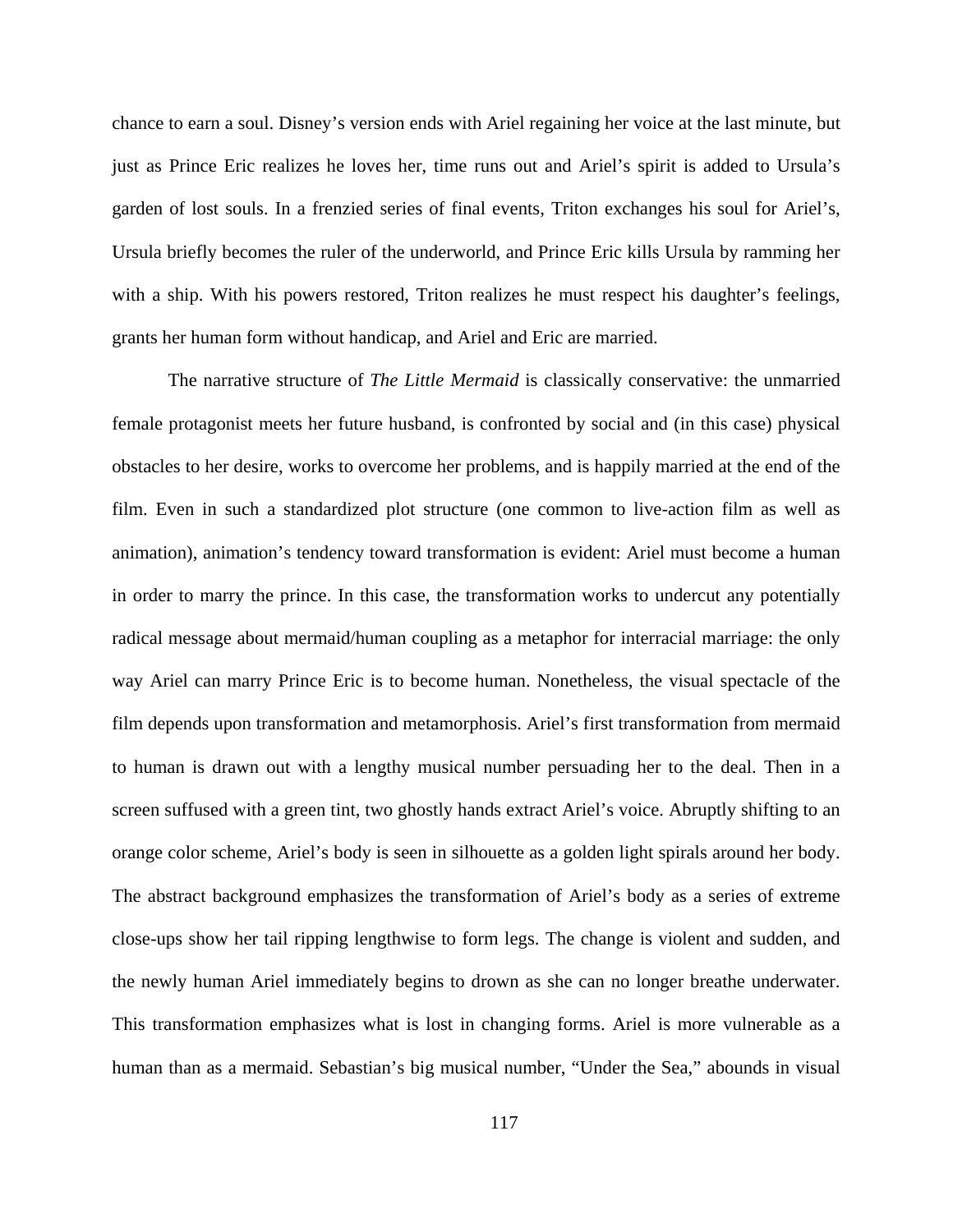puns and transformations (while ironically arguing that staying the same is better than exploring new worlds): oyster shells become steel drums, coral formations are used as flutes and maracas, and octopus legs form base guitar strings.

In "Escape from Wonderland: Disney and the Female Imagination" Deborah Ross argues that Disney's reworking of the narrative transforms Andersen's "tragic celebration of feminine self-sacrifice" (Ross 58) into a "triumph of adolescent self-will and entitlement" (Ross 59). In Andersen's story, the Little Mermaid fails to win the prince's heart and though she could save herself by killing him on the night of his wedding to another woman, she chooses to sacrifice her life for his happiness. In Disney's version of the story, Ariel's risk-taking and determination are rewarded in the end: she marries the prince, becomes permanently human, and regains her father's approval. Nevertheless, Ross finds that the film merely puts a veneer of feminism on a film that undermines any ideas of imaginative freedom for women. The world Ariel desires to join is utterly dull for the audience. Ariel is fascinated with everyday objects like forks and pipes, whereas the film viewer is likely far more interested in the more colorful and magical underwater kingdom Ariel wants to leave behind.

While the underwater world is drawn with bright colors and rippling light effects, Ariel's collected human objects are drab and hidden in shadow. As Ariel sings her counterargument to Sebastian's "Under the Sea," the cave containing her collection desaturates the colors of everything around her. As the camera pans and tilts upward to reveal the tiers of shelves containing Ariel's collected items, the colors that dominate are muted black and indigo, with deep gold highlights. None of the objects are visually arresting or notable. She appears to have many jars, boxes and books. The prince's domain is picturesque, certainly, but compared to the undersea kingdom comes up short. As Ross explains, "it seems ludicrous that Ariel should put so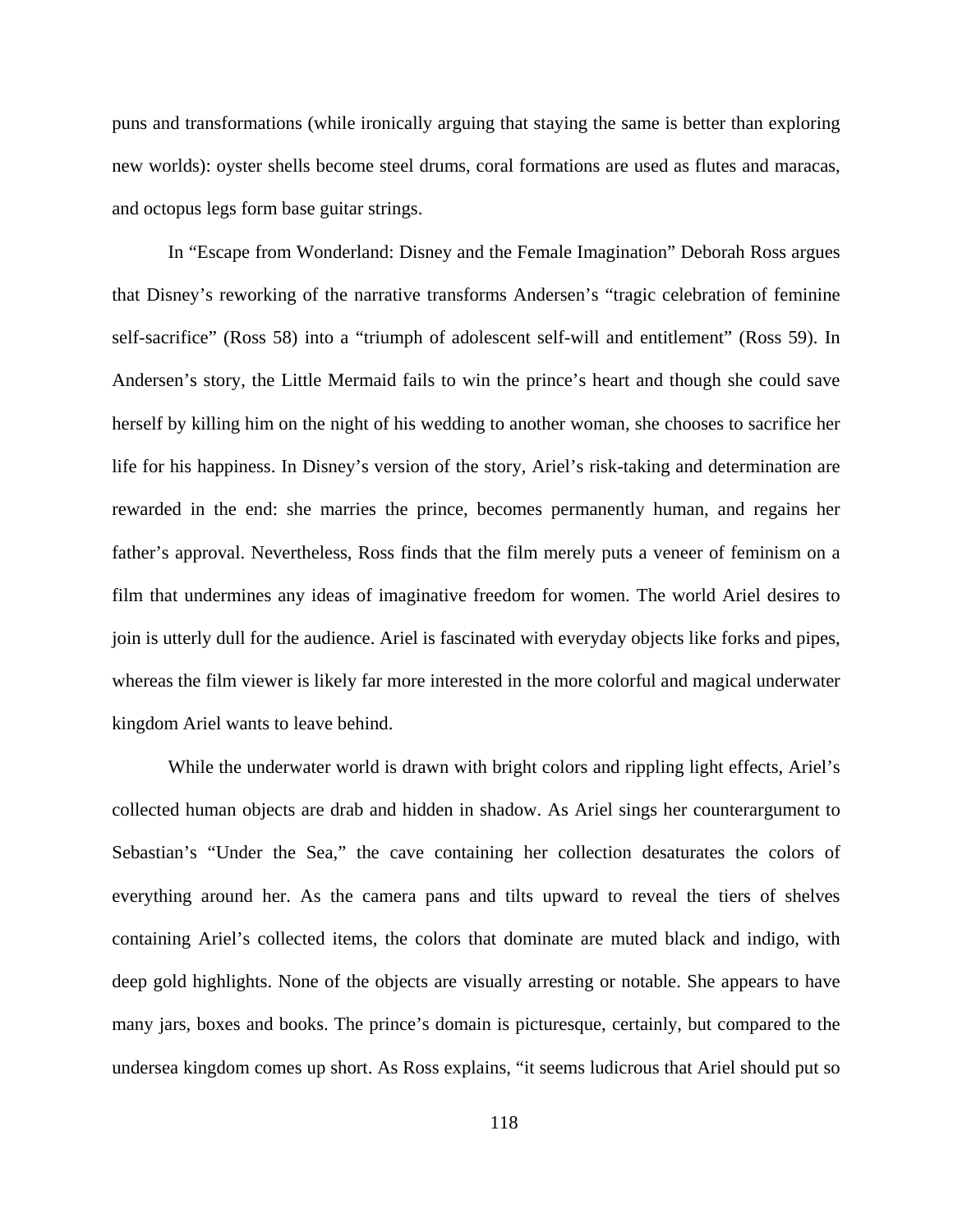much rebellious energy into becoming the girl next door" (Ross 59). In the end, "whatever Ariel might *say*, or sing, what we see her *do* is flee a world of infinite possibility to settle in the land of the banal" (Ross 60), and Ariel's collecting must be understood in this light. Her collection demonstrates a legitimate curiosity about the world above the sea because it, rather than Prince Eric, is the origin of her fascination with all things human. Ross writes, "instead of making the mermaid love the human world because she loves a human, the movie has Ariel love a human mainly because she is already curious enough about his world to have collected a cave full of human souvenirs (in Andersen's story this collection belongs to a mermaid sister)" (Ross 59). However, Ariel's interest in the human world quickly shifts from its objects to its subjects when she falls in love with the prince. As Laura Sells explains in "'Where Do the Mermaids Stand?': Voice and Body in *The Little Mermaid*," "Ariel's fascination with the human world becomes transformed into love for Prince Eric," (Sells 180), and this is a "sanitizing" move on Disney's part, erasing any sense of "the cost for participating in the white male system" (Sells 179) that women face. Whereas previously Ariel had sung of her desire to walk, run, and dance in the human world, now she seems only interested in marrying.

"Have you ever seen anything so wonderful in your entire life?" Ariel asks upon finding a fork in a sunken ship. When Flounder asks her what it is (naively unaware that fish are eaten with forks by humans), Ariel admits that she does not know. Like any good collector of cultural artifacts, however, Ariel intends to find out. She consults a seagull named Scuttle whom she presumes to be knowledgeable about the human world because he lives above the water. Scuttle is willing to act the part of the authority, but in fact he has no idea what the objects Ariel brings him are used for. He explains to her that the fork is a "dinglehopper" and is used for combing hair. Already Ariel's collecting is being set up as an inappropriate activity. Not only does it put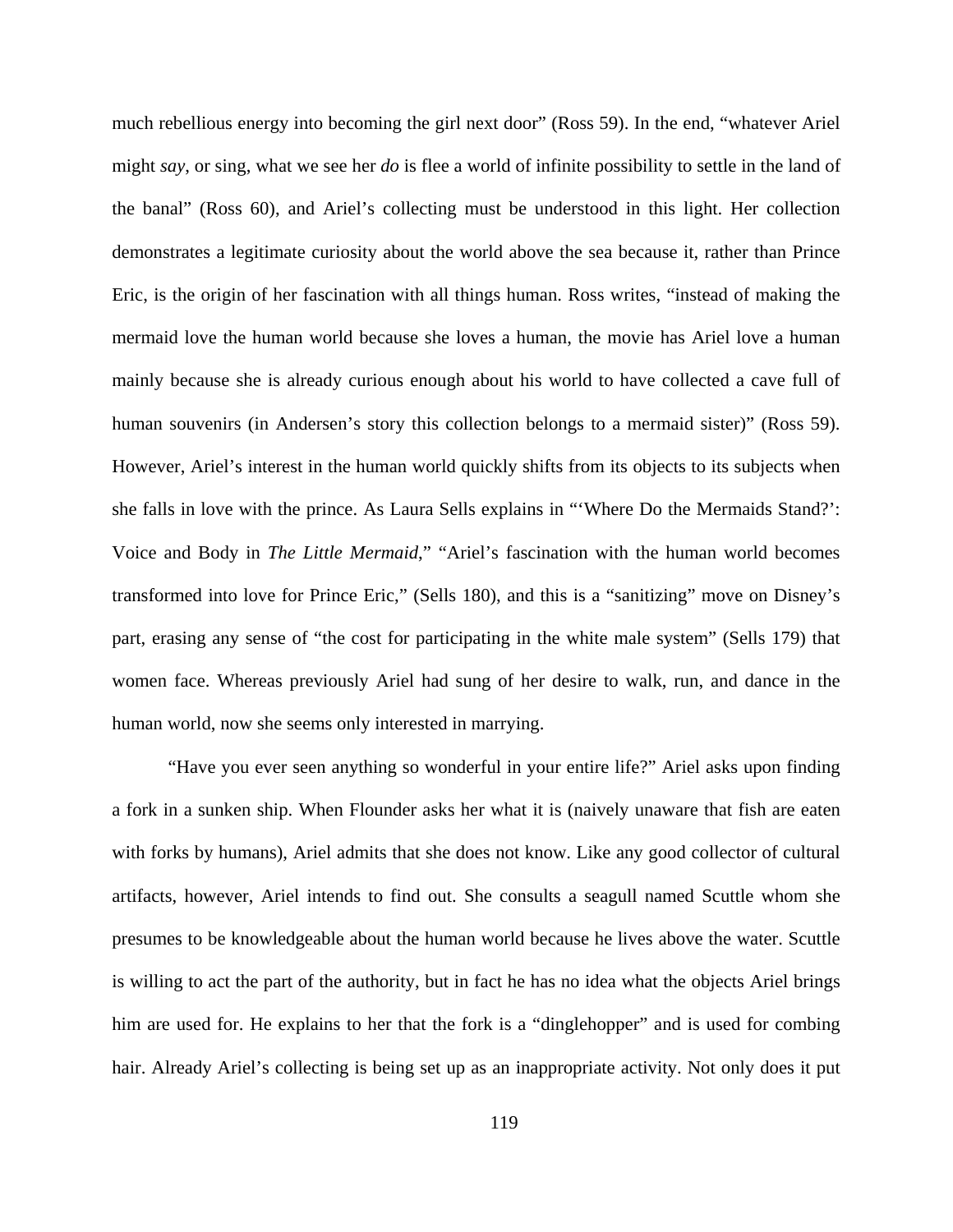her in physical danger, but her understanding of human culture as read through her collection is faulty. Scuttle is a scatterbrained klutz who makes up names and uses for human artifacts even though he has more direct access to the human world as a seagull. There is no reason why he could not have observed that a fork is used for eating even if he did not know what it was called. But the point is that Ariel is getting nowhere by collecting human artifacts.

Because Ariel's interest is in forbidden objects, she keeps her collection hidden in a cave. In her own way, she is as adventurous as Indiana Jones in obtaining her artifacts. Viewed this way, Ariel is an active and rebellious character who is attracted to the exoticism of the human world and will stop at nothing to gain access to it. The human world poses great danger to mermaids since for humans the ocean is a source of food. Triton fears Ariel will be caught on a fisherman's hook if she continues to go to the surface. There are other dangers as well. While searching the sunken ship, Ariel and Flounder are surprised by a shark that tries to eat them both. During the chase, Ariel's bag of artifacts gets snagged on a protrusion and she drops it. Rather than leave it behind, Ariel swims back toward the raging shark and snatches the bag from its jaws. She also struggles to represent the culture she studies to her fellow merpeople. "If only I could make him understand. I just don't see things the way he does. I don't see how a world that makes such wonderful things could be bad."

The song "Part of Your World" makes Ariel's feelings and desires explicit. "Look at this stuff/isn't it neat?/Wouldn't you think my collection's complete?" she asks, but in fact her collection, like all collections, can never be complete and it does not satisfy her curiosity, only whets it. What she wants is to be able to walk on land and interact with the people who create the objects that fascinate her so much. Her limited access to the human world up to this point has allowed her to imagine it as a utopian world as well, one that grants young women the freedom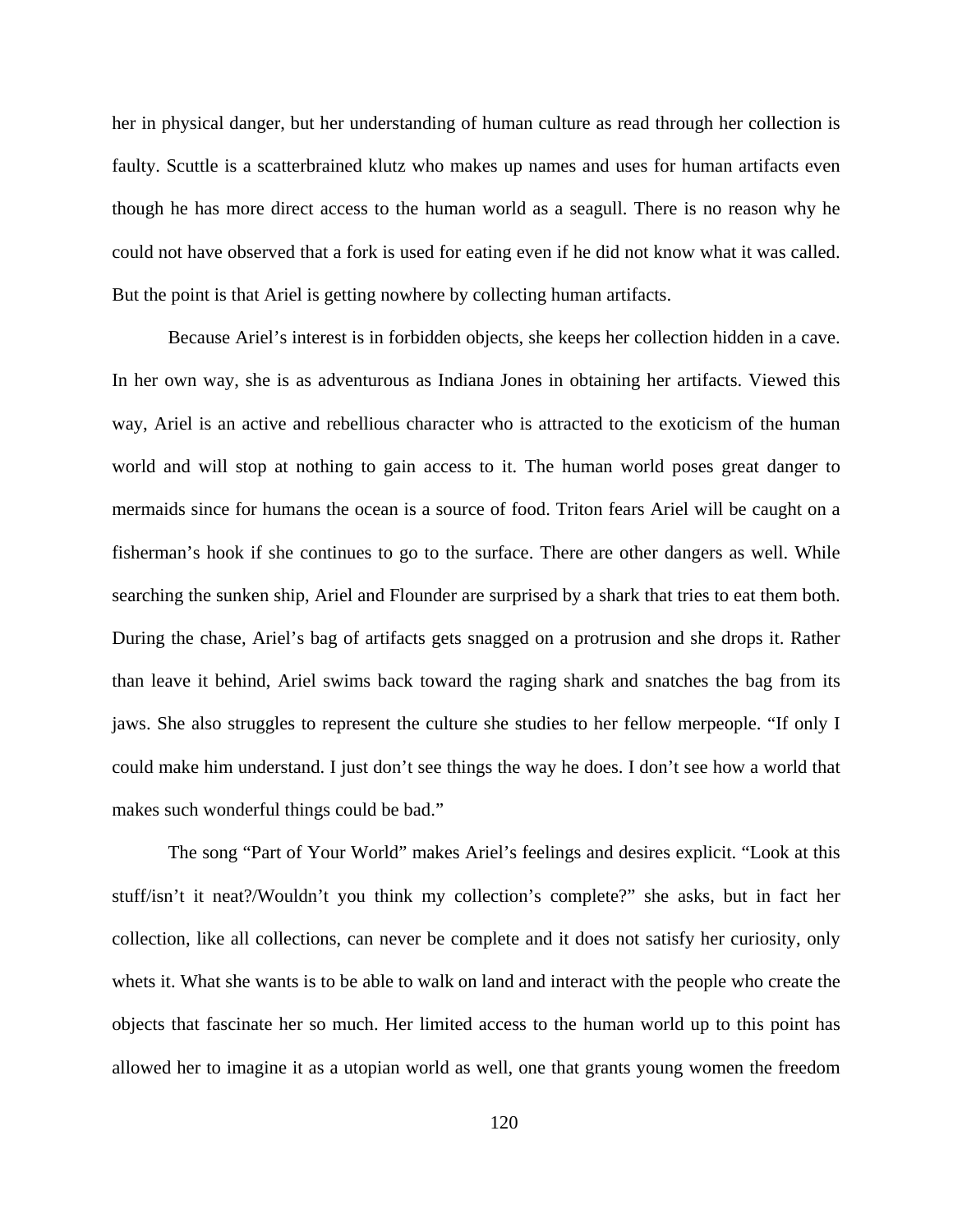Ariel craves: "Betcha on land they understand/they don't reprimand their daughters." For Ariel, becoming part of the human world is the ultimate collector's fantasy: her collection is complete when she can enter into it.

Eleanor Byrne and Martin McQuillan have analyzed *The Little Mermaid* as an allegory for U.S. cultural imperialism and the fall of Eastern European communism in "A Spectre is Haunting Europe: Disney Rides Again." They argue that "from the start this has been a story about a deprived dissident's desire for the amenities of the West" (Byrne and McQuillan 23). Thus, Ariel is "the very embodiment of consumer-fetishism and [she] demonstrates this by collecting 'human stuff'" (23). They quickly move from Ariel's collection to an analysis of the lender/borrower relationship between Ariel and Ursula and Ursula and Triton and the various costs associated with allowing Ariel to become part of the human (read: western and capitalist) world. "It is not that Ariel lacks consumer choice (she has a natty red handbag and a cockleshell bra) but that the human world has better kitchen accessories on offer" (Byrne and McQuillan 24). What Byrne and McQuillan overlook here is that Ariel is a king's daughter, and as such her interest is not in "kitchen accessories" and other bourgeoisie trappings. Ariel does not participate in a consumer economy directly at any point in the film: she does not buy things, but finds them. Her "natty handbag" is more akin to Indiana Jones' field bag since she uses it only during her scavenging expeditions to transport her finds. It is natty not because there is nothing else available in the mer-world (her sisters are shown wearing a variety of necklaces, tiaras and hair accessories), but because Ariel is not a typical fashion-conscious teenager.

Once she has become human, she is given clothes and various toilette items, but she never goes shopping and does not carry a bag anymore, suggesting that she has no need for money or exchange. The items she expresses interest in are comically ordinary: she is excited by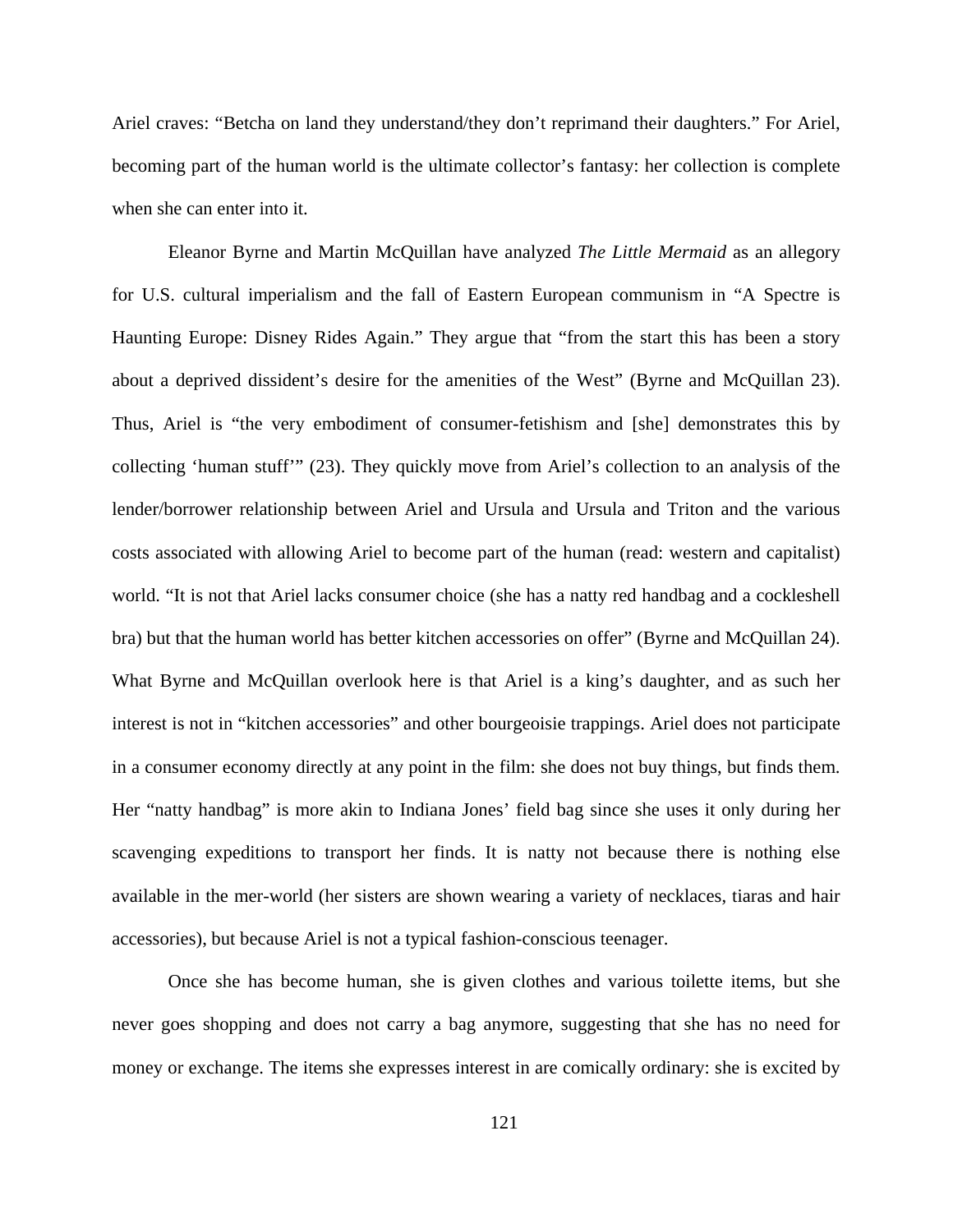forks, chickens, and a Punch and Judy puppet show (a retro pre-animation form of kids' entertainment). In the one instance of exchange Ariel participates in, she proves a naively unaware consumer: she trades her voice for three days of having legs, with the addendum that if she does not make the prince fall in love with her during that time she will also give up her soul. *The Little Mermaid* is not so much a parable of Western consumer capitalism as it is an overly romanticized and exoticized fantasy of a pre-capitalist past. Prince Eric's kingdom is a feudal one (albeit with happy and hygienic peasants), and Ariel's fascination with the human world is based on its difference from the mer-world, not on its consu*mer* economy. For a depiction of collecting in an animated film set in a present-day capitalist economy, one must turn to Pixar Animation Studio's *Toy Story* franchise.

## **4.4 LOVING THINGS TO DEATH:** *TOY STORY 2*

*Toy Story* (John Lasseter, 1995) was the first feature-length animated film composed entirely of computer-generated imagery. The content of the film was determined by the technical limitations of the technology at the time. In 1995, CGI had made great advances in achieving a more photorealistic look that conventional animation, but it still struggled with depicting humans and natural scenery. As the director John Lasseter noted, "The computer likes to make objects look plastic and perfect and manufactured" (as qtd. in Kanfer 229). Hair in particular was difficult to render since on a photorealistic human head, each hair would have to move individually with every motion the character made. As a result, the main characters in *Toy Story* are mostly plastic toys, in part because they looked more realistic with the technology available at the time, and indeed the film was much remarked upon for its "realism."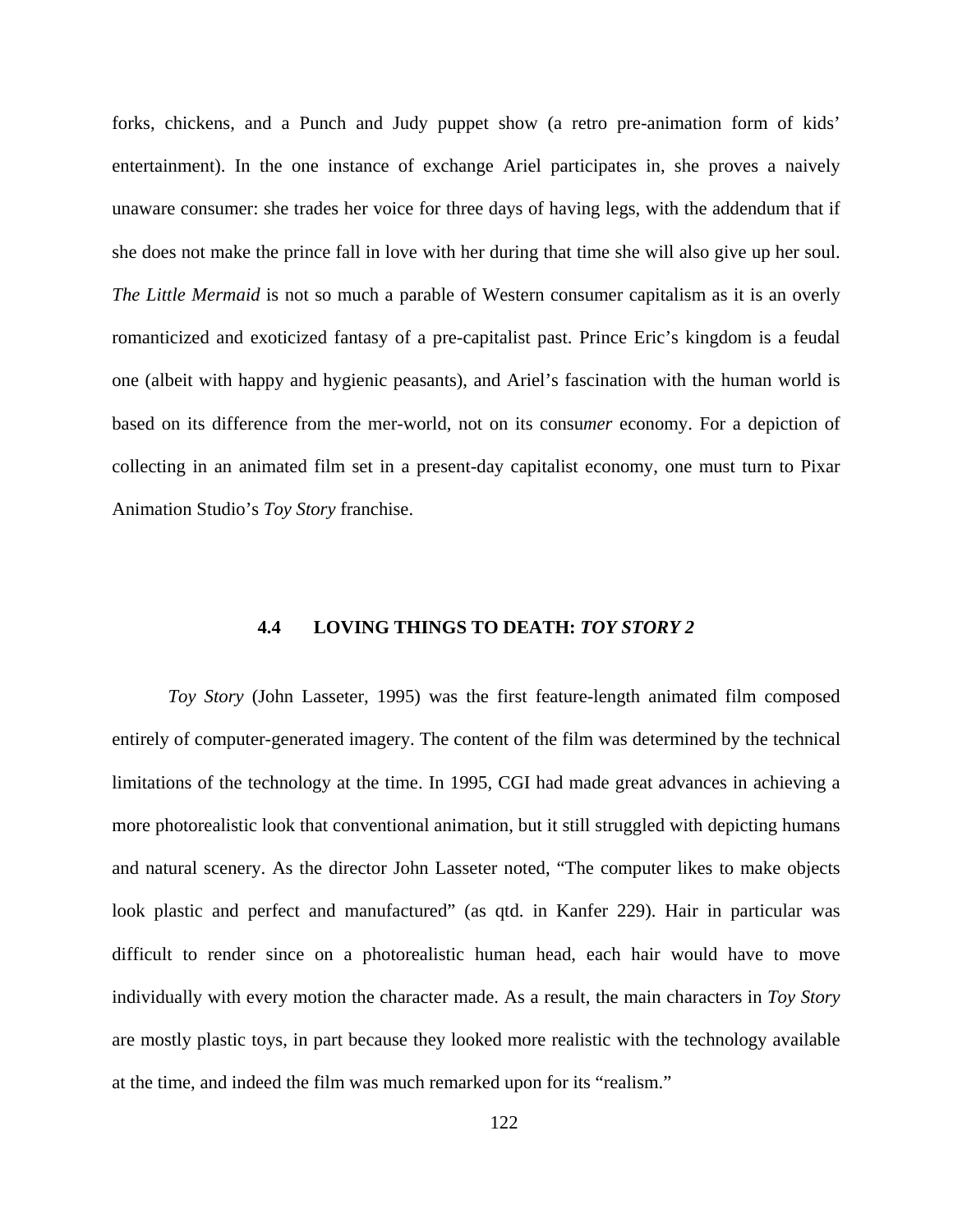In spite of the shift in animation techniques and a new emphasis on realism, CGI animated films remain aligned with the previous animation affinities: transformation and change. Though computers may be capable of providing a more photorealistic and less cartoony look to animated films, they are still used primarily to create images not otherwise possible in live-action film. Both *Toy Story* movies thus imagine a world in which toys come to life when humans are not around. *Toy Story* focused on the conflict between an old, beloved cowboy toy, Woody, and a new high-tech space toy, Buzz Lightyear, paralleling the conflict between old and new media. In *Toy Story 2*, on the other hand, the conflict is between decay and preservation: should mass culture products like toys be used until they are worn out and thrown away, or should they be preserved in museums?

*Toy Story 2* is told from the point of view of the collectible object, rather than the collector. The premise is that Woody's arm rips just before his owner Andy leaves for cowboy camp. Woody finds himself left behind and placed on the rejected toy shelf as Andy's mother reminds him that "toys don't last forever." While Andy is away, his mother has a yard sale, and in an attempt to rescue another broken toy from being sold, Woody is discovered at the sale by an unscrupulous toy collector, Al. Although Andy's mother refuses to sell Woody, Al is desperate to add Woody to his collection and steals him instead. Woody, it seems, is a vintage cowboy doll from the 1950s television series "Woody's Roundup" (a loose imitation of *Howdy Doody* and other 1950s western-themed television shows). Al has obtained all of the Woody's Roundup merchandise except for a Woody doll. Al's collection is not motivated by his own pleasure and nostalgia for the show, but rather by financial gain. The Konishi Toy Museum in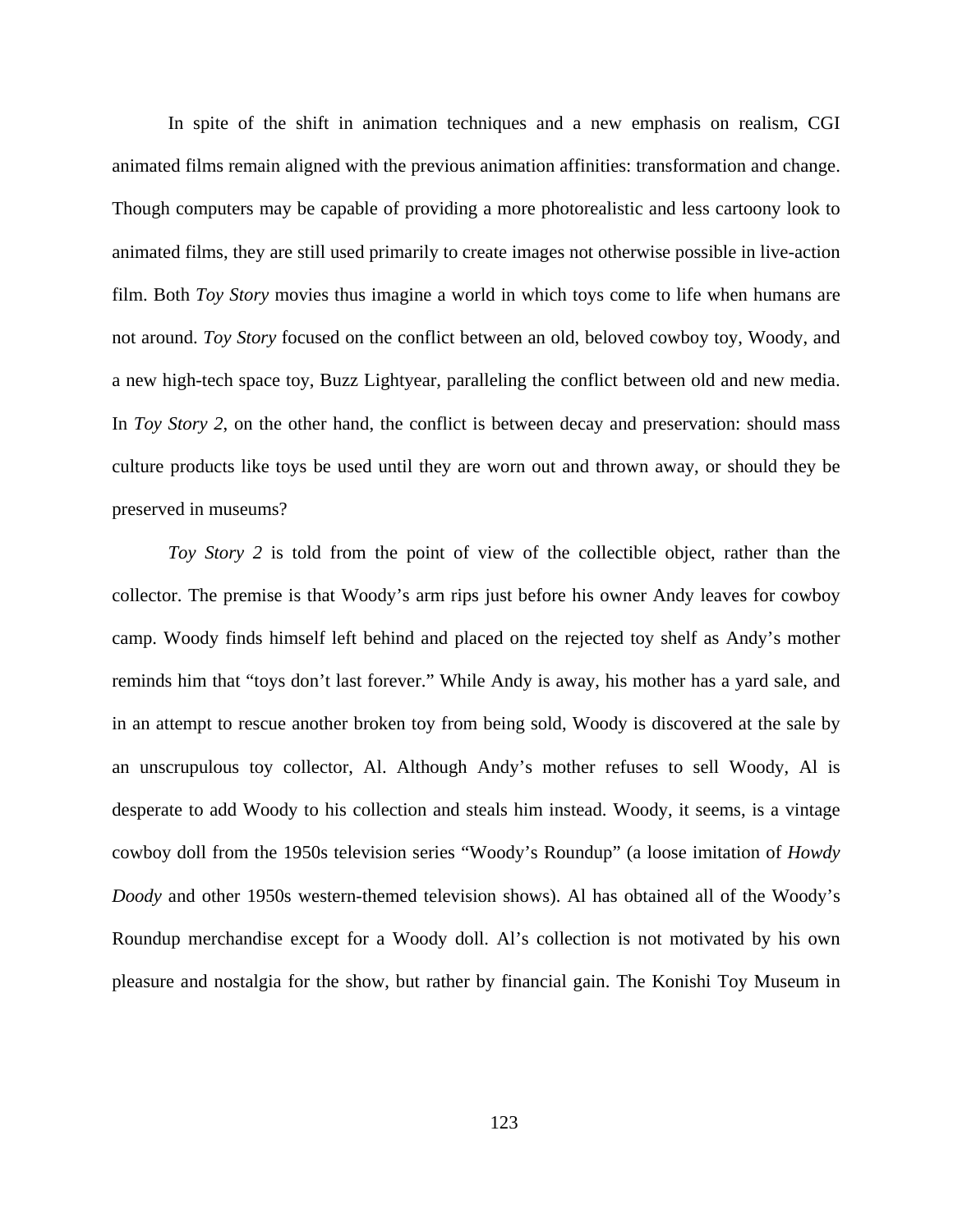Japan<sup>[25](#page-132-0)</sup> is willing to pay him an unimaginably large sum of money for a complete set of Woody's Roundup items. Woody finds himself torn between wanting to return to the boy who loves him (though he plays with him roughly), and wanting to stay with the other members of his Roundup Gang and be put on display and preserved forever.

Thus, as Alan Ackerman notes in "The Spirit of Toys: Resurrection and Redemption in *Toy Story* and *Toy Story 2*," both films "are deeply invested (thematically and financially) in the mortality of toys" (Ackerman 895). Ackerman argues that the fear of death is an obsession with the toy characters. For toys, death occurs both when they are literally destroyed, but also when they are forgotten (and hence thrown away or put on dusty, high shelves where no on notices them). In *Toy Story*, death is personified in the eight-year-old boy next door, Sid, a child who wears a black t-shirt with a skull on it and treats his toys so roughly that they rarely remain intact for more than a few hours since "In his demolition area of a backyard Sid blows up action figures and wreaks havoc" (Ackerman 896). However, the film also makes it clear that Andy, the "good" boy who does not treat his toys sadistically, is also a force of death and destruction. "Andy performs his own casual, happy violence on his toys" (Ackerman 897), and as the film progresses the toys acquire marks of decay and destruction. In "The Importance of Being Plastic: The Feel of Pixar," William Schaffer argues that "The characters in *Toy Story* experience these cycles of appropriation and disposal as humans might experience the ungovernable cycle of seasons determining their fate. They are therefore more or less permanently neurotic, constantly anxious that they are no longer equal to their function as objects of play" (Schaffer 77). They are

1

<span id="page-132-0"></span><sup>&</sup>lt;sup>25</sup> Perhaps inspired by the Japan Toy Museum in Himeji, the Konishi Toy Museum of *Toy Story* 2 intensifies the feeling of permanent separation Woody will have from Andy if he acquiesces. It is also a nod to the fact that the economy of post-war Japan was boosted in the 1950s by a booming toy manufacturing industry. And as David Desser argues in "Consuming Asia: Chinese and Japanese Popular Culture and the American Imaginary," the increasing popularity of Japanese-made toys in the 1960s US was partially due to the "increasing popularity of Japanese animated programming" (Desser 184). Thus, contemporary toys and animation can both be seen as originating in Japan – and, as we shall see in the following chapter, video games as well.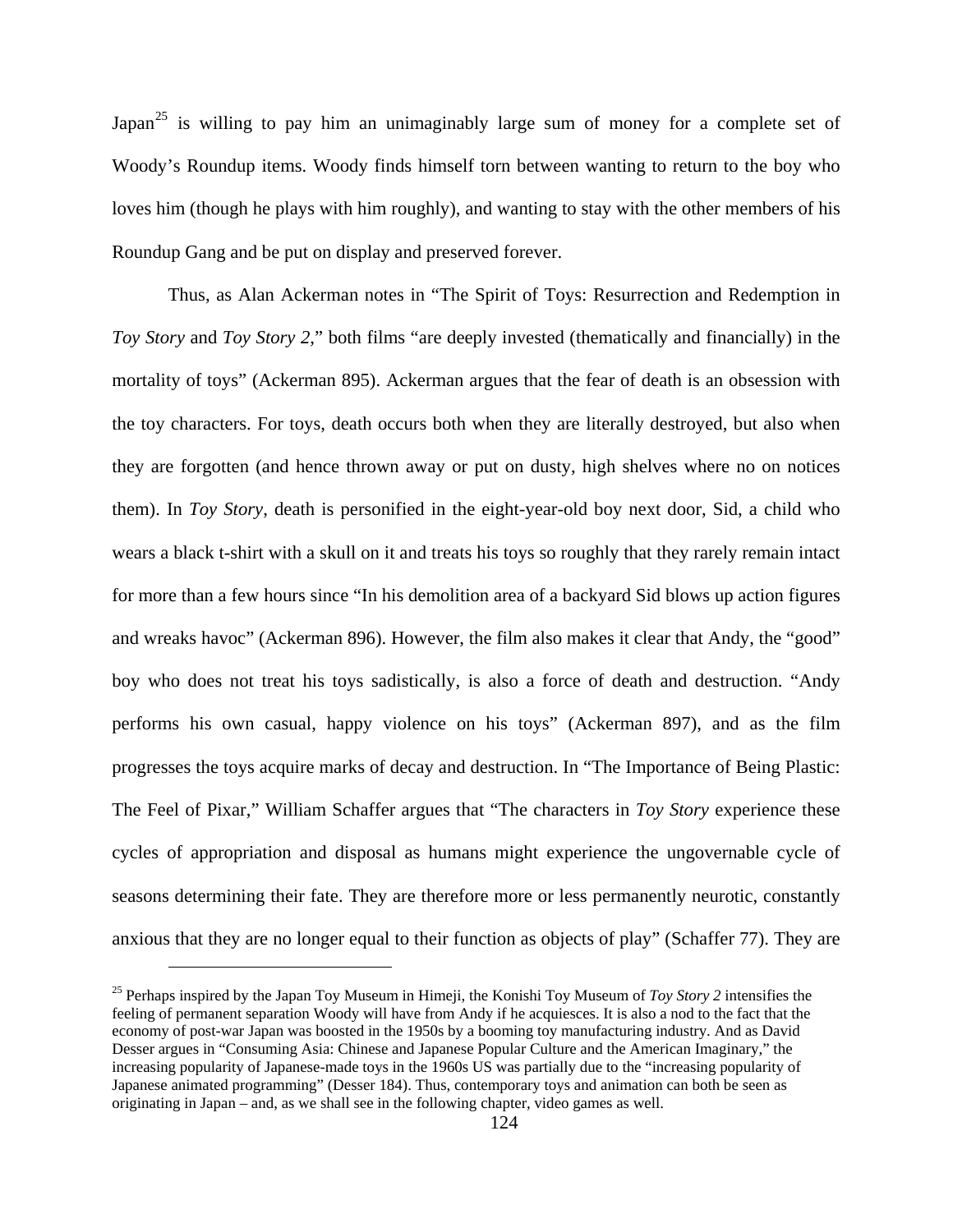also subject to death or obsolescence when their child owners grow up and no longer want to play with toys.

In *Toy Story 2* the toys are safe from Sid, but not Andy, and it is Andy's rough play that tears Woody's arm, leading Andy's mother to put Woody on the dusty shelf of books and toys that are broken or uninteresting to Andy, instigating Woody's crisis of mortality. As Ackerman argues, "Apparently made of dead matter (plastic and chemicals), these toys enact a fantasy of continual resurrection, an idealizing revival of the dead, not only in the games of an individual child but also in the process of production and marketing, of which both movies are highly selfconscious" (Ackerman 897). Self-referentiality is one of the defining tendencies of animated films, from McCay's *Gertie the Dinosaur* to Chuck Jones' *Duck Amuck* (1953), animated cartoons have referenced their own status as drawn images through actual footage of the animator or narrative events calling attention to their mode of production. Experiments in animation, like the Fleischer brothers' *Out of the Inkwell* series, included images of or references to the animation process itself, exposing the processes used to create the animated images. Though there have been numerous straight animated films as well, reflexivity is still common. *Toy Story 2* also includes images from past films (the baby from Pixar's short film *Tin Toy* [1988] appears briefly on a television screen in the film).

The notion that toys can come alive and possibly be resurrected is an established theme in children's literature. As Henry Jenkins notes in "How Texts Become Real," Margery Williams' *The Velveteen Rabbit or How Toys Become Real reassures readers that when a toy is really loved* by a child it comes alive. Thus, Jenkins notes "The boy's investment [in a toy] will give it meaning that was unanticipated by the toymaker, a meaning that comes not from its intrinsic merits or economic value but rather from the significance the child bestows upon the commodity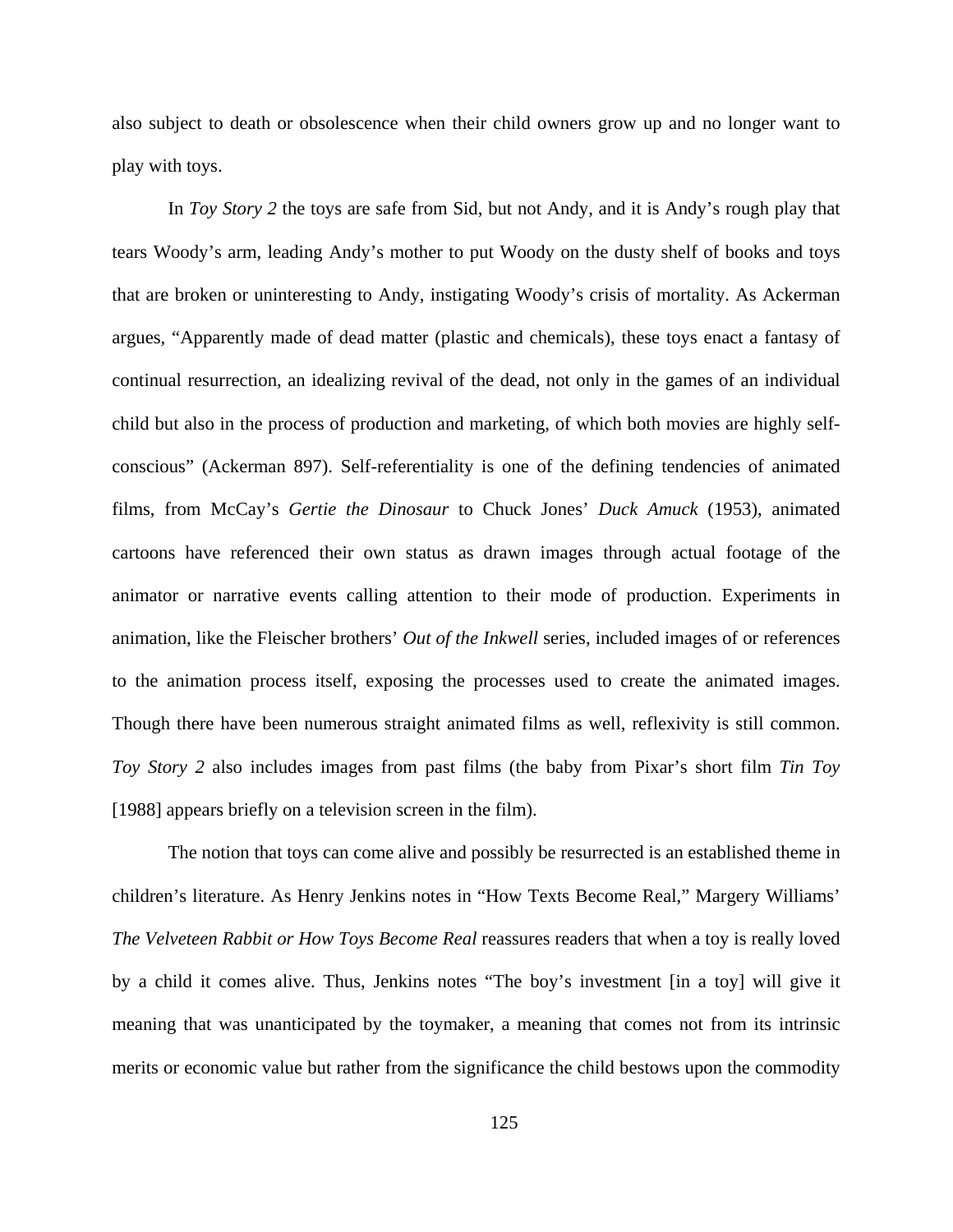through its use" (Jenkins 51). The theme of toys coming to life is a common one in children's literature. Carlo Collodi's 1883 *The Adventures of Pinocchio*, for example, is about a wooden puppet that wants to become a real boy, and was famously adapted by the Disney Company in 1940 (Hamilton Luske and Ben Sharpsteen). The 1922 *Velveteen Rabbit* differs from *Pinocchio* in that the stuffed rabbit gains life through its relationship with its owner, whereas the puppet Pinocchio is carved from a pine log that is already alive (it speaks to the first person to try to carve it). The Disney version has Gepetto wish on a star for the wooden puppet to come to life, but it is up to Pinocchio himself to find a way to become a real boy. But in the process of being loved, toys wear out and are eventually discarded.

In spite of certain death through overuse, the toys in *Toy Story 2* would rather be owned and loved than preserved. As Jessie tells Woody, "To [Andy] you're his buddy, his best friend. And when Andy plays with you it's like even though you're not moving, you feel like you're alive, because that's how he sees you." Thus, as Schaffer has also noted, even though the film portrays the toys as alive when people are not around, and still and lifeless when they are, the argument the film makes is that they are more alive when being played with than when they are not. Buzz's struggle for recognition after the newer model Buzz traps him in the plastic Buzz Lightyear packaging emphasizes the mass-produced nature of children's toys. Buzz is indistinguishable from all the other Buzz units (except for the fact that he lacks the "utility belt" of the newer models). It is only through handling and play that toys become individualized and have names and personalities that set them apart from the rest of the units. In spite of the utility belt, the only way the other toys can identify the "real" Buzz is because Andy writes his name on the feet of all his toys.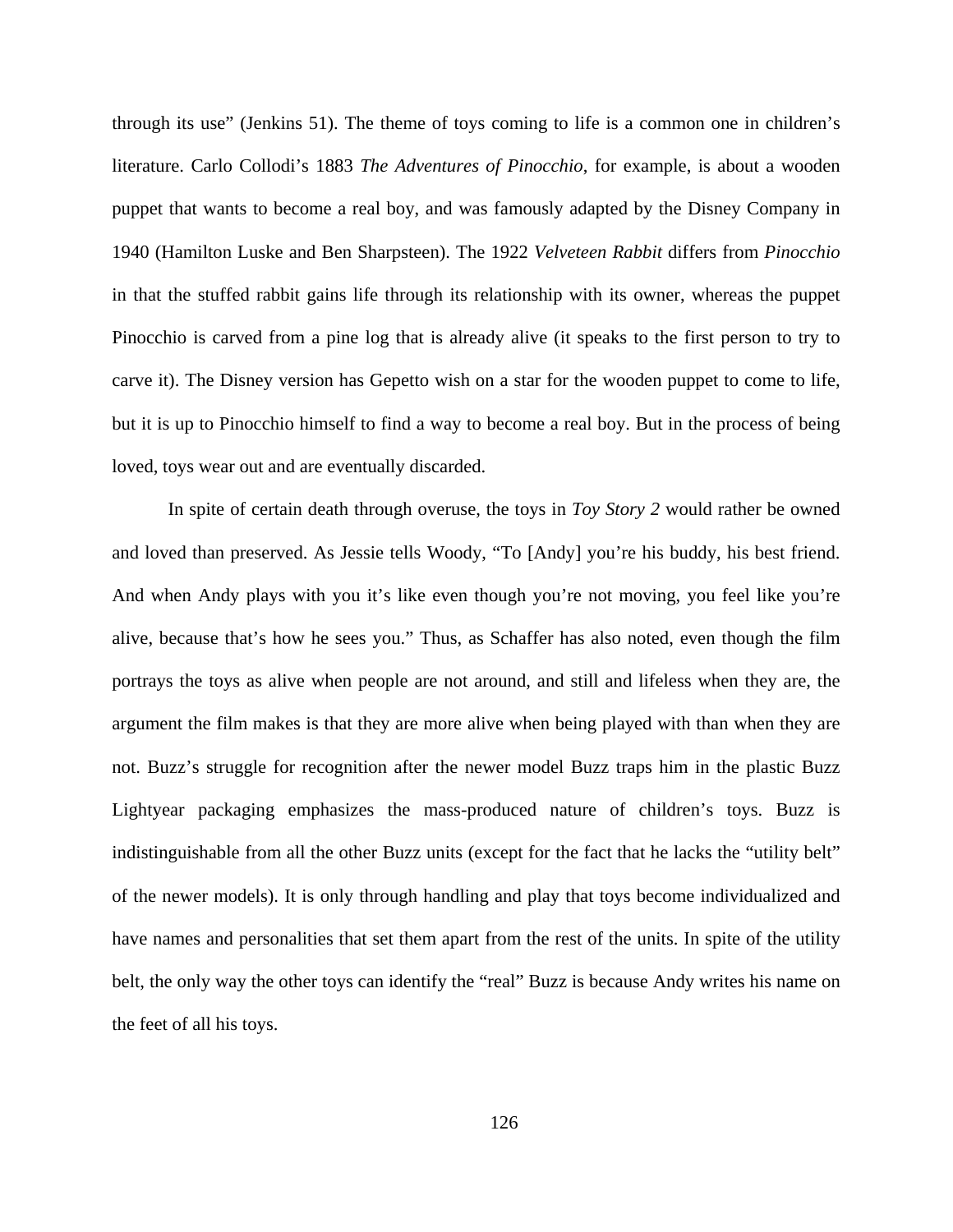Ackerman concludes by noting the toys in both films are obsessed with their own identity, which is obscured by their status as mass-produced toys that refer to fictional and real cultural items (the "real" Mr. Potato Head, and the fictional Buzz Lightyear video game, which becomes a "real" videogame) available for purchase by viewers of the *Toy Story* movies. Ackerman reads the toys' uncertainties as a product of their CGI status:

> The quality of film as index, as opposed to icon, depends on it being an imprint of light, a trace left by a real body…I have purposefully avoided using the term *film* to discuss *Toy Story* because the movies were not shot on film. Entirely computergenerated, they cannot have even the faintest trace of an original unless audience members project one fantastically. (Ackerman 909-10)

 To say the toys have no trace of an original is misleading. Even though many CGI processes do not involve photography or celluloid processes (particularly when distributed to theatres with digital projection systems), Pixar's animators often work very closely with the physical objects they are animating. While Woody and Buzz are new creations influenced by a general idea of western- and space-themed toys, many of the other toys depicted refer to real-world toys that preexisted the films, such as Mr. and Mrs. Potato Head, Etch-a-Sketch, the green plastic army figurines, and the Magic Eight Ball. Pixar's animators are scrupulous in studying the real counterparts of objects they wish to animate, such as a desk lamp in the short film *Luxo Jr.* (John Lasseter, 1986). This in itself does not make the resulting animation indexical, in particular since this film was not shot with a digital camera, the indexicality of which was discussed in the previous chapter, but created entirely on a computer. But there is a direct connection between the image and product in this film since the toys all function as advertisements for both existing toys and new toys based on the film. Schaffer claims that the film "addresses parents and children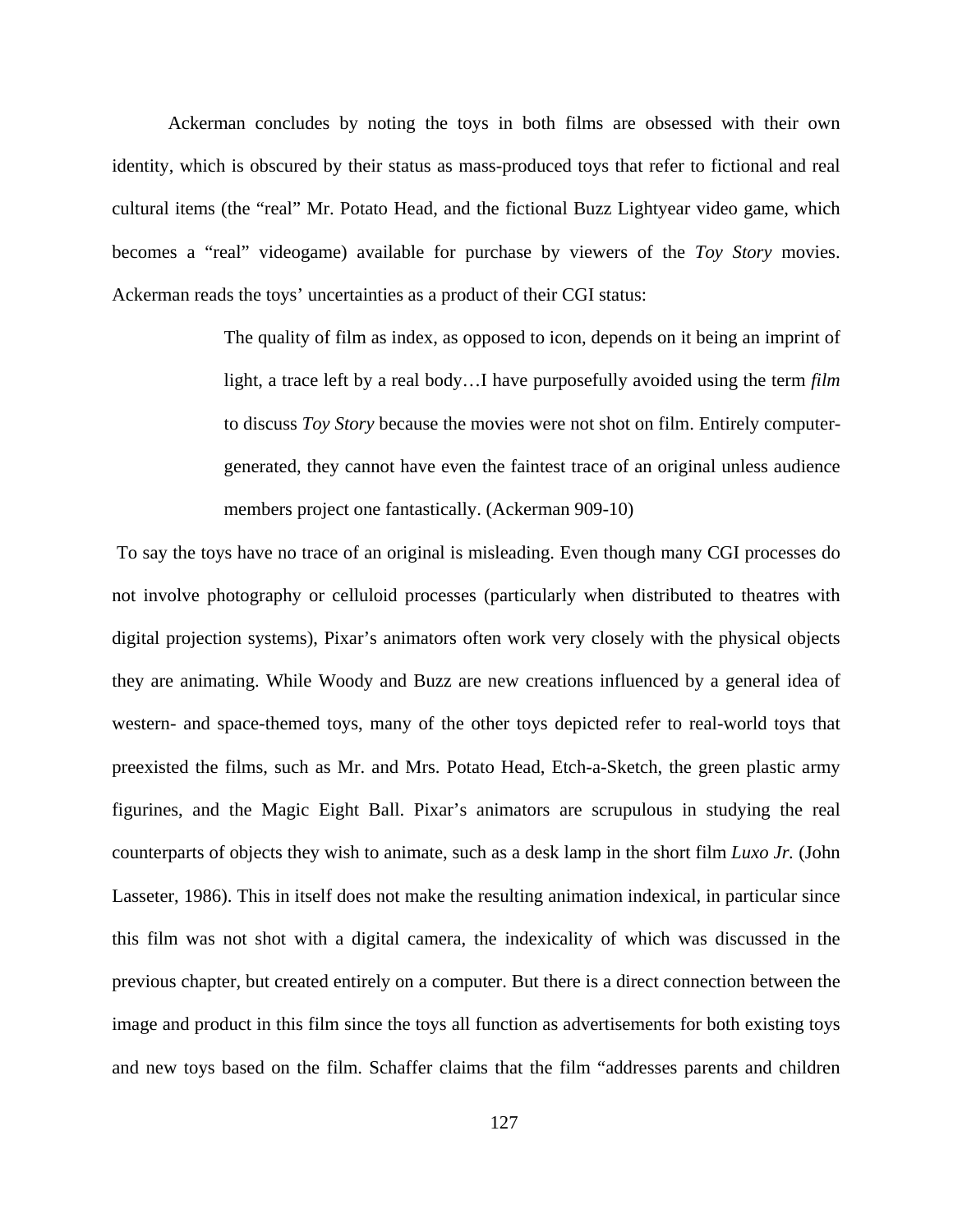through these characters in terms that at once acknowledge, make ironic, and promise to ameliorate the intervention of marketing in the most intimate relations of family life" (Schaffer 77). The mix of new and old toys in a story trajectory about cooperation also assures adult viewers that there is no need to work hard to preserve the past – children today will play with toys both old and new.

*Toy Story 2* is not only selling traditional action figure toys and DVDs, but also the video game associated with the movie (a trend becoming more and more common, especially with animated features). The film opens in space, in what the viewer thinks is the end of a Buzz Lightyear movie. Buzz speeds through an alien landscape, destroys an army of robots, and falls into his arch-nemesis Zurg's lair. After narrowly escaping a trap, Buzz finds himself in a cavernous room in which is suspended a battery labeled "Source of Zurg's Power." As Buzz hops on a series of disks suspended over a seemingly bottomless pit, the familiar notes of "Also Spake Zarathustra," made universally familiar by Stanley Kubrick's use of it in *2001: A Space Odyssey* (1968)*,* are heard, one for each step Buzz takes. This further reinforces the idea that what the viewer is seeing is a sequence from a film. But then the cinematically unthinkable happens: Buzz tries to seize the source of Zurg's power only to discover it is a hologram. Zurg appears behind Buzz and defeats him in battle. Buzz is destroyed.

The next shot reveals that the preceding sequence was in fact from the Buzz Lightyear video game, being played in the film by Rex the Green Dinosaur in Andy's bedroom (familiar to the viewer from *Toy Story*). Thus, Buzz's death is restored to generic conventions: film action heroes do not die, but video game avatars die repeatedly until their players become skilled enough to prevent it. Because of its cartoon aesthetic, *Toy Story 2*'s "real" world is indistinguishable from its video game images, reflecting contemporary fears that players of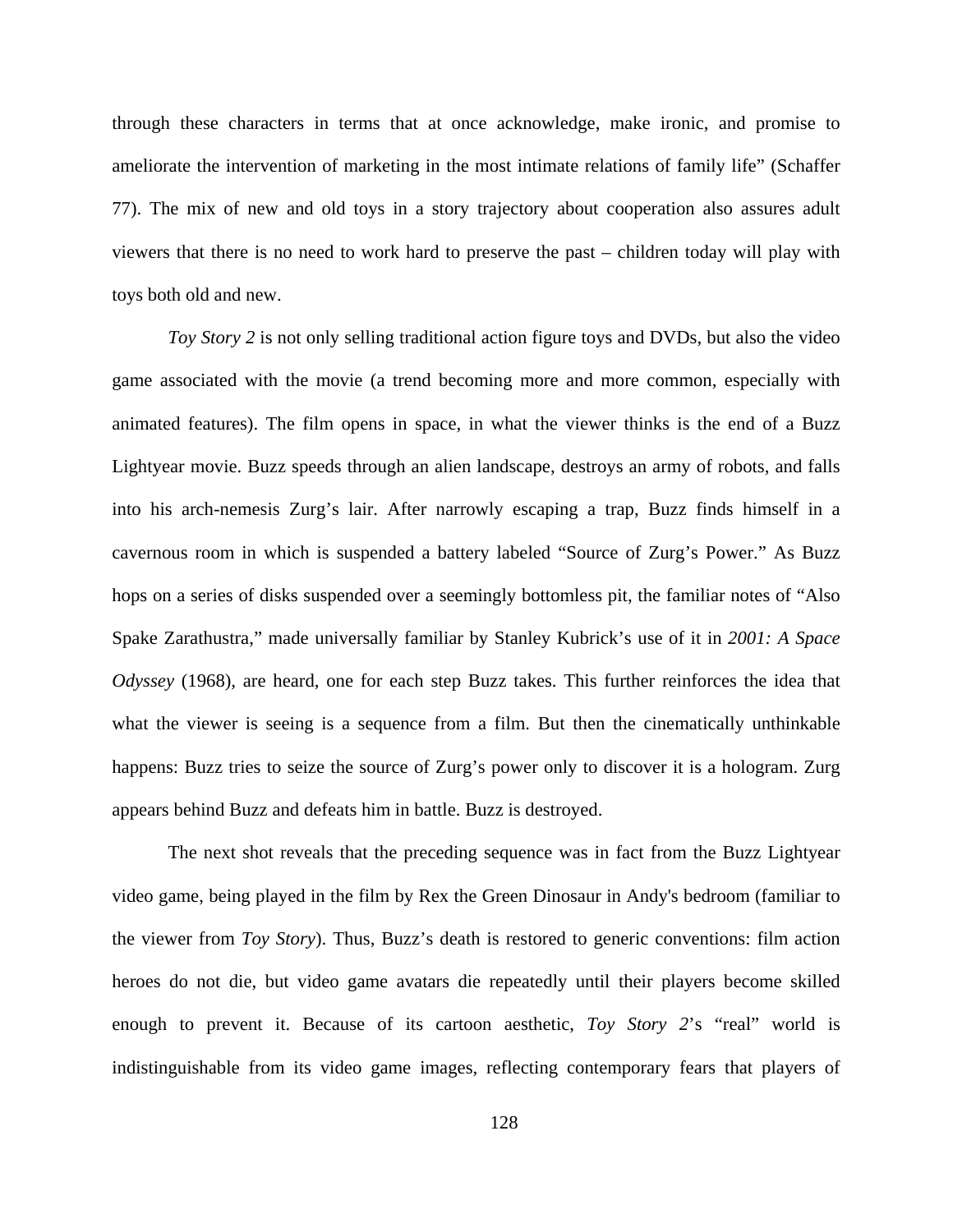violent video games (especially children) are prone to committing acts of violence because they do not understand the difference between the real world and the game world. At the same time, however, the film draws attention to the implausibility of this idea in its very images.

Pixar released a related video game with *Toy Story 2*, called *Toy Story 2: Buzz Lightyear to the Rescue*. This is the game that Rex is presumably playing in the film, however the images representing this game in the film are far more detailed than the images in the game itself. Generally, digital game images are of lower quality than film images because of the greater processing power needed to create images that react to player input. As Paul Ward notes, "We are usually *aware* of the status of what we are watching or interacting with. Players are unlikely to mistake a computer animated videogame game [sic] for a computer animated film not only because the animation is 'not as good', but because a game will have someone *playing* it" (Ward 131). Ward argues that CGI films and games may strive toward different kinds of realism, but that their specific pleasures are always rooted in the fact that they are not either "real" or even photorealistic. Instead, "the 'uncanniness' of the computer animations in question is predicated on their being perceived as *simultaneously* highly naturalistic/transparent *and* hypermediated/opaque; this combination appears to be their central allure" (Ward 132). This is further supported by the fact that, on being released from Al's Toy Barn, the second Buzz Lightyear believes he is the video game Buzz and acts accordingly, to comic effect.

Unlike *The Little Mermaid*, the main characters of *Toy Story 2* are not the collectors, but the collected. Since the narrative conflict centers on whether Woody will end up in a museum or at home with his owner, the various characters take sides on the issue. Those who are in favor of collecting are Al, the fat, child-hating, owner of a children's toy store, The Prospector, a mint-inthe-box member of the Woody's Roundup gang (also fat and old), and the unseen Japanese toy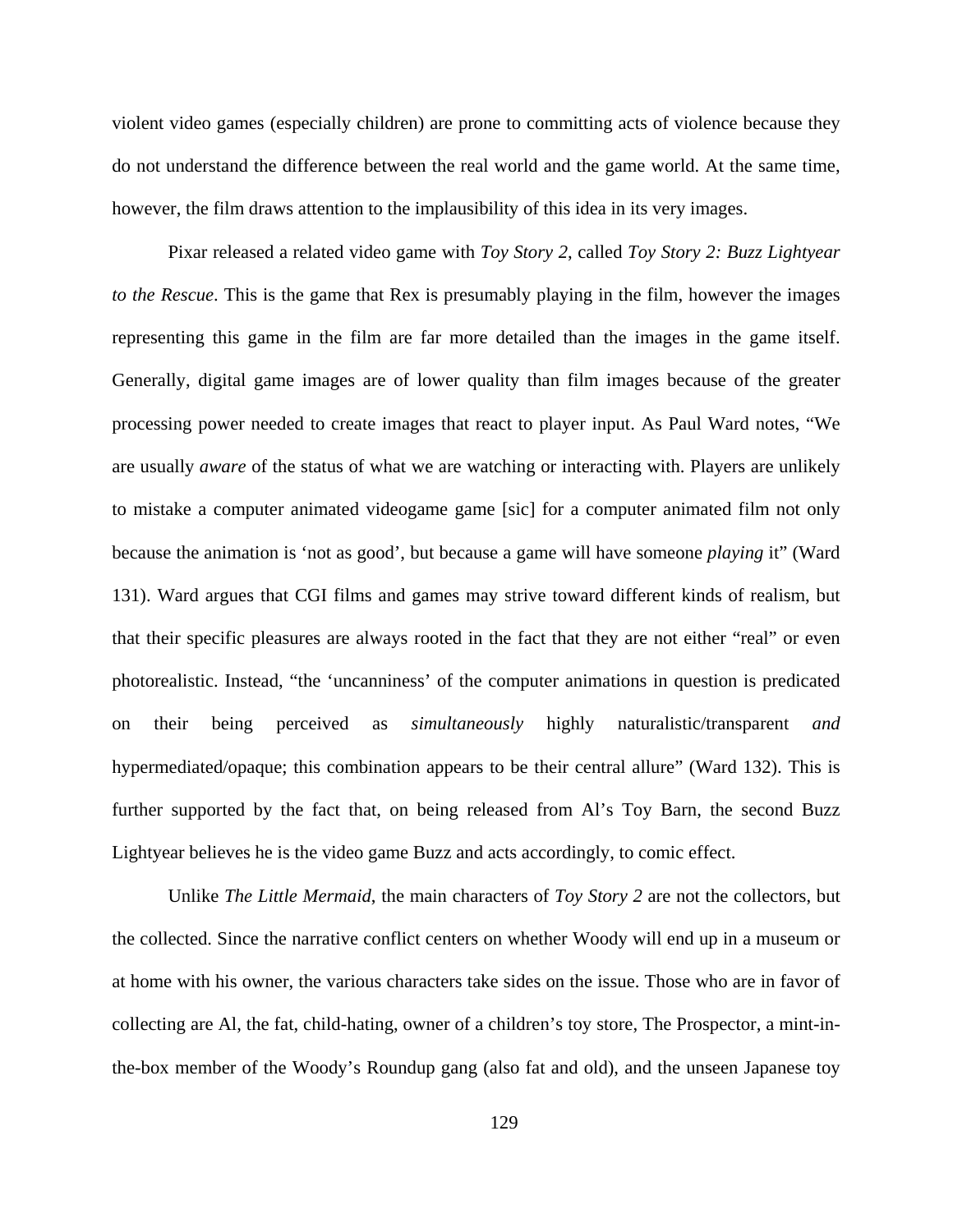museum staff. Both Al and The Prospector conform to the negative stereotype of collectors identified by Susan M. Pearce in *Collecting in Contemporary Practice*. Al is the American version of a "dispirited, anorak-clad loner who is unable to form personal relationships," (Pearce, *Collecting* 27). Instead of an anorak, Al wears a button-down short-sleeved shirt over a white undershirt 50s-era nerd glasses, and does his hair in a comb-over. Unlike Andy's bright suburban family home, Al lives in a dim bachelor apartment at the top of a city skyscraper, which is spartanly furnished with retro decor and spilled cheese puffs. He is the very essence of a loser, a man who hates his job (since he hates children and yet owns a toy store) and has to humiliate himself in television advertisements by wearing a chicken suit. He is a hairy, overweight slob who is alternately whiny and pushy, depending on whether he thinks he needs to bully or plead with someone to get his way. When he discovers Woody mistakenly lying among the garage sale items his joy is almost orgasmic: "Original hand-painted face, natural-dyed blanket-stitched vest. Little rip, but fixable. Oh, if only you had your hand-stitched polyvinyl (gasp) hat. I found him! I found him!" When Andy's mom refuses to sell him the toy, he steals it.

The Prospector is on the pro-collection side primarily because he's "mint in the box." As Stinky Pete the Prospector he was not an attractive toy to children. He is old, overweight, and missing teeth, and his catch phrases include "Help, I think I'm stuck!" and "Oh boy!…beans for dinner," marking him as unheroic and pathetic. Unsurprisingly, Stinky Pete merchandise was not popular, and he was never loved by a child the way Woody and Jessie were. Thus, his only value is his monetary value as part of a complete set of Woody's Roundup merchandise. The Prospector is voiced by Kelsey Grammer, who brings to the role his usual pompous persona, making The Prospector a character divided, both a hickish western denizen and an eastern intellectual who despises everything that character represents. It is the emotionally stunted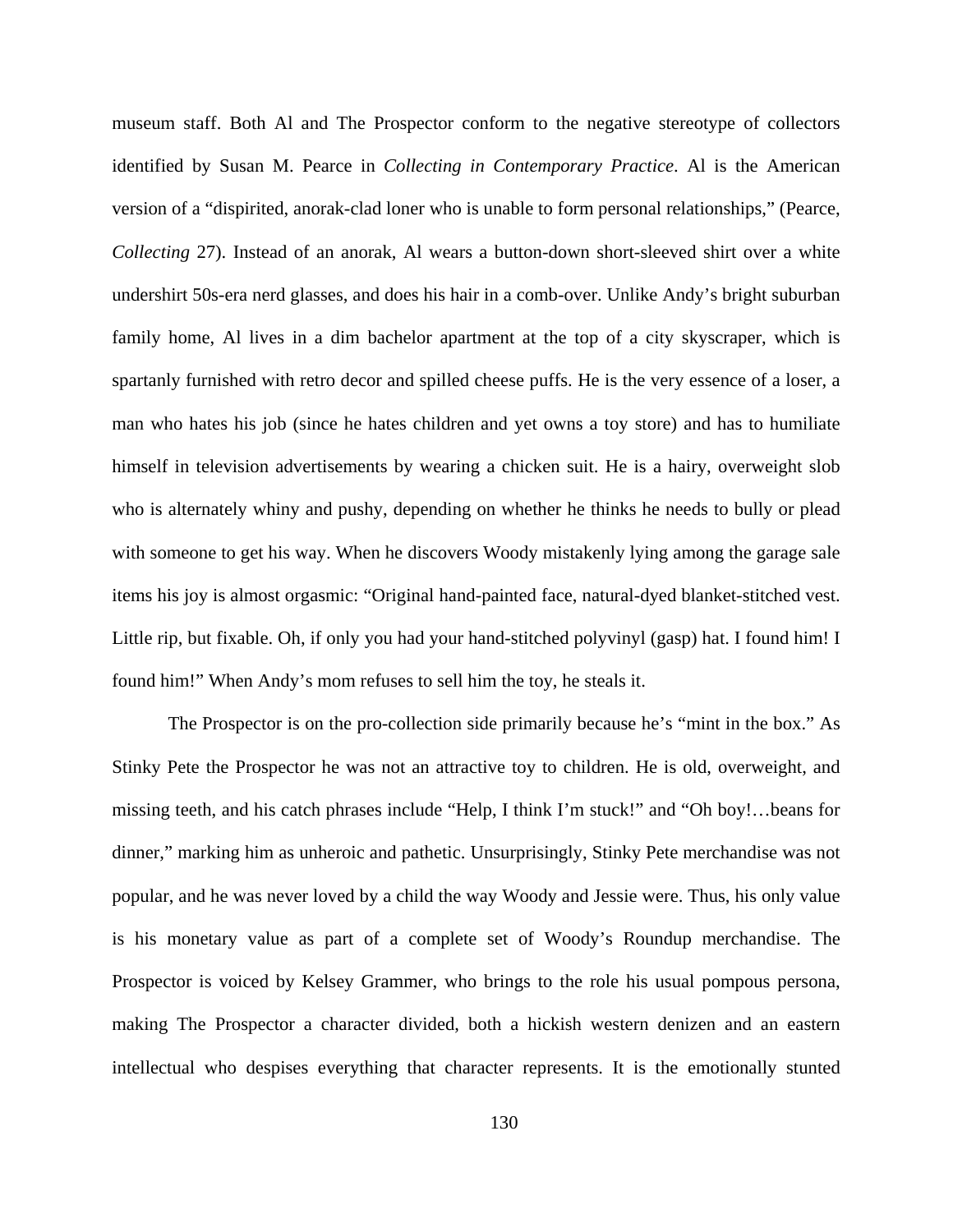intellectual part of The Prospector who champions the collection, arguing eloquently for a life in the museum: "How long will it last Woody? Do you really think Andy is going to take you to college? Or on his honeymoon? Andy's growing up, and there's nothing you can do about it. It's your choice, Woody. You can go back, or you can stay with us and last forever. You'll be adored by children for generations."

As The Prospector finishes speaking, Woody wavers in his determination to return to Andy for the first time. A point of view shot of Woody's perspective shows the depths of the dark ventilation shaft Woody was about to make his escape through. Woody is facing the void of existence, and fear makes him choose to stay and become part of the museum exhibit. Yet this is not the end of the film. The toys left behind in Andy's room have mounted a rescue mission, and they burst into the apartment in time to convince Woody that his place is with Andy – and that Jessie and Bullseye should join them. But the climax of the film is yet still yet to come. The Prospector refuses to let the toys go without a fight, with the result that Jessie is trapped in a box when Al returns home to transport them all to the airport. The final daring rescue, involving a hectic race through the airport baggage transport system and Woody and Jessie swinging from a lasso out of a plane's cargo hold, is framed as the final unfinished episode of *Woody's Roundup* – the one that was never aired in the 1950s because children lost interest in westerns with the launch of the Sputnik sattelite. In the final analysis, the collection is equated with the interruption of narrative development. If Woody and Jessie had acquiesced to entering the Japanese toy museum, they would have effectively put an end to their adventures, and never have found out how things "really" end.

*Toy Story 2* is the most polemic animated film featuring collecting to date. Bound up in competing discourses of nostalgia and commercialism, it comes down firmly on the side of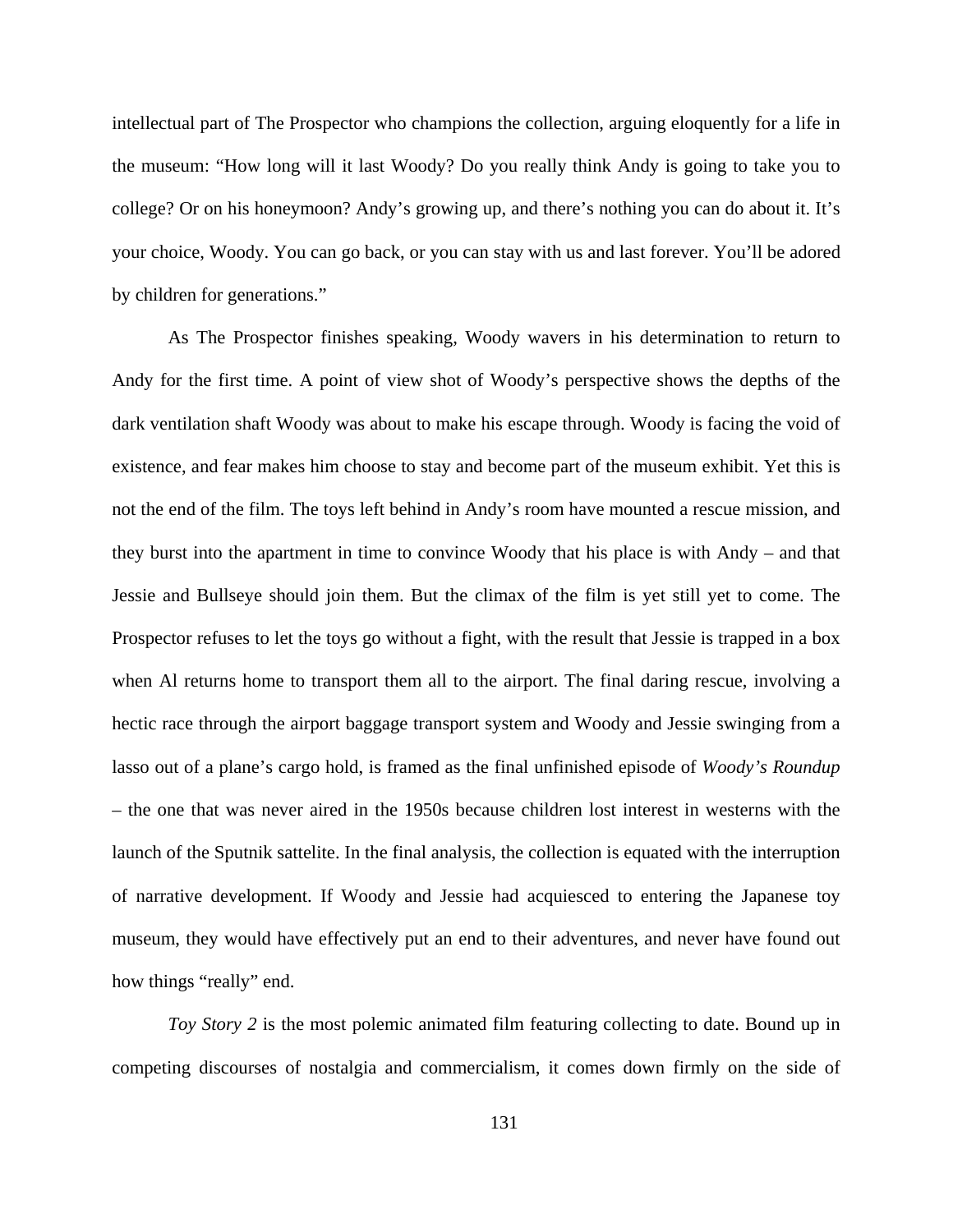commercialism: it isn't necessary to preserve the toys of the past in a museum because children in the present should have it all: 1950s western toys and 1990s space toys, preserving the toys in a way that doesn't involve locking them down in museums. Even as the film evokes nostalgia in its older viewers, it argues that living in the present moment is more important than remembering the past.

## **4.5 THE DETRITUS OF HUMANKIND:** *WALL-E*

Between 1999 and 2008, CGI technology vastly improved, becoming faster, cheaper, and capable of more photorealism. For years, the goal of CGI innovation has been to achieve more and more realistic images, and recent advancements have been so successful that there is a potential crisis in animation. What is animation if it looks exactly like live-action film? Pixar's 2008 film WALL-E is the most recent animated representation of collecting. The film most clearly demonstrates the shift from live-action indexicality to CGI "improved" reality.

The story is centered around a small trash-compacting robot who has been left behind on Earth to clean up the mess humans created through their gross overconsumption and failure to preserve the environment. WALL-E is an acronym for Waste Allocation Load Lifter Earth-Class, and while originally there were many WALL-E units gathering trash, compressing it into cubes, and stacking them into massive towers, there is now only one functional unit left. After seven hundred years alone on the planet, this WALL-E has developed a personality and become lonely. Though he still diligently compacts the seemingly endless mounds of garbage (including some old, discarded toys, echoing the fears expressed in the earlier *Toy Story* movies), WALL-E has taken to collecting certain items that catch his interest. With a mini-cooler strapped to his back,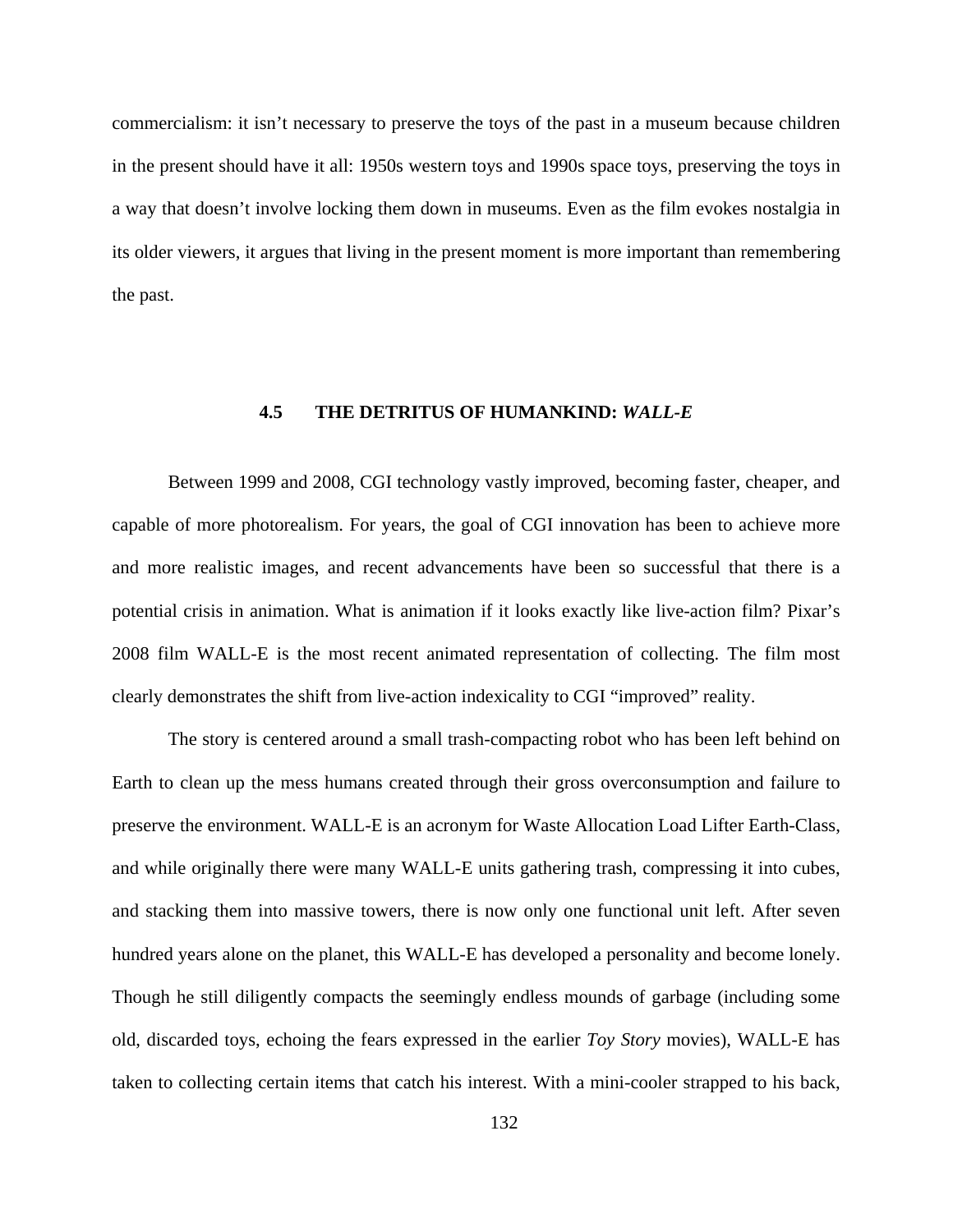he saves rubber ducks, sporks, bowling pins, toasters, egg beaters, cigarette lighters and more from his compacting efforts and takes them back to his trailer. The trailer once housed dozens of WALL-E units on rotating racks of shelves, but now houses WALL-E's collection (and also his pet cockroach). His most prized possession is a videocassette of *Hello, Dolly!* (Gene Kelly, 1969),  $^{26}$  $^{26}$  $^{26}$  and he is fascinated with dancing and the expression of emotion through touch depicted in the turn of the twentieth-century New York shown in the film.

WALL-E's solitude is broken with the arrival of a spaceship that deposits a new robot on Earth's surface: EVE (Extra-terrestrial Vegetation Evaluator). Earth is a dystopian Garden of Eden, then. EVE's directive is to scan the planet for any sign of vegetation, which would indicate that the planet is ready to be recolonized by the long-absent humans, and it is only with WALL-E's help that she is able to find plant life on earth. WALL-E is immediately smitten with EVE, and when the space ship returns to take her and the plant WALL-E has given her back to whence she came, WALL-E grabs hold of the ship and tags along. He then finds himself aboard the luxury space cruiser Axiom helping EVE report back her finding of plant life and instigate recolonization procedures against the opposition of a HAL-9000-like autopilot robot named Auto. It is at this point we learn that the humans have all become slug-like blobs who interact only through computer screens and are ferried everywhere on flying chairs, a tongue-in-cheek dig at the film viewers themselves. They have so succumbed to their life of luxury and consumerism that they no longer know how to walk or interact with real, physical objects (other than food, but even that comes primarily in liquid form) other than robots. These digitally

<u>.</u>

<span id="page-141-0"></span><sup>&</sup>lt;sup>26</sup> WALL-E runs the signal from the VCR through an iPod in order to view the antiquated medium, connecting the old and new technologies and in one small moment assuring viewers that there is no need to worry about obsolescence – old media can be remediated through new media.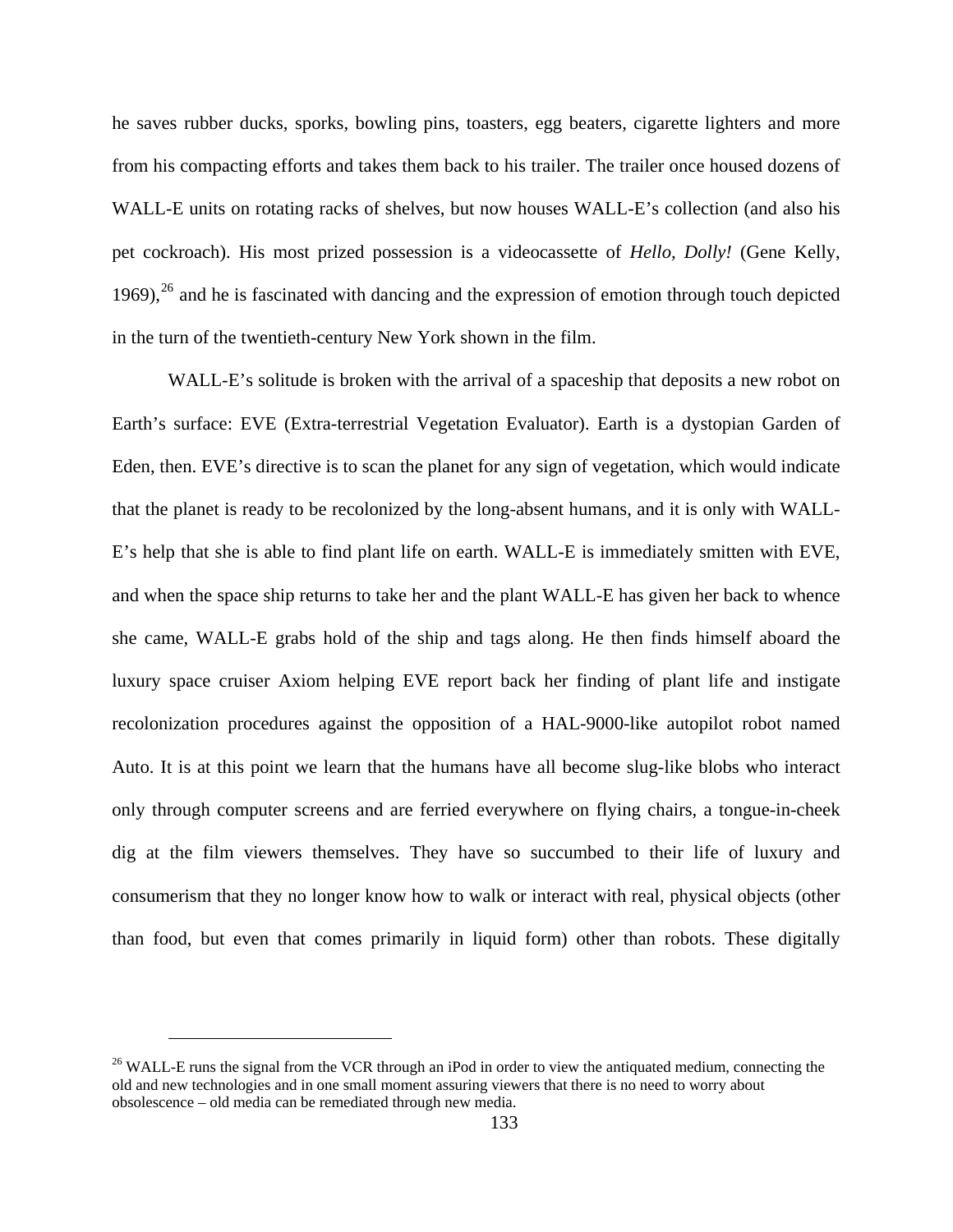addicted couch potatoes bear little resemblance to the people who created and used the objects WALL-E collects.

*WALL-E*'s theme is apropos of the current moment. Following in the wake of *An Inconvenient Truth* (Davis Guggenheim, 2006) and growing concerns about the environmental damage caused by consumerist lifestyles, the film presents a vivid image of a bleak future if people do not clean up their acts soon. Echoing previous science-fiction dystopias like *Blade Runner* (Ridley Scott, 1982), humans respond to the ecological crisis by abandoning the planet (compare "Too much garbage in your face? There's plenty of space out in space!" [*WALL-E*] with "A new life awaits you in the Off-world colonies! A chance to begin again in a golden land of opportunity and adventure!" [*Blade Runner*]). While the original plan is that the WALL-E units will clean up the garbage while the humans embark on a five-year cruise, at the end of the allotted time the last Buy n' Large CEO, Shelby Forthright, reports back that the cleanup operation has been a failure, and "Rather than trying to fix this problem it'll just be easier for everyone to remain in space."

Because they abandoned their responsibility to the earth, the humans become caricatures of themselves: they grow fat and lazy aboard the luxury spaceship. In fact, they are so fat that they are unable to walk since "Due to the effects of microgravity, you and your passengers may have suffered some slight bone loss." EVE's discovery of plant life on earth awakens the ship's current captain to the need to take responsibility for humanity's past actions. After researching life on earth in the computer's database, he realizes that the reason life on earth is unsustainable is because no one looks after it. In his struggle to wrest control of the ship from Auto (who is bound to his directive not to return to Earth in HAL-9000-like logic), the captain argues "Out there is our home. *Home*, Auto. And it's in trouble. I can't just sit here and do nothing." The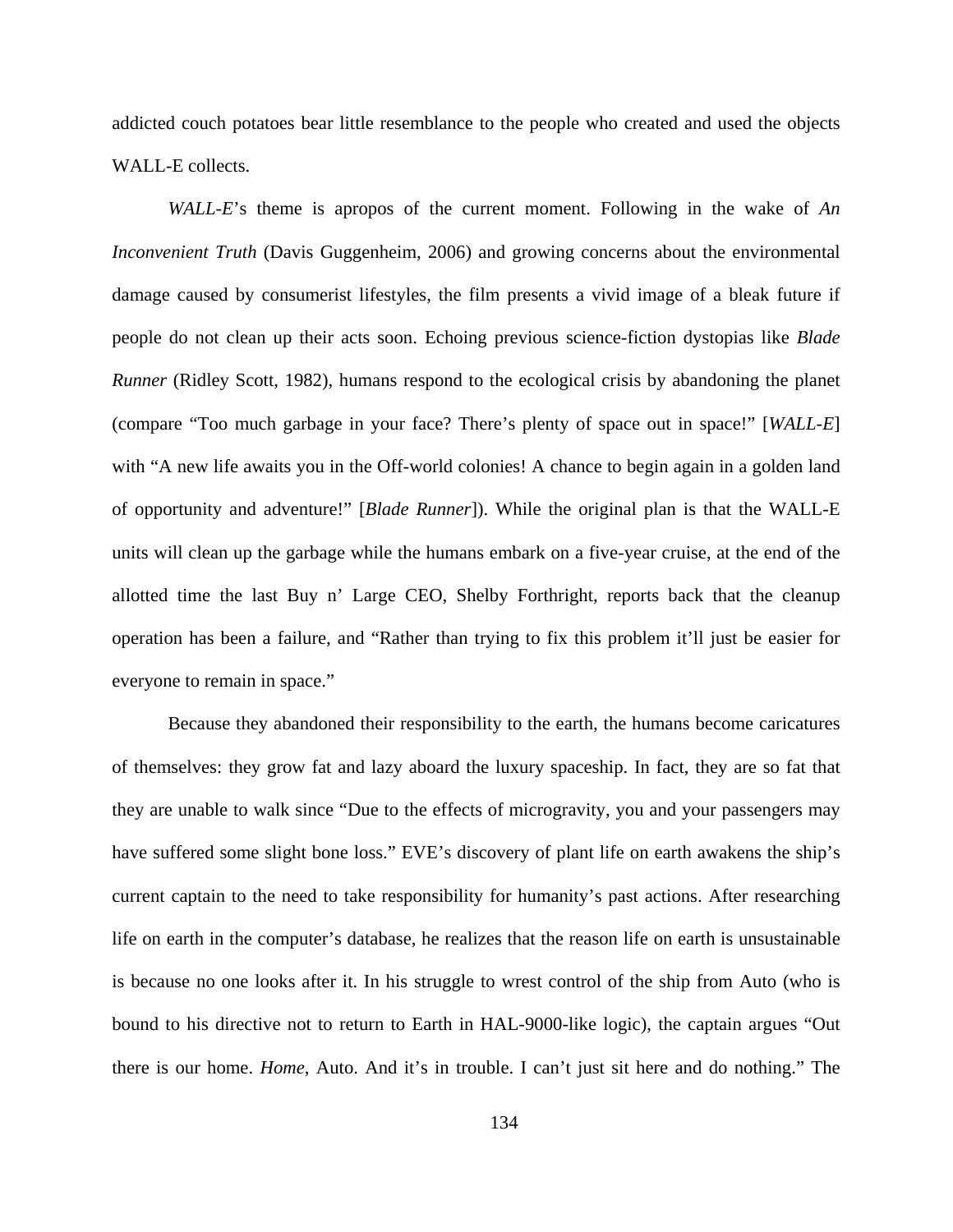message is clear: either we take care of the earth, or we become fat, lazy, computer-addicted wanderers in space. But there is a second message in *WALL-E* that will be addressed later, one concerned with the relationship between CGI animation and photorealism.

As a collector, WALL-E fits the stereotype established by Susan Pearce: he is a male bachelor with poor social skills. Though he is an endearing character from the start, when EVE arrives on earth he does not know how to interact with her. He tries to impress her by showing her objects from his collection. WALL-E is similar to Ariel in *The Little Mermaid* in that his collection arises from his loneliness and fascination with the human world to which he has only limited access. The robot carefully categorizes his daily finds, placing like with like (grappling with the conundrum of a spork, the robot carefully places it equidistant between his cans of forks and spoons). But neither WALL-E nor Ariel can determine the original uses of the objects they find outside their original context. Without the people who use them, objects are just amusing enigmas.

WALL-E also uses items in his collection. Some are replacement parts for himself from other WALL-E units, but he has also created a mobile out of holiday lights and compact discs, and uses a hubcap as a pork pie hat while imitating the dancers in *Hello, Dolly!* Further, like Ariel, his understanding of human culture is only partial. WALL-E can only guess at the significance of many items in his collection. He puts a basketball in a globe stand, for example, and upon finding an engagement ring in a box he discards the ring and keeps the box. It is not material things, but the live-action movie *Hello, Dolly!* which teaches him the universal value of love (because it is not the video cassette that teaches WALL-E, but its contents). Watching the performance of "It Only Takes a Moment" in the film, WALL-E is moved by the physical expression of love through handholding and mimics it by holding his own hand, reaffirming the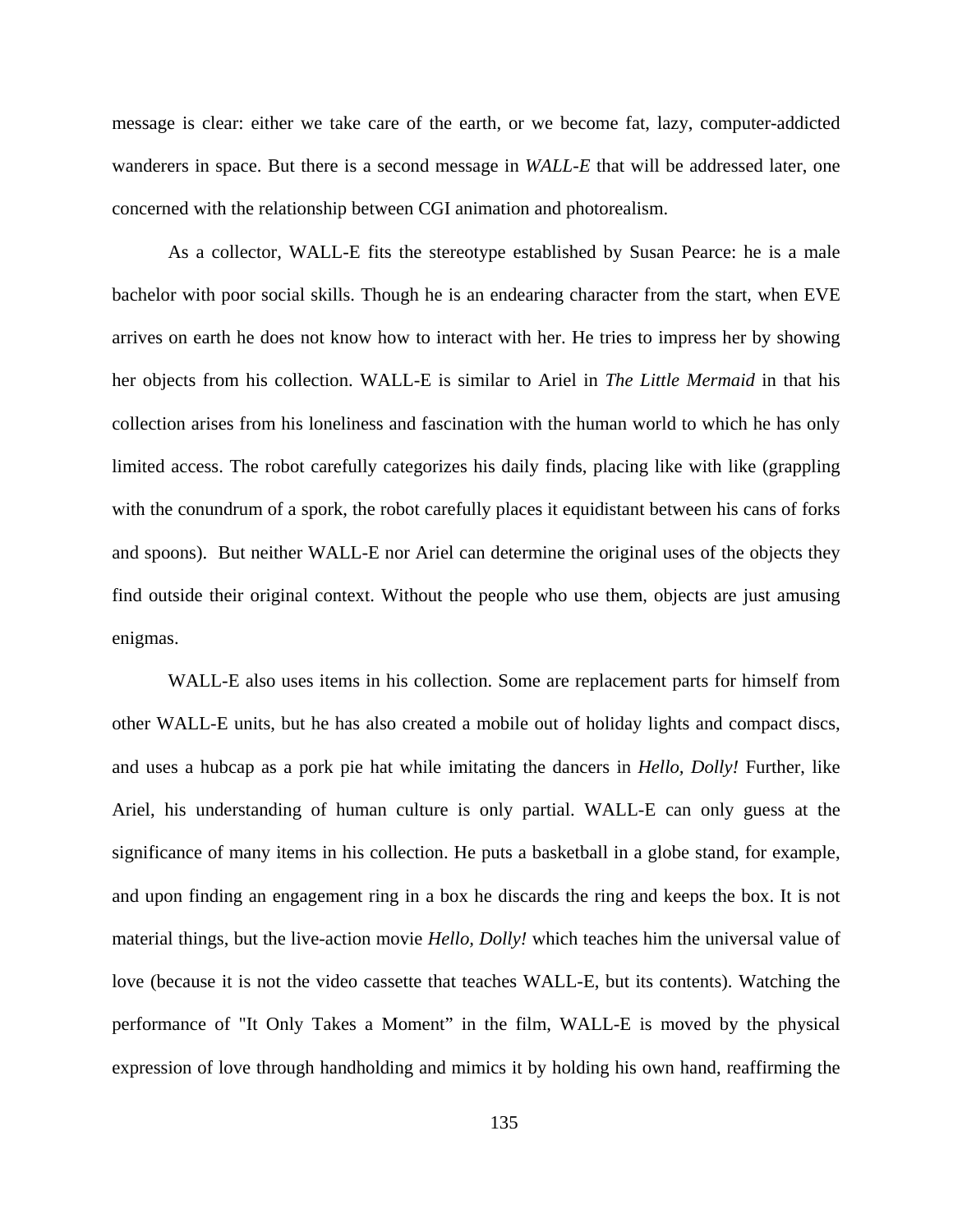primacy of materiality in both collecting and emotional experiences. Unlike Ariel, however, WALL-E does not desire to become human to find love, and at the end of each day he fits himself into a space on the shelves with the rest of his collection, thereby identifying himself as part of his collection, another object left behind on the trashed planet by the absent humans.

Although WALL-E and EVE successfully orchestrate the return of humanity to Earth, WALL-E's collection does not function as a museum of human history for the now seventhgeneration exiles. The Axiom's computer files have preserved more of Earth's history than WALL-E could ever hope to do on his own. Simply by asking the computer, the ship's captain learns how to care for the plant EVE brings him, what a hoedown is, and much more. The computer database contains the complete film of *Hello, Dolly!,* whereas WALL-E's video copy seems only partial. For his part, having achieved his goal of finding companionship, WALL-E no longer needs to collect.

The closing credits of the film show WALL-E and EVE helping the people re-learn how to grow crops, construct buildings, and continue the clean up of Earth, but WALL-E's collection makes no further appearance. The Axiom colonists must rebuild human society on Earth from its primitive beginnings. They (along with WALL-E and the other robots) are first depicted learning agriculture in images done in a CGI-generated cave painting style, next in a more advanced state rendered in the style of ancient Greek painting, then in an industrial society pictured in lithograph style, and so on until they are finally represented as 8-bit arcade game characters when the sequence ends. The final shift is from a Van Gogh-style painting of WALL-E and EVE in front of a tree of life (which grew from the replanted sprout EVE used to bring the Axiom back to earth), to the 8-bit arcade images, bypassing photography, film, and modernism entirely in this condensed version of evolution. The initial wonder and amazement WALL-E and EVE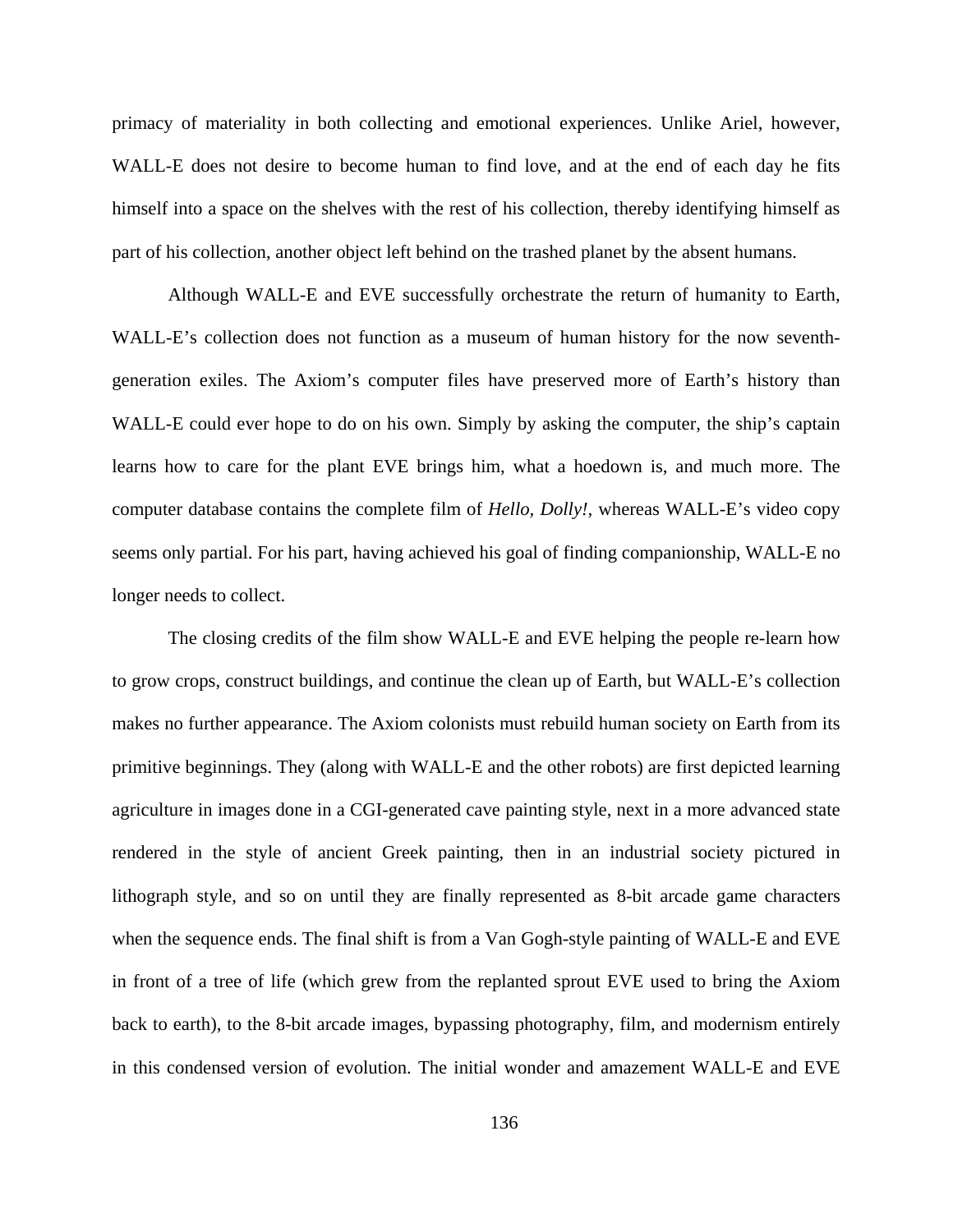share over the physical existence of Rubik's cubes and light bulbs vanishes and is replaced by WALL-E and EVE's affection for each other and their new goal assisting in the re-growth of human civilization – a civilization that is man-made and technological, but environmentallyfriendly this time around.

Thus, although WALL-E's collecting activities are what characterize him as a loveable and friendly character (as opposed to Auto, the threatening robot whose strict adherence to orders blinds him to the need for change), in the end the film makes clear that change and adaptation are more valuable characteristics. Evolution is invoked in the visual representation of the humans on the Axiom. The human figures WALL-E watches in *Hello, Dolly!* are photorealistic (the film mixes live-action footages with CGI animation in these sequences), but the present-day humans on board the Axiom are decidedly cartoonish. This is explained in a sequence of ship's logs from earlier generations: the people who first left Earth were slim and rendered photorealistically. Over seven hundred years of an extremely sedentary lifestyle, human beings have not only become fat and skeletally devolved to the point where standing and walking is nearly impossible for them, but they have also become cartoonish. The Buy 'N Large (BnL) corporation is responsible for promoting the mass consumerism that destroyed the earth in the first place as well as the decision to abandon the planet and live on the luxury ship Axiom until the WALL-E units finished the clean-up job.

Forthright, played by a human actor, Fred Willard, is projected on the ship's computer when the current captain investigates Auto's refusal to allow the ship to return to Earth. Thus, humans have evolved from having a photorealistic appearance to a more abstract, cartoony one (the Earth itself is somewhere in between: it is a dystopian showpiece of CGI technology and more photorealistic than any previous animated film, but still clearly animated rather than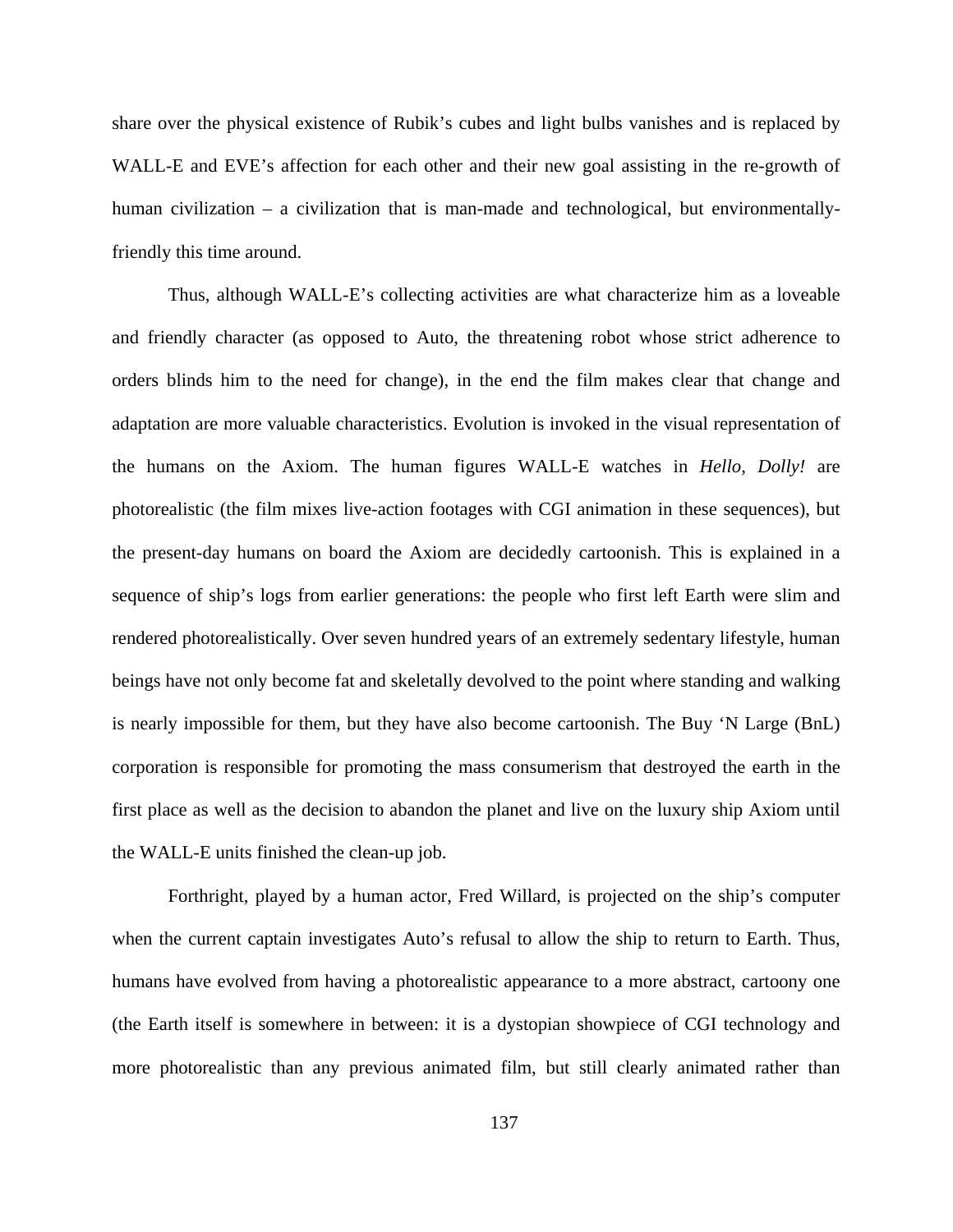photographed). This may at first seem like devolution, but the end credits skip photography and film in their portrayal of the regrowth of human society on Earth. Though the film suggests our lost past can be reconstituted, this time around the humans bypass indexical photography and go straight to digital computer images. It seems CGI animators have learned from the failure of Square USA's *Final Fantasy: The Spirits Within* (Hironobu Sakaguchi and Moto Sakakibara, 2001), an animated film that billed itself as a photorealistic. Indeed, *Final Fantasy*'s CGI images were cutting edge and impressively real – but as Vivian Sobchack argues in "Final Fantasies: Computer Graphic Animation and the [Dis]Illusion of Life," by attempting photorealism (without actually being photographs) the film betrayed the ethos of animation, the "integral *irrealism*" (Sobchack 173) animation desires, since it is "guided by an alternative ideal founded on the 'total' creation (not re-creation) of the world in its own image" (Sobchack 173).

What is at stake in the closing credits is an understanding of the trajectory of animated imagery. By excluding photography and film from the history of art (symbolically representing the history of humankind), the animators are asserting animation as being separate from liveaction film. It has a different history, and presumably different goals. So in spite of the drive toward realism in technological development, ultimately animation remains apart. Indeed, it is suggested that it will overtake photorealism as the dominant mode of visual representation, perhaps fulfilling Windsor McCay's vision of the future after all.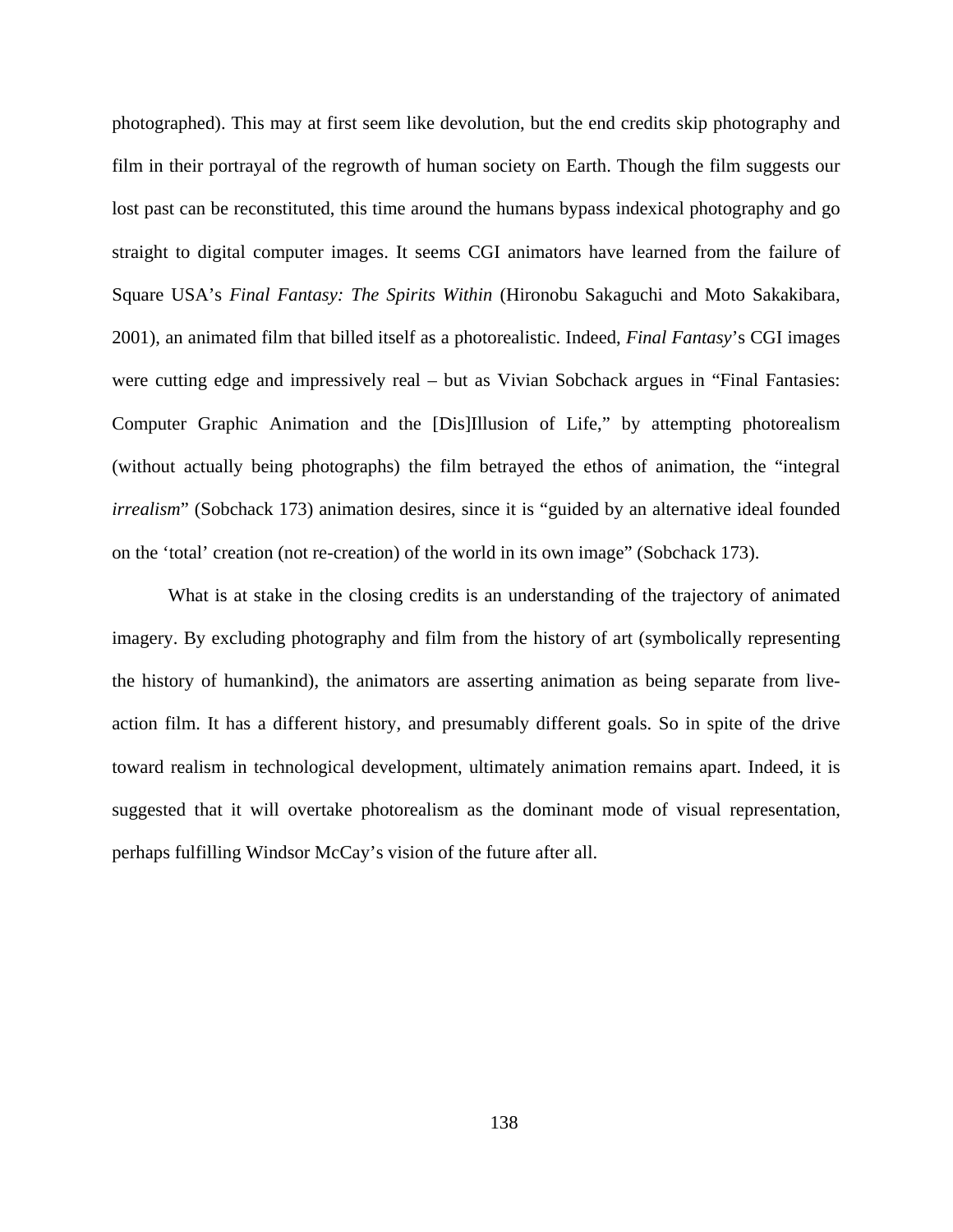### **4.6 FUN IN THE MUSEUM:** *CURIOUS GEORGE*

As with live-action film, the treatment of the museum differs from the treatment of the collector in animation. The final film analyzed in this chapter, *Curious George*, departs significantly from the negative portrayals of collecting and museums. While at first it may seem more closely aligned with the live-action Indiana Jones films and *Night at the Museum* (2006), analysis shows that it is ultimately in line with the other animated representations of collecting. The most recent screen adaptation of Margret and H. A. Rey's beloved children's book series centers on how Ted Shackleford, also known as the Man with the Yellow Hat, meets George the monkey. Ted is a docent at the Bloomsbury Museum, a natural history museum located in New York City. Due to decreasing attendance and a growing lack of interest in the few patrons that remain, Mr. Bloomsbury, the director, is considering closing the museum to allow his son Junior to erect a parking lot in its place, one "with high hourly rates and no daily maximum." In an effort to drum up public interest in the museum, Ted travels to Africa in search of the "lost shrine of Zagawa," a spectacularly large cultural object Ted and Bloomsbury believe will draw the large crowds they need to prevent the museum's demise. In searching for the shrine, Ted befriends the orphaned monkey George who follows him back to New York and proceeds to cause trouble in true Curious George fashion.

Visually, *Curious George* emphasizes distortions in point of view as part of its message that we should see the world anew. The film features mostly traditional cel animation (with some city scenes rendered through CGI), though many options were considered. Director Matthew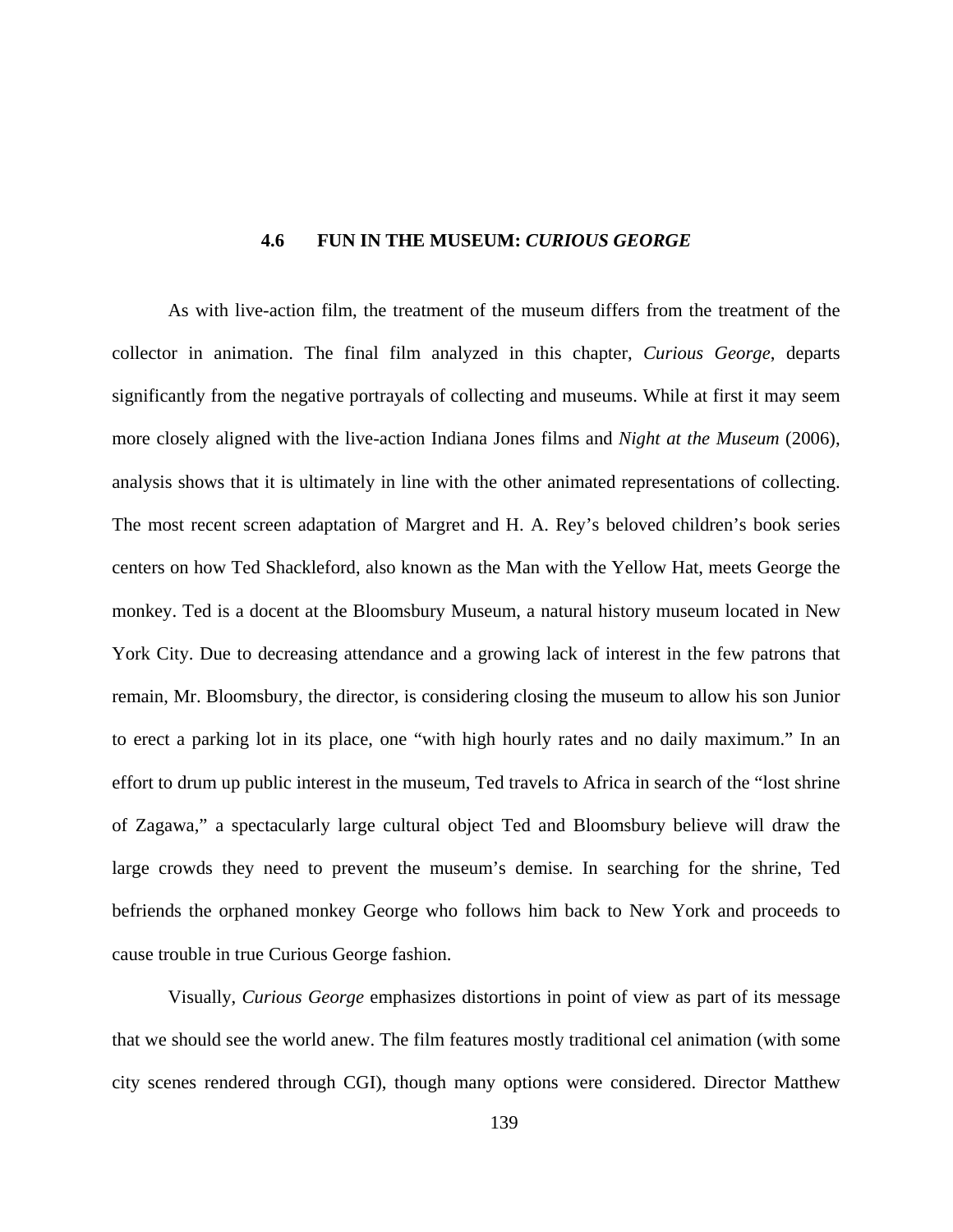O'Callaghan indicated that "*Curious George* has gone from all live-action with a computeranimated George [and prior to that, an actual-chimp George] to an all-CGI movie to what it is now, which is all 2D animation. This was all done before I joined the project" (Strike) – though O'Callaghan claims *Curious George* is all traditional 2D animation, his animation overseer, Ken Tsumura, reveals that "there is simply no such thing as a purely 2D film anymore. 'Twenty percent of the movie takes place in 3D environments. They look like traditional animation backgrounds, but they move in 3D space'" (Strike). The DVD release features a short documentary on how "flip animation" works (the artist draws images on thin sheets of paper stacked on top of each other, and flips between them to see the progression of movement), aimed primarily at young audiences, but suggesting to older viewers that this film is a traditional animated film, more classic Disney than Pixar.

The conscious marketing of *Curious George* as a hand-drawn animated film in sea of CGI is reflected in the kinds of metamorphosis emphasized in the plot. Ted's first trip to Africa is a disappointment because the idol he finds is only a couple of inches tall. Thinking he has failed, he photographs the small idol with his cell phone and transmits the pictures to Mr. Bloomsbury. However, since there is nothing but sky behind the idol when he photographs it, Bloomsbury and his son mistakenly believe the idol is over forty feet tall. When Ted returns he finds that the museum has advertised his "humongous" find far and wide. While floating over the city tied to a bunch of helium balloons, Ted holds the miniature idol over the museum below him and notices that, from an aerial perspective, it looks impressively huge against the ground below. This inspires him to try manipulating the perspective of the museum patrons for the exhibit. Using an overhead projector and a magnifying glass dome, the small idol can be projected at great size. Loading the equipment into the back of a truck, Ted drives it to the museum and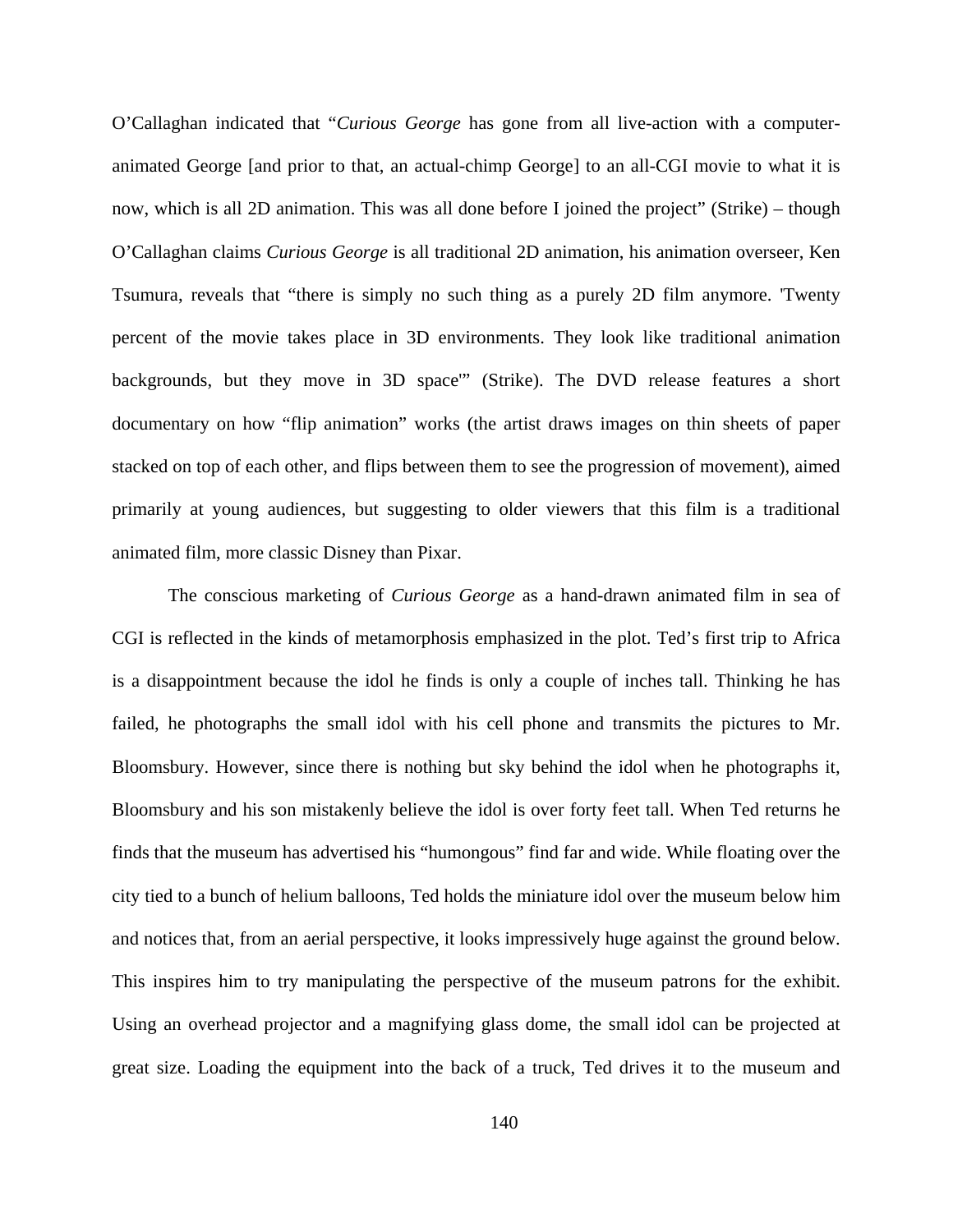George causes panic in the streets by turning the machine on and projecting an enlarged image of himself in the city streets, an act which alludes to *King Kong* (Merian C. Cooper and Ernest B. Schoedsack, 1933) and the use of models and other special effects to create film spectacles. (The Lost Shrine of Zagawa is also a monkey statue called "The Eighth Wonder of the World," as King Kong was when put on display in New York.) The suggestion is that museums need to join the entertainment media in constructing interest in their displays, and recalls "blockbuster" exhibits like *National Geographic*'s ongoing *Tutankhamen the Golden King and the Great Pharaohs* exhibit. Later Ted mistakes a television broadcast of the oversized rampaging George for George himself since the image has been reduced to normal size. Thus, it is perspective rather than literal transformation that is valorized by the film. Though Ted's attempt to fool museum patrons ultimately fails, it is the imaginative possibility the distortions provide him that drives his adventures, leading to eventual success in finding the full-sized idol.

In his role as docent, Ted's primary school audience is far from impressed with his index card-based presentations. They answer his rhetorical questions and throw his rhythm off, ask their teacher why they have to come to the boring museum every week, and give no reaction at all to Ted's dramatic use of props. When the children become interested in whether a model cave man is holding a "real" spear and want to know if they can play with it, Ted responds, "Kids, the museum is a place where we observe. We don't play." Ted subscribes to the traditional model of museums as sacred spaces for observation of artifacts vetted by experts who hold the keys to understanding their importance. The conflict in the film is between George, the uninhibited and playful monkey, and Ted, the hapless and stuffy scholar (once again a bachelor). Ted's idea of a good joke is "What's the difference between Neanderthal man and Cro-Magnon man? Linguistic competence and polychromatic cave paintings!" Over the course of the film, Ted learns to have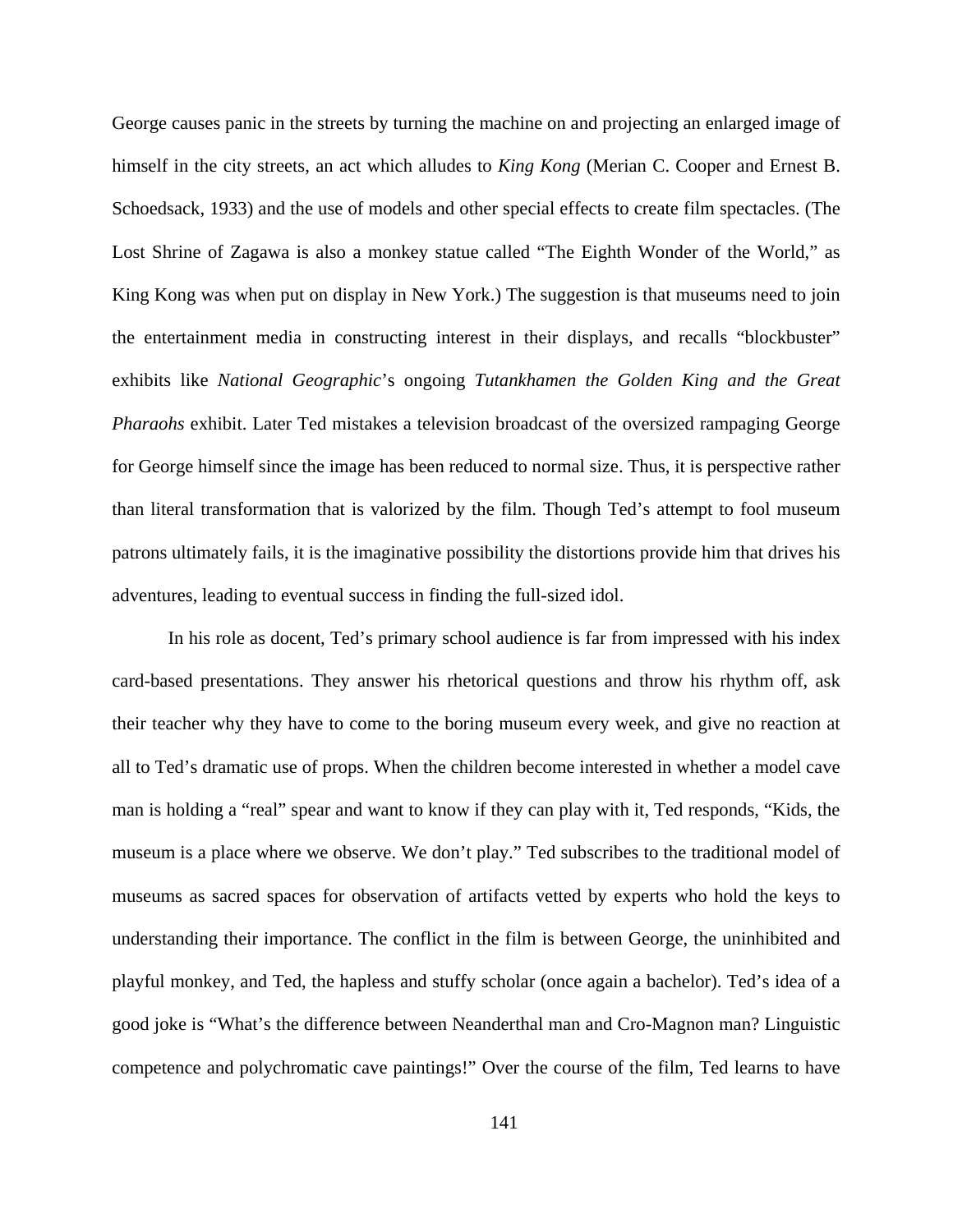fun through his interactions with George, and, in the end, the museum is saved because he applies a new philosophy of fun to the exhibits there.

Like both *The Little Mermaid* and the Indiana Jones films, in *Curious George* the collection is a representation of the exotic other. Moving from the ultra-modern New York City filled with skyscrapers and taxis, Ted travels to the African jungle, returning with a shrine and a monkey. The film calls attention to Ted's status as an interloper through his absurd yellow suit, which he acquires from "Outback Beyond," an Australian-themed store staffed by two New Yorkers who put on fake Australian accents for customers. In the original children's books, The Man in the Yellow Hat's wardrobe choice is never explained, but in the film the shady salesmen convince Ted that "yellow is the new khaki." As Ted proceeds through the jungle with his African guides, he attempts to educate them on the shrine of Zagawa, telling Edu that "it says here 'zagawa' means 'enlightened,'" to which Edu replies, "I know, sir. I live here." Although Edu points out Ted's absurdity as a dorky, white, ethnocentric New Yorker (for Ted is no Indiana Jones), other than harmlessly sniping at Ted's cultural ignorance he does little in the film.

Ted's right to remove the idol from Africa (no country is specifically identified) is never questioned despite current controversies about Western "looting." When Ted tries to convince Bloomsbury that the museum can be saved with one big archeological find, he argues, "You can finally finish what you started, which is bringing home [here Bloomsbury finishes the sentence] the lost shrine of Zagawa." "Home" for the African shrine is apparently the United States. Ted and Bloomsbury's understanding of museum work is antiquated at this point, mired in the imperialist model of western nations plundering the third world for primitive artifacts.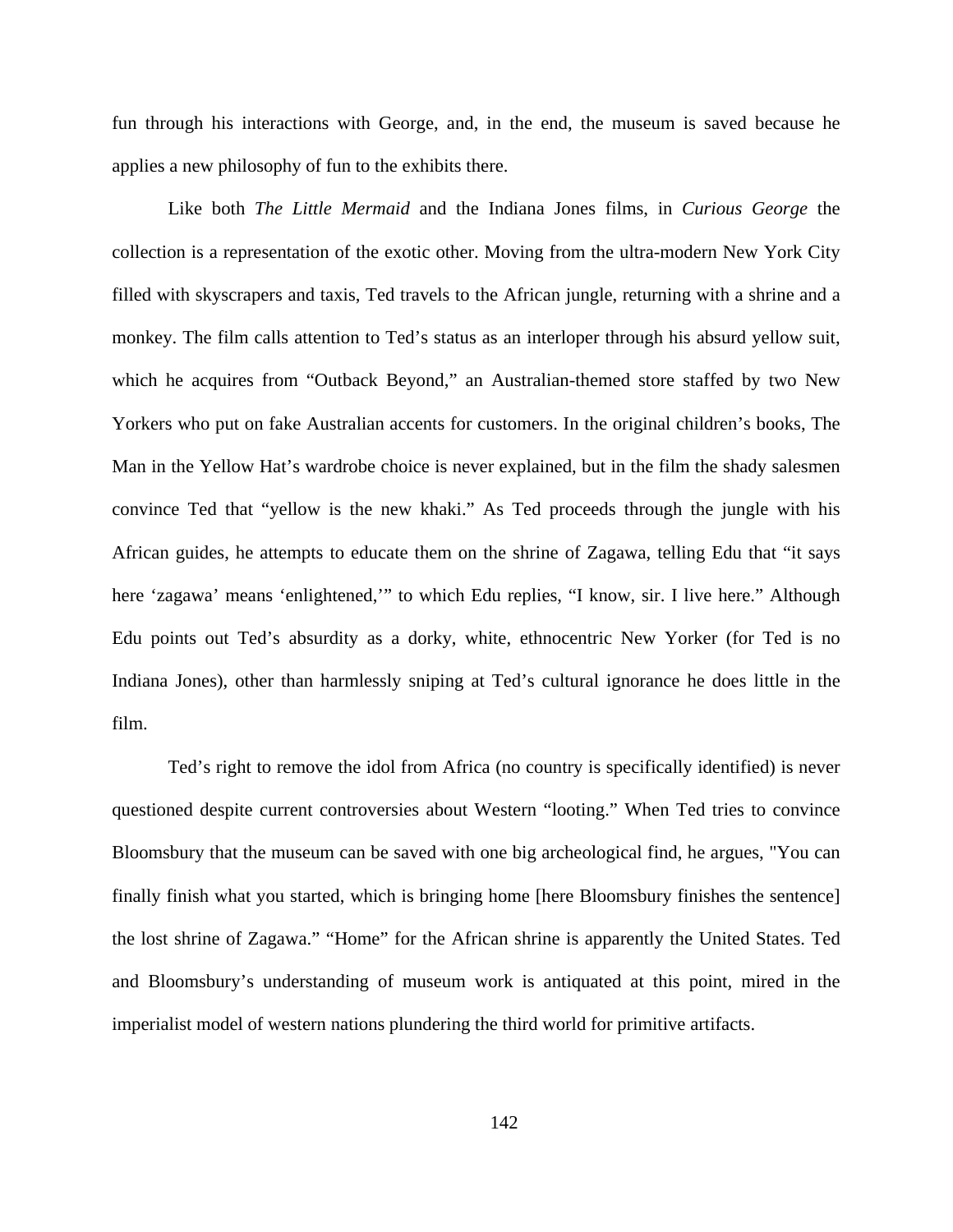Though the film modernizes the original stories (written in the 1940s by H. A. and Margaret Rey) with cell phones, rocket ships and computers, the imperialist vision of the museum is unchanged. When sunlight shines through the small idol it projects a large image of the map to the full-sized shrine. This is reminiscent of both the staff in *Raiders of the Lost Ark*, which directs the archeologists to the location of the Ark, and of pre-digital cinema, in which a small image is projected large upon a screen.

After Ted learns to have fun and discovers the full-sized idol, the Bloomsbury Museum becomes a modernized experiential museum, one that children and their parents flock to visit. The artifact becomes background decoration for a set of activities rather than the *raison d'être* of the museum. Instead, activity stations aimed at the children are the main focus, and the new philosophy of the museum is one of "fun," as Ted explains: "I just have one important thing to say. Anyone can memorize facts and figures. The real way to learn anything is to go out and experience it. Let your curiosity lead you." Now, instead of hearing a lecture about the evolution of mankind, the children can dig for planted fossils, play on a climbing wall, finger paint, and, for some inexplicable reason, play in a working rocket ship. While on the one hand the museum can now afford to stay open because of renewed public (read: child) interest, it appears to be more of a theme park than a place of research and learning. The fossil digging directly relates to the ostensible purpose of the display (to learn about the shrine of Zagawa and the people who built it), but the modern rock climbing wall and finger painting seem dissociated from any historical or cultural learning. The inclusion of the space ship suggests that modernization will save museums. Whether new or old, however, the new museum is "fun." Even though it is the hands-on aspect of the new exhibit that the children respond to, the museum cannot provide this without the authentic artifact as the centerpiece. When Ted only had the two-inch tall model of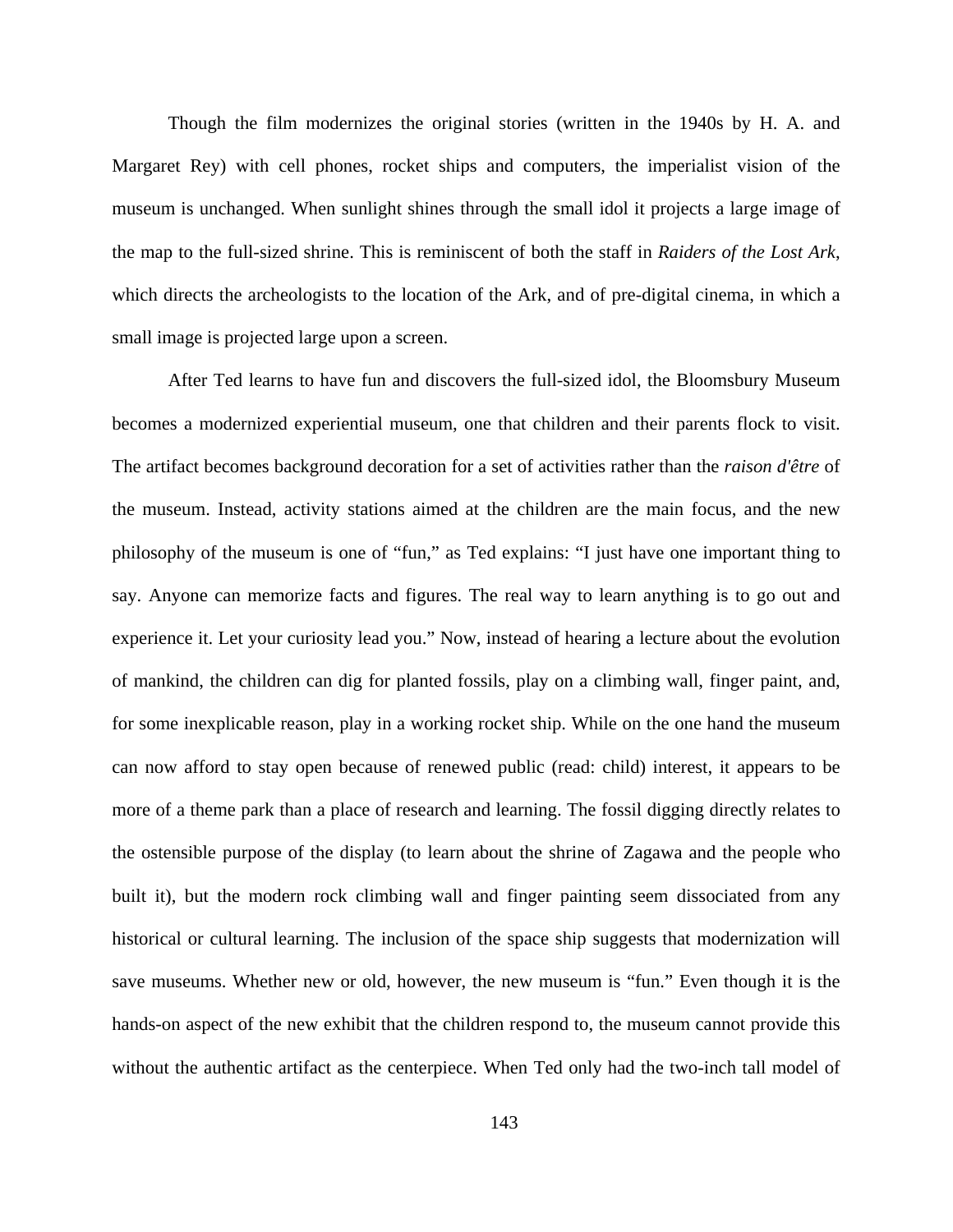Zagawa the museum could not be saved. A small artifact does not make for an impressive spectacle. All the play with perspective ties in to the overall message of *Curious George* that reconceptualizing the presentation of musty old museum objects will renew the public's interest. It is ultimately just the cel-animated version of the *Night at the Museum* movies.

### **4.7 CONCLUSION**

This chapter has demonstrated that animation is a style of cinema, rather than a separate medium or genre. Yet the tradition of separating it from live-action film in both scholarly writing and popular perception has relegated it to the role of ugly stepchild to live-action cinema's golden boy status. As a result, animation has on the whole defined itself in opposition to liveaction: instead of preservation and realism, it embraces transformation and fantasy. But the separation has always been a false one, and I believe it is coming to an end. The new realism is animation. What the more recent animated films are showing is a shift to an animation-centric image metaverse, $27$  that is, a digital visual metaphor for the real world as the dominant understanding of reality. Live-action films are part of this shift as well, since the majority of them now enhance their photography with digital post-production practices. And, animation demands more attention than ever (not that it ever got what it deserved) because of video games, which draw strongly from the visual style of animation, much more so than from photorealism.

Indeed, all of the animated films discussed in this chapter have been adapted to at least one video game as well. *Little Mermaid* was released as a game for NES and Gameboy in 1991. *Toy Story* was adapted as *Toy Story* for the Super Nintendo and Windows 95 PCs in 1995, and

1

<span id="page-152-0"></span><sup>27</sup> As coined by Neal Stephenson in *Snow Crash*.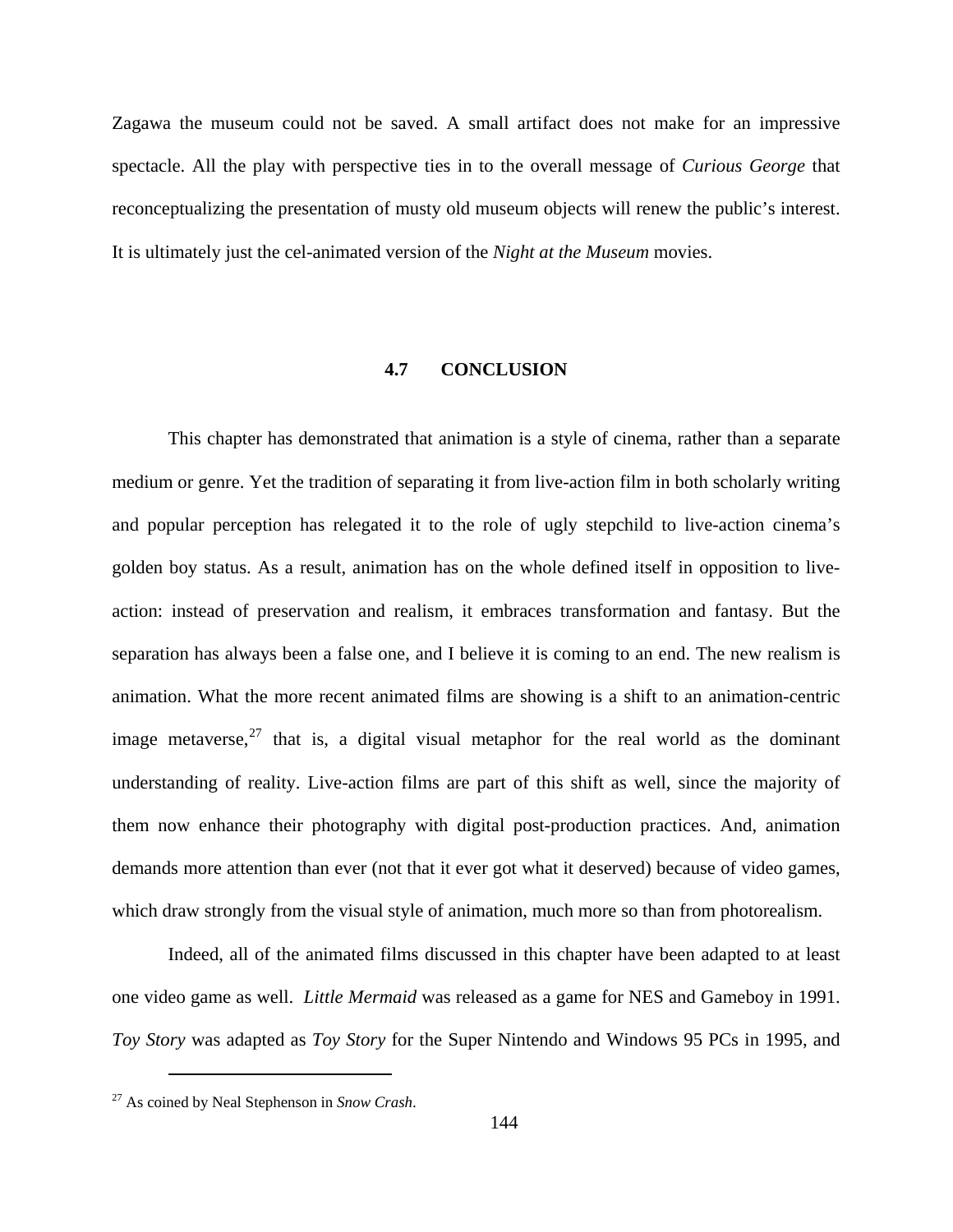*Toy Story Racer* in 2001 for the PlayStation. *Toy Story 2: Buzz Lightyear to the Rescue* was released for Nintendo 64, PlayStation, Dreamcast, and PC in 1999 and 2000 (depending on the platform). *Curious George* was released as a game for the GameCube, GBA, PlayStation 2, Xbox and PC in 2005, and *WALL-E* was released for Microsoft Windows, Nintendo DS, PlayStation 2, PlayStation 3, PlayStation Portable, Wii, Xbox 360, and Mac OS X in 2008. This strategy is used with popular live-action film releases as well, and indeed there are video games based on *Indiana Jones* (there are more game versions than films, in fact) and *Night at the Museum*. Of the examples discussed in the live-action film chapter, only the *Indiana Jones* films and *Night at the Museum: Battle of the Smithsonian* have been adapted into video game form.

Major Disney and Pixar feature films have video game releases are part of the general effort to merchandise widely, and most games are released on numerous platforms for maximum market saturation. The proliferation of platform releases alone indicates the growing market for video games, and as with films adapted from existing literary works, it's easier to sell a game based on an existing franchise than to start with a fresh idea. Pixar's success with CGI feature films and the saturation of the video game market with animation-based games suggests that animation has very close ties with digital games. As a result, animation's importance is on the rise. It is not merely piggybacking on the success of the games market, however. The cartoon aesthetic is in fact the backbone of video game imagery and style, as I shall argue further in the next chapter.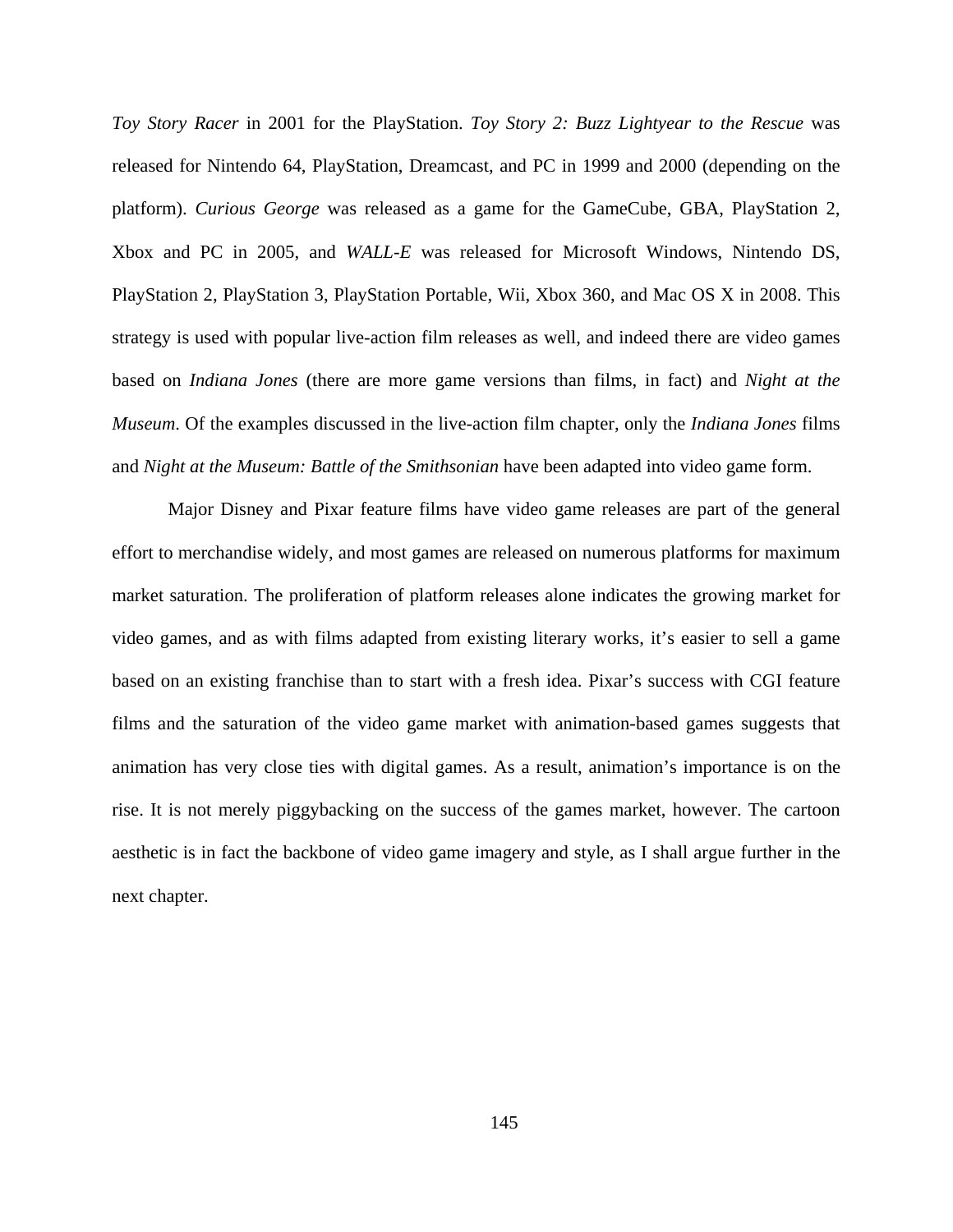# **5.0 JEWELED EGGS AND MARIO TROPHIES: COLLECTING IN DIGITAL GAMES**

The previous two chapters have demonstrated that while stereotyped roles dominate the representation of collectors in live-action film and animation, there are some variations in the message conveyed. Digital games break sharply from both cinematic and popular conception. Instead of casting an awkward single male or sociopath as a character who collects, a surprisingly large number of games invite or require the player act as a collector. Thus, any negative stereotypes are downplayed since the player *is* the collector.<sup>[28](#page-154-0)</sup> As Steven Jones observes in *The Meaning of Video Games: Gaming and Textual Strategies*, "Games involve collecting, and collecting itself is a game" (Jones 47). To collect everything in a game is to win. This chapter will analyze how and why the practice of collecting is conceived of differently in digital games, with attention to the collecting of game memorabilia, the history of collectibles and games, and museums and collecting in games. This chapter will also provide a brief history of those digital game genres that have the most emphasis on collecting (primarily the simulation game, the adventure game, the computer role-playing game [CRPG], and the massivelymultiplayer online role playing game [MMPORG]), with a particular focus on the Japanese origins of those genres and the resulting cross-cultural exchange with the United States. Finally, this chapter will demonstrate how the ludic form of digital games invites an emphasis on collecting and analyze several specific games, namely *Zork: The Great Underground Empire – Part 1* (1980) (also known as *Zork 1*), *Pikmin 2* (2004), the *Katamari Damacy* and *We Love* 

1

<span id="page-154-0"></span> $28$  Though in many games players vicariously enjoy playing thieves and killers, in a great many cases the violence and criminality is justified by the context. In the *Final Fantasy VII*, for example, players fight against the evil corporation Shinra, which is destroying the world by draining its resources. *America's Army* (2002) was developed by the U.S. Army as a recruitment tool and as such, any violence presence in the game is validated as necessary for national defense purposes. There are exceptions, of course, such as the *Grand Theft Auto* series (1997 – 2009), in which the player tries to rise in the criminal underworld through his or her felonious actions. However, even in these cases any collecting activity performed by the player are code as positive – they represent the player's success in playing the game, whether they play a character upholding law and order or one bent on destruction and mayhem.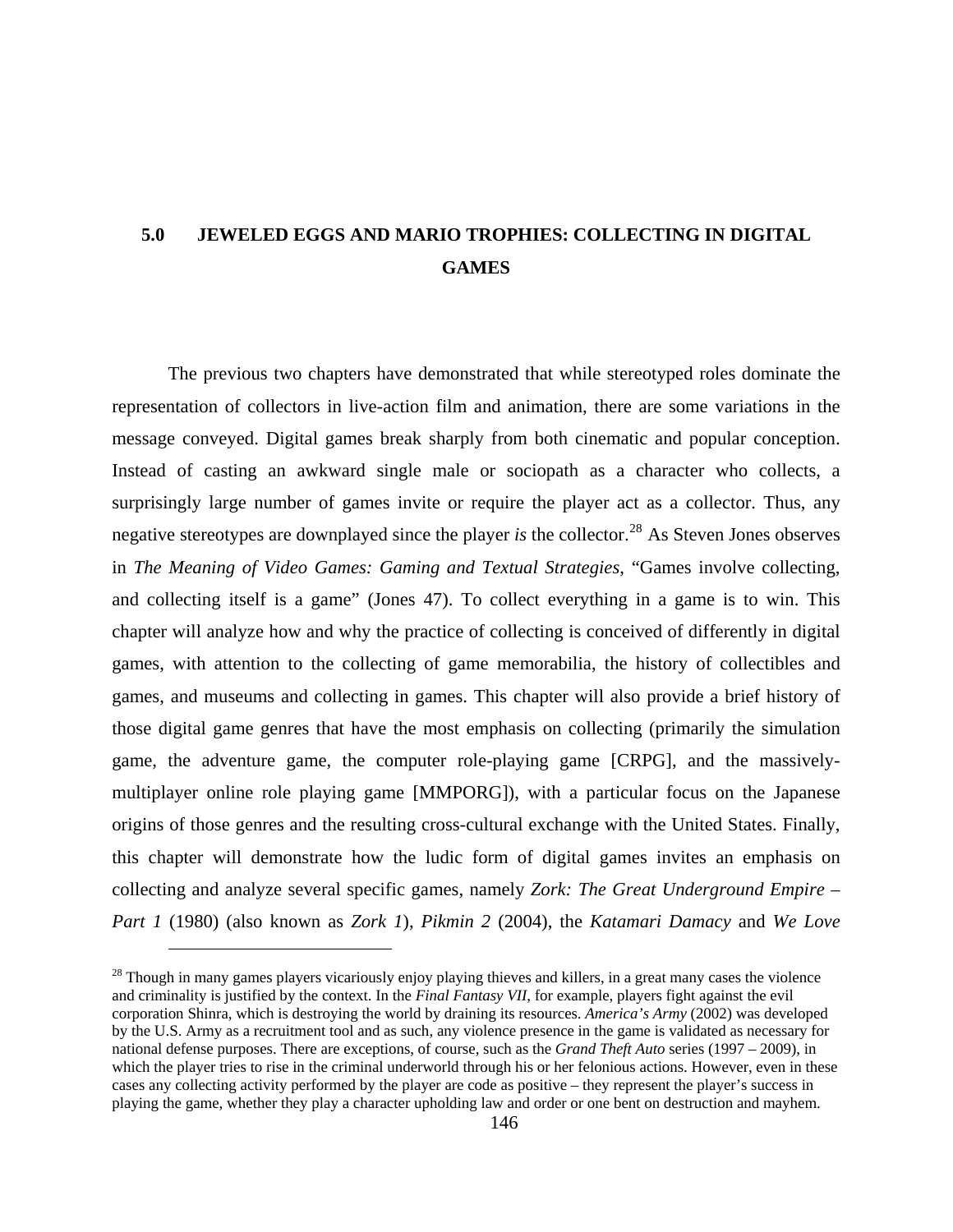*Katamari* (2004 and 2005), *Animal Crossing* (2002), and *Kingdom of Loathing* (2003). Each of these games includes in-game collecting as a significant activity and is exemplary of collecting in digital games as a whole.

 Though a very different medium than live-action and animated film, digital games are included in this study as they are an increasingly popular form of visual entertainment, and their influence on film is on the rise, as seen by the close ties between the two as ancillary markets. Alexis Blanchet reports that while earlier game systems had "about eight to 11 percent of their libraries comprised of adaptations [from films], the current generation of consoles has seen a higher proportion – particularly the Wii, whose library may be about one-fifth adaptations" (Remo). Wikipedia lists some 116 digital games based on preexisting films, and 74 films based on games, though these lists are anecdotal and likely incomplete. Digital games have been seen as a competitor to both the film and television industries because viewers have a finite amount of leisure time available with more and more entertainment options to choose from. Additionally, while a movie may take an average of two hours to view, and most television shows thirty to sixty minutes a week, a single video game can contain eighty or more hours of material to play through. It is thus advantageous for the film industry to forge connections between games and films where possible.

One of the ways collecting is defined is as a play activity, and although we rarely see this in live-action film. Indiana Jones, Boris Balkan, Al from Al's Toy Barn, and Ted Shackleford – all of these men collect or obtain collection items because it is their job to do so (or in Al's case, because he thinks he can make a lot of money from selling a complete collection). Rob Gordon and Jonathan Safran Foer pursue their collecting as a recreational hobby, but both of these men are portrayed with a very serious single-mindedness that it seem less like something they enjoy and more like a source of anxiety. Jonathan doesn't know why he does what he does; he is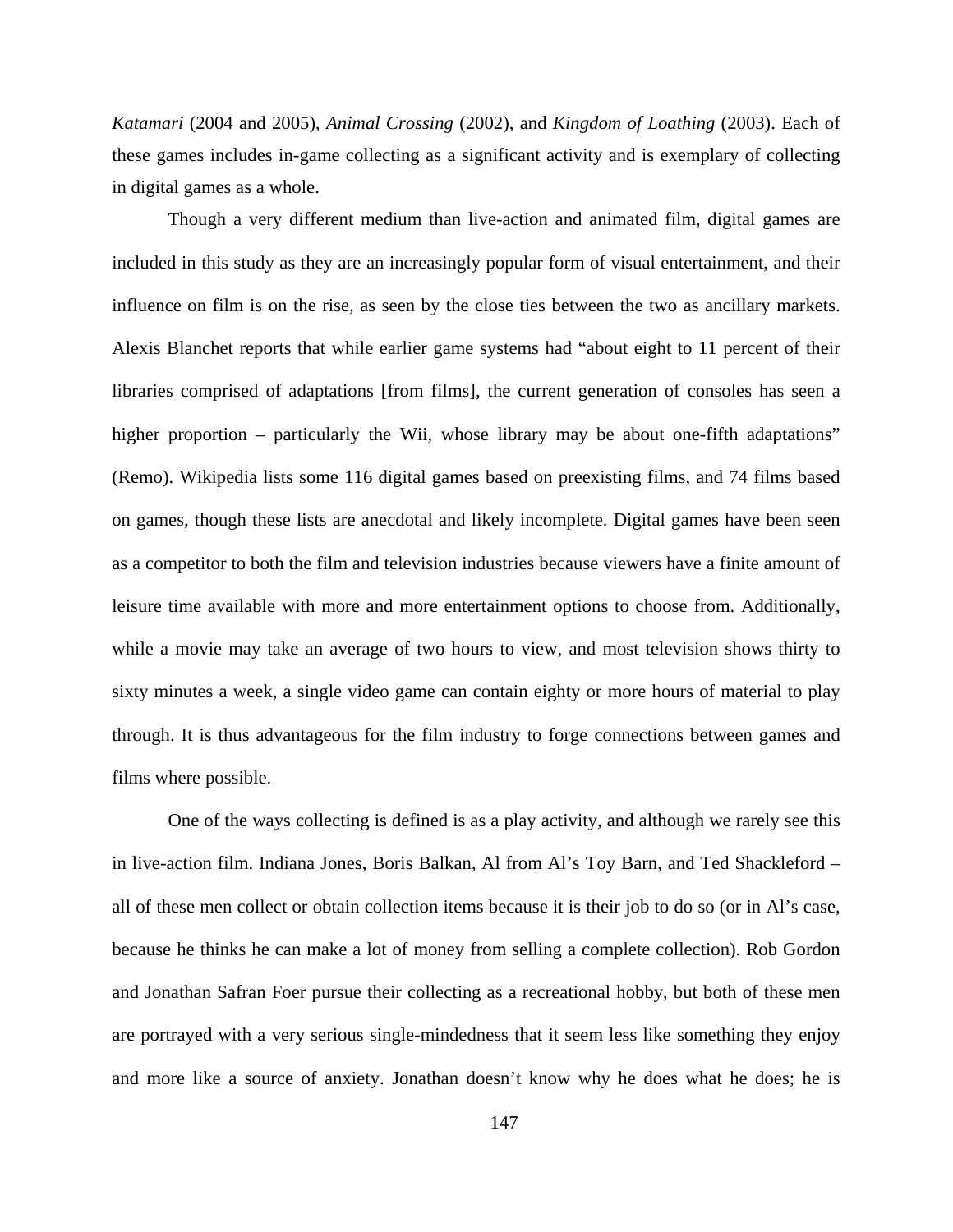simply compelled to do it. Rob knows that he likes music and certainly enjoys it, but he also makes music his career.

Most often, collecting is neither a job nor an obsession, however. For many nonprofessional collectors, it is simply fun. Where live-action and animated films fail to portray this other side of collecting, digital games pick up the slack. Susan Pearce's analysis of collectors reveals that for the non-professional, collecting is not part of a mundane routine – it is a leisure activity: "The distinction between the economic activity of working to make a living, and collecting, is usually very clear in the collector's mind: collecting is voluntary and the collection is separate and distinct" (*Museums* 50), and furthermore, "[i]t is set aside from daily life, like the fenced-off enclosures in which games are played, and acquires a sacred character of apartness from the profane world, enshrined in its display shelves and cabinets. Collecting, like all sport, has the character of ritual activity which is carried out for its own sake with all the social and emotional quality which this implies" (*Museums* 50). Looked at from this angle, it seems quite natural that collections constitute a large part of the appeal of digital games. Steven Jones goes so far as to assert that the "fundamental activity in almost all video games" (Jones 47) is collecting game objects.

### **5.1 WHAT IS A DIGITAL GAME?**

The digital game experience is paradoxical in that it always tends toward completion *and*  expansion, the same desires that motivate the traditional collector of objects. While frequently the purported goal of playing a game is to win, there are games that cannot be won, and even in those games that can be won, the experience is less defined by the end than by the activity of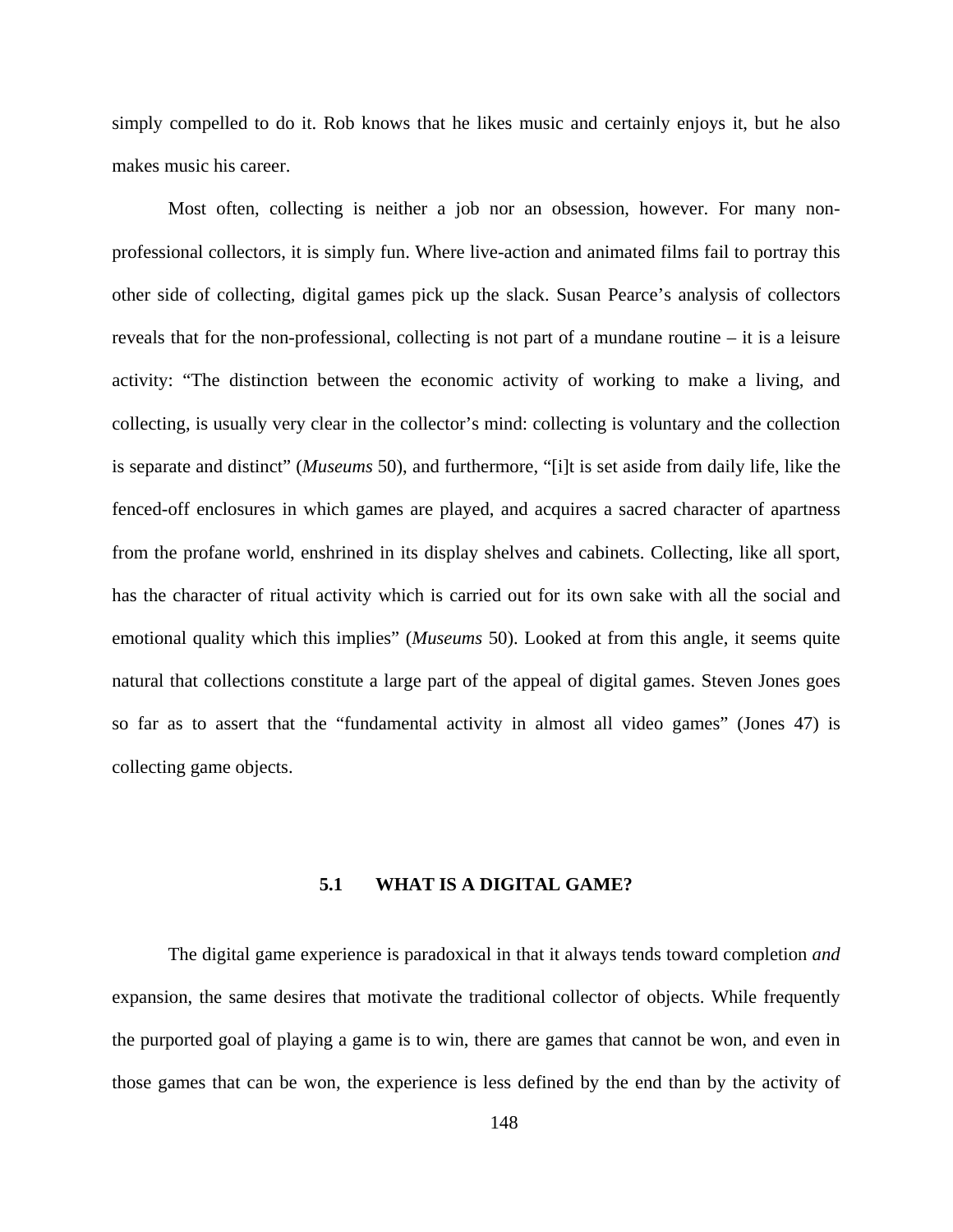playing. In her analysis of gender roles and video games, Gillian Skirrow argues that the pleasures of digital games are not about finishing, since the end is a traumatic rather than pleasurable event. She writes, "Since there can be no adequate reward for success the game has to be about lack itself - the desire to continue to play - rather than about a final satisfying resolution." (Skirrow 128). In a board game such as Monopoly, winning the game is the primary pleasure of playing. The satisfaction of winning derives from beating one's fellow players. Beating a computer at a game is less fun in this sense since the computer has no feelings, and thus no competitive spirit.

In a digital game, on the other hand, the gratification of solving a particular puzzle or beating a final monster is fleeting, because the player is immediately thrown into the next level or the next challenge. Conquering a puzzle or winning a fight gives the player a momentary feeling of power or mastery, often accompanied by a musical or graphical flourish, or perhaps a virtual trophy or new game item as a reward. Both types of rewards motivate the player to continue the game. The musical and graphic "prizes" are momentary; however the digital objects provide more lasting satisfaction when they can be displayed or revisited in a collection – as long as new levels provide a reason to keep coming back to a particular game. Such game-specific prizes are not the only thing that drives players to continue the game. It is the anticipation of new levels and new challenges that also compels the gamer ever onward. The somewhat paradoxical movement toward completion and expansion mirrors the collector's desire to have a complete collection while at the same time desiring that there always be more to collect. Collecting is about both the acquisition of specific objects and the anticipation of obtaining the next item on the horizon.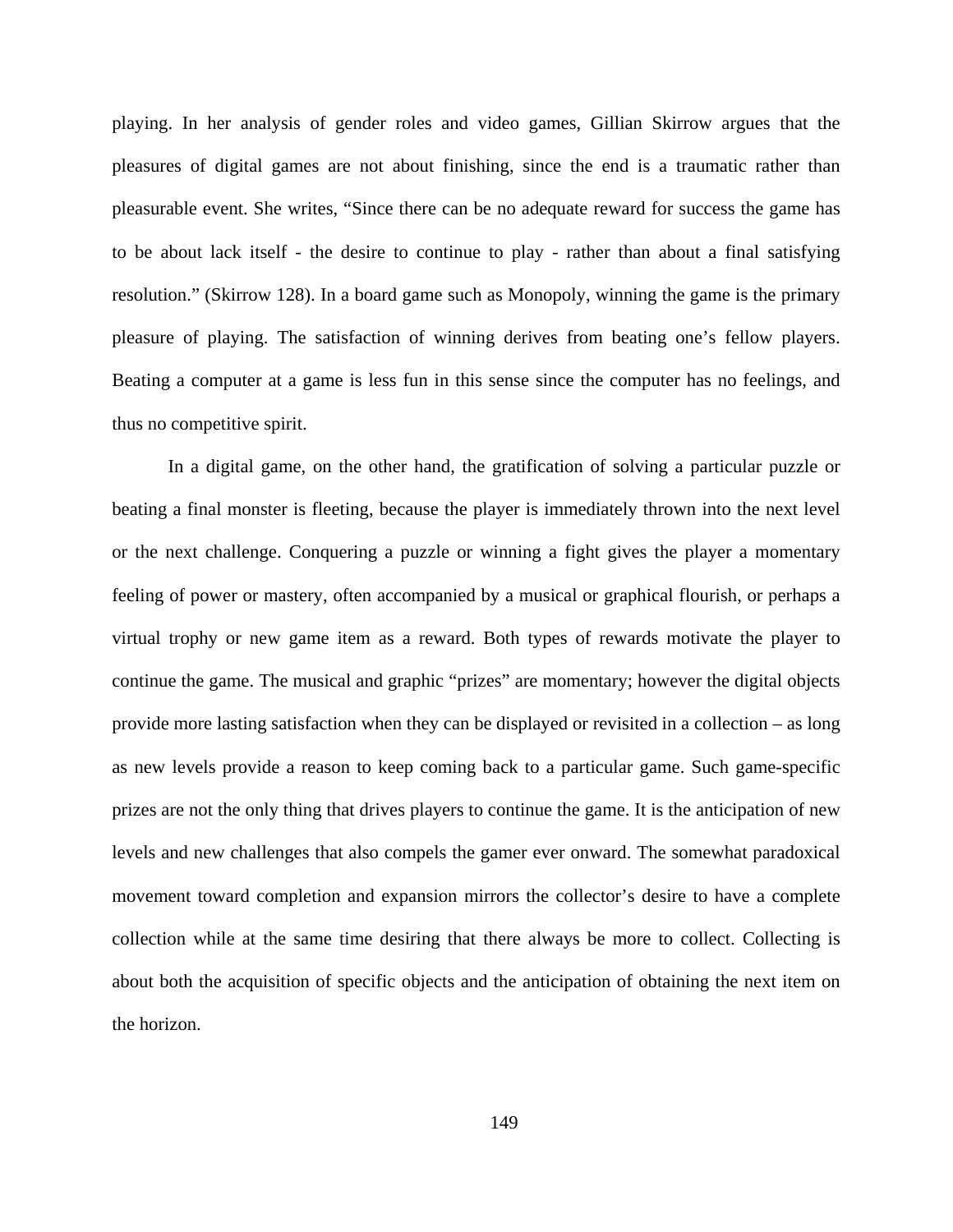When discussing what are commonly called "video games" or "computer games," I prefer to use the term "digital games," because it is inclusive of games played on personal computers, consoles hooked up to television sets, and portable devices like cell phones. A computer game is a game involving interaction with an electronic visual display. This broad definition excludes games which are merely electrified, such as Operation<sup>[29](#page-158-0)</sup>, air hockey and Electric Football<sup>[30](#page-158-1)</sup>, but includes electronic adaptations of games like chess, football, etc., as well as text-based computer games such as Infocom's early 1980s interactive fiction offerings such as *Zork I* and *The Hitchhiker's Guide to the Galaxy* (1984), which consisted entirely of text displayed on a computer screen. According to Wikipedia.org, a computer game is "any computer controlled game." The Oxford English Dictionary defines it similarly: "A game played on a computer or with computers, *esp.* one involving graphics and operating in real time; a software package for such a game." The term video game is reserved for games with a "graphic video interface," or, according to the OED, "a game played by electronically manipulating images displayed on a television screen" (Wikipedia.org, "video game"). In *Joystick Nation: How Videogames Ate Our Quarters, Won Our Hearts and Rewired Our Minds*, J. C. Herz uses "videogame" to refer to Steve Russell's 1961 creation, *Spacewar*, written for a Digital Equipment Corporation PDP-1 computer - clearly a computer game according to the previous definition. In popular parlance, however, gamers often use "video game" to refer exclusively to games played on a console dedicated to gaming, and "computer game" to refer to games played on a personal computer (PC). This terminology is confusing as some games, such as the various versions of *The Sims*, are released in both PC and console versions. Thus, I will use the term

<u>.</u>

 $^{29}$  A battery-operated Milton-Bradley game first released in 1965

<span id="page-158-1"></span><span id="page-158-0"></span><sup>&</sup>lt;sup>30</sup> Tudor 1949. Tudor's Tru-Action Electric Football is believed to be the first game available to the general public to incorporate electricity. http://boardgames.about.com/od/gamehistories/p/elec\_football.htm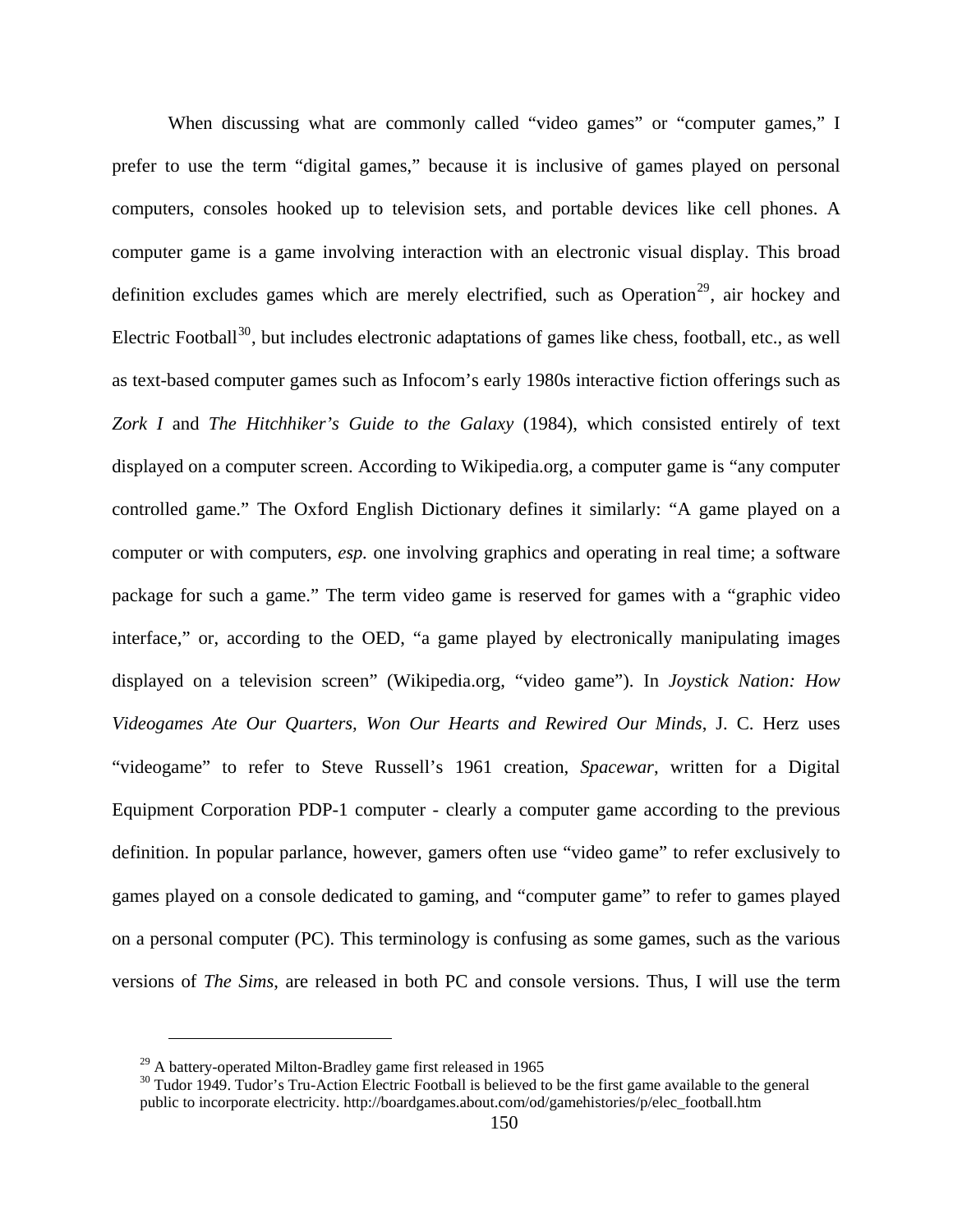"digital game" to refer to any permutation of game involving electronics and a non-analog display (excluding things like Electric Football and most pinball games, but including games played on computers, on hand-held devices like the Nintendo DS and cell phones, most arcade games, and game consoles hooked up to televisions, like the Wii and Playstation 3).

Although often neglected in favor of concerns over violence and gender construction, objects are the crux of many video games and gameplay revolves around how players interact with game objects. It is therefore not surprising that collecting in one form or another has become a common feature in video games. Collecting does not appear equally across all video game genres, however, but occurs more frequently in some genres than others. In role-playing games, or RPGs, (such as the *Final Fantasy* series [1987-2006, multiple], *Tales of Symphonia*  [2004], and both *Dark Cloud* games [2001 and 2003]) the player generally controls a troupe of characters who embark on a quest. The characters and narrative are highly developed, and although similar in some ways to the adventure game, in the role-playing game there is generally more monster fighting, more emphasis on narrative and fewer puzzles to solve.

The adventure game genre (including games such as the *Legend of Zelda* [1987] and *Myst*  [1993]) generally emphasizes exploration of an environment that contains a series of puzzles for the player to solve. Characters and narrative are more developed than the simulation game, but the primary emphasis is on solving the puzzles to win the game. Simulation games (such as the many variations of *The Sims* [2000-2009, multiple] and *Harvest Moon* series [1980-1982, multiple]) imitate some aspect of reality (such as farm life in *Harvest Moon*). The gameplay consists of a combination of logic, luck and strategy in placing and manipulating the objects in the game. *The Sims* is in many ways a virtual dollhouse, and players are in charge of building and furnishing their characters' homes. Like the RPG, interactive fiction games (such as the early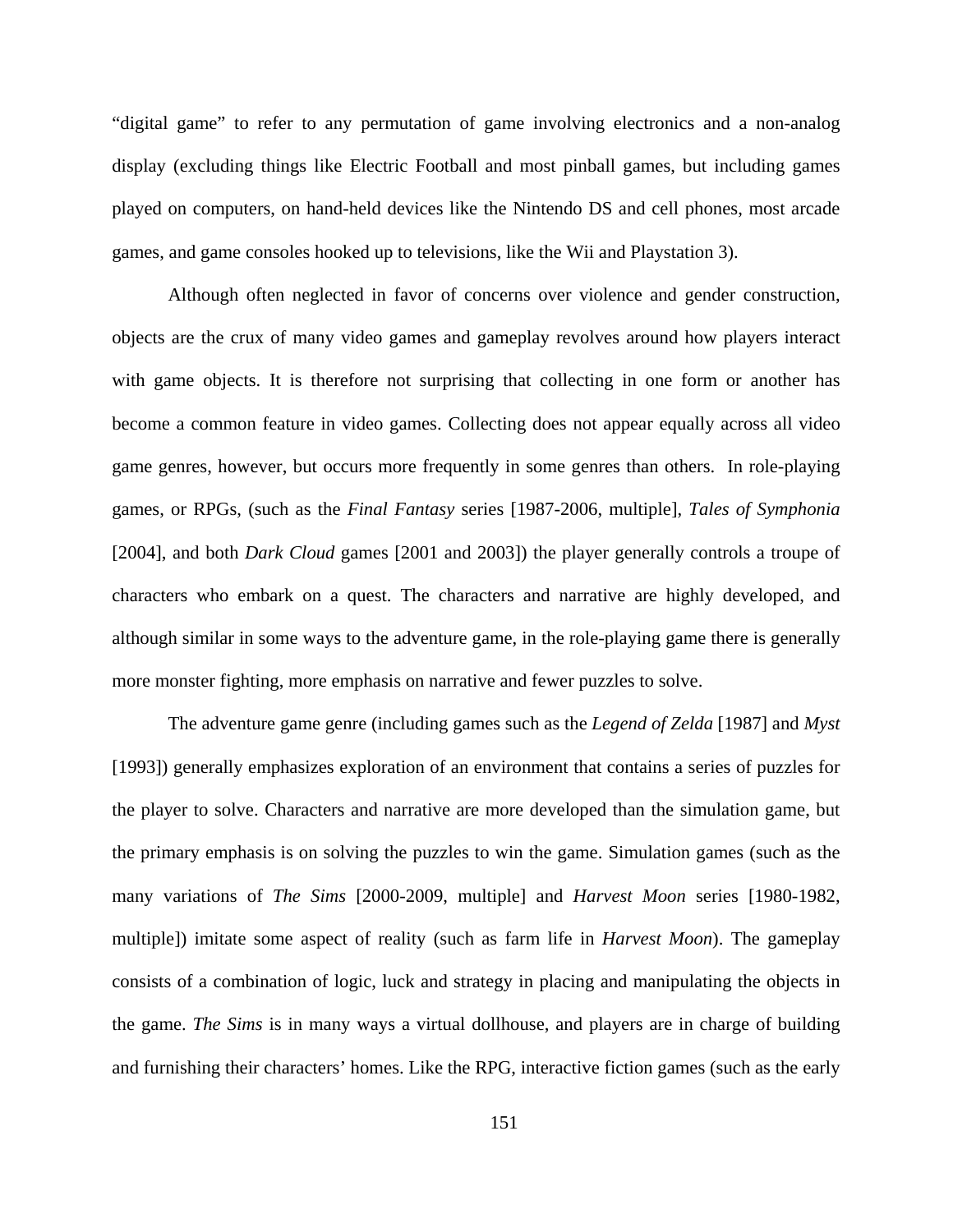*Zork* games [1980-1982]) usually consist of a quest, such as solving a murder mystery, however the game is played through textual interactions – there are no graphics and no special controller needed. Players read a short description of a place or event and then type a command, such as "pick up knife," which determines the next installment of description.

Some of the best examples of collecting in video games do not fit easily into these genre categories, including *Animal Crossing* and *Katamari Damacy*. First-person shooters<sup>[31](#page-160-0)</sup> and sports games are the two popular digital game genres that do not typically feature a significant collecting element. This study omits these genres because although many players claim there is a collecting component to them, their definition of "collecting" differs greatly from that outlined in chapter one. Is winning a series of trophies in *Madden 10* (2009) a collection in the same way that trying to find a complete set of Series 1 Tiny Plastic items is in *Kingdom of Loathing*? One involves a choice of object and theme while the other does not. The use of collecting in these game genres is worth further consideration in the future, however.

## **5.2 "REAL" OBJECTS VS. DIGITAL OBJECTS**

Nathan Clinton Garrelts' *The Official Strategy Guide for Video Game Studies: A Grammar and Rhetoric of Video Games* and Mirjam Eladhari's *Object Oriented Story Construction in Story Driven Computer Games* both address the use of objects in video games. Garrelts' attention to objects is limited to dissecting the various components of a video game. He defines an object as "a set of parameters for behavior," (Garrelts 43) drawing on computer

1

<span id="page-160-0"></span> $31$  A first person shooter is a game that renders the player's view from the perspective of the character. The gameplay centers on finding and shooting a target.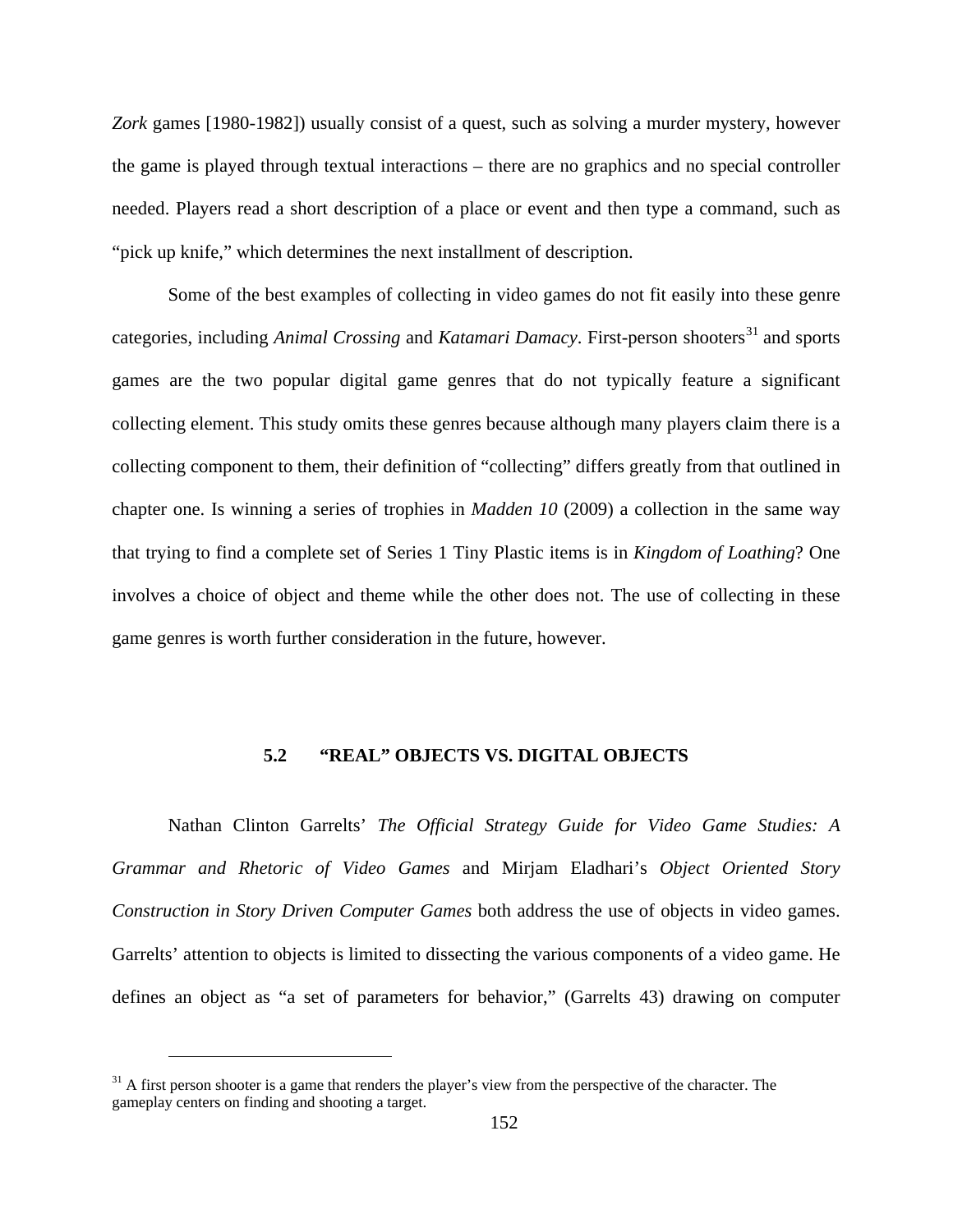programming terminology, and categorizes the graphical objects appearing in video games but devotes little time to discussing the significance of any of these objects in detail. Eladhari's study is written for game programmers, with an eye toward minimizing "false causal relations in game stories" through the use of "object oriented narration" (Eladhari 5). Eladhari's work in particular demonstrates the close ties that exist between objects and narrative in video games. It is clear from my research that collecting is a feature in a surprising number of games, and therefore has significant import to material culture in general.

It is difficult to explain what a "real" object is in live-action film alone, but there is a difference between a live-action film that has material props and an animated one that has only drawings. Digital games share this lack of physical props with animation, but there's a key shift in how the viewers/players regards the animated "objects." In cartoons and live-action films, a drawing or photograph of a gun is always a drawing of a gun to be looked at by the viewers and perhaps used by the drawn characters. While the cartoon characters may perform all kinds of actions using the representation of the gun, the viewers themselves cannot do anything with it. In a game, however, the digital objects are not just visual representations of things; they also *are* the things themselves. In *Kingdom of Loathing* (*KoL*), the Obsidian Dagger is more than just an image (though it has an image associated with it); it is also a chunk of code (unseen to the average player) that gives it characteristics that control how it behaves in the game. Some of that behavior is explained in the "item description" part of the inventory: "This is a knife that has been cunningly chipped from volcanic glass, making it sharper than the sharpest thing ever" (*KoL*). Additionally, the player is informed of the battle capabilities of the weapon:

Type: weapon (1-handed knife)

Power: 30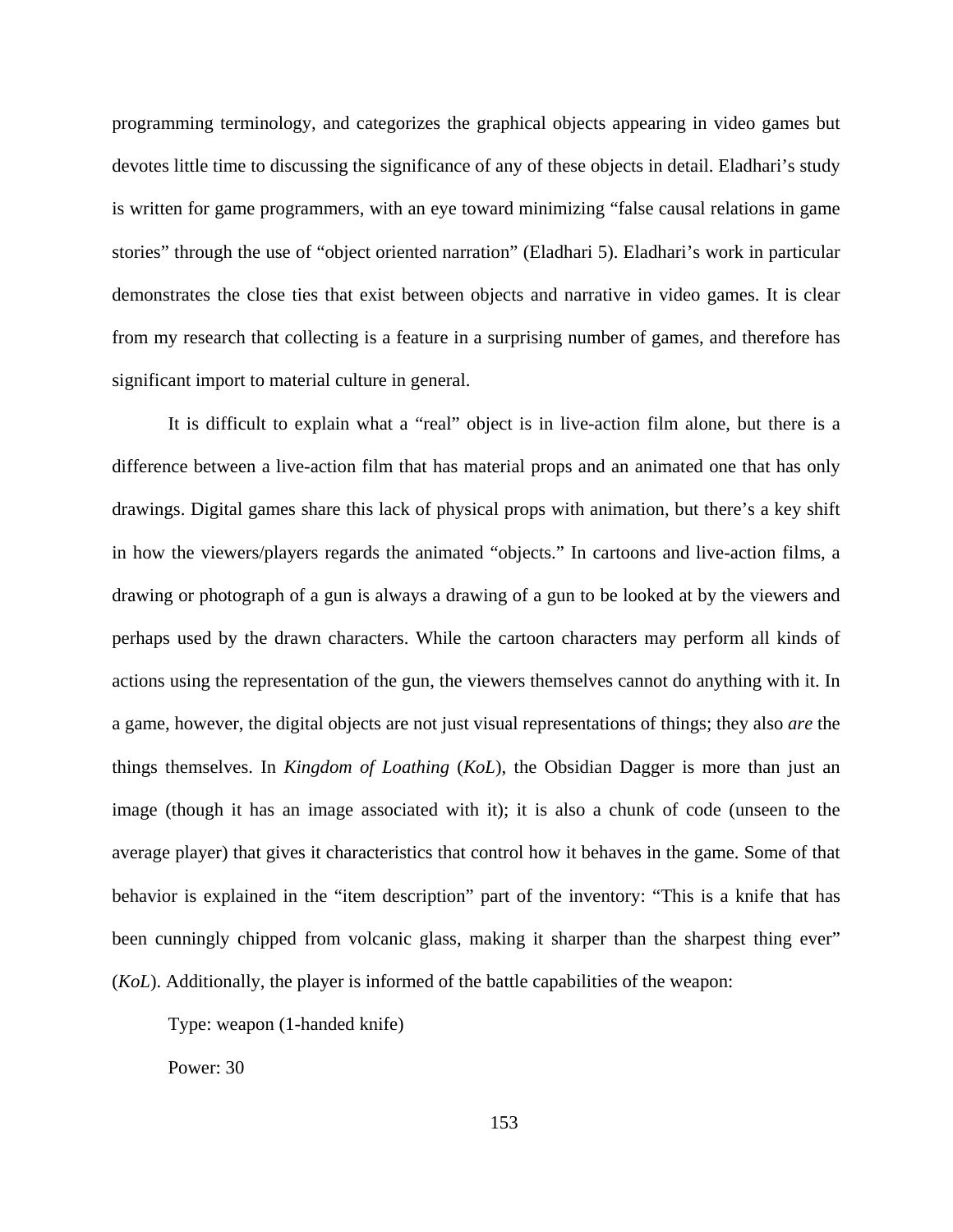Muscle Required: 10 Cannot be traded Cannot be discarded Enchantment: +3 Spooky Damage +3 Stench Damage +3 Hot Damage +3 Cold Damage

+3 Sleaze Damage

Each time the player chooses to use the Obsidian Dagger in the game, these pre-defined characteristics interact with the characteristics of other equipped weapons and armor, and the characteristics of the target it is employed against, to generate a result based on game algorithms. Buzz Lightyear's laser in the *Toy Story* series, on the other hand, only has descriptive characteristics. The films tell the viewer that it is in fact an LED light and not a real laser, that the light is red, and that the laser's battery sometimes needs to be recharged.

Games like *Animal Crossing*, *Pikmin 2* and *Katamari Damacy* all contain an impressive number of objects for players to and find and collect, but it is always a finite number. Massively multiplayer online role playing games (MMORPGs) like *Kingdom of Loathing* and *Ultima Online* (1997), on the other hand, have a potentially unlimited number of objects to collect. Because players pay a monthly fee to play, (average monthly fees are between five and thirty dollars a month, with rare free exceptions like *Kingdom of Loathing*), programmers continually add new quests and content to maintain player interest and discourage cancellation of accounts. These games extend the logic of completion and expansion to a level on par with real world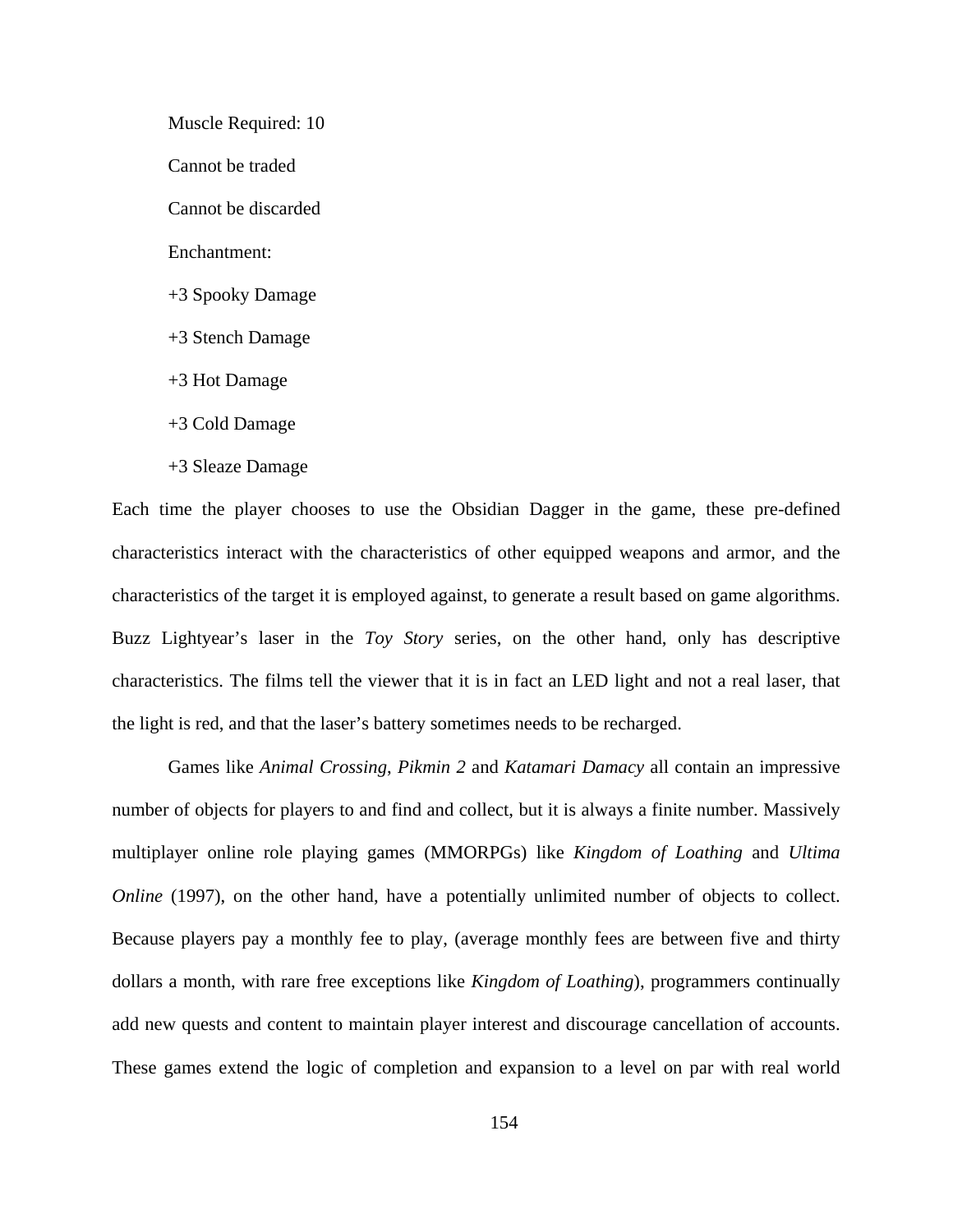collecting. Players can choose what they would like to collect and determine the parameters of their collection. A player interested in weaponry can make his or her goal having one of every weapon available in a certain game. Another player may choose to collect items based on the location where they can be obtained (a particular game city or continent, for example).

MMORPGs are subscription-based games. Players download the game software and pay a monthly fee to access the game online. This payment structure is desirable to game developers since instead of paying once (usually no more than \$70 per title) to play a game, players keep paying as long as they keep playing the game. However, to keep players interested, new content must be added on a regular basis. This new content includes not only new locations and new quests, but also new game items, many of which can be collected. Thus, the MMPORPG is the game genre in which the most research into game objects has been done because objects from these games have been spilling over into areas outside the game world. Specifically, there is much interest currently in the buying and selling of game objects and characters for real money in markets like eBay. As of 2004, it is estimated that ten million people are involved in online role-playing games, shattering the notion that video games are a subculture activity of little significance - particularly since online role playing games are only one type of game available (Castronova, Synthetic Worlds 77). Such large numbers of players make an attractive target market for entrepreneurs, a market that may by left out of traditional advertising venues. In *Synthetic Worlds: The Business and Culture of Online* Games, Edward Castronova notes that, "[m]any gamers say that playing games only required cutting one thing out of their lives: TV," (Castronova, *Synthetic Worlds* 77) which he links to the recent 10% viewership decline among 18 - 34-year-old males in the 2002-2003 and 2003-2004 television viewing seasons, making video games a threat to longstanding forms of media entertainment.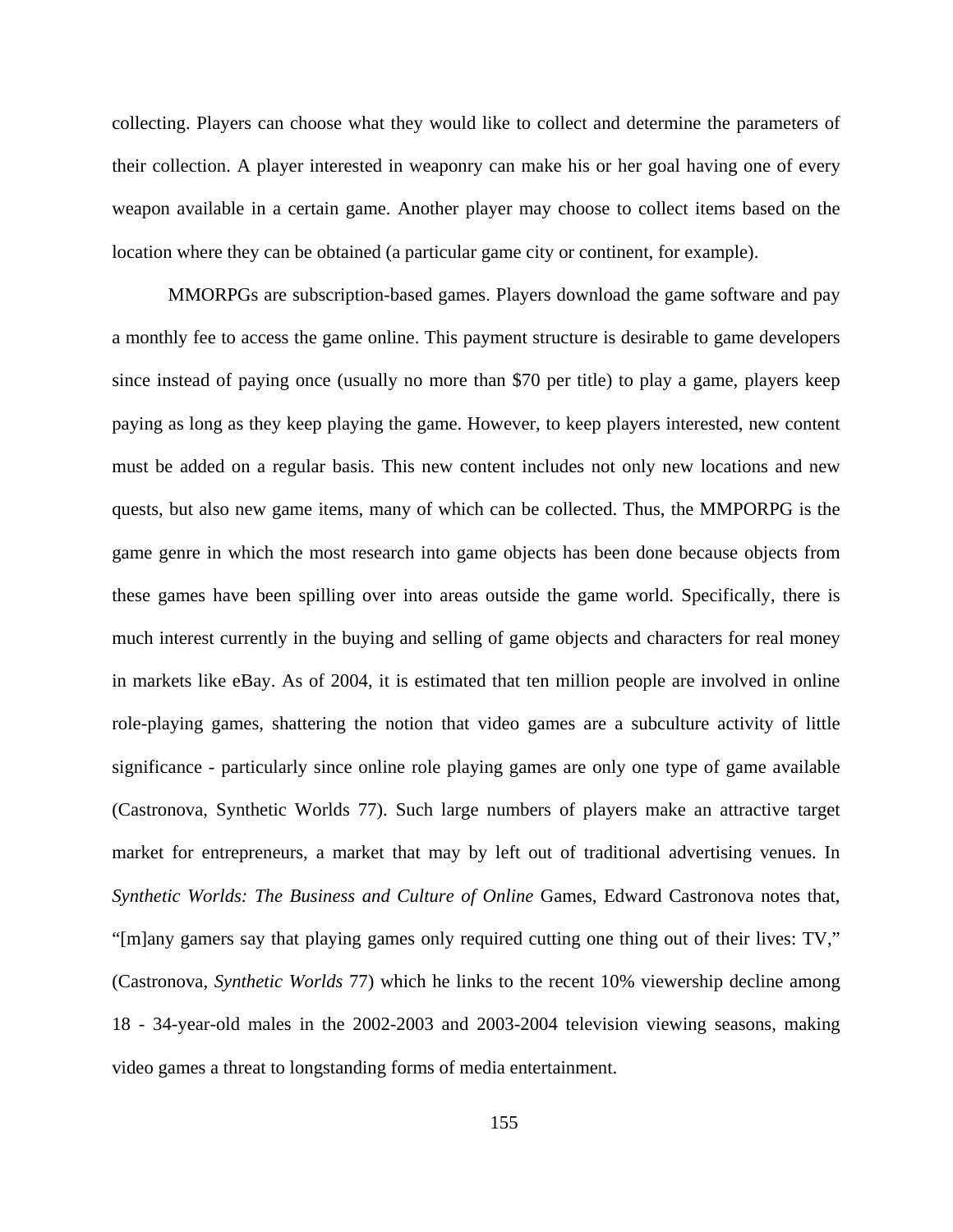Although his research began as an amusing application of real-world economic theory to the game *EverQuest* (1999), Castronova discovered that *EverQuest*, in fact, had a measurable impact on the US economy, and that, "Commerce was important outside the game as well, revealing how many people seemed immersed in this place and what they were willing to pay, in real money, to do things there" (Castronova 134). MMORPGs like *EverQuest* ask players to explore synthetic worlds and navigate challenges to the character's abilities. A common way to increase the character's ability is to acquire items that have defensive or offensive capabilities weapons or armor, for example. These can be obtained in any number of ways, including by purchase with in-game currency. The fact that neither the currency nor the items have any material existence is irrelevant: "Just as one cannot conclude that diamonds are worthless because they are said to 'have no valuable uses,' one also cannot conclude that the items in synthetic worlds are useless 'because they are only virtual.' Price indicates social value; virtual items have a price; therefore virtual items do have social value" (Castronova *Synthetic Worlds* 16). Furthermore, Castronova argues that the choice to engage in synthetic worlds is significant for an individual because it is a political statement about the state of the real world. Citing A. O. Hirschman, Castronova explains that entering a synthetic world means exiting the real world, and all exits are "inherently political statements" (Castronova *Synthetic Worlds* 76). All games are part of the real world in the same way that filmic worlds are, despite the fact that they are generally imagined and treated as separate realities to help maintain suspension of disbelief in the audience. Thus, all game objects are also real objects, capable of being bought, sold, or collected. Virtual objects are not only treated as real for the duration of the film or game in which they appear, but at times their reality extends beyond the boundaries of fiction. The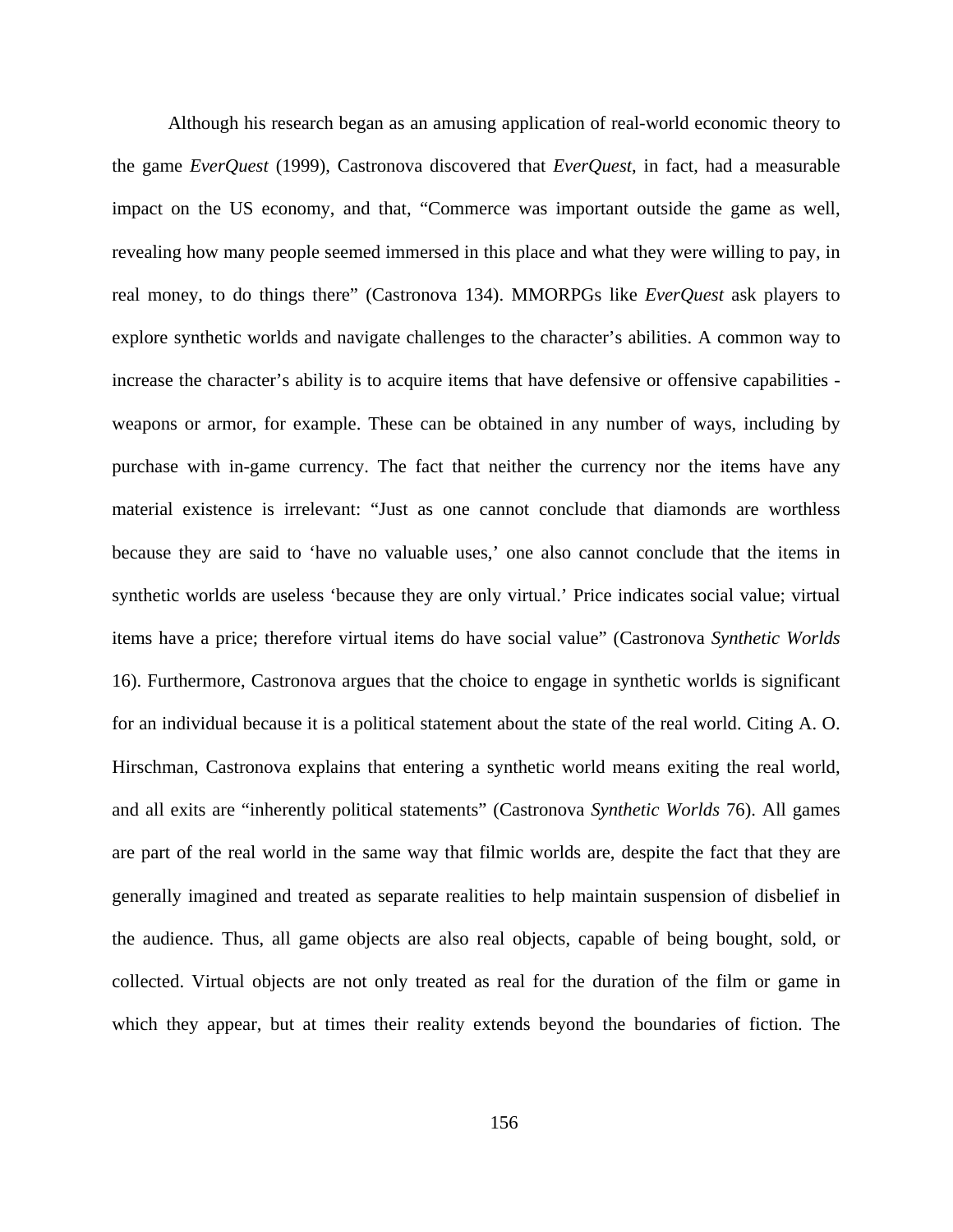growing appearance of digital goods in the real world market attests to the ease with which digital objects infiltrate the real world.

In addition to collecting *in* digital games, there is a culture of collecting associated with fan culture outside games (as there is with live-action film and animation). Digital games have strong ties to fan culture, and fan culture has strong ties to collecting. Not only games, but also new media in general has facilitated the increased popularity of collecting by making it easier for collectors to locate desired items. Ease of purchase is only one part of the equation, though. What the Internet, in particular, has done is facilitate the formation of fan communities, out of which many collections arise.

In "Ephemeral Culture/eBay Culture: Film Collectibles and Fan Investments," Mary Desjardins examines the way the internet has fostered fan communities, noting, "Fans typically come together over shared interests in objects, texts, and figures—both real and fictional—that matter to them, and doing so is a major pleasure and function of fandom, if not always a conscious motivation" (Desjardins 33). Desjardins analyzes how eBay harnesses the film fan's impulse to collect and whips it into a frenzy by limiting how long something is available for sale, and pitting fan against fan in bidding wars (Desjardins 34). The same applies to fans of other media, of course. According to Desjardins, the CEO of eBay "sees the buyers and sellers of collectibles as eBay's 'essence' because they come together over a shared interest" (Desjardins 31).

> As a group, buyers of collectibles (who may also be sellers of collectibles) express their desires for material objects serially (they keep adding to their collections) and personally (they keep adding particular kinds of items because their collections relate to self-identity). As historians of collecting have argued,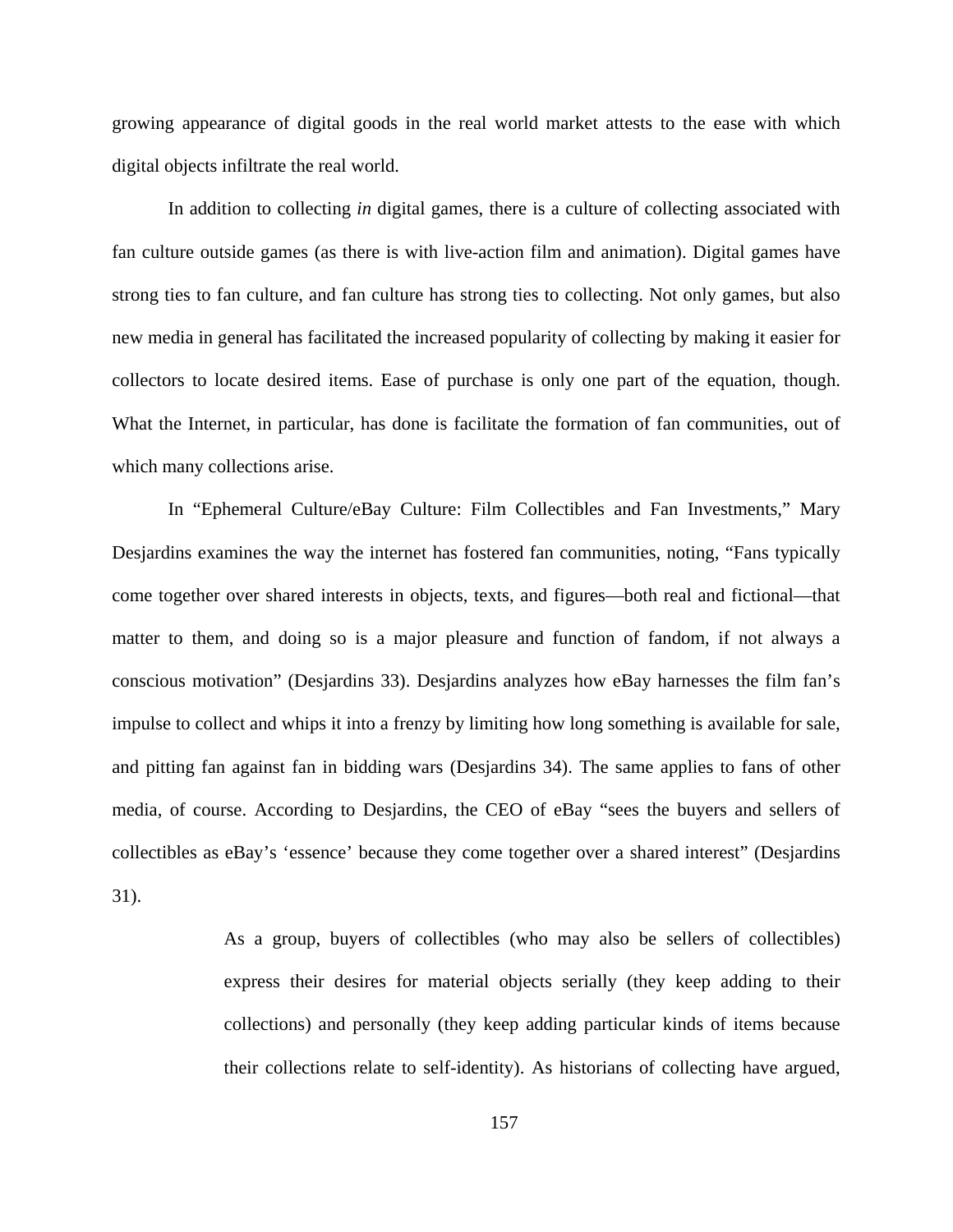there is a widespread assumption that collectors' motivations originate and express themselves in affective contexts. Not surprisingly, then, Whitman and others at eBay conceive of collectors as constituting a community, the members of which buy and sell not just for utilitarian purposes but also because *something more than the sale matters to them*. eBay mobilizes this conception to define the site as a whole and thereby brands eBay as a site for financial transactions that are also affectively bound community interactions. (Desjardins 31-2)

Addressing the changing landscape of antique dealing and collectibles, William Gibson writes in "My Obsession: I Thought I was Immune to the Net. Then I Got Bitten by eBay," "the main driving force in the tidying of the world's attic, the drying up of random, 'innocent' sources of rarities, is information technology. We are mapping literally *everything*, from the human genome to Jaeger two-register chronographs, and our search engines grind increasingly fine" (Gibson 20). Even junk items that would previously have fallen off the radar are increasingly being entered into databases like eBay.

Because *Animal Crossing*, *Pikmin 2*, *Katamari Damacy*, *Kingdom of Loathing* and countless other games all stress buying, finding, or winning scores of objects, some critics mistakenly assume that what the games promote is simply consumer materialism. Katie Degentesh, for example, writes in *Gamers: Writers, Artists & Programmers on the Pleasures of Pixels* that what video games taught her was the simple lesson that if she "possessed the right" objects, all would be right with the world" (Degentesh 92). All the catalogue sets of *Pikmin 2* and the museum collections of *Animal Crossing* may at first seem to be offering this same ultimately unfulfilling lesson: buy more stuff and you will be happy. In-game collecting is rarely so simple, however. In *Animal Crossing* there are two ways a player can figure out how to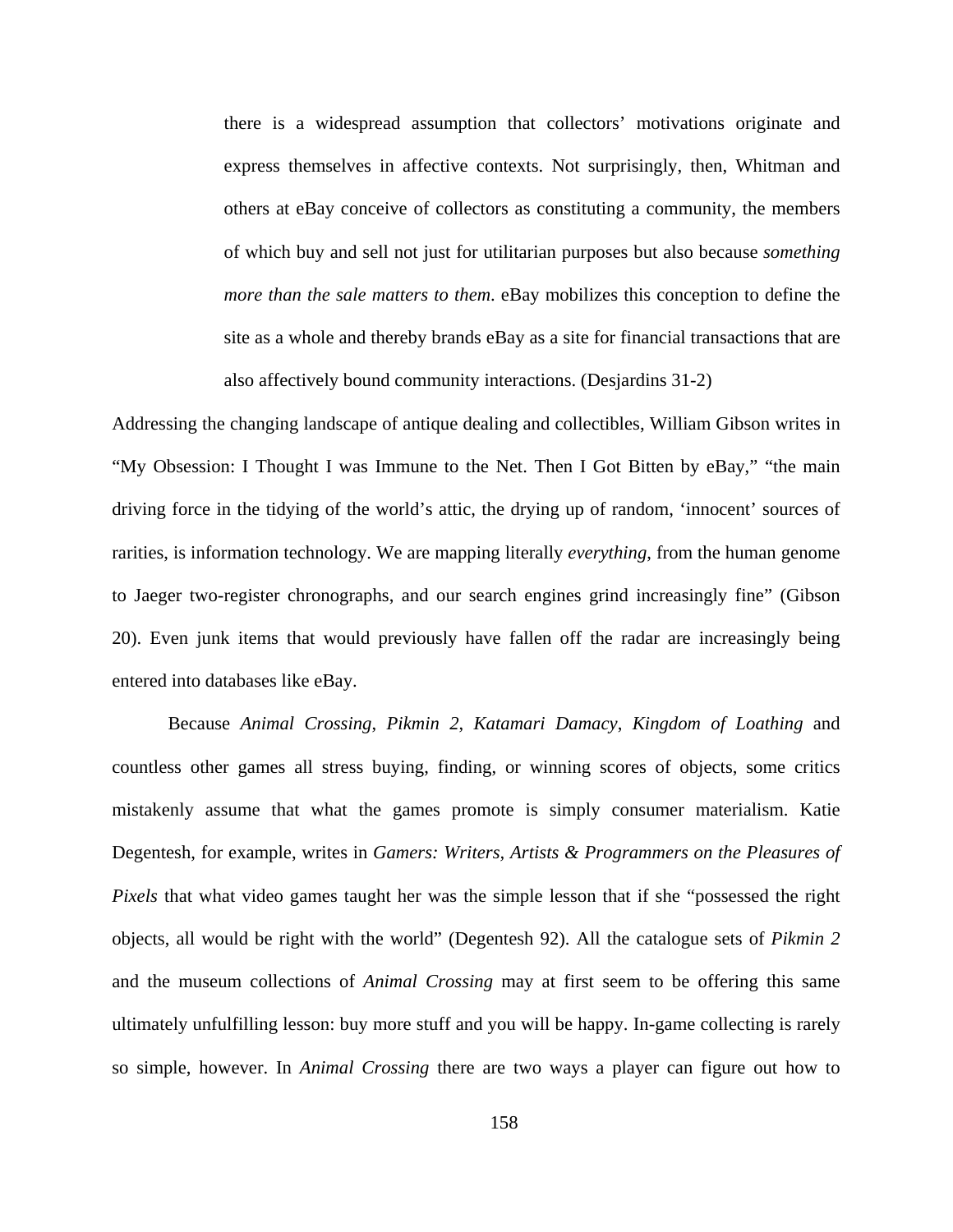arrange furniture to best please the Happy Room Academy, an organization that ranks furniture placement in the game: through trial and error (requiring creative thinking), or through research online or in the strategy guide. Possessing the right objects is not enough – one must know how to use the right selection of objects.

*Pikmin 2*'s collecting aspect is more rigid since the player does not have any control over how objects are categorized. Games like *Pikmin 2* and *Animal Crossing* model a consumer society very well, contrary to Degentesh's belief. In these games, the in-game currency is in short supply early in the game, but in both cases this is a deceptive consumerist model. In *Animal Crossing*, the player can very quickly earn far more money than it is possible to spend in the game, so although house items are can be bought from Tom Nook's store, the player is challenged more in the finding of objects than in the buying of them. In *Pikmin 2*, Captain Olimar earns the 10,000 pokos (the name of the in-game currency for *Pikmin 2*) necessary to pay off the company debt around the halfway point of the game. The rest of the game involves finding the secondary character Louie who has gotten lost on the Pikmin planet during the mission. There is, in fact, nothing to buy in *Pikmin 2* even though all the treasure Olimar finds is intended for sale back on their home planet, Hocotate. All the pokos Olimar earns are for his company; none are for himself. While searching for Louie, the player continues to collect treasure, but the money no longer has any meaning. Even in MMORPGs like *Ultima Online* and *Kingdom of Loathing*, in which in-game money is scarcer and objects can be sold between players, most of the various quests cannot be solved simply by buying the right objects, as Degentesh suggests. Buying better objects may give the player an edge in defeating a particular monster, but it does not help in solving the puzzles and challenges involving more than brute strength.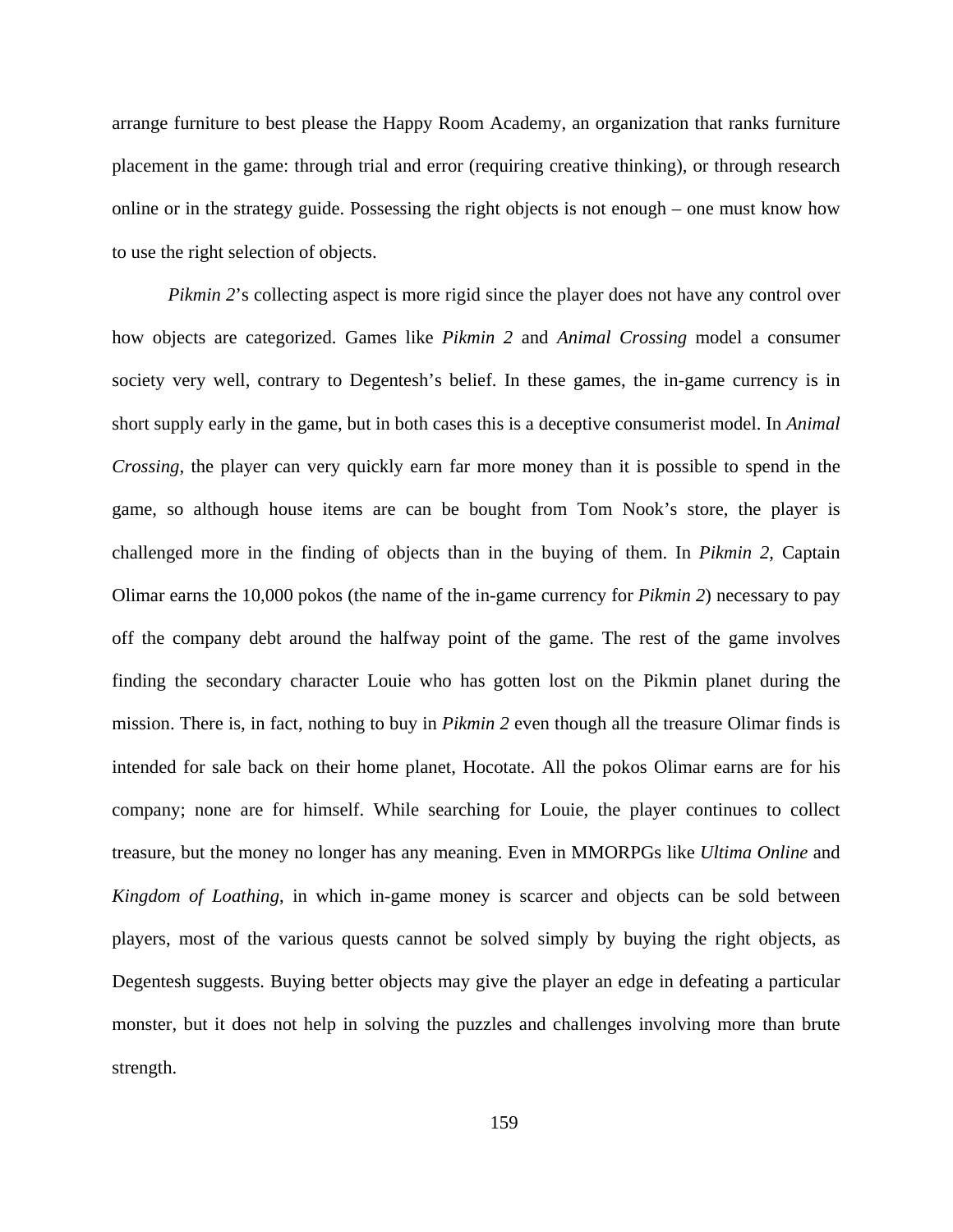As the previous chapter noted, the recent resurgence of interest in the ontology of photographic images was brought about in part by questions about the status of digital images. André Bazin makes evident the seductiveness of the unique relationship between the camera and its subject. The increasing use of computer generated image (CGI) technology is responsible for some of this renewed interest in photographic ontology. Do films employing CGI technology have a compromised sense of realism? Are virtual objects (like those in digital games) less meaningful to material reality than film objects? While the idea that an indexical image as a fascinating kind of realism is appealing, Stephen Prince's notion of perceptually realistic images is more accurate in explaining how contemporary viewers understand photographic images. He writes, "A perceptually realistic image is one which structurally corresponds to the viewer's audiovisual experience of three-dimensional space," (Prince 32). If the viewer reads the image as realistic, then it has the same effect as if it were an indexically realistic image – particularly since studio tours and behind-the-scenes interviews have long cast doubts on the realism of *any* object shown on the cinema screen. The point is not that viewers naively believe in the existence of what they see onscreen, but that CGI technology makes digital objects visibly indistinguishable from profilmic objects. Perceptual realism is not about duping the viewer, however, as Prince's main example is the use of CGI to create dinosaurs in *Jurassic Park* (1993). Viewers know there are currently no real dinosaurs. But they also know that they look real in the film.

Digital game objects are shaped not only by the cinematic regime, but also by their algorithmic construction. Games emphasize objects in their very programming through the use of objectoriented programming (OOP), a method currently used for writing much game software. OOP does not refer to a particular programming language, but rather to a way of conceptualizing how elements within a program relate to each other. Essentially, a program using object-oriented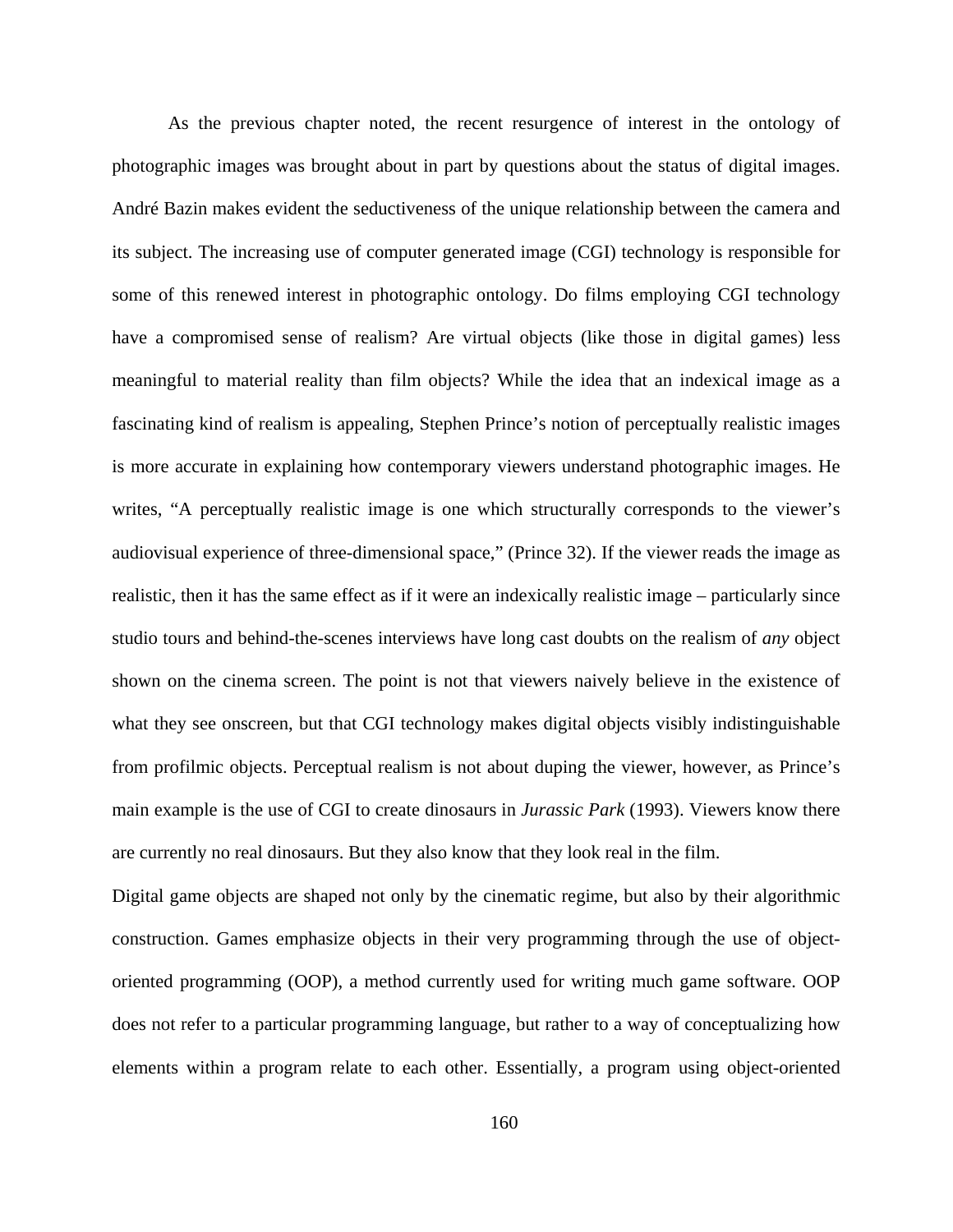design regards the program as a series of discrete units (or objects) that interact with each other. Previous paradigms for computer programming regarded the program as a list or set of instructions the computer executed. While this may seem unrelated to a discussion of collecting in video games, it results in an underlying philosophy that regards every image appearing on a video game screen as an object (and the fact that the non-image components of the program are also regarded as objects further privileges materiality and discrete boundaries). The narrative structure of *Zork 1* demonstrates the way the underlying code of a game influences its representation of game objects.

Examining the text from *Zork 1* reveals that it is composed mainly of descriptions of settings, with particular attention to the presence of objects, some of which merit their own paragraphs. For example, the Maintenance Room is described thusly:

> This is what appears to have been the maintenance room for the Flood Control Dam #3. Apparently, this room has been ransacked recently, for most of the valuable equipment is gone. On the wall in front of you is a group of buttons colored blue, yellow, brown, and red. There are doorways to the west and south.

There is a large group of tool chests here.

There is a wrench here.

There is an object which looks like a tube of toothpaste here.

There is a screwdriver here.

The final four sentences are set off from the main text, in part because of the way the computer processes information. Each variable chunk of text is a separate unit. When assembling a description, the computer determines which objects have been moved during gameplay and may therefore be present in the Maintenance Room in addition to items that are always there (the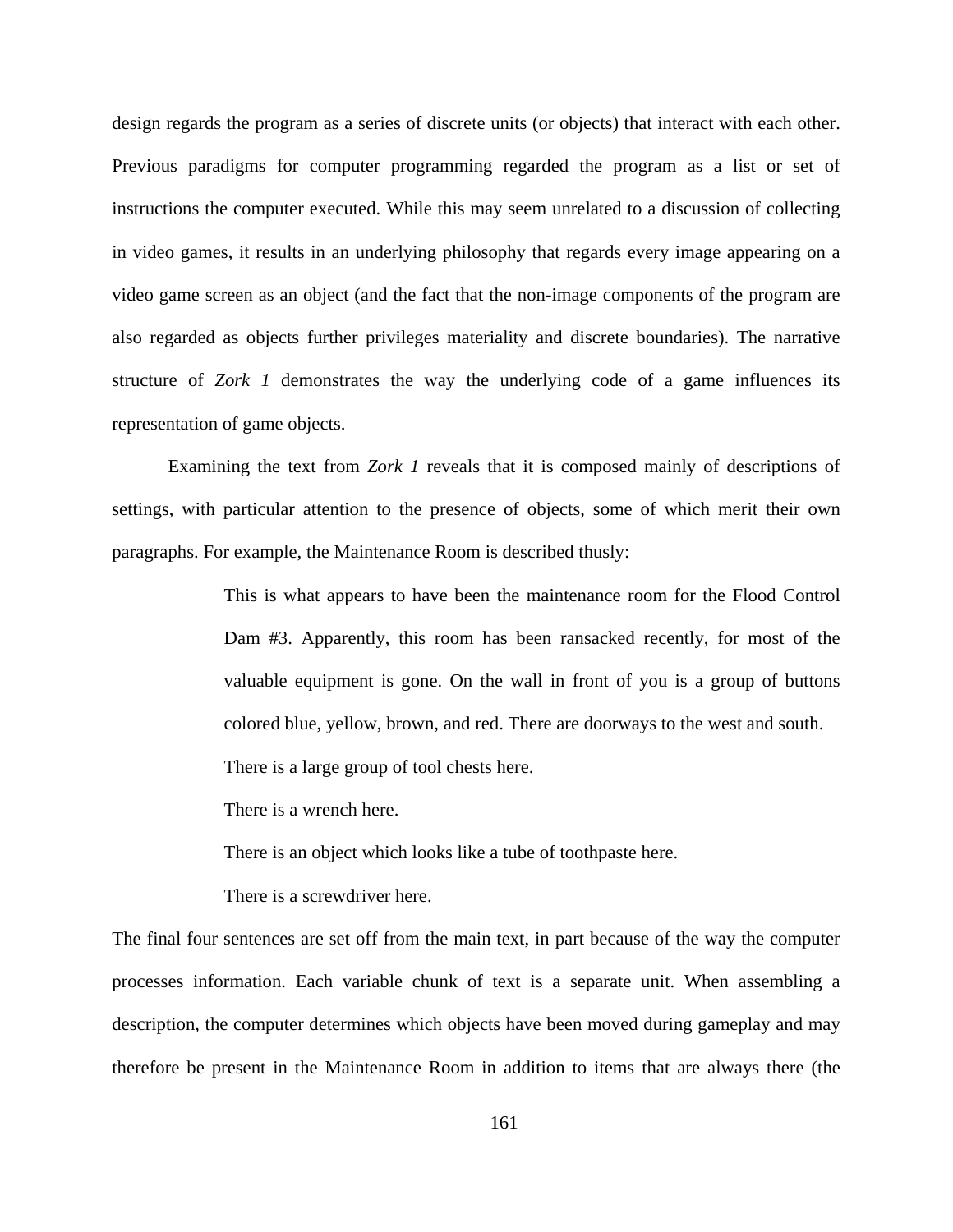buttons and the doorways). Thus, the cited passage begins with the basic description of the locale, then adds a new sentence stating the existence of each object currently present in the room.

#### **5.3 A HISTORY OF DIGITAL GAMING**

The rapid evolution of digital games makes it difficult to accurately document. While Herz credits Russell with creating the first video game in 1961, Ralph H. Baer argues that military simulation programs (such as flight simulators) created during WWII were the first cathode ray tube games, and arguably video games, even though they were not primarily intended for entertainment purposes (as qtd. in Wolf ix). Nathan Clinton Garrelts reports that video game studies begin variously with Russell's *Spacewar* or with Willy Higginbotham's *Tennis for Two* in 1958 (Garrelts 20f). The confusion is partly due to the ill-defined nature of the word "game" itself, and also due to the fact that the first games were not available to the general public, but bound to the enormous and expensive computers of the 1960s and 1970s, mainly located in computer science and engineering departments of universities. So although future computer programmers were already playing and writing video games in the 1960s, these games were not commodities (they were mainly written in spare moments, for fun) and were not available to the public. The release of the first coin-operated arcade game in 1971, *Computer Space,* transformed digital games from a hobby to a business. In 1974, Atari released *Pong* and digital games entered the home (Herz 14).

Along with *Joystick Nation,* Mark J. P. Wolf's 2001 *The Medium of the Video Game* is one of the standard historical accounts of video games in the United States. Because the field of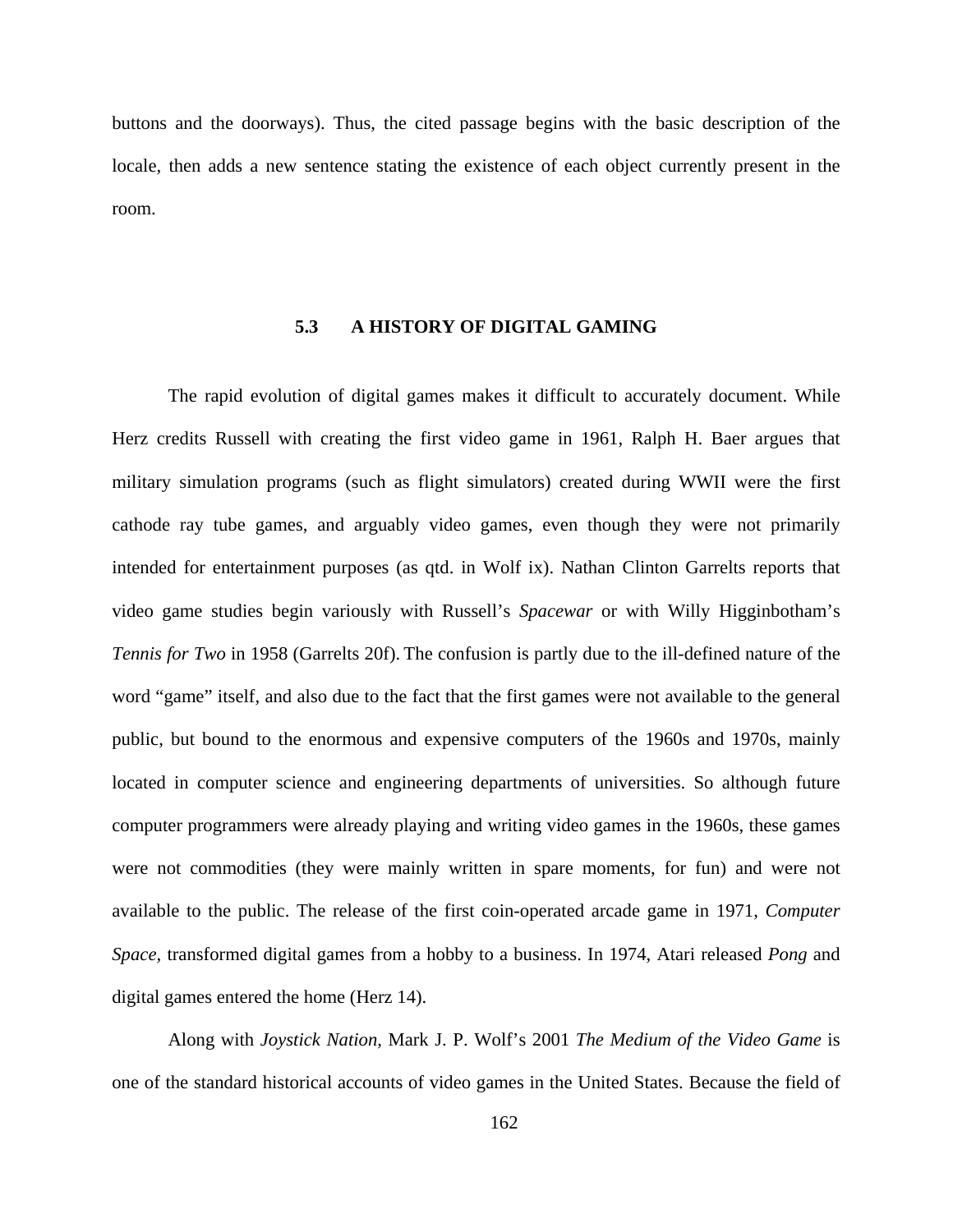video game studies is trying to find a foothold in the predefined American university system, critical work is scattered across fields. There has been a recent trend to study the relationship between video games and films, since the economic power of video games has now superseded the film industry (Chan). Geoff King and Tanya Krzywinska's *Screenplay: Cinema/Videogames/Interfaces* is a notable example of this approach. Katie Salen and Eric Zimmerman's *Rules of Play* is unique as a textbook for aspiring game designers which deals not with the mechanics of video game software design, but the theoretical and ideological underpinnings of games generally and video games specifically. So far, most academic programs dedicated to video game studies in the US are production-oriented. The rest of game research and study is done by scholars from sociology, anthropology, communications, English, film studies and other fields.

One of game studies' biggest proponents is Espen Aarseth, who expresses strong reservations about interdisciplinary models of digital game study in his editorial for the first issue of *Game Studies*: *The International Journal of Computer Game Research*:

> Games are not a kind of cinema, or literature, but colonising attempts from both these fields have already happened, and no doubt will happen again. And again, until computer game studies emerges as a clearly self-sustained academic field [sic]. To make things more confusing, the current pseudo-field of "new media" (primarily a strategy to claim computer-based communication for visual media studies), wants to subsume computer games as one of its objects. There are many problems with this strategy, as there is with the whole concept of "new media," and most dramatically the fact that computer games are not one medium, but many different media. From a computerized toy like Furby to the game Drug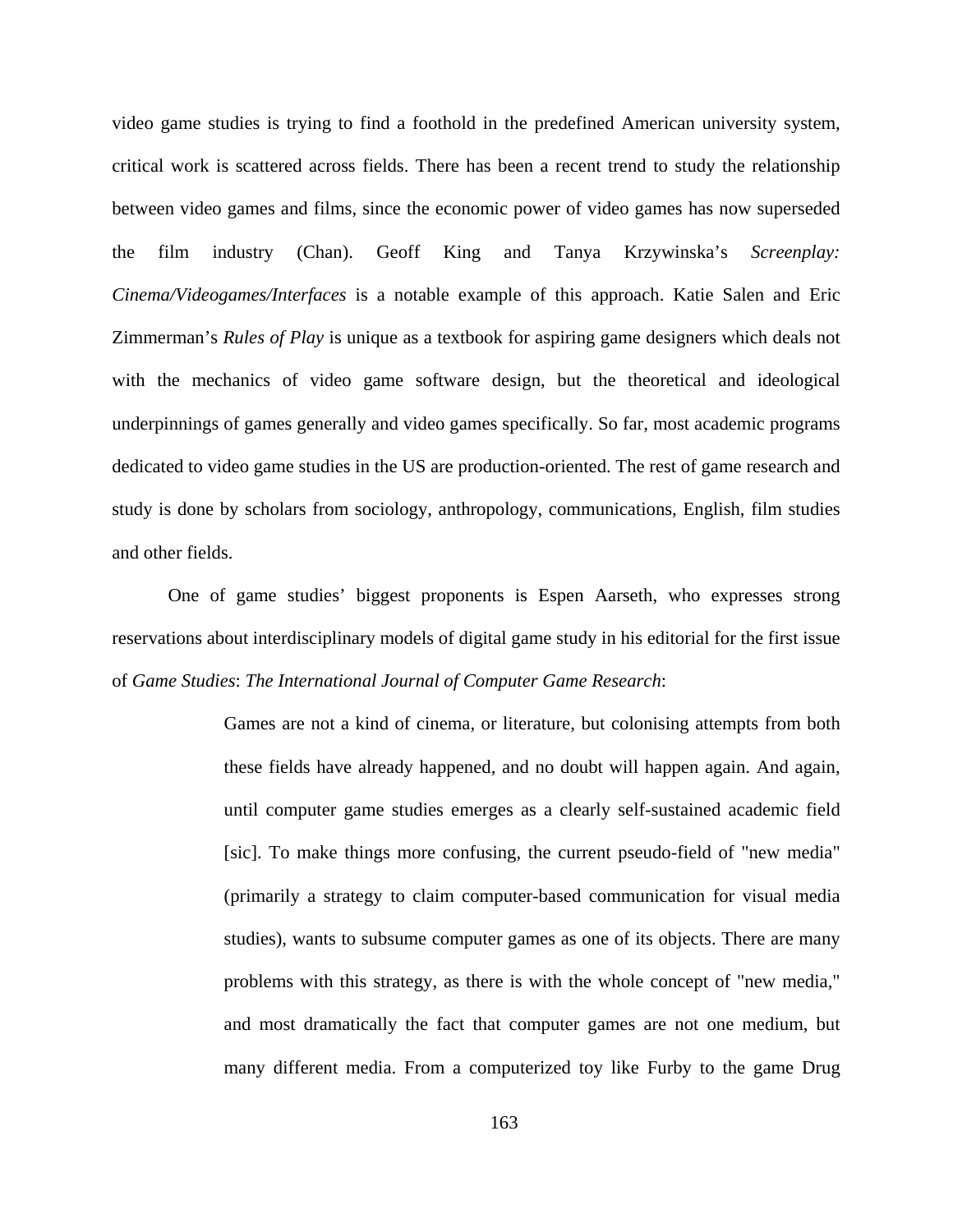Wars on the Palm Pilot, not to mention massively multi-player games like EverQuest, or the recent Anarchy Online…the extensive media differences within the field of computer games makes a traditional medium perspective almost useless. (Aarseth *Game Studies*)

Aarseth's graduate work was in comparative literature, and he is now a Principal Researcher at the Center of Computer Games Research at the IT University of Copenhagen. The field of new media studies is amorphous and, as Aarseth notes, can at times be a battleground for scholars seeking to promote their particular approach to studying games. Yet there are others, like N. Katherine Hayles, who see the current dispersed state of digital media studies as a strength. The conflict is reminiscent of film studies' earlier struggles to legitimate itself in the academy. Rather than having scholars from each different discipline try to pull digital media studies into their existing fields to assert ownership and make it conform to previous modes of study, an interdisciplinary model ensures that all aspects of digital media are addressed: technical, social and aesthetic. Ultimately, there is value in both approaches – Aarseth is right to want game studies legitimized as a unique field with its own methodologies, but interdisciplinary scholars have much to contribute to the shaping of game studies from their separate fields.

Aarseth created *Game Studies* as the online home for video game studies. Aarseth argues in "Video Game Studies, Year One" that "the potential cultural role(s) of computer games in the future is practically unfathomable. It seems clear that these games, especially multi-player games, combine the aesthetic and the social in a way the old mass media, such as theatre, movies, TV shows and novels never could" (Aarseth *Game Studies*). Aarseth argues that while previous mass media arts had "imagined communities" (in Benedict Anderson's sense), online multi-user games in particular incorporate literal communication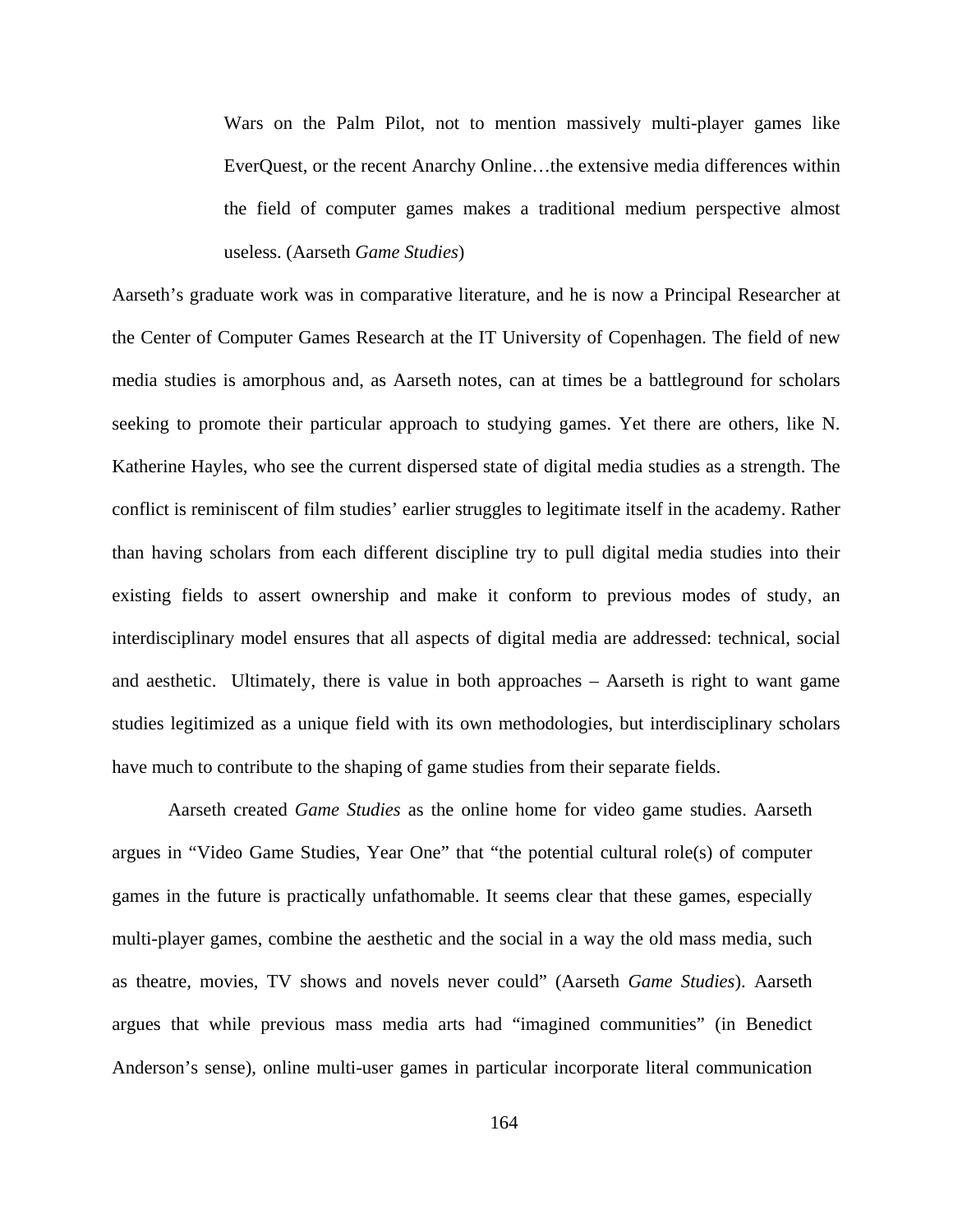between users as a function of the game. Although ardent fans of novels, films and singleuser games have been forming communities for years, Aarseth sees the integration of the communities in the game itself as a marked difference, one that forces players to engage in social activity, belying the notion of the isolated video game geek. As a result, computer games have increased potential for impacting the outside world. One of Aarseth's main arguments in "Year One" is that this emerging field needs to free itself from the ideological baggage of pre-existing fields of study and ultimately be exist as a separate entity from English, Film, Sociology or other departments, while at the same time game studies should continue to be studied within these diverse fields. My approach in this work is partly comparative, thus hopefully avoiding the trap of studying games as if they were films, while also acknowledging the growing interdependence of the film and game industries.

### **5.4 THE JAPANESE CONNECTION**

It would be remiss to discuss video games as a cultural phenomenon and not address Japan as the originator of many currently popular game genres. Although Japanese games have been sold internationally since the 1970s, it is not the case that these games are designed with Western consumers in mind. In "Japanese Video Games: A Model for International Popular Medias?" [sic] the online game reviewer and journalist Kaze Kiri FX argues that "We must recognize…that Japanese companies have traditionally focused almost entirely on their domestic market, and given very little thought or consideration to their non-Japanese consumers, which is to say that their understanding of local (Japanese) taste is what drives production" (J-Fan.com). At the same time, after the market for American-made Atari and other early 1980s home gaming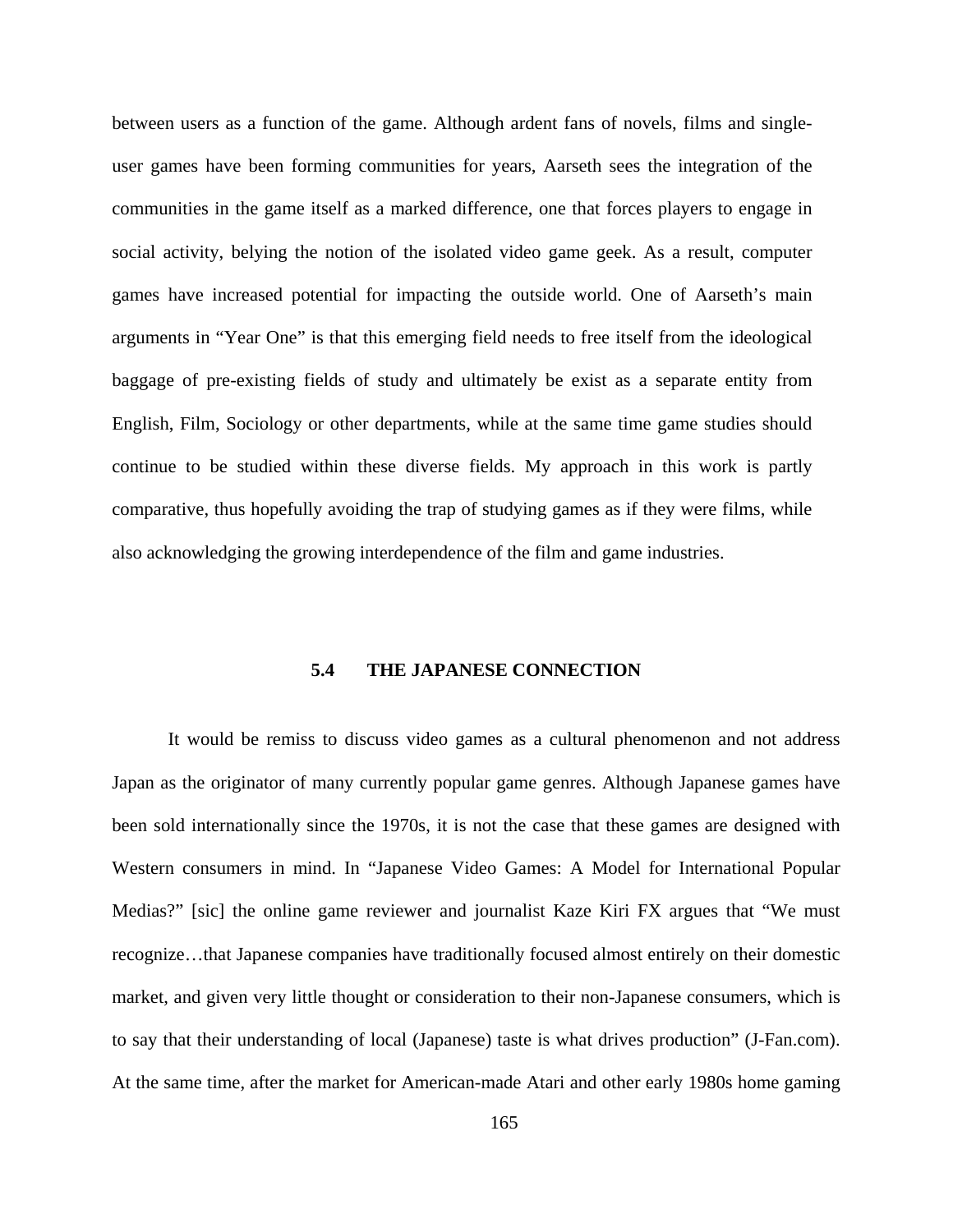consoles crashed, it was the Japanese company Nintendo that revived the gaming industry with the Famicom/NES. The first generation to grow up playing video games could be mislead into thinking the games were American-made. Unlike foreign films and *manga* which are shelved in special sections of video and bookstores, Japanese video game titles sit side by side with American titles in game and electronics stores. Even the name Nintendo did not necessarily signal Japaneseness to consumers at this time:

American consumers thought little of buying systems and games from a company with a name like "Nintendo". [sic] After all, even though Atari is an American company, their name also comes from a Japanese word. The majority of American consumers gave little thought to the fact that what they were consuming was a form of Japanese media. Americans were already used to buying other types of electronics from Japanese companies, so why not video games as well? However, in the case of video games Americans were no longer just buying Japanese hardware as they do when purchasing stereos and television sets. This time, they were also consuming the Japanese media that went with the hardware. In other words, Americans generally weren't buying Japanese movies to watch on their Japanese VCR's or Japanese CD's to play on their Japanese CD players, but they *were* buying Japanese game software to play on their Japanese video game consoles. (FX)

Even though it is not simply the case that Japanese games arrived on the US market unedited (in addition to language translation, cover art and game graphics were frequently altered to specifically appeal to the American market), the gameplay was never changed.

166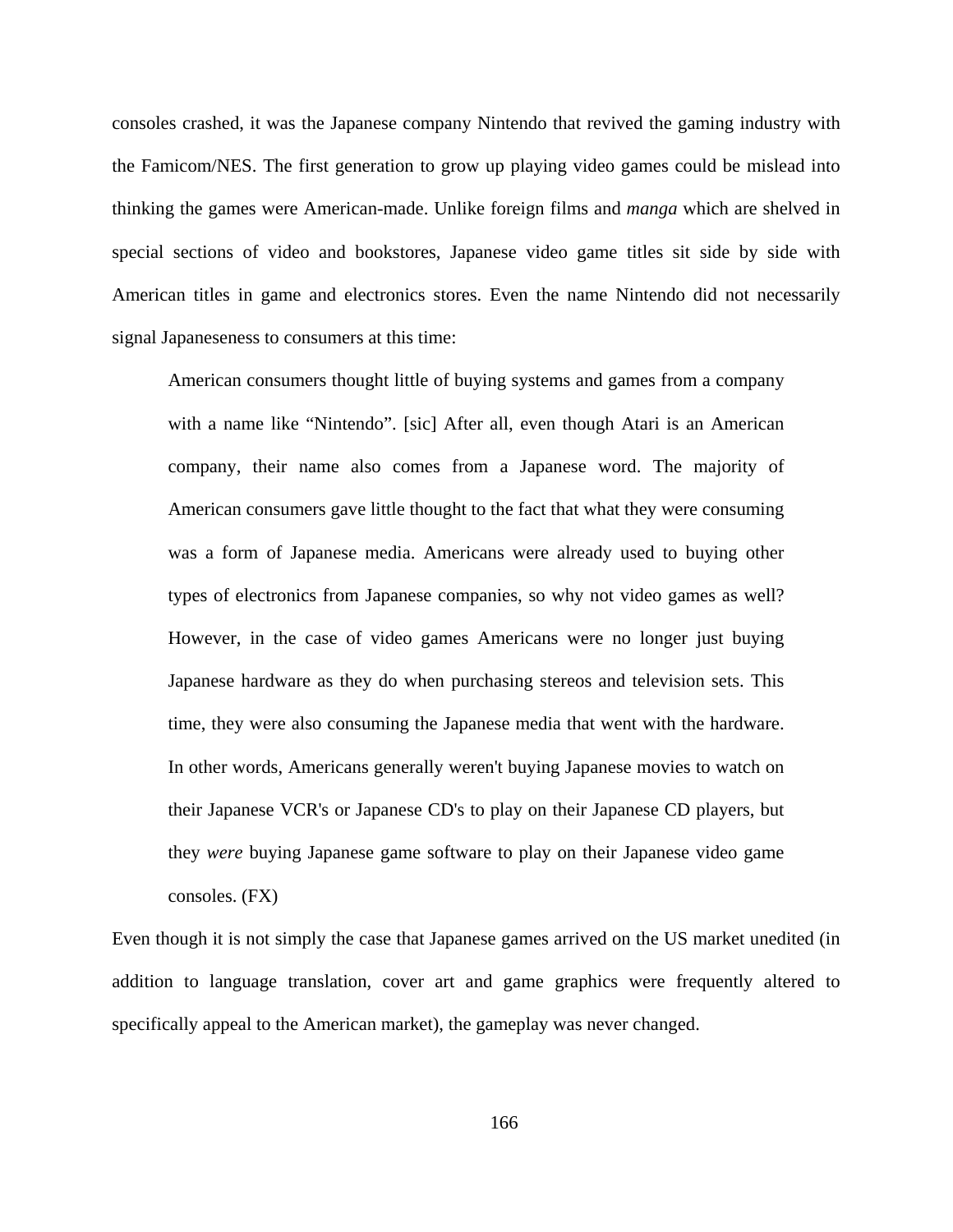Once Nintendo allowed third-party software licensing, companies like Acclaim Entertainment were able to release American-made NES games. Other companies such as Brøderbund and Electronic Arts established themselves first by releasing games for home computers and later developing console games for Nintendo and other platforms. However, Japanese games remain popular in the United States even now that American software companies and even specific game designers, like Will Wright, have become globally successful. Now, these games appeal to some gamers specifically because they are Japanese. In *Fans, Bloggers, and Gamers: Exploring Participatory Culture* Henry Jenkins refers to the trend of young Americans becoming fans of foreign media texts as a way to distinguish themselves from their parents as "pop cosmopolitanism." He writes that "[t]his pop cosmopolitanism may not yet constitute a political consciousness of America's place in the world (and in its worst forms, it may simply amount to a reformation of orientalism), but it opens consumers to alternative cultural perspectives and the possibility of feeling what Matt Hill calls 'semiotic solidarity' with others worldwide who share their tastes and interests" (Jenkins 156). Jenkins is interested in the ways fans knowingly seek out Japanese media texts, often translating them on their own. Jenkins' pop cosmopolitans are not seeking to come to a genuine understanding of a foreign other, but to fit into an American social subcategory (the American *otaku*, or fans with a high degree of interest in anime, *manga* and video games). And yet paradoxically they may end up with a better understanding of Japanese culture than the viewer of a film like *Lost in Translation* (Sophia Coppola, 2003) who honestly wants to understand what Japan is like.

For games not released to English speaking markets, fans could nonetheless import Japanese games and either download a translation patch (in the case of computer games), or install a mod chip in their game consoles. However, it was common through the 1990s for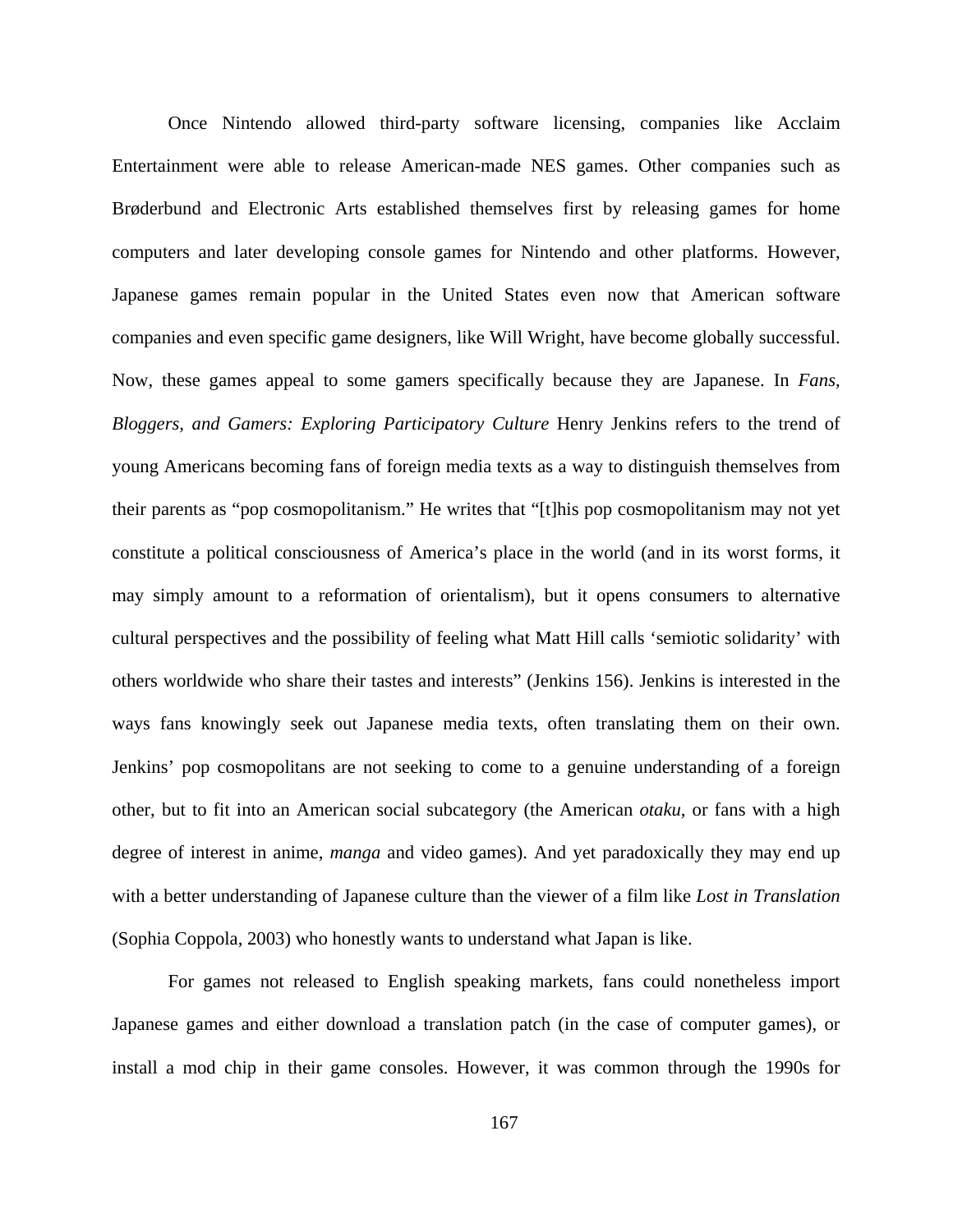software companies to release Japanese video games to the US market with only a basic language translation, allowing even those games not actively seeking cosmopolitanism to participate in the same global consciousness. The cover art of Japanese games was redesigned to appeal to American audiences, though the rationale behind specific choices made is not always clear. Thus, anyone might choose to buy a Japanese game without realizing that it was, in fact Japanese. Games like *Animal Crossing* and *Katamari Damacy* prove popular sellers in the US specifically because of their inclusion of objects such as *onigiri* (rice balls wrapped in seaweed), *pachinko* machines, *hanako* (signature seals), *geta* (Japanese wooden clogs), *daruma* (wish dolls), *kadomatsu* and *kagamimotchi* (New Year's decorations), and *tatami* floor mats.

In response to the game industry's increasing global market, a specialized field of translation called "game localisation" has arisen to meet the unique needs of video game translation. In "On the Translation of Video Games" Miguel Bernal Merino outlines the various issues that face video game translators. First, digital games are both mass-produced consumer items and artistic creations (similar to Hollywood films). Further, digital games often need translation in four distinct areas: in-game texts (such as any books or letters appearing in the game), art assets (any artistic use of language in the game settings), dubbing and voice over, and subtitling (Merino 29). When creating a product for a global market, the requirements or restrictions of all countries must be met. For example, the content of some digital games must be changed according to the different age rating guidelines in different countries. In the United States, the depiction of blood and sex are acceptable in games rated M (for mature audiences), however German law prohibits depictions of blood or Nazi symbols in games for any age category. The extent of what can be changed in a digital game is greater than in film or other audiovisual material because most digital games lack a clear author – there is no one director or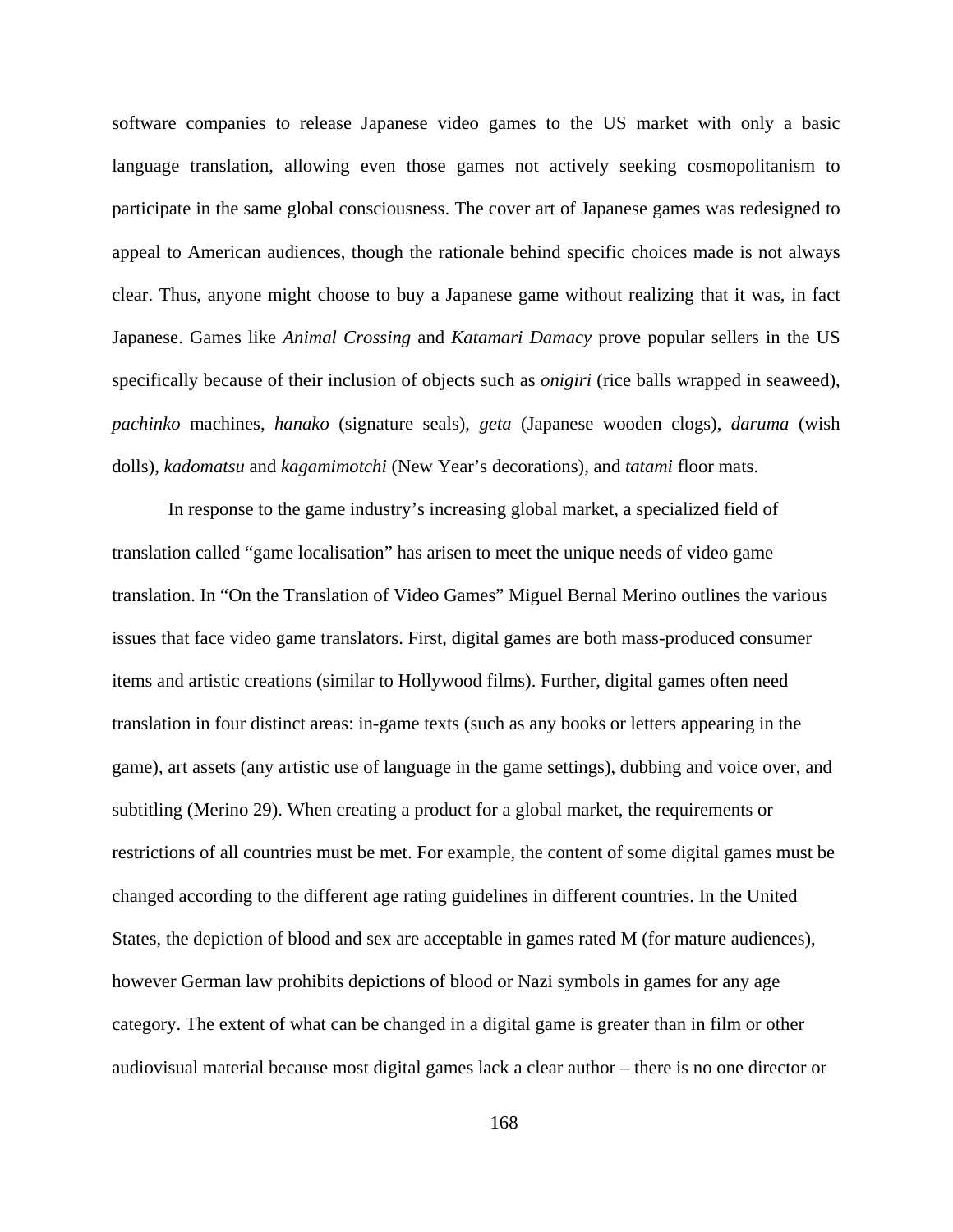writer privileged as the author in most cases. As a result, Merino argues that "No other audiovisual creation aims at adapting itself to the customer as much as video games" (Merino 29). For translators, this means that word-for-word literal translation is eschewed in favor of a more creative interpretation of the original text. The term "localisation" is used in the digital game industry to refer to more than just linguistic translation, but to any changes made to a digital game for release to a foreign market. Changing the soundtrack or cover art is also a form of localisation.

Merino missteps when he claims that because video games are a product and not a cultural artifact, "we are not obliged to maintain the source culture identity. On the contrary, we must favor the target culture" (Merino 31). He is right insofar as the purpose of game translation is to make the product appeal to the target culture, however Jenkins' studies of fan culture and studies of the globalization of the film industry have shown that the global market prefers products which exhibit a certain amount of national specificity. Carmen Mangiron and Minako O'Hagan similarly argue for an approach to linguistic localisation that adapts cultural references to the target culture. They argue for the term "transcreation" to describe the freedom digital game translators have in their work, combining the traditional understanding of "translation" with the freedom of "creation" to more accurately describe the process used to adapt video games to foreign markets.

*Final Fantasy X* (2001) contains numerous examples of transcreation. It is a narrativeoriented RPG that contains over a thousand different kinds of weapons. As Mangiron and O'Hagan point out, even the name of a fictional weapon can be difficult to translate. In *Final Fantasy X*, "One of the weapons is a blade called *fu-rinkazan*, an expression made up of four Chinese characters denoting 'wind, forest, fire and mountain', and used in Japanese to mean: 'as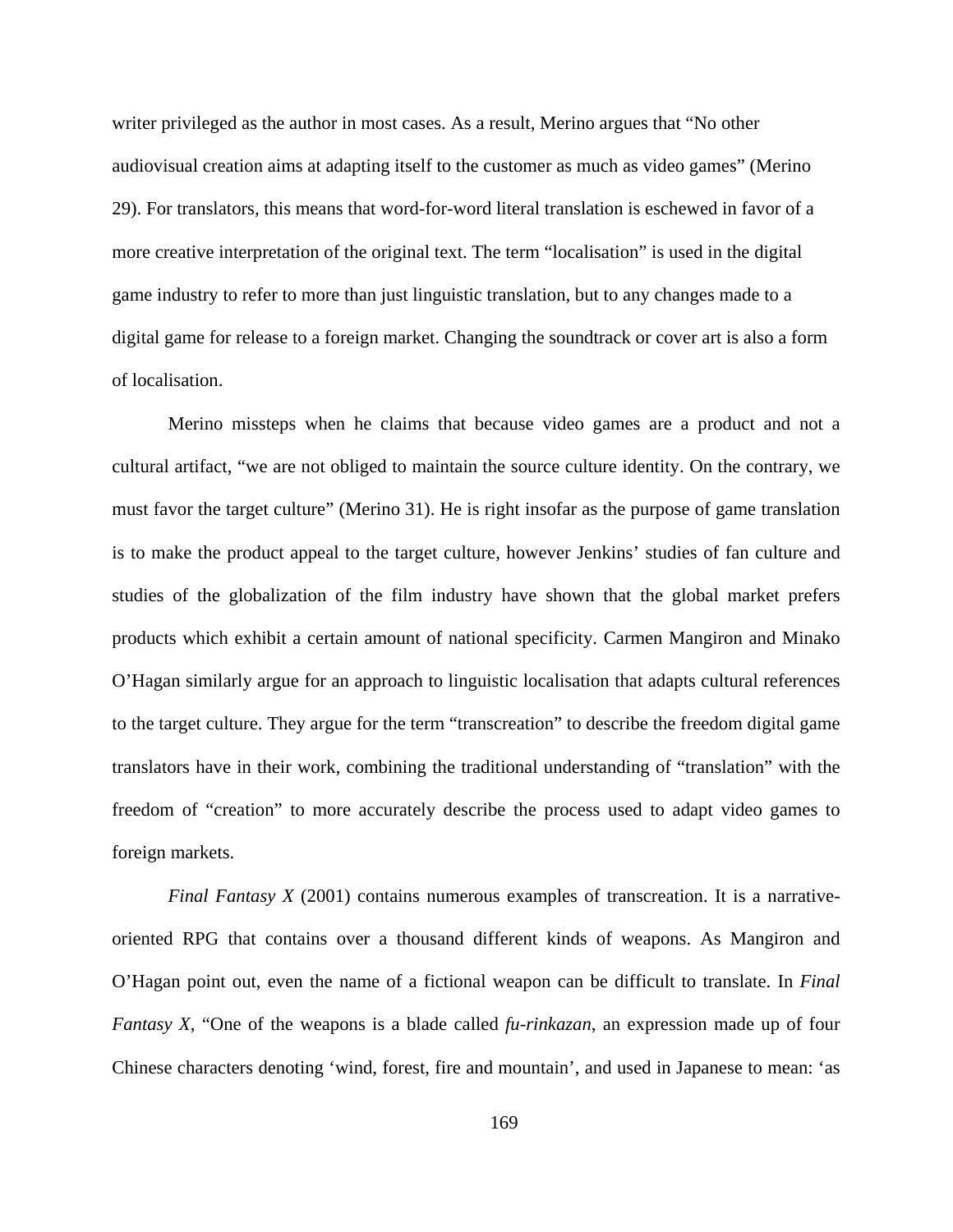fast as the wind, as quiet as the forest, as daring as fire, and immoveable as the mountain'' (Mangiron and O'Hagan). Space allotted to text translations on the game screen is tightly limited – translations must not cover important graphic information, and players must be able to read text quickly during fast-paced action sequences. Therefore, the literal translation of the *furinkazan* was impossible for the English language translation, and instead "The American translators opted for the name 'Conqueror', completely different to [sic] the original, but a powerful and evocative choice in English" (Mangiron and O'Hagan). (Puns and wordplay also abound in Japanese games, but are lost with literal translations.) Transcreation can make up for some of the loss by creating English equivalents.

Whether translated literally or creatively, however, texts often retain traces of the original culture. With digital games, the result is that even those players who are not the "pop cosmopolitans" Jenkins describes are nonetheless participating in a cultural exchange. Merino notes that "Many of the texts people read or hear everyday come from a language different from their mother tongue, and yet, no-one stops to think: 'These are not the "actual" words.' What this means is that translation is a reality, and that translated texts function as originals in their own right" (Merino 29). When the origin of a text is not recognized, cultural concepts can become internalized or naturalized rather than being valued for their exoticism. In a game like *Animal Crossing*, this means that although the dialogue of the game characters may be changed to refer to American cultural concepts in the English-language version of the game, the values underlying the activities remain unchanged because they are embodied in the gameplay itself, not simply in the dialogue. It is simpler to leave the images of *onigiri*, *hanako*, *geta*, *daruma*, etc. in the game than to rewrite the software to display the western equivalents of these objects, and so these are not localised or transcreated. It is important to note that the exchange may not flow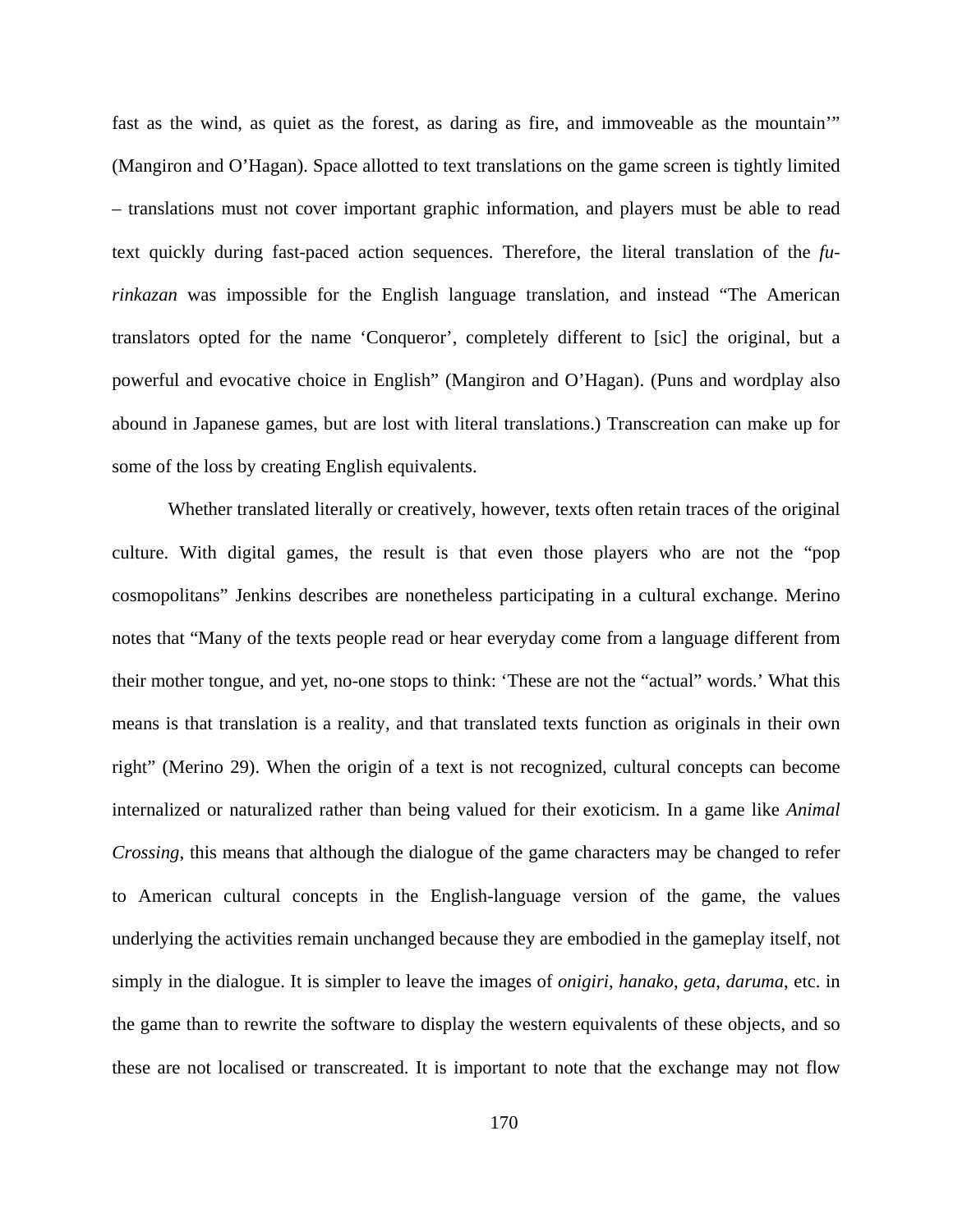evenly in both directions. While the rule of thumb is that in general the Japanese like American products, American-made digital games have typically not sold well in Japan. Steven Kent writes that:

Though U.S.-made games have never done especially well in Japan, until recently, Japanese games dominated the Western market. Companies such as Square Soft, Sega, Namco, and Sony routinely had games on the annual lists of best sellers. In 2003, however, the only Japanese company on the U.S. top 10 was Nintendo, nabbing four of the top 10 slots with "Pokemon Ruby," "Pokemon Sapphire," "The Legend of Zelda: The Wind Waker" and "Mario Kart: Double Dash." (Kent)

There has been some shift, then, with the growing popularity of US consoles like the Xbox and star game designers like Will Wright, but the long dominance of Japanese content has left its legacy on game conventions and fan cultures.

### **5.5 VIOLENCE VERSUS ACQUISITION: YOU ARE THE COLLECTOR**

Because digital games present a radically different side of collecting, the analyses that follow are not centered on representations of collect*ors*, but rather on modes of collect*ing*. In video games, the most frequent use of collecting is as a reward (or a means to one). The very structure of the video game invites the player to be a collector, more so than the structures of novels or films. MMORPGs are particularly fertile for collectors since new content is always being added, and the player is provided more things to collect. *Kingdom of Loathing* is one such game, and a particularly useful example since much of the content is parodic and intertextual in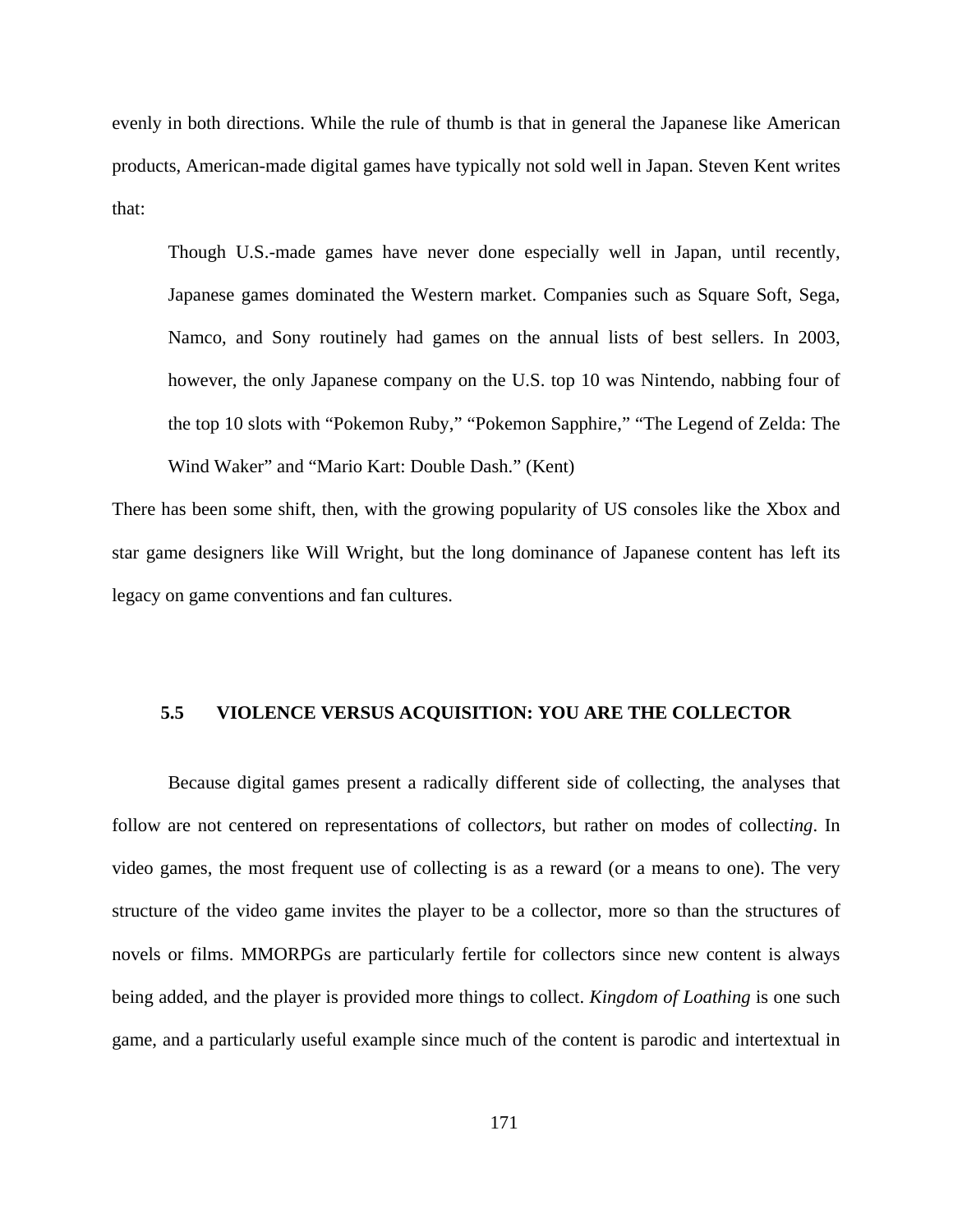nature, referencing and commenting upon other games and game culture (as well as pop culture in general).

The game underscores the importance of objects to the genre by mocking their occasional overuse as plot devices: during one of the tasks in the game the player acquires the "Amulet of Extreme Plot Significance," which, the game guide explains, was "probably really important to the plot of one story or another. Y'know, like it turned out to be the key to some generator room in which some final conflict takes place, or maybe it contains the spirit of a dead race of extremely wise and powerful magician people, or something" (*KoL*). The trope of the highly powerful symbolic object has roots that go back to fantasy novels and tabletop role playing games such as *Dungeons and Dragons*, but one of the earliest appearances of such objects in video games is in *Zork 1*. *Zork* is a text-based computer game in which the player (always referred to in the second person) is presented a written description of a scene, and types commands for action based on what he or she reads. A typical sequence might look something like this:

Kitchen Score: 15

Moves:  $29$  >west

Living Room

You are in the living room. There is a doorway with strange gothic lettering to the west which appears to be nailed shut, a trophy case, and a large oriental rug in the center of the room. Above the trophy case hangs an elvish sword of great antiquity. A battery-powered lantern is in the trophy case.

Living Room Score: 15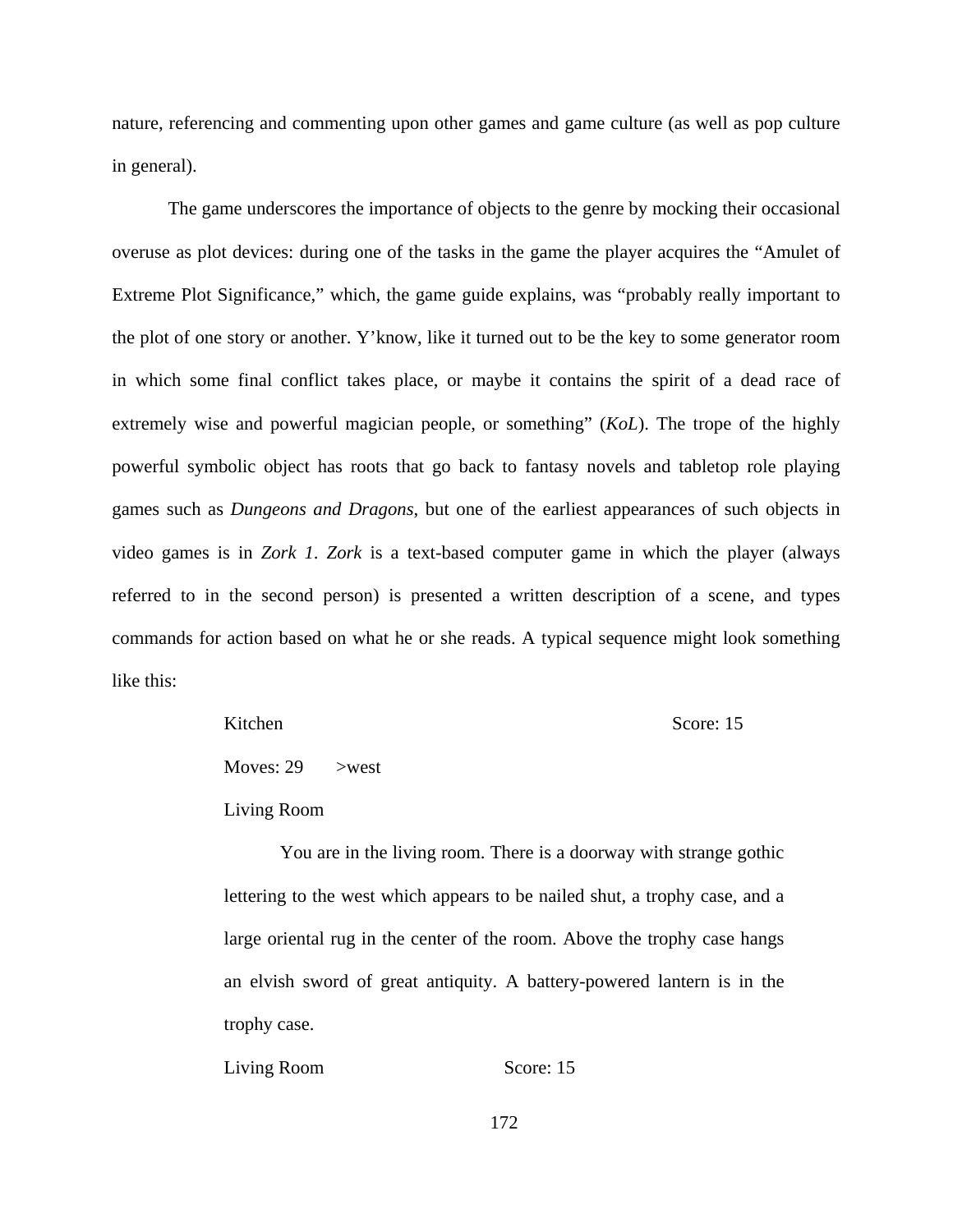Moves:  $30 \rightarrow$ take all

Trophy case: The trophy case is securely fastened to the wall.

Sword: Taken.

Brass lantern: Taken.

Carpet: The rug is extremely heavy and cannot be carried.

Here, the player types the command "west," meaning "go west," and, on entering a new space, receives a description of the environment that focuses mainly on important objects in the room. The carpet that is too heavy to be taken by the "take all" command can instead be pushed aside to reveal a trap door. The lantern allows access to a dark cave in another area of the game. Because the player rapidly accumulates items, this early adventure game already has established the inventory as an important organizing tool of the game. After only thirty-one moves, a player might have amassed a brass lantern, sword, glass bottle, brown sack, bird's nest, jewel-encrusted egg, leaflet, and clove of garlic. The bottle and the sack are capable of holding further items (such as water and a lunch). Eventually, the player is informed that he or she is no longer capable of carrying any more objects, and must decide which to leave behind as the game progresses. Items can be dropped just about anywhere, but there is also a trophy case in the living room that can be used to store things. Putting certain items, such as the jewel-encrusted egg, in the trophy case, earns the player points, and indicates to the player that *Zork 1* is a treasurehunting game: the goal is to find twenty treasures and place them all in the case.

The trophy case and the inventory of *Zork* are early examples of how collecting objects are of primary importance in digital games. Taking the jewel-encrusted egg from the nest in which it is found gains the player the fifteen points noted above. The goal of *Zork I* is to collect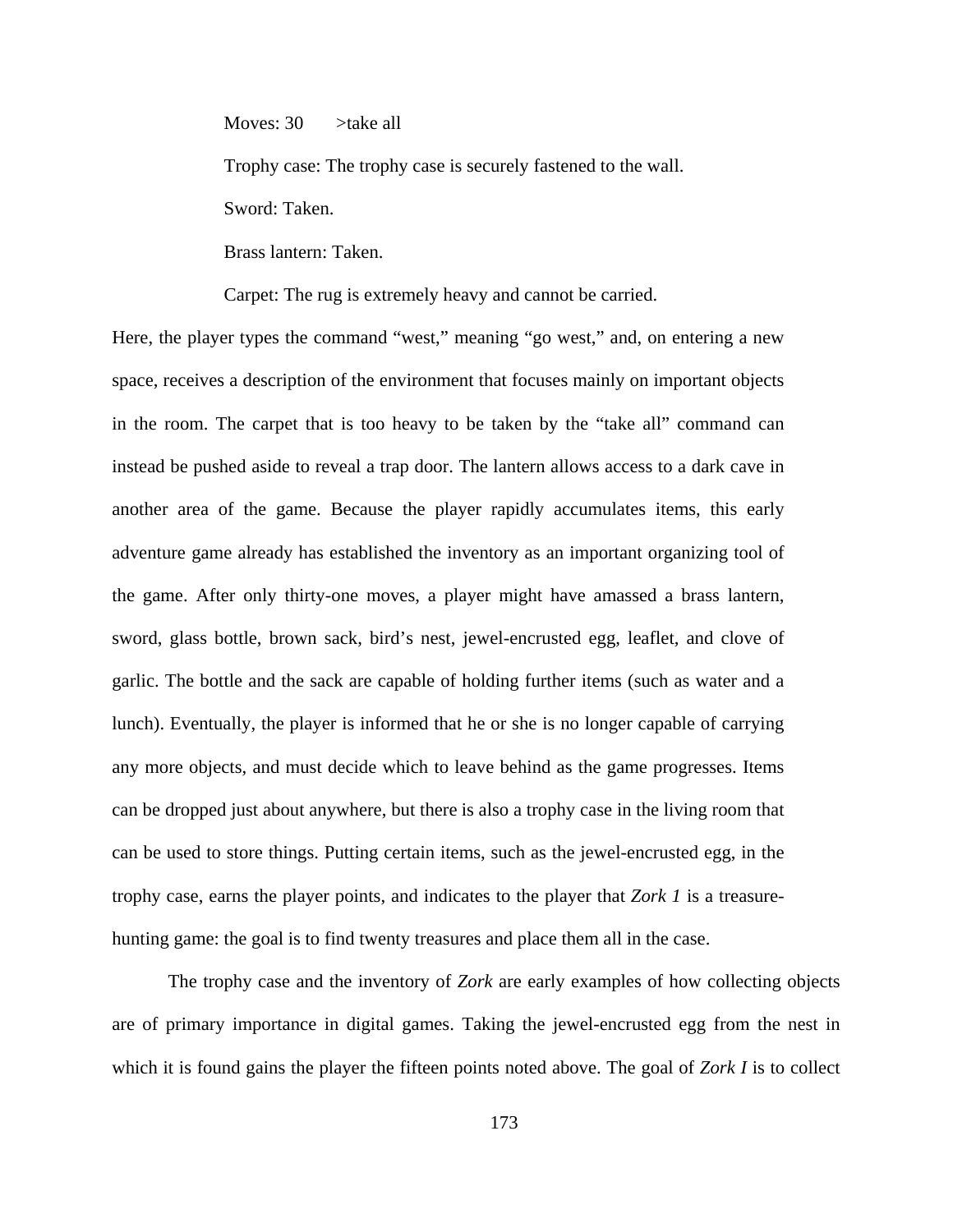the twenty treasures of the game and place them in the trophy case; however, this goal is not explained in the game packaging, but something the player must work out for him or herself. The only clue the player has that an object might be important is the fact that it is described in the narration. The only way to find out what it does is to try doing things with it. If upon entering a room the player is told "Above the trophy case hangs an elvish sword of great antiquity," the player may suspect the elvish sword is somehow important to the game and try out a number of commands ("take sword," "examine sword," "put sword in trophy case," etc.). A player raised on Hollywood continuity films (as most players of interactive fiction would have been since the genre was popular mainly in the early 1980s) might expect the description of objects to function like a close up or insert in a film: drawing the viewer's attention to an object portends its importance to the plot later in the film. However, frustratingly for many players, interactive fiction games reject the Hollywood model: The sword may or may not turn out to have any use in the game. The lack of clues or guides can be discouraging, but much of the pleasure of *Zork I* comes from failing in the search for correct commands. For example, typing obscenities into the prompt results in the response "Do you kiss your mother with that mouth?" Not only is the main goal of the game to collect treasures, but very little violence is available to the player to achieve this goal. The player is vulnerable to being eaten by a grue any time he or she wanders into a dark location. The only defense against the grue is light. There are a troll and a thief in the game who need to be killed in order to complete the game, but everything else is a matter of using objects to explore the environment.

*Zork* is one of the earliest games and was foundational in creating the genre, while *Kingdom of Loathing* is a parody of the genre conventions that formed in subsequent years. The emphasis on collecting objects is typical to the more standard representatives of the genre,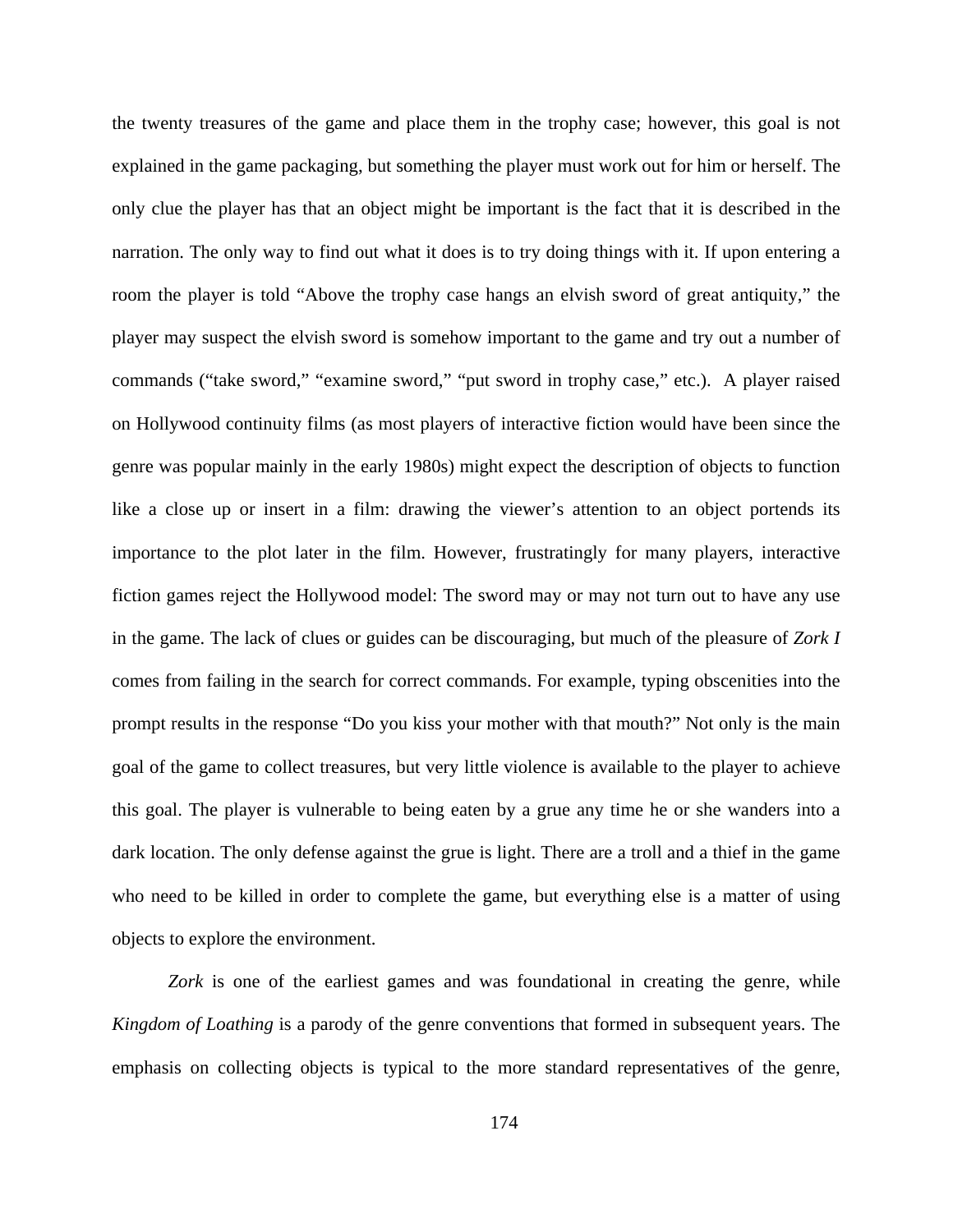however. Andrew Burn and Diane Carr have documented how the collecting component of RPGs arose in "Defining Game Genres." The computer version of the RPG, the CRPG, evolved from American tabletop RPGs like *Dungeons and Dragons*. The tabletop games emigrated to Japan sometime in the 1980s and were then adapted to video game platforms (Burn and Carr 24- 5). By the mid-1980s, the CRPG made its way back to the US, where it has enjoyed continued popularity. Collecting in CRPGs derives from the subculture practices of tabletop RPGs:

The characters [in *Baldur's Gate*, a CRPG] tend to have big muscles, big hair and skimpy clothes, and they accessorize on the go, stocking up their inventories via monster slaughter and dungeon plundering. Besides arms, they accumulate gems and rings, necklaces, gloves, gauntlets, girdles, magic boots, cloaks and tunics. This emphasis on collectibles recalls hobby-gaming miniatures, and cult or subculture practices in general, as well as fantasy's generic tendency to revel in detail. (Burn and Carr 25)

In CRPGs like *Baldur's Gate* and the *Final Fantasy* series, there is typically a troupe of characters (all controlled by a single player) each of whom carries an inventory consisting of various items of weaponry and clothing, as well as amulets, talismans and other objects of power which boost the player's skills and strengths, enabling them to progress in the game. By equipping and managing these items, the player affects the strengths and abilities of the characters, and "the management of the team's weaponry, luggage, skills and experience points might consume a significant amount of the player's time and attention" (Carr 45). There is no single, correct configuration of inventory items necessary to complete CRPGs; players experiment with different combinations, any number of which may be successful. As a result of this flexibility, devoted gamers become interested in not simply completing the narrative quest,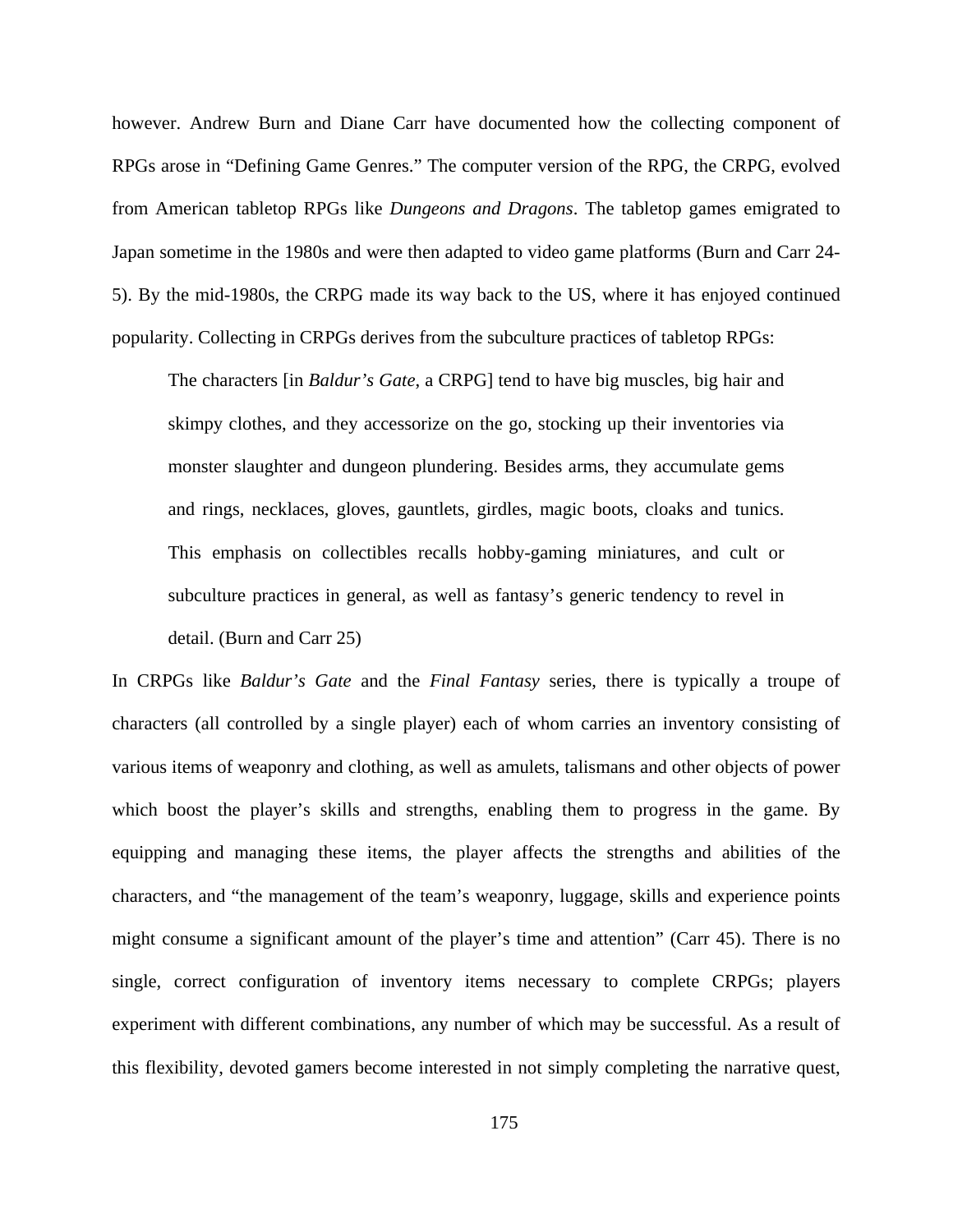but in finding every item and learning every secret of the game. The inventory screen thus becomes a visual display of how complete is a player's mastery of a particular game. Although "inventory" and "collection" are not synonyms, digital game inventories are tied to collections, as they are the holding place for digital objects the player "owns." An inventory is a list of possessions belonging to a person or entity, but a collection is a set of objects meant to be viewed as a whole, objects assumed to have been more carefully selected from a larger group than an inventory list (Carr 45). The ubiquitous use of inventories in CRPG games encourages players to "take" whatever items they find in the game world. In *Zork I*, the player quickly learns to attempt to "take [X]" for every object described in the game. Some objects cannot be taken, but it is necessary to make the attempt.

"Taking" frequently becomes a repetitive activity in many games, eventually becoming instinctual in long-term gamers. Leon Hunt coined the term "PlayStation vision" in his essay, "'I Know Kung Fu!' The Martial Arts in the Age of Digital Reproduction," referring to the commonly reported phenomenon of game actions become second nature. He observes that "[a]fter playing for a lengthy [game-playing] period, I sometimes find myself dreaming in 'Playstation Vision,' as though digital afterimages of action/adventure remain imprinted on the retina" (Hunt 201). Long, intense game play sessions can result in a visual and behavioral impulse to treat the real world according to the paradigm of the game world. After playing a farm-simulation game like *Harvest Moon: A Wonderful Life*, gamers may have an impulse to pick flowers in their neighbors' yards as they do in the game. The phenomenon is not well studied, but can be productively understood through notions of bodily memory; for each game to which a player devotes time, he or she becomes habituated to the specific actions required of the game (especially with regard to his or her hands manipulating controls). Similarly, the repeated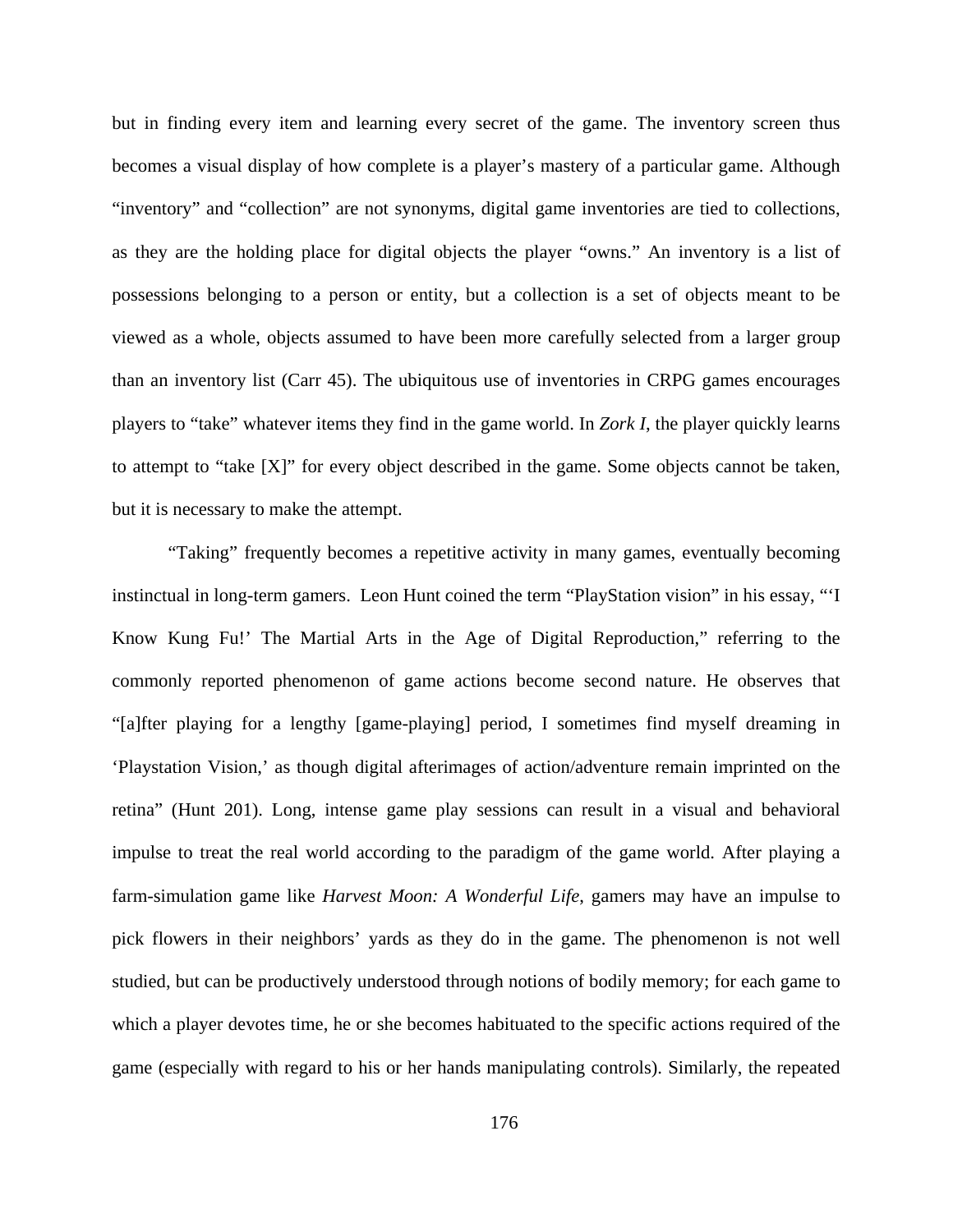emphasis on collection game objects likely influences some players to collect real world objects (game related or not) as well.

The two Katamari games, *Katamari Damacy* and *We Love Katamari*, dispense with weapons altogether. In these games, the player assumes the role of the King of the Cosmos' son, known simply as The Prince. In *Katamari Damacy*, The Prince is assigned to roll up balls of objects on earth in order to replace the stars, planets and constellations the King has accidentally destroyed. The ball the Prince rolls is known as a katamari. In these games any and every object can and should be rolled up. The katamari starts off very small and unable to pick up large objects, but like a snowball quickly grows in size and can roll up larger and larger objects. In the final rounds of *Katamari Damacy*, the player is able to roll up skyscrapers, giant squid and landmasses. The object of each level is to achieve or exceed a certain size in a certain number of minutes. In "Collecting *Katamari Damacy,*" one of the only studies directly investigating ingame collecting to date, Steven Jones takes the Katamari games as not only the perfect exemplar of the fact that "fan culture—and especially game-fan culture—is collecting culture" (Jones 47), but also a "procedural parody of the whole idea of collecting objects in video games and elsewhere" (Jones 48). *Katamari Damacy* is "a game against interpretation (as such), a collecting game whose meaning is the need to make one's own meanings from what you collect, to make collecting meaningful, to make your own fun" (Jones 51). The act of rolling up stuff in the Katamari games is "a literalized metaphor for a fundamental activity in almost all video games: collecting stuff" (Jones 52).

Jones points out that true completion of a collection implies "a kind of death, " (Jones 57). Thus, as Pearce and others have noted in non-game collecting, completion is not the true goal. Drawing a parallel between gambling, gaming, and online auctions, he argues that, "What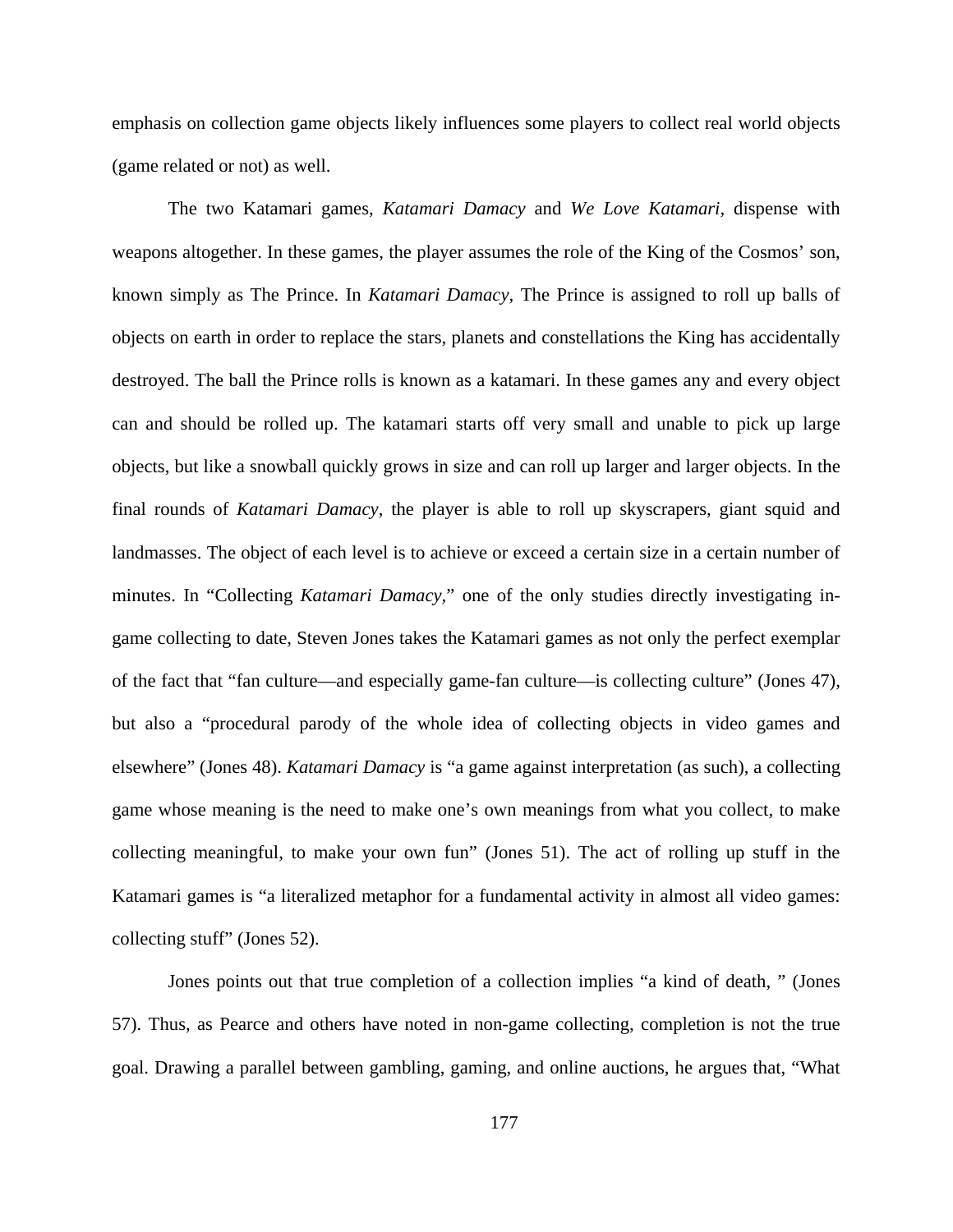is at work is a series of emergent reactions to what appears online, creating an 'indefinite' or open-ended 'seriality,' a constantly deferred completion of the series" (Jones 57). Jones posits that the role of the collector has assumed increased importance over time, arguing that "The *flâneur* has in our own time been replaced not by the passive consumer but by the active, meaning-making culture collector whose epitome is the game fan" (Jones 58). Fans collect material objects related to the their favorite texts, but these objects are intertwined with the knowledge and lore that constitute the immaterial side of fan collecting. It is not enough to simply possess the figurines related to a favorite game or show; the fan collector must also possess knowledge about where these items belong in the continuum of fan culture: does the item refer to a particular moment in the character's fiction life? When was it manufactured and how widely was it released? What additional knowledge does it provide about the character or the media text? Similarly, collected knowledge shapes the fan collector's understanding of the material items. Fan collecting is a laborious endeavor, and the more labor involved in obtaining a particular artifact or piece of information, the more valuable it is. As Jones astutely notes, "fan collecting overlaps in significant ways with more respectable scholarly activities: research, sorting, cataloguing, interpreting and reinterpreting" (Jones 59). Collecting in digital games, in particular, is not about possession of material things even if it mimics material collecting. But even non-digital collecting has a strong connection to knowledge and data, since according to Jones, "true collectors collect 'data' or lore as much as they collect objects. The aura surrounding a desirable collectible is arguably, especially in today's culture, made up of information, history, knowledge, like the tag cloud of keyword labels produced by a community of users in a socialsoftware environment and attached to a digital object online" (Jones 60). Thus, "the figure of the strolling *flâneur*, moving along the maze-like arcades past accumulated and surreally juxtaposed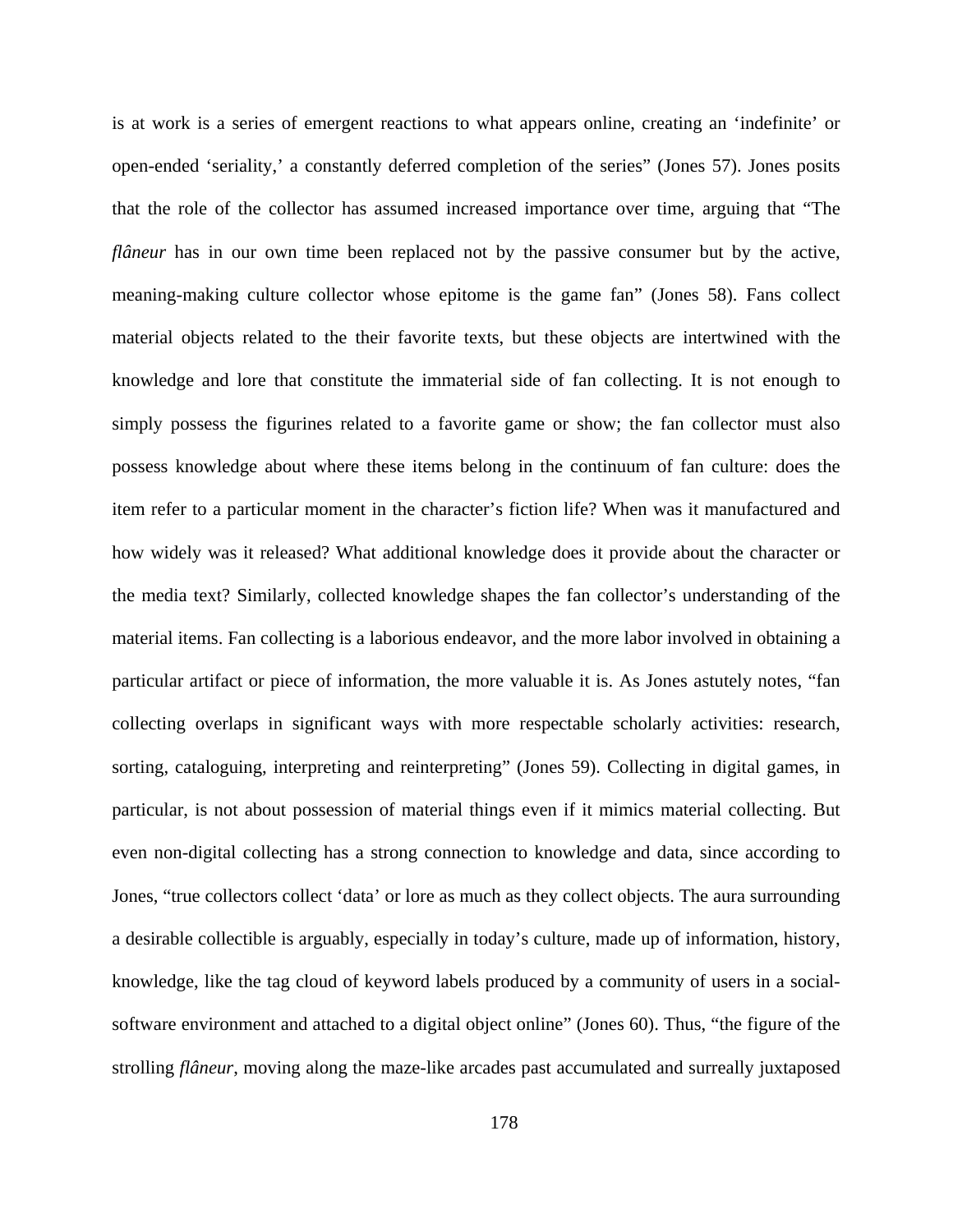collections of fetishized objects, is, when you think about it, an extremely gamelike figure, an image of what me might call a first-person-consumer game, a game of endlessly stimulated and deferred desires" (Jones 57).

Where *Zork 1* is a US game, the *Katamari* games are produced by the Japanese corporation Namco, and thus can be read through their pop cosmopolitan appeal in the US. Jones notes that "Fan collecting is a self-generating and self-rewarding phenomenon that fans pursue defiantly, in the face of the devaluations of the high/low cultural divide and even of moral disapprobation, for the pleasures of making ephemeral connections, meanings at the surface level of everyday material existence, like punks making fashion out of trash culture" (Jones 67). "Like textual scholars, fans are experts at making meanings out of what they collect, navigators of material conditions, surviving objects, and chance discoveries that determine the combinatorics by which meaningful 'texts'—or whole constellations of texts—can be made and remade over and over again" (Jones 67). The western gamer's knowledge of Japanese games also functions as subcultural capital, that is, knowledge and experience that increases social standing within a subcultural group.

> This context of Japanese arcade machines, within which it is possible to understand collecting in *Katamari Damacy*, like the sometimes un-Western representations of nubile sexuality that are hinted at in the "Virgo" level and elsewhere, and like the somewhat more familiar aesthetic of *kawaisa* or "cuteness" of many of the objects themselves, are all attractive to the cult audience for the game in the West but are also likely to be misunderstood or mistranslated even by those who value their "foreignness." Just to name one example, *Katamari Damacy*'s apparently weird or surreal mixture of the live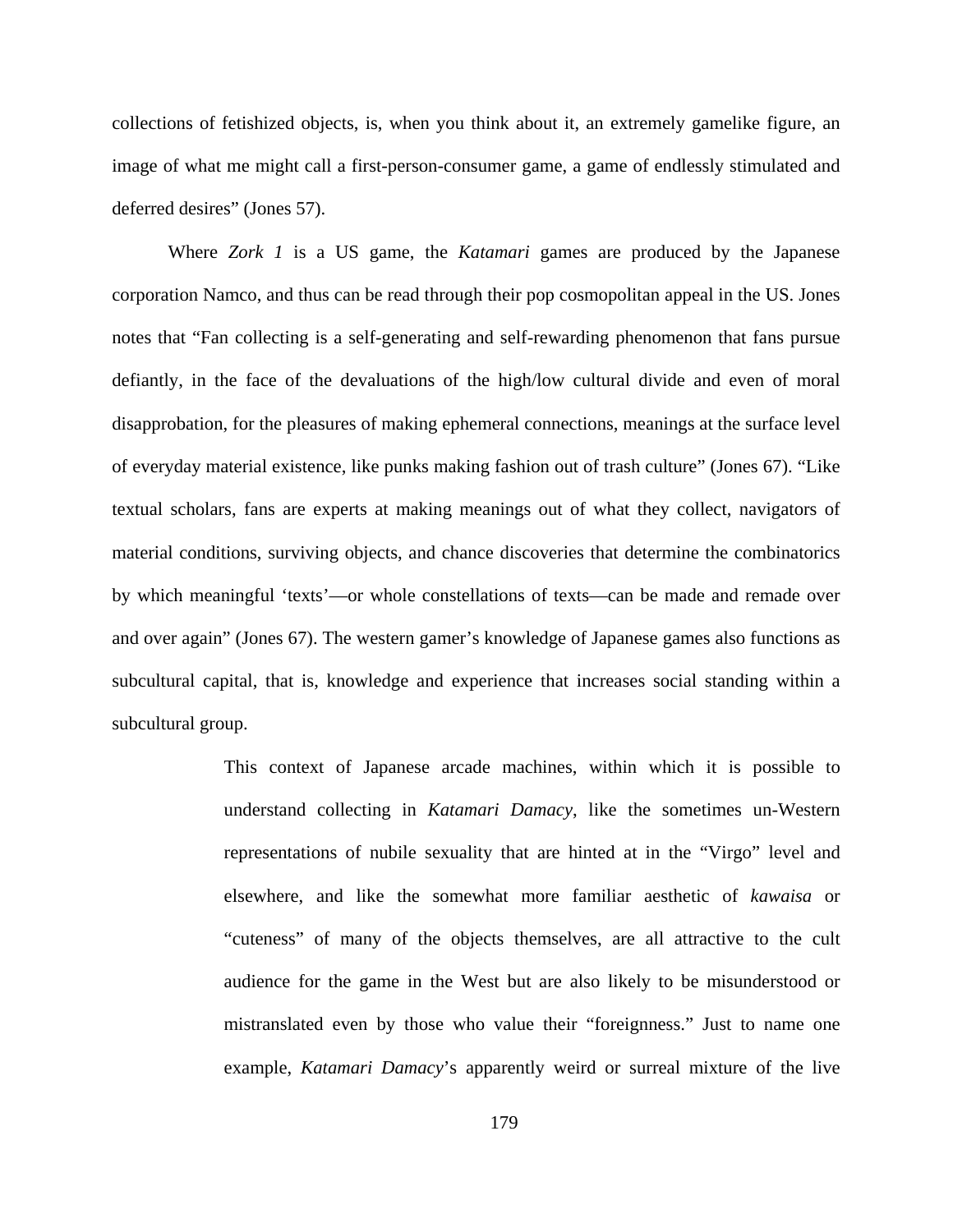animals, snacks, and toys and other objects is in fact perfectly normal inside the Japanese arcade, where UFP catchers may grab a plush toy, a plastic game-based figurine, a bag of chips, or—as one website reported complete with posted picture—a live lobster! It's not hard to see this as the inspiration for the crabs waving their claws around from within the katamari of the Cancer level of *Katamari Damacy.* (Jones 62)

What makes the Katamari games more than a simple race game is the amount of detail provided for the objects available to be rolled up. As an item is obtained, its name and size is displayed in the lower left hand corner. Between rounds of katamari rolling, The Prince can visit an area designated the "collection." In the collection area, there are five subdivisions: "Objects", "names", "photo album", "size chart" and "locations." Choosing the "object" section reveals all the objects the player has rolled up in the game so far, organized into further sub-categories such as Japanese food, trash, games and necessities. Blank spaces indicate items the player has not yet located in the game, challenging the player to not only complete the quest of returning the stars to the sky, but also to try to find and roll up every one of the hundreds of items available in the game. The objects collection also indicates which items are rare, lists how big the katamari must be in order to roll the item up, and provides a statement about the use or importance of the item. About the *takoyaki* hotplate, for example, the collection blurb says, "People from Osaka always have one of these. Great for making octopus balls!" The Names section of the collection indicates which characters the player has rolled up in his or her *katamari* (people and animals can be rolled up as well as objects).

At a certain point in the game, The Prince obtains a camera that can be used to take pictures of any rolling location. These photographs are stored in the photo album. The size chart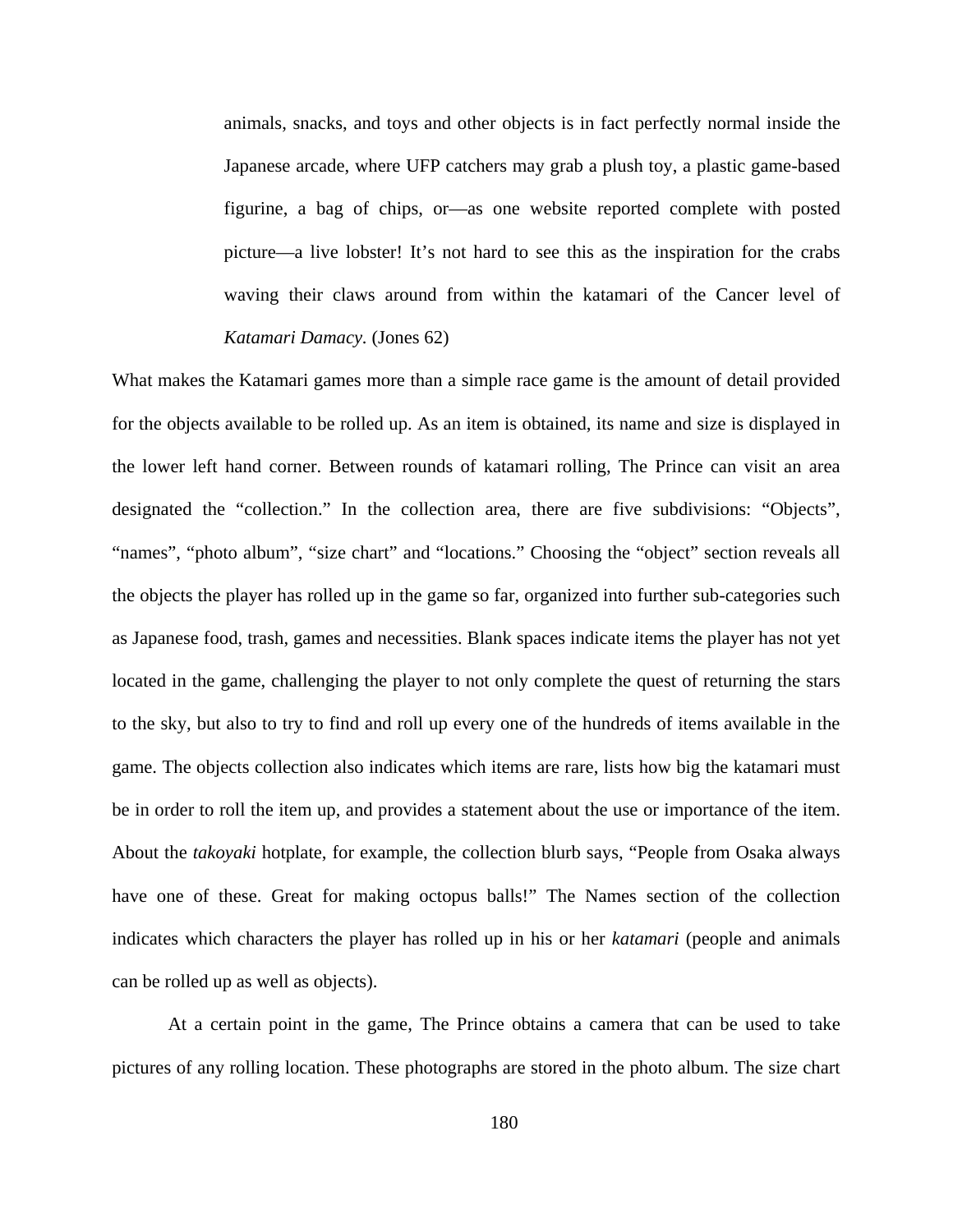area lists the percentages of objects of different size categories the player has found so far. The locations section sorts the same items listed in the objects and names section by the location in which they can be found. The collection area is thus a way of extending a player's enjoyment of the game as well as a tool to assist in the search for any objects the player has failed to locate in the game. James notes:

> The visual tabular array itself is accessible at any stage, with placeholder question marks for kinds of objects for which one has no instances—empty sets. Browsing the database of objects in one's collections feels especially integral to gameplay when the gameplay is all abut collecting in the first place. The formal transition from the chaos of the katamari—in which individual objects are only imperfectly distinguishable from the rolling, twitching mass of dada incongruity—to the constellations in the cosmos, ancient symbols of the human imposition of meaning on chaos, is simultaneously a transition into an ordered database: neatly arranged columns and rows of the Cool Collection, where all that stuff gets sorted, classified, counted, and statistically accounted for...which only enhances the sense that collecting is meaningful in itself—if you make it meaningful. (Jones 56)

These are just two examples of games where collecting substitutes for killing (as in the firstperson shooter game). Many of the games that I will next discuss also fall into the non- or lessviolent category, however I want to shift focus to the way collecting influences the value of digital objects.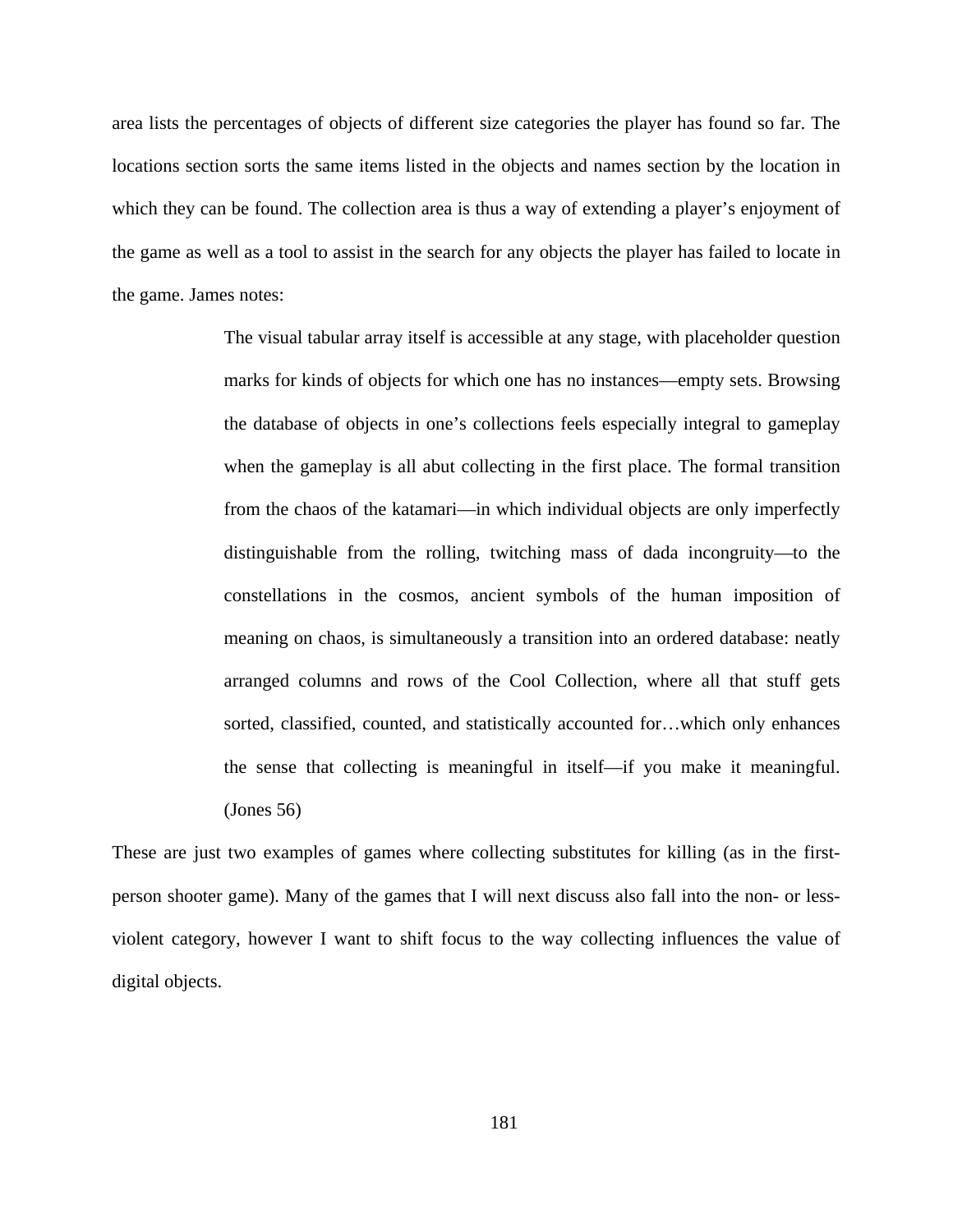#### **5.6 WHAT ARE DIGITAL COLLECTIONS WORTH?:** *PIKMIN 2*

Though it is a standard feature of the RPG, collecting is by no means limited to that genre, or to genre games at all. *Pikmin 2* is an adventure game featuring an inventory-type collection. As Captain Olimar, an employee of an intergalactic shipping company, the player seeks to collect treasure in order to repay a company debt. Olimar discovered a new planet in the earlier game *Pikmin* (2001), one that is inhabited with small creatures called Pikmin. In the first game, Olimar's goal is to find the pieces of his wrecked spaceship and escape. In *Pikmin 2*, however, the Hocotate Freight company president sends Olimar back because the company is in danger of being taken over by unpaid lenders, and the planet is full of treasure.

Treasure, in this case, consists of things like bottle caps, floppy disks, doll heads, and fruit, detritus scattered across the Pikmin world in a *Planet of the Apes*-like post-apocalyptic landscape. As objects are brought back to the spaceship for storage, Captain Olimar writes journal entries about each one, while the ship's computer (which has a distinct personality and functions as a character) names the objects and catalogues them into thematic sets (all the fruit forms one set, all the marbles another, etc.). There are a total of 201 treasures in the game that are organized into twenty-five series, and each treasure is worth some amount of pokos (*Pikmin*'s in-game currency). The "Modern Amenities" series, for example, contains eight items: the "Sud Generator" (a bar of soap), the "Dimensional Slicer" (a manual can opener), the "Time Capsule" (a locket with a picture of a dog inside), the "Lip Service" (a tube of lipstick), the "Mirrored Stage" (a makeup compact) and the "Behemoth Jaw" (a set of falst teeth). All of the items appear to be used or discarded – they are not in any kind of packaging, and the lipstick is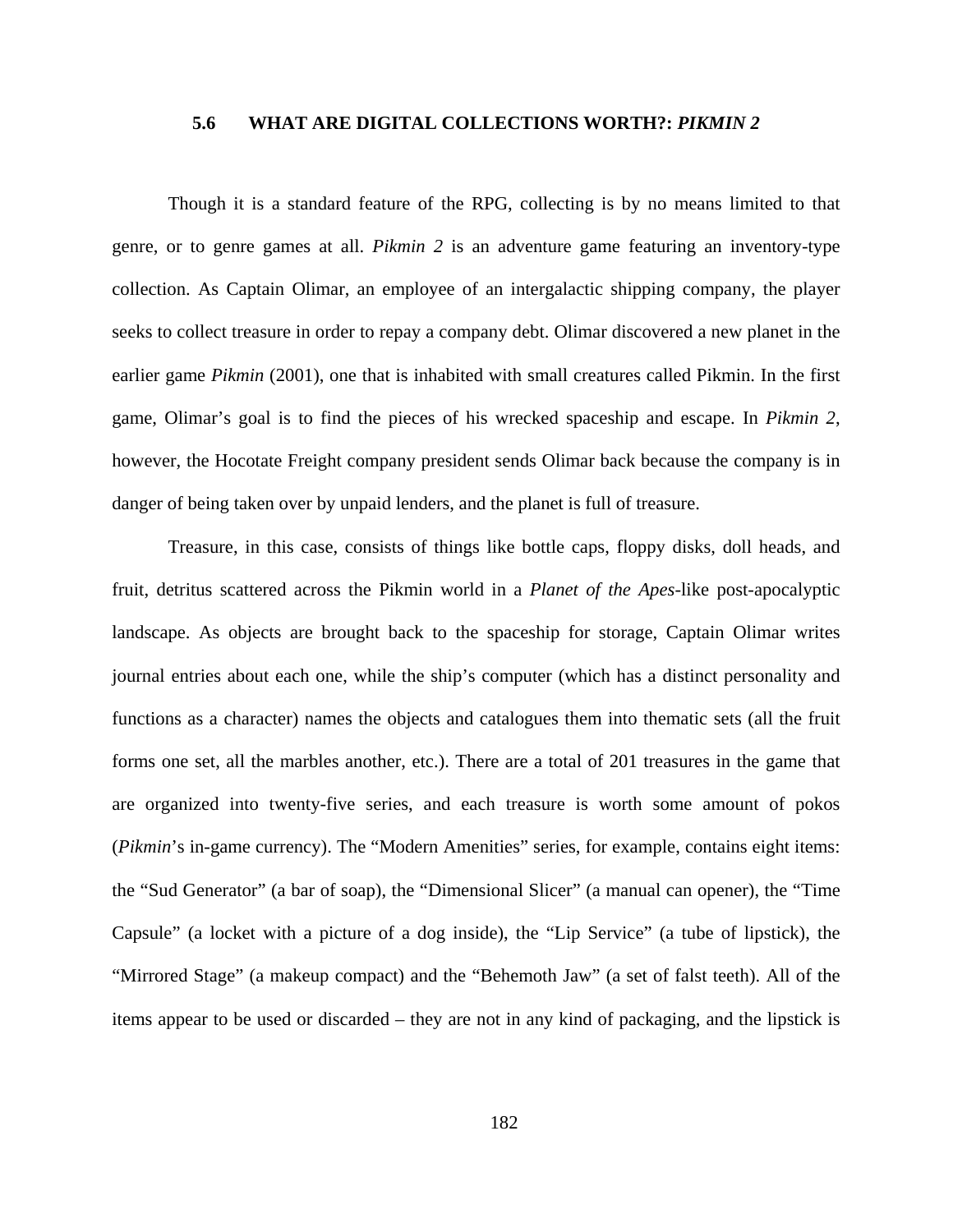missing the cap. Put together they are worth 580 pokos toward the 10,000-poko debt of Hocotate Freight.

The game justifies the value of these items in two ways. First, the ship's computer writes advertising copy for each object as it is brought back to the ship. For the "Flame of Tomorrow" the computer writes, "Is this the flame of hope that spawned humanoid civilization? Hocotate needs new energy sources, and this could be a fine candidate. Will machines like me be powered by this someday?" However, the value of these items is not solely linked to the advertising hype. Captain Olimar records his thoughts on some of the treasure items in his personal journal, and often he feels an attraction to certain of them that is separate from the computer's assertions. He writes of the Flame of Tomorrow that, "From the beginning of time my people have searched for a perfectly clean, endlessly renewable energy source. Unfortunately, we've never found anything close to it. Rubbing these two objects together seems to produce fire. Maybe this is the long-lost energy source we've always been searching for?"

The value of objects and advertising hype is not clearly associated with either game character, however. Sometimes the computer seems to write its pitch based on Olimar's interpretations of the objects, such as when Olimar finds the Abstract Masterpiece (a Snapple beverage lid) heart-wrenchingly beautiful. Olimar writes, "I've never been this moved by a piece of art. Every time I view it, I can't stop crying. The ship mocks me by squirting engine coolant at me, but it's obviously just jealous that it can't shed any tears." Although Olimar suspects the ship of mocking him, the ad copy it writes is, "This is something that machines cannot comprehend... The heart of art, the soul of creativity. If you understand the appeal of this design, your heightened senses are at space-pilot level!" On still other occasions, Olimar distrusts the computer's assessment of an object's worth. In the case of the Pondering Emblem (YooHoo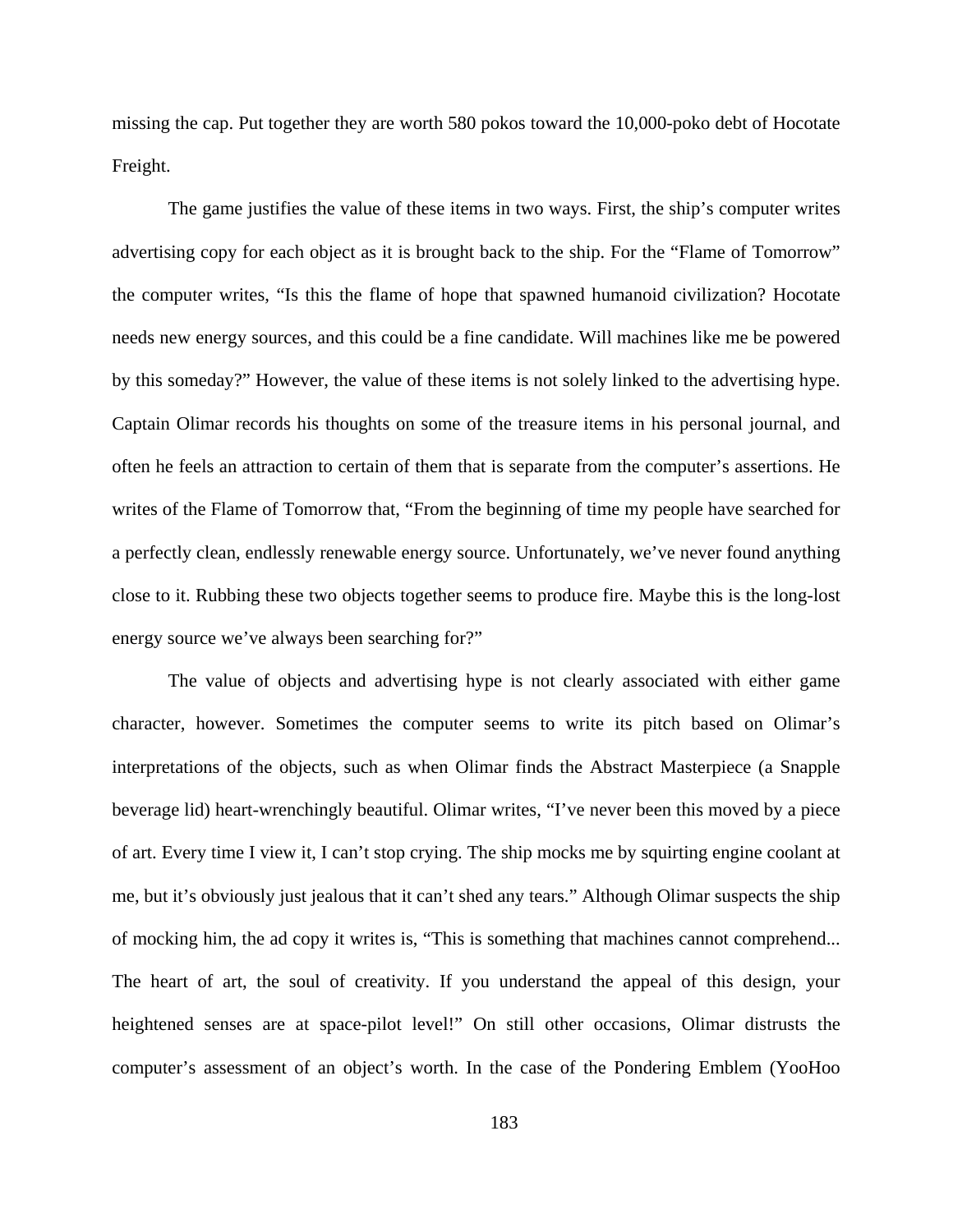bottle cap), Olimar claims that, "There are many things I've encountered on this planet that defy explanation. According to the ship's analysis, this object is extremely valuable. Maybe I'll buy it. I'm not sure though. I get the feeling that the ship is swindling me. Nah...the ship would never scam me. I'm the captain!" The computer writes, "One glance and you will sit for hours trying to decipher the ultimate purpose of this item. Therein lies its value. It is actually a guide to the world of deep thinking."

*Pikmin 2* oscillates between two poles in it assessment of the value of things. On the one hand, the objects are easily recognizable as worthless junk: cheap plastic rings, broken toys and food packaging. There is a gentle criticism of consumer culture in the gap between the player's recognition of such items as garbage on an abandoned world and the computer's enthusiastic advertisements promoting the same items to the people of Hocotate as great treasures or products with amazing capabilities. On the other hand, the game asks players to see these junk items in a new light, to try to see them from an outsider's point of view. In doing so the players sees that these objects *can* have meaning (and not just in terms of currency)

# **5.7 DIGITAL MUSEUMS:** *ANIMAL CROSSING* **AND** *KINGDOM OF LOATHING*

In addition to putting players into the position of collectors, a number of digital games include museums in their game worlds, including the Vesper Museum in *Ultima Online*, the American Museum of Natural History in *Parasite Eve* (1998), the Liberty State Natural History Museum in *Grand Theft Auto IV* (2008), the National History Museum in *Escape the Museum* (2008), the Smithsonian in *Night at the Museum: Battle of the Smithsonian The Video Game* (2009), the Sunset Institute of Modern Art in *The Sims 3* (2009), the Farway Museum in *Animal*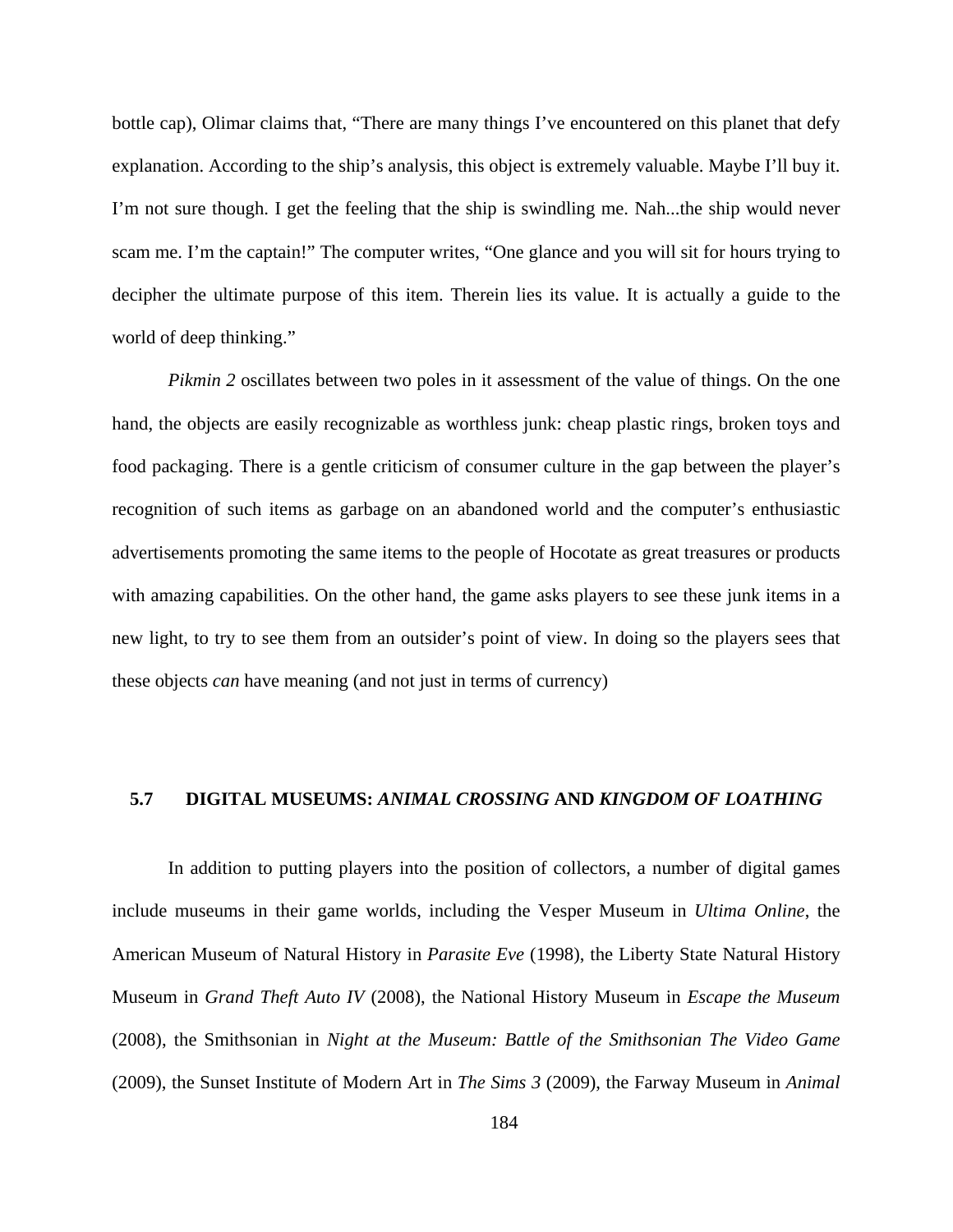*Crossing* and *Animal Crossing: Wild World* (2005), and The Cannon Museum in *Kingdom of Loathing*.

Nintendo categorizes the *Animal Crossing* games as "communication games" presumably because much of the gameplay consists of talking or writing letters to the characters in the village. It is set in a town of animals and the gamer plays a human(ish) character that interacts with the town and the animals as he or she pleases. There are talking dogs, cats, eagles, tigers, octopuses, and others who move in and out of the village. If the player does not interact with a particular character it will eventually move out of town. Although there is no recommended age range, the game is relatively simple and perhaps intended to appeal primarily to children (it is rated E for everyone). However, the game has a notable appeal to teens and adults. The game differs from most digital games in that it operates in real-time, meaning that not only does an hour of game time take an hour of real time to play, but time continues to pass in the game world even when it is turned off, and the seasons change accordingly. In addition to walking through the village and talking to the characters, the player is often asked to perform certain tasks, such as returning a borrowed item or finding a certain kind of insect. Upon completion of the task, the player receives a gift of either bells (the in-game currency of *Animal Crossing*), stationery, clothing, or furniture. The variety of clothing and furniture in the game is surprisingly vast, and the players to whom this game appeals enjoy finding new clothing designs or new kinds of furniture. There is no way to win *Animal Crossing,* and the game is potentially never-ending. Dedicated collectors can buy *Animal Crossing: Prima's Official Strategy Guide*, which includes a checklist of all the items available in the game to help players keep track of which items they have yet to acquire. Another task the game provides is to find specimens for the town museum, called the Farway Museum.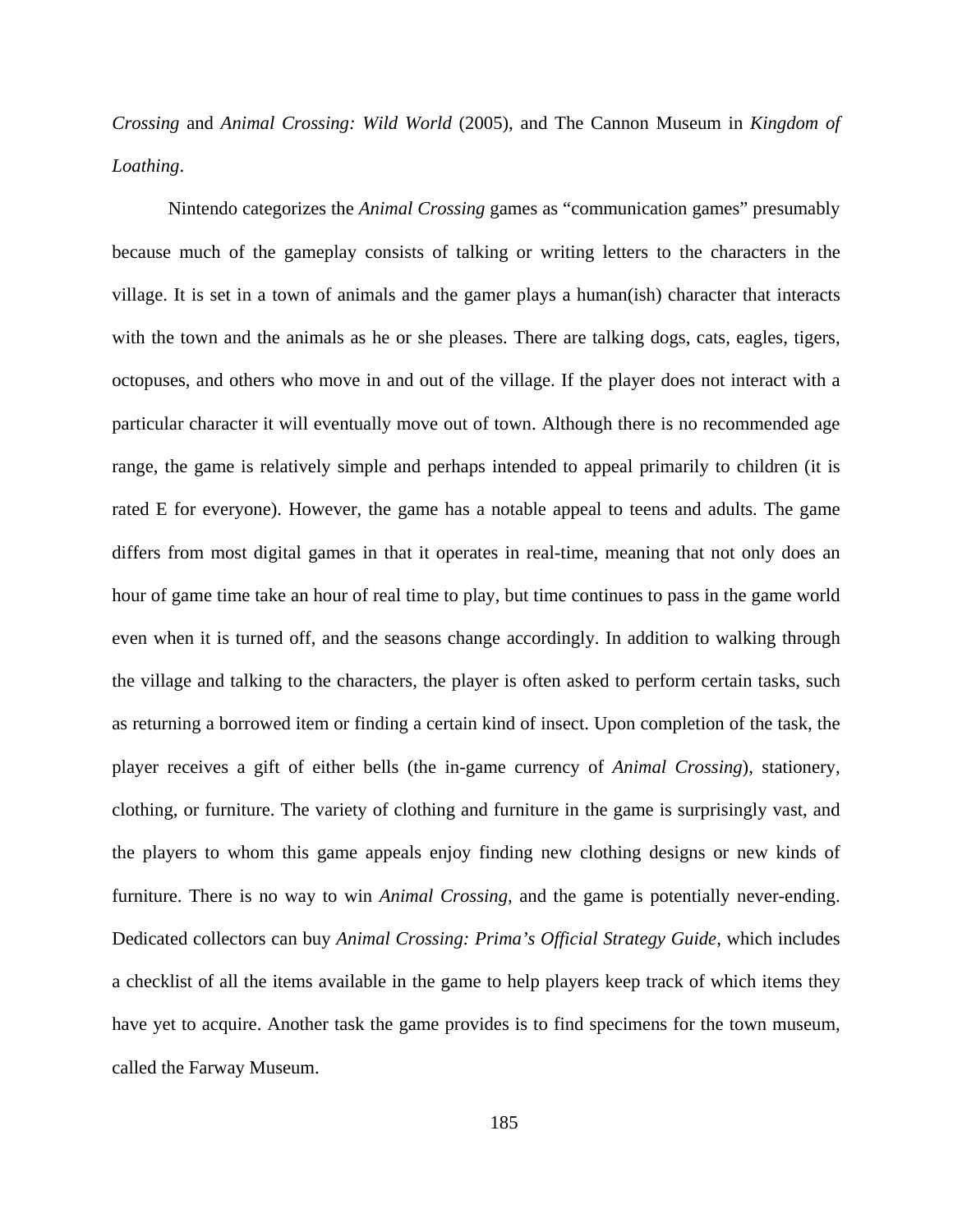The curator of the Farway Museum is an owl named Blathers, a stereotypical academic wearing glasses and a vest. On the first visit to the museum he tells the player, "Our main purpose is to provide a place for the exhibition of items we feel have some significant paleontological, artistic and/or zoological importance, the collection and classification of which-Oh, dear me! I went rambling on again with some awfully painful explanation again, didn't I?" If pressed, he elaborates that "Through our efforts, we hope to expand the boundaries of both knowledge and culture in [town name]."<sup>[32](#page-194-0)</sup> The museum has four wings devoted to displaying fish, insects, fossils, and art. There are forty different insects and fish in each set, twelve different fossils (which are found in fragments), and fifteen paintings, each of which resemble a famous work of art, including Leonardo da Vinci's *Mona Lisa*, Sharaku Toshusai's *The Actor Otani Oniji III as Yakko Edobei*, and Thomas Gainsborough's *The Blue Boy*. The museum's purpose is primarily to provide another way to showcase interesting game items. Because the player's character cannot die and the game never ends, the main activity in the game is exploration. Players can seek to find all the fish, or find the complete modern furniture set, or complete all four wings of the museum (there are other non-collecting activities available in the game as well). It In return for completing the museum's collection, the player receives 1,111 points from the Happy Room Academy – an organization which rates the quality of the player's home decorating skills and overall quality of life in the town. Completing the museum makes the town more attractive to visitors and helps increase the number of animals willing to live there.

The paintings can be obtained in several different ways. First, in return for doing a favor, the town residents may give the player a painting as a gift, or they may offer to play games with paintings as the prize. Second, paintings may appear for sale in the town store (run by a raccoon

1

<span id="page-194-0"></span> $32$  The player chooses a name for the town when the game is first set up.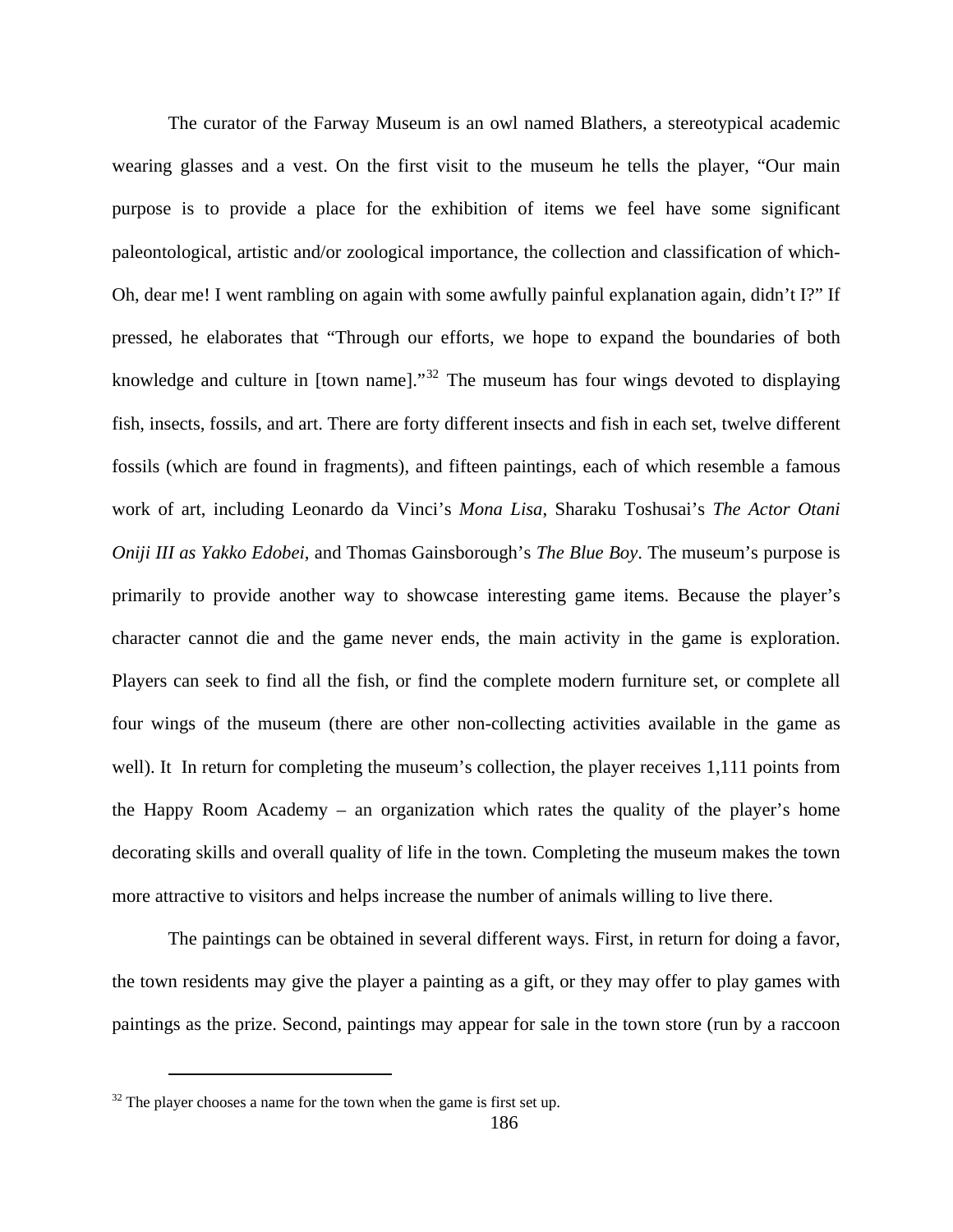called Tom Nook), which carries one to four random new items per day. Third, a traveling antique dealer, a fox called Crazy Redd, will occasionally appear in town and sell rare items from his tent, including paintings. Fourth, if a player has found a particular painting he or she can send it to a friend by exchanging a code unique to each item. Fifth, paintings can sometimes be found discarded in the town dump. And finally, once a player has bought or received a painting in one of the previous ways, the painting can be ordered from Tom Nook's mail order catalogue. The paintings are categorized as "furniture" in this catalogue. This categorization suggests the paintings are nothing special – they are mixed in with chairs, desks, lawnmowers, bonsai trees, toilets and trashcans. Even the prices of the paintings are undifferentiated from everyday items. Tom Nook's catalogue sells the paintings for 1,960 bells, slightly more than the birdbath, which sells for 1,450 bells, and slightly less than a stuffed bear, which sells for 2,200 bells. The queen from a chess set, on the other hand, sells for 23,200 bells. In this sense, *Animal Crossing* is similar to *Pikmin 2* in that the usual distinctions between what is valuable and what is worthless do not match up to lived experience. Trash and common household items are valued on par with fine art. The only thing that sets game items apart is rarity and thus collectability*.* 

Once obtained, the player can choose to display the paintings in his or her house, sell the paintings to Tom Nook, give them to another character or player, bury them in a hole in the ground, or donate them to the Farway Museum. The only reward for contributing to the museum is the ability to visit the exhibits and view all the types of fish, etc., whenever the player likes, plus the 1,111 points if all wings are completed. Collecting for the museum is thus an activity to pass the time, and a way of measuring progress in a game that does not require progress. Blathers provides some commentary about each item as it is donated. On donating the Worthy Painting, for instance, he says, "So, this is a Worthy Painting! Hmm…well…It's…There's a certain sort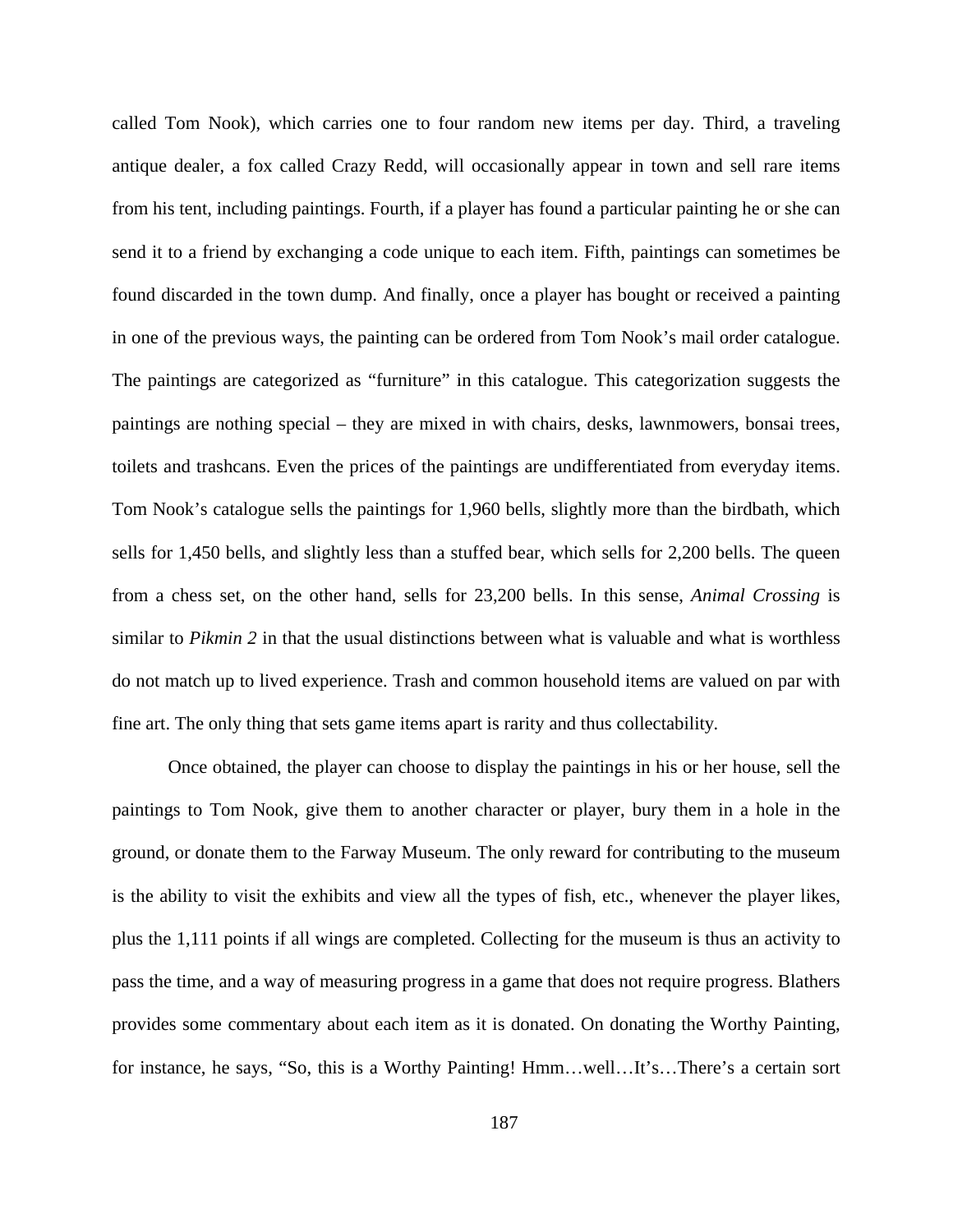of…I'm sure it's just me, but I don't see why they say it's a Worthy Painting." Interestingly, *Animal Crossing* obscures the identity of the fifteen paintings by renaming them the "famous painting" "scary painting," "basic painting," etc. The logic behind some of these names is obvious – the *Mona Lisa* certainly is a famous painting – but others are not. Is Klimt's *The Kiss* really any more rare than the others? The mystery behind the renaming functions as an invitation to treat the paintings as more than background scenery.

It is unexpected to find da Vinci's *Mona Lisa* and Gainsborough's *The Blue Boy* in a noneducational video game in light of concerns voiced by cultural critics regarding the museum as an elitist institution of power and knowledge. The paintings in *Animal Crossing* are not photographic reproductions of the original paintings, but images created to resemble them. The *Animal Crossing* paintings can only be reproductions – even if they were not modeled on famous paintings but original images, there can be no original of a mass produced digital image. As John Berger writes in "Ways of Seeing," "when an image is presented as a work of art, the way people look at it is affected by a whole series of learnt assumptions about art" (Berger 108). The museum has typically been the institution which decides (at least symbolically) what is and isn't art. Berger argues that museums have removed paintings from their historical meaning and turned them into abstract representations of value. This is demonstrated in *Animal Crossing* in some of Blathers' comments. When the player donates a Rare Painting, for example, Blathers says "I say! So, this is that rare painting I've heard so much about! We meet at last! The original in all its glory. I've only seen reproductions until now, and I must say, it's always struck in my craw. Words fail me, truly! I suppose all one can honestly say is that it's…a rare painting." Here, Blathers is in awe of the "original" painting (that "original" is in scare quotes here since there is no original in the game), but he makes no mention of *why* the painting is so glorious, and finds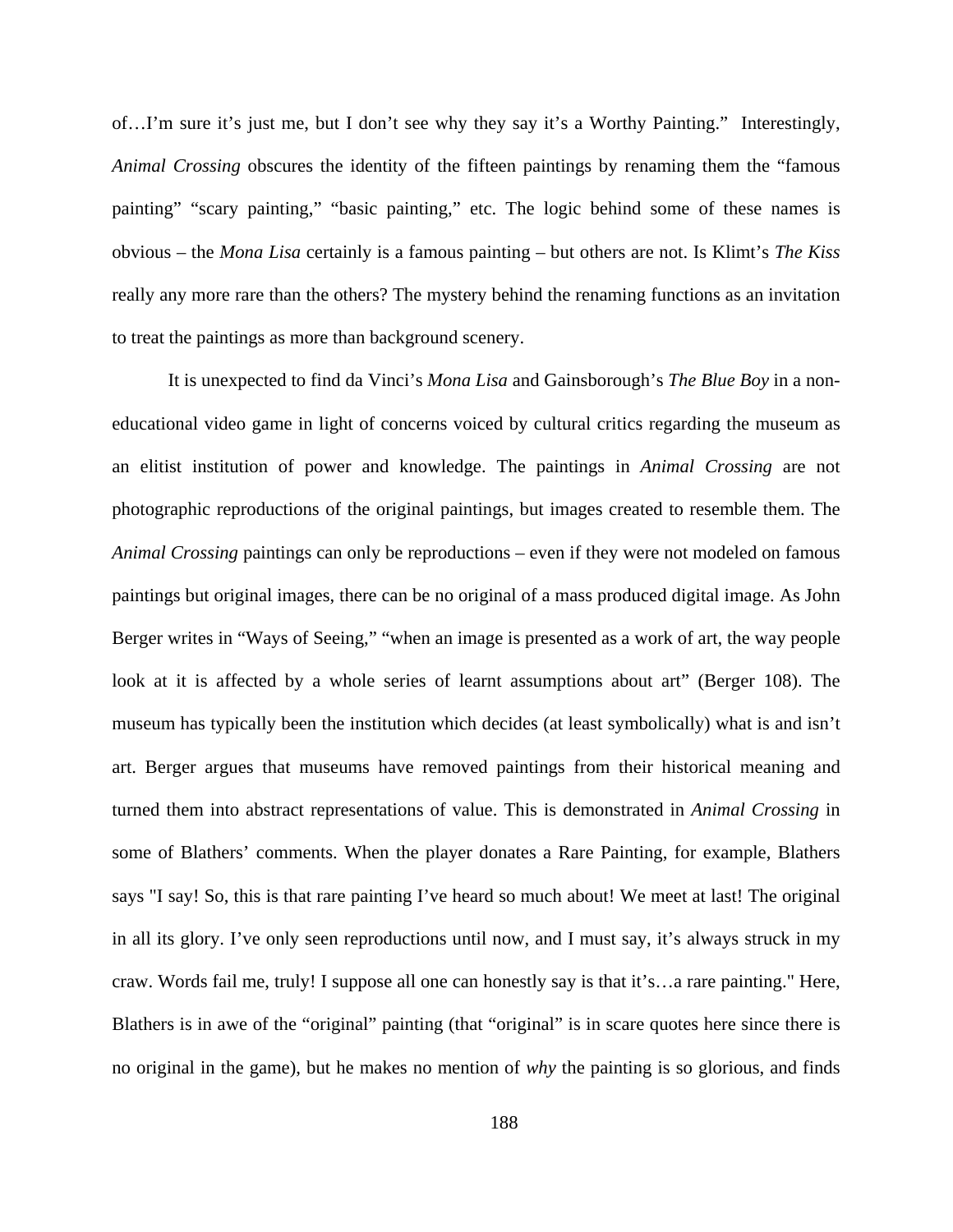that all he can say is that it is in fact a rare painting. There is no discussion of the image itself – it is Gustav Klimt's *The Kiss* – or what it means or represents. The subject matter, a kiss, certainly isn't rare. Only the painting as original work of art is rare. And this, for Berger, robs people of their connection to history. Instead of belonging to everyone, art becomes a matter of privilege and education, a development Berger laments because, "When we are prevented from seeing [the art of the past] we are being deprived of the history which belongs to us" (Berger 108). Berger thus advocates that viewers confront paintings rather than revering them.

Within the algorithms of the game, this is difficult to do. The changes obscure the history of the images, and although the player can zoom in for a closer look at the paintings, the image quality is poor and they remain somewhat indistinct renditions of the originals. The suggestion is that traditional European art (the one non-European example being the reproduction of the Toshusai painting) is something to be fixed in place in a museum, preserved for no particular purpose other than, perhaps, to please the authority figure Blathers. Furthermore, more than one copy of each painting exists in *Animal Crossing*, and they are all identical copies - there is no original version of each painting in the game. *Animal Crossing: Wild World* added a distinction between originals and reproductions in the game. The player cannot see the difference between the paintings, but must have Blathers analyze it at the museum. If the painting is an original, Blathers accepts it as a donation to the museum. If it is a reproduction, he rejects it. A Famous Painting displayed in the player's house is visually the same as the one in the Farway Museum (and just as graphically indistinct). There is a tension worth exploring here in relation to Walter Benjamin's "The Work of Art in the Age of Technical Reproducibility." Benjamin argues that "In even the most perfect reproduction, *one* thing is lacking: the here and now of the work of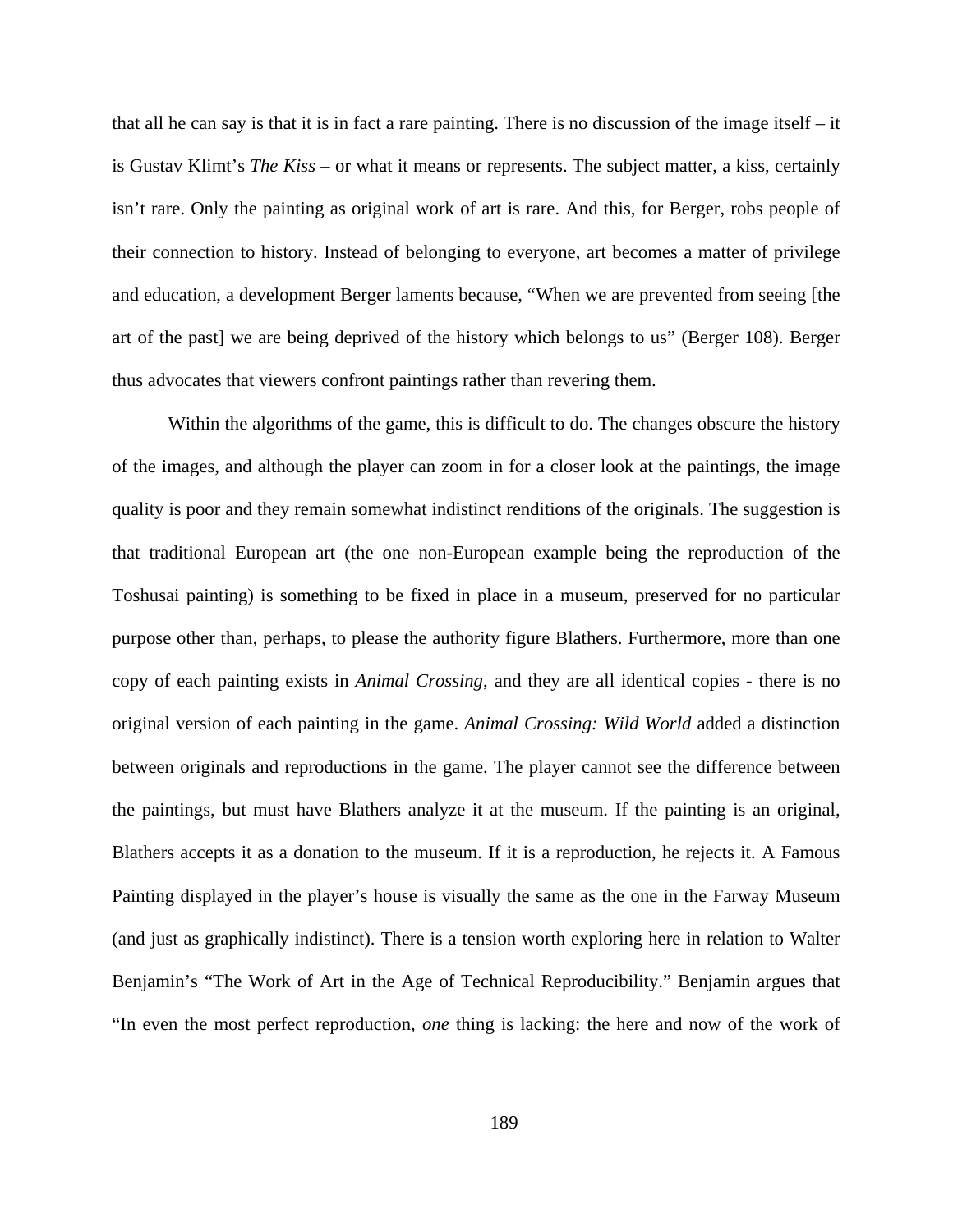art—its unique existence in a particular place. It is this unique existence—and nothing else—that bears the mark of history to which the work has been subject" (Benjamin 103).

*Animal Crossing*'s paintings have certainly been dislodged from any historical specificity and dropped into an imaginary, intangible location. Enshrined in a museum and vetted by an authority figure, they are presumed to have some intrinsic value that makes them worth donating to the museum. Since the images are small and indistinct, the game appears to value them simply for existing, and not for the meaning expressed in the images. Each one is simply another object among thousands that the player can encounter and possess. In spite of their lack of aura, history or materiality, their existence as game objects is not entirely bleak. Any player who recognizes one of the paintings will be led to suspect that the other paintings have real world counterparts as well, and the inclusion of the *Mona Lisa* ensures that most people will recognize at least one. A dedicated player can then research the other paintings and thus see more distinct reproductions (if not originals) and learn more about them. Benjamin's dilemma still exists, since the reproducibility of the paintings has indelibly inserted them into a new context for players of *Animal Crossing*, but the historically located meaning of the paintings is not completely effaced. The reproductions become puzzles to solve in the context of the game in a way they are not in museums and other locations. Because the paintings are not given their real titles, but names such as Rare Painting and Famous Painting, the player is led to question them. Why are these paintings important enough to merit a wing in the Farway Museum? Why is one painting rare, another famous, and another dainty? What are the true names of the paintings? Who painted them? Doing the work to find further information on the paintings reproduced in the game is a kind of active meaning production often lost in the impersonal and forbidding setting of the real world museum.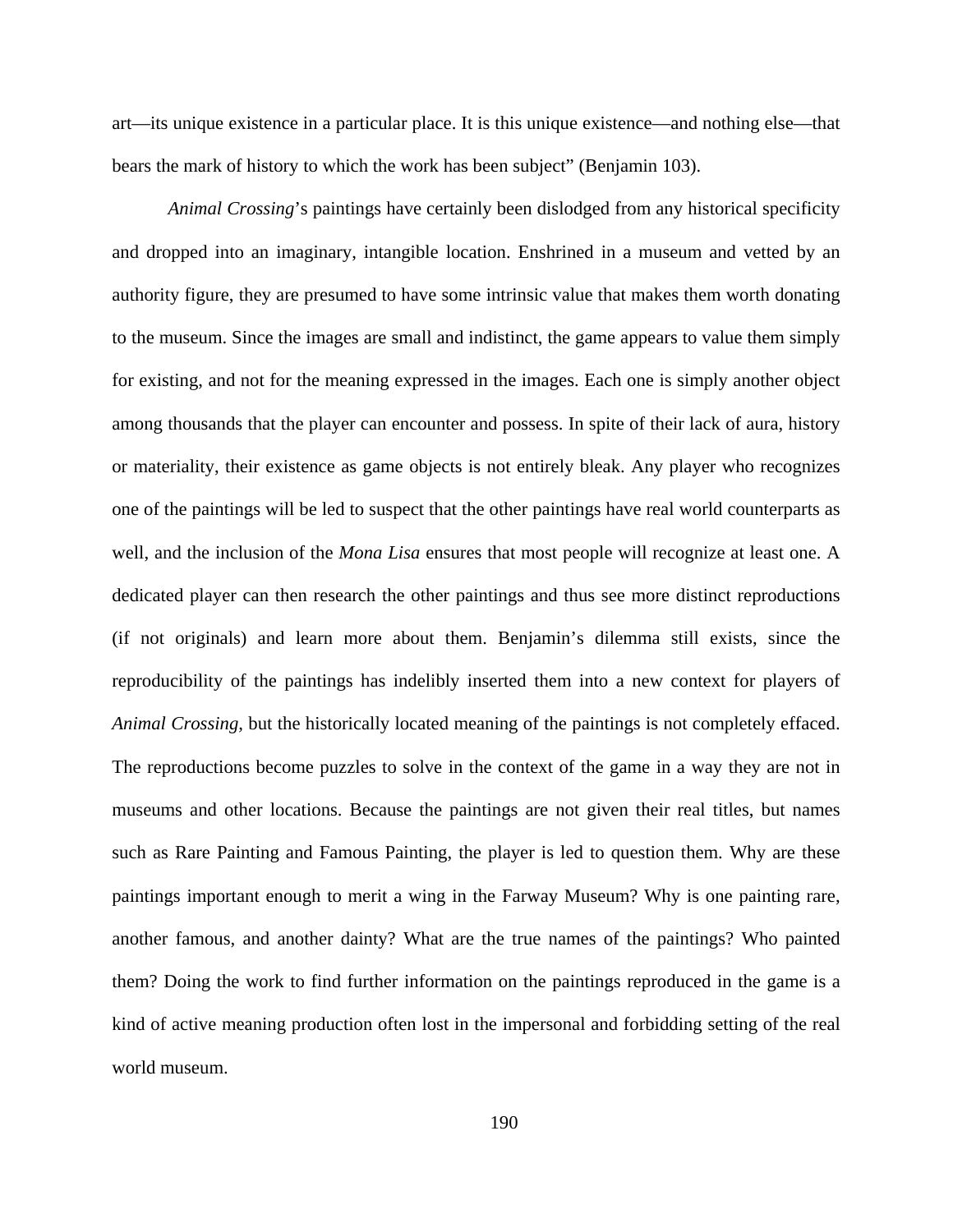Although *Animal Crossing* lacks the kind of confrontation with the image Berger argues for as a remedy for what is lost when work is mechanically reproducible, the game nevertheless invites players to confront the paintings in the way most characteristic of digital games: as part of a quest, in this case a quest for knowledge. In doing so, *Animal Crossing*'s renamed paintings are a gesture toward a new relationship with art, if not Berger's "new language of images" fully realized. *Animal Crossing* has a fan site devoted to both it and its sequel, *Animal Crossing Wild World*, with an active fan base that shares game playing tactics and fan art and carries on discussions about all aspects of the game – including a brief provenance of the paintings. Each of the *Animal Crossing* reproductions with their proper titles, artist names and current location of the original can be found on the *Animal Crossing Ahead* website. Because of the small number of paintings included, one can only see originals in Amsterdam, San Marino, California, Paris, London, Florence, Vienna, Tokyo or Chicago, preventing some gamers from following the quest as far as actually seeing the originals. The page of painting information further directs players to respective museums and museum websites for further information about the paintings. The structure of the quest, with information as the reward for completion, encourages an active relationship to the paintings, rather than passive acceptance that they are fine works of art worth millions or dollars. To be a true fan, or in other words, a true player, of *Animal Crossing*, one must master every aspect of the game. One must know every cheat code,  $33$  understand every reference and allusion to other works, and find every game object. In *Animal Crossing*'s case this sends fans on a hunt for information about classic European paintings they might otherwise only glance at in passing.

1

<span id="page-199-0"></span><sup>&</sup>lt;sup>33</sup> A cheat codes are sequences of button commands or textual commands used by game developers to efficiently test games. The cheat code provides an advantage not intended as part of normal gameplay (such as unlimited money, extremely powerful abilities, or the ability to skip levels) to the developer. Though originally intended for developers, cheat codes are often shared with players.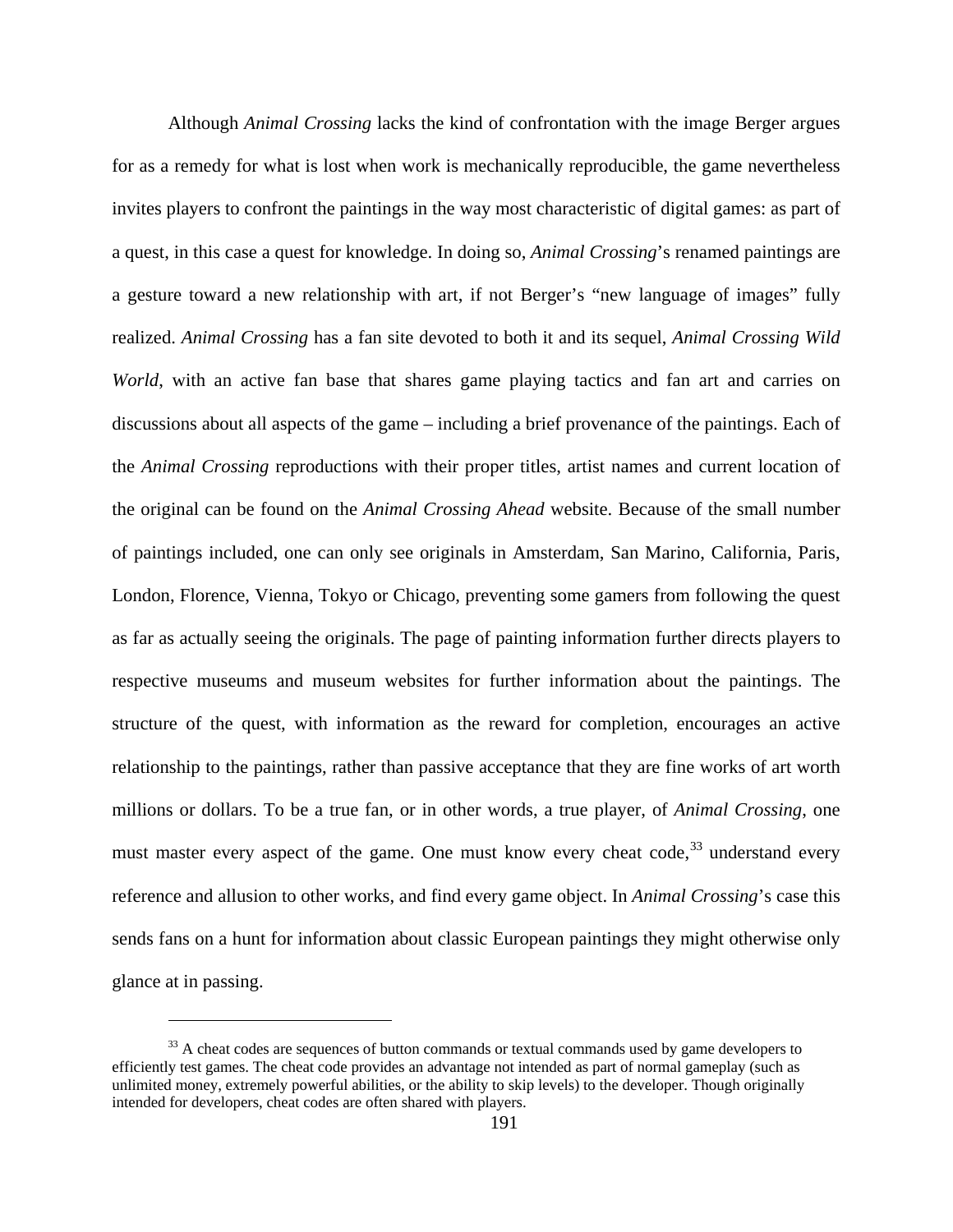Though the Farway Museum collections encourage interaction with the objects in the collection, it remains a somewhat limited experience of collecting since the objects and specimens in the collections are predetermined by the game. The museum does not allow the player to choose which items to display or how to display them. However, *Animal Crossing*  encourages collecting to an even greater extent with the objects that cannot be donated to the museum. Each player has a house which can be furnished with any of the objects bought, traded or found in the game. There is even an organization, the Happy Room Academy (HRA) which judges the player's arrangement of furniture each day, and assigns the house design a certain number of points (from zero to 100,000). After achieving a house design of 70,000 points, the HRA gives the player a "House Model," and on reaching 100,000 points, a "Manor Model" (these are miniature models of town locations which can be displayed in the player's house if there is any room left). There are hundreds of different furniture and home items in the game, and it is unlikely that most players ever unlock<sup>[34](#page-200-0)</sup> them all. Prima's video game guide to *Animal Crossing* includes a checklist at that back to help players keep track of those items they have and haven't found. With literally thousands of items available at intermittent times, such detailed notes are necessary if the player is to have a hope of completing the collection. The house can only accommodate a small number of the available objects, however, leaving it up to the player to decide which objects to choose and how to arrange them. The HRA encourages matching items by color, but there are also "luck" items and *feng shui* items. Luck items like the "Mario trophy" bring the player good luck during game events when displayed in the player's house. By

<u>.</u>

<span id="page-200-0"></span><sup>34</sup> "Unlocking" is a common gaming term. In the case of *Animal Crossing*, once the player finds or is given an item, it them appears in the town store catalogue, allowing the player to buy the item again later. Until an item is unlocked, it cannot be bought or used.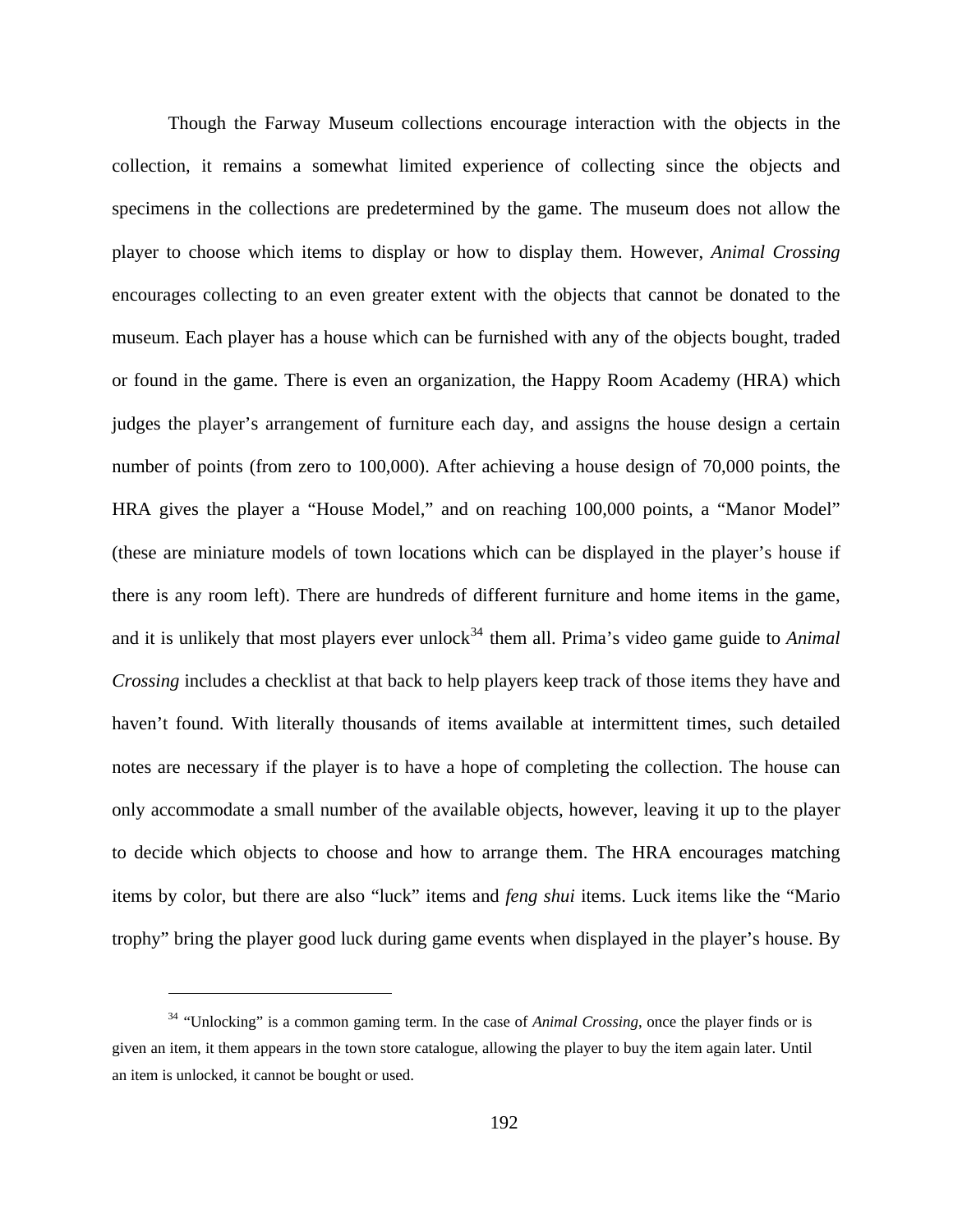arranging items according to a simplified version of *feng shui* philosophy<sup>[35](#page-201-0)</sup> the player will have better luck attaining bells and items. Items can be obtained in a number of ways, often without spending game currency.

Zack "Jick" Johnson and Josh "Mr. Skullhead" Nite created *Kingdom of Loathing* in 2003. *KoL* has an estimated 140,000 regular players, making it one of the smaller MMORPG available, but it is notable for the facts that Johnson and Nite are able to employ a small staff and turn a profit without charging players a monthly fee (they rely on donations and merchandise sales), and also the fact that in many ways the game is a parody of gaming. *KoL* contains "The Cannon Museum." This museum houses several plaques displaying information from notable events in the game's history (such as a list of the first one hundred players to complete the game cycle), a mock natural history exhibit called the "Knott Yeti Habitat," and, most significantly, the "Collection Collection," a space where players can purchase a shelf and display game items to other members of the *Kingdom of Loathing* community (consisting of everyone with a *KoL* account, whether or not they choose to play the game). The museum also solicits donations from players, since "the Cannon Museum is supported solely by the generosity of patrons like you" (Kingdom of Loathing). Although elsewhere players can donate US dollars to the game designers, the Cannon Museum only accepts "meat," the name of the in-game currency used by players to buy and sell game items and services. The Cannon Museum lists the most active patrons' character names on its main screen, just as significant donors to real-world museums are publicly acknowledged.

Since *Kingdom of Loathing* is an online community, players interact with each other and there are a number of ways players can make their character name well known even if no one

1

<span id="page-201-0"></span><sup>&</sup>lt;sup>35</sup> Essentially, placing something orange in the north side of the house, something green in the south side of the house, something yellow in the west side of the house and something red in the east side of the house.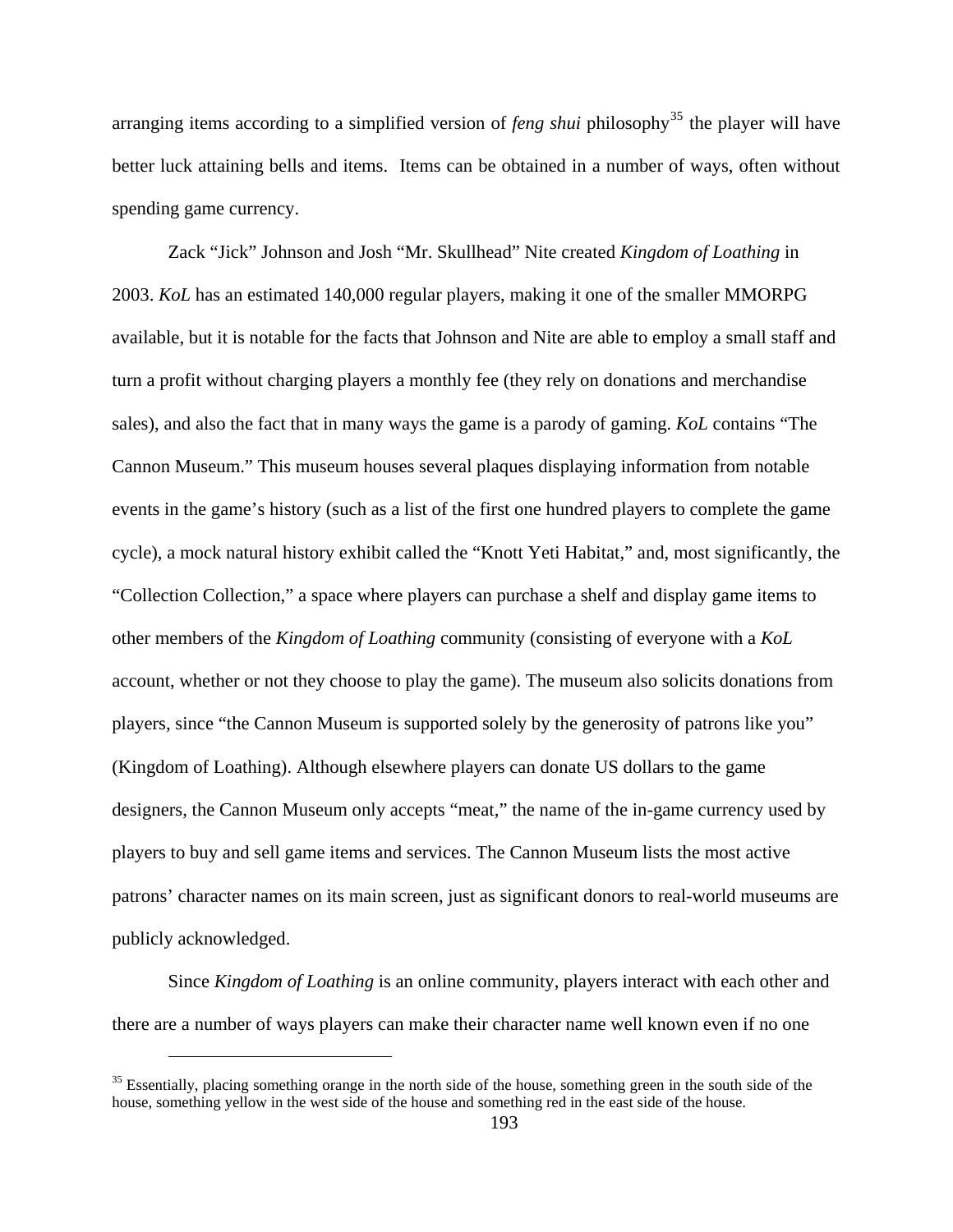shares a gamer's physical space. This is Aarseth's point about why digital games are different from other visual entertainment media: game play is not a solitary experience, but a group activity. Part of playing *KoL* is about demonstrating *how* you choose to play the game to other players. The first step in playing the game is to set up an account with a unique avatar, or personality, through which the player will interact with the game. For beginning players, this amounts to choosing a name not already in use in the game, and then choosing a gender and class for the avatar (the classes determine which skills the player will have access to. The Seal Clubber class is composed of warriors with great brute strength, for example, while the Accordion Thief class's strength is based on cunning and deviousness.

The Collection Collection is a visible marker of what each player has done. Having an interesting display case at the museum or being one of the active donors are both ways to attract attention and define one's identity. Notoriety has no specific function in the game, although it may garner the player an invitation to a clan (a group of players who pool resources and help each other play the game), give players more to discuss in the chat forums or enable the player to be written into one of the game history sites currently under construction. In many MMPORGs, veteran players are venerated for their first-hand knowledge of past game events new players cannot access. An example of a typical collection in the Cannon Museum is Mysticlaura $6<sup>36</sup>$  $6<sup>36</sup>$  $6<sup>36</sup>$  who has a display case consisting of twenty-two shelves. She<sup>[37](#page-202-1)</sup> uses each shelf for a different selfchosen category of items: "stuffies" (such as the "stuffed angry cow" and "stuffed can of asparagus"), "Balloons," "Trading Cards," "Necklaces," "Bracelets," "Hilarious Items" (such as

1

<span id="page-202-0"></span><sup>36</sup> This account has been deleted as of August 19, 2009.

<span id="page-202-1"></span><sup>&</sup>lt;sup>37</sup> Because there is no way to know an online player's gender, I will use personal pronouns according to the gender of the character. It should be noted, however, that *Kingdom of Loathing* features a "Sleazy Back Alley" location where players can have their characters' sex changed, which may cause the gender of specific examples to change at a future date.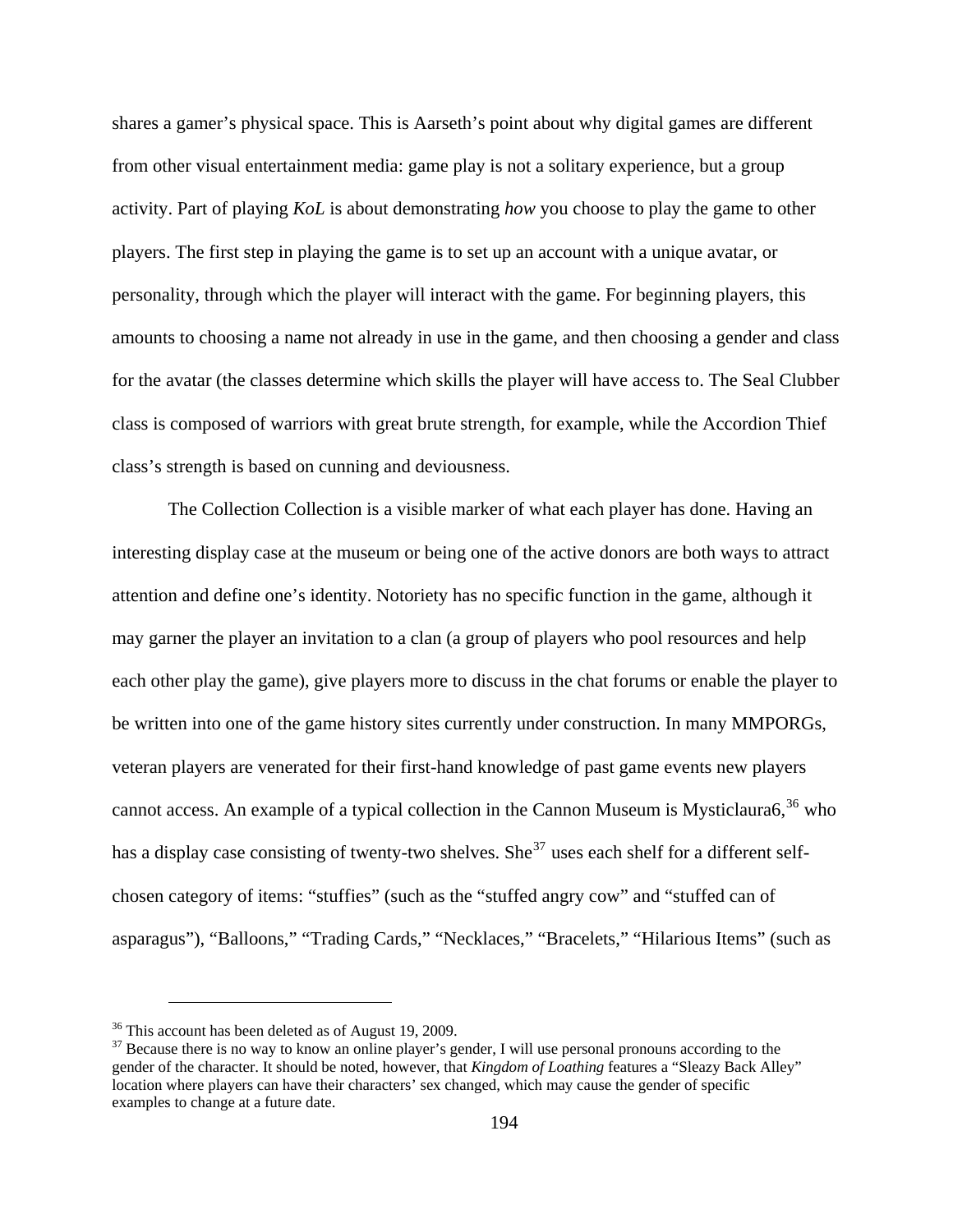the "fake fake vomit" and "wind-up chattering teeth"), "Cakes," "Disguises," "Weapons," "Pies," "Crimboween" (an in-game holiday event), "Flowers," "Sneaky Pete's Day!" (another ingame holiday event), "Nice Necklaces," "Stuff For Your House," "Shrooms," "Snowcones," "Lucky Stuff," "Miscellaneous," and "Balls." MysticLaura6's Crimboween items show how far she advanced on that quest and which years she participated since the obtainable objects change from year to year. Other than providing titles for her shelves and arranging items on them, Mysticlaura6 has nothing to say about her collection.

The player Meatpie, on the other hand, introduces his collection by stating "This is my display case. There are many like it, but this one is mine. I must master my display case, as I must master my life. Without me, my display case is useless. Without my display case, I am useless." Given the absurd nature of the objects in *Kingdom of Loathing*, Meatpie's claim that he is nothing without his display case must be taken with a grain of salt. Nevertheless, the collection does define the *character* Meatpie if not the real person behind the avatar. Meatpie had only four shelves in 2007: "The Steve Irwin memorial Shelf" (which contains one thousand copies of the "Helmet Turtle"), the "Tiny Plastic Collection" (containing items such as "tiny plastic bloodfaced volleyball," and "tiny plastic levitating potato"), "Weapons," and "Combat Items." By August 2009, he had increased his collection to sixteen shelves.

Players can put pretty much any game object on their Cannon Museum shelves, but there are some common choices, such as displaying all thirty-two of the first series of Tiny Plastic items. Obtaining all these otherwise mostly useless figurines entitles the player to the Tiny Plastic Trophy. There are around forty-five trophies to be earned in the game (some are as yet undiscovered and the game designers will likely add others over time), such as the "Disgusting Cocktail" trophy, earned by drinking five in-game tomato daiquiris, and the "Reindeer Hunter"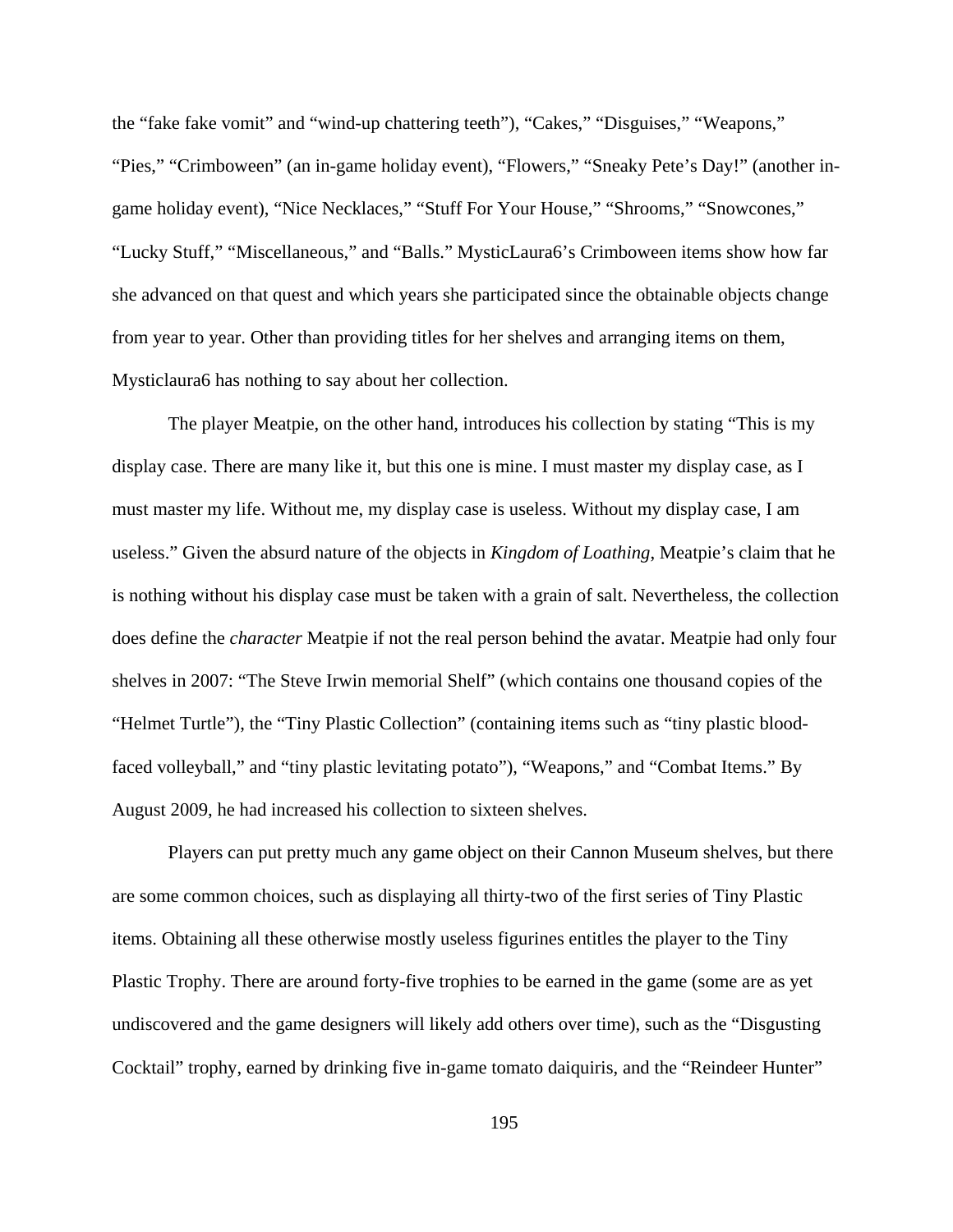trophy, acquired by beating up one hundred reindeer with a "Unionize the Elves" sign. Since none of the trophies are necessary to ascend the game, they function as amusing side quests to the game and status symbols that can be displayed to other players. Trophies cannot be displayed in the museum, but instead appear on the player's biography page and in a special display case in the player's home base (called the "campground"). The requirements for earning a trophy are not provided by the game designers, and much of the appeal of playing after ascension comes from trying to discover new trophies or game items.<sup>[38](#page-204-0)</sup> Some trophy quests exist for only a short period of time. The "Reindeer Hunter" trophy, for example, was only available during December of 2005 when a "Crimbo Town" reappeared (Crimbo Town appears every year around the Christmas holiday, but it takes a slightly different form each year). When new or seasonal locations appear in the game, players try to complete as many of the quests as possible before they are removed from the game. The only records that Crimbo Town ever existed are in playerconstructed collections (such as Weyr's "Crimbo Memorabilia"), trophy cases, and playercreated *KoL* documentation sites such as the KoL Wiki (kol.coldfront.net).

### **5.8 CONCLUSION**

In *Museums, Objects and Collections: A Cultural Study*, Susan M. Pearce writes that "we can control our own collection in a way in which we can control little else in the world," (Pearce 56) and the same could be said of video games in general. Although video games always present a new challenge, they always present a beatable challenge. In real life players may be children

<u>.</u>

<span id="page-204-0"></span><sup>&</sup>lt;sup>38</sup> Once a player has discovered a new trophy or item, the information on how others can achieve or find the same item is usually shared. Information in this dissertation has been obtained from both personal experience and The KolWiki, a player-compiled database of *Kingdom of Loathing* information.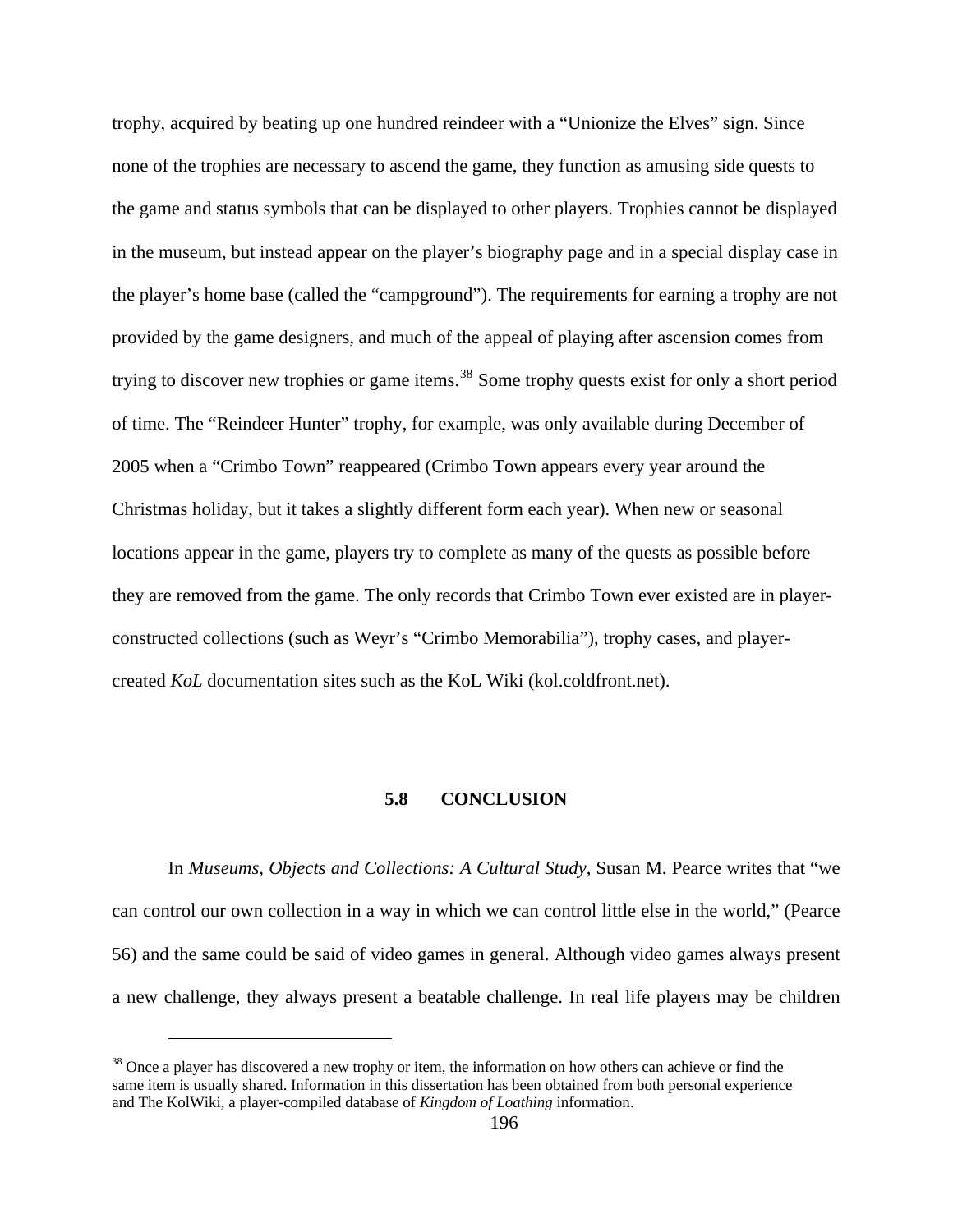subordinated to their parents or environment or adults subordinated to their boss or economic circumstances. In game worlds players embark on complicated quests and battle inconceivably powerful monsters. Thus, while completing a collection sounds like a far less glamorous activity than restoring the constellations to the sky (as in *Katamari Damacy*) or preventing the great sorceress Ultimecia from compressing all time into a single moment (as in *Final Fantasy VIII*  [1999]), collecting has evolved into an important element of many video games. In addition to providing an in-game fantasy experience of power and control, the video game collection provides an external measure of power over the game itself. Players who can complete game collections have not only won or finished the game, they have mastered it. Even in the new genre of MMPORPGs which continually add new objects and collecting possibilities to their game worlds, the experience is one of further control: the player chooses how to define his or her collection parameters, how to arrange the specimens, and even how they want to obtain them. Collecting fuels the desire needed to maintain players' interest in an activity for which there is otherwise little reward.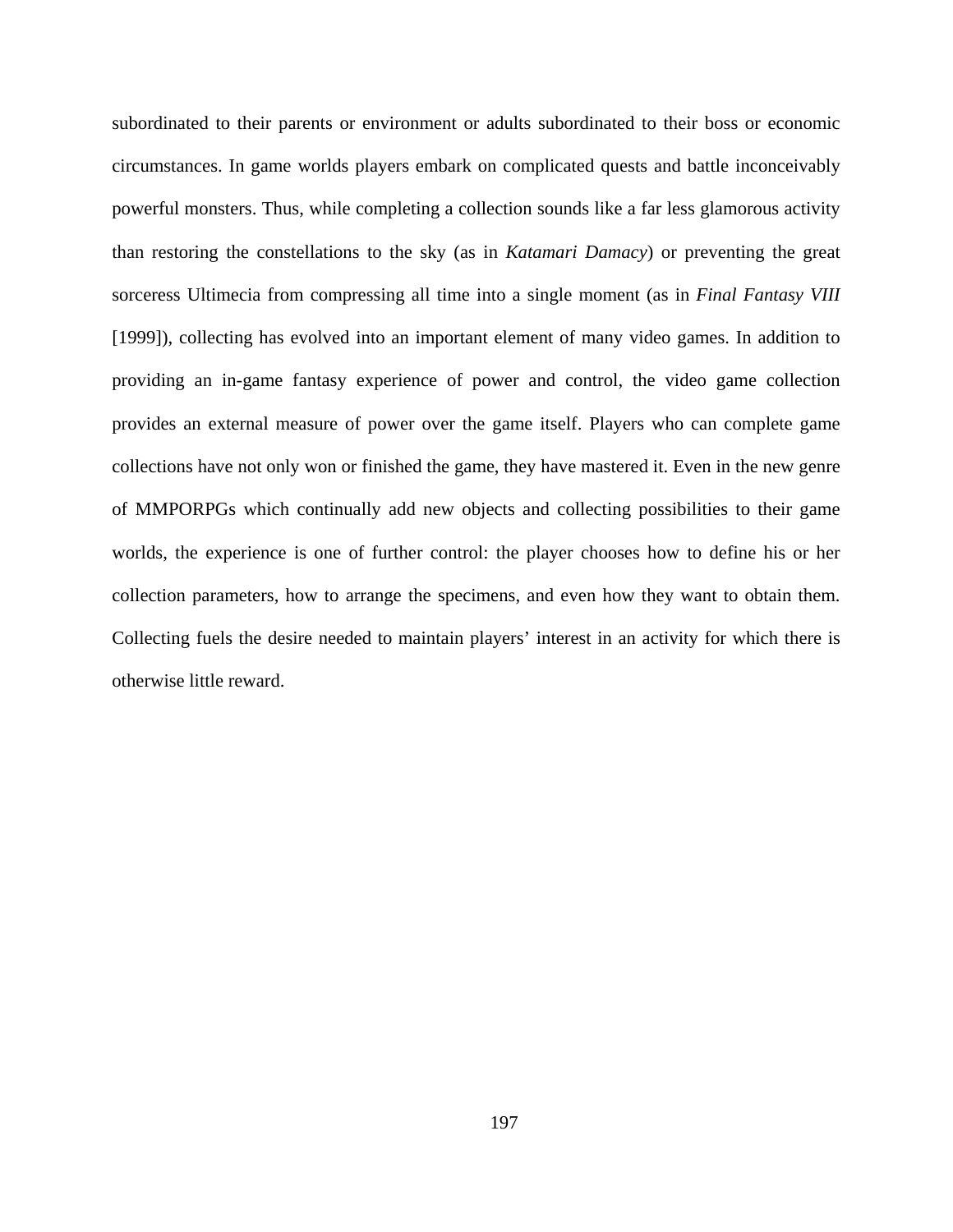#### **6.0 AFTERWORD**

In *Theory of Film*, Siegfried Kracauer devotes a small section to the role of inanimate objects in live-action film. He points out that early filmmakers like Ferdinand Léger saw film as the key to unlocking "the possibilities that lie dormant in a hat, a chair, a hand, and a foot" (Kracauer 45). Film has the ability to focus attention on small details, to make an object the center of attention. Others, like Louis Delluc, had a vision of the cinema as a place where objects would overshadow human subjects (Kracauer 45). This vision was arguably never fully realized as technological and social developments took mainstream film in a different direction, one emphasizing human subjects more often than inanimate objects.

Now we are witnessing the maturation of digital games. They too seem to have a particular ability to focus our attention on inanimate objects. It is too soon to predict that digital games will usher in a new era of objects, but it seems clear that the ubiquitous use of collecting directs attention to the immaterial objects manipulated onscreen. If there can be such a thing as immaterial materiality, digital games are full of examples of it, some mundane, some fantastic: jewel-encrusted eggs (*Zork 1*), cheese sandwiches (*The Hitchhiker's Guide to the Galaxy*), watering cans (*Harvest Moon: A Wonderful Life*), sulking antennas (*Pikmin 2*), tents (*Final Fantasy VII*, *Kingdom of Loathing*, *Ultima V*), rocking chairs (*Animal Crossing*), ghost pickles on a stick (*Kingdom of Loathing*), a surprising variety of mushrooms (*Super Mario Bros.*, *Pikmin 2*, *Katamari Damacy*, *We Love Katamari*, *Harvest Moon*) and countless weapons, jewels, and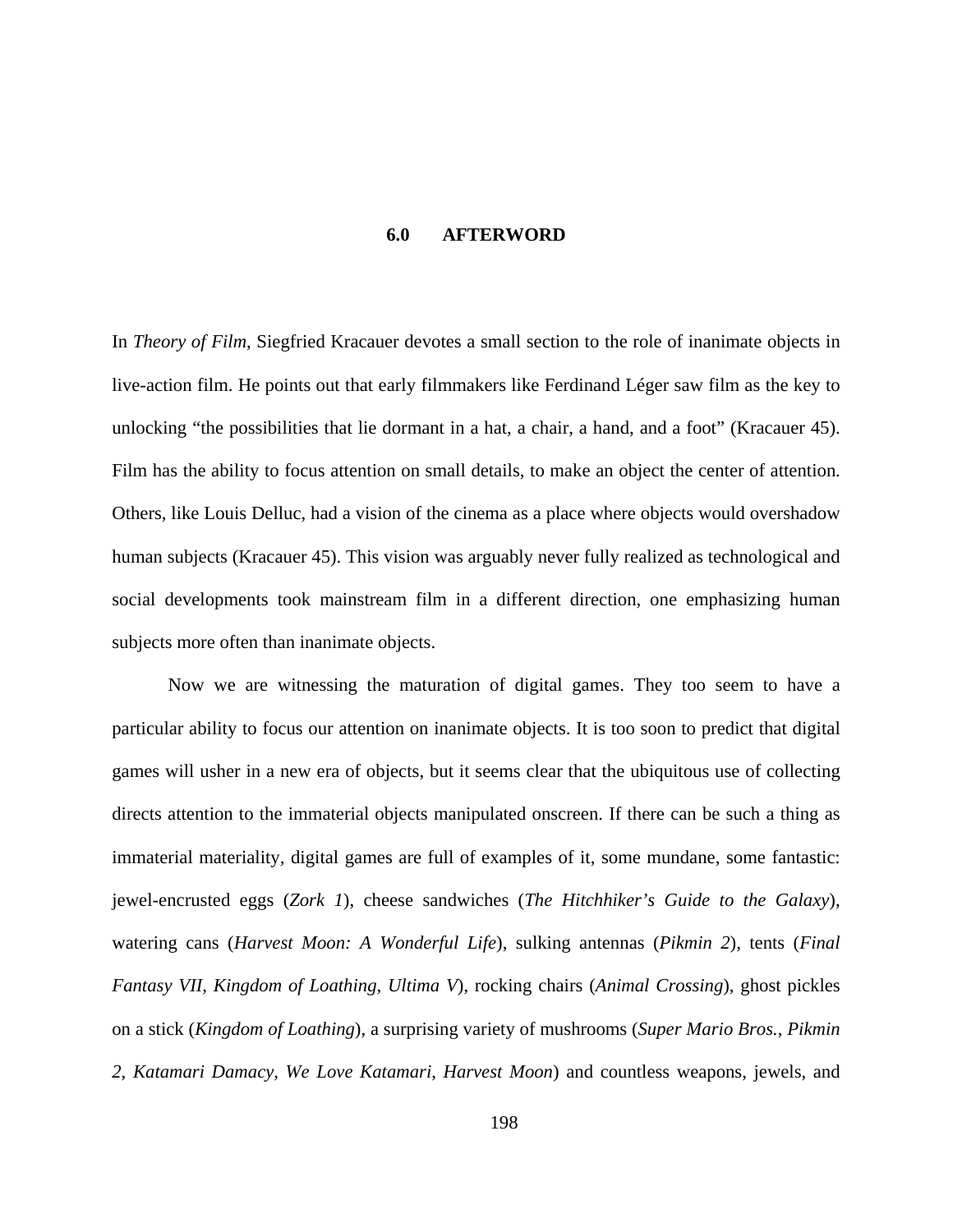talismans, with or without magic powers. This dissertation is part of what I hope will be a larger project examining the role of material objects in entertainment media.

Interesting work remains to be done on the figure of the collector appears frequently in television as well, especially in crime dramas. A partial list of TV episodes with collecting as a central element includes:

- *Rocky and Bullwinkle*. The second story arc of the first season involves Bullwinkle's collection of cereal box tops in a time when box tops have unexpectedly become the basis of the world's currency.
- "Treehouse of Horror X." *The Simpsons*. For this Halloween special, the nerdy Comic Book Guy intends to seal the actress of one of his favorite television shows in Mylar to complete his collection.
- "Chinoiserie." *Law & Order: Criminal Intent*. NYPD detectives investigate a murder involving a smuggling ring dealing in Chinese antiquities.
- "Trash." *Firefly.* The bandit crew of the spaceship Firefly engage in a mission to steal a priceless earth antique.
- "Collective." *Law & Order: Criminal Intent*. NYPD detectives investigate the death of a vintage toy collector.
- "The Collection." *30 Rock*. Fictional NBC executive Jack Donaghy hires a private detective to make sure his background is clean for an extensive reference check in anticipation of a promotion, and the investigator discovers his cookie jar collection.

Several of these episodes involve crimes committed in order to obtain a desired collector's item, and several either imply or state directly that collecting is an activity for eccentrics and geeks. However, television is also the home of PBS's *Antiques Roadshow,* a non-fiction program that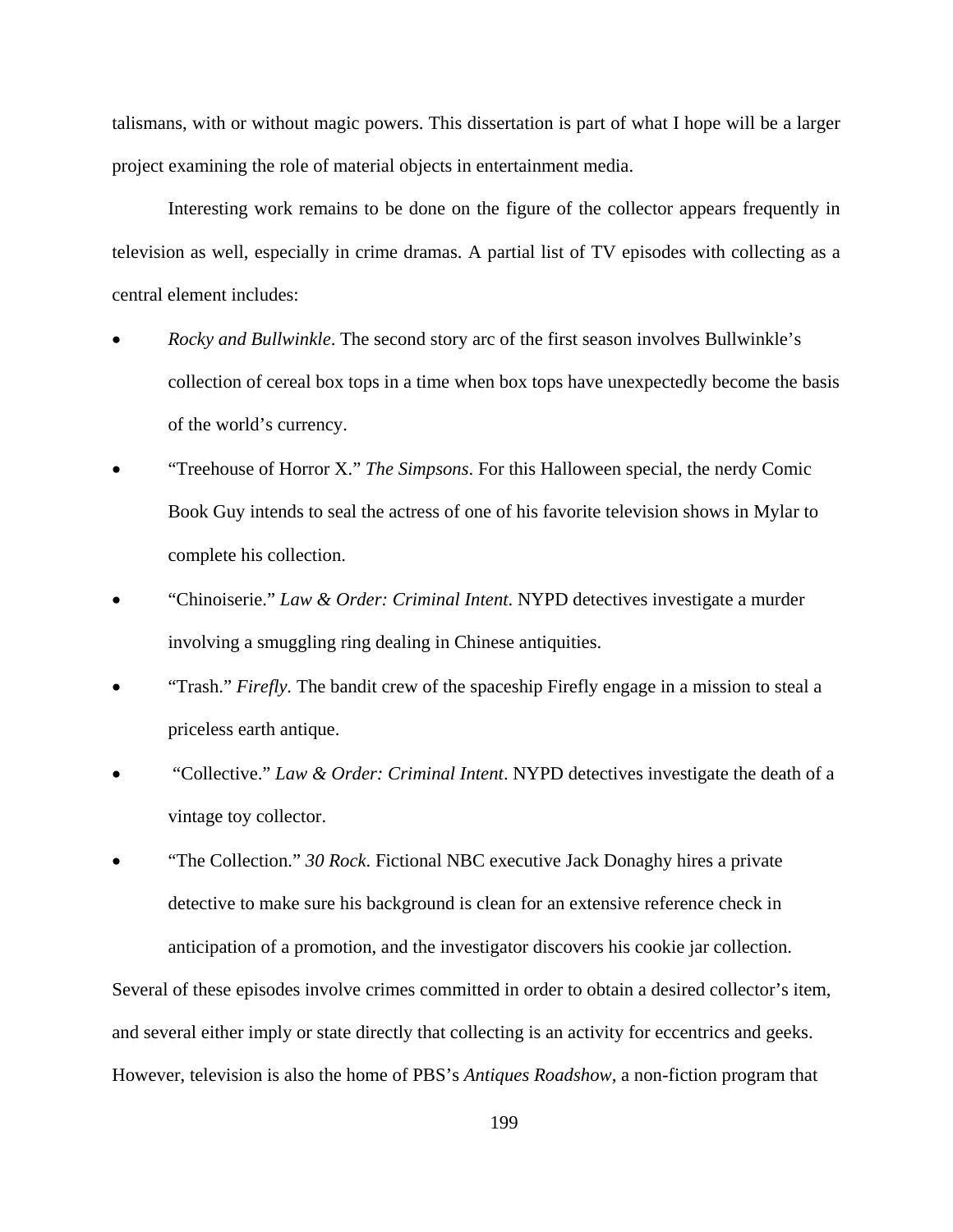assesses the value of any objects participants bring in from their homes. With its emphasis on unearthing rare and valuable objects in the homes of everyday people, *Antiques Roadshow* provides a collecting-positive counterpoint that is lacking in live-action film. However, further research is needed to for a fuller picture of collecting in post-1980 television shows, and to include the depiction of museums on television. Additionally, the research should be expanded to include the seventh generation of video game consoles, the Microsoft Xbox 360, Sony PlayStation 3 and Nintendo Wii.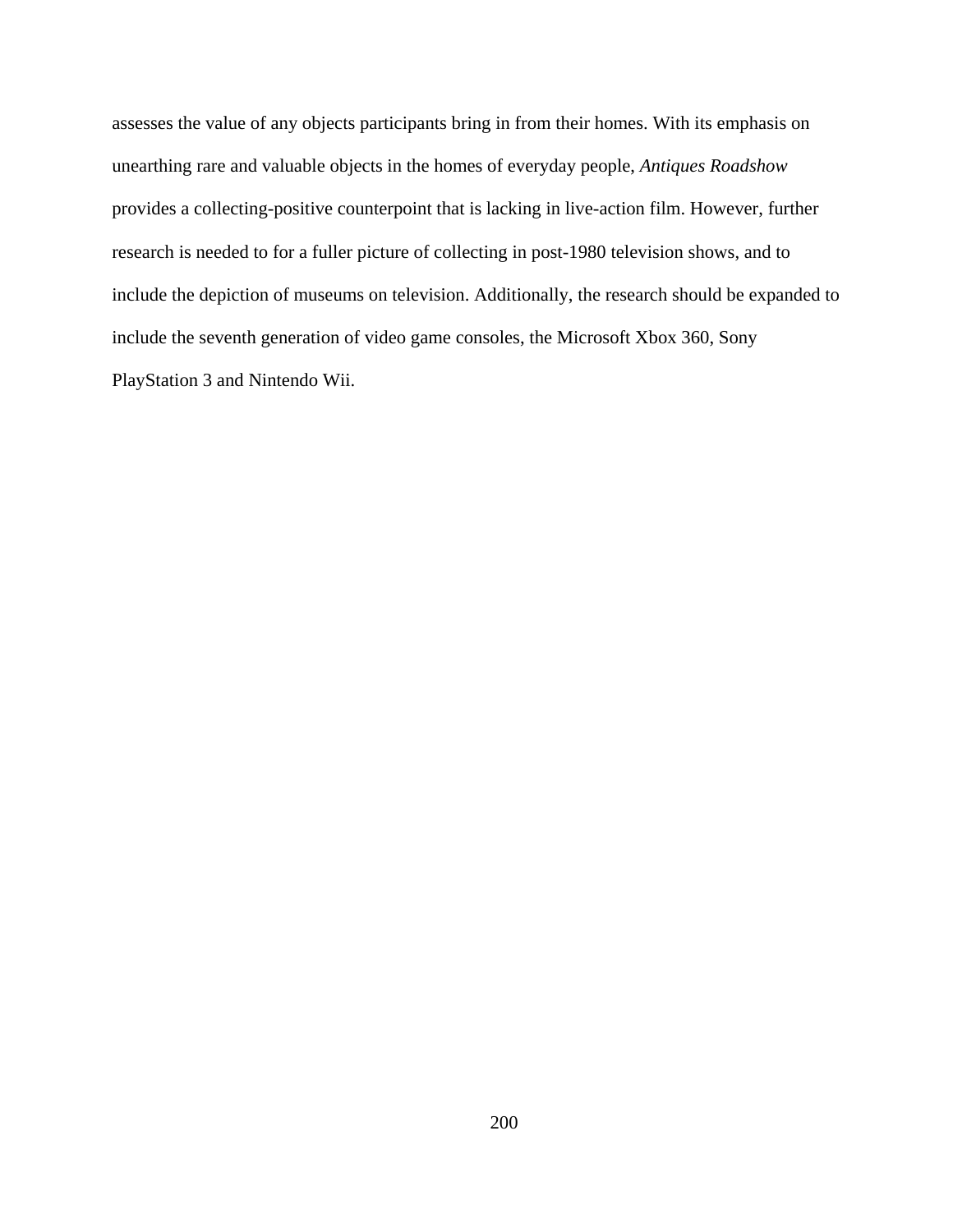## **BIBLIOGRAPHY**

- *2001: A Space Odyssey.* Dir. Stanely Kubrick. Perf. Gary Lockwood, Keir Dullea, and Douglas Rain. Metro-Goldwyn-Mayer. 1968.
- *40 Year Old Virgin, The*. Dir. Judd Apatow. Perf. Steve Carrell, Catherine Keener, Paul Rudd, Romany Malco, and Seth Rogan. Universal Pictures. 2005.
- Aarseth, Espen J. "Computer Game Studies, Year One." *Game Studies: The International Journal of Computer Game Research*. Volume 1, Issue 1 (2001). July 14, 2006 http://www.gamestudies.org/about.html.
- Ackerman, Alan. "The Spirit of Toys: Resurrection and Redemption in *Toy Story* and *Toy Story 2*." *University of Toronto Quarterly* 74.4 (2005): 895-912.
- Adams, Douglas and Steve Meretzky. *The Hitchhiker's Guide to the Galaxy*. Infocom. 1984.
- *Adaptation*. Dir. Spike Jonze. Perf. Nicholas Cage, Tilda Swinton, Meryl Streep, and Chris Cooper. Beverly Detroit. 2002.
- *Alice Solves the Puzzle*. Dir. Walt Disney. Perf. Margie Gay. Walt Disney Productions. 1925.
- *American Tail: The Treasure of Manhattan Island, an.* Dir. Larry Latham. Univseral Family and Home Entertainment. 1998.
- Anderson, Benedict. *Imagined Communities: Reflections on the Origin and Spread of Nationalism.* London: Verso, 1983.

*Animal Crossing: Wild World*. Nintendo EAD, 2005.

*Animal Crossing*. Nintendo. 2002.

*Animal Crossing Ahead*. Accessed September 27 2009. http://animalxing.com.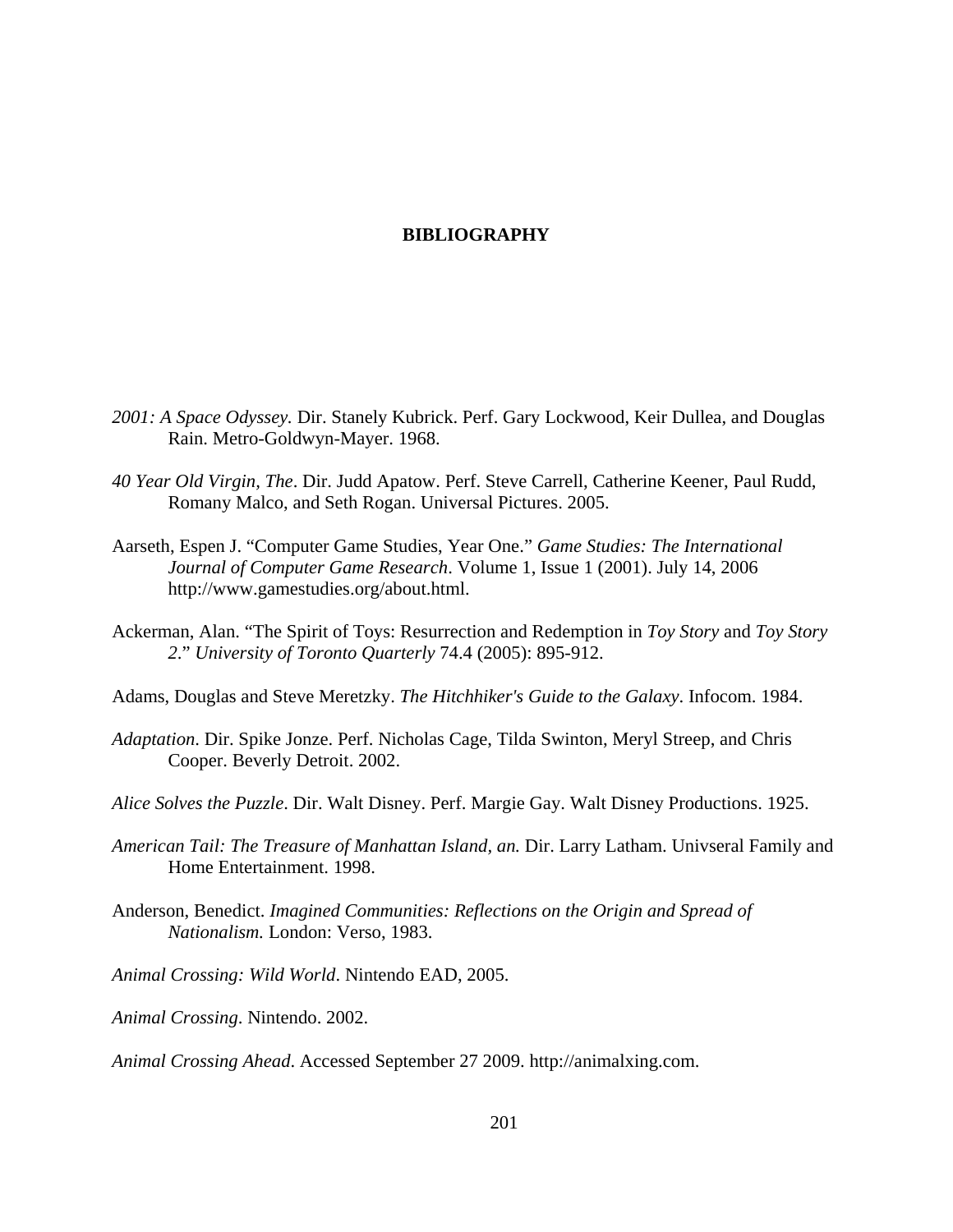*Antiques Roadshow*. WGBH. 1997-2009.

- Aronstein, Susan. "'Not Exactly a Knight': Arthurian Narrative and Recuperative Politics in the 'Indiana Jones' Trilogy." *Cinema Journal* 34.4 (1995): 3-30.
- *Baldur's Gate*. James Ohlen and Ray Muzyka BioWare, 1998.
- *Bande À Part*. Dir. Jean-Luc Godard. Perf. Sami Frey, Claude Brasseur, and Anna Karina. Anouchka Films. 1964.
- Bazin, André. "Ontology of the Photographic Image, The." Trans. Hugh Gray. *What Is Cinema? Volume 1*. Berkeley: U of California P, 1967. 9-16.
- *BBC News*. "Chinese Gamer Sentenced to Life." 8 June 2005. http://news.bbc.co.uk/2/hi/technology/4072704.stm
- ---. "Swedes Find Viking-era Arab Coins." 4 April 2008. http://news.bbc.co.uk/2/hi/europe/7330540.stm
- *Beauty and the Beast*. Dir. Gary Trousdale and Kirk Wise. Perf. Page O'Hara, Robbie Benson, Jerry Orbach, Angela Lansbury and David Odgen Stiers. Walt Disney Pictures. 1991.
- Benjamin, Walter. *The Arcades Project*. Trans. Howard Eiland and Kevin McLaughlin. Cambridge, MA: Belknap Press, 1999.
- ---. "Unpacking My Library: A Talk About Book Collecting." *Illuminations*. New York: Schocken Books, 1968. 59-67.
- ---. "The Work of Art in the Age of Its Technological Reproducibility." Trans. Howard Eiland Edmund Jephcott. *Walter Benjamin: Selected Writings Volume 3: 1935-1938*. Eds. Howard Eiland and Michael W. Jennings. Cambridge, MA: Harvard University Press, 2002. 101-33.
- Bennett, Tony. *The Birth of the Museum: History, Theory, Politics*. London: Routledge, 1995.
- Berger, John. "Ways of Seeing." *Ways of Reading: An Anthology for Writers*. Ed. David Bartholomae and Anthony Petrosky. Vol. 7. Boston: Bedford/St. Martin's, 2002. 105-27.
- Berry, Steve. *The Alexandria Link: A Novel*. New York: Ballantine Books, 2007.
- *Blackmail*. Dir. Alfred Hitchcock. Perf. Sara Allgood, Anny Ondra, Charles Paton, John Longden, and Cyril Richard. British International Pictures. 1929.
- Blair, Peter. *Cartoon Animation*. Laguna Hills: Walter Foster Publishing, 1994.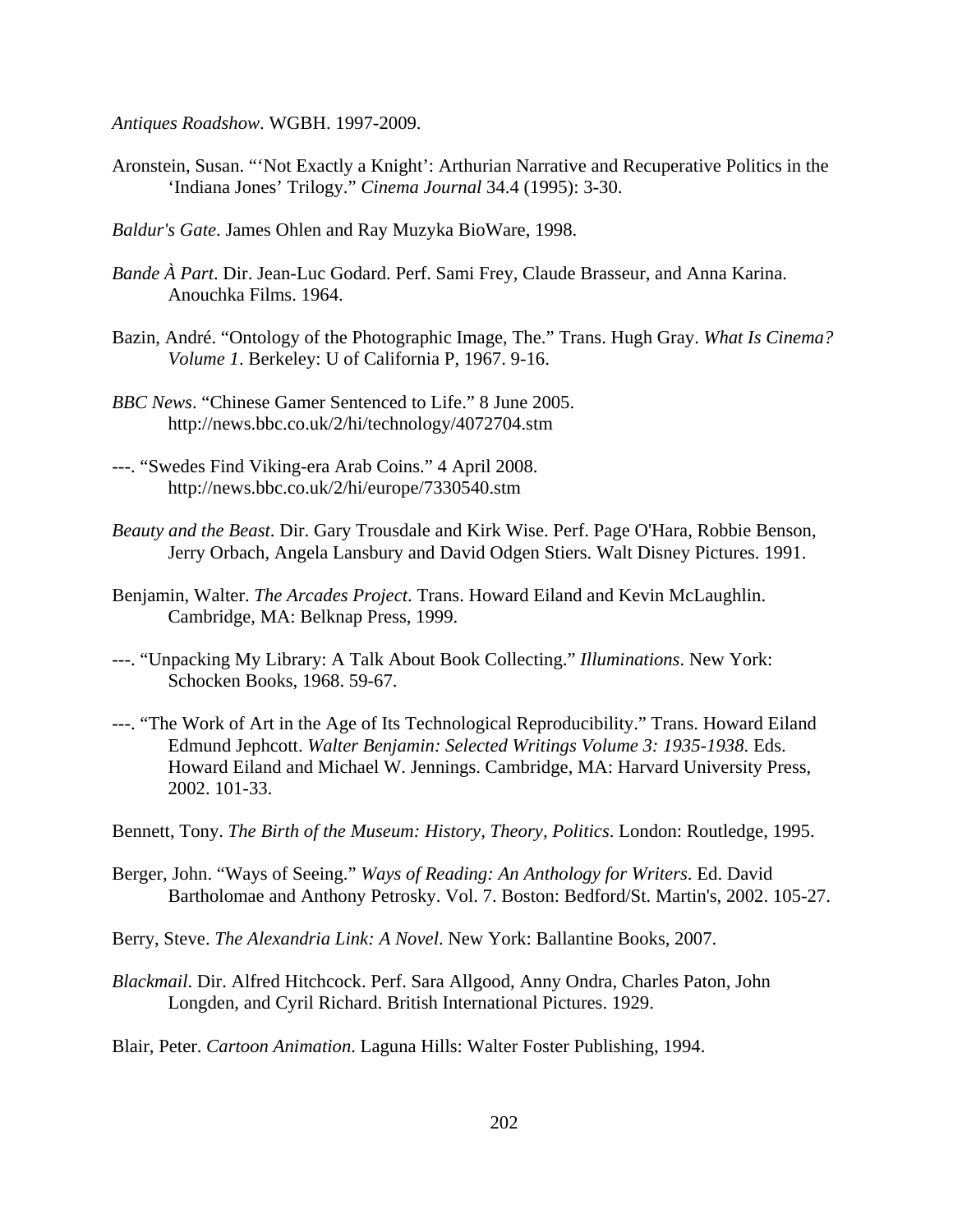- *Bone Collector, The*. Dir. Phillip Noyce. Perf. Angelina Jolie, Denzel Washington, and Leland Orser. Universal Pictures. 1999.
- *Brave Little Toaster, The*. Dir. Jerry Rees. Perf. Jon Lovitz, Timothy Stack, and Deanna Oliver. Hyperion Pictures. 1987.
- *Bringing Up Baby*. Dir. Howard Hawks. Perf. Katharine Hepburn and Cary Grant. RKO Radio Pictures. 1938.
- Brodie, Neil, Jenny Doole and Peter Watson. "Stealing History: The Illicit Trade in Cultural Material." Cambridge, 2000. The McDonald Institute for Archeological Research. April 29 2008. http://www.mcdonald.cam.ac.uk/projects/iarc/research/illicit\_trade.pdf
- Brodie, Neil. "Smoke and Mirrors." *Who Owns Objects? The Ethics and Politics of Collecting Cultural Artefacts*. Ed. Eleanor Robson, Luke Treadwell and Chris Gosen. Oxford: Oxbow Books, 2006. 1-14.
- *Buddy's Bug Hunt*. Dir. Jack King. Leon Schlesinger Studios. 1935.
- Burcaw, G. Ellis. *Introduction to Museum Work*. 3rd ed. Walnut Creek, CA: AltaMira Press, 1997.
- Burn, Andrew, David Buckingham, Diane Carr, Gareth Schott, and John Thompson. *Computer Games: Text, Narrative and Play*. Cambridge, UK: Polity Press, 2006.
- Burnett, Ron. *How Images Think*. Cambridge, MA: MIT Press, 2004.
- Byrne, Eleanor and Martin McQuillan. "A Spectre Is Haunting Europe: Disney Rides Again." *Deconstructing Disney.* London: Pluto Press, 1999. 19-36.
- Castronova, Edward. *Synthetic Worlds: The Business and Culture of Online Games*. Chicago: U of Chicago P, 2005.
- Chan, Edwin. "WRAPUP 1-Video Game Industry Prays for Resilient 2009." *Reuters.com,* 3 June 2009. 2009.
- "Chinoiserie." *Law & Order: Criminal Intent*. NBC. 27 October 2002.
- CincinnatiUSA.com. Accessed November 28, 2009. http://www.cincinnatiusa.com/hotels/hotelpackagedetail.asp?HotelPackID=130.
- *Citizen Kane*. Dir. Orson Welles. Perf. Orson Welles, Joseph Cotton, Dorothy Comingore, Agnes Moorehead and Everett Sloane. RKO Radio Pictures. 1941.

"Collection, The." *30 Rock*. NBC. 18 Oct. 2007.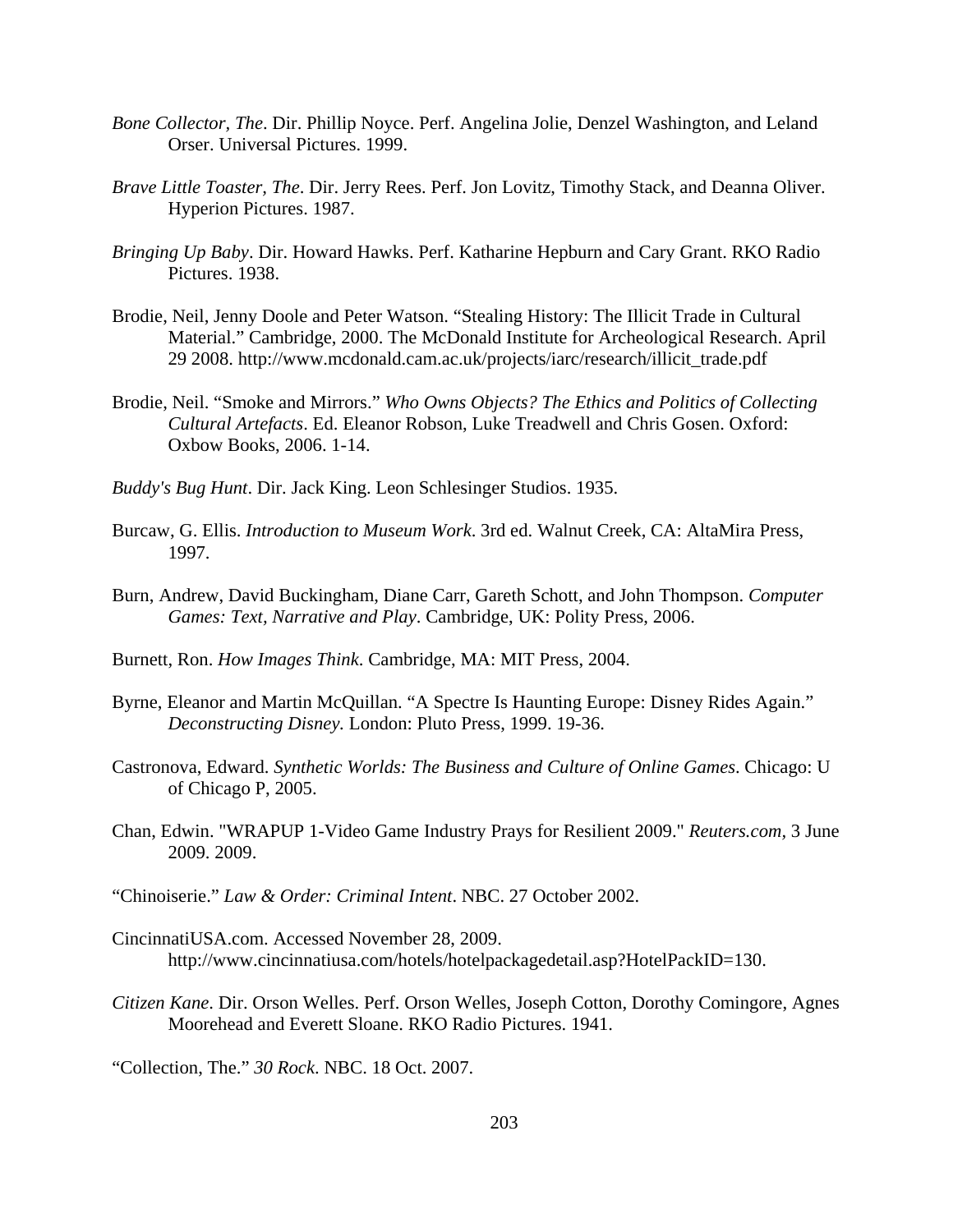"Collective." *Law & Order: Criminal Intent*. NBC. 30 January 2005.

- *Collector, The*. Dir. William Wyler. Perf. Terrance Stamp and Samantha Eggar. Columbia Pictures Corporation. 1965.
- *Computer Space*. Nolan Bushnell and Ted Dabney. 1972.
- Crafton, Donald. *Before Mickey: The Animated Film 1898-1928*. Cambridge, MA: MIT Press, 1982.
- *Curious George*. Dir. Matthew O'Callaghan. Perf. Will Ferrell Frank Welker, Eugene Levy, Dick Van Dyke, Drew Barrymore, and David Cross. Universal Pictures. 2003.
- da Vinci, Leonardo. *Mona Lisa*. Musée du Louvre, Paris.
- *Dark Cloud 2*. Akihiro Hino. Sony Computer Entertainment. 2003.
- *Dark Cloud*. Akihiro Hino. Sony Computer Entertainment. 2001.
- *Dark Corner, The*. Dir. Henry Hathaway. Perf. Clifton Webb, Lucille Ball, William Bendix, and Mark Stevens. Twentieth Century Fox-Film Corporation. 1946.
- deCordova, Richard. "The Mickey in Macy's Window: Childhood, Consumerism, and Disney Animation." *Disney Discourse: Producing the Magic Kingdom*. Ed. Eric Smoodin. vols. New York: Routledge, 1994. 203-13.
- Degentesh, Katie. "Playing Material Girl." *Gamers: Writers, Artists & Programmers on the Pleasures of Pixels*. Ed. Shanna Compton. New York: Soft Skull Press, 2004.
- Desjardins, Mary. "Ephemeral Culture/Ebay Culture: Film Collectibles and Fan Investments." *Everyday Ebay: Culture, Collecting, and Desire*. Ed. Ken Hillis and Michael Petit. New York: Routledge, 2006. 31-43.
- Disneyland Collectibles Reference Guide. 2003. February 13 2009. www.oconnornewmedia.com/disneyland/.
- *Dungeons and Dragons*. Gary Gygax and Dave Arneson. TSR.1974.
- Durost, Walter Nelson. *Children's Collecting Activity Related to Social Factors*. New York: Bureau of Publications, Teachers College, Columbia University, 1932.
- *Egg Collector, The.* Dir. Chuck Jones. Perf. Mel Blanc and Bernice Hansen. Leon Schlesinger Studios. 1940.
- *Eiger Sanction, The.* Dir. Clint Eastwood. Perf. Clint Eastwood, George Kennedy, and Vonetta McGee. Universal Pictures. 1975.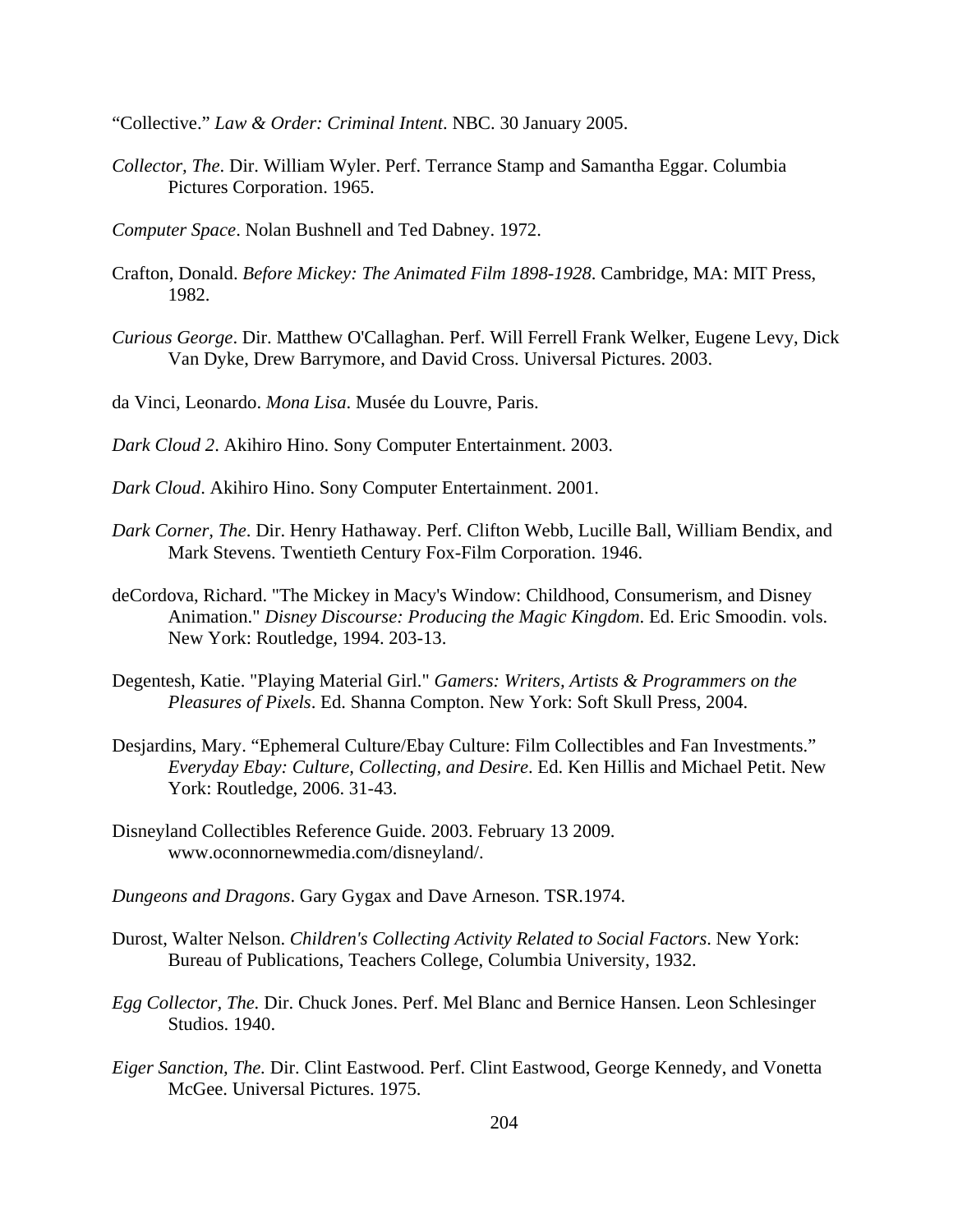- Eisenstein, Sergei. *Eisenstein on Disney*. Trans. Alan Upchurch. Ed. Jay Leyda. London: Methuen, 1988.
- Eladhari, Mirjam. "Object Oriented Story Construction in Story Driven Computer Games." MA Thesis. Stockholm University, 2002.
- "Electric Football." Tudor. 1947.
- *EverQuest II*. Sony Online Entertainment. 2002.
- *EverQuest*. Sony Online Entertainment. 1999.
- *Everything Is Illuminated.* Dir. Liev Schreiber. Perf. Eugene Hutz Elijah Wood, Boris Leskin, and Laryssa Lauret. Warner Independent Pictures. 2005.
- *Exorcist: The Beginning*. Dir. Renny Harlin. Perf. Izabella Scorupo, Stellan Skarsgård, James D'Arcy, and Remy Sweeney. Morgan Creek Productions. 2004.
- Faulk, Barry. "Love, Lists, and Class in Nick Hornby's *High Fidelity*." *Cultural Critique* 66. Spring (2007): 153-76.
- *Final Fantasy VII*. Yoshinori Kitase and Kazushige Nojima. Square. 1997.
- *Final Fantasy VIII*. Yoshinori Kitase. Square. 1999.
- *Final Fantasy X*. Yoshinori Kitase. Square. 2001.
- *Final Fantasy: The Spirits Within.* Dir. Moto Sakakibara and Hironobu Sakaguchi. Perf. Alec Baldwin, Ming-Na, Ving Rhames, and Steve Buscemi. Square USA. 2001.
- Friedman, Lester. "'They Don't Know What They've Got There'": Spielberg's Action/Adventure Melodramas." *Citizen Spielberg*. Urbana, IL: U of Illinois P, 2006. 63-118.
- Frierson, Michael. *Clay Animation: American Highlights 1908 to the Present.* New York: Twayne Publishers, 1994.
- *From the Mixed-up Files of Mrs. Basil E. Frankweiler*. Dir. Fielder Cook. Perf. Sally Prager, Johnny Doran and Ingrid Bergman. Westfall Productions. 1973.
- FX, Kaze Kiri. "Japanese Video Games: A Model for International Popular Medias?." 2003. Jfan.com. October 9 2006. http://www.j-fan.com/edit.cgi?selected=japanese\_video\_games1.

Gainsborough, Thomas. *The Blue Boy.* Huntington Library, San Marino, CA.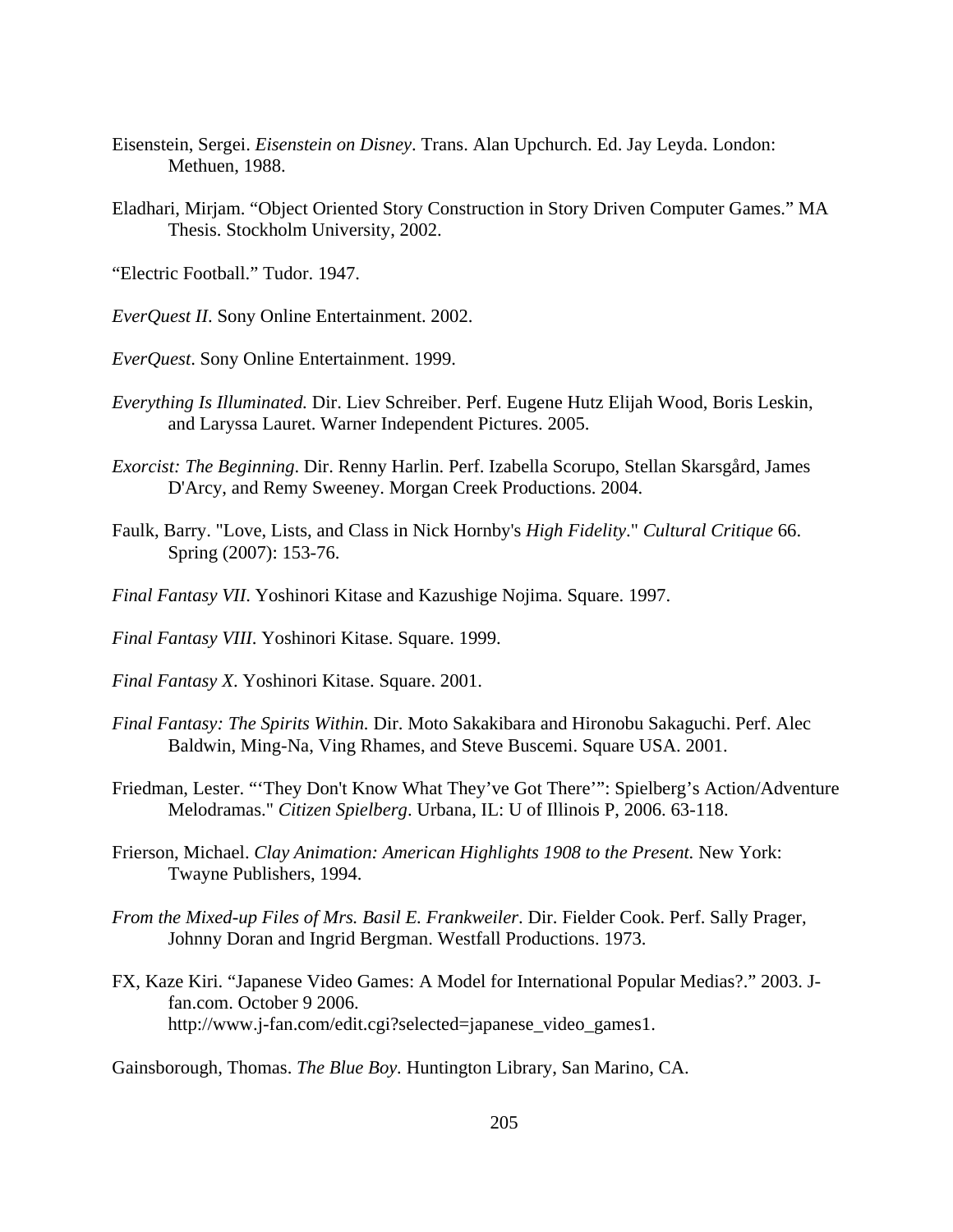- Garrelts, Nathan Clinton. "The Official Strategy Guide for Video Game Studies: A Grammar and Rhetoric of Video Games." Diss. Michigan State University, 2003.
- *Germany Year Zero*. Dir. Roberto Rossellini. Perf. Edmund Moeschke, Ernst Pittschau, and Erich Gühne. Produzione Salvo D'Angelo. 1948.
- *Gertie the Dinosaur*. Dir. Windsor McCay. Perf. Windsor McCay, George McManus, and Roy L. McCardell. 1914.
- *Ghost World*. Dir. Terry Zwigoff. Perf. Scarlett Johansson, Thora Birch, and Steve Buscemi. United Artists. 2001.
- *Ghostbusters II*. Dir. Ivan Reitman. Perf. Dan Ackroyd, Bill Murray, Sigourney Weaver, Harold Ramis, Ernie Hudson and Peter MacNicol. Columbia Pictures Corporation. 1989.
- Gibson, William. "My Obsession: I Thought I Was Immune to the Net. Then I Got Bitten by Ebay." *Everyday Ebay: Culture, Collecting, and Desire*. Ed. Ken Hillis and Michael Petit. New York: Routledge, 2006. 19-30.
- *Golden Bowl, The.* Dir. James Ivory. Perf. Kate Beckinsale, Anjelica Huston, Nick Nolte, and Jeremy Northam. Merchant Ivory Productions. 2000.
- *Grand Theft Auto IV*. Simon Lashley and Keith McLeman. Rockstar North. 2008.
- Gurian, Elaine Heumann. "What Is the Object of This Exercise? A Meandering oration of the Many Meanings of Objects in Museums." *Reinventing the Museum: Historical and Contemporary Perspectives on the Paradigm Shift.* Ed. Gail Anderson. Walnut Creek, CA: Rowman & Littlefield Publishers, Inc., 2004. 269-83.
- *Happy Feet.* Dir. George Miller and Warren Coleman. Perf. Carlos Alazraqui, Lombardo Boyar, Jeffrey Garcia, and Johnny A. Sanchez. Kingdom Feature Productions. 2006.
- *Harvest Moon: A Wonderful Life.* Marucome. 2004.
- Hein, Hilde S. *The Museum in Transition: A Philosophical Perspective*. Washington: Smithsonian Books, 2000.
- Hermida, Alfred. "Call for a Radical Rethink of Games." *BBC News*. 19 May 2005. http://news.bbc.co.uk/2/hi/technology/4561771.stm.
- Herz, J. C. *Joystick Nation: How Videogames Ate Our Quarters, Won Our Hearts, and Rewired Our Minds*. Boston: Little, Brown and Company, 1997.
- *High Fidelity*. Dir. Frears, Stephen. Perf. Iben Hjejle John Cusack, Jack Black, Todd Louiso, and Tim Robbins. Working Title Films. 2000.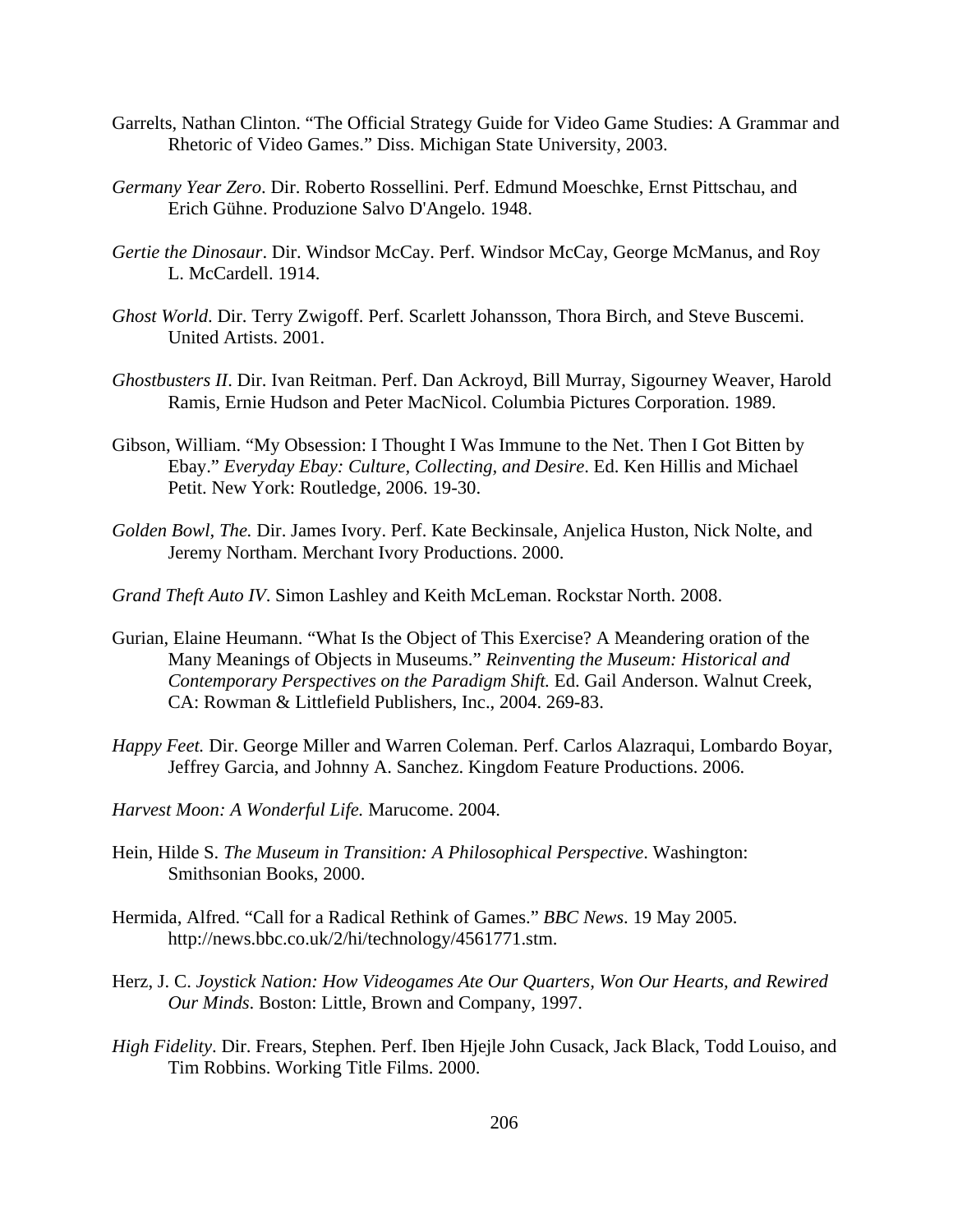*Hitchhiker's Guide to the Galaxy, The.* Douglas Adams and Steve Meretzky. Infocom. 1984.

Hooper-Greenhill, E. *Museums and the Shaping of Knowledge*. London: Routledge, 1992.

- *Hôtel Des Invalides*. Dir. Georges Franju. Perf. Michel Simon. Forces et voix de la France. 1952.
- *How to Steal a Million.* Dir. William Wyler. Perf. Peter O'Toole, Eli Wallach, and Audrey Hepburn. World Wide Productions. 1966.
- Hunt, Leon. "'I Know Kung Fu!' The Martial Arts in the Age of Digital Reproduction." *Screenplay: Cinema/Videogames/Interfaces*. Eds. Geoff King and Tanya Krzywinska. London: Wallflower, 2002.
- *Inconvenient Truth, An.* Dir. Davis Guggenheim. Perf. Billy West and Al Gore. Lawrence Bender Productions. 2006.
- *Indiana Jones and the Kingdom of the Crystal Skull*. Dir. Steven Spielberg. Perf. Karen Allen, Harrison Ford, Shia LaBeouf, Cate Blanchett, and John Hurt. Paramount Pictures. 2008.
- *Indiana Jones and the Last Crusade*. Dir. Steven Spielberg. Perf. Sean Connery, Harrison Ford, Denholm Elliott, Alison Doody, River Phoenix, and Julian Glover. Paramount Pictures. 1989.
- *Indiana Jones and the Temple of Doom.* Dir. Steven Spielberg. Perf. Kate Capshaw Harrison Ford, and Jonathan Ke Quan. Paramount Pictures. 1984.
- Jenkins, Henry. *Fans, Bloggers, and Gamers: Exploring Participatory Culture*. New York: New York UP, 2006.
- ---. *Textual Poachers: Television Fans and Participatory Culture*. New York: Routledge, 1992.
- Johnson, Esther. "The Memory of the World: Museums in Cinema." *Vertigo* 2.7 (2004): 8-9.
- Jones, Steven E. "Collecting *Katamari Damacy*." *The Meaning of Video Games: Gaming and Textual Strategies*. New York: Routledge, 2008. 47-68.
- *Jurassic Park.* Dir. Steven Spielberg. Perf. Sam Neill, Laura Dern, Richard Attenborough and Jeff Goldblum. Universal Pictures. 1993.
- Kanfer, Stefan. *Serious Business: The Art and Commerce of Animation in America from Betty Boop to Toy Story.* New York: Scribner, 1997.

*Katamari Damacy.* Namco. 2004.

Keathley, Christian. *Cinephilia or the Wind in the Trees*. Bloomington: Indiana UP, 2006.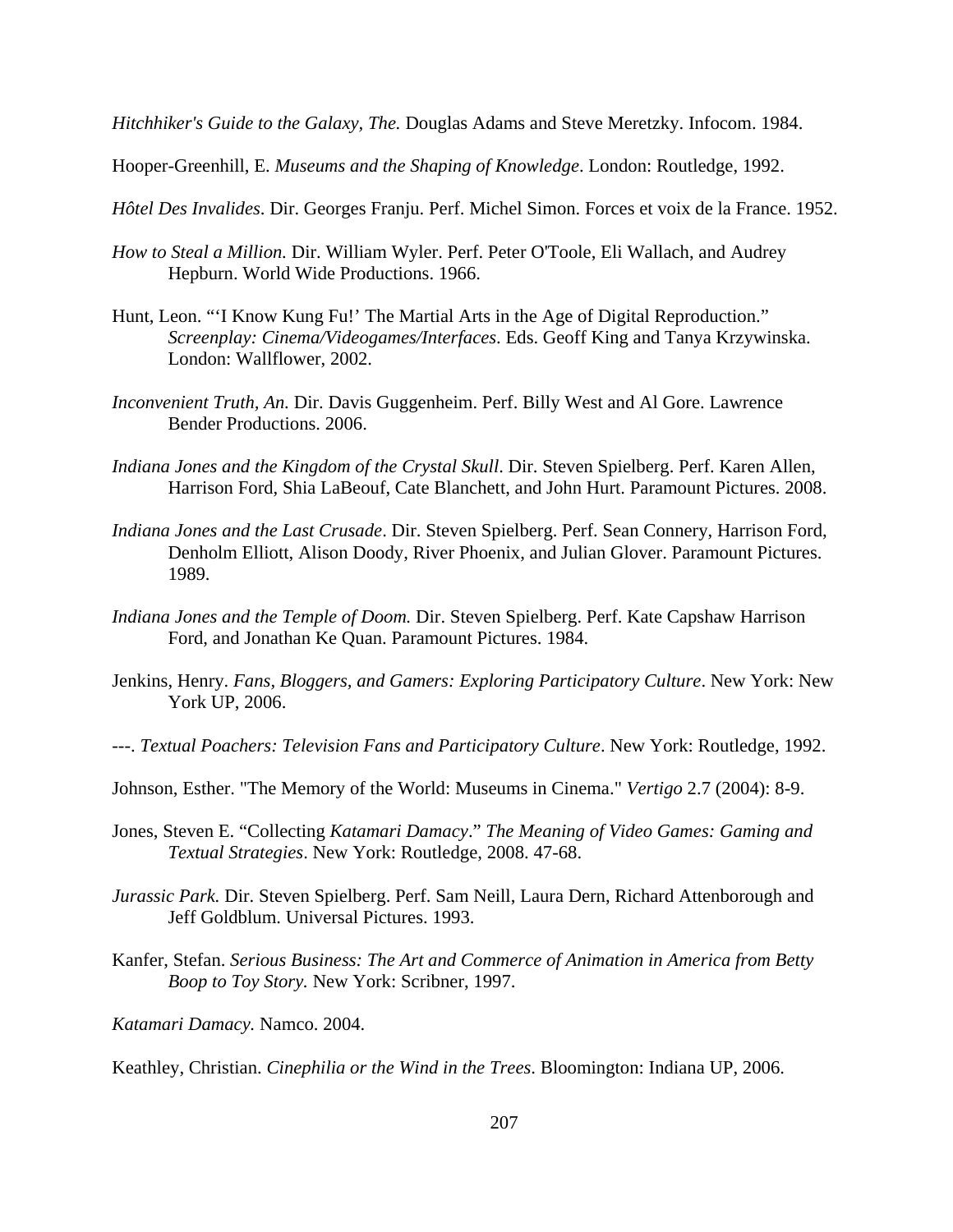- Kent, Steven. "Video Games That Get Lost in Translation: Why Most U.S. Titles Don't Fare Well in Japan (and Vice Versa)." *MSNBC.com* 28 April 2004. 2004.
- King, Geoff, and Tanya Krzywinska, eds. Screenplay: Cinema/Videogames/Interfaces. London: Wallflower, 2002.
- *Kingdom of Loathing.* Zack Johnson and Josh Nite. Asymmetric Publications. 2003.
- *Kiss Me Deadly.* Dir. Robert Aldrich. Perf. Albert Dekker, Ralph Meeker, and Cloris Leachman. United Artists. 1955.
- *Kiss the Girls*. Dir. Gary Fleder. Perf. Ashley Judd, Morgan Freeman, and Cary Elwes. Paramount Pictures. 1997.
- Klimt, Gustav. *The Kiss*. Österreichische Galerie Belvedere, Vienna.
- *KoL WiKi, The*. Coldfront L.L.C. September 27 2009. http://kol.coldfront.net/thekolwiki/index.php/main\_page.
- Kolker, Robert Phillip. "In the Patriarch's Bosom: Steven Spielberg and the Politics of Recuperation." *A Cinema of Loneliness: Penn, Kubrick, Scorsese, Spielberg, Altman*. 2nd ed. New York: Oxford UP, 1988. 237-302.
- Kracauer, Siegfried. *Theory of Film: The Redemption of Physical Reality*. Princeton, NJ: Princeton UP, 1960.
- Kurtz, Michael J. *America and the Return of Nazi Contraband: The Recovery of Europe's Cultural Treasures*. Cambridge: Cambridge UP, 2006.
- *L.A. Story*. Dir. Mick Jackson. Perf. Steve Martin and Victoria Tennant. Carolco Picures. 1991.
- *Laura*. Dir. Otto Preminger. Perf. Clifford Webb, Dana Andrews, and Gene Tierney. Twentieth Century-Fox Film Corporation. 1944.
- Lee, James. "Wage Slaves: From Sweatshops to Stateside Corporations, Some People are Profiting off of MMO Gold." *1Up: Where Games Call Home*. 5 July 2005. http://www.1up.com/do/feature?cId=3141815.
- Lee, Paula Young. "The Musaeum of Alexandria and the Formation of the Muséum in Eighteenth-Century France." *The Art Bulletin* 79.3 (1997): 385-412.
- *Legend of Zelda, The*. Shigeru Miyamoto and Takashi Tezuka. Nintendo. 1986.

*Lemon*. Dir. Hollis Frampton. 1969.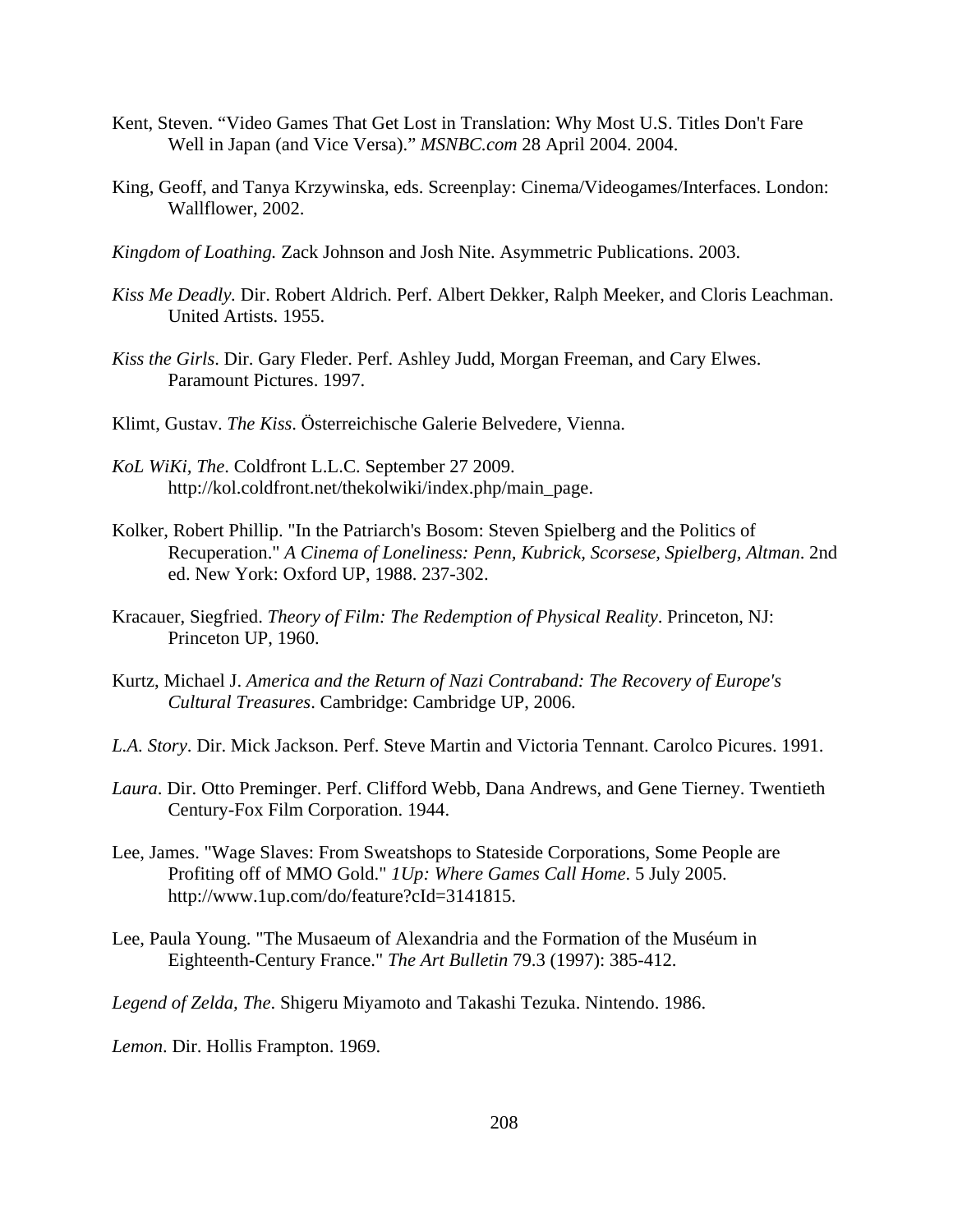- *Little Mermaid, The*. Dir. John Musker and Ron Clements . Perf. Jodi Benson, Christopher Daniel Barnes, Pat Carroll, Buddy Hackett, and Kenneth Mars. Walt Disney Productions. 1989.
- *Long, Long Trailer, The*. Dir. Vincente Minnelli. Perf. Lucille Ball and Desi Arnaz. Metro-Goldwyn-Mayer. 1953.
- *Lord of the Rings: The Fellowship of the Ring, The.* Dir. Peter Jackson. Perf. Andy Serkis, Elijah Wood, and Ian McKellan. New Line Cinema. 2001.
- *Lord of the Rings: The Return of the King, The*. Dir. Peter Jackson. Perf. Andy Serkis, Elijah Wood, and Ian McKellan. New Line Cinema. 2003.
- *Lord of the Rings: The Two Towers, The*. Dir. Peter Jackson. Perf. Andy Serkis, Elijah Wood, and Ian McKellan. New Line Cinema. 2002.
- *Lost in Translation*. Dir. Coppola, Sofia. Perf. Charlotte Johansson and Bill Murray. Focus Features. 2003.
- *Louvre Come Back to Me!* Dir. Chuck Jones. Perf. Mel Blanc. Leon Schlesinger Studios. 1962.
- *Luxo Jr.* Dir. John Lasseter. Pixar Animation Studio. 1986.
- *Madden NFL 10*. EA Tiburon, 2009.
- *Maltese Falcon, The*. Dir. John Huston. Perf. Humphrey Bogart, Mary Astor, Peter Lorre, and Sydney Greenstreet. Warner Bros. Pictures. 1941.
- Mangiron, Carmen and Minako O'Hagen. "Game Localisation: Unleashing Imagination with 'Restricted' Translation." *JoSTrans: The Journal of Specialized Translation*. 6 (2006). February 12, 2008 http://www.jostrans.org/issue06/art\_ohagan.php.

Manovich, Lev. "Image Future." *Animation: An Interdisciplinary Journal* 1.1 (2006): 25-44.

- ---. *The Language of New Media*. Cambridge, MA: MIT Press, 2001.
- McCloud, Scott. *Understanding Comics: The Invisible Art*. New York: Harper Paperbacks, 1994.
- Merino, Miguel Bernal. "On the Translation of Video Games." *JoSTrans: The Journal of Specialized Translation*. 6 (2006). February 12, 2008 http://www.jostrans.org/issue06/art\_bernal.php.
- "Monopoly." Charles Darrow. Parker Brothers. 1935.
- Morgan, Daniel. "Rethinking Bazin: Ontology and Realist Aesthetics." *Critical Inquiry* 32. Spring (2006): 443-81.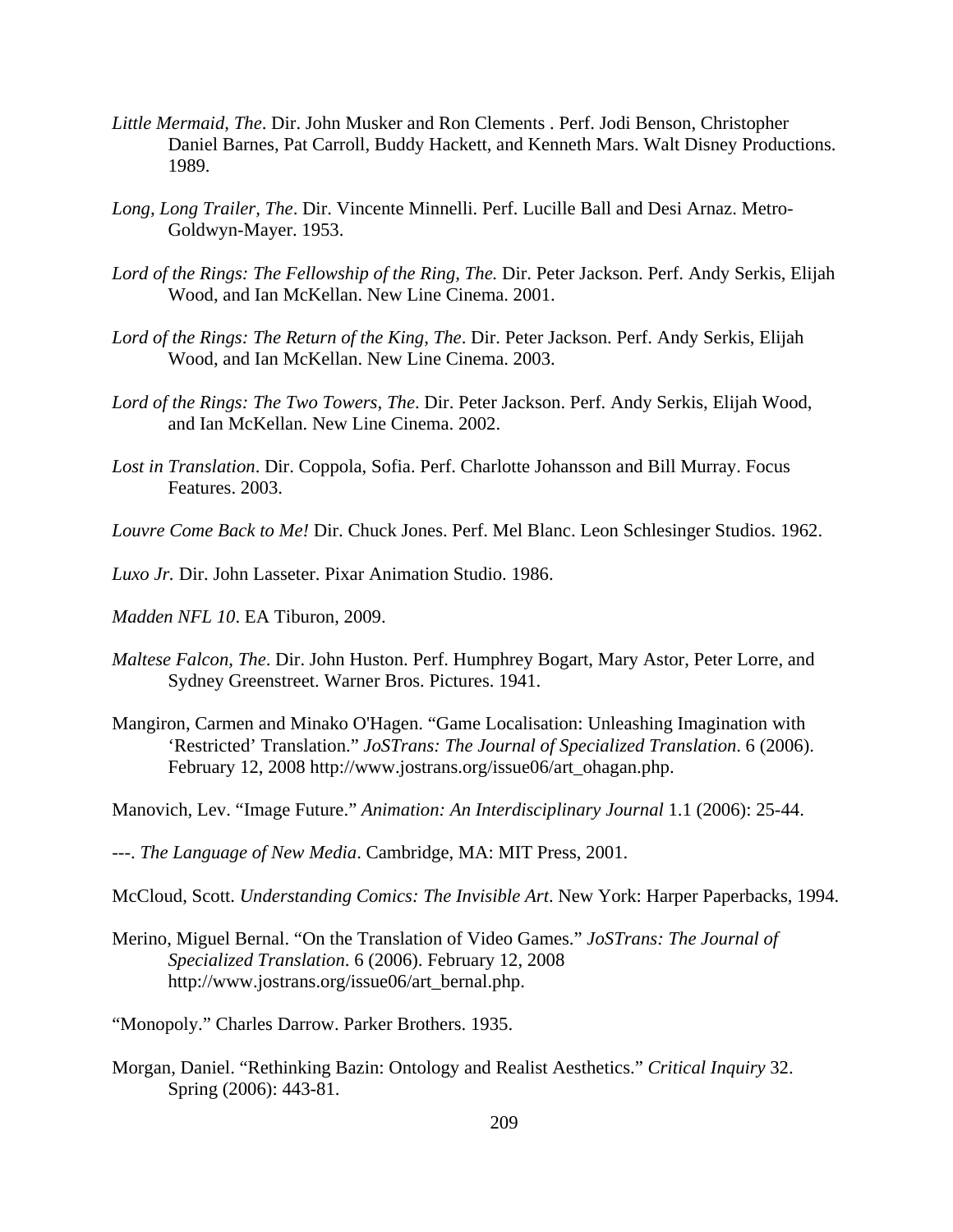- Moss, Mark. "*Indiana Jones* and the Museums of Imperialism." *Popular Culture Review* 12.2 (2001): 111-19.
- "Movie Boosts Natural History Museum Visits." 9 January 2007. MSNBC.com. http://www.msnbc.com/id/16549060.
- Mulvey, Laura. *Death 24x a Second: Stillness And the Moving Image.* London: Reaktion, 2006.
- *Mummy Returns, The*. Dir. Stephen Sommers. Perf. Rachael Weisz, Brendan Frasier, Dwayne Johnson, and John Hannah. Universal Pictures. 2001.
- Munsey, Cecil. *Disneyana: Walt Disney Collectibles.* New York: Hawthorn Books, 1974.
- *Myst*. Robyn Miller and Rand Miller. Cyan Worlds. 1993.
- *Mystery of the Wax Museum*. Dir. Michael Curtiz. Perf. Fay Wray, Lionel Atwill, Frank McHugh, and Glenda Farrell. Warner Bros. Pictures. 1933.
- *Nanny Diaries, the*. Dir. Berman, Shari Springer and Robert Pulcini. Perf. Nicholas Art Scarlett Johansson, Laura Linney, Paul Giamatti. The Weinstein Company. 2007.
- Naremore, James. *More Than Night: Film Noir in Its Contexts*. Berkeley: U of California P, 1998.
- *Night at the Museum: Battle of the Smithsonian*. Dir. Shawn Levy. Perf. Amy Adams Ben Stiller, Hank Azaria, Owen Wilson, and Steve Coogan. Twentieth Centurey-Fox Film Corporation. 2009.
- *Night at the Museum*. Dir. Shawn Levy. Perf. Carla Gugino Ben Stiller, Ricky Gervais, and Robin Williams. Twentieth Century-Fox Film Corporation. 2006.
- *Ninth Gate, The*. Dir. Polanski, Roman. Perf. Frank Langella Johnny Depp, Emmanuelle Seigner, Barbara Jefford, Lena Olin. Canal+. 1999.
- "Operation." John Spinello. Milton Bradley, 1965.
- *Order, The*. Dir. Sheldon Lettich. Perf. Charlton Heston, Jean-Claude Van Damme, Sofia Milos, and Brian Thompson. 777 Films Corporation. 2001.
- Ortiz, George. "Overview and Assessment after Fifty Years of Collecting in a Changing World." *Who Owns Objects? The Ethics and Politics of Collecting Cultural Artefacts*. Ed. Eleanor Robson, Luke Treadwell and Chris Gosden. Oxford: Oxbow Books, 2006. 15-32.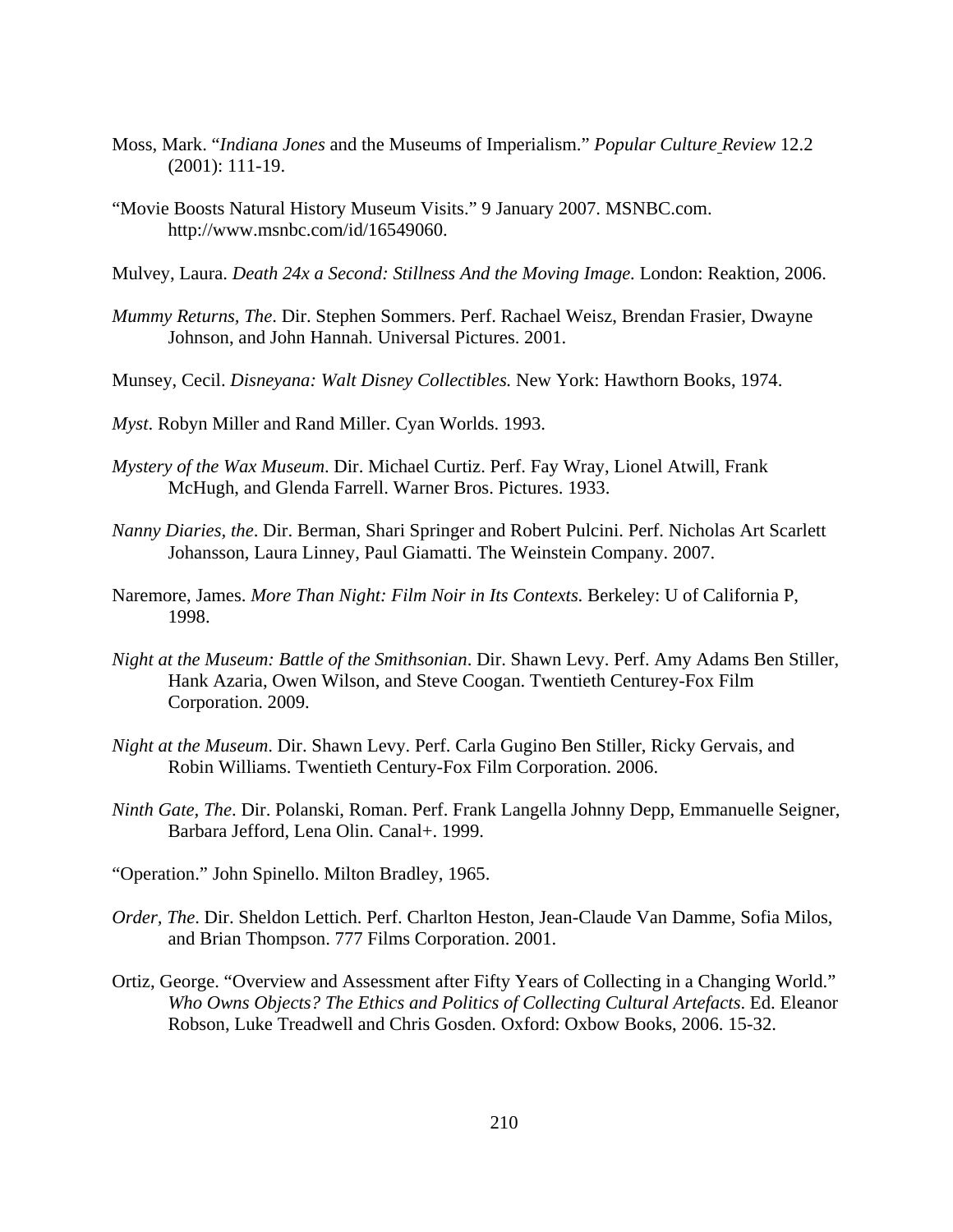- Panofsky, Erwin. "Style and Medium in the Motion Pictures." *Film Theory and Criticism: Introductory Readings*. Ed. Leo Braudy and Marshall Cohen. New York: Oxford UP, 1999. 279-92.
- *Parasite Eve*. Hironobu Sakaguchi and Takashi Tokita. Square Electronic Arts, 1998.
- Parsons, Edward Alexander. *The Alexandrian Library, Glory of the Hellenic World: Its Rise, Antiquities, and Destructions*. New York: American Elsevier Publishing Company, Inc., 1967.
- "Parthenon Marbles, The." Ian Swindale. Accessed October 11, 2009. http://www.greece.org/parthenon/marbles/.
- Pearce, Susan M. *Collecting in Contemporary Practice*. Walnut Creek, CA: Alta Mira Press, 1998.
- ---. "Collections and Collecting." *Museums and the Future of Collecting*. Ed. Simon J. Knell. Aldershot, UK: Ashgate, 1999. 17-21.
- ---. *Museums, Objects and Collections*. Leicester: Leicester University Press, 1992.
- *Pearl of Death, The*. Dir. Roy William Neill. Perf. Nigel Bruce, Dennis Hoey, and Basil Rathbone. Universal Pictures. 1944.
- *Persepolis*. Dir. Vincent Paronnaud and Marjane Satrapi. Perf. Chiara Mastroianni, Catherine Deneuve, Danielle Darrieux, Simon Abkarian, and Gabrielle Lopes Benites. 2.4.7. Films. 2007.
- *Pikmin 2*. Shigefumi Hino and Masamichi Abe. Nintendo. 2004.
- Pilling, Jayne. *A Reader in Animation Studies*. London: John Libbey, 1997.
- Pizzello, Chris. "Satanic Verse." *American Cinematographer* LXXXI.4 (2000): 38-49.
- Polanski, Roman. *The Ninth Gate*. DVD commentary. Dir. Roman Polanski. Perf. Frank Langella, Johnny Depp, Emmanuelle Seigner, Barbara Jefford, and Lena Olin. Artisan Home Entertainment. 1999. DVD.
- *Pong*. Allan Alcorn. Atari Inc. 1972.
- Preston, Douglas and Lincoln Child. *The Cabinet of Curiosities*. New York: Warner Books, 2002.
- ---. *Relic.* New York: Forge, 1995.
- ---. *Reliquary.* New York: Tor Books, 1998.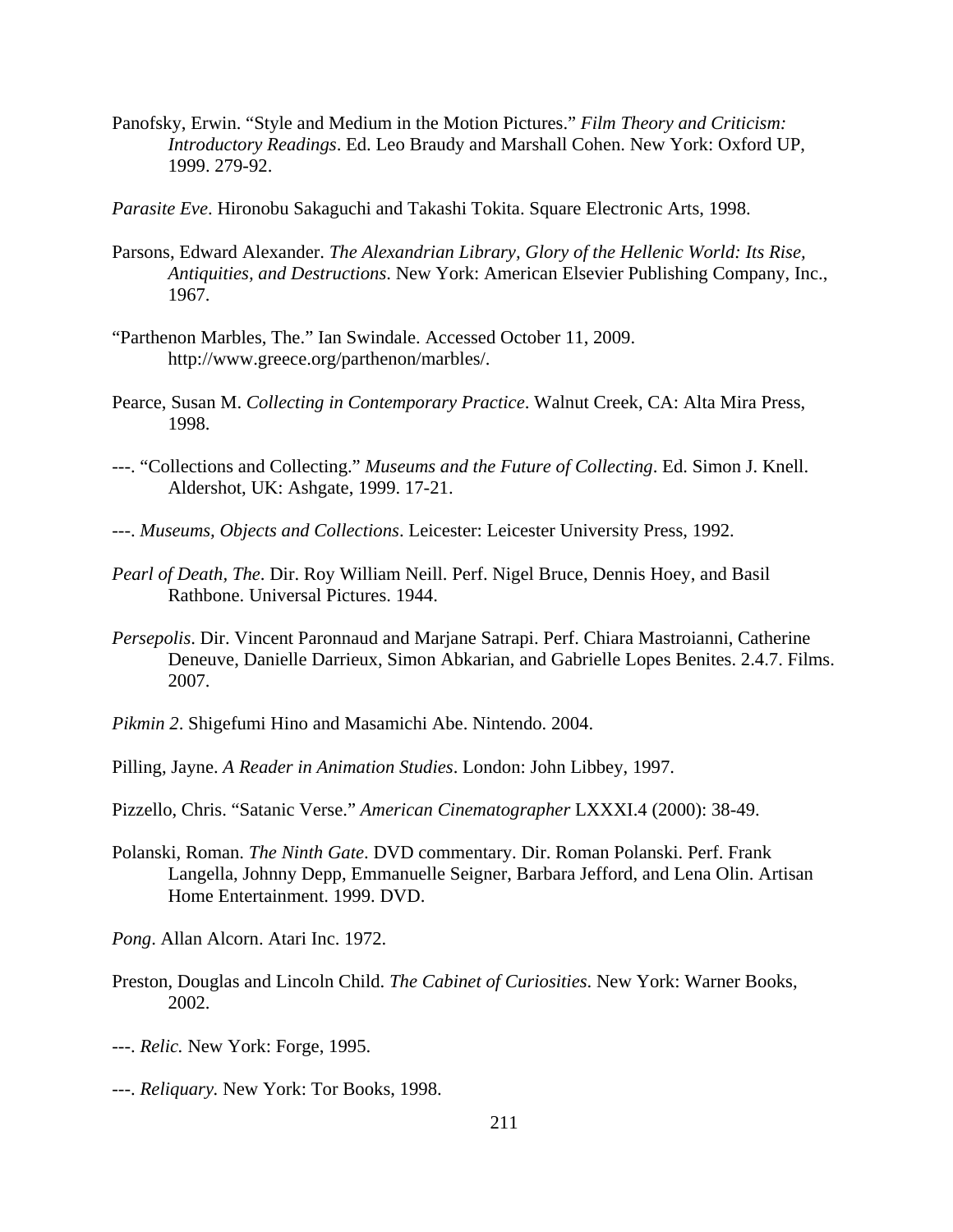- *Prima's Official Strategy Guide: Welcome to Animal Crossing. Population: Growing.* Roseville, CA: Prima Games, 2001.
- Prince, Stephen. "True Lies: Perceptual Realism, Digital Images, and Film Theory." *Film Quarterly* 49.3 (1996): 27-36.
- *Psycho*. Dir. Alfred Hitchcock. Perf. Janet Leigh, Anthony Perkins, Vera Miles, John Gavin and Martin Balsam. Shamley Productions. 1960.
- *Raiders of the Lost Ark*. Dir. Steven Spielberg. Perf. Karen Allen, Harrison Ford, Denholm Elliott, and Paul Freeman. Paramount Pictures. 1981.
- *Relic, The*. Dir. Peter Hyams. Perf. Tom Sizemore and Penelope Ann Miller. Universal Pictures. 1997.
- Rieusset-Lemarié, Isabelle. "Web Museums and Memory in the Age of Digital Multimedia Networks (Extensions of Walter Benjamin's Insights)." Pittsburgh, 2000. Conference paper published on the web. Published on Archives and Museum Informatics. Archives and Museum Informatics. June 15 2007. http://www.archimuse.com/mw2000/papers/rieusset/rieusset.html.
- *Rocky and Bullwinkle and Friends*. "Box Tops Robbery." NBC. 7 April 7 12 May 1960.
- Rodowick, D. N. *Reading the Figural, or, Philosophy after the New Media*. Durham, NH: Duke UP, 2001.
- *Rosemary's Baby*. Dir. Roman Polanski. Perf. Ruth Gordon, Mia Farrow, Ralph Bellamy, John Cassavetes, and Sidney Blackmer. William Castle Productions. 1968.
- Rosen, Philip. *Change Mummified: Cinema, Historicity, Theory*. Minneapolis: U of Minnesota P, 2001.
- Ross, Deborah. "Escape from Wonderland: Disney and the Female Imagination." *Marvels and Tales: Journal of Fairy-Tale Studies.* 18.1 (2004): 53-66.
- *Russian Ark*. Dir. Aleksandr Sokurov. Perf. Sergei Dontsov and Mikhail Piotrovsky. The Hermitage Bridge Studio. 2002.
- Salen, Katie and Eric Zimmerman. *Rules of Play: Game Design Fundamentals.* Cambridge, MA: The MIT Press, 2004.
- Sells, Laura. "'Where Do the Mermaids Stand?': Voice and Body in *the Little Mermaid*." *From Mouse to Mermaid: The Politics of Film, Gender, and Culture.* Ed. Lynda Haas Elizabeth Bell, Laura Sells. Bloomington, IN: Indiana UP, 1995.

Sharaku, Toshusai. *The Actor Otani Oniji Iii as Yakko Edobei*. Tokyo National Museum, Tokyo.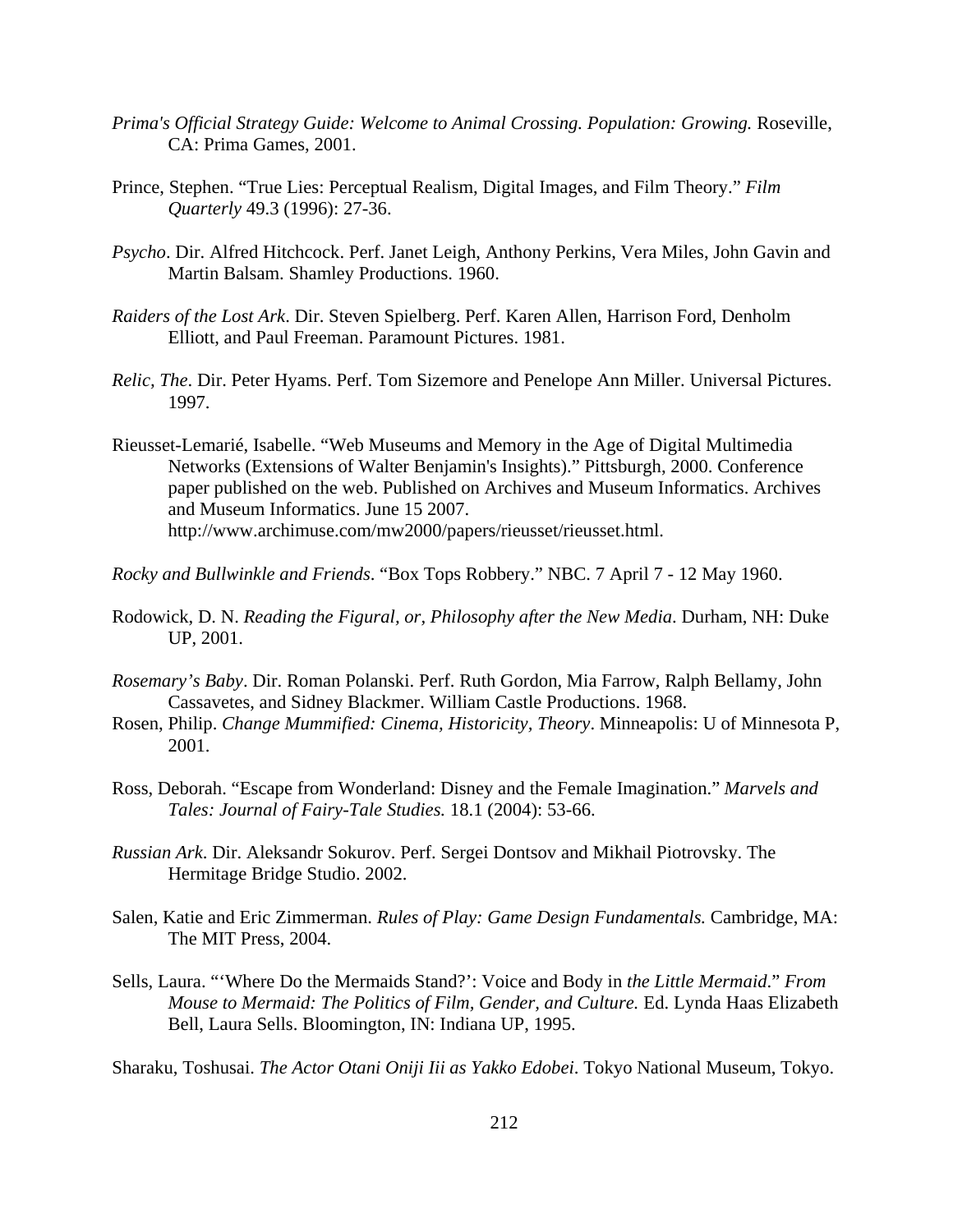- *Silence of the Lambs, The*. Dir. Jonathan Demme. Perf. Jodie Foster, Anthony Hopkins, and Ted Levine. Orion Pictures Corporation. 1991.
- Simpson, Philip L. *Psycho Paths: Tracking the Serial Killer through Contemporary American Film and Fiction*. Carbondale, IL: Southern Illinois UP, 2000.

*Sims 3, The*. Will Wright. EA Black Box. 2009.

*Sims, The*. Will Wright. Maxis. 2000.

- *Sinking of the Lusitania, The.* Dir. Windsor McCay. Universal Film Manufacturing Company. 1918.
- Skirrow, Gillian. "Hellivision: An Analysis of Video Games." *High Theory/Low Culture: Analysing Popular Television and Film*. Ed. Colin MacCabe. New York: St. Martin's Press, 1986. 115-42.
- *Snow White and the Seven Dwarfs*. Dir. David Hand. Perf. Lucille La Verne and Adriana Caselotti. Walt Disney Productions. 1937.
- Sobchack, Vivian. "Final Fantasies: Computer Graphic Animation and the [Dis]Illusion of Life." *Animated "Worlds"*. Ed. Suzanne Buchan. Eastleigh, UK: John Libbey Publishing, 2006. 171-82.
- Sontag, Susan. *The Volcano Lover: A Romance*. New York: Farrar Straus Giroux, 1992.

*Spacewar*. Steve Russell. 1962.

- *Spider-Man*. Dir. Sam Raimi. Perf. Tobey Maguire, Kirsten Dunst, and Willem Dafoe. Columbia Pictures Corporation. 2002.
- *Street of Crocodiles*. Dir. Stephen Quay and Timothy Quay. Perf. Feliks Stawinski. Atelier Koninck. 1987.
- *Sullivan's Travels*. Dir. Preston Sturges. Perf. Veronica Lake and Joel McCrea. Paramount Picures. 1941.
- *Super Mario Bros.* Shigeru Miyamoto, Hiroshi Yamauchi, and Takashi Tezuka. Nintendo EAD. 1986.
- *Tales of Symphonia*. Namco. 2004.

*Tennis for Two*. William Higinbotham. 1958.

*Third Man, The*. Dir. Carol Reed. Perf. Joseph Cotton and Orson Welles. London Film Productions. 1949.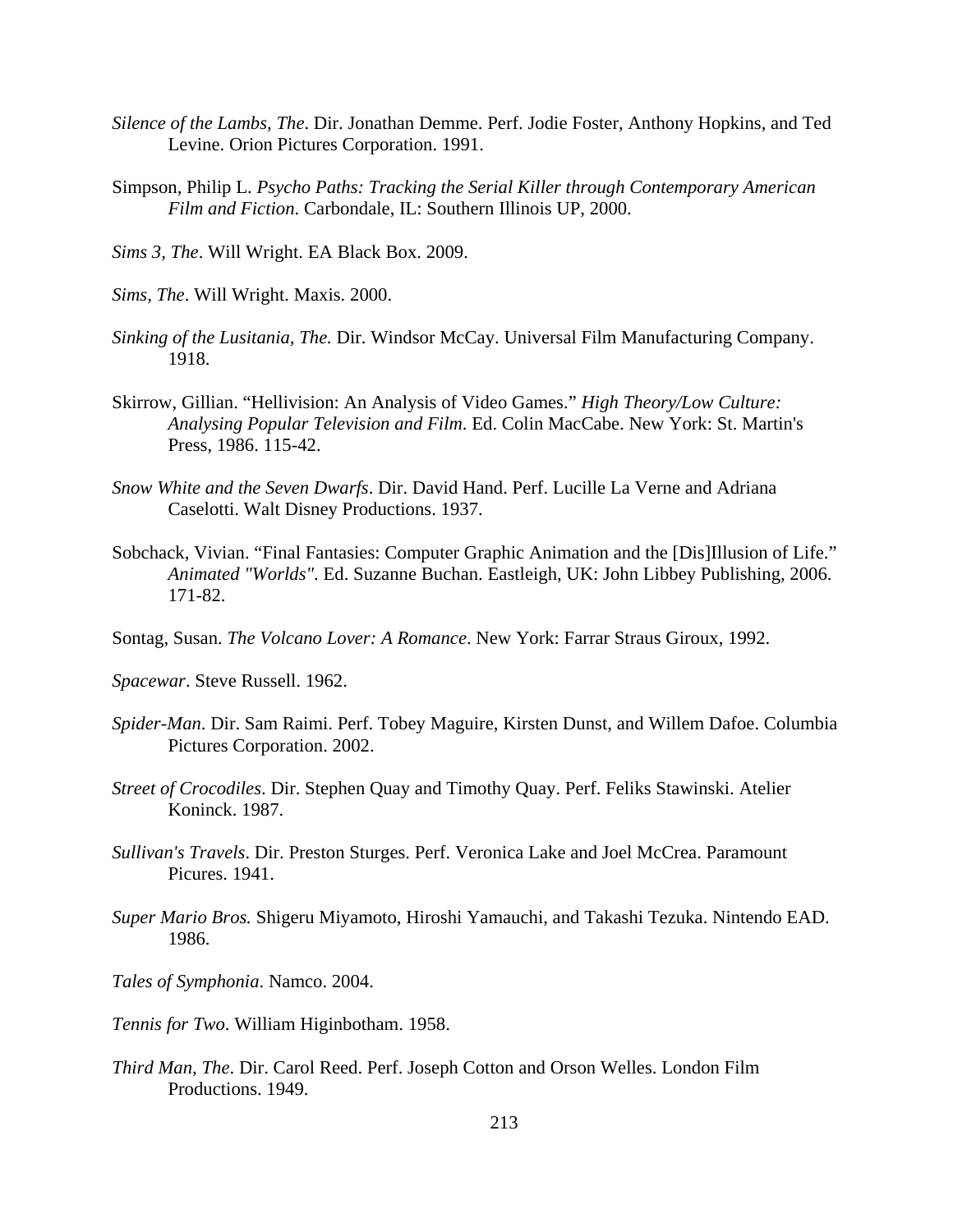- *Titanic*. Dir. James Cameron. Perf. Leonardo DiCaprio, Kate Winslet, Kathy Bates and Billy Zane. Twentieth Century-Fox Film Corporation. 1997.
- Tomasulo, Frank P. "Mr. Jones Goes to Washington: Myth and Religion in *Raiders of the Lost Ark*." *Quarterly Review of Film Studies* 7.4 (1982): 331-40.
- *Toy Story 2*. Dir. John Lasseter. Perf. Tim Allen Tom Hanks, John Ratzenberger, Joan Cusack, and Kelsey Grammer. Pixar Animation Studios. 1999.
- *Toy Story.* Dir. John Lasseter. Perf. Tim Allen, Tom Hanks, John Ratzenberger, and Don Rickles. Pixar Animation Studio. 1995.
- "Trash." *Firefly*. Fox. 21 July 2003.
- "Treehouse of Horror X." *The Simpsons*. Fox. 31 October 1999.
- *Ultima Online*. Origin Systems. 1997.
- *Ultima V*. Richard Garriott. Origin Systems. 1988.
- Vavogli, Aliki. "'Underwhelmed to the Maximum': American Travellers in Dave Eggers's *You Shall Know Our Velocity* and Jonathan Safran Foer's *Everything Is Illuminated*." *Atlantic Studies* 3.1 (2006): 83-95.
- *Vertigo*. Dir. Alfred Hitchcock. Perf. Kim Novak, James Stewart, Barbara Bel Geddes, and Tom Helmore. Paramount Pictures. 1958.
- *Violon Rouge, Le*. Dir. François Girard. Perf. Anna Bussotti, Zifeng Liu, Carlo Cecchi, Samuel L. Jackson, and Don McKellar. Channel Four Films. 1998.
- Walker, Rob. "The Buying Game: A Real Market, Overseen by a Real Corporation, Selling Things That Don't Really Exist." *New York Times Magazine* 16 October 2005: 28.
- *WALL-E*. Dir. Andrew Stanton. Perf. Elissa Knight, Ben Burtt, Fred Willard, Jeff Garlin, and MacInTalk. Pixar Animation Studio. 2008.
- Walsh, William S. "Bibliomania." *Handy-Book of Literary Curiosities*. Philadelphia: J. B. Lippincott Company, 1909. 95-98.
- Ward, Paul. "Videogames as Remediated Animation." *Screenplay: Cinema/Videogames/Interfaces*. Ed. Geoff King and Tanya Krzywinska. London: Wallflower Press, 2002. 122-35.